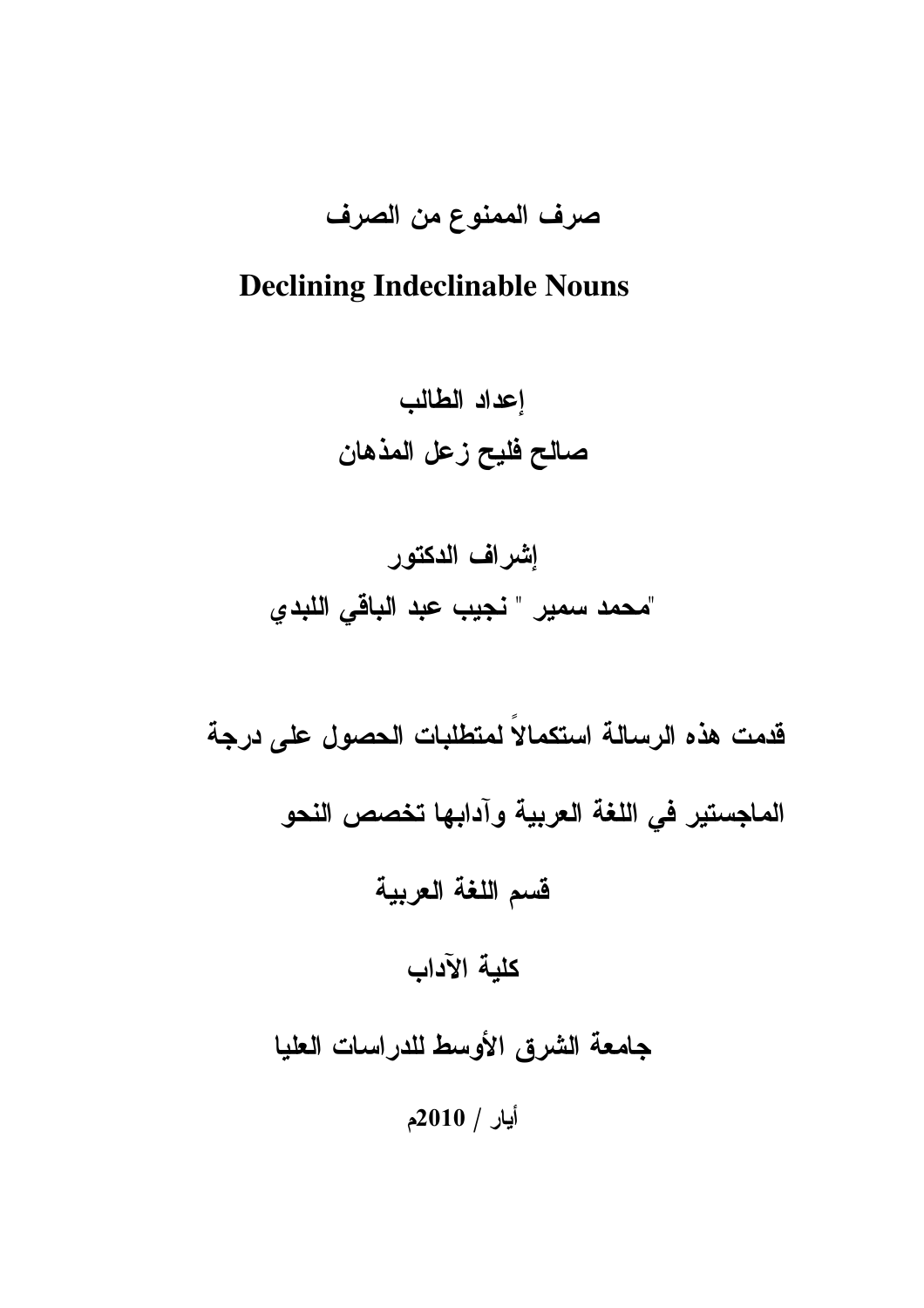## تفويض

أنا الطالب : صالح فليح زعل المذهان أفوض جامعـــة الـــشرق الأوســـط للدراسات العليا بتزويــد نـــسخ مـــن رســـالتي ورقيًـــا وإلكترونيًـــا للمكتبـــات أو المنظمات ، أو الهيئات والمؤسسات المعنية بالأبحاث والدراسات العلمية عند طلبها .

- الاسم : التاريخ :
- التوقيع :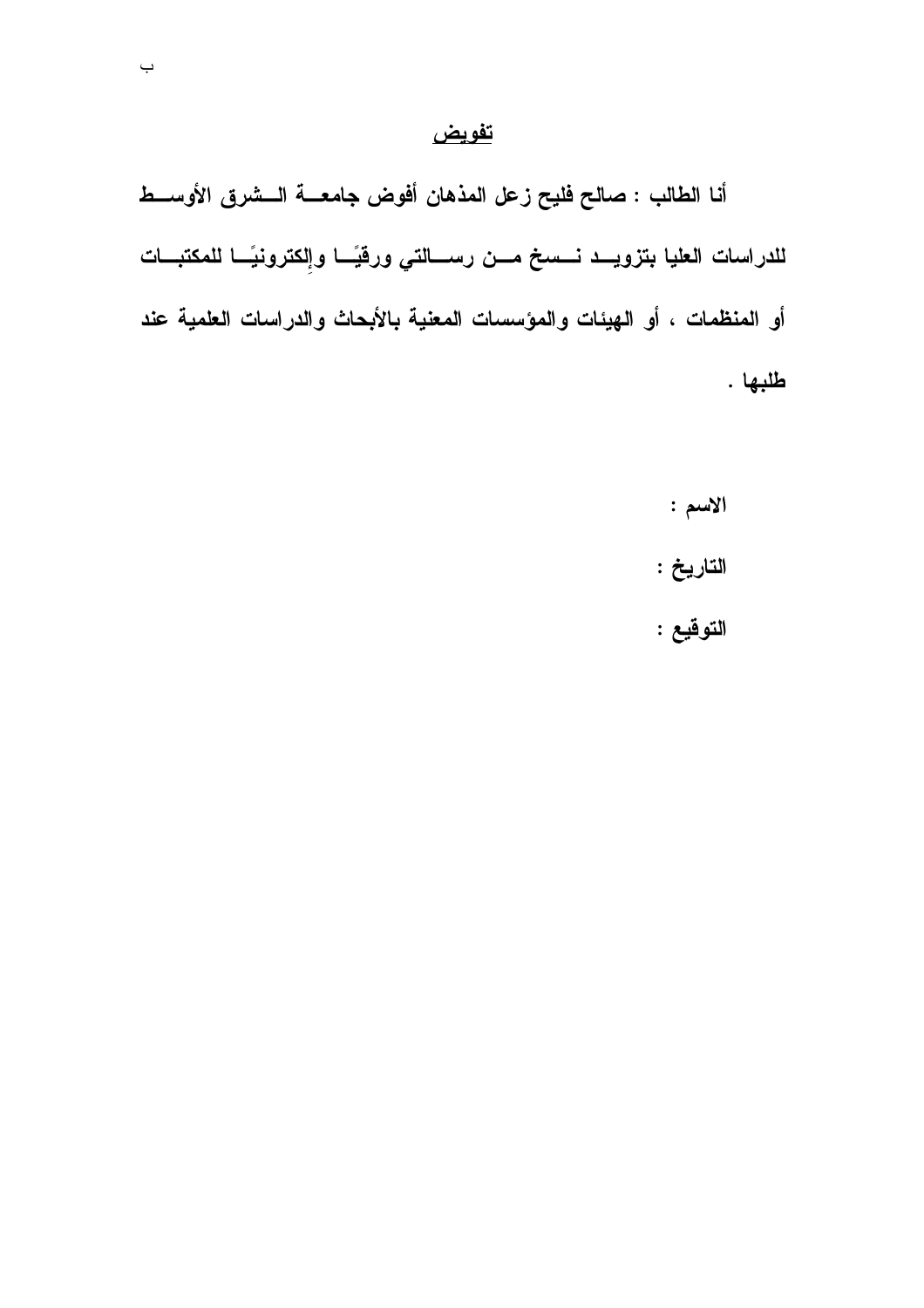## قرار لجنة المناقشة

نوقشت هذه الرسالة وعنوانها صرف الممنوع مسن السصرف وأجيسزت  $.2010$  / 5 / 26 بتاريخ 26 / 30

| التوقيع | أعضاء لجنة المناقشة :                              |  |
|---------|----------------------------------------------------|--|
|         | الدكتور: عودة خليل أبو عودة رئيسًا                 |  |
|         | الدكتور : "محمد سمير " نجيب اللبدي مشرفًا          |  |
|         | الأستاذ الدكتور : إِسماعيل عمايرة مناقشًا خارجيًّا |  |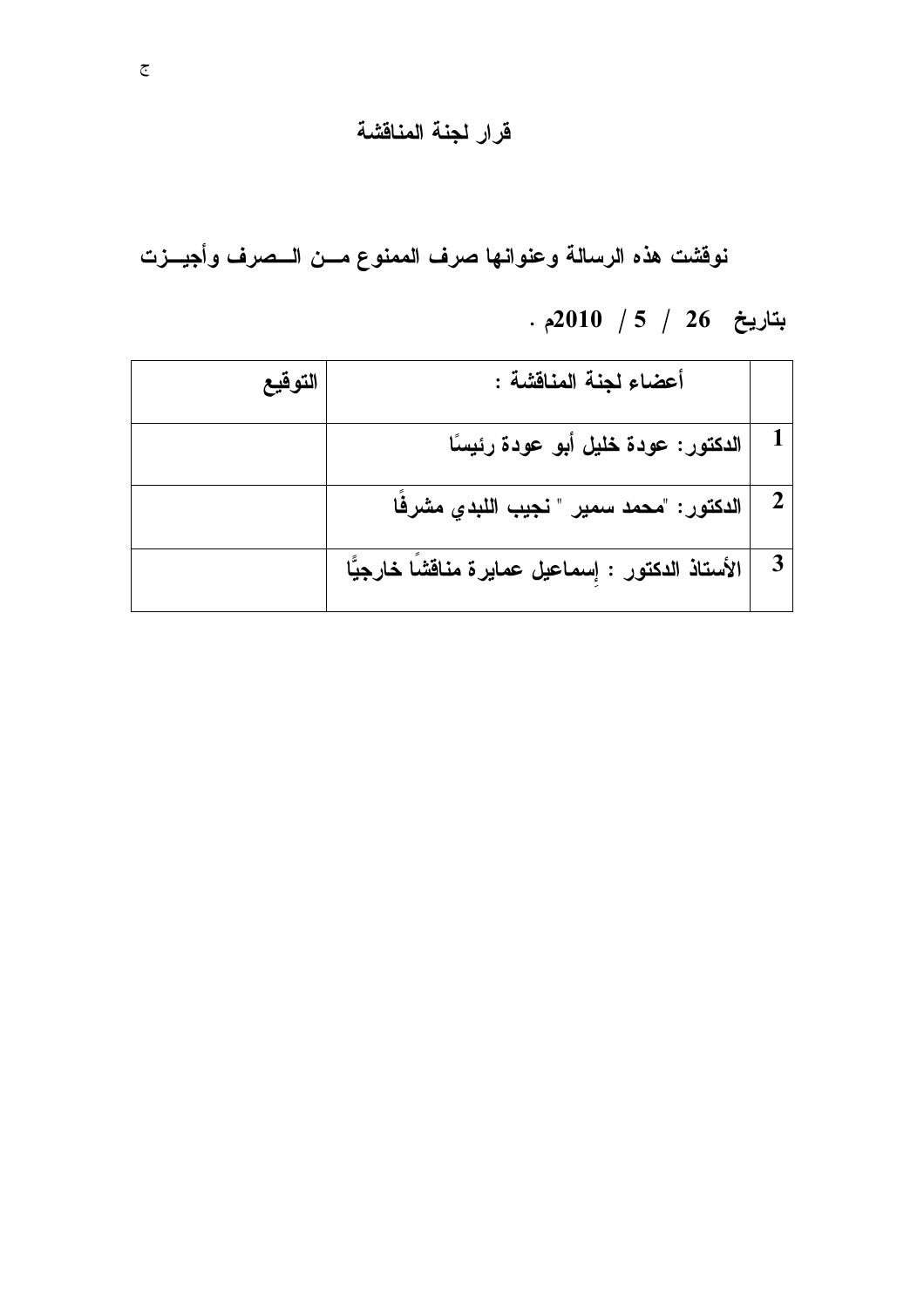## الشكر والتقدير

 $\Delta$ 

أتقدم بالشكر الجزيل وعظيم التقدير لأستاذي الفاضل صاحب الخلق العظيم السدكتور " محمد سمير" اللبدي على ما بذله من جهد ، وما قدَّمه من توجيهات قيمة لإخـــراج هـــذه الرسالة .

وأشكر لأساتذتي في قسم اللغة العربية في جامعة الشرق الأوسط الأستاذ السدكتور عبد الرؤوف زهدي ، والدكتور عمر الأَسعد ، والدكتور عودة أبو عودة ، والأُستاذ الدكتور سعود عبد الجابر ؛ لما قدموه من عون ومساعدة أثناء دراستي في جامعة الشرق الأوســـط للدراسات العليا . فجزاهم الله عني خيرَ الجزاء .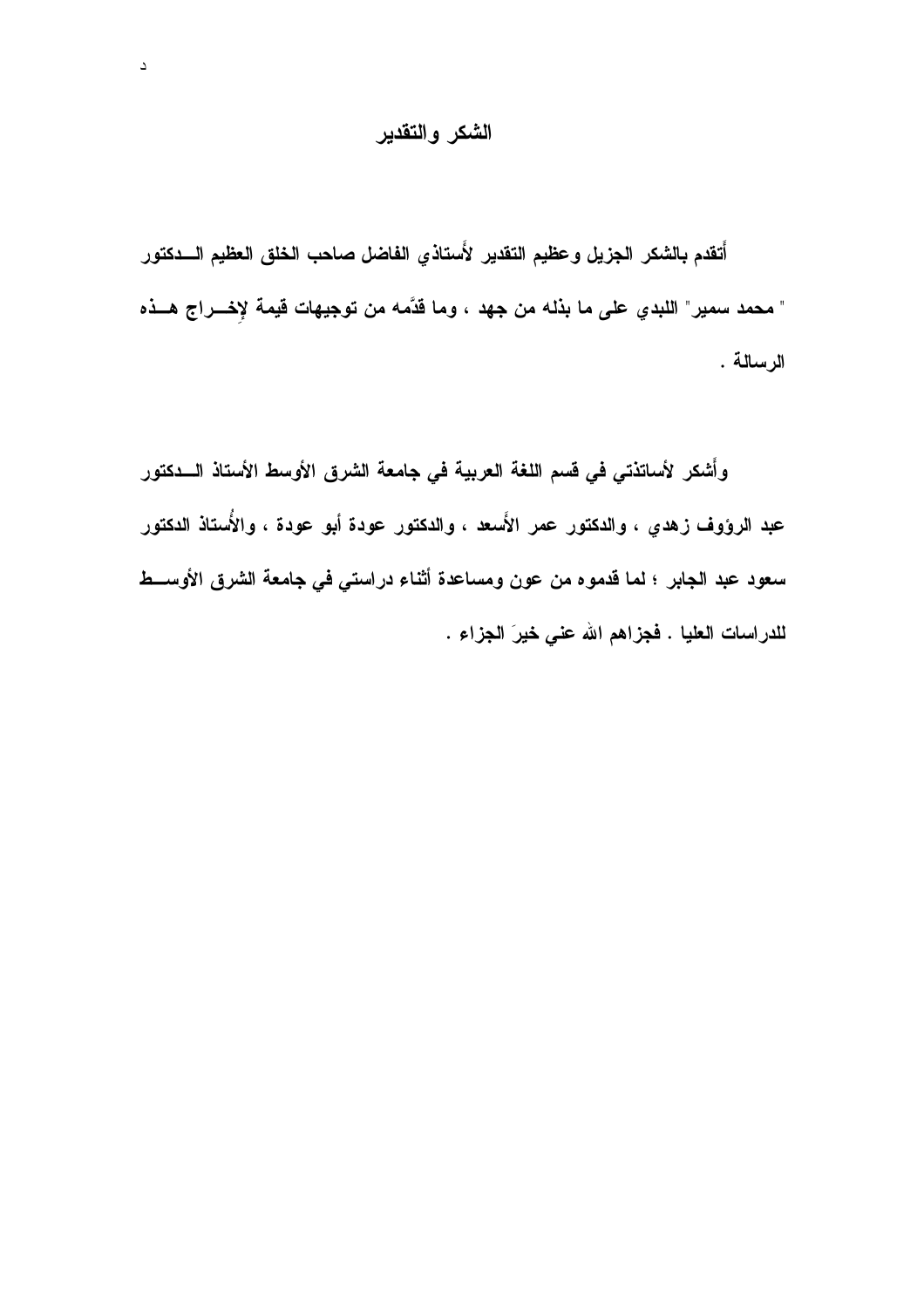# إِلى روح والدي رحمه الله تعالى وإِلى والدتي أَطال الله في عمرها وإِلى الأخوة والأَخوات

وإلى زوجتي وأبنائي : محمد ، وسلسبيل ، وهداية

أهدي هذا العمل المتواضع

 $\ddot{\phantom{a}}$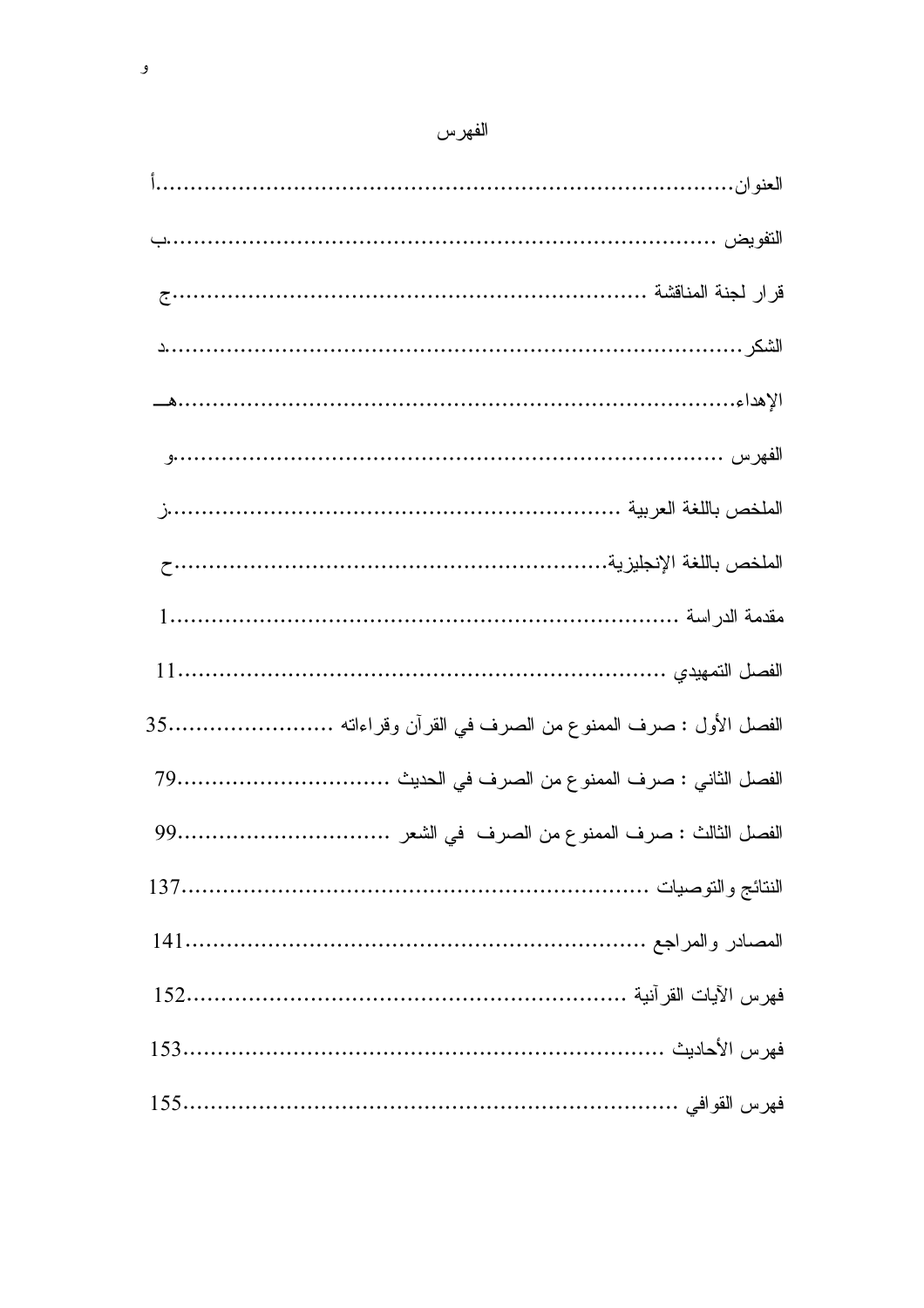قائمة الأشكال

| الصفحة | المحتوى                          | رقم الفصل – رقم الشكل |
|--------|----------------------------------|-----------------------|
| 134    | قبائل نذهب إلى صرف الممنوع مطلقا | $1 -$ الثالث          |
| 135    | القبائل العربية قبيل الإسلام     | $2 -$ الثالث          |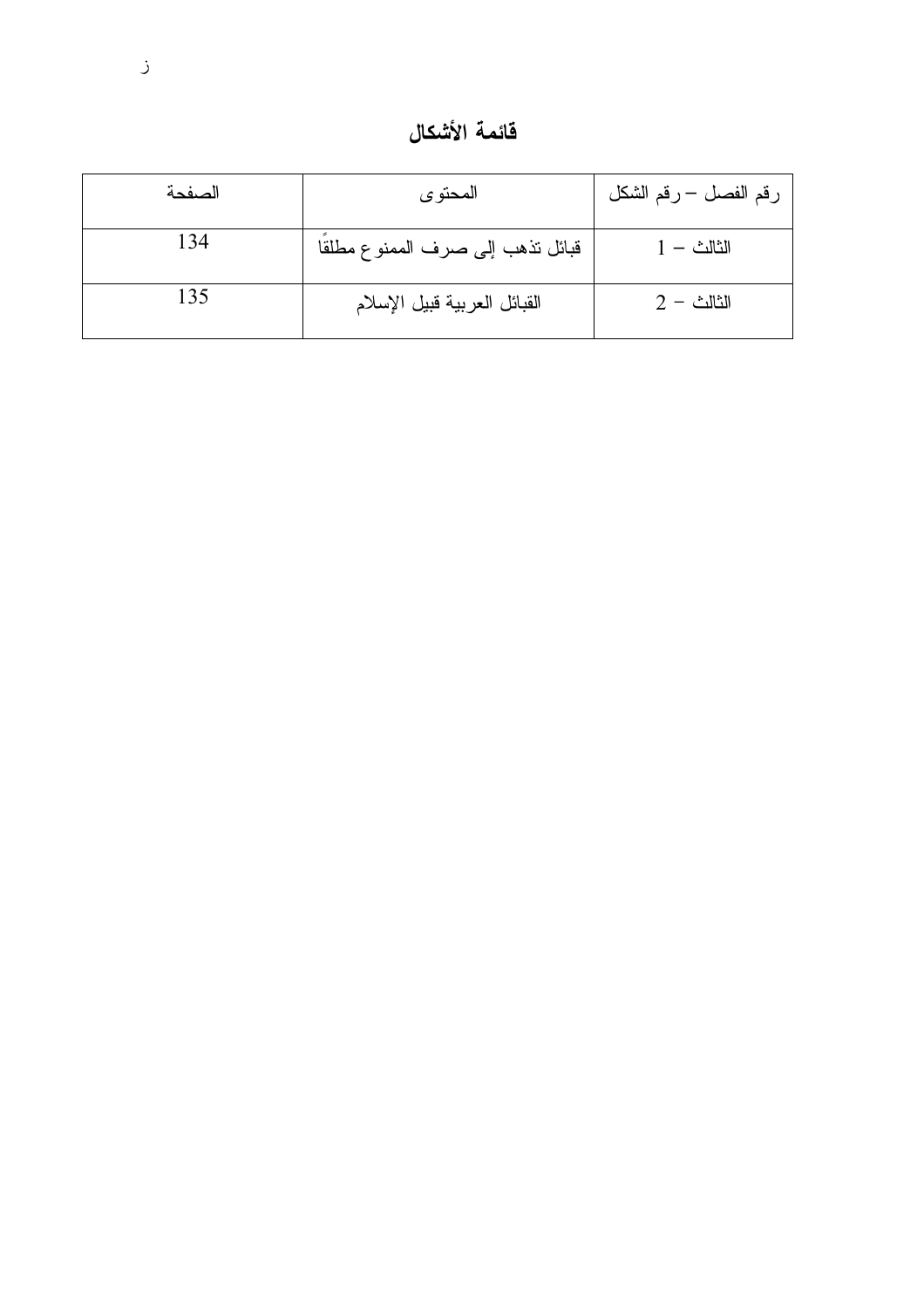ملخص الدر اسة باللغة العربية

صرف الممنوع من الصرف

إعداد الطالب : صالح فليح زعل المذهان

إشراف الدكتور " محمد سمير " نجيب عبد الباقي اللبدي

دراسة علمية عن صرف الممنوع من الصرف حاولتُ فيها توجيه الشواهد النحويـــة التي صَرَفَتْ الممنوع من الصرف توجيهًا صحيحًا ، لأُثبت من خلال ذلك أَنَّ صرف الممنو ع من الصرف لا ينبغي أَنْ يُحال إلى الاضطرار أَو إلى التناسب ؛ لأَنَّهُ لغة عربية فــصيحة ، لكنَّها لا تر في إلى مستوى القاعدة .

ونقع هذه الدراسة في مجال الممنوع مـن الــصرف وبخاصـــة صـــرف الممنـــوع من الصرف الذي يُحيله النحاة والمفسرون إلىي التناسب حينا وبخاصــــة فـــي مــــا ورد منــــه في القرآن الكريم ، وإلى الشذوذ والاضطرار حينًا آخر في ما ورد في غيره . وقـــد اعتمـــد الباحث في هذه الدراسة على المنهج الوصفى التحليلي ، فسار على نهج النحاة القدامي في شرح الشواهد النحوية فيذكر موطن الشاهد ، ووجه الاستشهاد .

ونتبع الباحث شواهد الممنوع من الصرف في القرآن الكريم وقراءاته ، وفي الحديث النبوي الشريف ، وذكر آراء النحاة وتوجيهاتهم في صرف الممنو ع من الصرف ، فوجــد أنَّ من النحاة من علَّل صرف الممنو ع من الصرف بأنَّهُ للنتاسب والمزاوجة ، ومنهم مَنْ علَّلـــهُ صرف الممنوع من الصرف بتأثَّر القراء برواية الشعر ؛ إذ اعتادت أُلسنتهم صرف الممنوع من الصرف نأثرًا برواية الشعر .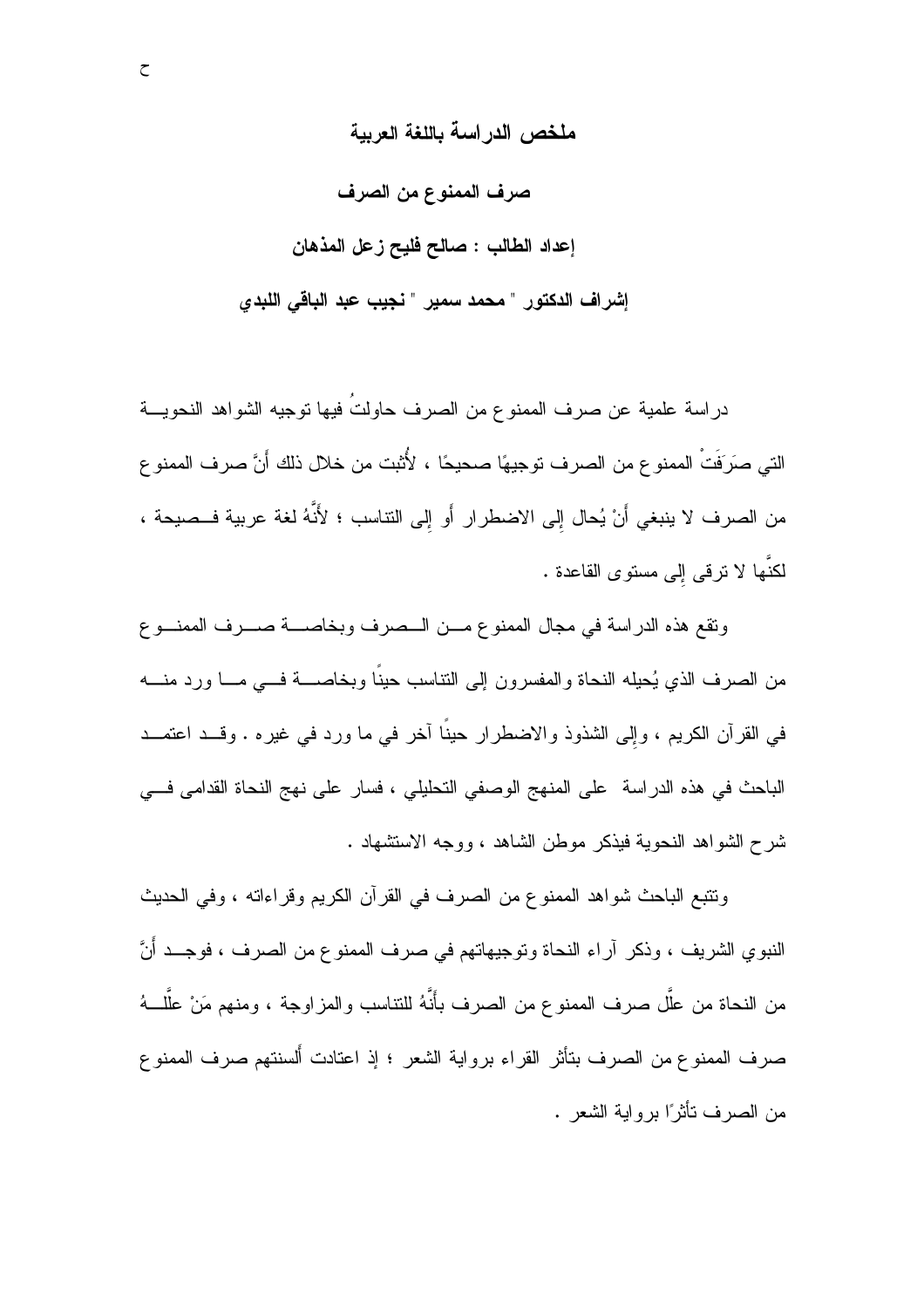وخلص الباحث إلى أَنَّ هذه النوجيهات لا نرقبي إلى الدليل والبرهان والحجة ، ونبين له أَنَّ صرف الممنوع من الصرف لم يكن إلاَّ لغــــة عربيــــة فـــصيحة صـــــرفت الممنــــو ع من الصرف مطلقًا ، وما صرف الممنوع من الصرف في القرآن الكريم وقراءاته ، ٳلاَّ دليل على فصاحة هذه اللغة .

ثُمَّ إِنَّ الباحث قام بنقطيع الشواهد الشعرية نقطيعًا عروضيًّا ، فتبين لــــه أنَّ صـــــرف الممنوع من الصرف فيها لم نكن غابته المحافظة على الوزن العروضيي ، وأنَّ الـــشاعر لـــم يُضطر إلى صرفه ؛ ليستقيم له الوزن ؛ فالوزن العروضي قد يستقيم سواء أُصرف الـــشاعر الممنو ع من الصرف أَم منعه من الصرف .

وتوصل الباحث إلى أَنَّ الشعراء الذين صرفوا الممنوع من الصرف في هذه الدراسة جُلهم من القبائل العربية التي كانت نسكن وسط الجزيرة العربية ، وهي قبائل ينتهـــي نـــسبها إلى فبيلة عدنان ، وأَنَّ الشعراء الآخرين ينتمون إلى قبائل بنتهى نسبها إلى قبيلة قحطان .

ويرجح الباحث أَنَّ اللغة التي تصرف الممنوع من الصرف هي لغة عربية فــصيحة عدنانية ، وقد بقيت أثار هذه اللغة عند الشعراء ، فظهرت بعض مظاهرها في أشعارهم ۖ ومن هذه المظاهر صرف الممنوع من الصرف . كما يرجح الباحث أَنَّ الشعراء القحطانيين الذين صرفوا الممنوع من الصرف قد تأثروا باللغة العدنانية نتيجة تجاور بعض القبائل القحطانية و القبائل العدنانية ؛ إذ نشأ صر اع لغوى بين لغات هذه القبائل .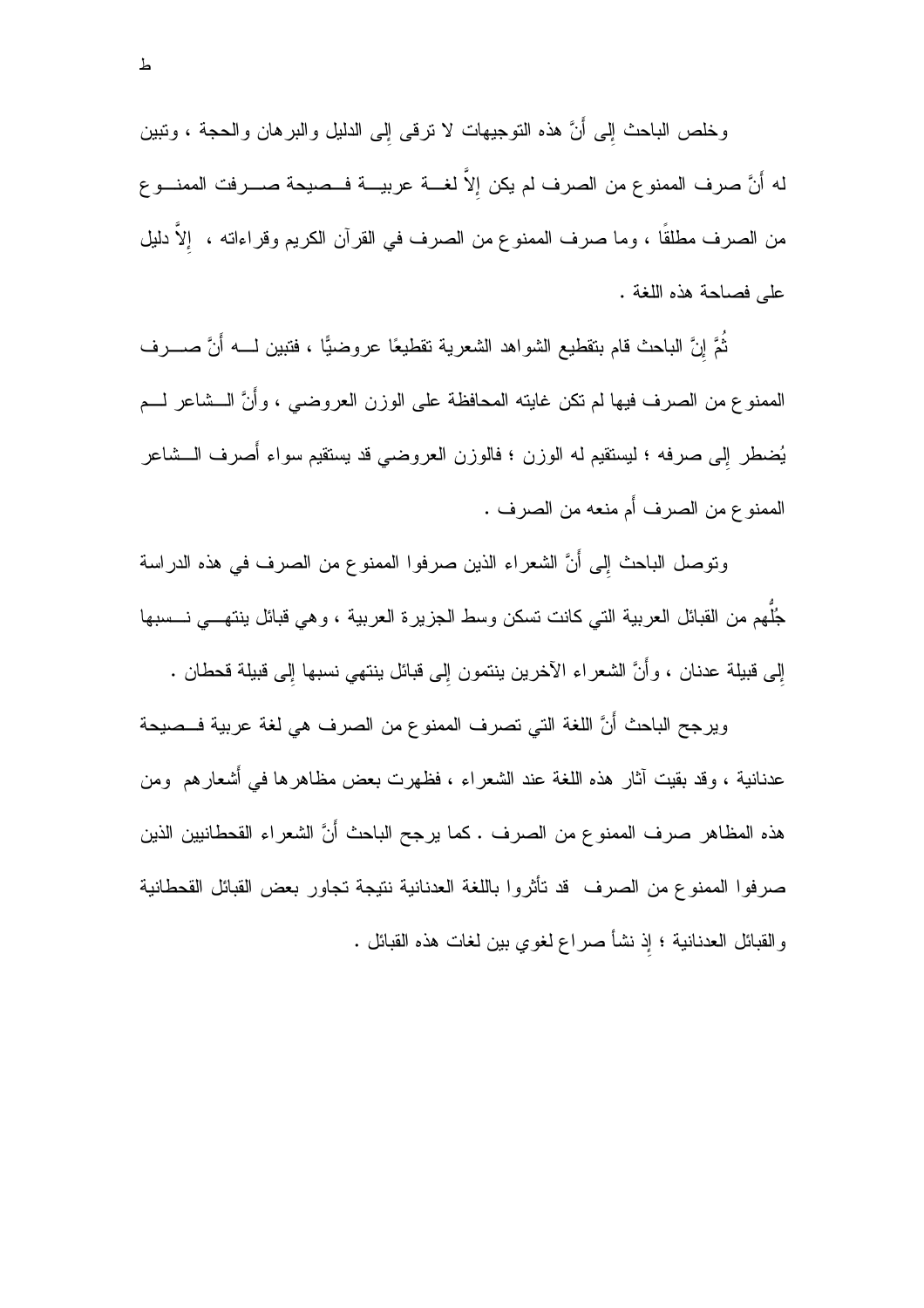#### **Abstract**

The researcher examined examples of diptotes (not fully declined) in the Holy Quran and its seven readings. Literature review revealed that syntactians have two views regarding the treatment of diptotes as triptotes (fully declined): The first is to maintain proportionality and pairing. The second view attributed the treatment of diptotes as triptotes to the Holy Quran reciters who were influenced by the narration of Arabic Poetry.

 The researcher concluded that the former views do not reach the level of evidence or argument. The researcher found that the use of the three case endings with diptotes is a genuine part of Classical Arabic.

The researcher examined examples of diptotes Hadith(narrations of the prophet Mohammad).These examples show that adding the three case endings to diptotes in Hadith does not maintain proportionality and pairing as some snytactians claimed.The researcher concluded that using case endings with diptotes is not an exceptional rule in Classical Arabic.

In order to prove this claim, The researcher examined examples of diptotes in Arabic poetry. In Arabic Poetry ,the number of measuring units (tafilah) in each verse should be observed carefully by the poet. The addition of one vowel or consonant might change the meter. However, the researcher found that adding the three case endings to diptotes in poetry was not used to keep the meter of the poem. The meter remains the same in both cases .

 The researcher concluded that the poets who added the three case endings to diptotes are mainly from Arab tribes, who lived in the middle of the Arabian Peninsula. The origin of theses tribes can be traced back to Adnan tribe .Poets who did not add the three case endings to diptotes can be traced back to Qahtan tribe.

 It is likely that adding the three case endings to diptotes can be traced back to the Classical Arabic spoken by Adnan tribe. Qahtani poets who added the three case endings to diptotes are likely influenced by the Classical Arabic spoken by Adnan tribes as a result of contact between these tribes.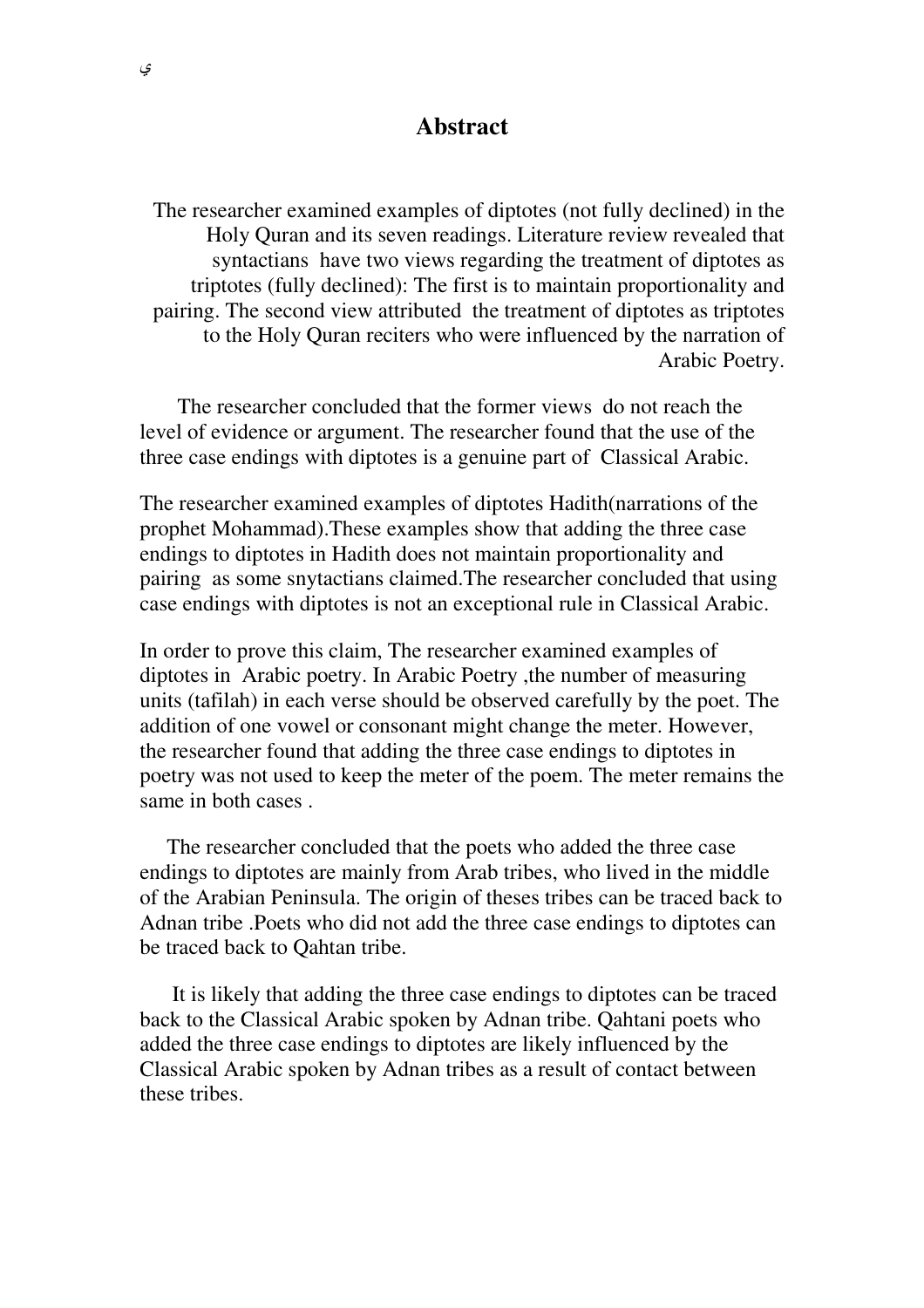المقدمة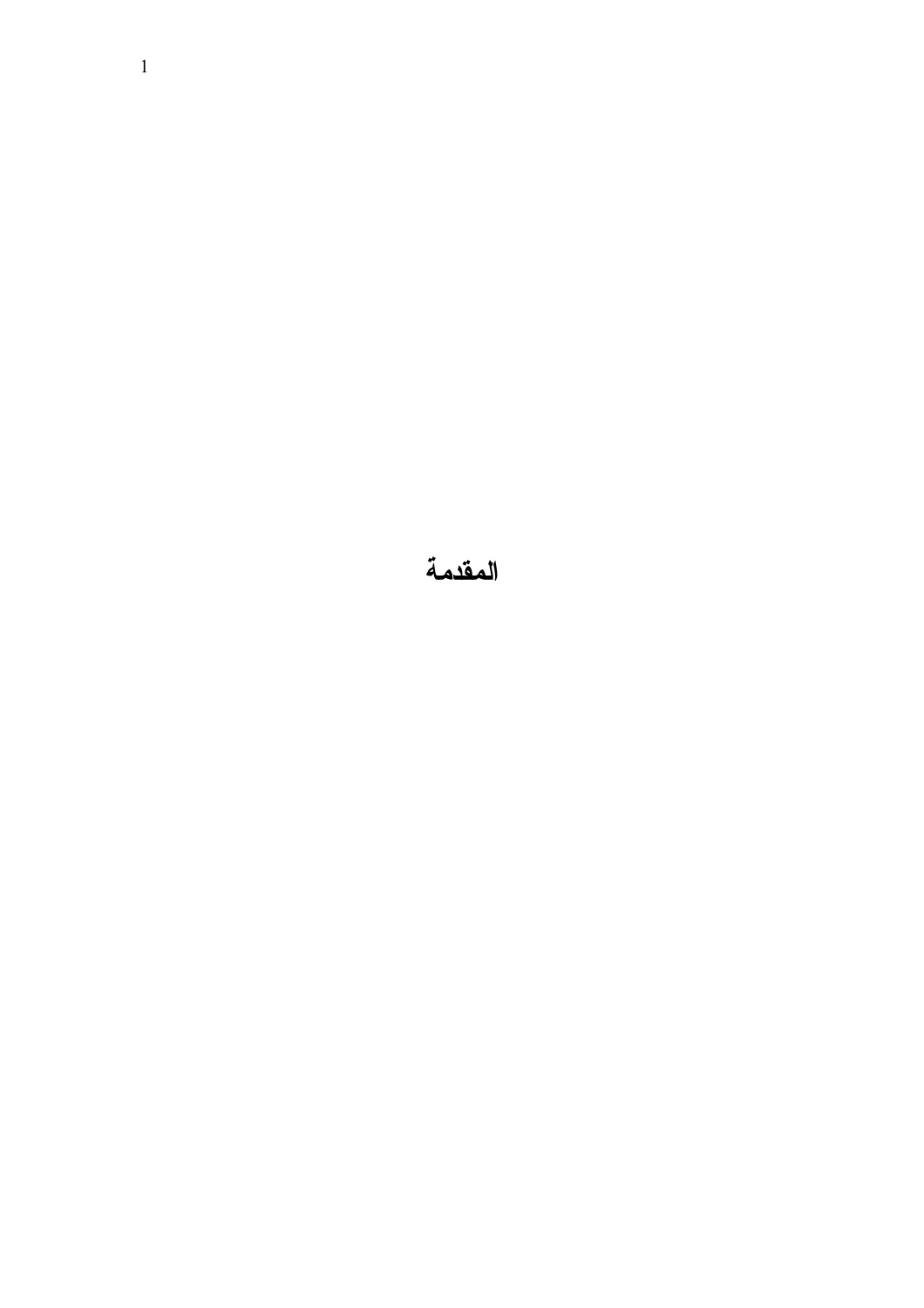التمهيد :

يعد الممنو ع من الصرف أحد المباحث النحوية المهمة في اللغة العربية ، فهـــو الاســـم المعرب الذي لا يلحقه النتوين ، وإنْ جُرِّ كانت علامة جره الفتحة نيابة عن الكـسرة . فـــلا تكون الكسرة علامة جره إلا إذا اقترن بـ ( أل ) التعريف ، أو أُضيف . أمَّا النتوين فلا يلحقه ألبتة ، سواء أكان معرفًا بـ ( أل ) أم مضافًا .

والأَسماء التي تُمنع من الصرف نوعان : نوعٌ يُمنع من الصرف لعلة واحدة ۖ وهـــي الأسماء المنتهية بألف التأنيث ، وصيغة منتهى الجموع ، ونوع آخر يُمنع لعلتين مجتمعتــين إحداهما علة معنوية ، والأخرى علة لفظية ، ويشمل هذا النوع العلم المركب نركيبًا مزجيًّـــا نحو : حضر موت ، و العلم المزيد بأُلف ونون ز ائدتين نحو عثمان ، و العلــم المختــوم بتـــاء التأنيث نحو : فاطمة ، وطلحة ، والعلم الأعجمي نحو : إبراهيم ، والعلـــم المعـــدول نحـــو عُمر ، والعلم الموازن للفعل ، نحو : بزيد ، وتُمنع الصفة إذا كانت مختومـــة بـــألف ونـــون زائدتين ، نحو : عطشان ، أو كانت على وزن أفعل الذي مؤنثه فعلاء ، نحو : أحمر حمراء أَو كانت معدولة نحو : أُخر .

## موضوع الدراسة( مشكلة الدراسة ) :

وقد وردت أُلفاظ في القرآن الكريم على غير ما هو مـــألوف لقاعـــدة الممنـــوع مـــن الصرف التي تقضي بحجب النتوين عن كل ما توافرت له أسباب هذا الحجب ، ومـــن هـــذه الألفاظ (سلاسلاً ) في قول الله – تبارك و تعالى – : " إنَّا أَعْتَدْنَا للْكَافِرِينَ سَلَاسِلاً وَأَغْلَالًــا وَسَعِيرًا ۚ " ، و ( قواريرًا ) في قول الله نبارك ونعالى – : " وَيُطَافُ عَلَيْهِمْ بِأَنِيَةٍ مِنْ فِــضَّةٍ

سورة الإنسان : 76 : 4 . وضبطت الآية في المصحف وفق رواية حفص عن عاصم " اِنِّسا أَعْتَــدْنَا  $^{-1}$ للْكَافِرِ بِنَ سَلَاسِلاْ وَأَغْلَالًا وَسَعِيراً " .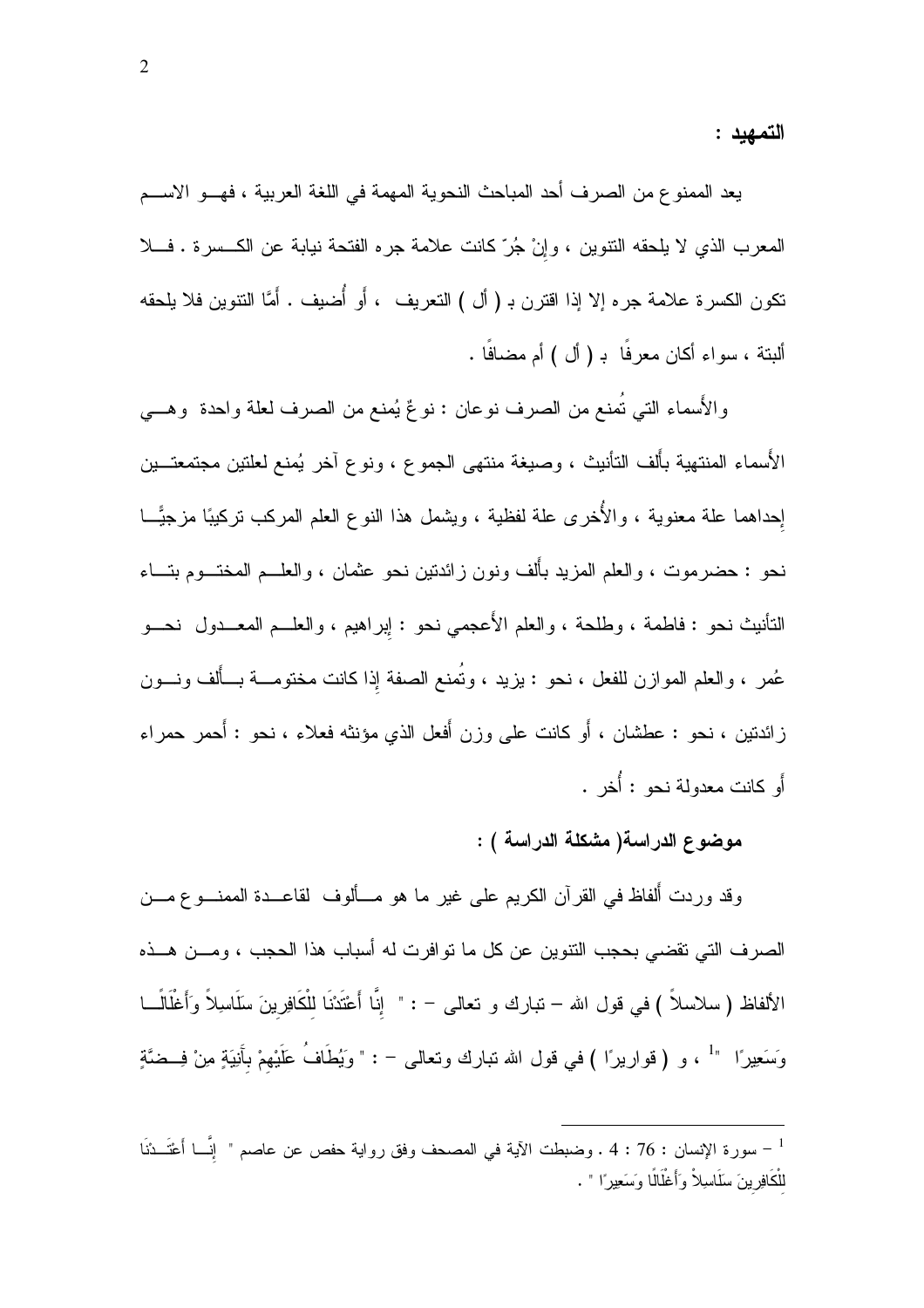وَأَكْوَابٍ كَانَتْ قَوَارِيرًا ۞ قَوَارِيرًا مِنْ فِضَّةٍ قَدَّرُوهَا نَقْدِيرًا  $^{-1}$  . وهذه قراءة متواترة ، قـــرأ بـها الإمـام الكسائـي ، والإمـام نـافـع المـدنـي ، وهشـام ، وأبو جعفر المدنـي، وشـعبـة<sup>2</sup> . وهـي قراءة سبعية . وقد خالفت هذه الألفاظ قاعدة الممنوع من الصرف ؛ لأَنَّها جاءت منونة مــــع أَنَّهـــا على صيغة منتهى الجموع الممنوعة من الصرف ، وقد علَّل النحاة ذلك بنتاسب هذه الألفاظ مع ما يجاورها .

ومن الألفاظ التي وردت ً في القرآن الكريم مغايرة لقاعــدة الممنـــوع مـــن الـــصرف ( سبأ ) في قوله – عز وجل – " فَمَكَثَ غَيْرَ بَعِيدٍ فَقَالَ أَحَطتُ بمَا لَمْ تُحِطْ بهِ وَجئْتُكَ مِنْ سَبَإ بنَبَإِ يَقِين " <sup>3</sup> ، وذكر المفسرون وعلماء النحو أنَّ لفظ ( سبأ ) يصرف نارة ويُمنع نارة أخرى

ومنها ( ثمود ) في قوله – عز وجل – " كَأَنْ لَمْ يَغْنَوْا فِيهَا أَلَا إِنَّ ثَمُودًا كَفَرُوا رِبَّهُمْ أَلَا بُعْدًا لنَّمُودٍ" وهذه قراءة الإمام الكسائي . وقد وجّه القراء والنحاة هذه القـــراءات توجيهـــات مختلفة ، فمنهم من قال : صر فت هذه الأَلفاظ للتناسب ، و هو ما بسمبه أَهل اللَّغـــة بالإنبـــاع

سورة هود : 11 : 68 . وضبطت الآية في المصحف وفق راوية حفص عن عاصم " كَأَنْ لَمْ يَغْنَــوْا " فِيهَا أَلَا إِنَّ ثَمُوداْ كَفَرُوا رِبَّهُمْ أَلَا بُعْدًا لِثَمُودَ " .

عَلَيْهِمْ بِأَنِيَةٍ مِنْ فِضَّةٍ وَأَكْوَابٍ كَانَتْ قَوَارِيرٍ لَا ۞ قَوَارِيرٍ لَ مِنْ فِضَّةٍ قَدَّرُوهَا تَقْدِيرًا " . انظر : كتاب السبعة : 663 ، النشر : 295/2 ، تحبير النيسير في القراءات العشر : 599 ، التـــذكرة  $^{-2}$ في القراءات لابن غلبون : 524 ، حجة القراءات : 737 وما بعــدها ، التيــسير فـــي القـــراءات : 217 المستتير 663 ، الإمتاع في القراءات العشر : 479 ، فتح الوصيد في شرح القصيد : 2 / 499 وما بعــدها شرح الفاسي : 45/3 ، إتحاف فضلاء البشر في القراءات الأربع عــشر : 429 ، البــدور الزاهــرة 340 الوافي في شرح الشاطبية :307 .  $15:34:$ سورة النمل  $22:27:2$  . كذلك في سورة سبأ  $^{-3}$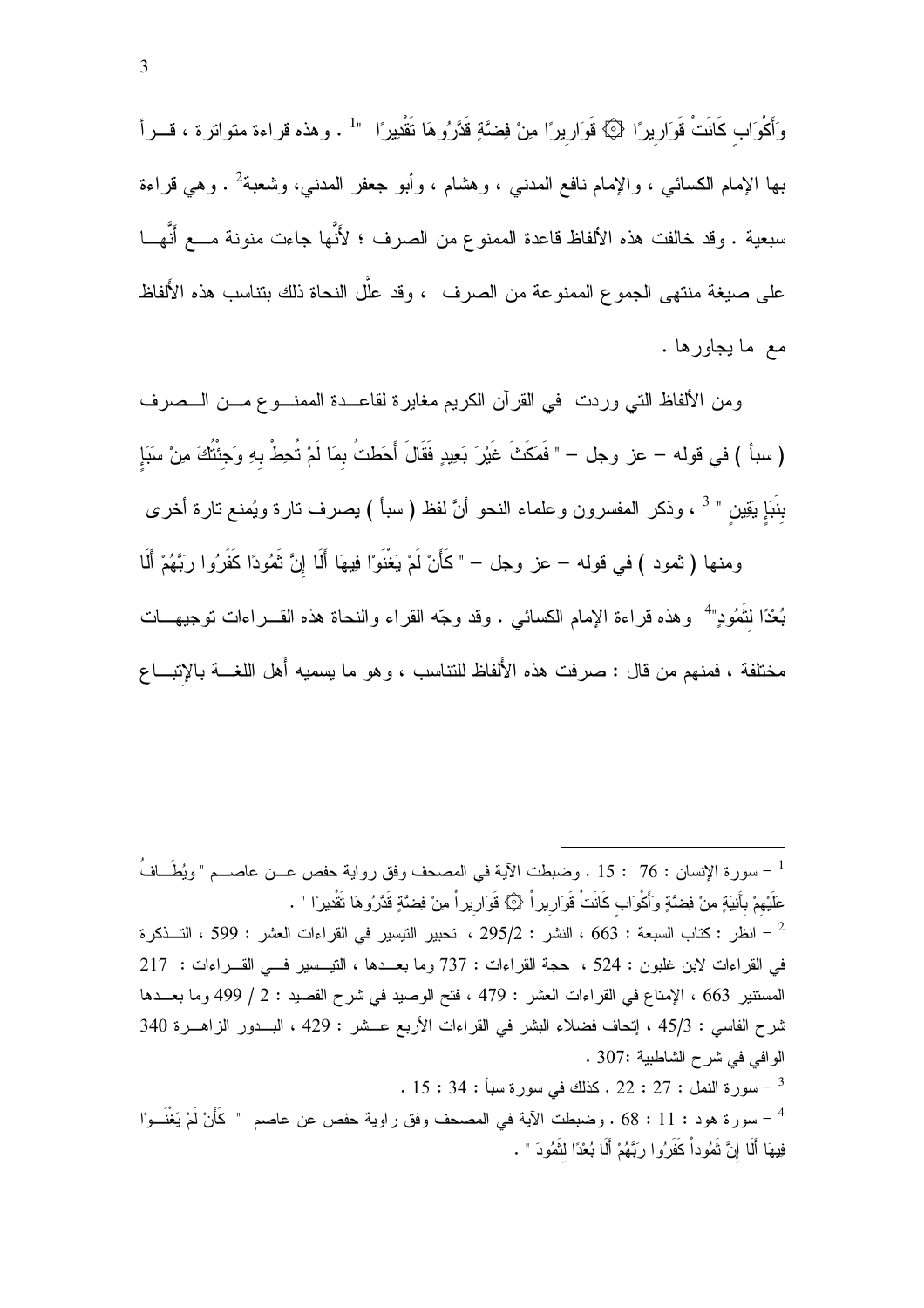والمزاوجة<sup>1</sup> . ومنهم من قال :إنَّ القراء قد تأثَّروا برواية الشعر ، فاعتادت ألسنتهم صــــرف الممنوع من الصرف نأثرًا برواية الشعر<sup>2</sup> .

والحق أَنَّ هذه النوجيهات لا نتبت أُمام البحث العلمـــي ، فهـــي نوجيهـــات لا نرفـــي إلى الدليل والبر هان والحجة ، فأَمَّا القول بالتناسب فمردود ؛ لأَنَّ هذه الأَلفاظ ليس بينها وبين ما قبلها ، أو ما بعدها نتاسب في فواصل الآيات ، أمَّا دعو ي أنَّ القر اء قد اعتـــادت ألـــسنتهم فقد وردت شواهد شعرية صرفت الممنوع من الصرف ، فعلَّل النحاة هـــذه الـــشواهد بأَنَّهـــا ضرورة شعرية . وسُيناقش الباحث هذا القول ويدحضه ؛ لأَنَّ العادة اللسانية ليـــست مبــــررًا للخروج عن المألوف وبخاصة في القرآن الكريم .

## غاية الدراسة :

غاية هذه الدراسة أَنْ نقدم إلىي دراسة عن صرف الممنوع من الصرف ، وأَنْ نوجه هذه القراءات توجيهًا صحيحًا مدعمًا بالأُدلة العلمية ، وتثبت من خلال ذلك أَنَّ صرف الممنـــو ع من الصرف لا ينبغي أَنْ يُحال إلى الاضطرار ، أَو إلى النتاسب ؛ لأَنَّهُ لغة عربية فــصيحة وهذه القراءات منوانزة عن النبي صلى الله عليه وسلم ، وقد أُجمعت الأمــــة علــــى صــــحتها ونتاقلتها جيلاً بعد جيل إلى أَنَّ وصلت إلينا ، وأَنَّ أمرٍ هذه القراءات معلـــوم بـــاليقين الـــذي لا نشوبه الظنون ولا يتطرق إليه الارتياب لتوافر شروط القراءة الصحيحة فيه كما وضعها

. 260  $/$  معانـي القرآن وإعرابـه : 5 / 260 .

. 320  $/$  الكشاف  $5: 320$  .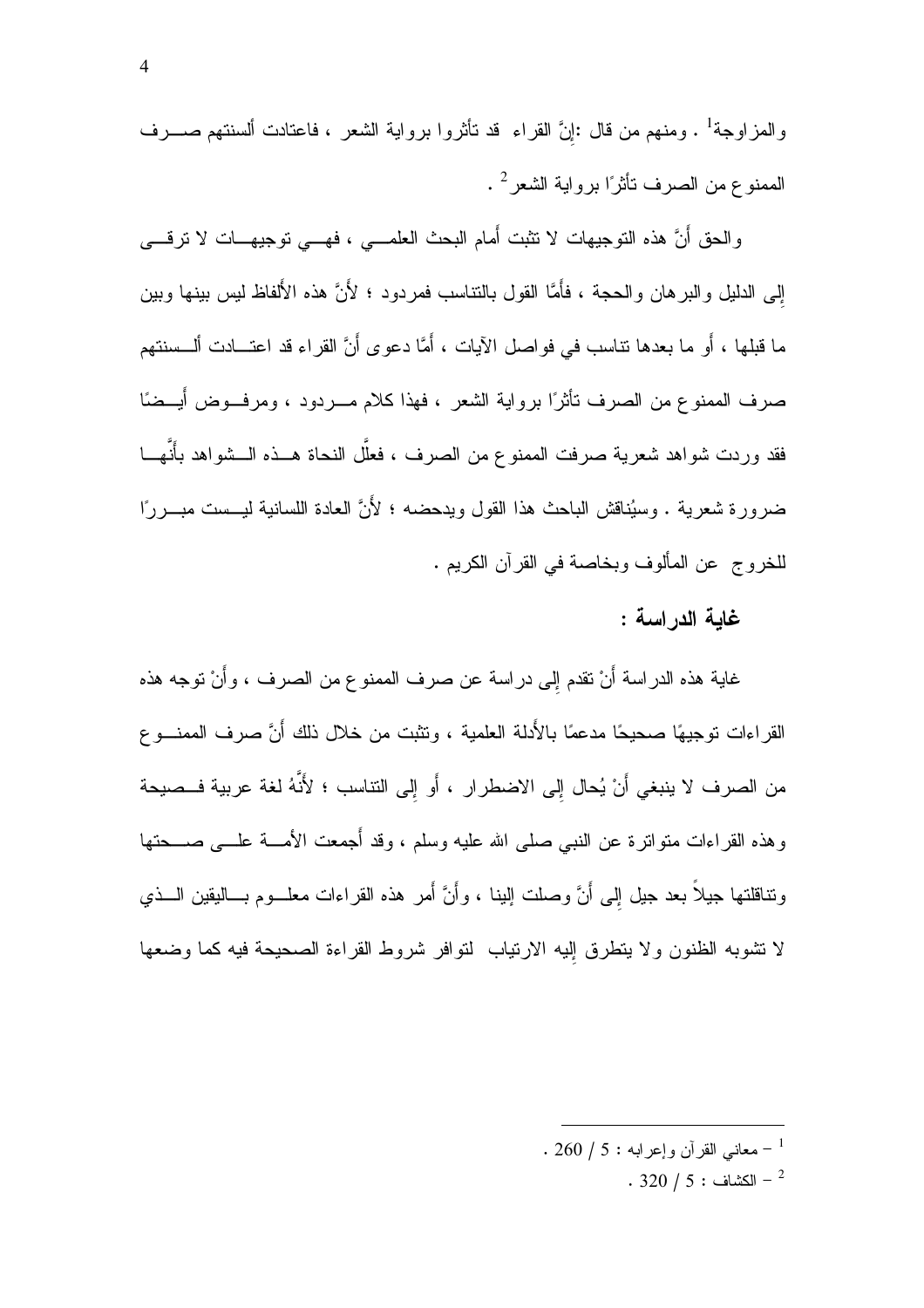## أهمية الدراسة :

تقدم هذه الدراسة تصورًا علميًا واضحًا لصرف الممنوع من الصرف ، ويُبين الباحــث فيها أَنَّ صرف الممنوع من الصرف لم يكن للنتاسب ، ولا للضرورة الشعرية ، ولا لكونــــه شاذًا لا يقاس عليه كما قرر النحاة .

وإنَّما يمثل لغة فصيحة من لغات العرب ، وهو ما يقوم به الباحث ۚ؛ لإثبات فصاحتها من خلال الشواهد النحوية ، معتمدًا على القرآن الكبريع ، والقبر اءات القرآنيبة المتسواترة ومستأنسًا في الوقت نفسه بالقر اءات الشاذة ، كما يعتمد على الأحاديـــث النبويـــة الـــشريفة المنواترة ، وكلام العرب من فترات الاحتجاج .

ونستمد هذه الدراسة أهميتها من كونها دراسة علمية لصرف الممنوع مــن الــصرف إذْ إنَّ الدراسات السابقة قد أشارت لهذه المسألة إشارات سريعة غير وافية ۖ لم تتجاوز الصفحة أَوْ الصفحتين ، فجاءت هذه الدراسة ؛ لتسد فراغ ما قبلها من الدراســـات بمــــا هــــى عليــــه من علمية و افية مدعمة بالأُدلة العلمية ، و الشو اهد النحوية ، كما أَسلفتُ و منبهًا في الوقت نفسه إلى ما ذكره بعض المحدثين من أَنَّ الممنوع من الصرف مسألة تطورية لقواعد اللغة العربية ومنهم الدكتور عبده الراجحي في كتابه ( اللهجات العربية في القراءات القرآنية ) .

. 38/ 1 : شرح الفاسي على الشاطبية  $1:38/1$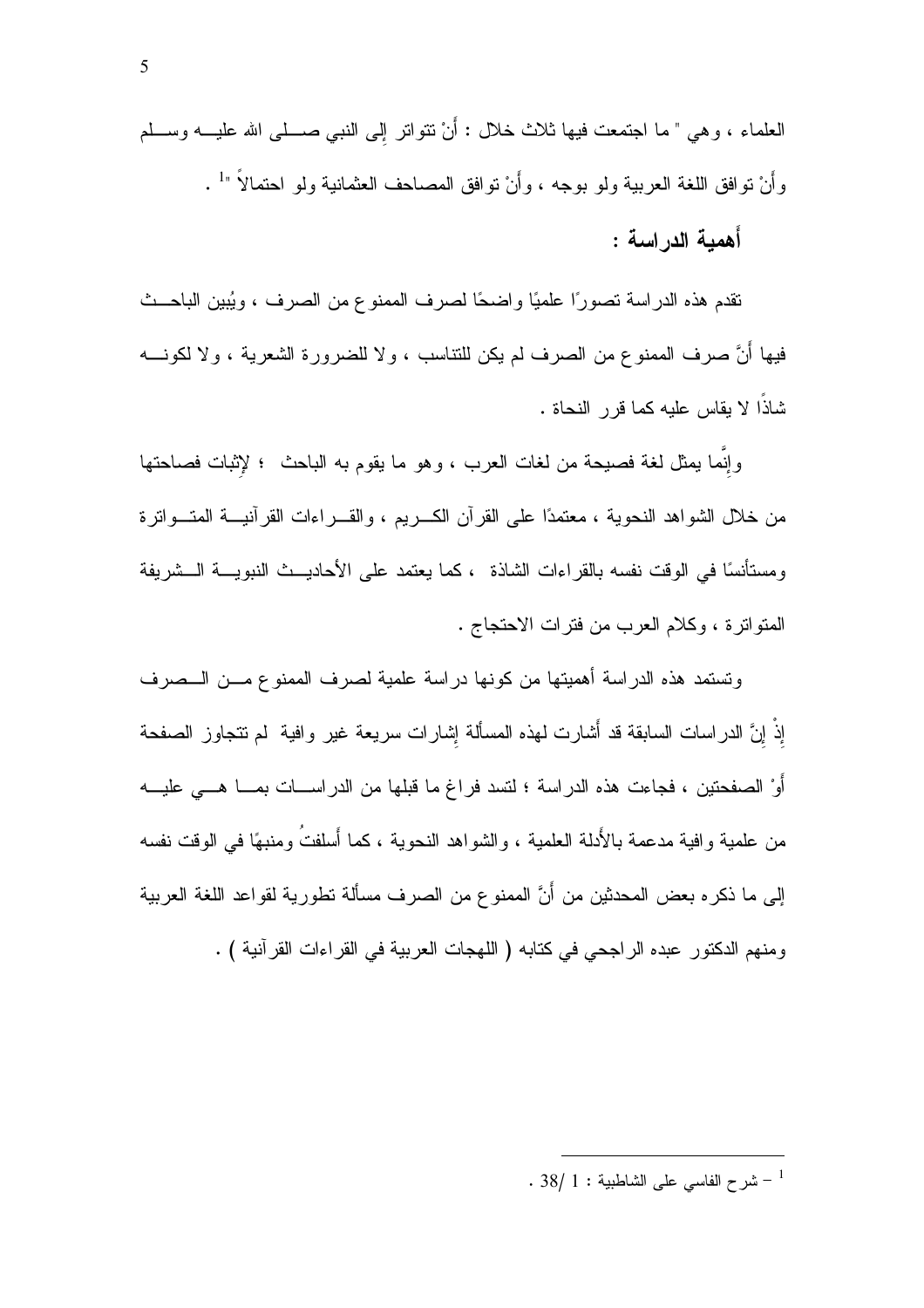المصطلحات :

الاسم الممنوع من الصرف : " هو الاسم الفاقد النتوين ، الذي تكون فيه علتان فرعيتان من علل تسع ، أَو واحدة منها نقوم مقامهما<sup>1</sup> .

الصرف : " النتوين الدال على معنى يكون الاسم به أَمْكَنَ ، وذلك المعنى هــو عــدم مشابهته للحرف وللفعل ، كزيد و فرس "<sup>2</sup> .

النتوين : " وهو نون زائدة ساكنة نلحق الأخر لغير نوكيد "<sup>3</sup> .

القراءات في الاصطلاح : " اختلاف أَلفاظ السوحي المسذكور فسي الحسروف ، أَو كيفيتهـــا من نخفيف ، ونتشديد وغير هما ، وقيل في نعريفها : " علم يعرف به انفاق الناقلين لكتـــاب الله تعالى واختلافهم في أحوال النطق به من حيث السماع "<sup>4</sup> ، وأَوَّل مَنْ دوّن فـــى القـــراءات القرآنية أبو عبيد القاسم بن سلام ت 225هـ.

الضرورة الشعرية : قال أبو سعيد السيرافي " اعلم أن الشعر لما كان كلامًـــا موزونَـــا نكون الزيادة فيه والنقص منه يخرجه عن صحة الوزن، ويحيله عن طريق الشعر المقــصود مع صحة معناه ۖ استجيزٍ فيه لنقويم وزنه من زيادة ونقصان ، وغير ذلك مما لا يُستجازٍ فسي الكلم مثله , وليس في شيء من ذلك رفع منصوب ولا نصب مخفوض ، ولا لفظ يكون المتكلم به لاحنًا ، ومتى وُجد هذا في شعر كان ساقطًا ولم يدخل في ضرورة الشعر "<sup>5</sup>.

> . 107 / 4 - انظر : أوضح المسالك إلى أُلفية ابن مالك: 4 / 107 .  $\sim 106$  / 4 : المرجع السابق  $^{-2}$ . 392 / 2 - مغنى اللبيب  $2$  :  $\sim$  1/ 392  $^{-3}$ . 24  $/$  1 شرح الفاسي على الشاطبية : 1 / 24 . . [13] - ما يحتمل الشعر من الضرورة : 34 ، انظر ضرائر الشعر : 13 .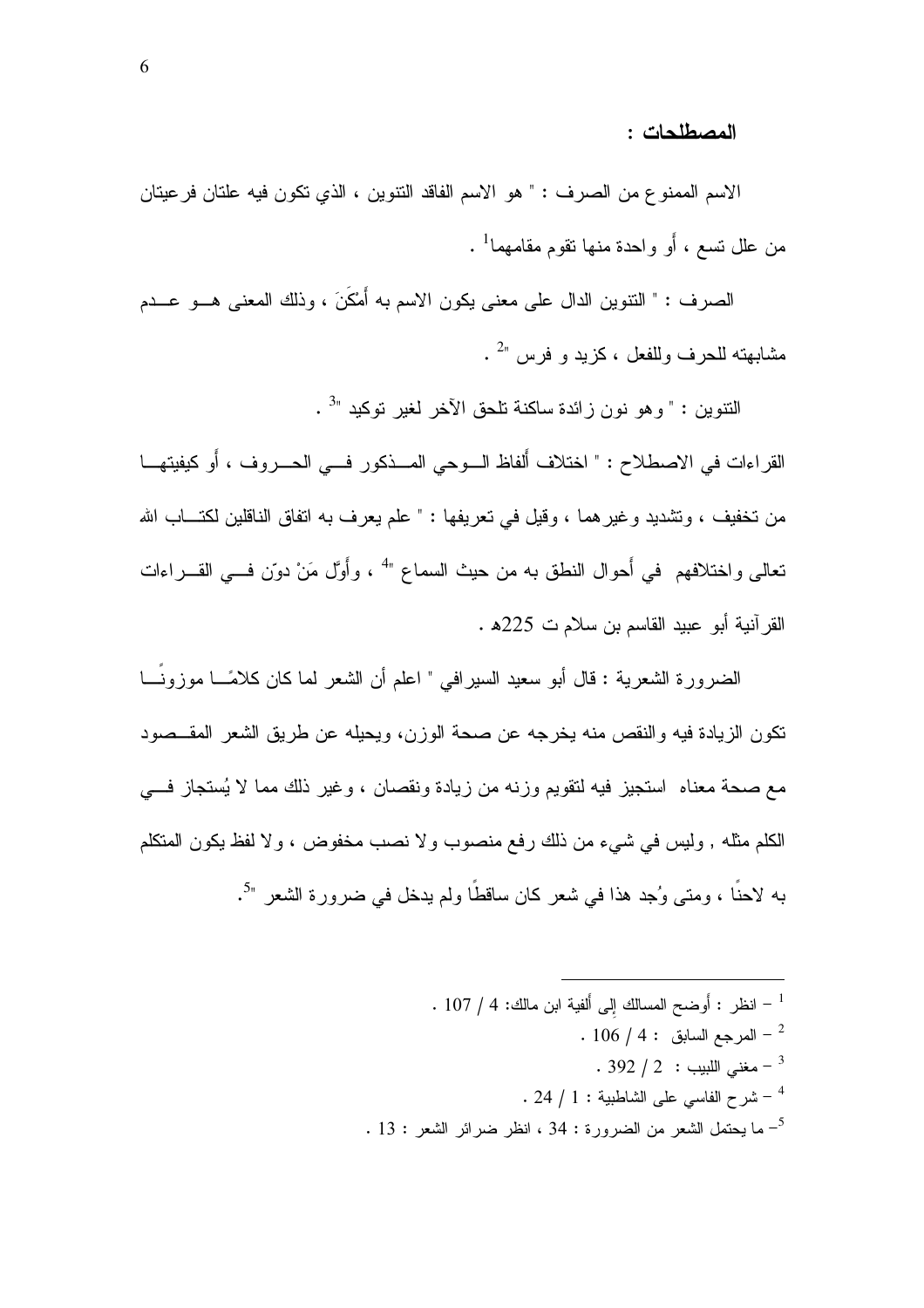| $\Delta$<br>76   | $-0 90$    | صم<br>—   |                            |
|------------------|------------|-----------|----------------------------|
| ۰                | ۰<br>۰     | ٥         | ۰<br>10<br>۰               |
| $\circ$<br>ه جر. | o<br>مستقع | ο<br>فعجم | $\sim$<br>$\circ$<br>مستقع |

فلو منع الشاعر العلم المؤنث من الصرف لاختل الوزن العروضيي ، ولأصبحت التفعيلة الثانية ( /// ) وهذه التفعيلة ليست من تفعيلات البحر البسيط .

مجتمع الدراسة :

تقع هذه الدراسة في مجال صرف الممنوع من الصرف وبخاصــــة صــــرف الممنـــوع من الصرف الذي يُحبِله النحاة والمفسرون إلىي النناسب حينًا وبخاصــــة فــــي مــــا ورد منــــه في القرآن الكريم ، وإلى الشذوذ والاضطرار في ما ورد في غيره حينًا آخر .

## منهجية الدراسة :

أَمَّا منهجية الدراسة فقد اعتمد الباحث على المنهج الوصفي التحليلــــي ، فـــإِنْ كــــان الشاهد من الشواهد الشعرية ، قَطَّعَ البيت نقطيعًا عروضـــيًا ؛ لَيُبـــين أَنَّ صــــرف الممنـــو ع من الصرف لم يكن للضرورة الشعرية في كثير من الأحيان ، ولا لإقامة الوزن كمــــا زعـــم النحاة ، بل جاء لغة فصيحة من لغات العرب .

#### الدر اسات السابقة :

ومن الدراسات السابقة التي لها صلة بموضوع الدراسة ، وكان لها في البحث حظ وافر مـــن الاطلاع والمراجعة :

البحر البسيط

شرح ديوان الفرزدق : 353 .  $^{-1}$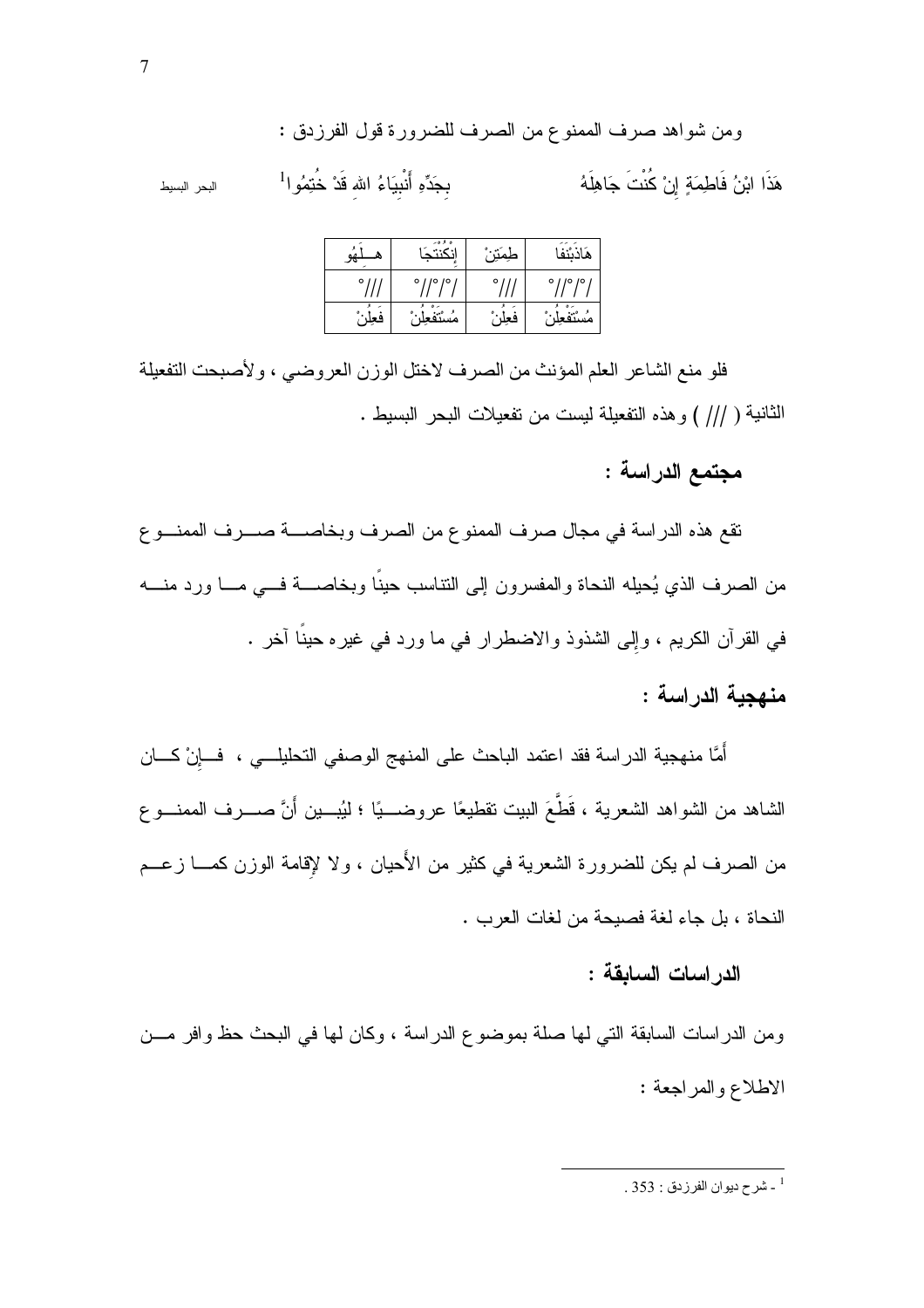• دراسة لعفيف دمشقية ( 1978) بعنوان : أثر القراءات القرآنية في نطور الدرس النحوي .

خلص إلى أَنَّ الممنو ع من الصرف ربِّما لا يكون من بنيـــة اللغـــة العربيـــة فـــى الأَســــاس وأَنَّ قضية الضرورة الشعرية – في رأيه – بدعة من البدع التي أتـى بـها النحاة دعمًـــا لمَـــا قعـــدوه من القواعد وفرضوه على اللغة من أصول ، وأنَّ هناك أكثر من دليـــل علــــى أنَّ قــــراءة المنــــع من الصرف في بعض الصيغ سواء ما كان منها عربيًّا وما ليس بعربي متأخرة في الزمن علي قراءة الصر ف و أبر ز هذه الأُدلة و أقو اها النز ام كتبة المصـاحف العثمانية بر سم الأُلف الحامل لتنوين النصب بعد كل صيغة من الصيغ المعتبرة من الصرف في رأي النحاة  $^{-1}$ .

دراسة لمحمد حماسة ( 1979 ) بعنوان : لغة الشعر دراسة في الضرورة الشعرية

نوصل في هذه الدراسة إلى أَنَّ مصطلح الضرورة الشعرية مصطلح لا يُمثل واقعًـــا لغويًّا حقيقيًّا ، وقد اضطر النحاة إليها اضطرارًا ، نتيجة للمنهج الذي سلكوه في جمع اللغـــة والنقعيد لـها . وخلص إلـى أَنَّ بعض ما يُسميه النحاة ضرورة إنَّما هو استعمال لمهجى لـــبعض القبائل ، وتسرب إلى اللغة المشتركة ، ولم يقبله قياس النحاة ، فحكموا عليه بالضرورة إراحة لأنفسهم من عناء بحثه ، وأنَّ بعض ما يسميه النحاة ضرورة ليس في الحقيقة والواقع اللغوي كذلك ؛ لأَنَّ له نظائرٍ في القرآن الكريم وقراءاته المختلفة ، والحديث النبوى والاستعمالات النثرية $^2$  .

- دراسة لأميل يعقوب ( 1992م ) بعنوان : الممنوع من الصرف بين مذاهب النحساة والواقع اللغوي .
	- . 166 : أثر القراءات القرآنية في نطور الدرس النحوى  $166:$
	- . 697 : انظر : لغة الشعر دراسة في الضرورة الشعرية  $\sim 697$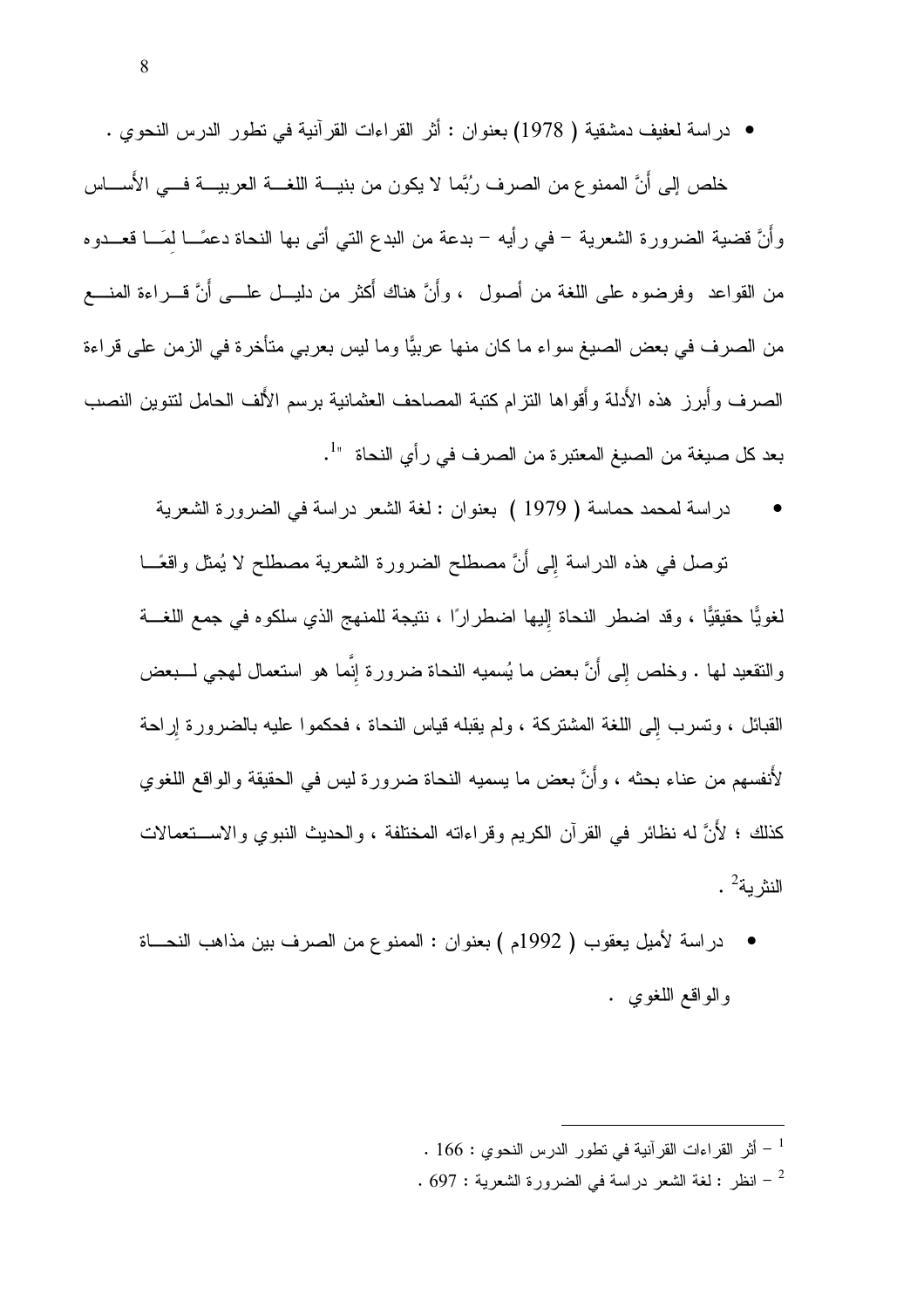خلص إلى رفض النعليل النحوي بعامة ، وعلل الممنوع من الصرف بشكل خـــاص فقد عقد فصلاً كاملاً ناقش فيه علل الممنوع من الصرف علة علة ، وأثبت بطلانهـــا ودعـــا إلى الأخذ بالمنهج الوصفى الاستقرائي في دراسة النحو ، ورفض في الوقت نفسه الــدعوات التي دعت إلى صرف الممنو ع من الصرف ؛ إذ إنَّها لا تتمشَّى مع المنهج الوصفي كما أَنَّهـــا ستؤدي إلى دعوات أخرى هدفها التبسيط والتبسير أيضًا فيؤدي في النهاية إلى لغـــة مختلفـــة عن اللغة العر ببة الفصبحة<sup>1</sup> .

• دراسة للراجحي ( 2008 ) بعنوان : اللهجات العربية في القراءات القرآنية .

رجح أنَّ تعليل النحاة لصرف الممنو ع من الصرف في القراءات القرآنية بالتناســب بعيد عن الواقع اللغوي ؛ إذ إنَّ صرف الممنوع من الصرف كانــت لهجـــة مـــن اللهجـــات ويمكن أن نتسب " هذه اللهجة إلى البادية في وسط الجزير ة العربية ، ولعل هذه أيضًا كانـــت طورًا سابقا من أطوار العربية حيث لا نعرف اللهجة بين اســـم و آخـــر والنفريـــق متـــأخر .  $^{2}$  عن عدمه ".

أمّا الدراسات الأخرى بمجموعها فلم نتطرق إلى مناقشة الشواهد النحوية التي صرفت الممنوع من الصرف ، وخالفت القواعد النحوية التي قعدها النحاة السابقون فكل ما جاءت به الدراسات السابقة هو إعادة لما ذكره النحاة الأوائل عن الممنوع من الـــصرف وتـــوجيههم للشواهد النحوية التي صرفت الممنوع من الصرف للتناسب أو للضرورة الشعرية ، أو شـــاذة لا يقاس عليها ، وقد جاءت إشارات سريعة لصرف الممنوع من الصرف في كتــب النحـــاة

, 281 : انظر : الممنوع من الصرف بين مذاهب النحاة والواقع اللغوي : 281 ,

. 185 - اللهجات العربية في القراءات القرآنية  $\sim 185$  .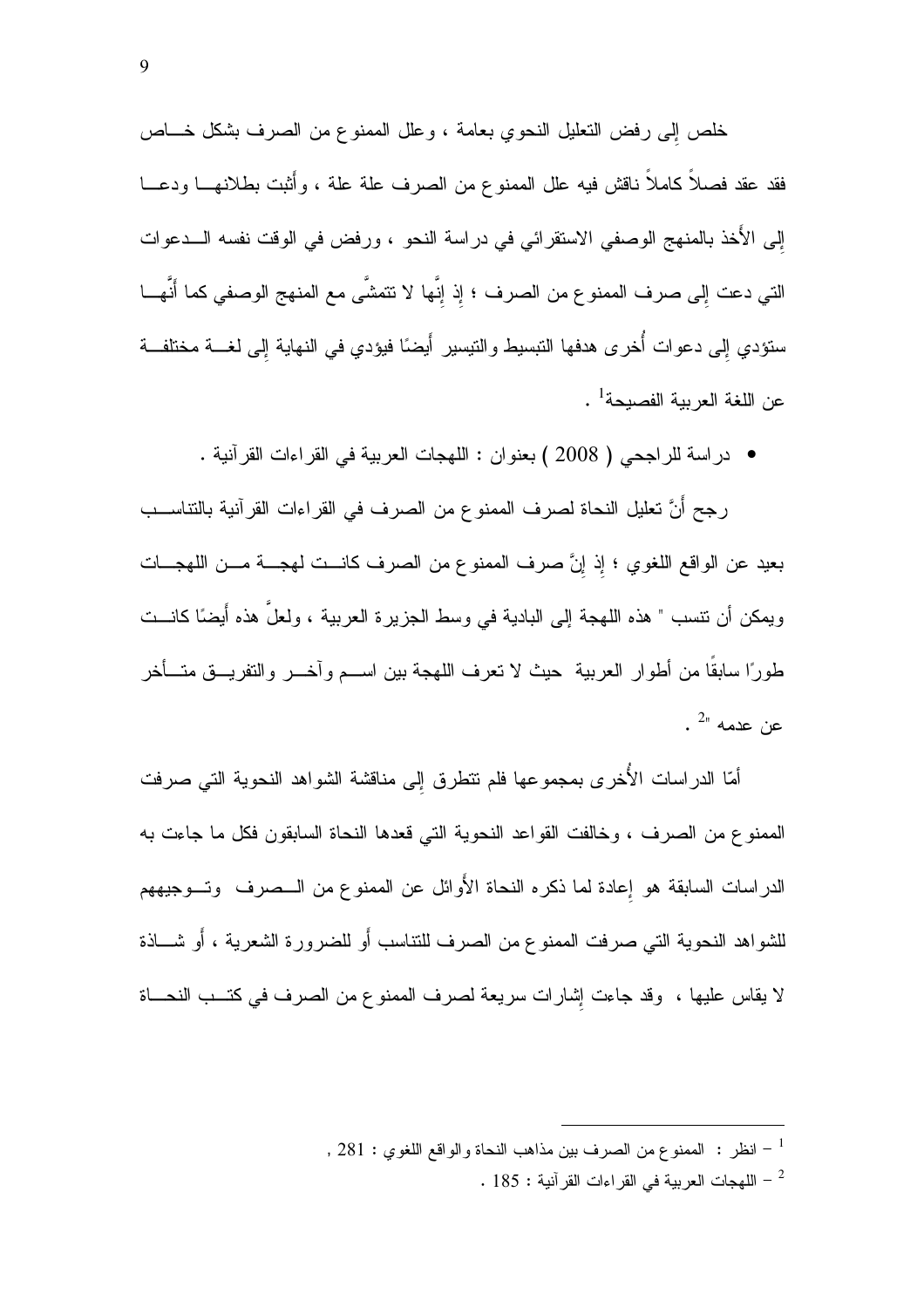المعاصرين ، ولكنها لم نتجاوز الصفحة ، أَو الصفحتين ۖ فكان لا بد من دراسة نتـــاقش هـــذه الشُّواهد النحوية على أُسس علمية ، وتضع لها توجيهًا نحويًا دقيقًا .

وبناء على ما سبق ؛ فإنَّ هذه الدراسة لا نتكر الضرورة الشعرية إذا اقتضاها الوزن غير أَنَّ ثمة أَبياتًا وردت عن العرب قد صرفت الممنوع من الصرف ، وأنَّهُ لا مبرر لإغفالها أو صرف النظر عنها ، وهو ما أراد الباحث إِثباته في رسالته ، مؤكدًا أنَّ صرف الممنـــوع لغة فصيحة من لغات العرب القديمة .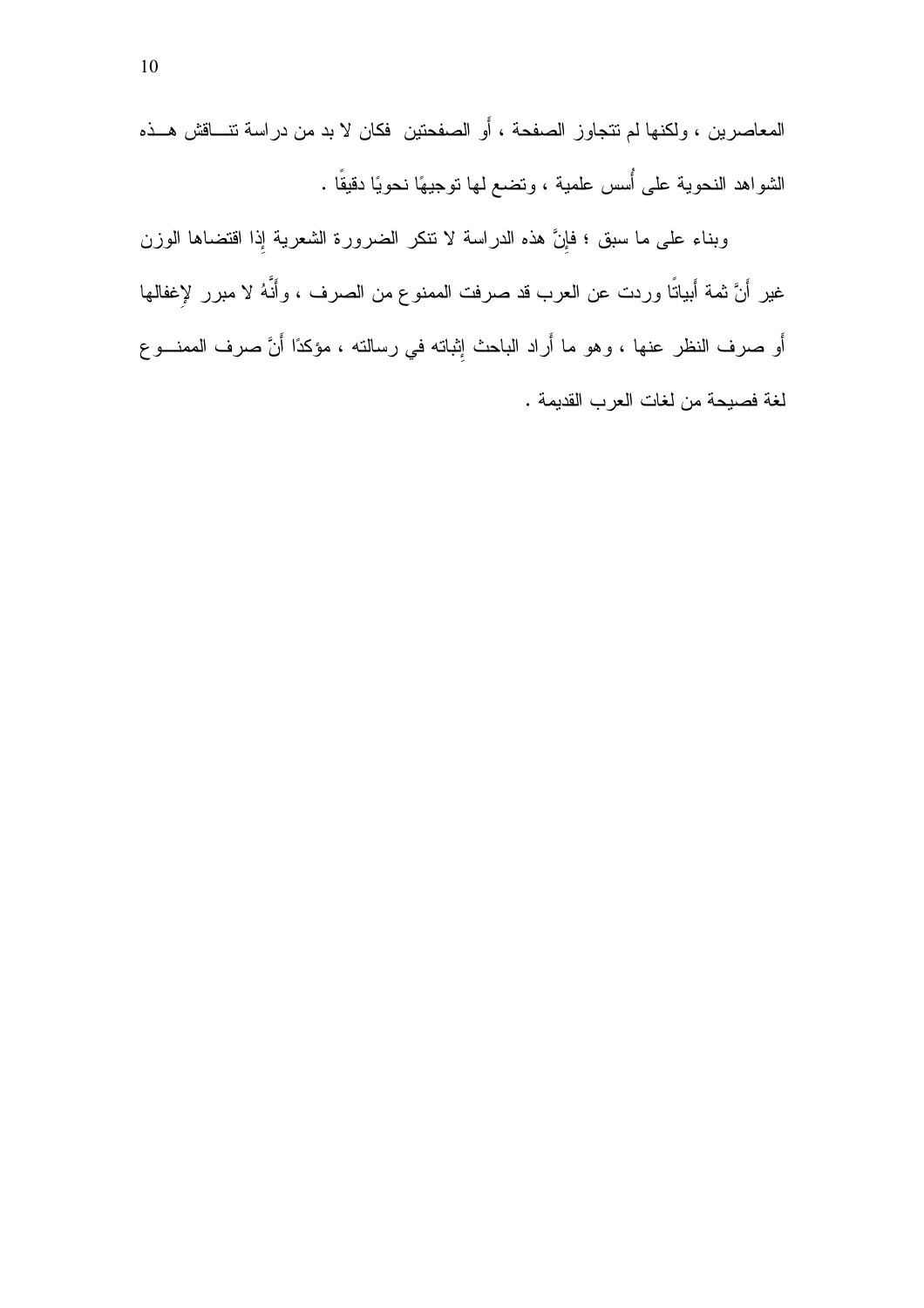# الفصل التمهيدي

الممنوع من الصرف وعلله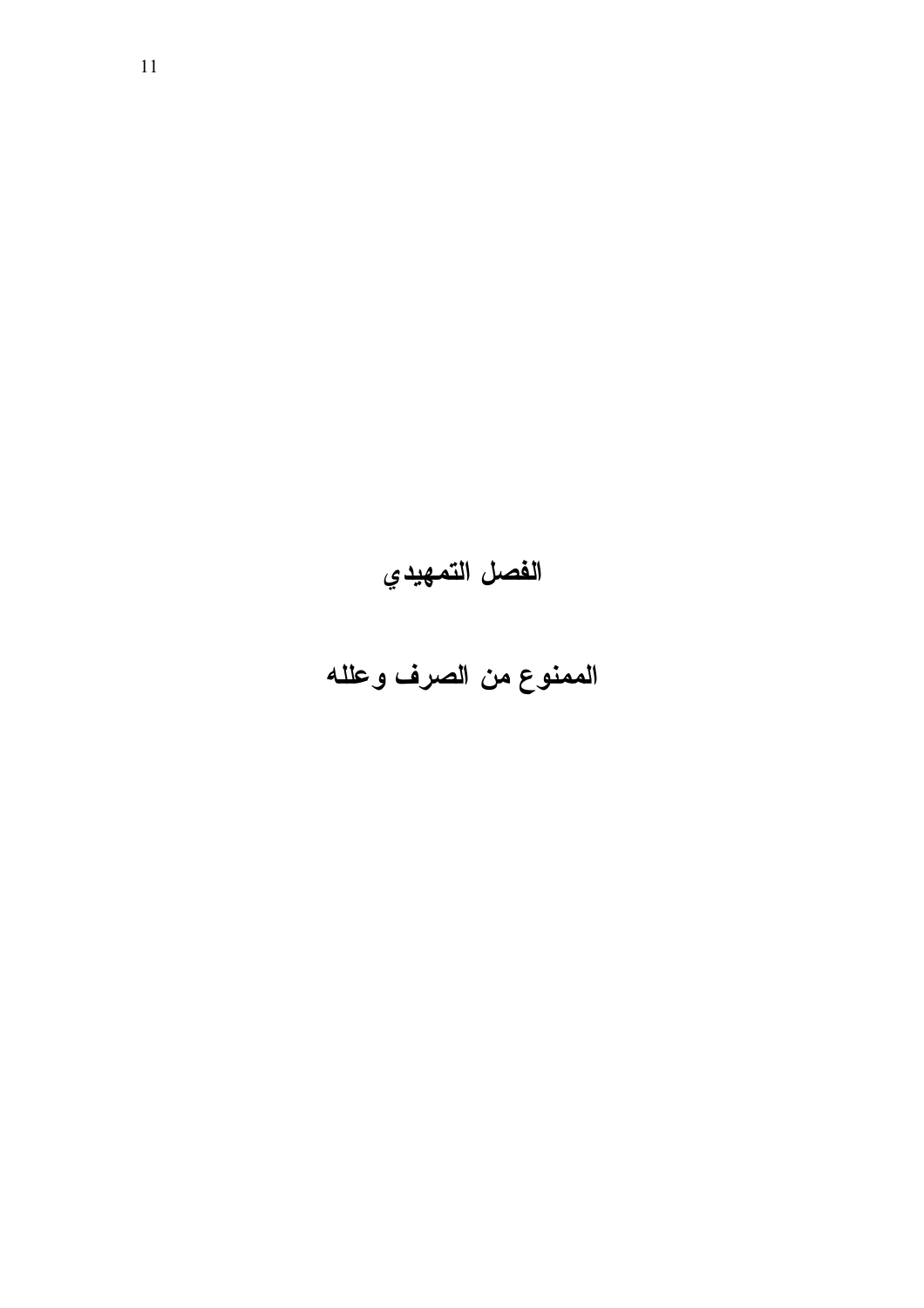### الممنوع من الصرف وعلله

قَسَّم النحاة الكلمة في اللغة العربية إلى ثلاثة أقسام : اسم ، وفعل ، وحرف وجعلـــوا لكل قسم منها علامات يُعرف بها ، فالاسم : ما دل على مسمَّى ، والفعل : ما دل على حدث مقترن بزمن ، والحرف ما دلّ على معنى في غيره<sup>1</sup> .

فمن علامات الفعل قبوله ضمائر الرفع المتحركة ، وناء النأنيث الــساكنة ، ونـــون النَّوكيد ، وحرفي النَّسويف ، والضمائر الحركية ، أمَّا الاسم فمن علاماته قبوله الإسناد والجر والنتوين والنداء ، والحرف يُعرف بأنهُ لا يحسن فيه شيء من هذه العلامات .

والاسم عند النحاة له أقسام كثيرة فَيُقسَّم من حيث البناء والإعراب إلى مبني ومعرب ويُقسَّم من حيث الصحة والاعتلال إلى معتل وصحيح ، ويُقسَّم من حيث العـــدد الِــــى مفـــرد ومثنى وجمع ، ويُقسَّم من حيث النعريف والننكير إلى معرفة ونكرة .

وموضوعنا في هذه الدراسة هو الاسم المعرب وهـــو الاســـم الـــذي يتغيـــر اخــــره وفق العوامل الداخلة عليه ، وهذا الاسم نوعان : نوع يدخله النتوين ، ويُسمَّى الاسم المتمكن والنوع الثاني : لا يدخله النتوين ألبتة ، ويمتنع وجود النتوين فيه ، وهو الاسم المتمكن غيـــر أمكن ويُسمِّيه بعض النحاة الاسم الممنو ع من الصرف ، وبهذا الاسم اشتُهر بين النحاة  $^2$ .

ويرى النحاة أنَّ الاسم المتمكن هو الاسم الذي يقبل النتوين ، وهذا دليل علــــي أنــــهُ متمكن في الاسمية ،" فالنتوين علامة للأمكن عندهم والأخف علــــيهم، ونركــــه علامــــة لَمَـــا يستثقلون "<sup>3</sup> ، " وتمكنه من باب الاسمية ؛ لكونه لم يشبه الحرف فيُبنى ، ولا الفعـــل فيُمنــــع

> $1 \cdot 9 \bigm / \: 1 \, : \, 1 \bigl ( \bigl ( \bigl ( 1 + \delta \bigr ) \bigr ) \bigr )$  .  $\, 9 \bigl / \: 1 \, : \, 1 \bigl ( \bigl ( \bigl ( 1 + \delta \bigr ) \bigr ) \bigr )$  $\sim 22$  / 1 : انظر المرجع السابق  $^{-2}$ .  $22 / 1$  : الكتاب  $^{-3}$

 $\overline{a}$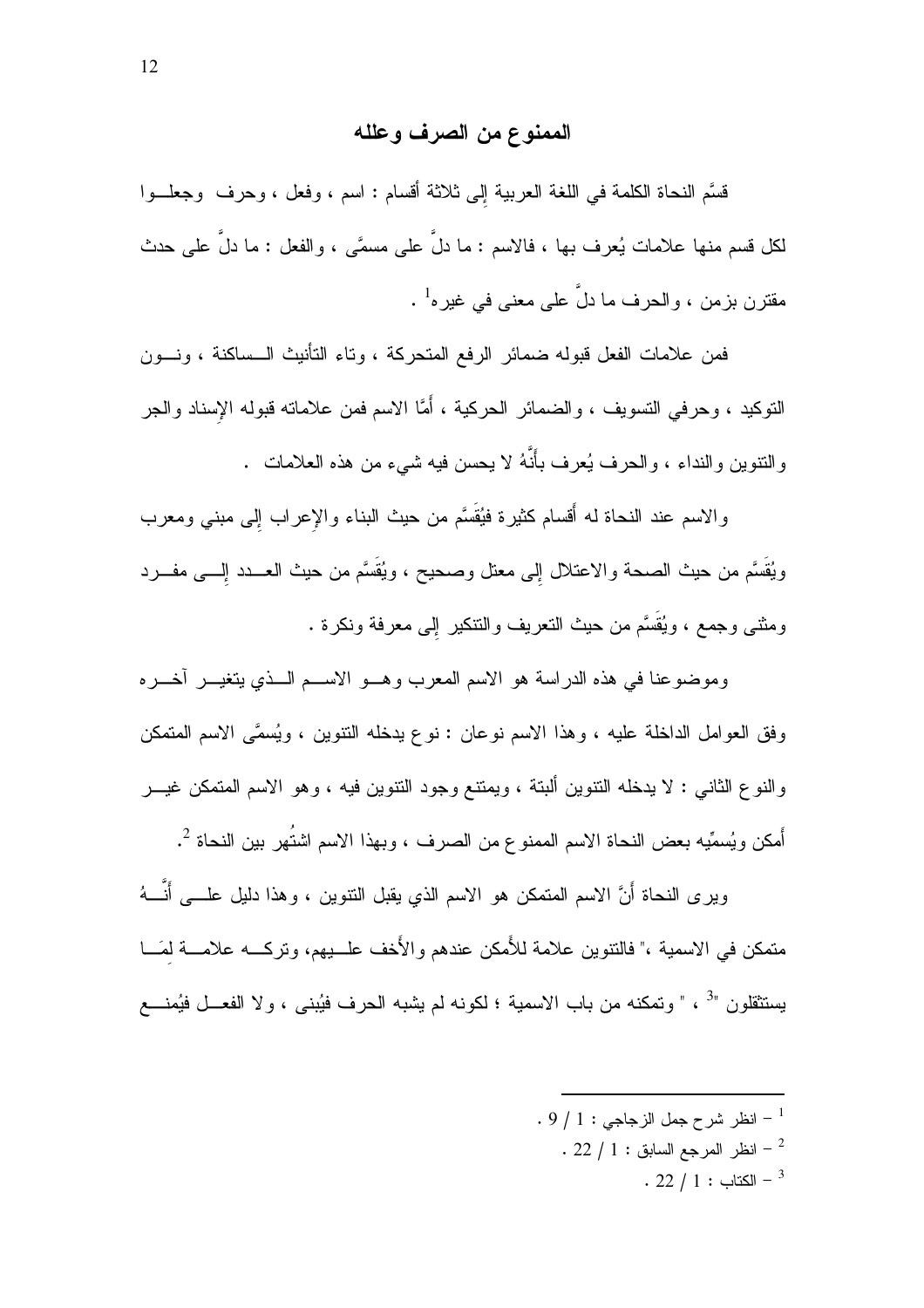الصرف "· أمَّا الاسم المتمكن غير أمكن فهو الاسم الذي حُرمَ النتـــوين لعلــــةٍ ، " فجميــــع ما يترك صرفه مضار ع به الفعل ؛ لأَنَّهُ إنَّما فعل ذلك به لأَنَّهُ ليس له تمكن غير ه ، كمــــا أَنَّ  $^{2}$ الفعل ليس له تمكن الاسم "

### معنى الصرف

برى اللغويون أَنَّ معنى الصرف في اللغة : رَدُّ الشيء عن وجهه ، والصَرفُ النوبةُ بِقال : لا يُقْبَلُ منه صرَيْفٌ ولا عَدْلٌ ، وقال تعالى : " فَمَا تَسْتَطِيعُونَ صرَيْفًا وَلَا نَصرْ ًا "<sup>3</sup> ، وقد جاء في الحديث : من طلب صرَبْفَ الحديث<sup>4</sup> ، قال أبو عبيد : صَـــربْفُ الحـــديث تزيينــــه بالزيادة فيه ، وصرَفْتُ الرجل عَنِّي فانْصرَفَ … والمُنْصرَفُ قد يكون مكاناً ، وقــد يكـــون مصدر اً "<sup>5</sup> و الصر ف عند الخليل النتوين ، فيقول : " وصر ف الكلمة : إجر اؤ ها بالنتوين "<sup>6</sup>. الصرف اصطلاحًا :

انقسم النحاة في تعريف الصرف إلى مذهبين : المذهب الأول يرى أَنَّ الصرف هـــو النتوين ، وأَمَّا المذهب الثاني فيري أنَّ الصرف هو النتوين والجر معًا <sup>7</sup>.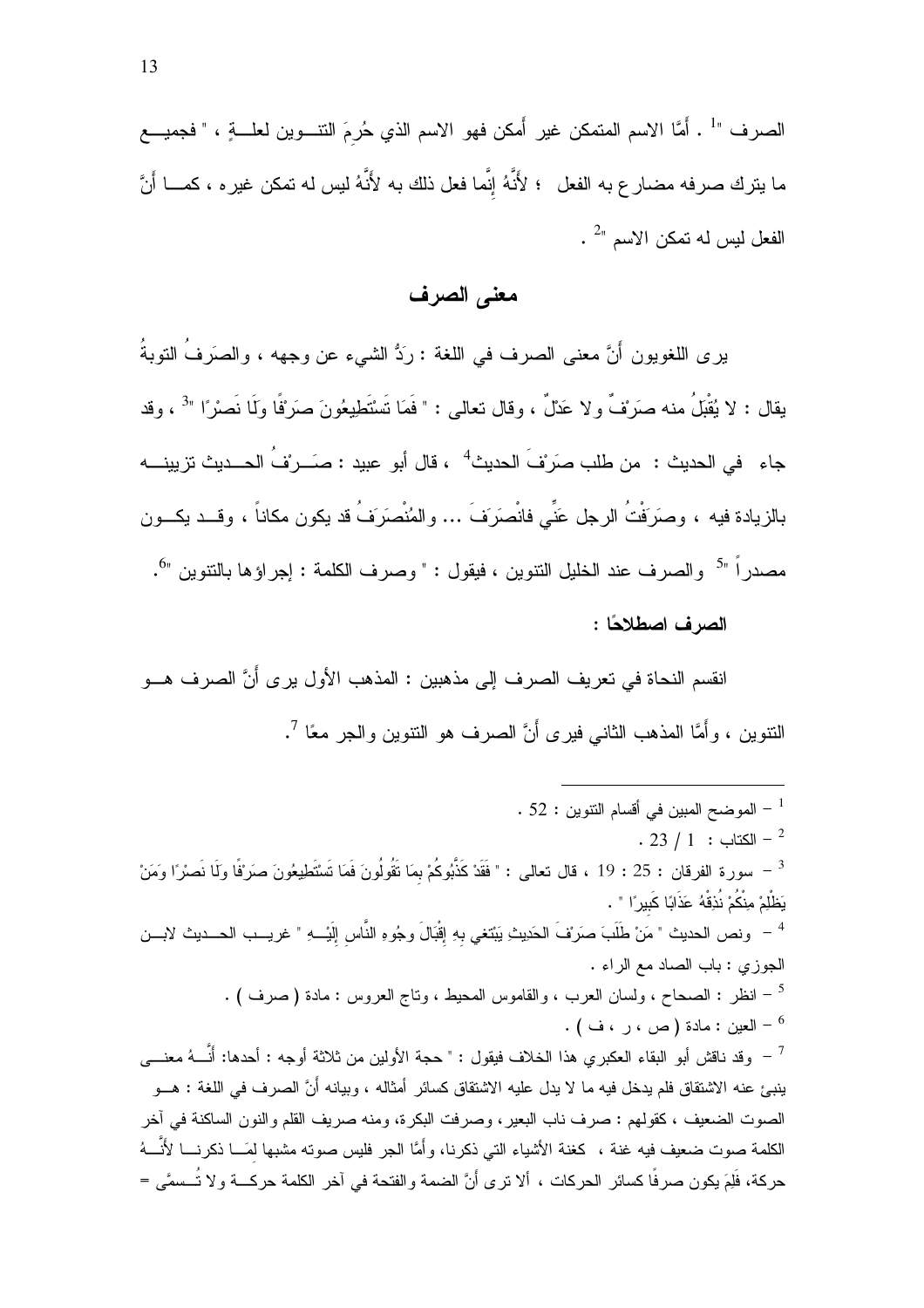ولعلَّ المذهب الأُوَّل هو الرأى الراجح ، وهو مذهب المحقِّقين ، ومِنَ الذين قالوا بهذا الرأي الخليل بن أحمد ، والمبرد ، وأبو البركات الأنباري ، وابن هشام ، وابن عقيل<sup>1</sup> ، وبناء على هذا القول فإنَّ " الصرف هو النتوين وحده ؛ لأَنَّهُ صوت يلحق آخر الاسم "<sup>2</sup>.

وقد ذكر النحاة عللاً منعت الاسم غير المتمكن من الصرف " وهـــي تـــسع ، وإنَّمــــا انحصرت فيها ؛ لأَنَّ النحاة سبروا الأشياء التي يصير الاسم بهـــا فرحَّـــا ۖ فوجـــدوها تـــسعًا ويجمعها قوله:

> إِذَا اثْنَان مِنْ تِسْعِ أَلْمَـْـــا بِلَفْظَةٍ فَدَعْ صَرَفَهَا وَهْيَ : الزِّيَادَةُ وَالصِّفَهْ

= صرفًا والوجه الثاني: وهو أنَّ الشاعر إذا اضطر إلى صرف ما لا ينصرف جر في موضع الجر، ولو كان الـجر \_ من الصرف لَمَا أتـى بـه من غير ضرورة الِيه ، وذلك أنَّ النتوين دعت الضرورة الِيه لإقامة الـــوزن والوزن بقوم به سواء أكُسِرَ ما قبله أم فُتِحَ فلمَّا كُسِرَ حين نُوِّنَ عُلِمَ أنَّهُ ليس من الصرف ، لأَنَّ المانع مـــن الصرف قائم ، وموضع المخالفة لهذا المانع الحاجة إلى إقامة الوزن فيجب أَنْ يختص به الوجه الثالث: أنَّ ما فيه الألف واللام لو أُضيفَ لَكُسِرَ في موضع الجر مع وجود المانع من الصرف وذلك يدلِّ على أَنَّ الجر ِ سقط تبعًا لسقوط النتوين بسبب مشابهة الاسم الفعل، و النتوين سقط لعلة أخر ي فينبغـــي أَنْ يظهر الكسر الذي هو نبع لزوال ما كان سقوطه نابعًا له، واحتج الآخرون من وجهين : أحدهما: أَنَّ الصرف من التصرف وهو النقلب في الجهات وبالجر يزداد نقلب الاسم في الإعراب فكان من الصرف والثاني: إنَّهُ اشتهر في عرف النحويين أَنَّ غير المنصرف ما لا يدخله الجر مع النتوين، وهذا حد فيجب ﴿ أَنْ يكون الحد داخلاً في المحدود . والجواب: عن الأولِّ من وجهين: أحدهما: أَنَّ اشتقاق الصرف ممَّا ذكرناه لا ممَّا ذكروا وهو أُقرب ۖ إلى الاشتقاق ، والثاني : أَنْ تَقَلُّبَ الكلمة في الإعراب لو كان من الصرف لوجــب ۖ أَنْ يكــون الرفع والنصب صرفًا وكذلك تَقَلُّبَ الفعل بالاشتقاق لا يسمى صرفًا ، وإنَّما يُسمَّى تصرفًا وتصريفًا وأمَّا ما اشتهر ٍ في عر ف النحو بين فليس بتحديد للصر ف ، بل هو حكم ما لا ينصر ف فأَمَّا ما هو حقيقة الصر ف فغير ذلك ثُمَّ هو باطل بالمضاف وما فيه الألف واللام فإنَّ تَقَلُّبَهُ أكثر ولا يُسمَّى منصرفًا " . مسائل خلافيـــة : 99 وما بعدها .  $106$  / 4 : انظر المقتضب : 3 / 255 ، أسرار العربية : 54 ، أوضح المسالك : 4 / 106 شرح ابن عقيل : 2 / 172 .

 $72$  / 1 : حالعين : مادة : (ص ، ر ، ف ) ، اللباب في علل البناء و الإعراب : 1 / 72 =  $.57 / 1:$ شرح المفصل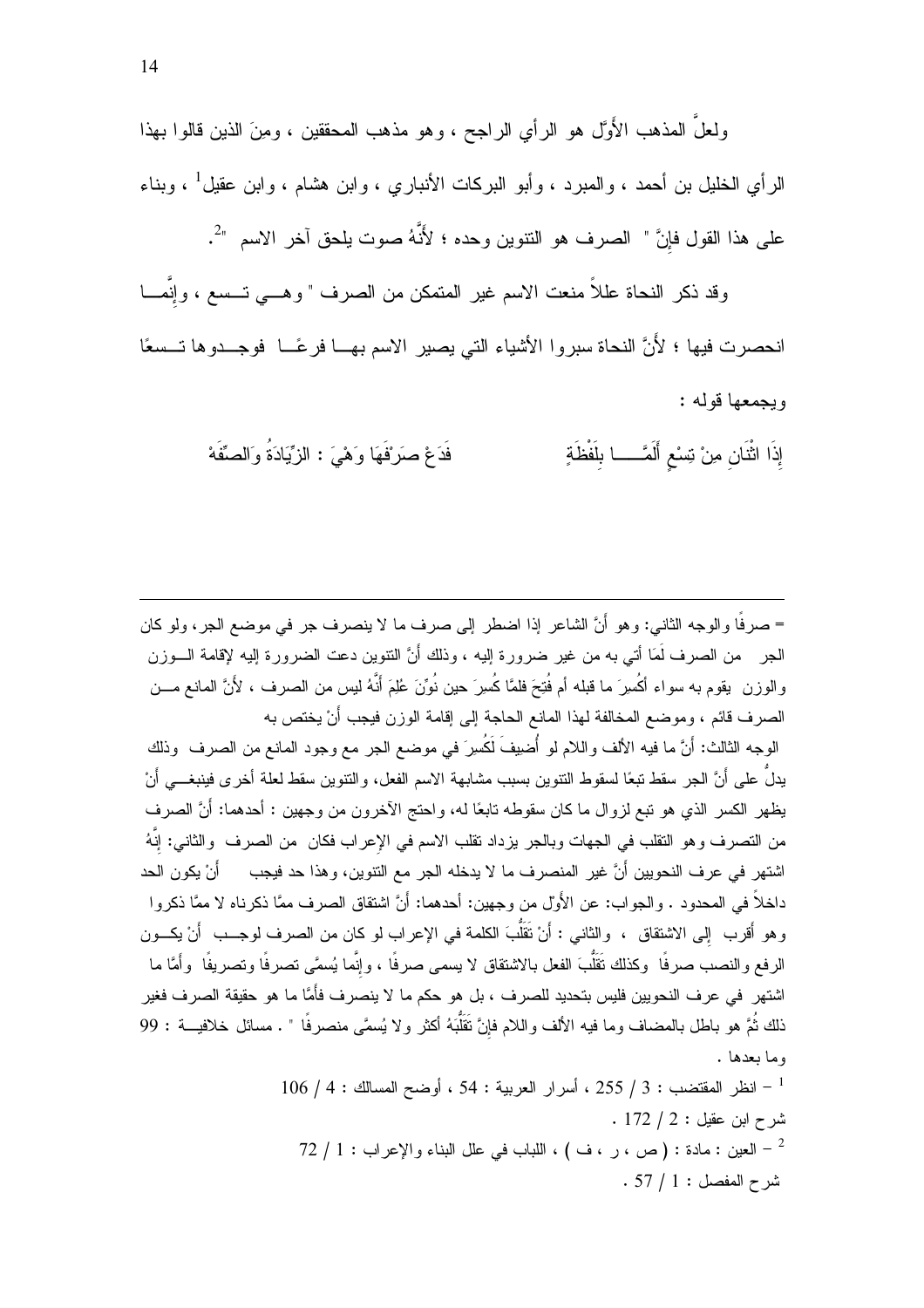وَجَمْعٌ وَتَأْنِيْتُ ، وَعَدْلٌ ، وَعُجْمَةٌ وَإِشْبَاهُ فِعْل ، وَاخْتِصَارُ ۚ وَمَعْـــرفَهُ  $^2$ 

وقد أجمع النحاة على أنَّ " الأَصل في الأَسماء الصرف ، وإنَّما يُمنع بعــضها مـــن الصرف لأسباب عارضة تدخلها على خلاف الأُصل "<sup>3</sup> ، قد أشار ابن إياز <sup>4</sup> إلـــى أَنَّ أُصـــل الأَسماء الصرف ، إذ يقول : " أصل الأَسماء الصرف لعلنين : إحداهما : أَنَّ أَصلها الإعراب فينبغي أَنْ تستوفي أنواعه ، والثانية : أَنَّ امتناع الصرف لا يحصل إلا بسبب زائد ۖ والصرف يحصل بغير سبب زائد ، وما حصل بغير سبب زائد أصل لمَا حصل بسبب زائد "<sup>5</sup>، ووجــد النحاة أَنَّ بعض الأسماء قد أشبهت الفعل في عدم وجود النتوين والجر عليها فبدؤوا يعللـــون ذلك ، فرأوا أَنَّ هذه الأسماء الممنوعة من الصرف " لا بد أَنْ تجتمع فيها علتـــان إحـــداهما نرجع إلى المعنى ، والثانية نعود إلى اللفظ ، وأَنْ نكون فيه علة نقوم مقام علتين "<sup>6</sup> .

وقد قسموا الممنوع من الصرف إلى قسمين : قسم لا ينصرف في نكرة ولا معرفة وقسم لا ينصرف في المعرفة ، فإذا نتكر انصرف . وقد نظم علم الـــدين الـــسخاوي<sup>7</sup> ذلـــك اذ يقول :

لاختصار : هو الاسم المركب تركيبًا مزجيًّا ، فقد عرَّفه سيبويه بقوله : " هذا باب الشيئين اللذين ضـُــمَّ " أحدهما إلى الآخر فجُعلا بمنزلة اسم واحد كعَيْضَمَوز ، وعنتزيس ، وذلك نحـــو : حـــضر موت ، وبعلبــك "  $.296 / 3:$ الكتاب : . 29 / 2 : الأشباه والنظائر  $2: 29$  . . 489 / 2 : الإنصاف في مسائل الخلاف  $2$  : 489 . <sup>4</sup> – أبو محمد حسين بن بدر بن إيَاز بن عبد الله، ، جمال الدين، البغدادي ( 681 ه ) عالم بالنحو من أهـــل بغداد ، ولى مشيخة النحو بالمستنصرية . من كتبه (قواعد المطارحة – مخطوط ) بالأزهرية، فـــي النحـــو ومذاهب النحويين، و (المحصول – مخطوط) في شرح الفصول لابن معطي . الأعلام : 2 / 234 .  $\cdot$  31 / 2 : الأشباه والنظائر  $\cdot$  31  $^{-5}$ . 43 : الممنو ع من الصرف بين مذاهب النحاة والواقع اللغوي : 43 . <sup>7</sup> – على بن محمد بن عبد الصمد الإمام علم الدين أبو الحسن السخاوي النحوي المقرئ الشافعي ، كان إمامًا علاَّمة مقرئًا محققًا مجودًا بصيرًا بالقراءات وعللها ، وإمامًا في النحو واللغة والتفسير عارفًا بالفقه وأصـــوله طويل الباع في الأدب ، ومن أشهر تصانيفه : شرحان على المفصل ، سفر السعادة وســفر الإفـــادة شــــرح أحاجي الز مخشر ي النحوية ، مات بدمشق لبلة الأحد ثاني عشر جمادي الآخر ة سنة ثلاث و أر بعين وست مئة  $.185 / 2$ : بغبة الو عاة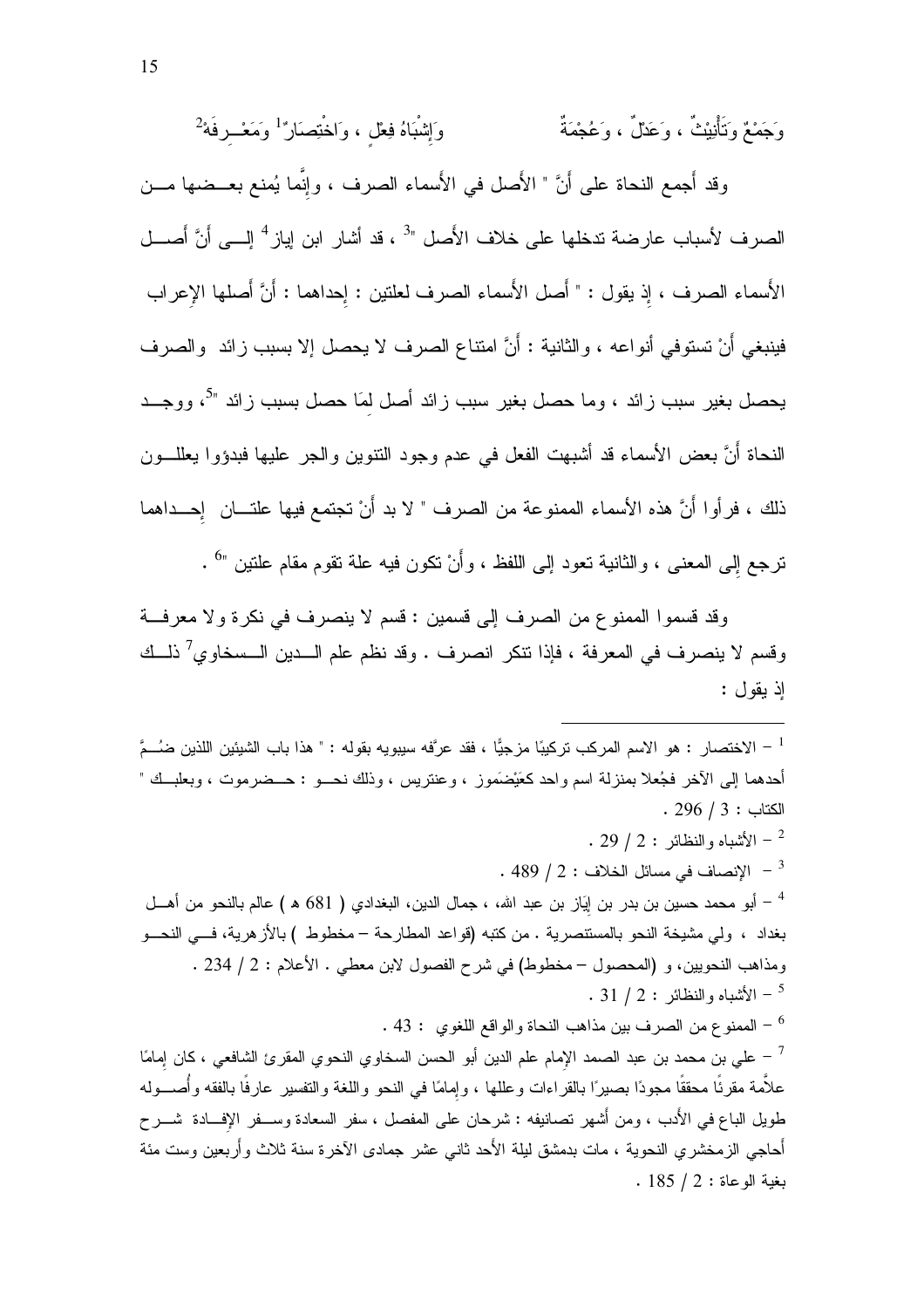مَسَاحِدُ مَعْ حُبُلَى وَحَمُرَاءُ بَعُدَهَا  
وَ سَنَّةُ لَمْ تَتُصَرِفُ كَيُّقَماَ اَتَتُ  
سَوَاءِ إِدِّا مِلَّهُ أَمَ تُتُصَرِفُ كَيُقَماَ اَتَتُ  
وَعُتُّمَانُ إِبُرَاهِيُمُ طَلَّحَةُ زَيُنَسِ بُ  
وَاَحُمَدُ فَاعُدُدٌ سَبُعَةً جَاءَ صَرَنُهَا  

$$
ا
$$
ِذِّا نَكُرَتُ ، وَالَبَابُ في دَالَهَ يُحُصَرُ<sup>1</sup>

أمًّا العلل التي منعت بعض الأسماء من الصرف فقد قـــسمها النحــــاة إلــــي نــــوعين من العلل : علة تقوم مقام علتين ، و هي ألف التأنيث ، وصيغة منتهى الجموع ، و علتين لا بد من اجتماعهما في الاسم ؛ لكي يُمنع من الصرف ، وهما علة معنوية وعلة لفظيـــة ، فالعلـــة المعنوية نتحصر في الوصفية ، والعلمية ، أمَّا العلل اللفظية فهي سبعة علل : زيـــادة الألــف والنون ، ووزن الفعل ، والعدل ، والتركيب ، والنأنيث ، والعجمة ، وألف الإلحاق .

## صيغة منتهى الجموع

تعددت مصطلحات صيغة منتهى الجموع عنسد النحساة ، فقسد عُسرفَ لهسا عسدد من المصطلحات ، فسمَّى سيبويه هذا الجمع " باب ما كان على مثـــال مفاعـــل ومفاعيـــل "2 وعند المبرد " الجمع المزيد فيه وغير المزيد "<sup>3</sup> ، ولكنَّ المبرد زاد أوزانًا لم يذكرها ســـيبويه إذ يقول : " وما كان علي هذا الوزن نحو فعالل وفواعل وأفاعل وأفاعيل "<sup>4</sup> ، أمَّا الأشـــموني فقد سمَّاها " الجمع المشبه مفاعل أو مفاعيل "<sup>5</sup> ، وهي عند ابن عصفور جمع لا نظيــــر لـــــه

- . 33 / 2 : الأشباه والنظائر  $2: 2$  / 33 .
	- $. 227 / 3 : 227 2$ الكتاب -
	- $.327 / 3:$  المقتضب  $.327 / 3$
- $.328 / 3:$  المرجع السابق السابق .
- $145 / 3:$ شرح الأشموني : 3 / 145  $^{-5}$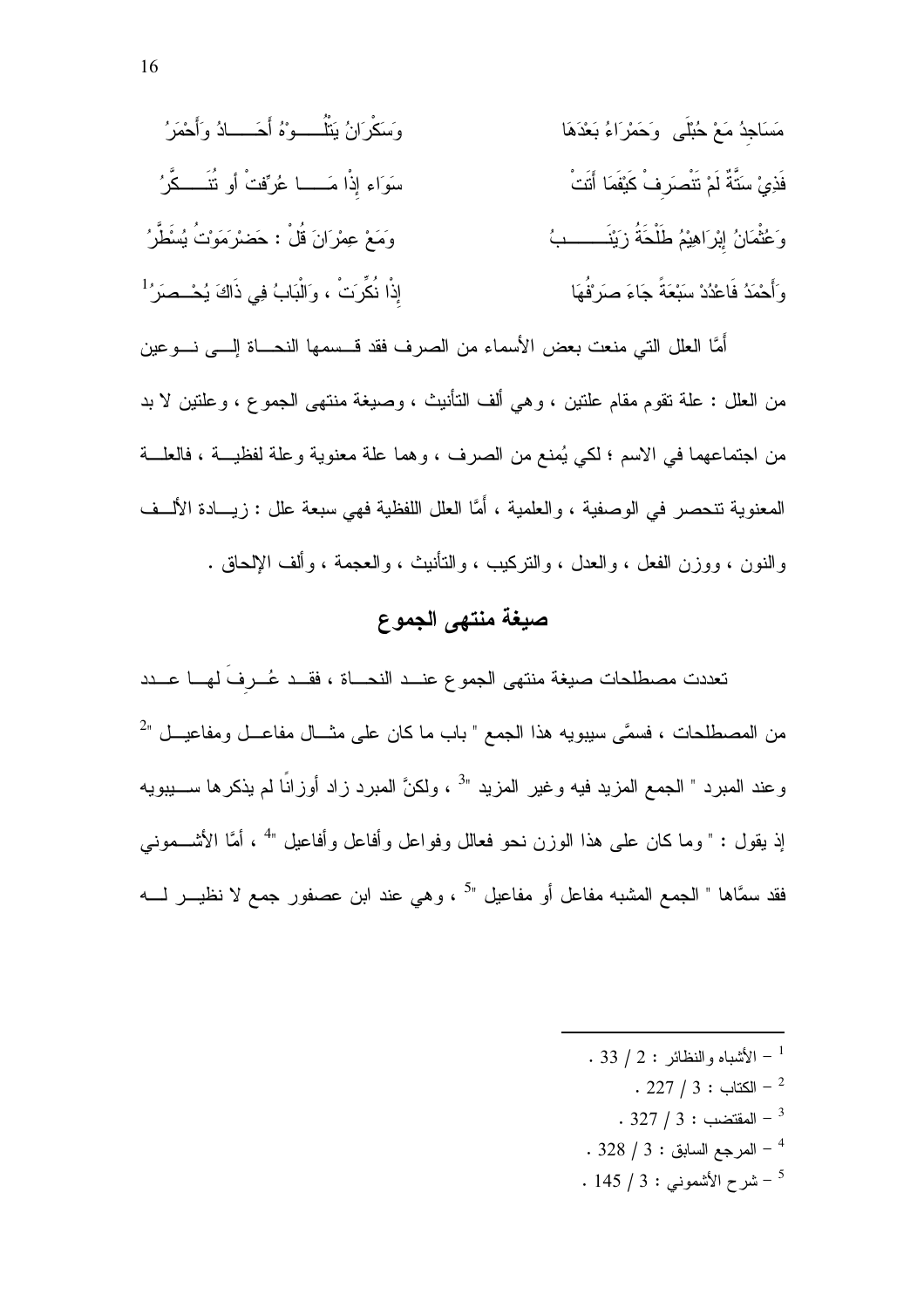في الآحاد ، وبين ابن عصفور سبب تسميته ، فيقول : " سُمِّي جمعًا لا نظير له فـــي الآحـــاد لأَنَّهُ ليس في الآحاد على وزنه ولا يُجمع " .

ويمنع النحاة هذا الجمع من الصرف ؛ إذْ فيه علة نقوم مقام علتين ، فيـــرى ســــيبويه أَنَّ علة منعه من الصرف ؛ " لأَنَّهُ ليس شيء يكون واحداً يكون على هذا البناء ۖ والواحد أشدُّ تمكنًا ، وهو الأُوَّل فلمَّا لم يكن هذا من بناء الواحد ، الذي هو أشدُّ تمكنًا ، تركوا صرفه ؛ إذْ خرج من بناء الذي هو أشدُّ تمكنًا ، وإنَّما صرفت مقاتلاً وعذافراً ؛ لأنَّ هذا المثـــال يكـــون  $\cdot$   $^{2}$  مد $^{2}$ 

ويذهب المبرد مذهب سيبويه ، إذْ يقول : " وإنَّما امتنع من الصرف فيهمـــا ؛ لأَنَّـــهُ على مثال لا بكون عليه الواحد والواحد هو الأصل، فلمَّا بابنه هذه المبابنـــة ، وتباعـــد هـــذا التباعد في النكرة، امتتع من الصرف فيها ، وإذًا امتتع من الصرف فيها فهو مـــن الـــصرف في المعرفة أبعد "<sup>3</sup>، ويذهب الزجاج وابن يعيش مذهب سيبويه<sup>4</sup> .

ويعلَّل ابن عصفور منع هذا الجمع من الصرف ، فيقول : " وهـــذا الجمــــع يمنــــع الصرف ؛ لأَنَّهُ يقوم مقام علَّتين ، فإنْ سمّيت به امتنع الصرف للتعريف وشبه العجمة وأشبه العجمة ؛ لأَنَّهُ دخل في الآحاد مثلما دخل الأعجمي في كلام العرب "5 .

ويرى الأشموني أَنَّ علة منع هذا الجمع من الصرف : " خروجه عن صيغ الأحـــاد العربية وفرعية المعنى بالدلالة على الجمعية فاستحق منع الصرف. ووجه خروجه عن صيغ

- $1.216/2$  : شرح جمل الزجاجي  $^{-1}$ 
	- .  $227 / 3:$  الكتاب  $-^2$
	- . 327  $/3:$  المقتضب  $-3$
- . 59 / 1 : انظر : ما ينصرف وما لا ينصرف : 46 ، وشرح المفصل : 1 / 59 .
	- . 218  $/3:$  شرح جمل الزجاجي  $5$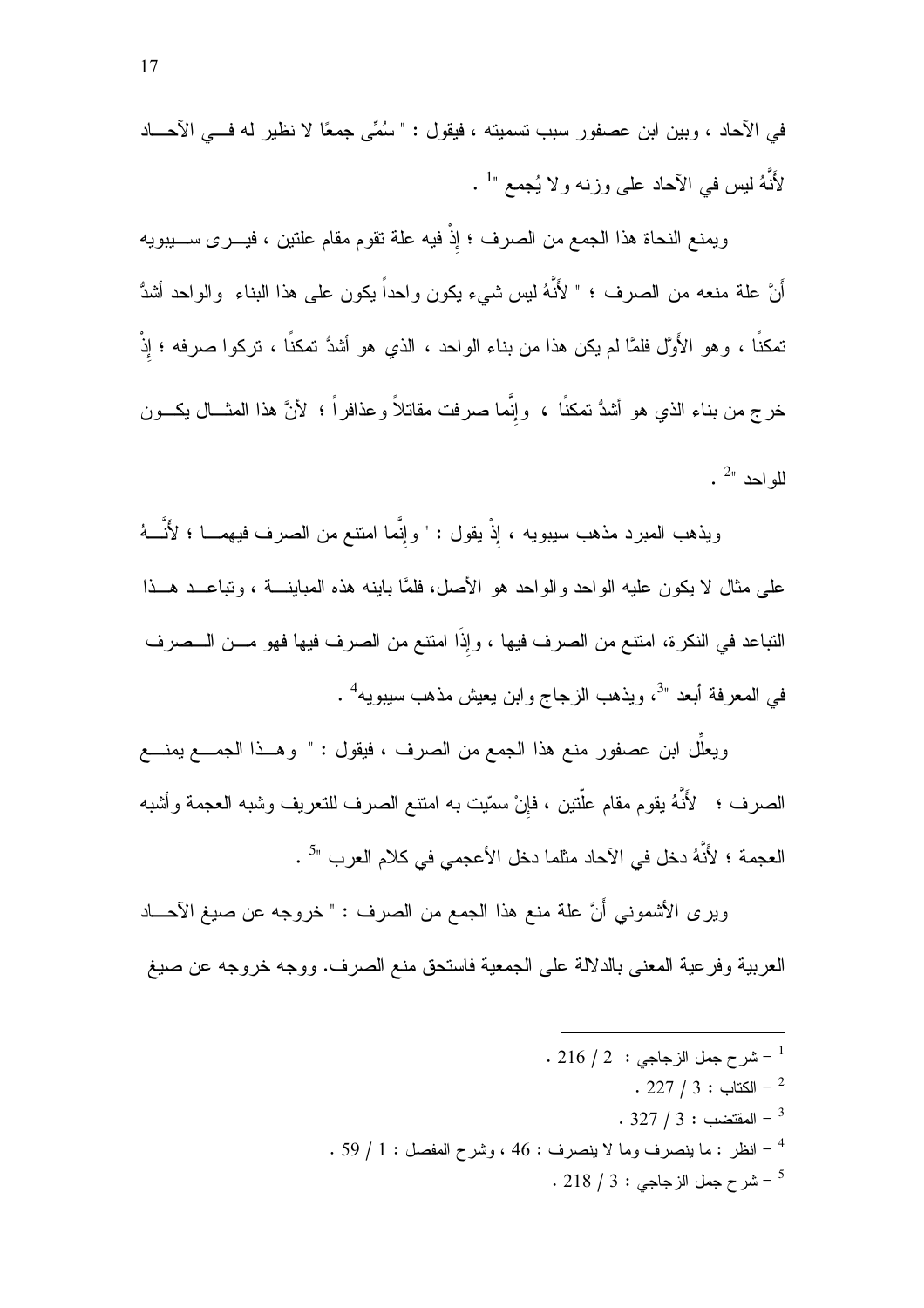الآحاد العربية أَنَّك لا تجد مفرداً ثالثه ألف بعدها حرفان أو ثلاثة إلا وأوله مضموم كعُــذافر أو ألفه عوض من إحدى ياءي النسب إمَّا نحقيقاً كيمان وشآم فإنَّ أصــــلمهما بمــــانـي وشــــأمـي فحذفت إحدى البياءين وعوض عنها الألف ، أو نقديراً نحو : تهام وثمان فإنَّ ألفهما موجـــودة قبل  $1$ ".

وممَّا لاشك فيه أنَّ النحاة قد بذلوا قصارى جهدهم فـــي نعليـــل منــــع هـــذا الجمــــع من الصر ف ؛ ليحافظو ا على فو اعدهم التي قعدو ها من الانهيار ، ولكنَّ الناظر في الـــشو اهد النحوية يجد أمثلة كثيرة صرفت ما جاء على هذا الجمع دون علة سوى أنَّـــهُ لغـــة فــصيحة صرفت الممنوع من الصرف ، فقد ورد في القرآن الكريم شواهد صُرفَ فيها هذا الجمع نحو (سلاسل ، وقوارير ) بالإضافة إلى الشواهد الشعرية . وهو ما سيذكره الباحث في ما بعد .

وقد حاول النحاة أَنْ يجدوا تخريجًا لمهذا الشواهد فعللوا صرفها في القــــرآن الكــــريم للنتاسب ، وما جاء مصروفًا في الشعر فعلنه – عندهم – إقامة الـــوزن ، والحـــق أنَّ هـــذا النخريج يفتقر إلى الحجة والبرهان ، فليس كلُّ ما صُـــرِفَ كــــان للتناســـب ، أو للـــضرورة وقد نتبه لهذه الشواهد بعض النحاة ًمَّا دفعهم إلى القـول بجـواز صـــرف هــذا الجمـــع في الاختيار شعرًا أو نثرًا ، حتى قال راجزهم :

حَتَّى ادَّعَى قَوْمٌ بِهِ التَّخْيِيْرِ ا $^2$ وَالصَّرْفُ فِي الْجَمْعِ أَتَى كَثِيْرًا وقد ذكر الأخفش أَنَّ بعض العرب يصرفون جميع ما لا ينصرف مطلقًا<sup>3</sup> ، وسيأتـي في الفصول القادمة شواهد صرف ما لا ينصرف .

> .  $145 / 3:$  شرح الأشموني  $1 + 1$  $68 / 13$  : للبحر المحيط : 8 / 394 ، روح المعانى : 13 / 68 .  $891 / 2:$  انظر : الخصائص : 2 / 98 ، ارتشاف الضرب من لسان العرب : 2 / 891 شرح الأشموني : 2 / 542 .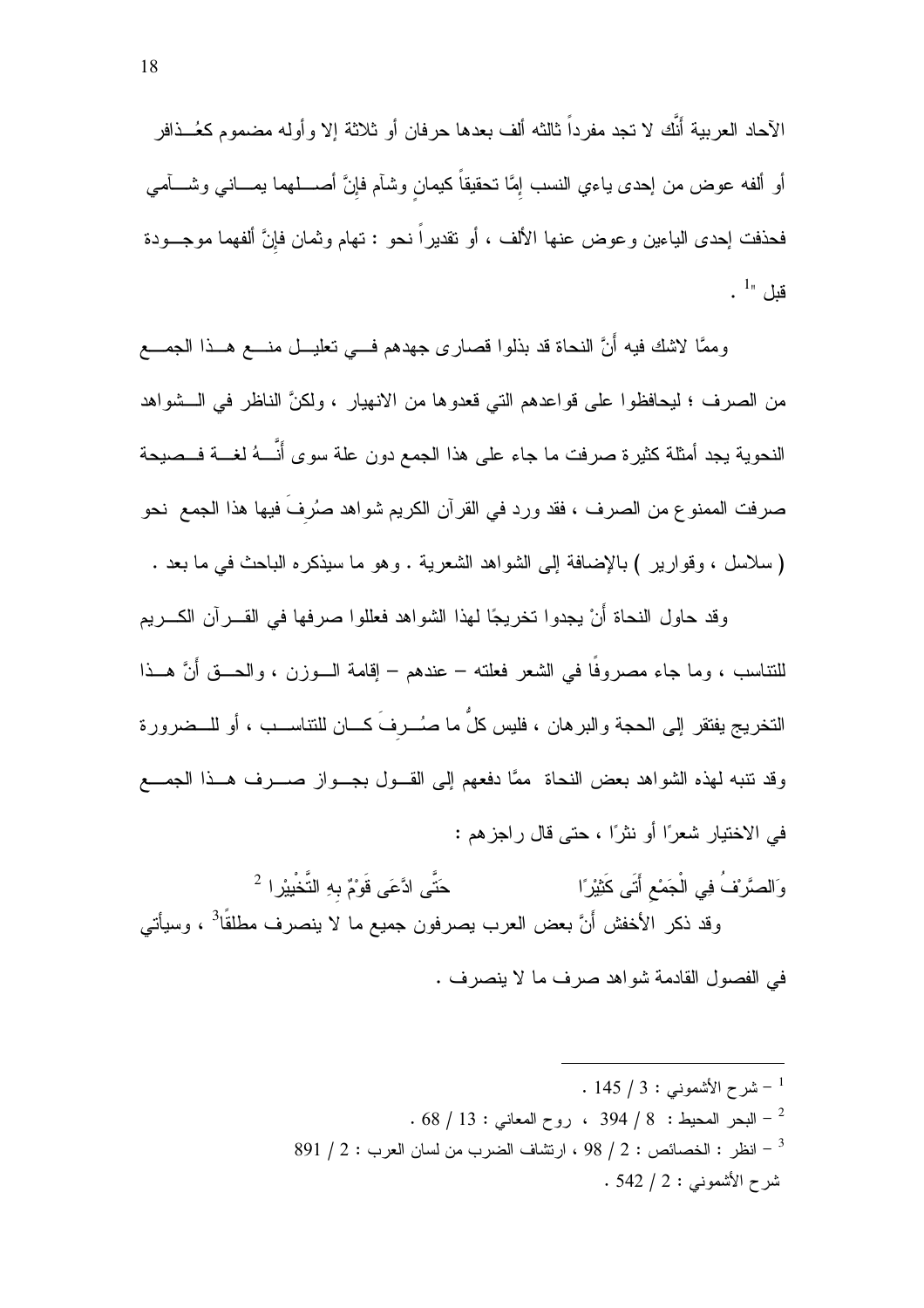#### العلم المؤنث

يرى النحاة أَنَّ العلم المؤنث يُمنع من الصرف ؛ للعلمية والتأنيث ، سواء أكان العلــم مؤنثًـــا تأنيثًا معنويًا أم مؤنثًا تأنيثًا لفظيًا ، ويعلل النحاة منع العلم المؤنث من الصرف بأنَّ " التأنيث فرع من التذكير ، والتذكير هو الأَصل "<sup>1</sup> .

واختلف النحاة في العلم المؤنث الثلاثي الساكن الوسط ، فذهب فريت مـن النحـاة إلى جواز صرفه ، إذْ إنَّهُ علم خفيف في النطق ، بينما يـــرى بعـــض النحـــاة أنَّـــهُ ممنـــو ع من الصرف ؛ للعلمية والتأنيث ، ويؤكد ذلك سيبويه بقوله : " اعلم أَنَّ كل مؤنث سميته بثلاثة أحرف متوال منها حرفان بالتحرك لا ينصرف ، فإنَّ سميته بثلاثة أحرف فكان الأوسط منها ساكناً وكانت شيئاً مؤنثاً أو اسماً الغالب عليه المؤنث كسعاد ، فأنت بالخيار : إنْ شئت صرفته وإنْ شئت لم تصرفه. وترك الصرف أجود "2 . وقد ذكر الزمخشري أَنَّ العلم المؤنث الثلاثي الساكن الوسط " منصرف في اللغة الفصيحة التي عليها النتزيل ؛ لمقاومة السكون أحد السببين وقوم يجرونه على القياس فلا يصرفونه "<sup>3</sup> .

ويستشهد النحاة على هاتين اللغتين في صرف العلم المؤنث الساكن الوســط بقـــول جر پر **:** دَعدٌ وَلَم تُغذَ دَعدُ بِالعُلَب<sup>4</sup> مالبحر المنسرح لَم تَتَلَفَّع بِفَضل مِئزَرَها وير ى الباحث أنَّ منع ( دعد ) الثانية من الصرف لم يكن لغة بل مُنِعَتْ من الصرف للمحافظة على الوزن ، فلو صرف الشاعر (دعد ) الثانية لاختل السوزن . ويوضــــح ذلـــك

النقطيع العروضيي للشطر الثانبي .

- $1-350$  / 3 ما بنصر ف وما لا بنصر ف  $9\; : \; 49\; :$  المقتضب  $3\; : \; -1$ 
	- . 240  $/3$  : الكتاب  $-$  240  $-$
	- . 28 : المفصل في صنعة الإعراب . 28
- $\sim 70$   $/$  1 : شرح ديوان جرير  $\sim 65$  ، الكتاب  $\sim 241$  ، المقتضب  $\sim 350$  ، شرح المفصل  $^{-4}$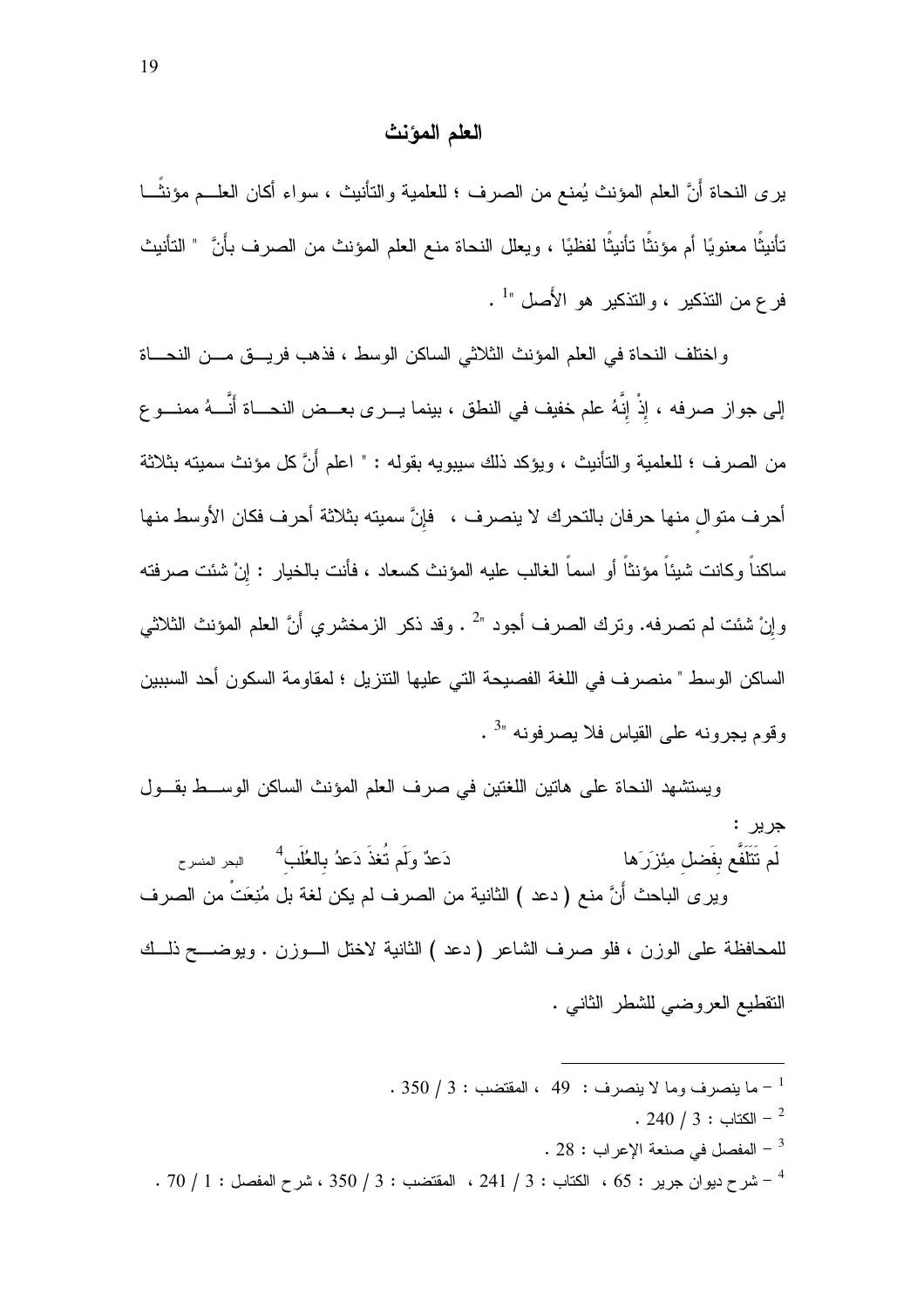| $\circ$        | نُغْذَ دَعْدُ | دَعْدُنْ وَلَمْ                        |
|----------------|---------------|----------------------------------------|
| $^{\circ}$ /// | ' °/ / °/     | $^{\circ}$ / $^{\circ}$ / $^{\circ}$ / |
|                |               | ء م<br>مستقع                           |

ويرى السيرافي أنَّ العلم المؤنث الثلاثي الساكن الوسط صُرف ؛ " لأَنَّ هذا الاسم قد بلغ نهاية الخفة في قلة الحروف والحركات ، فقاومت خفتها أحد الثقلين "<sup>1</sup> .

أمَّا الأسماء المؤنثة الدالة على أسماء القبائل ، أو الأحياء ، أو البلدان فهـــى ممنو عـــة من الصر ف قو لاً و احدًا ، فقد أُجِمع النحاة على منع الاسم الـــدال علـــي القبائـــل أو الأحبـــاء أوالبلدان ؛ للعلمية والتأنيث ، فإنْ وَرَدَ في كلام العرب اسم مـــن هـــذه الأســـماء مـــصروفًا ۖ فيعلل النحاة صرفه بأَنَّهُ علم يدل على اسم مذكر .

ويرى الباحث أَنَّ ثمة شواهد وَرَدَ فيها العلم المؤنث مصروفًا ، وقد اجتمعت فيه علتان من علل الممنوع من الصرف العلمية والتأنيث ، وقد وردت هذه الشواهد في القرآن الكسريم وفي الحديث النبوي الشريف وفي الشعر العربي ، ففي القرآن الكريم صُرفَ ( عاد ) كقولــــه تعالى: " كَذَّبَتْ عَادٌ الْمُر ْسَلِينَ "2 . وهو ما سيتناوله الباحث في الفصول اللاحقة .

## العلم الأعجمي

قال اللغويون : العُجْمُ بـالضم وبـالنحريك خلاف العرب ، والعُجْمَةُ فـي اللسان بـــضم العين لَكْنَةٌ ، وعدم فصاحة ، والأَعْجَمُ مَنْ لا يُفْصِحُ ، وأمَّا العَجَمِيُّ : مَنْ جِنْسُهُ العَجَــمُ وإنْ أَفْصَحَ ، وجمعه : عَجَمٌ ، والجمع عجم كعربي وعرب <sup>3</sup> .

.  $12 / 4:$  شرح الكتاب  $^{-1}$ . 123: 26 : الشعراء  $\sim$  123: 26 . نظر : العين ، وتهذيب اللغة ، والمحيط في اللغة ، و الصحاح ، ولسان العرب ، والمــصباح المنيـــر " والقاموس المحيط: مادة ( عجم ) .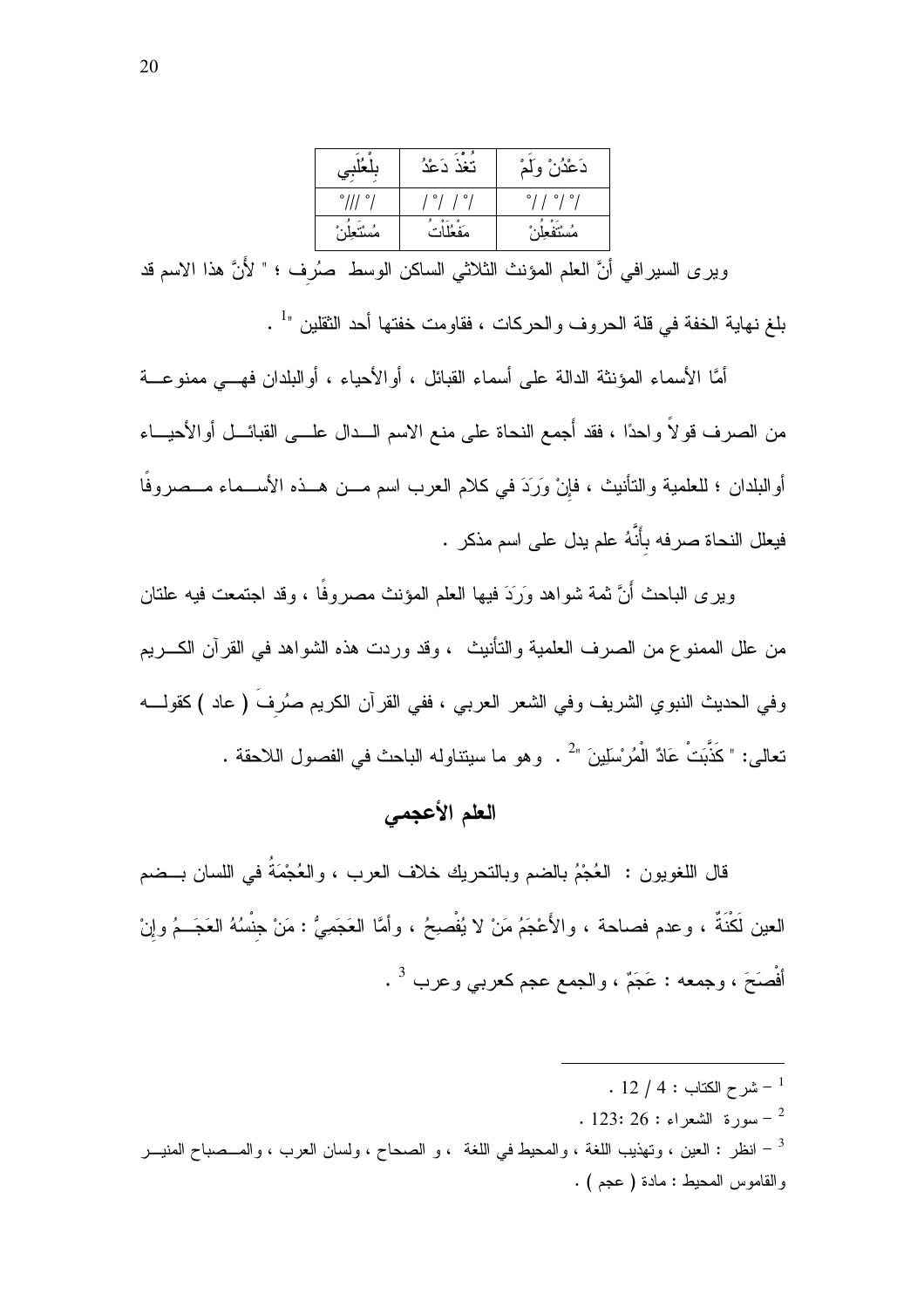وقد ذكر أبو حبان أَنَّ الأسماءِ الأعجمبة على ثلاثة أقسام<sup>1</sup> :

- قسم غيرته العرب وألحقته بكلامها ، فحكم أبنيته في اعتبار الأصلي والزائد والوزن حكم أبنية الأسماء العربية الوضع ، نحو : درهم وبهرج .
- وقسم غيرته ولم تلحقه بأبنية كلامها ، فلا يعتبر فيه ما يعتبر  $^2$  في القسم الذي قبله نحو ولم تلحقه ب آجُر<sup>3</sup> وسفسير<sup>4</sup>.
- وقسم تركو ه غير مغير ، فما لم يلحقو ه بأبنية كلامهم لم يعد منها ، وما ألحقو ه بها عد · منها ، مثال الأول : خراسان، لا يثبت به فُعالان ، ومثال الثانـي: خَرَمَ ألـحـــق بـــسلَمَ وكركم ألحق بقمقم .

ونقل السيوطي عن النحاة علامات يُعرف بها الاسم الأعجمي ، فيقول : " قال أئمـــة العربية : تُعْرِف عُجْمَة الاسم بوجوه :

أحدها : النَّقْل بأَنْ ينقُل ذلك أحد أئمة العربية .

الثاني : خروجُه عن أوزان الأسماء العربية نحو : إبْرَيْسَم ، فإنَّ مثل هــذا الـــوزن مفقـــود في أبنية الأسماء في اللسان العربي .

الثالث : أَنْ يكون أوَّله نون ثم راء نحو : نرجس<sup>5</sup> ، فإنَّ ذلك لا يكون في كلمة عربية . الرابع : أَنْ يكونَ آخرُه زاي بعد دال نحو : مهندز ، فإنَّ ذلك لا يكونُ في كلمة عربية .

<sup>.</sup>  $269/1$  - المزهر : 1

<sup>ً –</sup> هكذا وردت في المصدر ، والصواب ( فلا يُعدُّ فيه ما يُعَدُّ في القسم الذي قبله …) ؛ لأنَّ العِبَــرَ جمـــعُ عِبْرة وهي كالمَوْعِظة مما يَتَّعِظُ به الإنسان ويَعمَلُ به ويَعتبر ليستدل به على غيره والعِبْـــرة الاعتبـــارُ بمـــا مضى . لسان العرب : (مادة عبر ) .  $\cdot$  = الآجر : طبيخُ الطبن الو احدة بالهاء أُجُر َّةٌ و آجِرَّةٌ و آجرتَه . اللسان : مادة ( أجر ) . <sup>4</sup> – السفسير : هو الذي يقوم على الإبل ويصلح شأْنها . اللسان : مادة ( سفسر ) . <sup>5 \_</sup> النَّر ْجسُ بالكسر من الرياحين ، وهو دخيل ونِر ْجس أَحْسَن إذا أُعْرِبَ ، وهي كلمة يونانية . اللسان : مادة (نرجس).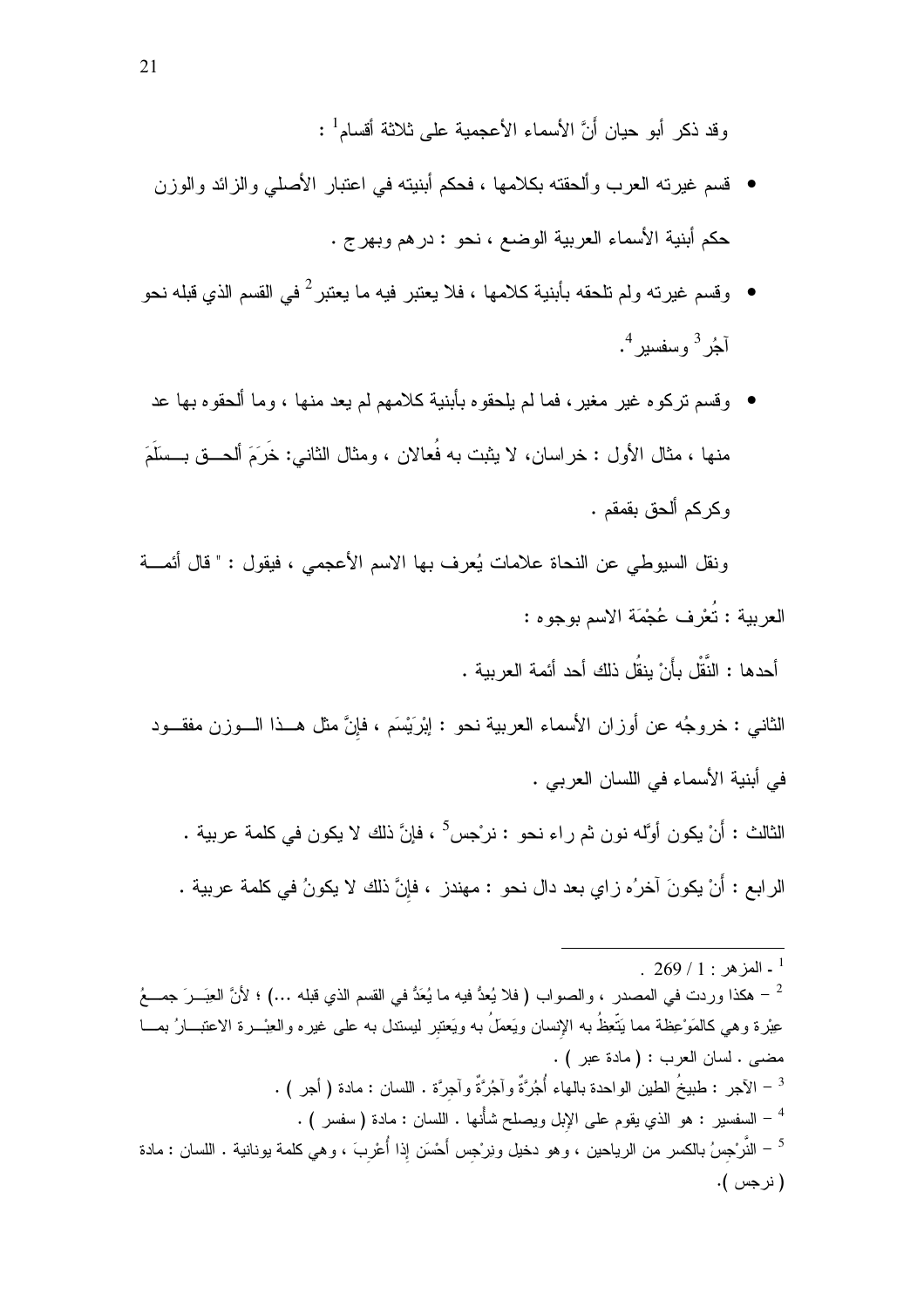الخامس : أَنْ يجتمع فيها الصاد و الجيم نحو : الصَّوِّلجان <sup>1</sup> ، و الجصَّ<sup>2</sup> . السادس : أَنْ يجتمع فيه الجيم والقاف نحو : المنجنيق . السابع : أَنْ يكون خُماسياً ورُباعياً عارياً عن حروف الذَّلاقة ، وهي الباء، والــــراء، والفـــاء واللام ، والمعيم ، والنون ، فإنَّهُ متى كان عربيًّا ، فلا بُدَّ أَنْ يكونَ فيه شيء منها نحو سَفَرْجَل وقُذَعْمِل<sup>3</sup> ، وقِرْطَعْب<sup>4</sup> ، وجَحْمَر ش<sup>5 "6</sup> .

ير ي المبر د أَنَّ العلم الأعجمي مُنِعَ من الصر ف " لامتناعه بِسالتعر بِف السِّذي فيسه من إدخال الحروف العربية عليه ، وذلك نحو: إسحق ، ويعقوب ، وفرعون ، وقارون ؛ لأنَّك  $\frac{7}{4}$  'لا نقول : الفر عون "

ويتبين مما سبق أنَّ النحاة قد عللوا منع العلم الأعجمي من الصرف ؛ لثقله في اللفظ وأجازوا صرف العلم الأعجمي الثلاثي الساكن الوسط ؛ لخفته في اللفظ .

ويميل الباحث إلى القول : إنَّ تعليل منع العلم الأعجمي من الصرف ؛ لثقله في اللفظ تعليل بعيد عن الواقع اللغوي ؛ إذْ إنَّ النحاة أنفسهم أجازوا نتوين العلم الأعجمي ۖ إنْ كان نكرة فيقولون : جاء اير اهيمٌ ، ويقصدون به شخصيًا مـــا اســـمه إيـــر اهيم ، فهـــو عنـــدهم نكـــر ة

<sup>1</sup> – الصَّوْجان من الإبل والدَّوابّ الشديد الصُّلب قال في ظَهْر صوِّجان القَرَى للمُمْتَطِي وعَصـاً صوَحِجانَةً كَزَّة ونَخْلة صوَجانة كَزَّة السَّعَف والصَّوْجان الصَّوْلَجان . اللسان : مادة ( صوح ) . - الجصُّ والجَصُّ معروف الذي يُطْلَى به وهو معرب . اللسان : مادة ( جصص ) . " القُذَعْمِل ، والقُذَعْمِلة القصبير الضخم من الإبل مرخَّم بترك الباءين ، والقُذَعْمِلة الناقة القصبيرة . وما في  $^{-3}$ السماء قُذَعْمِلة أي شيء من السحاب وهو الشيء البِسير مما كان . اللسان : مادة ( قذعمل ) . <sup>4</sup> – ما علبه قِرْ طَعْبَةٌ أَى قِطْعةُ خِرْقَةٍ وما له قُرَ طَعَبَةٌ أَى ما له شيءٍ . اللسان : مادة ( قر طعب ) . <sup>5</sup> – الجَحْمَرِ ش من النساء الثقيلةُ السمِجَة و الجَحْمَرِ ش أيضاً العجوز ِ الكبير ة . اللسان : مادة ( جحمر ش ) . . 270 / 1 : المزهر  $1: 10^{6}$  $.325/3:$  المقتضب  $-7$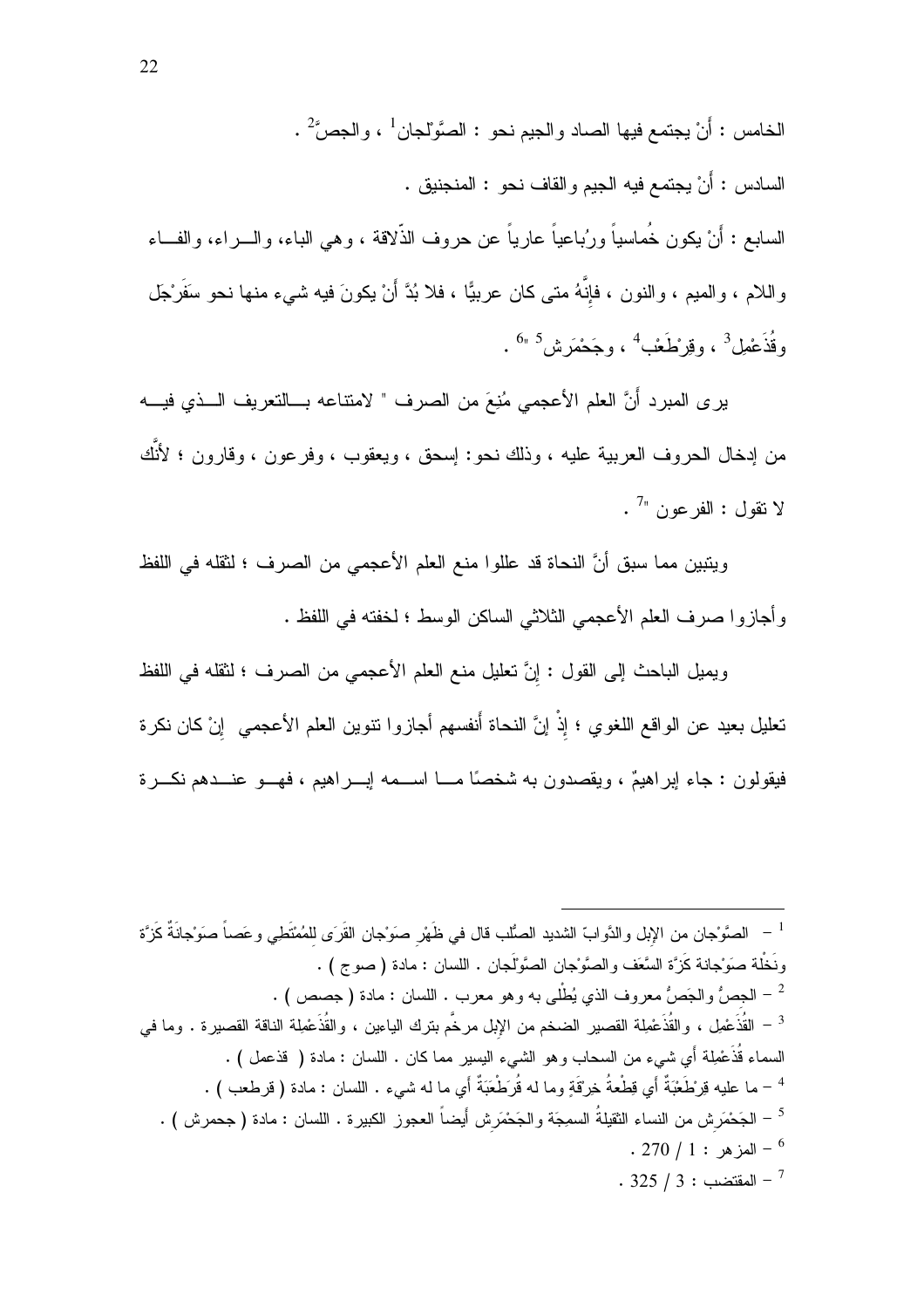لأَنَّهُ لا يدل على علم معين ، بل يدل على شخص من الأشخاص ممن تسمى باســـم ايــــراهيم فإنْ أَر ادو ا التعبين قالو ا : جاء إبر اهبمُ ، فمنعو ه من الصر ف ؛ للعلمية و العجمة .

والسؤال الذي يتبادر إلى الذهن هل نتوين العلم الأعجمي نتسوين تمكسين أم نتسوين نتكير؟ فإنْ كان نتوين تمكين فهذا يدلُّ على أَنَّ العلم الأعجمي مصروف ، وإنْ كان النتـــوين نتوين نتكير ، وأَنَّ العلم الأعجمي نكرة ؛ لأَنَّهُ نُوِّن ، فهذا القول بعيد عـــن الواقــــع اللغـــوي وعن أقوال النحاة ؛ إذْ إنَّ النحاة أجمعوا على أنَّ نتوين النتكير " هو اللاحق لبعض الأســماء المبنية للدلالة على نتكيرها قياسًا في باب العلم المختوم بـ (ويه ) ، وهذا معنى قولهم بطرد في نتوين التنكير في كل اسم مبني مختوم بـــ (ويه ) كسيبويه ، ونفطويه ، وسماعًا في باب اسم الفعل مطلقًا ، وفي اسم الصوت "<sup>1</sup> . ويؤكد ذلك ابن هشام فيــــرى أنَّ النتــــوين الـلاحــــق للأسماء المعربة " نتوين تمكين لا نتوين نتكير كما يتوهم بعض الطلبة ، ولهذا لو سميت بــــه رجلاً بقى ذلك النتوين بعينه مع زوال النتكير للحصحر

وبناء على ما سبق ؛ فإنَّ الباحث بمبل إلى القول : إنَّ النَّنوين اللَّحق للعلم الأعجمي نتوين تمكين ، وليس نتوين نتكير ؛ لأَنَّ العلم الأعجمي اسم معرب ، والاسم المعرب بلحقـــه تنوين التمكين ؛ للدلالة على تمكنه من الاسمية .ومما يؤكد ذلك ورود العلم الأعجمي منونَـــا في الشواهد النحوية ، فقد ورد العلم الأعجمي منونًا في قراءة الأعمش ، والأشــــهب العقيلـــــي في قول تعالى : " وقَالُوا لَا تَذَرِينَ آلهَتَكُمْ ولَا تَذَرِينَ وَدًّا ولَا سُوَاعًا ولَا يَغُوثًا ويَغوقًا ونَسْرًا"<sup>3</sup> .

> 392 / 2 : الموضح المبين لأقسام التتوين : 53 ، وانظر : مغنى اللبيب : 2 / 392 و شرح الأشموني : 1 / 31 ، الجني الداني : 145 ، أوضح المسالك : 1 / 15 . . 393 / 2 : مغنى اللسب  $12: 393$  $.23:71:7$ سور ةنو حـ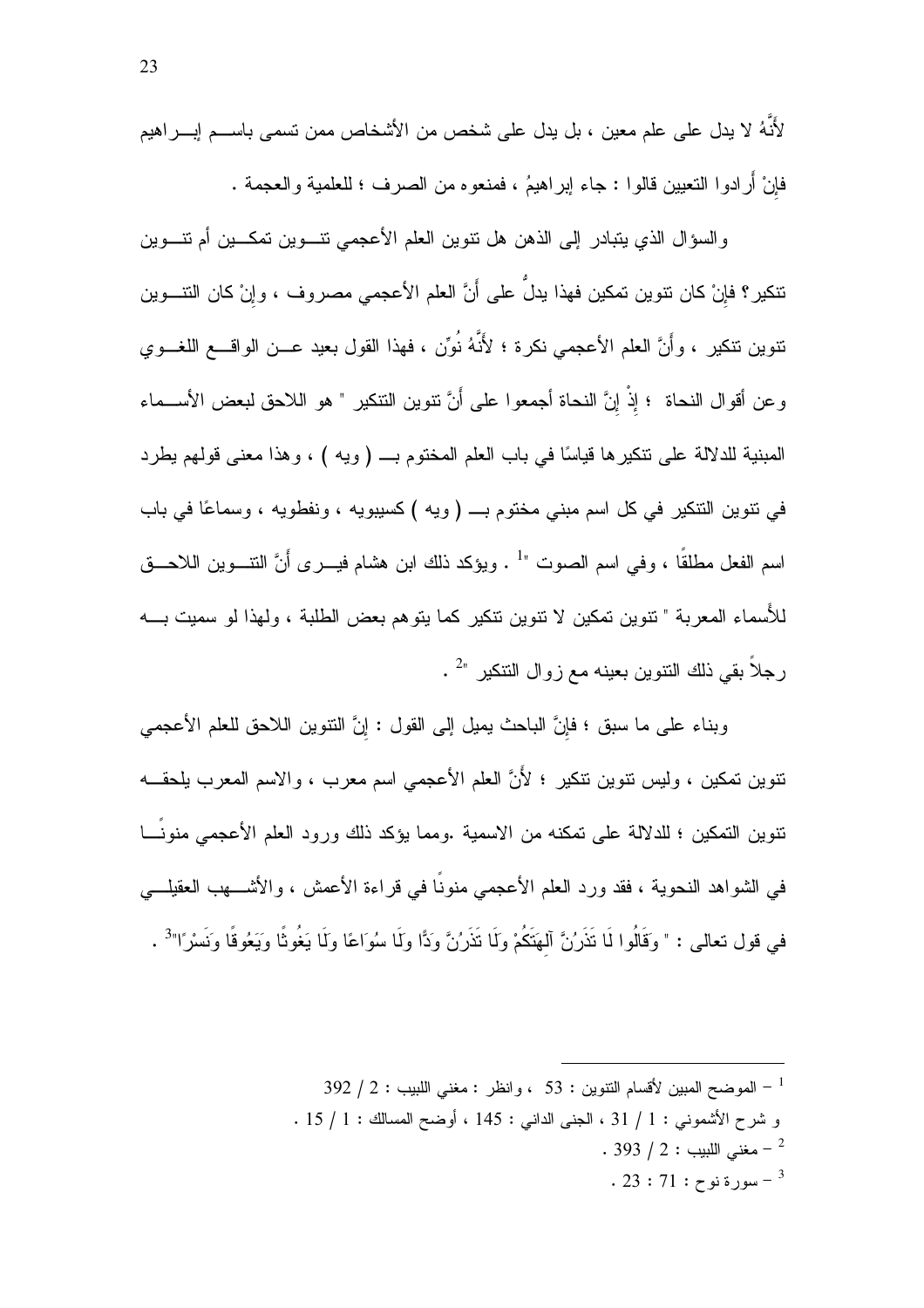وورد العلم الأعجمي منونًا في الشعر العربي ، كقول جرير : قَيسَ النَرِ اجم شَرُّ الخَلَقِ كُلِّهِمُ أَخز اهُمُ رَبُّ جبريلٍ وَميكالٍ<sup>1</sup> للبحر البسيط وسبُناقش الباحث هذه الشواهد في مظانها من هذه الدراسة .

## العلم المعدول

العدل عند أهل اللغة تَقْويمُكَ الشَّيءَ بالشَّيءِ مِنْ غَيْر جنْسِهِ حتى تَجْعَلَهُ له مِثْلاً  $^2$  . أُمَّا عند النحاة فهو " إخراج للأصل عن بابه إلى الفر ع "<sup>3</sup> .

ويعرف ابن السراج العدل بقوله : " أَنْ يُشْتَقَّ من الاسم النكرة الشائع اسم ويُغَيَّر بناؤه إِمَّا لإزالة معنى إلى معنى ، وإِمَّا لأَنَّهُ يُسمَّى به . فأمَّا الذي عُدِل لإزالة معنى ، فمثنى وثلاث وربـاع وأحـاد ، فـهذا عُدِل لفظـه ومـعنـاه عن مـعنـي اثنـين إلـي مـعنـي اثنين اثنـين ، و عن لفظ اثنـين إلى لفظ مثنـى ، فأمَّا ما عُدِل في حال النـعريف ، فنحو : عُمر ، وزُفَر ، وقُثَم "<sup>4</sup> .

ويمنع النحاة العلم المعدول من السصرف ؛ لاجتمـــاع علتـــين : إحـــداهما معنويـــة والأخرى لفظية ، وهانان العلنان هما : العلمية والعدل ، فمنى اجتمعت فـــي الاســـم هاتــــان العلتان مُنِعَ من الصرف عند النحاة .

و علة العدل عند النحاة علة مفترضة ، ويؤكد ذلك أبو حيان بقوله : " وهذه الأســماء التي ذكرناها كلها أعلام عُذِلَتْ تقديرًا عن فاعل إلا ثُعَل فعن أفعل ، ولو كانت صفات كحُطَم ولُبَد دخلت عليها الألف واللام ، وإنَّما جعلناها معدولة لأمر نجهله ؛ لأَنَّ الأعلام يَغْلِب عليها النقل ، وهي أَنْ يكون لمها أصل في النكرات فجُعل عمر معدولاً عن عـــامر العلـــم المنقـــول

- . ديو ان جر بر  $338:$  .
- انظر : تهذيب اللغة ، لسان العرب ، ناج العروس : مادة ( عدل ) .  $^{-2}$ 
	- $\cdot$  103 / 1 : الخصائص  $^{-3}$
	- $.89/2:$  الأصول في النحو $.89/2:$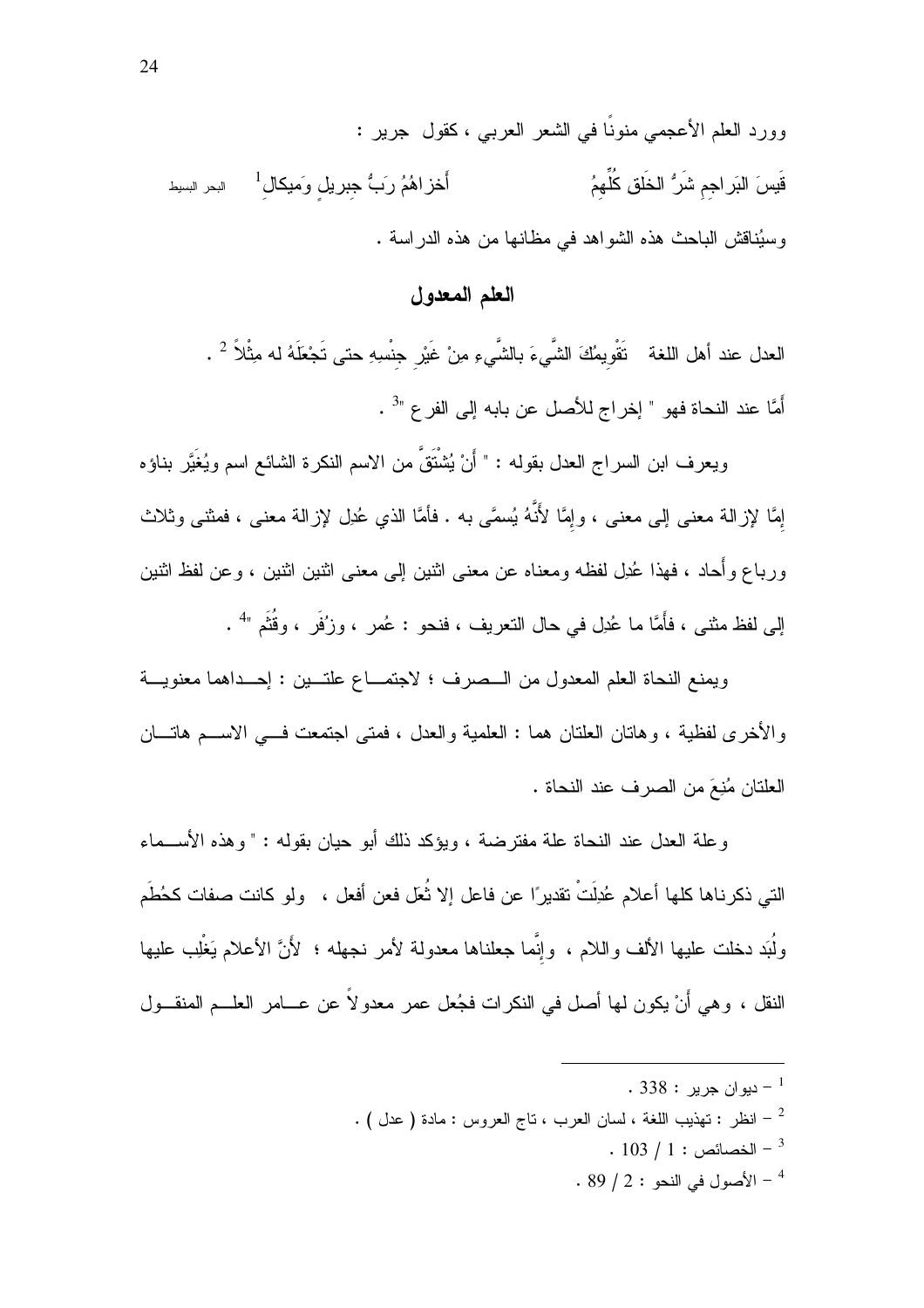من الصفة ، فإنْ ورد فُعَل مصروفًا ، وهو علم علمنا أنَّهُ غير معدول كأُدَدٍ<sup>1</sup> ، فإنَّهُ لا يحفظ له أصل في النكرات ، فإمَّا أَنْ يكون منقولاً من أصل لا نحفظه أو مرتجلاً "2.

ويرى الباحث أنَّ نعليل النحاة لمنع هذه الأعلام من الصرف نعليل يفتقد إلىي الــــدليل العلمي ؛ إذ إنَّ النحاة عدُّوا منع هذه الأعلام من الصرف دليلاً علـــي أنَّهـــا أعــــلام معدولـــة وعدَّوا صرفها دليلاً على أنَّها غير معدولة . وقد وردت شواهد صرفت العلم المعدول كقولــــه نعالى : " إنِّى أَنَا رَبُّكَ فَاخْلَعْ نَعْلَيْكَ إِنَّكَ بِالْوَادِ الْمُقَدَّس طُوًى "<sup>3</sup> وهذه القراءة متـــواترة وهـــي قراءة الأئمة : ابن عامر الشامي ، والكسائي<sup>4</sup> .

## العلم الموازن للفعل

عبَّر سيبويه عن العلم الموازن للفعل بقوله : " وممَّا يُترك صرفه ؛ لأَنَّهُ يشبه الفعـــل ولا يُجْعَلُ الحرفُ الأولُ منه زائداً إلاّ بثَبَتٍ ، نحو تَتْضُب ، فإنَّما التاء زائـــدة ؛ لأَنَّـــهُ لــــيس في الكلام شيء على أُربعة أحرف ليس أوله زائدة يكون على هذا البناء ؛ لأَنَّهُ ليس في الكلام  $5$ " فَعَلْل

والعلم الموازن للفعل ثلاثة أنواع : " أحدها : الوزن الذي يَخُصُّ الفعلَ كـــ ( خَضمَّ) لمكان ، و(شَمَّرَ ) لفرس ، و( دُئل ) لقبيلة ، وكـــ ( انْطَلَقَ ) ، و ( اسْتَخْرَجَ ) و( نَقَاتَـــلَ ) أعلاماً ، والثانبي : الوزن الذي به الفعلُ أوْلَى ؛ لكونه غالباً فيه ، كــــ ( إثمد ) و( ۖ إصــــبَع )

 $3.88 / 1$ : همع الهو امع  $-2$ <sup>3</sup> – سورة طه : 12 . ومنها قوله تعالى : " إذْ نَادَاهُ رَبُّهُ بِالْوَادِ الْمُقَدَّس طُوءِ "سورة النازعات : 16 . 451 - السبعة: 417 ، إعراب القرآن: 3 / 24 ، التذكرة في القـراءات: 358 ، حجــة القـر اءات: 451 النيسير في القراءات : 122 ، المستنير في القراءات العشر : 2 / 288 ، النبيان في إعراب القــرآن : 2 / 180 ، النشر في القراءات : 2 / 240, إرشاد العقل السليم : : 9 / 99 ، التبصر ة فسى القبر اءات : 716  $206:306$  الكشف عن أوجه القر اءات السبع : 2 / 96، البدور الز اهر ة : 206  $. 196 / 3:$  الكتاب  $^{-5}$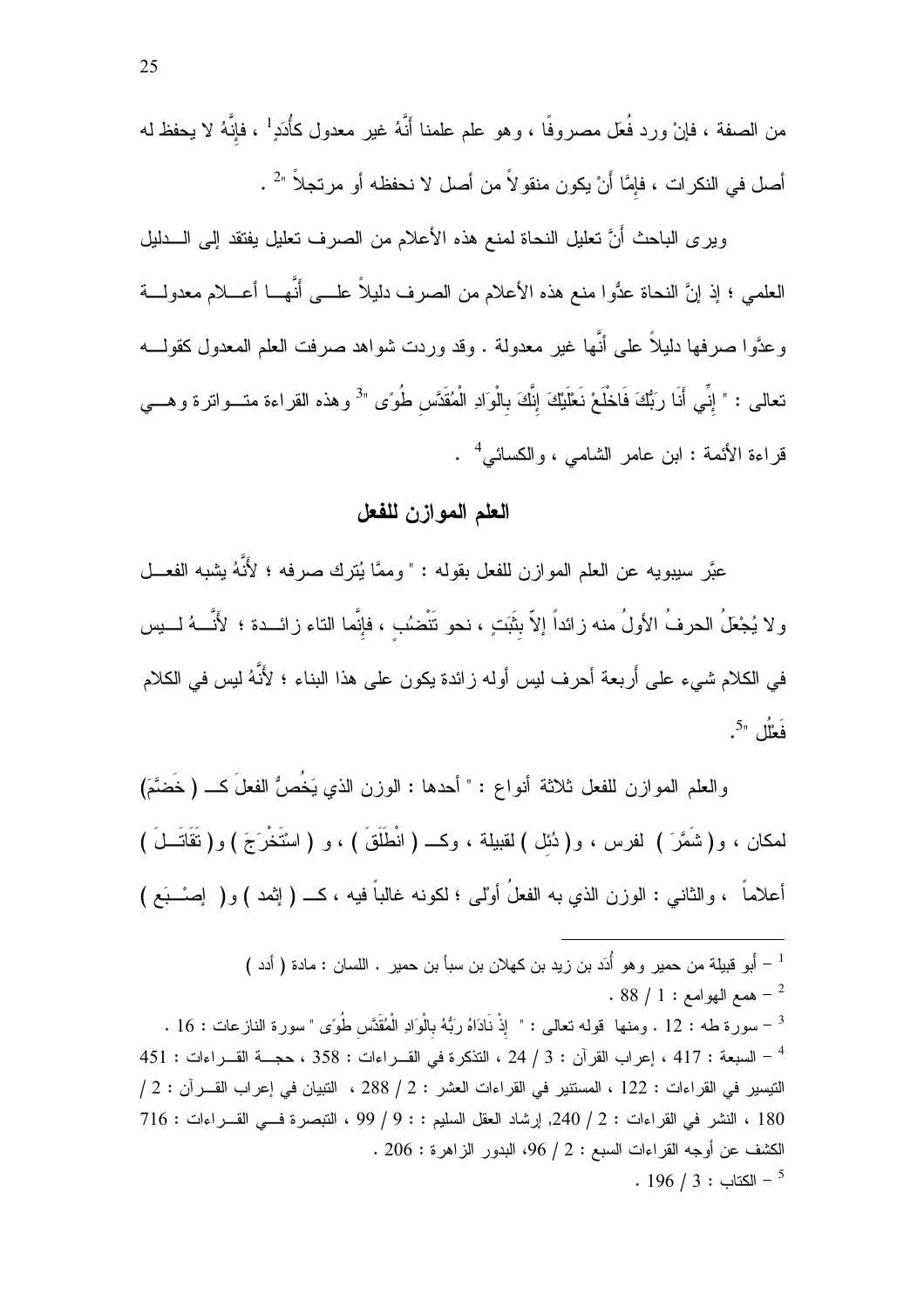و ( أُبْلُم ْ ) أعلاماً ، فإنَّ وجود مُوَازِ نها في الفعل أكْثَرُ كالأمر من ضرب ، وذهب ، وكتب والثالثُ : الوزنُ الذي به الفعلُ أولى ؛ لكونه مبدوءاً بزيادة تدلُّ في الفعل ، ولا تدل في الاسم نحو : أَفْكَل<sup>2</sup> ، وأكْلُب<sup>3</sup> ، فإنَّ الهمزة فيهما لا نذلٌ ، وهي في مُوَازنهما من الفعل نحو : أذْهَبُ وأكْتُبُ دالة على المتكلم "<sup>4</sup>.

وعلَّل سيبويه منع العلم الموازن للفعل بقوله : " وإنَّما صارت هــذه الأَســـماء بـهــذه المنزلة ؛ ﻷنَّهم كأنَّهم ليس أصلُ اﻷسماء عندهم على أنْ نكونَ في أولمها الزوائـــد ، ونكـــونَ على هذا البناء . ألا نرى أنْ نَفْعَلُ ويَفْعَلُ في الأَسماء قليل . وكان هــذا البنـــاء إنَّمـــا هـــو في الأَصل للفعل ، فلمَّا صار في موضع قد يُستثقل فيه النتوين استثقلوا فيه ما استثقلوا فيمـــا هو أُولىي بهذا البناء منه . والموضع الذي يستثقل فيه النتوين المعرفة . ألا تـــرى أكثـــر مــــا لا ينصرف في المعرفة قد ينصرف في النكرة "<sup>5</sup> .

وقد وردت شواهد صرفت العلم الموازن للفعل من غير ضــــرورة أوجبـــت صـــــرفه ومن هذه الشواهد النبي صرفت العلم الموازن للفعل صرف ( يزيد ) كقول سويد البشكري : فَلَم تُفرحوهُ المَرزُبانُ المُسَوَّرُ<sup>6</sup> البحر الطويل فَمِنَّا بَزِيدٌ إذ تَحَدّى جُموعَكُم

<sup>1</sup> – رجل أَبْلَم أَى غَليظُ الشفتَين . وفيه ثلاثُ لُغات أَبْلَم و أُبْلُم و إِبْلِم و الواحدة بالـهاء اللسان : مادة ( بلم ) . ً – أَفْكَلٌ الأَفْكَل بالفتح الرِّعْدة من بَرْد أَو خوف قال : ولا يُبْنى منه فِعْل وهمزته زائدة ووزنه أَفْعَل ، ولمهذا إذا سَمَّيْتَ به لم تصر فه للتعريف ووز ن الفعل وفي حديث عائشة فأَخَذَني أَفْكَلٌ فارتعدت من شـــدة الغَيْــر ة اللسان : مادة ( أفكل ) . <sup>3</sup> – الكَلْبُ طَرَفُ الأَكَمةِ والكُلْبةُ حانوتُ الخَمَّار عن أَبي حنيفة وكَلْبٌ وبنُو كَلْب وبنُو أكَلُب وبنو كَلْبــةَ كلُهــا قبائلُ . اللسان : مادة ( كلب ) . - أو ضبح المسالك إلى ألفية ابن مالك : 4 / 116 .  $197 / 3: 12^{5}$ الكتاب - 1  $\cdot$  119 | 13 : لأغاني $\cdot$  13 |  $^{-6}$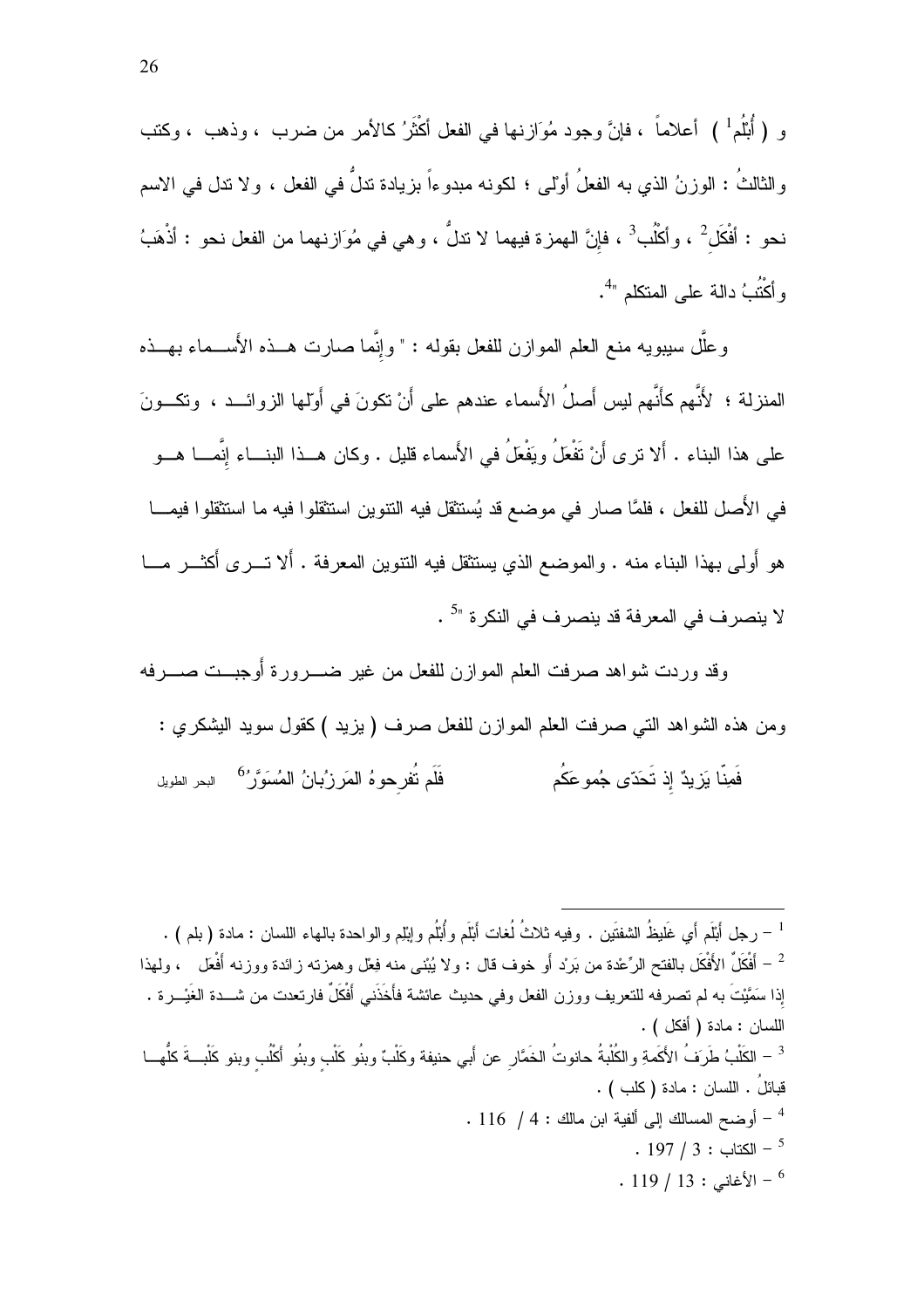### العلم المركب

عرَّفه سيبويه بقوله : " هذا باب الشيئين اللذين ضُمَّ أحدهما إلى الآخر فجُعلا بمنزلــــة اسم واحد كعَيْضَموز<sup>1</sup> ، وعَنْتَريْس<sup>2</sup> ، وذلك نحو : حَضْرْمَوْتٍ ، وبَعْلَبَكَّ "<sup>3</sup> .

وقد ذكر النحاة للعلم المركب ثلاث لغات<sup>4</sup> :

أَنْ نكون هذه الأسماء معربة ، فيُبنى الجزء الأَوَّل على الفتح ما لم يكن آخـــره يـــاء  $\cdot$ 1 فإنْ كان آخر الاسم الأُوَّل ياء ، بُنـى علـى السكون نـحو : معديْ كرب ، وتجعل الإعراب علـى الاسم الثانبي .

أَنْ تضيف الجزء الأُوَّل ، وتجعل الإعراب في آخره ، فتقول : هــذا معــدُ يكـــرب  $\cdot$  2 وقد أجاز النحاة هذا الوجه ؛ لأَنَّ أحد الاسمين غير الآخر ، فجـــاز أَنْ تُــشَبِّهَهُ بالمــضاف والمضاف الِليه ؛ لأَنَّ الاسمين جميعًا هما لشخص واحد .

يترك الجزء الأُوَّل على حاله قبل التركيب من الـــسكون أَو الحركـــة ، فــــلا يتغيــــر  $\cdot$ 3 ولا يجري عليه إِعراب أَو بناء ، ويُنظر إليه على أنَّه جزء من كلمة ، وليس كلمــــة مـــستقلة ويتصل بالجزء الثاني كتابة إنْ أمكن وصل حروفهما الهجائية ، ويعامل معاملة الاسم الممنوع من الصرف .

ويُعلُّل المبرد منع العلم المركب من الصرف ؛ " لأَنَّهما جُعِلا بمنزلة الاسم الذي فيــــه هاء النَّأنيث ؛ لأَنَّ الهاء ضُمَّتْ إلى اسم كان مذكرًا قبل لحاقها ، فترك آخره مفتوحًا "<sup>5</sup> .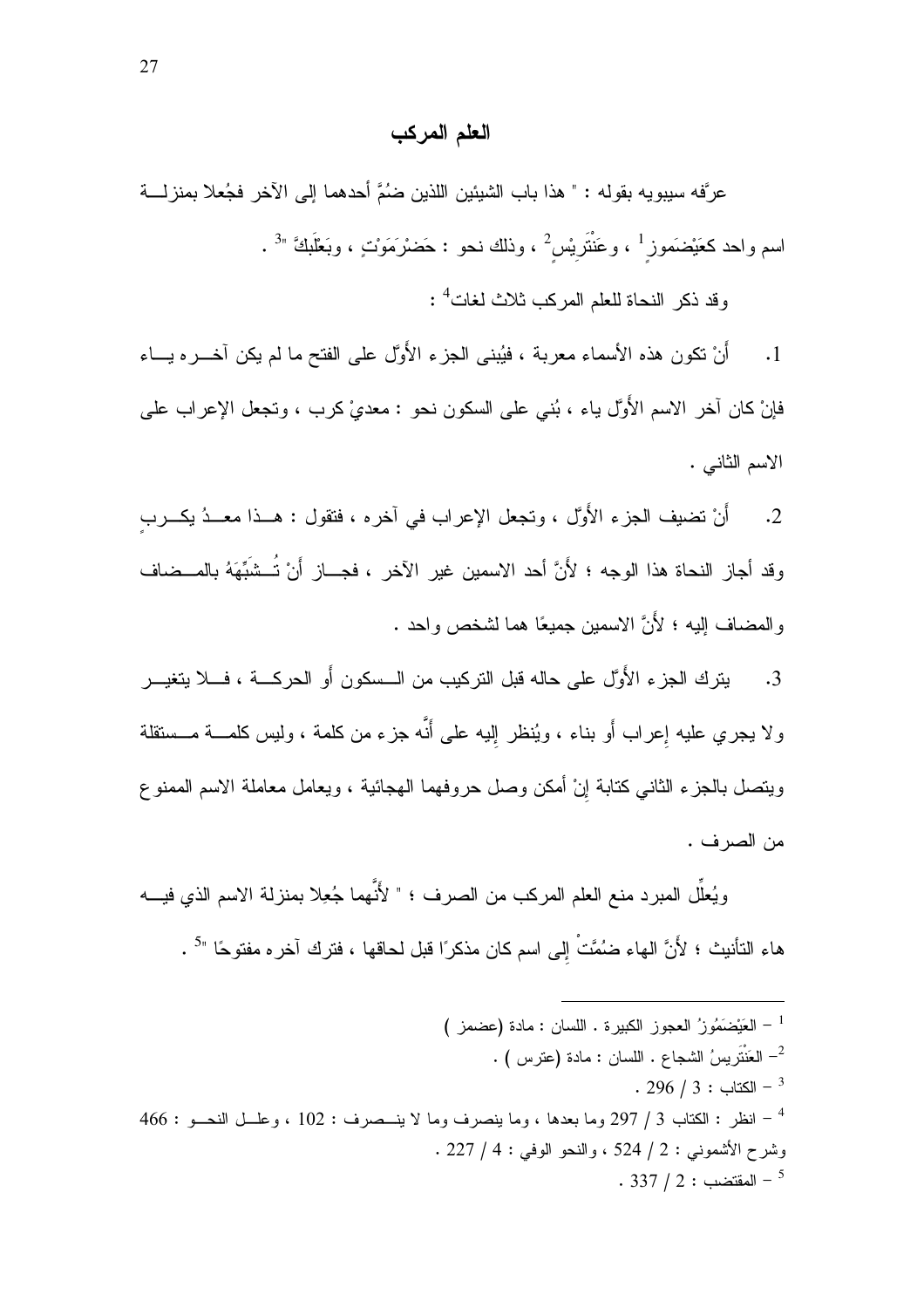وبيدو أَنَّ مِنَ العرب مَنْ عاملٍ هذه الأسماء معاملة الأسماء المتمكنة ، فيرى ابن جني أَنَّ العرب قد تدرجت في اســـتعمال هـــذه الأَســـماء ، فيقـــول : " ومـــن التـــدريج قـــولهم هذا حضرُموتٍ بالإضافة على منهاج اقتران الاسمين أحدهما بصاحبه ، ثُمَّ تدرجوا من هــذا إلى التركيب ، فقالوا : هذا حضرَموتُ ، ثُمَّ تدرجوا من هــذا إلـــي أنْ صــــاغوهما جميعـــاً صباغة المفرد ، فقالوا : هذا حضرَموتٌ ، فجرى لذلك مجرى عَضرْرَفُوطُ ، ويَسْتَعُور<sup>2 3</sup>".

وبر ي النحاة أَنَّ العلم المركب ممنوع من الصرف ؛ لاجتماع علتـــبن همــــا : العلميـــة والتركيب إلاَّ أنَّه قد وردت شواهد نحوية خالفت قاعدة الممنوع من الصرف ، فصرفت العلم المركب ، ومن هذه الشواهد صرف ( حضرموت ) كقول الأقيشر الأسدي : وَالِبِنا حَضرِيَمَوِتٌ نَتَنتَسِب<sup>4</sup> <sub>البحر</sub>ِ الرمَل حَضر َمَوتٌ فَتَّشَت أَحسابَنا وهو ما سيأتي ذكره .

## العلم المختوم بألف ونون زائدتين

يُمنع العلم من الصرف إذا كان مختومًا بألف ونون زائدتين ، فإنْ كانت الألف والنون حرفين أصليين ، أَوْ كانت النون أصلية ، فإنَّ العلم يكون – عندئذٍ – مـــصروفًا " ويـــستدل النحاة على زيادة الألف والنون في العلم بأَنْ يتقدمهما ثلاثة أحرف أصلية أَوْ أكثر ، أَمَّـــا إذا تقدمهما حرف أصلي واحد نحو : بان ، أَوْ حرفان أَصليان نحو : ضمان فــالحكم أَنَّ النـــون غير مزيدة ، ولذلك لا يُمنع العلم من الصرف "<sup>5</sup> .

.<br>- العَضرْفُوطُ : دويبة بيضاء ناعمة . اللسان : مادة ( عضرفط ) . الْبَسْتَعُور : شجر نصنع منه المساويك ، ومساويكه أَشَدُّ المساويك إنْقاءً للثُّغْر ، وتبييــضـاً لــــه ومَنابتُـــه  $^{-2}$ بالسَّر اةِ . اللسان : مادة (بستعر ) .  $.353 / 1:$  الخصائص  $-^{3}$  $. 168 / 11 :$  الأغاني  $^{-4}$ . 144 - الممنوع من الصرف بين مذاهب النحاة والواقع اللغوي : 144 .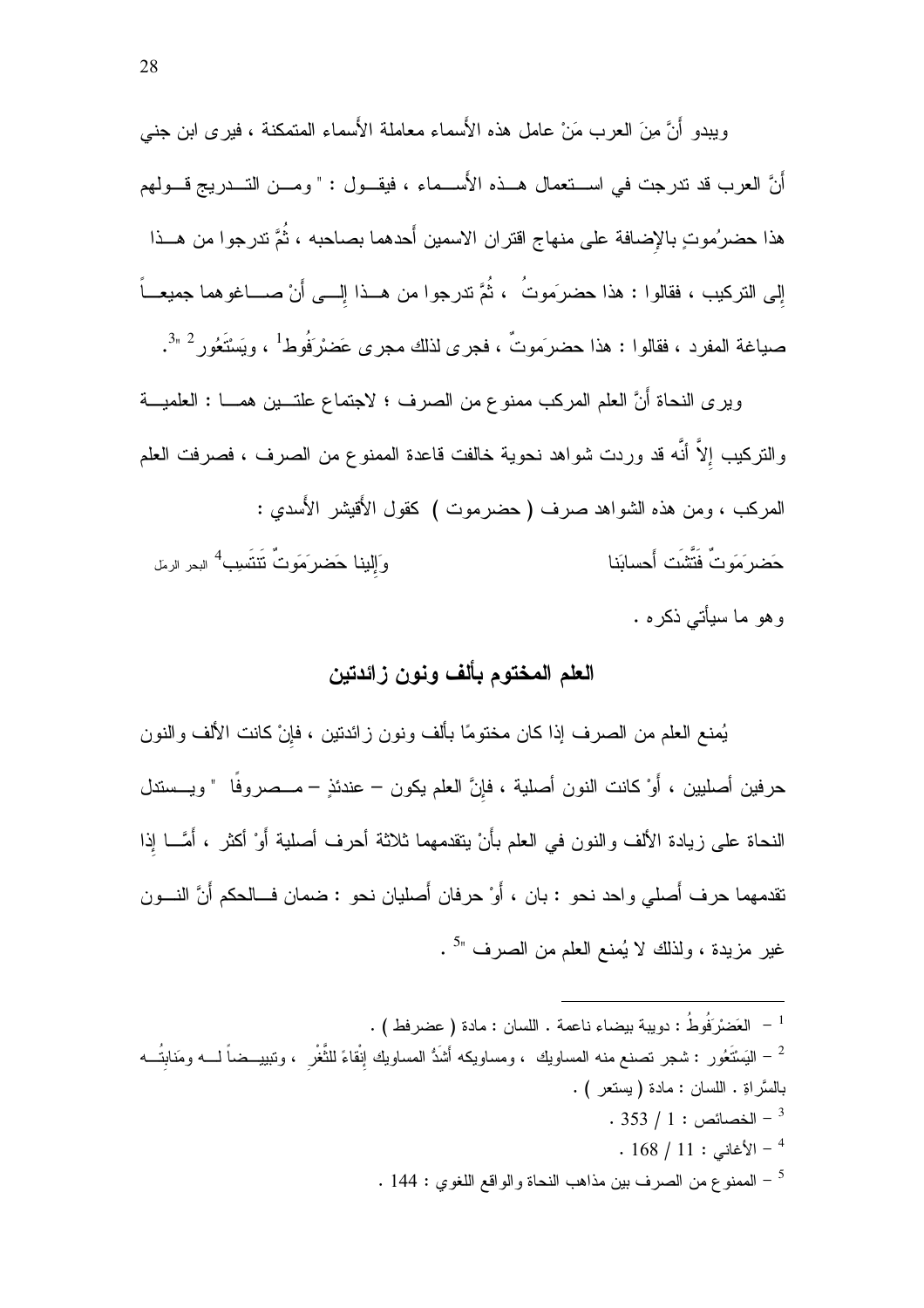فإنْ كان الاسم المختوم بألف ونون زائدتين قد نقدمهما حرفان ثانيهما مشدد ، نحـــو طحَّان ، سمَّان ، نبَّان ، فإنَّ للنحاة مذهبين : أَحدهما يعد النون حرفًا أصليًا فيــصرف العلـــم لعدم اجتماع العلنين المانعتين للصرف : العلمية والألف والنون الزائدتين ، والمذهب الثـــانـي برى أنَّ الألف والنون حرفان زائدان ، والعلم ممنوع من الصرف لاجتماع العلنين العلميـــة و الأَلف و النون الز ائدتين ، ويؤكد ذلك سيبويه بقوله : " و إذا سميّت رجلاً : طحَّان  $^{-1}$  أَو سمّان من السمن، أَو نبّان من الّتين ، صر فته في المعر فة و النكر ة ؛ لأَنّها نونٌ من نفس الحر ف و هي . بمنزلة دال حمّاد "

### الوصف المختوم بالألف والنون الزائدتين

وقد عبَّر عنه سيبويه بقوله : " هذا باب ما لحقته نونٌ بعد ألف فلم ينصرف في معرفة ولا نكرة وذلك نحو: عطشان ، وسكران ، وعجلان ، وأُشباهها "<sup>3</sup>.

وقد علَّل النحاة منع الوصف المختوم بأُلف ونون زائدتين ، ويؤكد ذلــك مـــا قــــرره سيبويه بقوله : " وذلك لأنَّهم جعلوا النون حيث جاءت بعـــد ألـــف كـــألف حمــــراء ؛ لأَنَّهـــا على مثالها في عدَّة الحروف والتحرك والسكون ، وهاتان الزائدتان قد اختصَّ بهما المـــذكَّر و لا تلحقه علامة التأنيث ، كما أَنَّ حمر اء لم تؤنَّث على بناء المذكَّر ، ولمؤنث سكر ان بنـــاءً على حِدَةٍ كما كان لمذكَّر حمراء بناءٌ على حِدَة ، فلمَّا ضار ع فعلاء هذه المضارعة وأُشْـــبهها فبما ذكر ت لك أُجر ي مجر اها "<sup>4</sup>.

الطح ۖ أن تَضنَعَ عَقِبَكَ على شيء ثم تَسْحَجَه قال الكسائي : طَحَّانُ فَعْلانُ من الطَّحِّ ملحق ببـــاب فَعْـــلانَ " وفَعْلـي وهو السَّحْجُ . اللسان : مادة : طحح .  $. 217 / 3 :$ الكتاب - 13 . المرجع السابق : 3 / 215 ، وما بعدها  $\sim$ 35 : الكتاب : 3 / 215 ، انظـــر : المقتـــضب : 3 / 235 ، و مـــا ينـــصرف ومـــا لا ينـــصرف : 35  $.66 / 1:$ وشرح المفصل : 1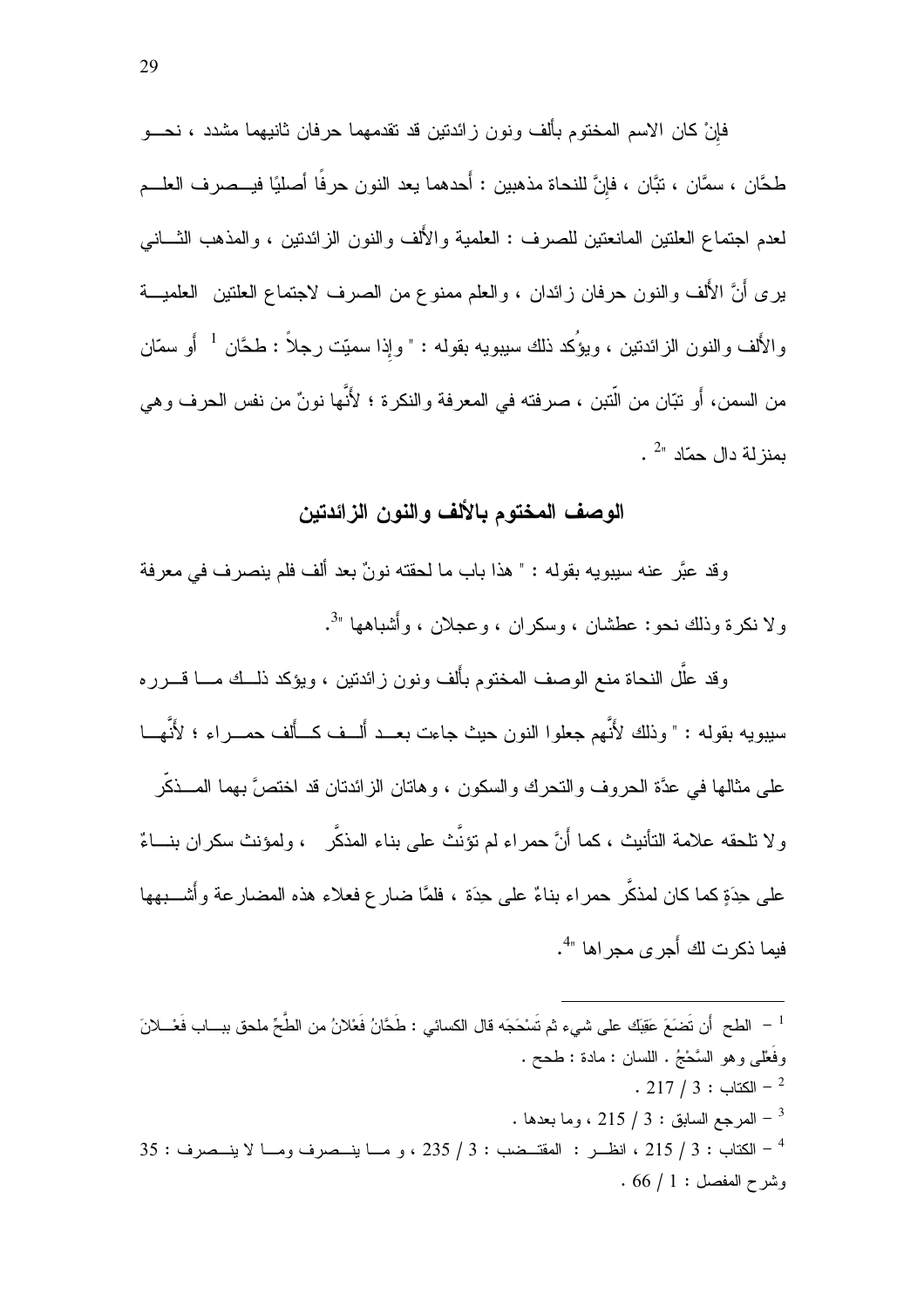وذكر النحاة أنَّ ثمة لغة نصرف الوصف المختوم بألف والنون زائدتين ونسبوا هــذه اللغة لبني أسد ويؤكد ذلك ما قررهُ اللغويون بقولهم : ولغةٌ في بني أسد سكْرانَةٌ وَالْجَمْــعُ سُكَارَى بِضَمِّ السِّينِ وَفَتْحُهَا لُغَةٌ أ . ونحو : ورجل غَضبْبانُ وامرأة غَضبْبي ، ولغة في بنـــي أسد غَضْبْانَة ومَلأَنةٌ وأشباههما <sup>2</sup> .

وقد ذكر ٍ ابن قتيبة أَنَّ " ما كان من النعوت على فَعْلان ؛ فالأنثى ( فعلي) ، هــذا هــو الأَكثر نحو : غَضبْبَان وغَضبْبَي ، و "سَــكْرِ َان وسَــكْرِ َى ، وبعــضبهم بِقــول: سَــكْرِ َانة وغَضْبَانة "<sup>3</sup>. وقد وردت شواهد نحوية صرفت الوصف المختوم بألف ونون زائدتين ، ومـــن هذه الشواهد ً ما رواه الطبراني من حديث أَنَسُ بن مَالكٍ – رَضـِيَ اللَّهُ عَنْهُ – ۖ قَــالَ : قَــالَ رَسُولُ اللَّهِ – صلَّى اللَّهُ عَلَيْهِ وَسَلَّمَ – : " مَا آمَنَ بي مَنْ بَاتَ شَبْعَانًا وَجَارُهُ جَائعٌ إلَى جَنْبٍ و وَهُوَ يَعْلَمُ به" .

# الوصف الذي على وزن الفعل

وقد عبَّرٍ عنه سيبويه بقوله : "باب ما لحقته ألف التأنيث بعد ألَّــف فمنعـــه ذلَّــك من الانصر اف في النكر ة و المعر فة "<sup>5</sup> .

ويعلِّل النحاة منع الوصف الذي على وزن الفعل ؛ بأنَّهُ شَابَهَ الأَفعــالَ مـــن وجهـــين من جهة الوزن ، ومن جهة أَنَّهُ نعت ، فاستثقلوا النتوين فيه ، ويؤكد ذلك ما قــرر ه ســـبيويه

لسان العرب ، القاموس المحيط ، ناج العروس: مادة : ( سكر ) . انظر : العين ، تهذيب اللغة ، جمهرة اللغة ، المحيط في اللغة ، الصحاح في اللغـــة ، المخــصص  $^{-2}$ لسان العرب ، القاموس المحيط ، تاج العروس: مادة : ( غضب ) . . 372 : أدب الكاتب  $^{-3}$ . 751 - المعجم الكبير : 1 /259 ، رقم الحديث  $\sim$  1.  $. 213 / 3 :$ الكتاب - 1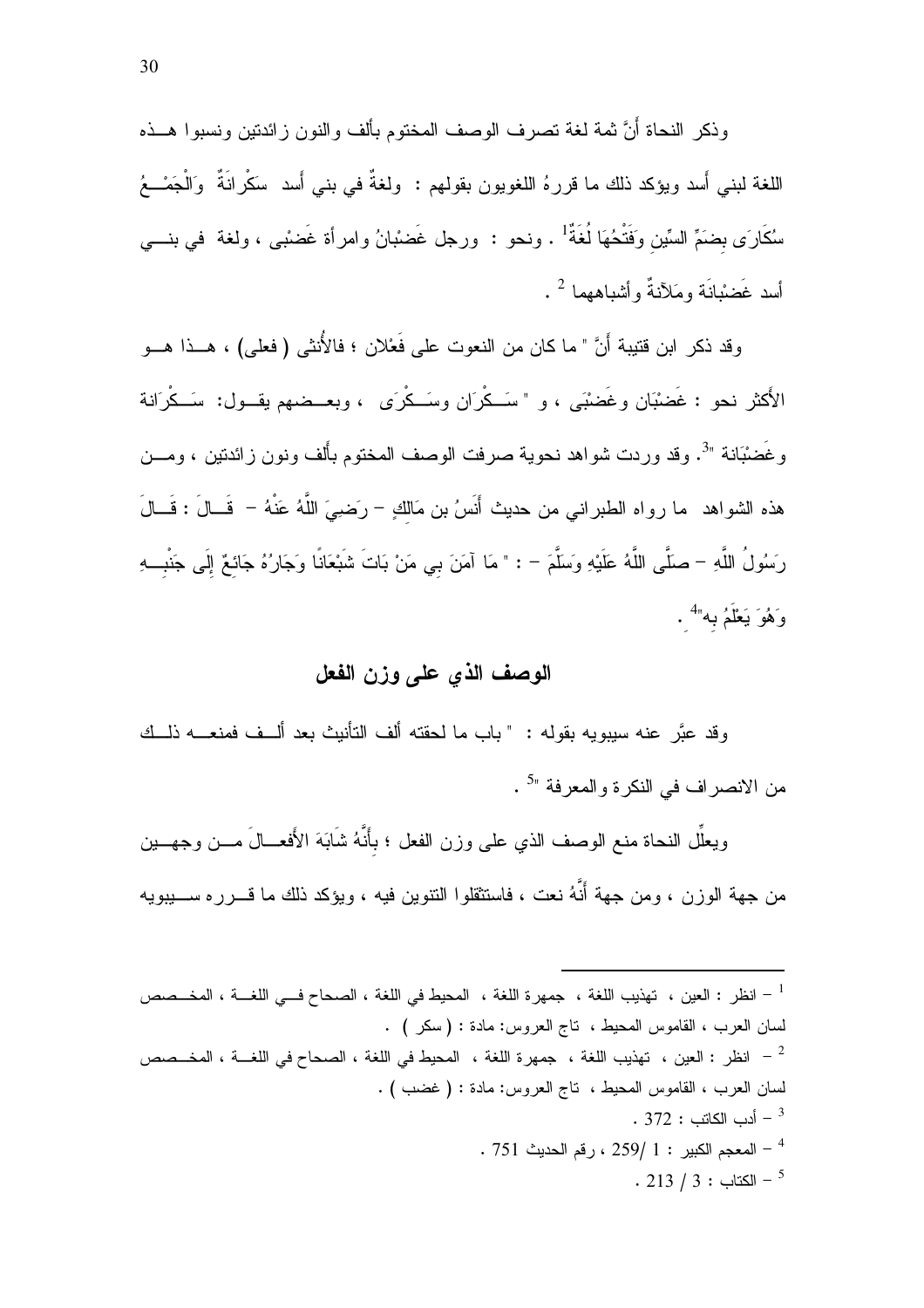بقوله : " اعلم أَنّ أفعل إذا كان صفةً لم ينصر ف في معر فة و لا نكر ة ؛ وذلك لأَنّهـــا أَشـــبهت الأَفعال نحو : أَذْهَبُ وأَعْلَمُ ، قلتُ : فما باله لا ينصرف إذا كان صفةً وهو نكرةً ؟ فقال : لأَنَّ الصفات أقرب إلى الأفعال ، فاستثقلوا النتوين فيه كما استثقلوه في الأفعال ، وأرادوا أنْ يكون في الاستثقال كالفعل ، إذْ كان مثلَه في البناء والزيادة وضَـــارعَهُ ، وذلـــك نحـــو : أَخْــضَرَ َ و أَحْمَرَ ، و أَسْوْدَ ، و أَبْبَضِ َ ، و آدَرَ َ  $^{2n-1}$  .

وقد وردت كلمات على وزن الفعل ممنو عة من الصرف حينًا ، ومصر وفة حينًا آخر ومن هذه الكلمات : أجدل ، وأخيل ، وأفعى ، وأدهم ، وهو ما كان على وزن أفعـــل ، وقـــد عبَّر عنه سيبويه بقوله : " هذا باب ما كان من أفعل صفة في بعض اللغات واسماً في أكثـــر الكلام ، وذلك : أجدلٌ وأخيلٌ وأفعًى ، فأجود ذلك أَنْ يكون هذا النَّحو اســـمًا ، وقـــد جعلـــه بعضهم صفة ؛ وذلك لأَنَّ الجدل شدَّة الخلق ، فصار أَجدل عندهم بمنزلة شديدٍ ، أَمَّــا أَخيـــلٌ فجعلو ه أفعل من الخيلان للونه ) و هو طائر أخضر ) و على جناحه لمعة سوداء مخالفة للونه وعلى هذا المثال جاء أفعًى كأنَّهُ صارٍ عندهم صفة وإنْ لم يكن له فعلٌ ولا مصدرٍ ، وأمَّا أدهم إذا عنيت القيد، والأسود إذا عنيت به الحَّية ، والأَرقم إذا عنيت الحَّيـــة ، فإنَّــك لا تـــصرفه في معرفة و لا نكر ة لم تختلف في ذلك العرب "<sup>3</sup> .

#### الوصف المعدول

العدل يكون في الصفات ، فيكون في الأعداد التي على وزن ( فُعَــال ) و( مَفْعَــل ) وقد ذكر السبوطي أنَّ " المسموع من ذلك أُحاد ومَوْحَد وثُنَاء ومَثْنَى وثُلاث ومَثْلَــث ورُبَـــاع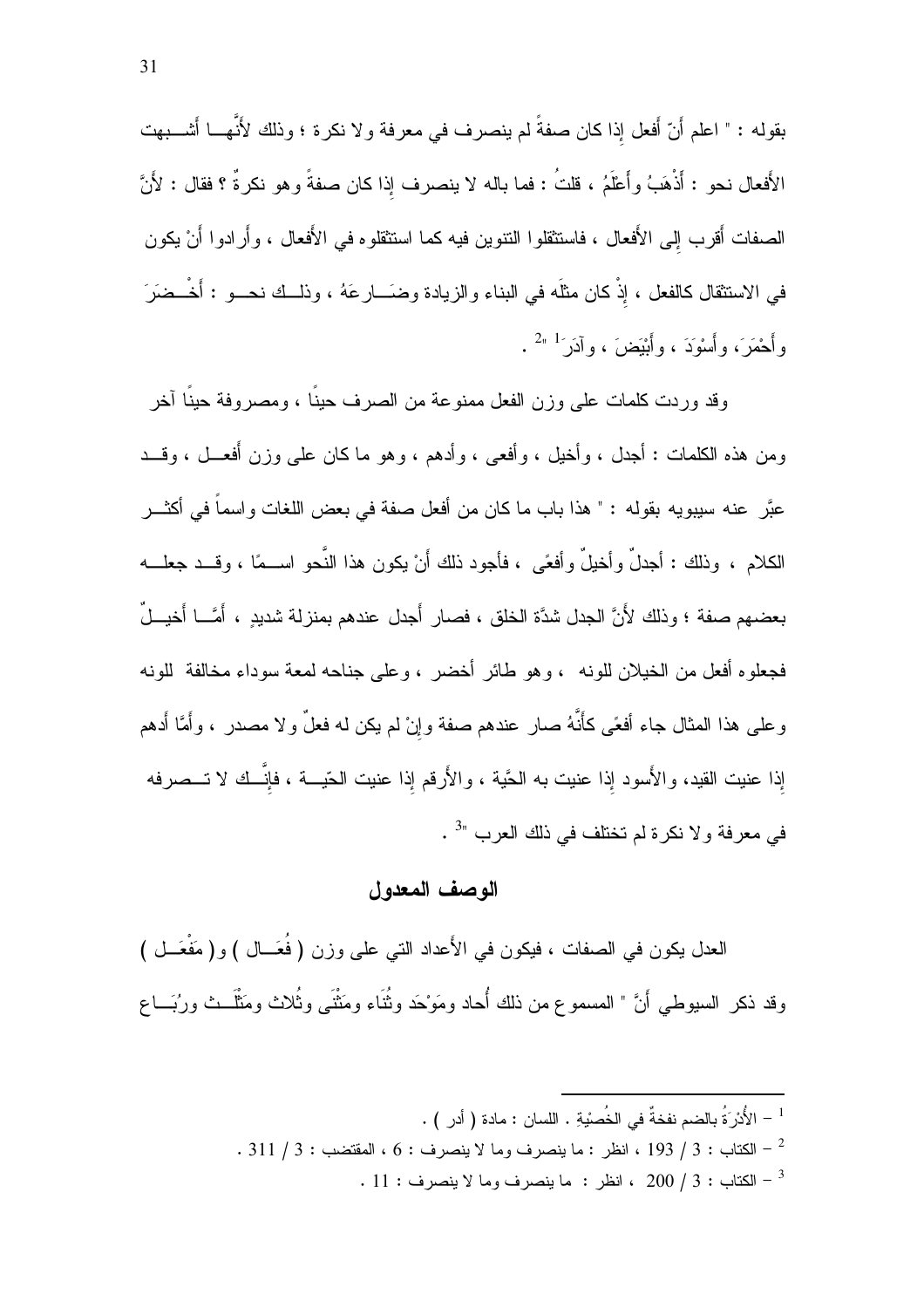ومَرْبَعٍ وخُمَاسٍ ومَخْمَسٍ وعُشَارٍ ومَعْشَرٍ" ، وقد اختلف النحاة في غير المسموع " هل يقاس عليها سُدَاس ومَسْدس وسُبَاع ومَسْبَع وثُمَان ومَثْمَن ونُسَاع ومَتْسَع على ثلاثة مذاهب :أحـــدها لا ، وعليه البصريون ؛ لأنَّ فيه إحداث لفظ لم نتكلم به العرب ، والنَّـــانـي : نعـــم وعليـــه الكوفيون والزجاج ؛ لوضوح طريق القياس فيه ، والثالث : يقاس على ما سمع مـــن فُعـــال لمكثرته دون مَفْعَل ؛ لقلته "2 .

ويُبين النحاة أَنَّ سبب منع الوصف المعدول من الصرف العدل ، ويؤكد ذلك ما قررهُ الزجاج بقوله : " اعلم أَنَّ جميع ما جاء معدولاً من هذا الباب لا ينصرف في النكـــرة وإنَّمــــا ترك صرفه ؛ لأَنَّهُ عُدِلَ به عن ثلاثةٍ ثلاثةٍ ، وأربعةٍ أربعةٍ ، فـــاجتمع فيـــه : أَنَّـــهُ معـــدول عن هذا المعنى ، و أنَّهُ صفة لا تستعمل معدو لاً إلى صفة "<sup>3</sup> . وأنشد خلف الأحمر أَبياتًا بني فيها قائلها فُعالا من أُحاد اِلِي عُشَارٍ :

> م أحاد و اثنا<sup>4</sup> و مضيًے القومُ إلى القو وثلاثاً وربـــــــــــاعاً وخماساً فأطَعْنا وثماناً فاحتَلَانا و ميُدامياً و ميُسِيد حساحاً و تُسَاعاً و عُثنَــــــــــــار أ فأصيننا و أصَينناً<sup>5</sup>

. 44 - همع الهوامع : 1 / 83 ، انظر : ما ينصرف وما لا ينصرف : 44 .  $-84$  / 1 همع الهو امع  $-2$ . 44  $\pm$  ما بنصر ف وما لا بنصر ف  $^{-3}$ <sup>4</sup> – هكذا وردت الرواية في المصدر ، وربما نكون الرواية أحادًا وثناءً ؛ لكي يستقيم الوزن ، والأبيات علي وزن مجزوء الرمل .  $\sim 93$  / 1 : المزهر  $1$  / 179 ، همع الهوامع  $1$  / 85 ، الدرر اللوامع على همع الهوامع  $1$  / 93 .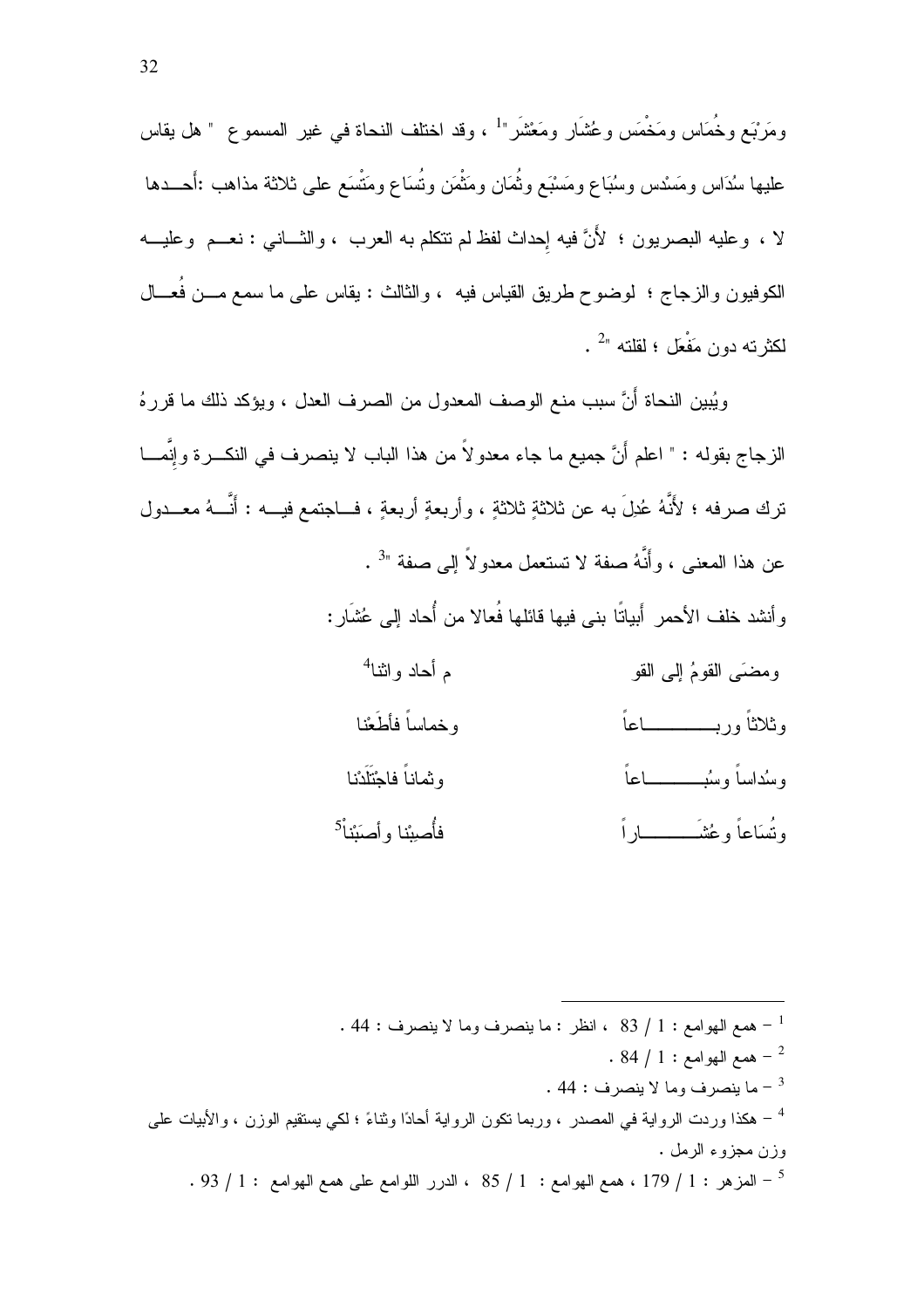وذكر السبوطي أنَّ الفراء أجاز "صرفها مذهوبًا بها مذهب الأسماء أي منكر ة بنساء على رأيه أنَّها معرفة بنية الإضافة تقبل التتكير ، قال : تقول العرب : ادخلــوا ثُلاثَـــا ثُلاثَـــا والجمهور على خلافه  $^{1}$ .

كما منع النحاة الوصف المعدول في كلمة ( أُخر ) جمع ( أُخــــرى ) ، و( أُخـــرى ) مؤنث ( آخر ) ، ويعلل سيبويه منع ( أُخر ) من الصرف ؛ بأنَّها معدولـــة عـــن ( الأخـــر ) فيقول : " قلت : فما بال أُخَرَ لا ينصرف في معرفة و لا نكرة ؟ فقــال : لأَنَّ أُخَــرَ خالفــت أخواتها وأصلها ، وإنَّما هي بمنزلة : الطُّول والوُسَط والكُبَر ، لا يكنَّ صفةً إلاَّ وفيهن ألــف ولام فتوصف بهنَّ المعرفة . ألا ترى أنَّك لا تقول : نِسْوَةٌ صنُغَرٌ ، و لا هؤلاء نِــسوَةٌ وُسَــطٌ ولا تقول : هؤلاء قوم أصاغر ٍ ، فلمَّا خالفتِ الأصلَ ، وجاءت صفة بغير الألف واللام نركوا .  $^{2}$ صرفها $^{2}$ 

# الاسم المختوم بألف التأنيث المقصورة أو الممدودة

يسميه سيبويه " باب ما لحقته الأُلف في آخره فمنعه ذلك من الانصراف في المعرفة والنكرة "<sup>3</sup> ، ويمنع الاسم من الصرف إذا كان منتهيًا بأَلف التأنيث المقــصورة أَو الممـــدودة سواءِ أَكان علمًا أم غير ذلك .

ويُعلَّل سيبويه منع الاسم المختوم بأَلف التأنيث بقوله : " وذاك أنَّهم أَرادوا أَنْ يفرقوا بين الأَلف التي تكون بدلاً من الحرف الذي هو من نفس الكلمة ، والأَلف التي تُلْحَقُ ما كـــان من بنات الثلاثة ببنات الأربعة ، وبين هذه الألف التي تجيء للتأنيث "<sup>4</sup>.

- . 517 / 2 همع المهولِمع : 1 / 86 ، شرح الأشموني : 2 / 517 .
	- $. 224 / 3 : 224 2$ الكتاب -
	- . 210 | 3 | المرجع السابق  $3: 210$
- . 26 : الكتاب : 3 / 211 . شرح الكتاب : 3 / 477 ، ما ينصرف وما لا ينصرف : 26 .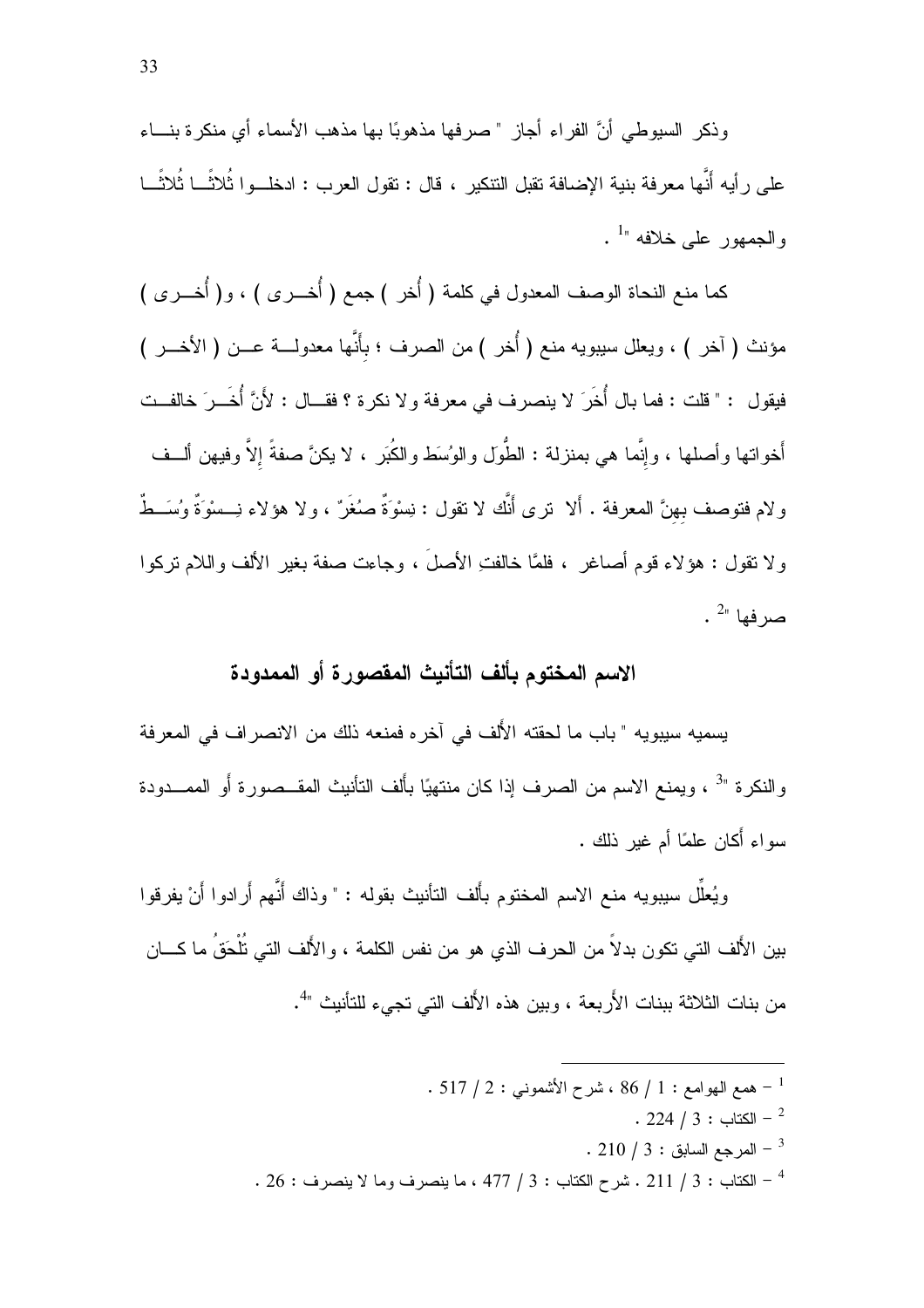وقد ذكر سيبويه كلمات وردت فيها لغتان عن العرب ، فلغة تمنعها مــن الـــصرف ولغة تصرفها ، ومن هذه الكلمات ذفر ي ، وتتر ي ، فبقول : " فأَمَّا ذفر ي فقد اختلفــت فبهــا العرب ، فيقولون : هذه ذفرًى<sup>1</sup> أسيلةٌ ، ويقول بعضهم : هذه ذفرى أســـيلةٌ ، وهـــي أقلُّهمــــا جعلوها نلحق بنات الثلاثة ببنات الأربعة ، كما أَنَّ واو جدول بنلك المنزلة ، وكذلك : نتـــرى .  $^{2}$ فيها لغتان "

ومذهب سيبويه جواز صرف ما كان على وزن (فَعْلـَى أو فِعْلـَى ) ، إِذْ يقول : "كـــل فَعْلَى أَو فُعْلَى فلم يُنُوَّنْ ؛ لأَنَّ هذا الحرف مثال . فإنْ شئت أنثته ، وجعلت الأَلــف للتأنيــث وإنْ شئت صرفت ، وجعلت الألف لغير التأنيث "<sup>3</sup> .

وقد وردت شواهد صرفت العلم المختوم بألف التأنيث كــصرف ( فـــرادي ) وهــــي قراءة أبي حيوة وعيسى بن عمر <sup>4</sup> منها قوله تعالى : " ولَقَدْ جِئْتُمُونَا فُرَادًى كَمَا خَلَقْنَــاكُمْ أَوَّلَ مَرَّةٍ "ً. وقد سُمِع عن العرب صرفهم الاسم المختوم بألف مقصورة كقول المثلم المري : إِنِّي مُقَسِّمُ ما مَلَكتُ فَجاعِلٌ أَجِرِ اً لَآخِرَ ءَ وَدُنبًا نَتَفَعُ<sup>0</sup> البحر الكامل

والحق أنَّ الاسم المقصور لا نظهر عليه الحركات الإعرابية الثلاثــــة ، فهـــو يعــــرب بحركات مقدرة منع من ظهورها التعذر ، ويؤكد ذلك الدكتور هلال نساجي بقولــــه : " وأرى أَنَّهُ لا داعه ٍ لذكر ٍ ما فيه أَلف تأنيث مقصورة بين الكلمات الممنوعة من الــصرف ، بــسبب أَنَّ الحركات لا تظهر عليها أصلاً ، مثل : سلمي ، وحللي "<sup>7</sup> .

$$
\frac{1}{2} - i\epsilon_{0.}
$$
 :   $-\frac{1}{2}$  :   $-\frac{1}{2}$  :   $-\frac{1}{2}$  :   $-\frac{1}{2}$  :   $-\frac{1}{2}$  :   $-\frac{1}{2}$  :   $-\frac{1}{2}$  :   $-\frac{1}{2}$  :   $-\frac{1}{2}$  :   $-\frac{1}{2}$  :   $-\frac{1}{2}$  :   $-\frac{1}{2}$  :   $-\frac{1}{2}$  :   $-\frac{1}{2}$  :   $-\frac{1}{2}$  :   $-\frac{1}{2}$  :   $-\frac{1}{2}$  :   $-\frac{1}{2}$  :   $-\frac{1}{2}$  :   $-\frac{1}{2}$  :   $-\frac{1}{2}$  :   $-\frac{1}{2}$  :   $-\frac{1}{2}$  :   $-\frac{1}{2}$  :   $-\frac{1}{2}$  :   $-\frac{1}{2}$  :   $-\frac{1}{2}$  :   $-\frac{1}{2}$  :   $-\frac{1}{2}$  :   $-\frac{1}{2}$  :   $-\frac{1}{2}$  :   $-\frac{1}{2}$  :   $-\frac{1}{2}$  :   $-\frac{1}{2}$  :   $-\frac{1}{2}$  :   $-\frac{1}{2}$  :   $-\frac{1}{2}$  :   $-\frac{1}{2}$  :   $-\frac{1}{2}$  :   $-\frac{1}{2}$  :   $-\frac{1}{2}$  :   $-\frac{1}{2}$  :   $-\frac{1}{2}$  :   $-\frac{1}{2}$  :   $-\frac{1}{2}$  :   $-\frac{1}{2}$  :   $-\frac{1}{2}$  :   $-\frac{1}{2}$  :   $-\frac{1}{2}$  :   $-\$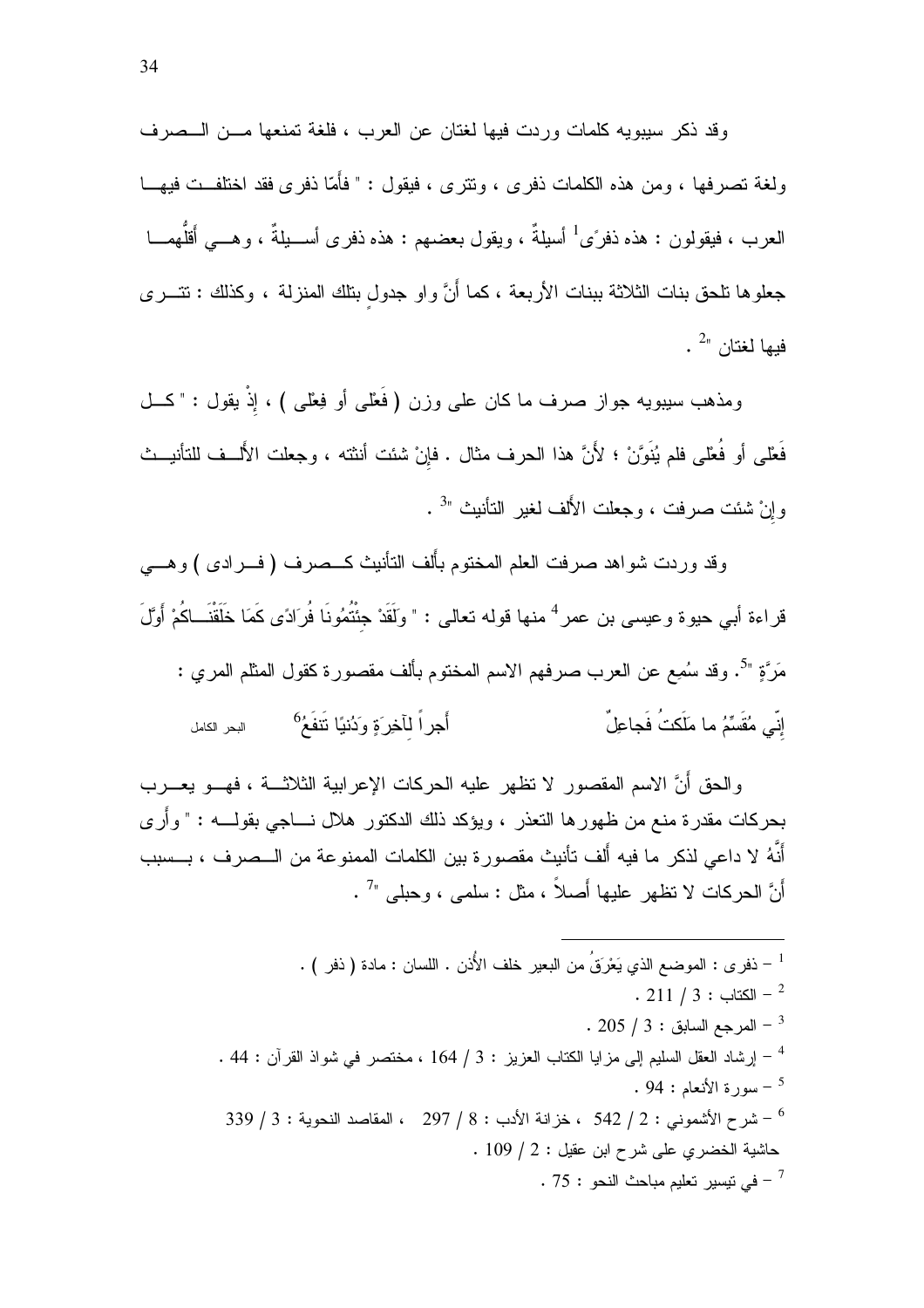# الفصل الأول

# صرف الممنوع من الصرف

# في القرآن الكريم وقراءاته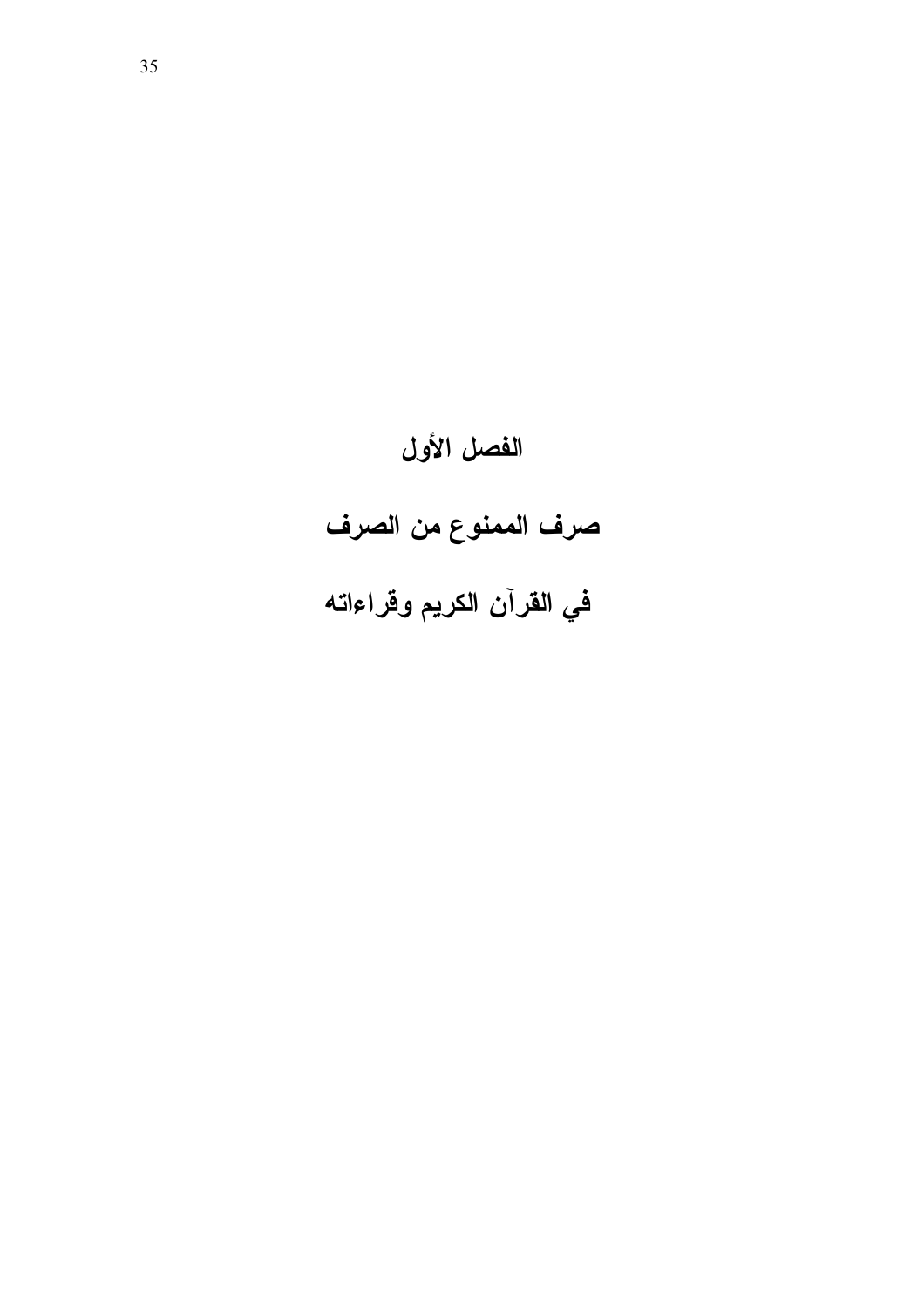### صرف الممنوع من الصرف في القرآن الكريم وقراءاته

تعد القراءات القرآنية<sup>1</sup> مصدرًا أصيلاً لدراسة اللغة العربية فـــى مــستوياتها كافـــة الصونية والصرفية والنركيبية والدلالية ، فالقراءات القرآنية سواء أكانت متــواترة أم شـــاذة تمثل وجهًا من وجوه العربية ، ويؤكد ذلك ابن خالويه بقوله : " فإنـى ندبرتُ قــــراءة الأئمــــة السبعة من أهل الأمصار الخمسة<sup>2</sup> المعروفين بصحة النقل ، وإنقان الحفظ المــأمونين علـــي تأدية الرواية واللفظ ، فرأيت كلاً منهم ، قد ذهب في إعراب ما انفرد به من حـــرف مـــذهبًا من العربية لا يدفع ، وقَصَدَ من المقياس وجهًا لا يُمْنَعُ فوافق باللفظ والحكاية طريـــق النقـــل والرواية غير مؤثر للاختبار على واجب الأثار "<sup>3</sup> .

وقد وضع علماء القراءات ضوابط للتمييز بين القراءات المتواترة والقراءات الـــشاذة فالقراءة المنواترة هي "كل قراءة وافقت العربية ولو بوجه ، ووافقت أحد المصاحف العثمانية ولو احتمالاً ، وصح سندها "<sup>4</sup> . أَمَّا موقف النحاة من الاستشهاد بالقر اءات القر آنية فقد كانـــت مواقف متباينة ، فمنهم مَنْ رفض الاستشهاد بالقراءات التي خالفت قواعــد اللغـــة العربيـــة ومنهم مَنْ استشهد بها واقتصر على القراءات المتواترة التي وافقت قواعد النحاة التي قعدوها ومنهم مَنْ وَسَّعَ دائرة الاحتجاج بها فاستشهد بالقراءات المتواترة والشاذة .

<sup>1</sup> - القراءات في الاصطلاح : " اختلاف ألفاظ الوحي المذكور في الحروف ، أو كيفيتها من تخفيف وتـــشديد وغيرهما " . البرهان في علوم القرآن : 1/ 395 وما بعدها . وقيل في تعريفها : " علم يعرف به اتفاق الناقلين لكتاب الله – تعالى – و اختلافهم في أحو ال النطق به مـــن حيث السماع " . شرح الفاسي على الشاطبية : 1 / 24 . الأمصار الخمسة : مكة ، والمدينة ، والبصرة ، والكوفة ، والشام ، والأئمة هم : ابـــن كثيـــر المكـــي " ونافع المدنى ، وأبو جعفر المدنى ، وأبو عمرو البصرى ، وعاصم الكوفى ، والكسائى الكوفى ، وابن عامر الشامبي . . 38 - الحجة في القراءات السبع : 38 .  $15/1:$  - النشر في القراءات العشر  $1:$  .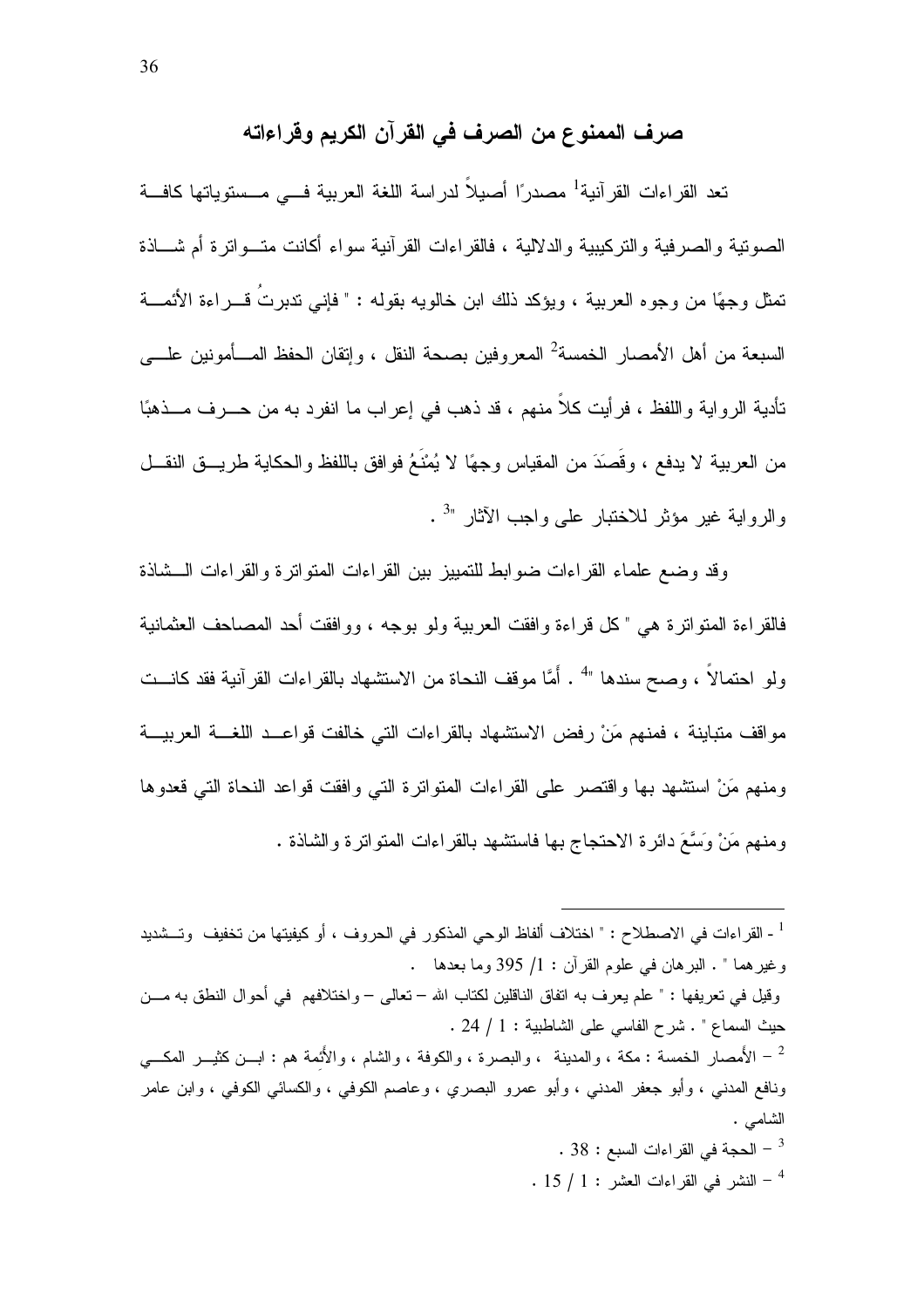فقد وقف سببويه من القر اءات موقفًا معتدلاً " وقد استشهد بهــا ، واســـتخلص منهـــا القواعد ، وقاس عليها كلام العرب ، أو قاسها على كلام العرب ، ونظر إلى الآبات الـــواردة في المصحف العثماني ، فهو لم يُخَطَّئ قراءة ، ولم يُلَحِّنْ قارِئًا ، ولم يُرَجِّحْ قارِئًا من القـــراء . علمی غیرہ  $^{-1}$ 

و أما النحاة المتأخرون فقد استشهدوا بالقراءات القرآنية ، فابن الحاجب "كان يـــؤمن بنواتر القراءات السبع ، وإنَّ الاستشهاد بها أحرى من الاستشهاد بغيرها وأقوى "<sup>2</sup>. و استشهد ابن مالك بالقراءات جميعها المتوانزة والشاذة "ورد على النحويين المتقدمين الذين يعيبـــون على عاصم وحمزة وابن عامرٍ قراءات بعيدة في العربية ، وينـــسبونهم إلــــي اللحـــن وهـــم مخطئون ۖ في ذلك ، فإنَّ قراءتهم ثابتة بالأسانيد المتواترة الصحيحة التي لا مطعـــن عليهـــا وثبوت ذلك دليل على جواز ه في العربية "3 . أما أبو حيان فقد " وقف موقفًــا وســـطًا بـــين البصر بين و الكو فبين ، و ذلك لأنَّه قَبِلَ القر اءات المتو اتر ة و أخذ بـها وو قف من القر اءات الشاذة موقف الحذر والاحتراس "<sup>4</sup> .

وممَّا لا شك فيه أنَّ القراء انبعوا أصح الطرق في النقل اللغوى ، فلم يكتفوا بالسماع بل اعتمدوا على الرواية الصحيحة فتلقوا قراءاتهم من أف واه العلمـــاء مـــشافهة وعرضـــوا قراءاتهم على أهل العلم منهم ، ويؤكد هذا ابن الجزري إذْ يقول : " أئمة القـــراءة لا تعمـــل في شيء من حروف القرآن على الأفشي في اللغة والأقيس في العربية بـــل علـــي الأثبـــت

- . 294 : الاستشهاد بالآبات القر آنية عند سببويه  $294:294$ 
	- 90 : المدرسة النحوية في مصر والشام  $\sim$ 
		- .  $7:7$ الاقتر اح : 7 .
	- . 337 المدرسة النحوية في مصر والشام : 337 .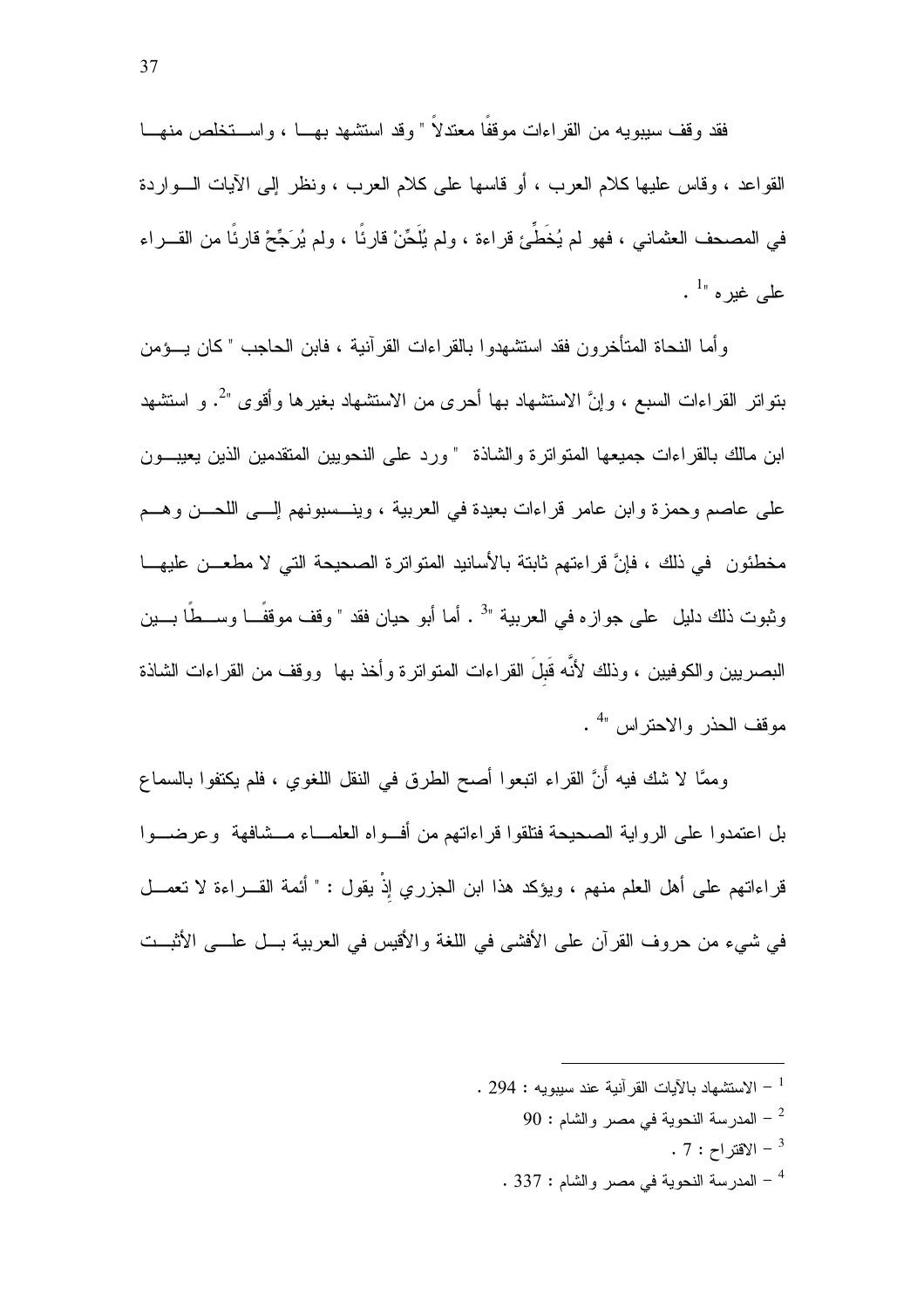### صرف صيغة منتهى الجموع

وقد وردت ألفاظ مصروفة في القرآن الكريم وقراءاته جاءت مغايرة لقاعدة الممنسوع من الصرف ، ومن هذه الألفاظ قوله نعالى :" إنا أعتدنا للكافرين سلاسلاً وأغلالاً وسعيرًا "-ْ. الشاهد : سلاسلاً .

وجه الاستشهاد : حيث صُرفت ( سلاسلاً ) ، وحقها أَنْ نكون ممنوعة من الـــصرف لأنَّها على صبغة منتهى الجموع . وقد قرأ بها الكسائي<sup>3</sup> ، والإمام نافع المـــدنى<sup>4</sup> ، وهــشام<sup>5</sup> وأبو جعفر المدنى<sup>6</sup> ، وشعبة<sup>7</sup> ، وهي قراءات متواترة <sup>8</sup> .

### $11$  / 1: النشر في القراءات العشر  $1$  / 1:

. 4 : 76 : سورة الإنسان  $76$  : 4 .

أبو الحسن على بن حمزة الكسائي النحوي مولى بني أسد ، انتهت الإمامة في القراءة إليه ، واعتمد في قراءته  $^{-3}$ على حمزة ، مات – رحمه الله – سنة تسع وثمانين ومئة .غاية النهاية في طبقات القراء : 1 / 535 . <sup>4</sup> – نافع بن عبد الرحمن بن أبـي نعيم مولـي جعونـة بن شعوب الليثـي ، وكنيتـه أبو عبد الرحمن وقيل : أبـــو رؤيـــم أصله من أصبهان وبالمدينة أقام ، وبها مات سنة سبع وستين ومئة ، قرأ على سبعين من التابعين منهم : أبو جعفر بزيد بن القعقاع ، وقرأ أبو جعفر على عبد الله بن عباس ، وعلى عبد الله بن عياش مولاه ، وعلــــى أبــــى هريــــرة وقرؤوا على أُبي بن كعب ، وقرأ أُبي على رسول الله صلى الله عليه وسلم .غاية النهاية : 2 / 330 . هشام بن عمار بن نصير بن أبان بن ميسرة السلمى القاضى الدمشقى ، وكنيته أبو الوليد ، أخذ القـــراءة  $\sim$ عرضاً عن أيوب بن تميم وعراك بن خالد وسويد بن عبد العزيز والوليد بن مسلم وصدقة بن خالد ومــــدرك بن أبي سعد و عمر بن عبد الواحد ، مات سنة خمس و أربعين ومائتين . غاية النهاية : 2 / 354 . يزيد بن القعقاع الإمام أبو جعفر المخزومي المدنى القارئ ، أحد القراء العشرة تابعي مشهور كبير القدر  $^{\rm 6}$  $.382 / 2:$ مات بالمدينة سنة 130هـ غاية النهاية : 2 / 382 شعبة بن عياش بن سالم أبو بكر راوي عاصم ، نوفي سنة ثلاث وتسعين ومئة. غاية النهاية : 1 / 327  $\,$ انظر : كتاب السبعة : 663 ، التذكر ة في القراءات لابن غلبون : 524 ، حجة القراءات : 737 ومــا "

بعدها ، التيسير في القراءات السبع : 217 ، المستتير : 2 /512 ، الإمتاع في القــراءات العــشر : 479 = 295/2 : فتح الوصيد في شرح القصيد : 2 / 499 وما بعدها ، شرح الفاسي : 45/3 ، النشر : 295/2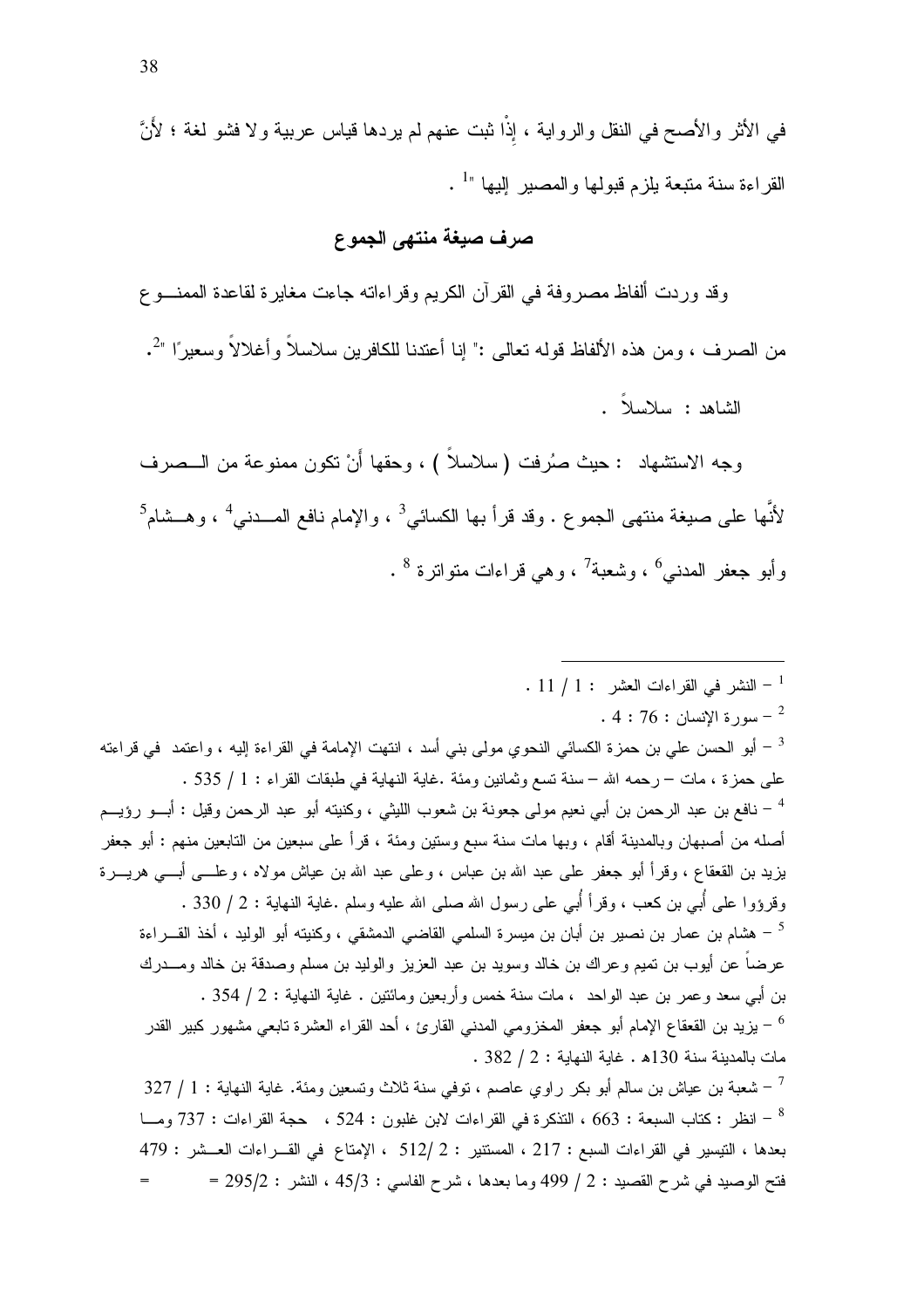قال الإمام الشاطبي<sup>1</sup> :

وَبِالْقَصْرِ قِفْ مِنْ عَنْ هُدَى خُلْفُهُمْ فَلاً سلاسل نَوِّنْ إِذْ رَوَوْا صَرَفَهُ لَنَا وقد اختلف النحاة في تعليل قراءة ( سلاسلاً ) ، فذهب أبو جعفر النحاس وأبو علي الفارسي إلى " أَنَّ العرب نصرف كل مالا ينصرف إلا أفعل منك ، وهي لغة أهل مكـــة والمدينـــة "<sup>3</sup> أمَّا العكبري فيري " أَنَّ قومًا أخرجوه على الأَصل و قرب ذلك عندهم شيئان : أحدهما إتباع ما بعده ، والثاني : أَنَّهم وجدوا في الشعر مثل ذلك منونًا في الفواصل"<sup>4</sup>. أَمَّا الزجاج فقد ذهب إلى أَنَّ " الأجود في العربية ألاَّ تصرف (سلاسل ) ولكنْ لما جُعلت رأس آية صُرفت ليكون  $^{5}$ آخر الآي علي لفظ واحد "5 .

وقد روى أبو جعفر النحاس أَنَّ أبا عمرو بن العلاء البصري<sup>6</sup> ، وحمزة الكوفي<sup>7</sup> قـــد قرأا (سلاسل ) بغير نتوين ، وقد وقف حمزة الكوفي على ( سلاسلا ) بـــالألف ؛ لأَنَّ هـــذه

تحبير التيسير في القراءات العشر : 599 ، إتحاف فضلاء البشر في القراءات الأربع عشر : 429 البدور الزاهرة 340 الوافي في شرح الشاطبية :307 .  $^{-1}$  القاسم بن فيْرَة ، ومعناها بلغة عجم الأندلس الحديد وُلد في آخر سنة ثمان وثلاثين وخمس مئة بـــشاطبية  $^{-1}$ من الأندلس ، كان إمامًا كبيرًا أعجوبة في الذكاء ، كثير الفنون ، آية من آيات الله تعالى غاية في القراءات حافظًا للحديث ، بصيرًا باللغة العربية ، إمامًا في اللغة ، رأسًا في الأدب مـــع الزهـــد والولايـــة والعبـــادة والانقطاع ، شافعي المذهب مواظبًا على السنة . شرح الفاسي على الشاطبية : 1 / 22 .  $450/3$ : أشرح الفاسي على الشاطبية - 450/3 . 82/ 4 : بعراب القرآن : 1239 ، والحجة للقراء السبعة : 4 /82 .  $480/2:$ التبيان في إعر اب القر آن  $2:2$ . 258/ 5 - معاني القرآن ، إعرابه  $5$  /258 . أبو عمرو زبان بن العلاء بن عمار بن العريان بن عبد الله بن الحارث بن جلهم بن حجر بن خزاعي من أئمة  $^6$ القراءة والنحو والشعر والعربية ، ومن أهل الثقة والعدالة ، قرأ على مجاهد بن جبر ، وقرأ مجاهد ً على ابن عباس ومات بالكوفة سنة أربع وخمسين ومئة . غاية النهاية في طبقات القراء : 1 / 288 . حمزة بن حبيب بن عمارة الزيات التميمي مولى بني عجل ، أخذ القراءة عن الأعمش وحمران بن أعين وابـــن — محارة الزيات  $^{-7}\,$ أبي لبلي ، مات بحلو ان سنة ست و خمسين ومئة ، وكان – ر حمه الله – زكبًّا متور عًا . غابة النهاية فـــي طبقــات  $.261/1:$ القراء ا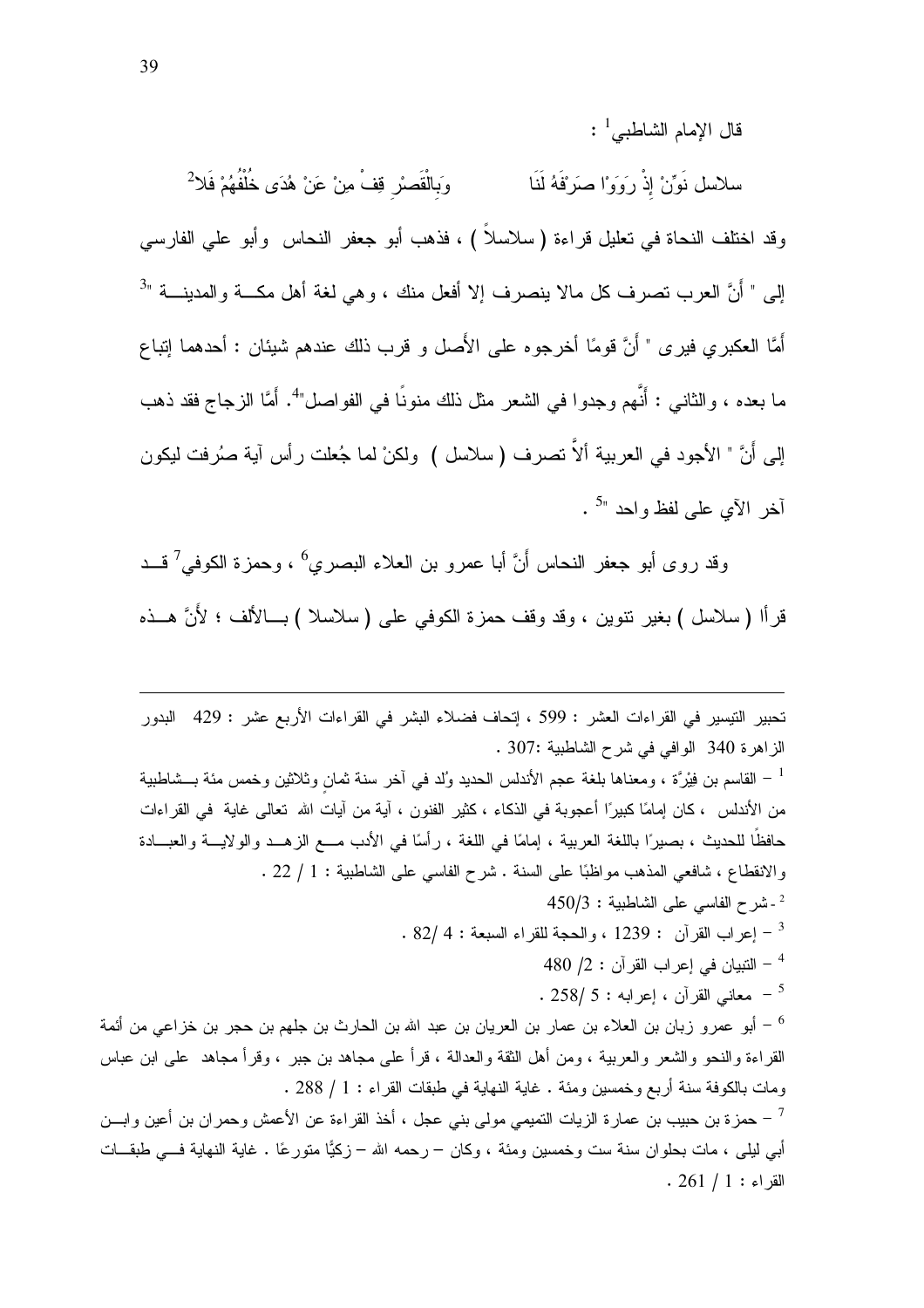ومن شواهد صرف الممنوع من الصرف في القرآن الكريع ۖ قوله تعــالى : "ويطـــاف عليهم بآنية من فضة وأكواب كانت قواريرًا ، قواريرًا من فضة قدروها تقديرًا "<sup>2</sup> .

موطن الشاهد : قواريرًا .

وجه الاستشهاد : حيث جاءت ( فواريرًا ) منونة في فراءة ابن كثيـــر<sup>3</sup> ، والكـــسائـي وعاصم<sup>4</sup> إلا حفصًا ، وأهل الحجاز ، وأهل المدينة ، وقد قرأ حمزة وابـــن عــــامر<sup>5</sup> بغيـــر نٽوين<sup>6</sup> .

وقد علَّل الشاطبي هذه القراءة بأَنَّها " لغة لبعض العرب وأنَّهُ الأصل"<sup>7</sup> ، " وقـــد نـــص أبو عبيد على كتابة هذه الأحرف الثلاثـــة : (سلاســــلا ، قـــواريرا ، قـــواريرا ) بـــالألف

. 235 : انظر إعراب القرآن : 1239 ، والحجة في القراءات السبع : 235 .  $16.15:76:1$ سورة الإنسان - 16  $^{-2}$ عبد الله بن كثير المكي مولمي علقمة بن عمرو الكنانبي ، ويعرف بالداري ، قرأ علمي مجاهد بن جبـــر ، وقــــرأ  $^{-3}$ مجاهد علمي ابن عباس ، وقرأ ابن عباس علمي أُبـي بن كعب وزيد بن ثابت ، وقرأ علـي النبـي صلـي الله عليه وســـلم ونوفي سنة عشرين ومئة . غاية النهاية : 1 / 443 . <sup>4</sup> – عاصم هو أبو بكر بن أبي النجود بن بهدلة ، أخذ القراءة عن أبي عبد الرحمن عبد الله بن حبيب السلمي مات- رحمه الله- سنة ثمان وعشرين ومئة بالكوفة . غاية النهاية في طبقات القراء : 1 / 346. <sup>5</sup> – عبد الله بن عامر اليحصبـي ، قرأ علـي عثمان وعلـي أبـي الدرداء – رضـي الله عنـهما – وقرأ علـــي المغيـــرة المخزومي . أجمع أهل الشام على قراءته ، مات بدمشق أيام هشام بن عبد الملك سنة ثمان عشرة ومئــــة . غايــــة  $.423 / 1:$ النهابة انظر كتاب السبعة : 663 ، التذكرة في القراءات لابن غلبون : 524 ، حجة القـــراءات : 737 ومـــا انظر كتاب السبعة : 337 ومـــا

بعدها ، التيسير في القراءات السبع : 217 ، المستتير : 2 /512 ، الإمتاع في القراءات العشر : 479 فتح الوصيد في شرح القصيد : 2 / 499 وما بعدها ، شرح الفاسي : 45/3 ، النشر : 295/2 ، تحبير التيسير في القراءات العشر : 599 ، إتحاف فضلاء البشر في القراءات الأربع عشر : 429 ، البدور الزاهرة 340 الو افي في شرح الشاطبية :307 .

شرح الفاسي على الشاطبية : 3/ 453 ، وانظر البحر المحيط : 8 :342 ، وشرح الأشموني: 542/2.  $^{-7}$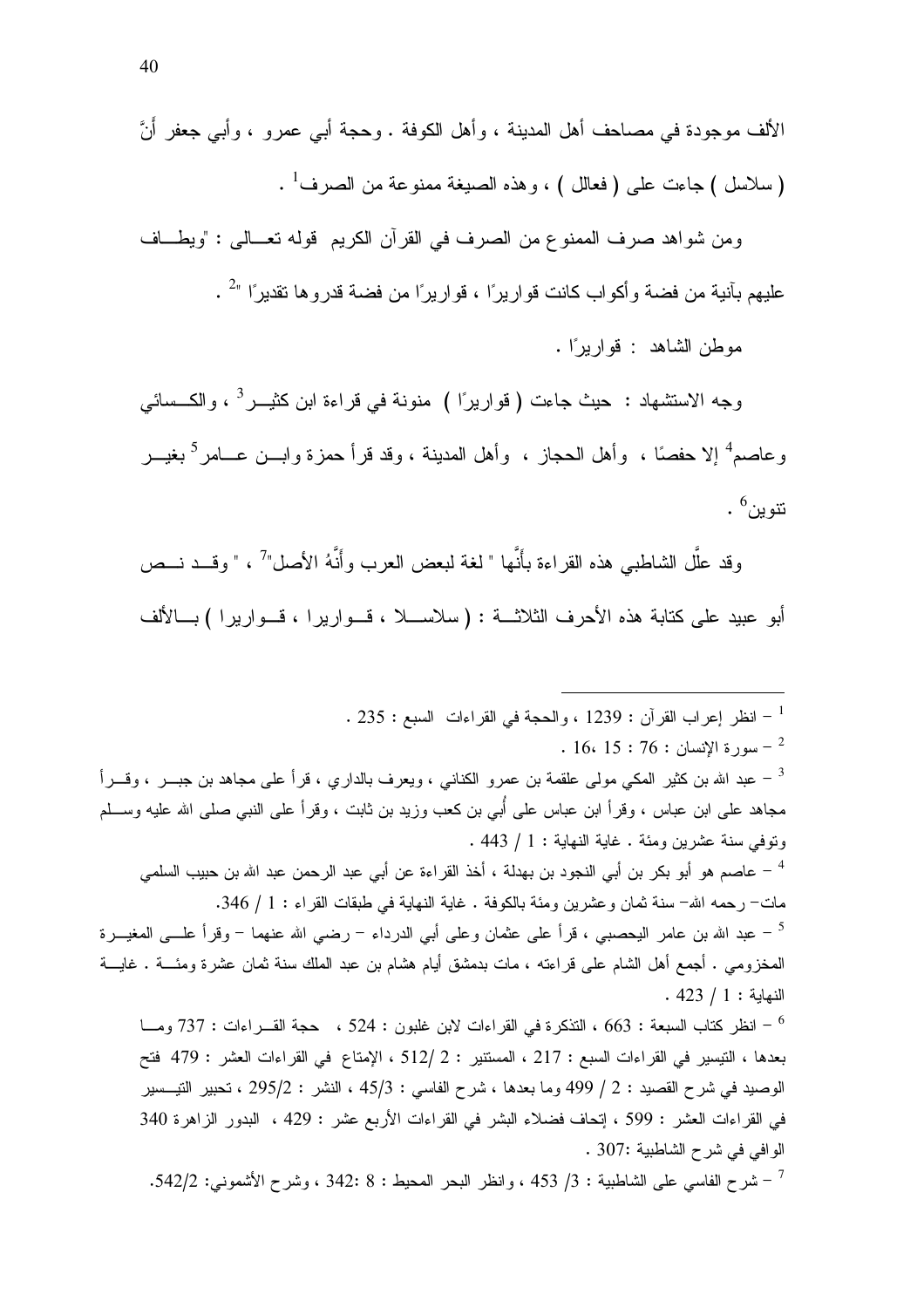وعلَّل بعض العلماء نتوين ( فواريرًا ، وسلاسلاً ) من باب إنباع اللفــظ اللفــظ لأَنَّ العرب رُبَّمًا قلبت إعراب الشَّيء ليتبع اللُّفظ اللُّفـظ ، وهــو مـــا يطلَّــق عليـــه ( الإتبـــاع والمزاوجة)<sup>2</sup>.

ويتراءى للباحث أَنَّ هذا القول مجانب للصواب ويحتاج إلى الدليل والحجة والبرهان لأَنَّ " الإِتباع أَنْ نتبع الكلمة الكلمة في وزنها أو رويها إشباعا وتأكيــدًا ، ۖ ورُويَ أَنَّ بعــضَ العرب سُئلَ عن الإنباع ، فقال : هو شَيْءٌ نَتِدُ<sup>3</sup> به كلامَنا . وذلك قولهم : سَاغِبٌ لاغِبٌ وهو خَبٌّ ضَبَّ و خَر<sup>َ</sup>ابٌ يَبَابُ<sup>ّ "4</sup>.

وقد ذكر ابن سيده أَنّ الإتباع على ضرَبْين : " فَضَرَبٌ يكون فيه الثاني بمعنـــي الأول فيُؤْتي به تَوْكيداً ؛ لأَنَّ لفظه مُخالفٌ للفظ الأول ، وضَرَبٌ فيه معنى الثاني غيرُ معنـــي الأول فمن الإنباع قولهم : أَسْوَانُ أَتْوَان في الحُزْن فأسْوان من قولهم : أَسِيَ الرجل أسيَّ : إذْا حَزِنَ ورجل أَسْيان وأسْوان : أي حزين وأَتْوان من قولهم : أَتَوْتَه أَتْوَةً بمعنى : أَتَيْتَه أَتْيَةً وهي لغة لهذبل"5.

$$
1 - \text{النشر في القراءات العشر : 296/2.
$$
 - أنظر : معاني القرآن و إعرابه : 200 / 5. - انظر : معاني القرآن للفراء : 214/3 -  
- آنظر : معاني القرث، بالکسر والوَتُدُ والوَدُ مارُزَّ في الحائط أو الأرض من الحشب والجمع أوتِدَّ، بُوَية بصف أسداً :  
وَتُدَاً وتِدَ مَّ وَرَتَّدَ كلاهما تُبَتَ ووَتَدُتُه أَنًا أَتِدُه وَتَدُتُه أَتُبِدَّه أَتُبِدَّهِ الَرِّتَاجُ المُوَتَّدُ  
لسان العرب : مادة (وتد ) .  
- المخصص : 414 / 11 .  
- المخصص : 214 / 14 .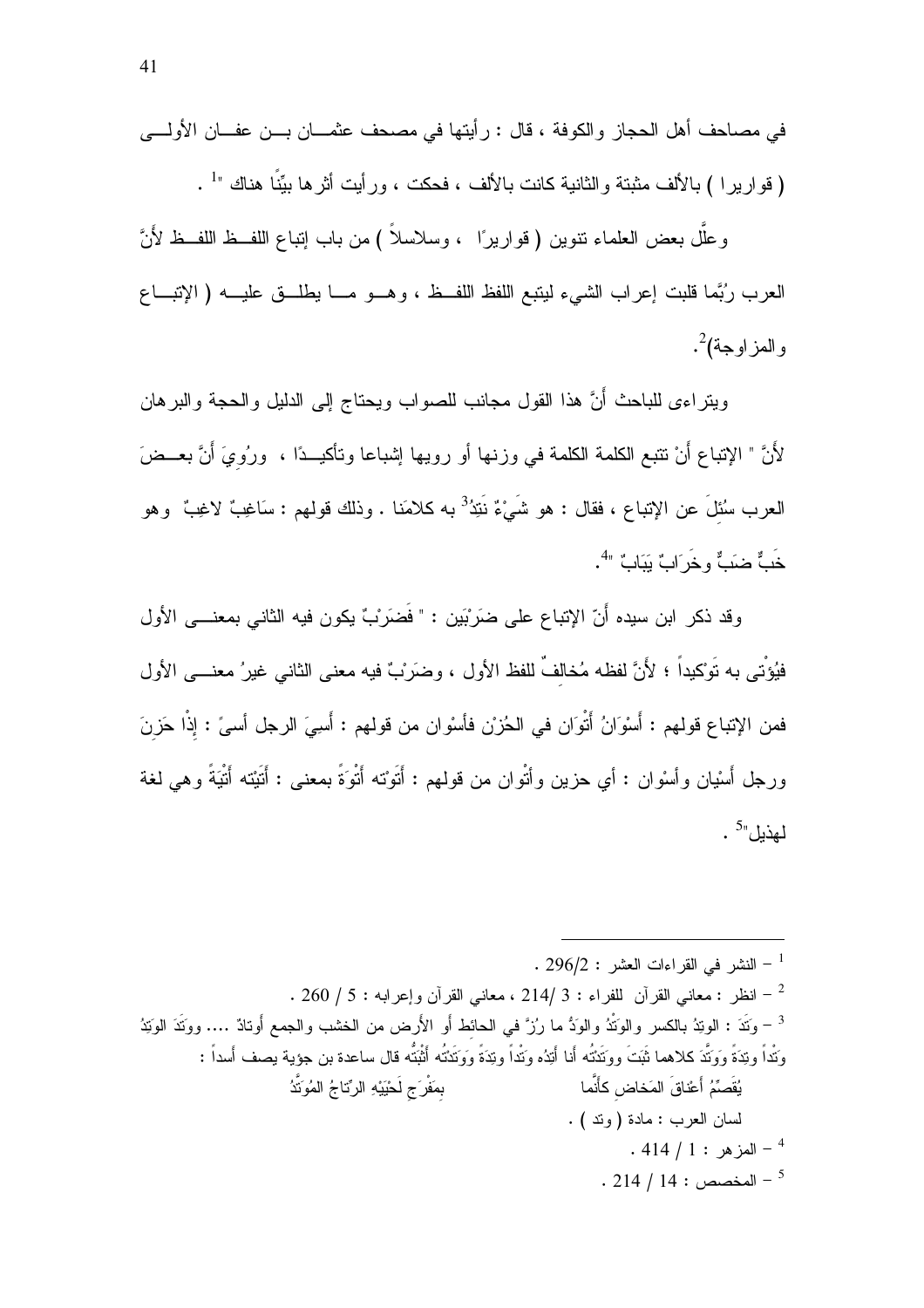ويتضح للباحث ممَّا سبقٍ أَنَّ الإتباع عند العرب أنواع : منها ما يكون الثاني قد جاء على وزن الأول كقولهم : ساغب لاغب ، فكلاهما اسم فاعل على وزن فاعل ، والنوع الثاني أنْ يكون الثاني بمعنى الأول كقولهم : أسوان أنوان ، فهما بمعنى واحد وهو الحزن .

ويميل الباحث إلى القول : إنَّ نوجيه صرف ( سلاسلاً ) بأنَّها للنناسب ، أو للإنبـــاع أو لمناسبة فواصل الآيات توجيه غير علمي ؛ لأنَّ الإنباع كما قرره اللغويون بشترط أنْ نكون الكلمتان متفقتين في المعنى والوزن معًا ، ويؤكــد ذلــك مـــا قـــرره عبــد الـــرحمن تـــاج بقوله : " ويكون النتاسب بإيثار إحدى صيغتين للفظ مـــع تــساوي الـــصيغتين فـــي الدلالــــة  $^{-1}$ على المعنى المر اد  $^{-1}$ .

وبِتراءى للباحث أنَّ النَّناسب أو الإنباع لا ينطبق على ( سلاسلا وأغلالا ) ، ومصَّــا يدلُّ على أَنَّ قراءة الصرف ليست للنناسب ، أو للإنباع ما ذهب إليه ابن خالويه ، فقد ذكـــر " أَنَّ ثمة قراءة منعت ( قوارير ) من الصرف ، وهي قراءة الأعمش فقد قـــرأ ( قـــوارير ) بالمنع من الصرف ؛ لأنَّها على صيغة منتهى الجموع 2.

وممَّن رفض تخريج قراءة ( قواريرا ) بالتناسب سمير ستيتية إذْ يقول : " فـــالقراءة التي تصرف كلمتي ( فواريرا ) لم تأخذ النتاسب بعين الاعتبار ، بل لا وجه لهــذا النتاســب أصلاً ، فكلمة ( أكواب ) مجرورة ، وكلمنا ( قوارير ) منصوبنان ، فأين هو هــذا النناســـب الذي حملت عليه الآية الكريمة حملاً ؟ فإنْ قيل : إنَّ المقصود من التناسب هنا نتاسب رؤوس الآى في السورة كلها ، قلنا : إنَّ هذا غير صحيح أيضًا ؛ لأَنَّ النَّنوين لا يوقف عليه أُصـــلاً وبذلك لا يصح القول : إنَّ صرف كلمتي ( قواريرا ، قواريرا ) في قراءتي نسافع المسدني

السجع وتناسب الفواصل وما يكون من ذلك في القرآن الكريم : 31 ، مجلة مجمع اللغة العربية الجـــز ء " السادس والثلاثون . القاهرة ، سنة 1975 . . 166 - مختصر في شواذ القرآن من كتاب البديع  $\sim$  166  $^{-2}$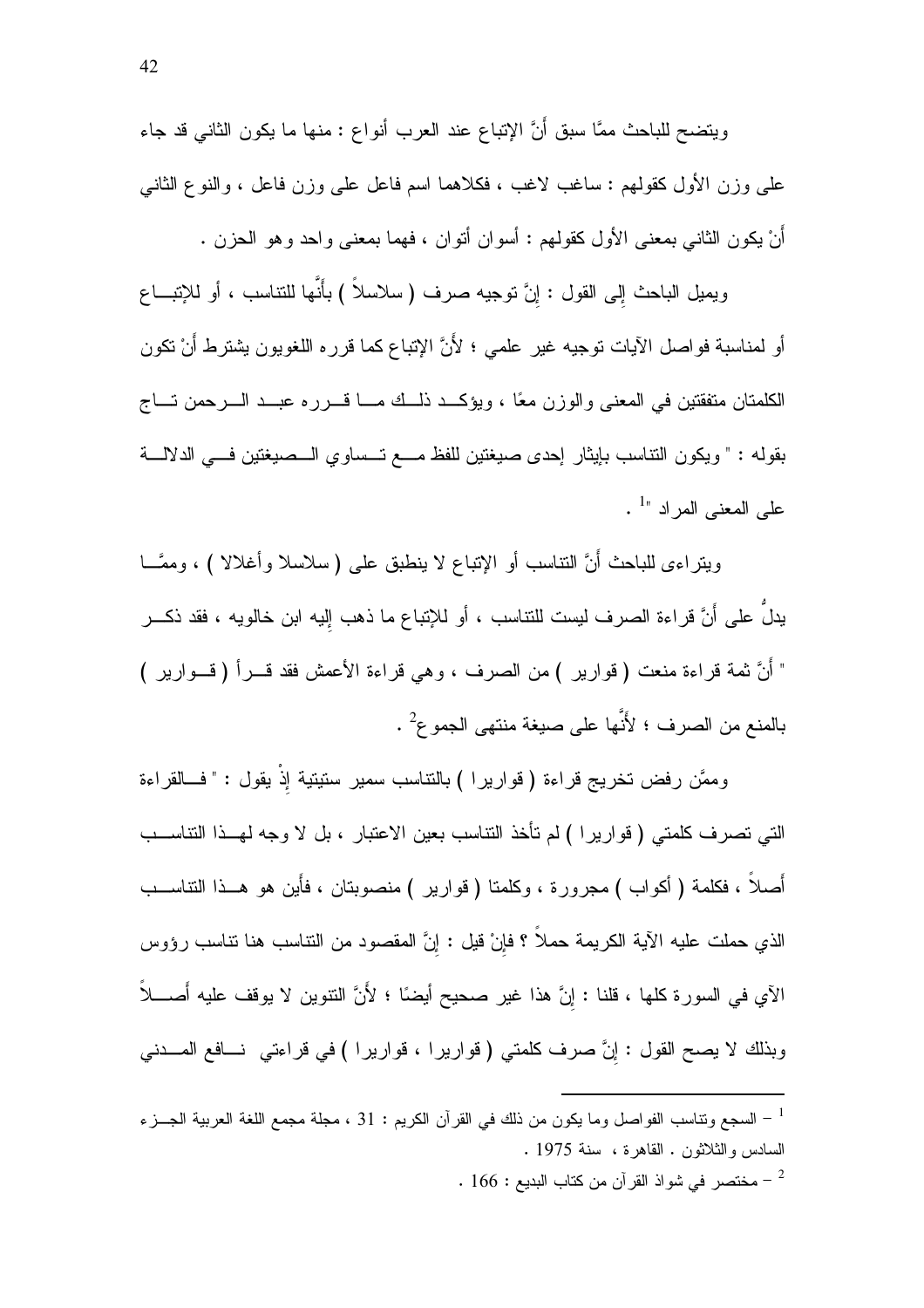و الكسائي قد كان للتناسب ، و الحق في نظر ي أَنَّهُ ما كان إلا أَخذًا بِلْهجة مَنْ بِصر ف الممنو عِ من الصرف "1 .

ويميل الباحث إلى القول : إنَّ صرف (سلاسل ، وقوارير ) لغة فصيحة من لغــات العرب لا يمكن إنكارها ولا إغفالها مستندًا إلى القراءات القرآنية المتواترة التي صرفت هــذه الألفاظ ، وقد قرأ بها أئمة القراء : الكسائبي ، ونافع المدنبي ، وهشام ، وأبو جعفر ، وشـــعبة فالقر اءات القر آنية " ما هي إلا وجو ه من الخلاف بين لهجات القبائل "2 .

كما أَنَّ النحاة قد أجازوا في هذه الألفاظ الصرف والمنع ، فذهب فريق من النحاة إلـــي جواز صرفها ، وعدوه لغة من لغات العرب ، وهي لغة أهل مكة ، وأهل المدينــــة ، وممَّـــن ذكر ذلك أبو على الفارسي ، وأبو جعفر النحاس ، وغير هم من النحاة ، وقد قال بعضهم : ِ حَتَّى ادَّعَى قَوْمٌ بِهِ التَّخْبِيْرِ ا<sup>3</sup> وَالصَّرْفُ فِي الْجَمْعِ أَتَى كَثِيْرًا

ومما يقوي هذا الرأي ما ذكره ابن الجزري من قول أبي عبيد<sup>4</sup> إذْ يقول : " وقد نص الإمام أبو عبيد على كتابة هذه الأحرف الثلاثة (سلاسلا ، قـــواريرا، قـــواريرا ) بـــالألف في مصاحف أهل الحجاز والكوفة ، قال : رأيتها في مصحف عثمـــان بـــن عفـــان الأولــــي (قوارير ا ) بالألف مثبتة ، والثانية كانت بالألف ، فَحُكَّتْ ، ورأيت أثرها بيِّنًا هناك "<sup>5</sup> .

رؤية جديدة في تفسير التتوين : 126 .مجلة جامعة الملَّــك ســعود ، م 5 ، الآداب ( 1 ) ، 1413ه / [ . 1993 $\cdot$  م  $\sim 187$  / اللهجات العربية في التراث  $\sim 1$  .  $68 / 13:$  البحر المحيط : 8 / 394 ، روح المعاني : 13 / 68  $^{-3}$ <sup>4</sup> – القاسم بن سلام الـهروي الأزدي الـخزاعـي بـالولاء الـخراسانـي البـغدادي ، من كبار الـعلماء بـالـحديث والأدب و الفقه . قال الجاحظ : لم يكتب الناس أُصح من كتبه ، و لا أكثر ِ فائدة . ومن مصنفاته : الغريـــب المـــصنف و غربب الحديث ، و غربب القر آن ، وفضائل القر آن . الأَعلام : 5 / 176 . . 296/2 : النشر في القراءات العشر - 296/2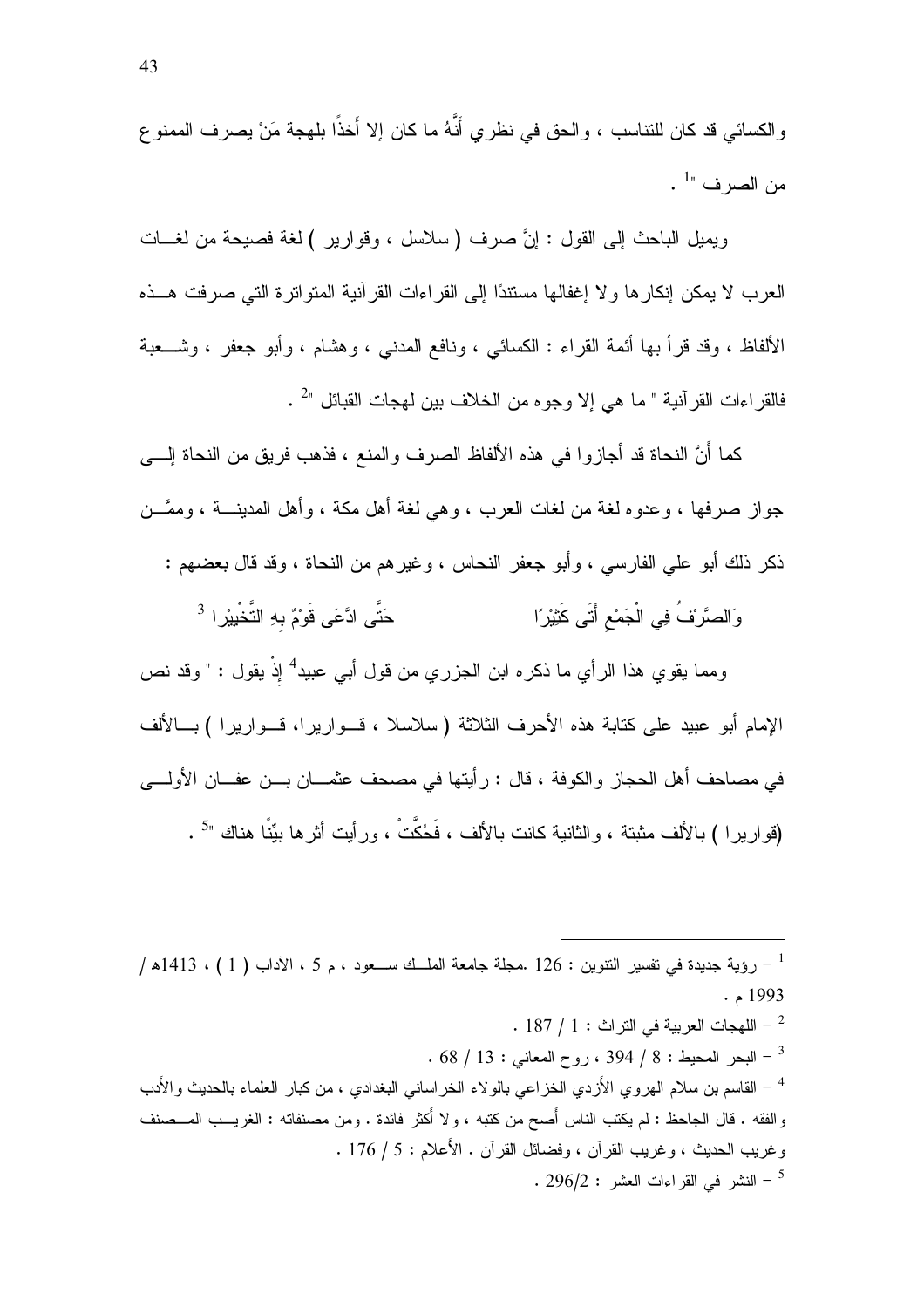أما حكم صرف الاسم المنقوص من صبغة منتهى الجموع إذًا كان مجردًا من ( أل ) والإضافة فتُحذف ياؤه في حالتي الرفع والجر ، مع بقاء الكسرة قبلها ، ومجـــيء النتــــوين عوضًا عنها . ومن الأسماء المنقوصة التي جاءت على صبغة منتهى الجموع كلمة( غَوَاش ) في قوله تعالى : " لَهُمْ مِنْ جَهَنَّمَ مِهَادٌ وَمِنْ فَوْقِهِمْ غَوَاشٍ وَكَذَلكَ نَجْزِي الظَّالمِينَ "<sup>1</sup>.

وقد اختلف النحويون في تعليل حذف ياء الاسم المنقوص من صيغة منتهـــي الجمـــوع فمذهب سببويه أَنَّ الياء حُذفت طلبًا للخفة ، و عُوِّض عنها بالنتوين ، فيقول : " و اعلم أَنَّ كل شيء من بنات الياء والواو كان على هذه الصفة فإنَّهُ ينصرف في حال الجر والرفع ۖ وذلَّــك أَنَّهم حذفوا الياء فخفَّ عليهم ، فصار النتوين عوضاً . وإذْا كان شيء منها في حال النـــصب نَظَرُتَ فإنْ كان نظيرِه من غيرِ المعتلَّة مــصروفاً صَــرَفْتَهُ ، وإنْ كـــان غيـــر مــصروف لم تَصـْرفْهُ" . وقد انبـع سيبويه ابنُ جني ، والزجاج ، وأبو حيان الأندلسي ، وابن عـــصفور والسيوطى<sup>3</sup> .

أما المبرد فيرى " أَنَّ النَّنوين بدل من ذهاب الحركة ؛ لأَنَّ الأصل في ( جـــواري ) أَنْ تقول : ( جواريٌ ) ، فتحذف التنوين ؛ لأَنَّهُ لا ينصرف ، ثم تحذف حركة الياء لاستثقالها ۖ لأَنَّ الباء المكسور ما قبلها بُستثقل علبها الضير ، والكسر ، فتبقى البـــاء ســـاكنة ۚ و لا تـــسقط حتى يدخل النتوين ؛ لأَنَّ سقوطها لاجتماع الساكنين . فوجب من هذا أَنْ يكون النتوين أُتي به عوضًا من ذهاب الحركة ، ثم النقى ساكنان فأسقط الياء "<sup>4</sup> .

- . 41 : 7: الأعر اف $7: 1: 1$ 
	- $.308 / 3:$ الكتاب  $-^2$

 $\gamma$ انظر : سر صناعة الإعراب : 2 / 75 ، الإيضاح في علل النحو : 98 ، شرح جمل الزجاجي : 2 /  $^{-3}$ 339 ارتشاف الضرب من لسان العرب : 2 / 668 ، همع الهوامع : 1 / 115. . 339 / 2 - شرح كتاب سيبويه : 4 / 75 ، انظر شرح الكافية : 1 / 58 ، شرح جمل الزجاجي : 2 / 339 .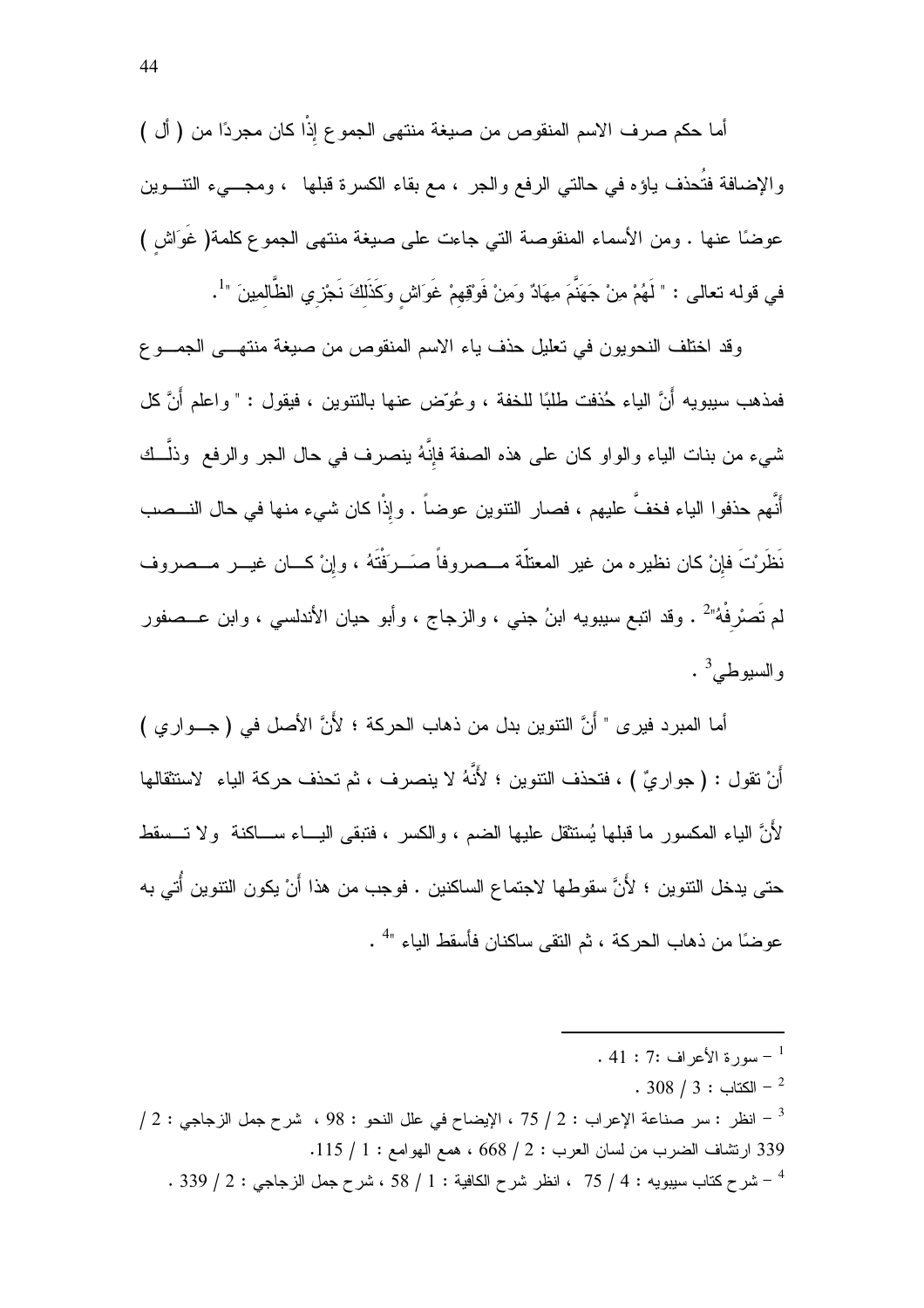و بر ي أبو القاسم الز جاجي " أَنَّ النِّنَو بن جُعل عو ضاً من نقصان البناء ، فسقطت البِـــاء لسكونها ، وسكون النتوين بعدها "· . وأَمَّا في حالة النصب فيرى الزجاجي جـــواز ظهـــور الفتحة لخفتها إذْ يقو ل : " فإذًا صر ت إلى حالة النصب وفيته حظه من الإعر اب لخفة الفتحـــة فمنعته من الصرف ، فقلت : رأيت جواريَ ، وغواشيَ ، وسواريَ ؛ لأَنَّهُ حين تم بناؤه رجع إلى أصله فلم ينصرف "2.

ولا يخفي ما في أراء النحاة من نعقيد ونكلف ، وبما أَنَّ الفتحة حركة خفيفة كما يقول النحاة ، فلماذا لم نظهر الفتحة على ( جوار ، وغواش ) في حالة الجر ؟ ولمساذا لا نكسون علامة جره الفتحة نيابة عن الكسرة ؛ لأَنَّهُ ممنوع من الصرف ؟ ولماذا حُذفت الياء في حالة الجر ؟ ولماذا لا نقول : مررت بجواريَ ؟ ألا يدلُّ ذلك على جواز صرف جوار ، وأنَّ الياء حُذفت للتخلص من النقاء الساكنين وهما الياء ، و النتوين ، وهو نتوين الصرف ، ثم عُوِّض عن الباء نتوبن العوض .

والذي يظهر للباحث أَنَّ قول النحاة : إنَّ ( جواريُ ، وغواشيُ ) حُذفت الضمة في حالة الرفع ؛ لأَنَّها ثقيلة على الياء فتصير (جواري ) ، ثم تُحذف الياء تخفيفًا ، ويُعـــوض عنهـــا بالنتوين . فهذا كلام فيه تكلف ؛ لأَنَّ الضمة في مثل هذه الكلمات المعتلة الآخـــر ِ لا تظهـــر ِ على حرف العلة وتعرب هذه الكلمات ، ونكون حركاتها الإعرابية مقدرة منع من ظهور الثقل إنْ كانت لام الكلمة الياء أو الواو ، ومنع من ظهور ها التعذر إنْ كانت لام الكلمة الألف . وقد أشار الأخفش إلىي أَنَّ نتوين ( غواش ) وما كان على بابها نتوين صرف ؛ " لأَنَّ الباء لمـــا

. 98 : الإيضاح في علل النحو $98:98$  .

. 99 : المرجع نفسه  $^{-2}$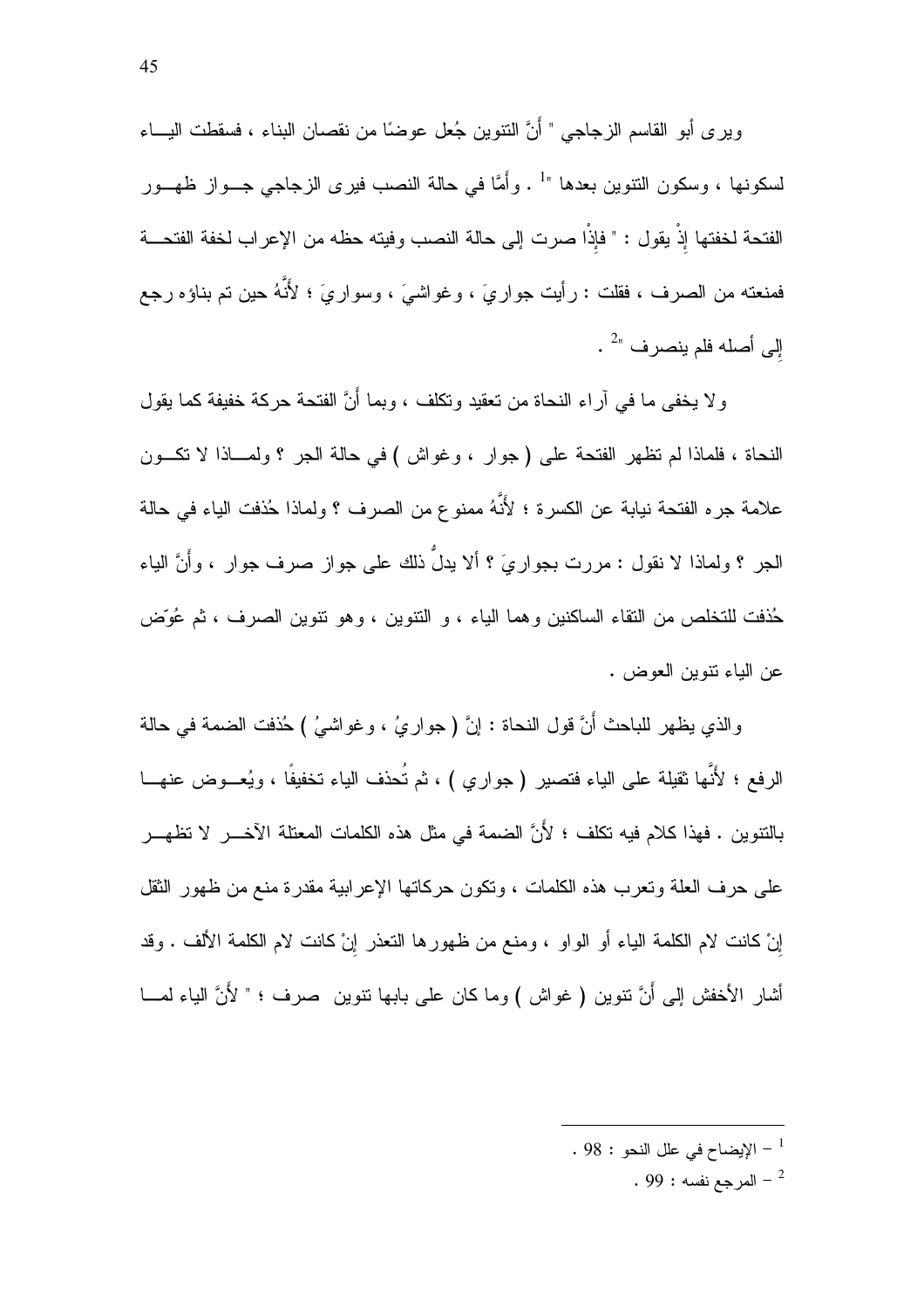حُذفت تخفيفًا زالت صبغة مفاعل ، وبقى اللفظ كجناح فانصرف "<sup>1</sup> .ويؤيد هذا القـــول تـــاج الدين الاسفراييني<sup>2</sup> إذْ يقول : " وأما جوار وأمثاله مما اعتل آخره فقــد صُـــرف مجـــرورًا أو مرفوعًا "<sup>3</sup> ، ويبين علة صرفه إذْ يقول : " وإذًا حذفت البــاء فـــي نحـــو : ( جـــوا*ري* وغواشي ) نقص الاسم عن مثال أقصى الجموع ، وأشبه في الوزن (فَعَال ) فتصرفه فيدخل عليه النتوين ".

ويرى الباحث أَنَّ (جواري ، وغواشي ) ، وما جاء على شاكلتها ، مـــصروف ؛ لأَنَّ النتوين عندما دخل على الياء ، النقى ساكنان : الياء الساكنة وهـــى لام الكلمـــة ، والنتـــوين وهو نون ساكنة ، فأصبحت الكلمة ( جواريْنْ ) ، فحصل إعلال بالحـــذف ، فحُـــذفت اليـــاء للتخلص من النقاء الساكنين فزال النتوين وهو حركة إعرابية ، والحركة الإعرابية لا نظهر إلا على لام الكلمة ، فلمّا حُذفت لام الكلمة زال النتوين ، وعُوَّض عن الباء المحذوفة للتخلص من النقاء الساكنين بنتوين العوض .

# صرف الاسم المنتهى بألف التأنيث

ومن الشواهد النحوية التي صرفت الممنوع من الصرف قوله نعالى : " ثُمَّ أَرْسَلْنَا رُسُلَنَا نَتْرًا كُلَّ مَا جَاءَ أُمَّةً رَسُولُهَا كَذَّبُوهُ فَأَتْبَعْنَا بَعْضَهُمْ بَعْضًا وَجَعَلْنَاهُمْ أَحَادِيثَ فَبُعْــدًا لِقَــوْم لَـــا يُوۡمِنُو نَ"<sup>5</sup>.

<sup>.</sup>  $520 / 2:$  شرح الأشموني : 2 / 520  $^{-1}$ 

تاج الدين محمد بن محمد بن أحمد سيف الدين الاسفر ابيني من علماء القـــرن الـــسابع الهجـــرى ، لــــه -مصنفات منها : لب اللباب في علم الإعراب ، رسالة في الجملة الخبرية ، اللباب في النحو ، فاتحة الإعراب في إعراب الفاتحة ، توفي سنة 684ه . نقلاً عن مقدمة محقق كتاب " فاتحة الإعراب في إعراب الفاتحة " . . 88 - فاتحة الإعراب في إعراب الفاتحة : 88 . المرجع السابق نفسه والصفحة نفسها .  $^{\rm 4}$ . 44 :  $23:$  سورة المؤمنون  $-5$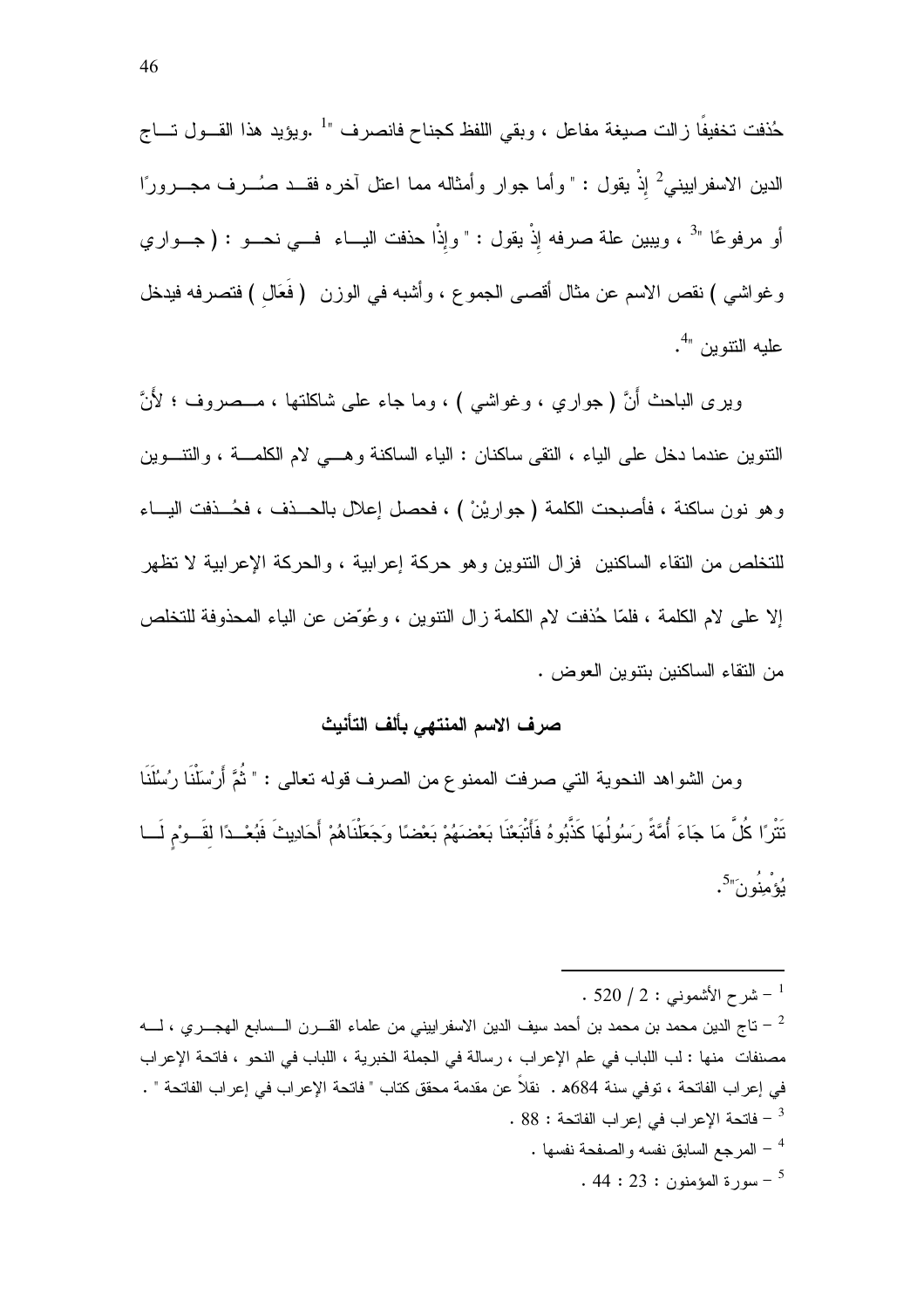موطن الشاهد : تترًا .

وجه الاستشهاد : مجيء الاسم المنتهي بألف النأنيث المقصورة مصروفًا في قراءة ۖ أبي جعفرٍ وابن كثير ، وأبـي عمرو<sup>1</sup> ، من غير علة أوجبت صرفه .

وقد ذهب الزجاج إلىي أَنَّ في ( نتزى ) لغتين " فبعض العرب لا ينونهـــا ، وبعـــضهم ينونها "<sup>2</sup> ، وقد اختلف القراء في قراءتها فقُرِئت تارة منونة ، وتارة أخرى بلا تتوين " فقـــرأ ابن كثير ، و أبو عمر و ، و أبو جعفر ( نتر ًا ) منو نـة ، و الو قف بالألف لمن نوّن . و قـــر أ نـــافع وعاصم وابن عامر ، وحمزة ، والكسائي (تترا ) بلا نتوين . والوقف في قـــراءة عاصــــم ونافع ، وابن عامر بالألف ، وفي قراءة حمزة ، والكسائي بالياء "<sup>3</sup> .

قال أبو جعفر : " من قرأ نترى بلا نتوين ، وجعلها ( فَعْلَى ) مثل سكرى ، ومن نـــون جعل الألف للنصب كما نقول : رأيت زيدًا يا هذا ، والناء في القراءنين جميعًا مبدلة من واو كما يقال : تالله ، ووالله ، وهو من وترتُ واشتقاقه من الوَتر والوتر "<sup>4</sup> .

أمَّا سيبويه فذكر أَنَّ للعرب لغتين في (فَعْلى ، فِعْلى ) نارة نصرف فعلـــى ، ونــــارة أخرى تمنعها من الصرف إذْ يقول : " فأمّا ذفرى فقد اختلفت فيها العرب ، فيقولـــون : هـــذه

- . 446 : كتاب السبعة في القر اءات  $\sim 446$  .
- . 28 ما ينصرف وما لا ينصرف  $\sim$  28  $^{-2}$

446 : معاني القرآن للفراء : 2 / 236 ، معــاني القــرآن وإعرابـــه : 4 / 14 ، كتــاب الــسبعة  $\,$  : 446  $\,$ الحجة في القراءات السبع : 157 ، المستتير في القراءات العشر : 2 / 314 ، إعراب القرآن و علل القراءات : 2 / 147 ، التبيان في إعراب القرآن : 2 / 236 ، شرح الفاسي : 3 / 207 ، النشر في القراءات العشر : 2/ 246 ، المهذب في القراءات العشر : 2 / 61 ، كتاب التذكر ة في القراءات الثلاثة المتواترة : 2 / 559 ، انظر ، الوافي في شرح الشاطبية : 267 ، البدور الزاهرة : 223 . . 17 - اعر اب القر آن للنحاس : 636 . ما بنصر ف وما لا بنصر ف : 17 .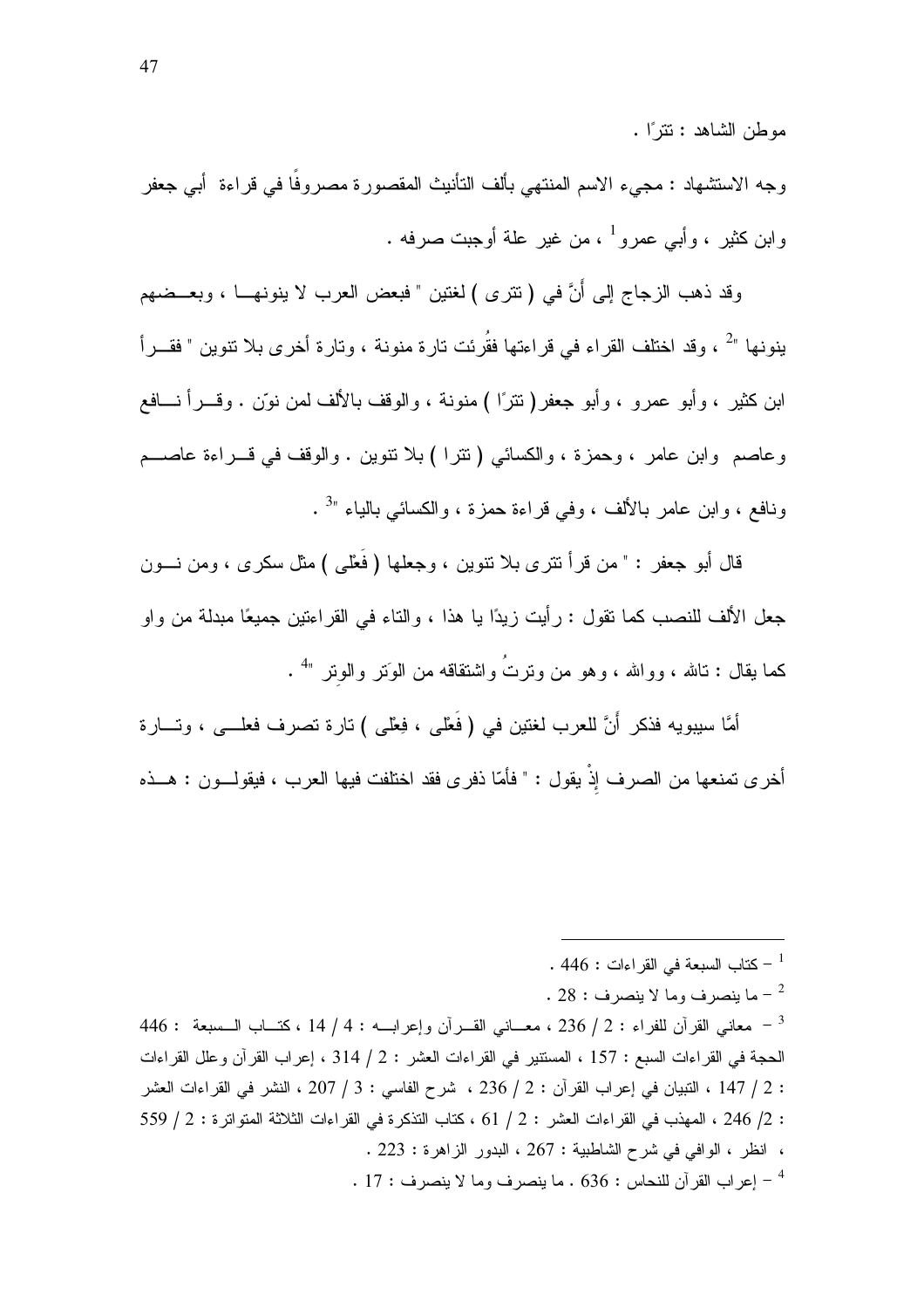ذفرَ ي أسبِلةٌ ، ويقول بعضـهم : هذه ذفر ي أسبِلةٌ ، و هي أقلُّهما، جعلو ها تلحق بنـــات الثلاثـــة ببنات الأربعة ، كما أَنَّ واو جدول بتلك المنزلة ، وكذلك : نترى فيها لغتان "

ويظهر للباحث – من خلال ما سبق – أَنَّ ما جاء على وزن ( فَعْلى ، فِعْلى ) فيـــه لغتان : لغة تمنعه من الصرف ، ولغة أخرى تصرفه ، مستندًا إلى مـــا ورد فـــى القـــراءات القرأنية المتواترة من صرف (تترا ) وهي قراءة ابن كثير ، وأبـي عمـــرو ، وأبـــي جعفـــر وبؤيد ذلك ما قرر ه سببويه يقوله : " وكذلك نتر ي فيها لغتان "<sup>2</sup> .

ومن شواهد صرف الممنوع من الصرف نتوين ( فرادى ) في قـــراءة أبــــي حيــــوة وعيسى بن عمر في قوله تعالى : " ولَقَدْ جِئْتُمُونَا فُرَادًى كَمَا خَلَقْنَاكُمْ أَوَّلَ مَرَّةٍ "<sup>3</sup> . موطن الشاهد : فر ادًى .

وجه الاستشهاد : صرف الاسم ( فرادى ) وحقه المنع من الصرف وفقَّــا لقاعـــدة الممنـــو ع من الصر ف ؛ لأَنَّهُ اسم مختوم بألف التأنيث .

قال أبو جعفر : " قرأ أبو حيوة ، وعيسى بن عمر فرادًا بالنتوين . قال هارون : لغـــة تميم فرادًا بالنتوين وهؤلاء يقولون : في موضع الرفع فرادُ ، وحكى أحمد بن يحيى<sup>4</sup> فـــرادُ

 $. 211 / 3 : 121 - 1$  $\cdot$  211 / 3 - المرجع السابق  $\cdot$  3 -  $^{-2}$ .  $94:$ سورة الأنعام :  $94:$ <sup>4</sup> – أحمد بن يحيى ثعلب عالم لغوي ونحوي ، له مصنفات في النحو واللغة ، منهـــا : كتابـــه( الفــصيح ) و (كتاب فعلت وأفعلت ) ، والكتاب المعروف بــــ ( المصون في النحو ) ، وكتاب ( اخـــنلاف النحـــويين ) وله علم كثير ، ورواية واسعة، وأمال جيدة ، نوفي سنة 291 هـ . الأعلام : 1 / 267 .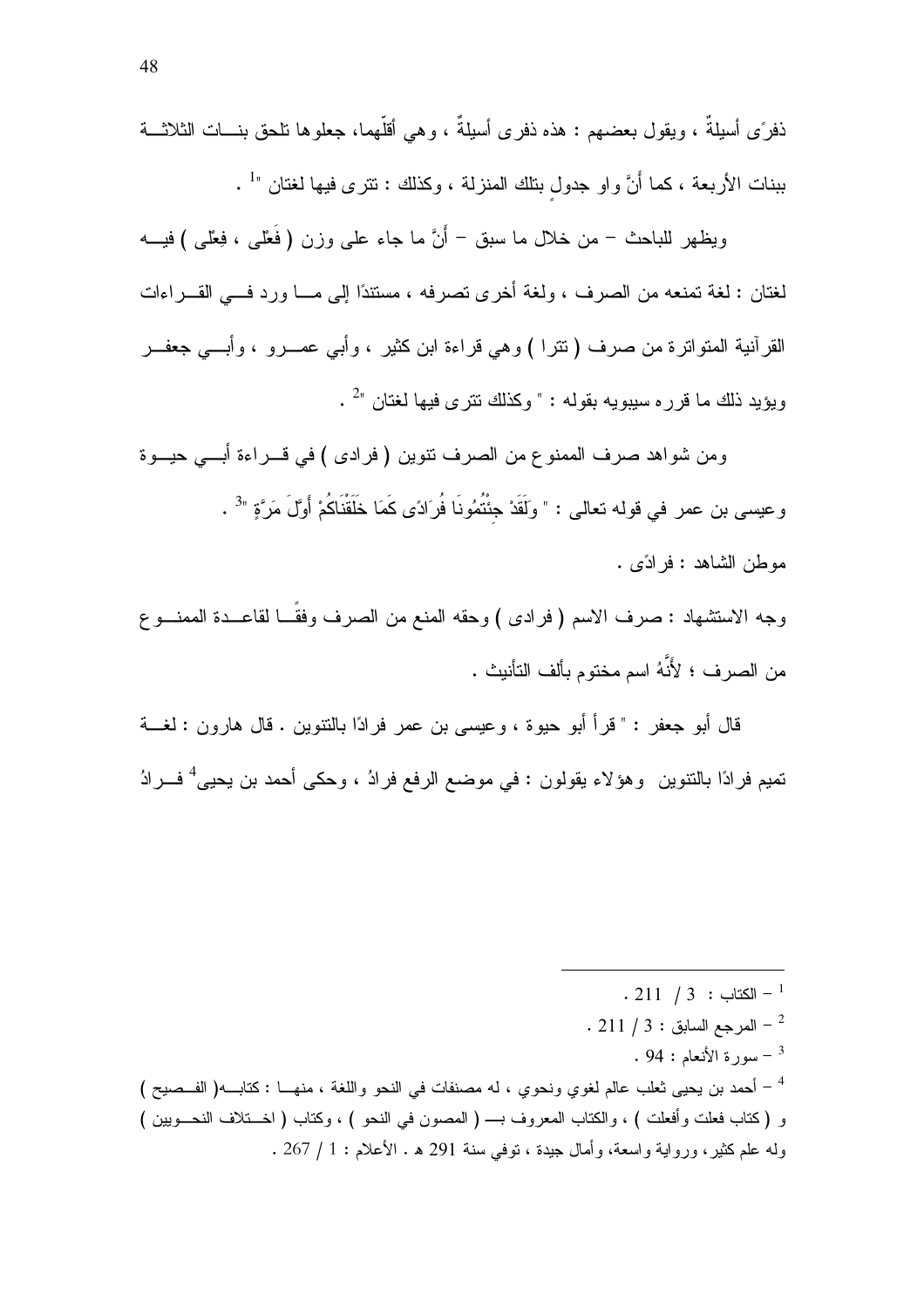بلا نتوين مثل ثلاث ورباع "<sup>1</sup> . وقد وردت قراءات أربع في فــرادي " المـــشهورة فـــرادي و ثلاث في الشاذ: فُر اداً كر'جال، فُر ادَ كأُحادَ، وفَر<sup>ِ</sup> دَى كسكر ي "<sup>2</sup>.

ويبدو للباحث أَنَّ في فرادي لغتين : إحداهما : المنع من الصرف ، والأخـــري جـــواز الصرف ، فأَمَّا مَنْ منع فرادي من الصرف فنظر إلى أَنَّ " الألف للتأنيـــث مثـــل كــسالى "<sup>3</sup> أَو أَنْ نكون الكلمة " معدولة مثل ثلاث ورباع "<sup>4</sup> ، ومَنْ أجاز صرفها فلأَنَّها لغـــة فــصيحة ونسبها إلى تميم ، ويقال في فُرَادي : ( فَرَاد ) على زِنَةِ ( فعال ) ، فينصرف ، وهـــي لغـــة نميم ، وبها قرأ عيسى بن عمر ، وأبو حيوة <sup>5</sup> .

#### صرف العلم المؤنث

من الشواهد القرآنية الدالة على صرف العلم المؤنث الواقع اسمًا للقبيلة صرف (سبأ ) في قوله تعالى : " فَمَكَثَ غَيْرَ بَعِيدٍ فَقَالَ أَحَطتُ بِمَا لَمْ تُحِطْ بِهِ وَجَنْتُكَ مِنْ سَبَإ بنَبَــإ يَقِــين "<sup>6</sup> فقد اختلف القراء في صرف (سبأ ) ، ومنعها من الصرف . قال الإمام الشاطبي : وَسَكَّنْهُ وَانُو الْوَقْفَ زُهْرًا وَمَنْدَلاً مَعًا سَبَأَ اِفْتَحْ دُوْنَ نُوْن حِمًى هُدًى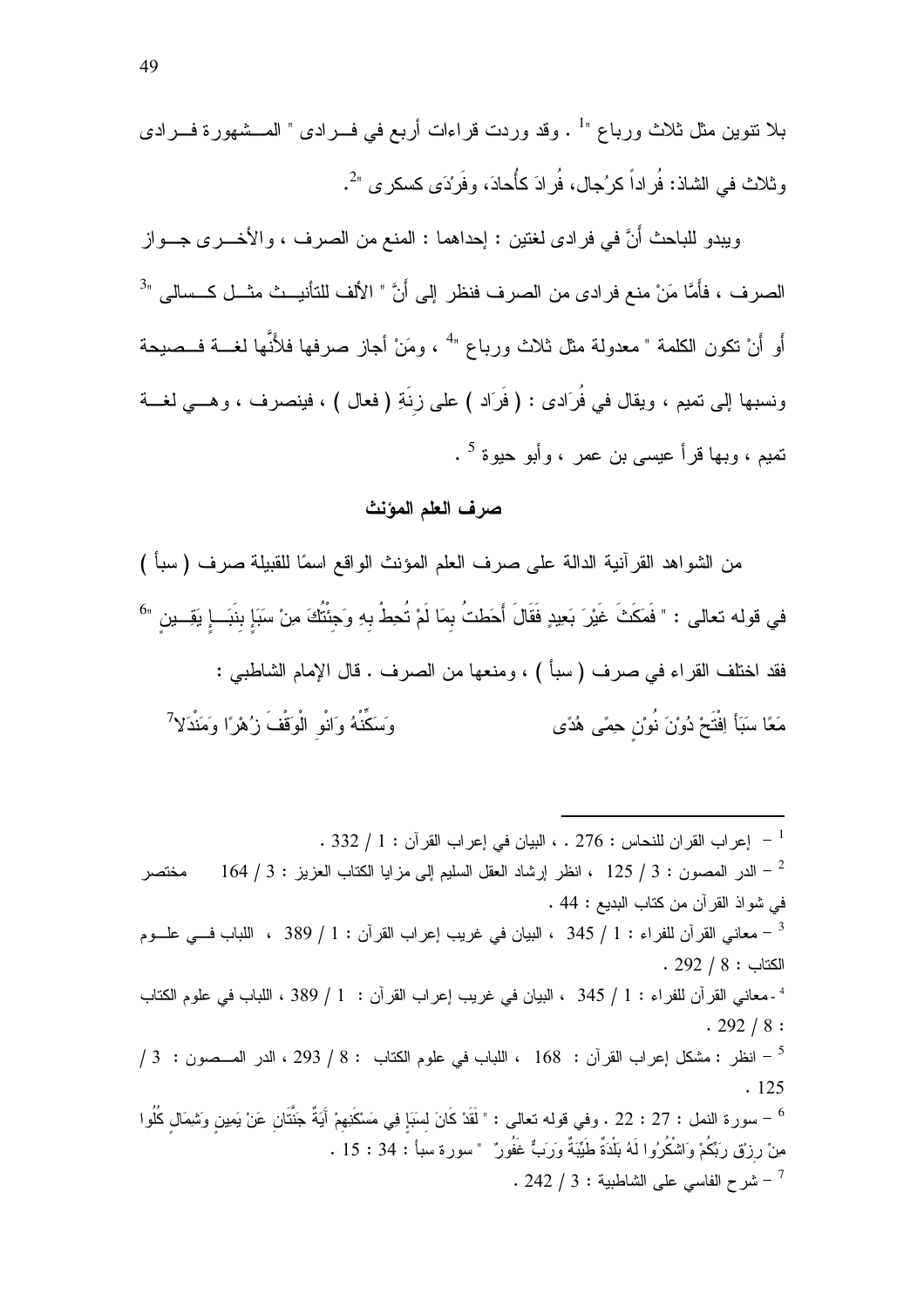فَصِنَ القراءِ مَنْ قرأ بِالنُّنوينِ ومنهم مَنْ قرأ بغيرِ النُّنوينِ " فَقرأ البزي<sup>1</sup> ، وأبو عصــرو بفتح المهمز ة من غير أننوين ، وقنيل بإسكانها والباقون بكسر ها منونة ، بالــصر ف والنتــوين على أَنَّهُ اسم للحي ، وبلا نتوين على أَنَّهُ اسم للقبيلة "<sup>2</sup> . ويؤكد ذلك ما يقرره سيبويه بقولــــه " فأمَّا ثمود وسبأ فهما مرّةً للقبيلتين ومرّةً للحيين وكثرتهما سواءٌ "<sup>3</sup> .

ومن الشواهد صرف ( ثمود ) ، فقد وردت ( ثمود ) مصروفة في أربعـــة مواضــــع في القر آن الكريم ، و هي قر اءات متو اتر ۃ قر أ بـها الأئمـة من القر اء كابن كثير المكـي ، ونافـع المدنبي ، وأبي عمرو البصري ، وابن عامر الشامي<sup>4</sup> .

فأَمَّا الموضع الأول فقد ورد في قوله تعالى : " كَأَنْ لَمْ يَغْنَوْا فِيهَا أَلَا إِنَّ ثَمُودًا كَفَرُوا رَبَّهُمْ أَلَا بُعْدًا لنَّمُودِ "5 . وورد الموضع الثاني في قوله نعالى : " وَعَادًا وَنَمُــودًا وَأَصْــحَابَ الرَّسِّ وَقُرُونًا بَيْنَ ذَلَكَ كَثِيرًا "°. وجاء الموضع الثالث في قوله تعالى : " وَعَادًا وَثَمُودًا وَقَــدْ

البزي أحمد بن عبد الله بن القاسم بن نافع بن أبي بزة ، مؤذن المسجد الحرام وإمامه ومقرئــــه ، وكنيتــــه أبـــو  $^{-1}$ الحسن قرأ على عكرمة بن سليمان المكي ، وقرأ عكرمة على شبل بن عباد وعلى إسماعيل بن عبد الله القسط وقرأ هذان على ابن كثير . شرح الفاسي على الشاطبية : 1 / 97 . 788 - معاني القرآن للفراء : 2 / 290 ، معاني القرآن وإعرابه : 4 / 114 ، إعراب القرآن للنحاس : 788  $^{-2}$ إعراب القراءات السبع وعللها : 2 / 147 ، الحجة في القراءات السبع :169 ، الحجة للقراء السبعة للفارسي : 3 / 333 ، إعراب القرآن وعلل القراءات : 2 / 189 ، التبصرة في القراءات السبع : 620 المهذب في  $.265:$  القراءات العشر: 2 / 99 ، البدور الزاهرة: 265 .  $252 / 3:$  الكتاب - 3 $^3$  $\sim 337$  - كتاب السبعة لابن مجاهد 337  $^{-4}$ <sup>5</sup> - سورة هود : 11: 68 . وضبط الآية في المصحف وفق رواية حفص عن عاصم " كَأَنْ لَمْ يَغْنَوْ ا فِيهَا أَلَـــا إِنَّ ثَمُوداْ كَفَرُوا رَبَّهُمْ أَلَا بُعْدًا لَثَمُودَ " . سورة الفرقان : 25 :38 . وضبط الآية في المصحف وفق رواية حفص عن عاصم "وَعَـــادًا وَتَمُـــوداْ – وَأَصْحَابَ الرَّسِّ وَقُرُونًا بَيْنَ ذَلَكَ كَثِيرًا " .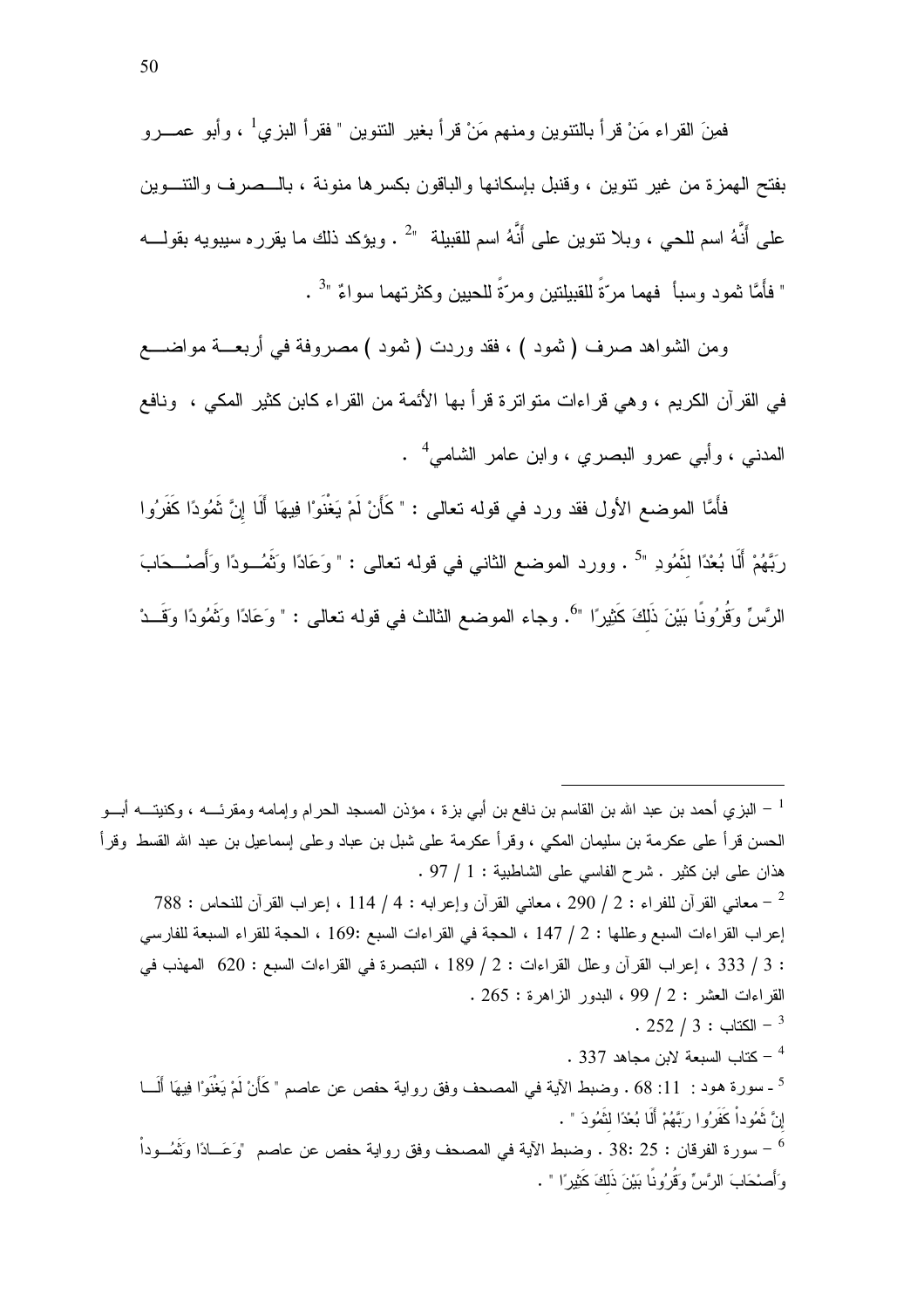تَبَيَّنَ لَكُمْ مِنْ مَسَاكِنِهِمْ وَزَيَّنَ لَهُمُ الشَّيْطَانُ أَعْمَالَهُمْ فَصَدَّهُمْ عَنِ السَّبيل وكَانُوا مُسْتَبْصرِينَ " . أمَّا الموضع الرابع ففي قوله تعالى : " وَثَمُودًا فَمَا أَبْقَى "2 .

وقد ذكر علماء القراءات في (ثمود ) قراءتين : قراءة تمنعها من الصرف للعلميـــة والتأنيث ، وقراءة تجيز صرفها " فقرأ ابن كثير ، ونافع ، وأبو عمرو ، وابن عامر بالتنوين في أربعة مواضع ، وقرأ حفص و يعقوب وحمزة بغير نتوين الدال والباقون بنتوينها ، وكـــل من نون وقف بإبدال النتوين ألفًا ، ومن لم ينون وقف على الدال ســـاكنة ، و قـــر أ الكـــسائـي ( ألا بعدًا لنَّمودِ ) بخفض الدال مع النَّنوين والباقون بفتحها من غير نتوين "<sup>3</sup> .

قال الإمام الشاطبي :

يُنَوَّنْ عَلَى فَصلْ وَفِي النَّجْمْ فُصَّلا ثَمُوْدَ مَعْ الْفُرْقَاْنِ وَالْعَنْكَبُوْتِ لَمْ وَيَعْقُونْبُ نَصِيْبُ الرِّقْعِ عَنْ فَاضلِ كَلاً نَمَا لنَّمُورْ نَوَّنُو ْا وَاخْفِضُوْ ْا رضًا

وقد علَّل الشاطبي هذه القراءات بقوله : " والوجه في قراءتي ( ثمود ) في المواضع الخمسة أَنَّ العرب لهم في ( ثمود ) مذهبان : منهم مَنْ يصرفه ذاهبًا بــــه إلــــى الأب الأكبـــر أو الحي ومنهم مَنْ لا يصرفه ذاهبًا به إلى القبيلة ، فالقراءتان على اللغتين "<sup>5</sup> ، ويؤكد ذلك ما

سورة العنكبوت :29 : 38 . وضبط الآية في المصحف وفق رواية حفص عن عاصم " وَعَادًا وَتَمُــوداْ – وَقَدْ نَبَيَّنَ لَكُمْ مِنْ مَسَاكِنِهِمْ وَزَيَّنَ لَهُمُ الشَّيْطَانُ أَعْمَالَهُمْ فَصدَهُمْ عَن السَّبيل وكَانُوا مُسْتَبْصرِينَ " . . [1] - سورة النجم : 53 : 51 . وضبط الآية وفق رواية حفص عن عاصم " وَتَمُوداْ فَمَا أَبْقَى " . [1] -337 - معاني القرءان للفراء : 2 / 20 ، معــاني القــر أن للأخفــش : 2 / 355 ، كتـــاب الــسبعة : 337 الحجة في القراءات السبعة : 107 ، إعراب القراءات السبع لابن خالويه : 1 / 289 ، المستتير في القراءات العشر : 2/ 204 ، التبيان في إعراب القرءان : 2 / 35 ، شرح الفاسي على الشاطبية : 3 / 18 النشر في القراءات العشر : 2/ 217 ، التبصرة في القراءات السبع : 450 ، البدور الزاهرة : 159 الوافي في شرح الشاطبية : 239 . المهذب في القراءات العشر : 1 / 222 . 17 / 3 : أشرح الفاسي على الشاطبية . 3 / 17 . .  $17/3:$  المرجع السابق  $5$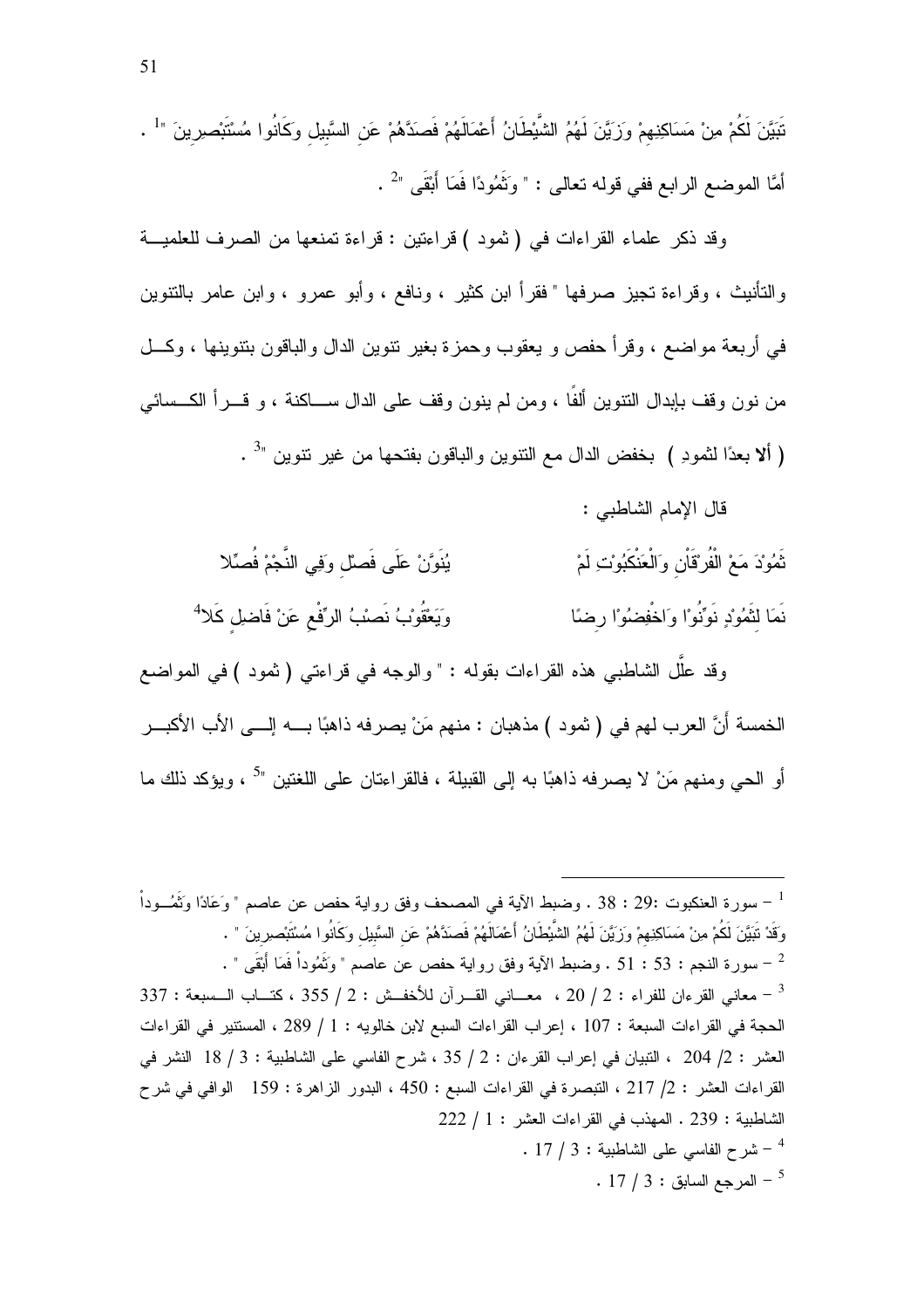ومن شواهد صرف ( شود ) قوله نعالى : " وَإِلَى نَمُودٍ أَخَاهُمْ صَالحًا "  $^2$  .

وردت قراءتان في ( ثمود ) : قراءة منعت ( ثمود ) من الـــصرف ، وهـــي قـــراءة منواترة سبعية . والقراءة الثانية صرفت ( ثمود ) في جميع القرآن ، وهي قــــراءة الأعمـــش وبجبي واين وثاب ، وهذه القراءة لبست متواتر ة<sup>3</sup> .

وعلل النحاة قراءة مَنْ صرف ( نمود ) بأَنَّهُ علم مذكر دال على اسم الحي أو اســـم الأب الكبير للقبيلة ؛ فلهذا انصرف في جميع القرآن ، وخرَّجوا قراءة مَنْ قـــراً (تمـــود ) ممنوعًا من الصرف ؛ لأَنَّهُ علم مؤنث دال على اسم القبيلة ، فاجتمعت فيه علتان لمنعه مـــن الصر ف : العلمبة و التأنيث<sup>4</sup> .

ويظهر للباحث أَنَّ ( ثمود ) اسم عربي مشتق مـــن الجـــذر الثلاثـــي ( ث ، م ، د ) ووزنه فعول ، " النُّمْدُ والنُّمَدُ الماء القليل الذي لا مادَّ له ، وقيل : هو القليل يبقى فـــى الجَلَـــد وقيل : هو الذي يظهر في الشتاء ، ويذهب في الصيف ، والنَّمدِ موضــــعٌ ، ومَكَـــانٌ غَلِـــبْظٌ يَحْفِرُوْنَ فيه رَكَايَا وقُدَّامَها حَبْسٌ لا يُجَاوِزِه الماءُ"<sup>5</sup>. قال المبرِد : " فإن ثمود اسم عربيٌّ وإنَّما

<sup>.</sup> ج ما ينصر ف وما لا ينصر ف  $\sim 59$  . سورة الأعراف : 7 : 73 . وضُبطَتْ ( شود ) في المصحف وفق رواية حفص عن عاصم بالمنع مـــن – الصرف " وَإِلَى ثَمُودَ أَخَاهُمْ صَالحًا " . . 398 : انظر : البدور الزاهرة : 398 . . 59 : انظر : ما ينصر ف وما لا ينصر ف  $\sim$  59 . . [ - لسان العرب ، المحيط في اللغة ، وناج العروس : مادة ( ثمد ) .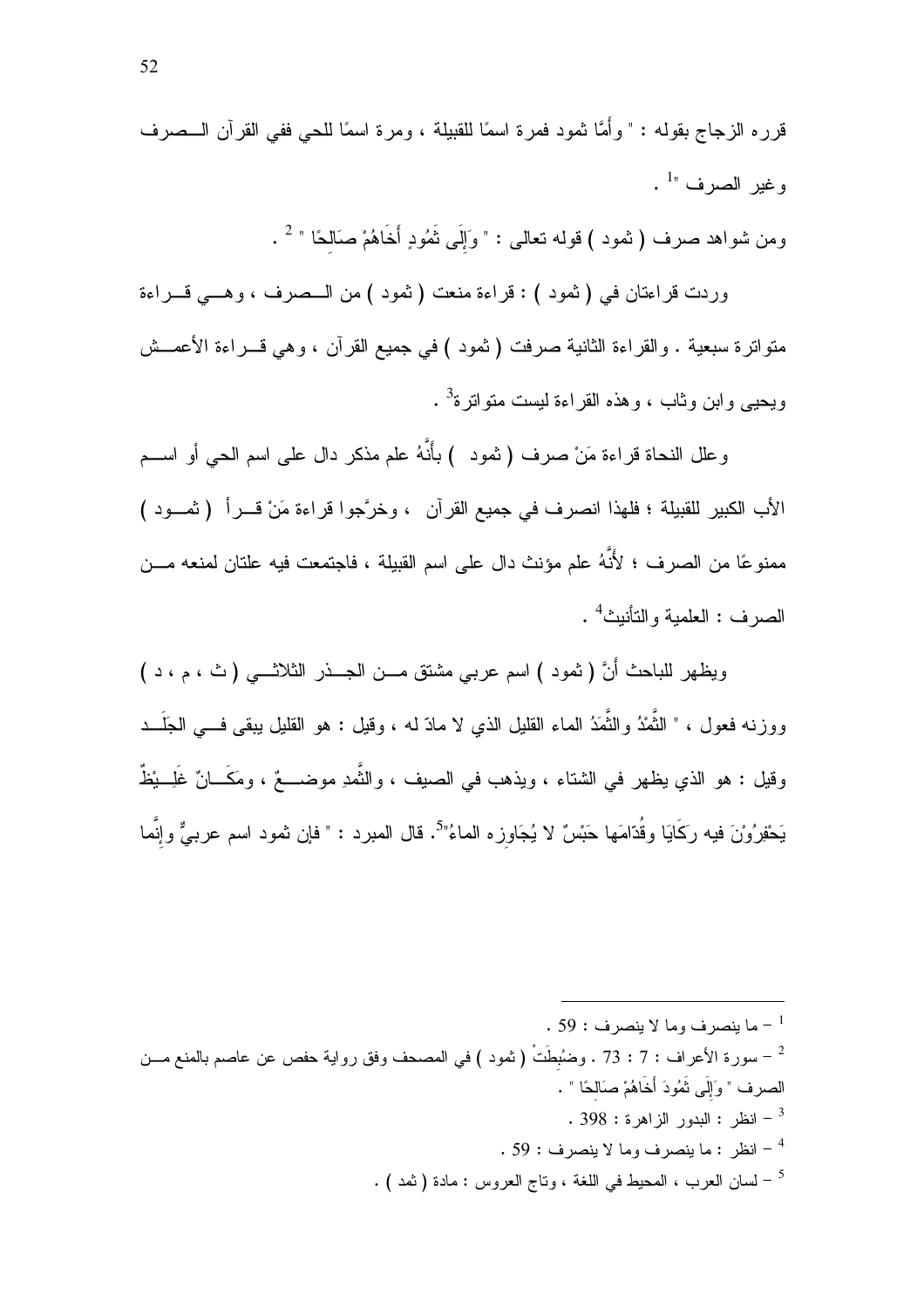هو فعو ل من النَّمد ، فمَنْ جعله اسمًا لأَب أو حيٍّ صر فه، و من جعله اسمًا لقبيلة أو جماعة لـــم  $\cdot^{1}$ يصرفه ".

ومن شواهد صرف العلم المؤنث الدال على اسم القبيلة ( عاد ) فقــد ورد مـــصروفا في ثلاثة مواضع ، الموضع الأول في قوله تعالى : " كَذَّبَتْ عَادٌ الْمُرسْلِينَ "2 . والموضـــع الثاني في قوله تعالى : " كَذَّبَتْ عَادٌ فَكَيْفَ كَانَ عَذَابِي وَنُذُرٍ "3 . والموضع الثالث في قولــــه نعالى : " وَأَنَّهُ أَهْلَكَ عَادًا الْأُولَى "<sup>4</sup> .

وممَّا يدل على أَنَّ ( عاد ) اسم مؤنث دال على اسم القبيلة في هذه الآيــــة وَصــْــفُ ( عاد ) بكلمة ( الأولى ) ، وهي صفة مؤنثة ، ومن المقرر في علم النحو أَنَّ الصفة نطـــابق الموصوف في النذكير والنأنيث ، والإفراد والنثنية والجمع ، والنعريف والنتكير ، والحركـــة الإعرابية . فلو كان العلم ( عاد ) علمًا مذكرًا دالاً على اسم الحي أو الأَب الكبيـــر للقبيلـــة لكانت الآبة ( عادًا الأَوَّل ) .

ومن شواهد صرف ( عاد ) قوله نعالى : " أَلَمْ نَرَ كَيْفَ فَعَلَ رَبُّكَ بِعَادِ "<sup>5</sup> .

وقد ذكر ابن خالويه ثلات قراءات في هذه الآية " قرأ الحسن ( بعادَ إرمَ ) ولم يصرف ( عاد ) ؛ لأنَّهُ جعله أعجميًا . وقرأ بعضهم ( بعادِ إرمَ ) مضافًا ، وجعل ( إرمَ ) قبيلةً وقـــرأ الضَّحَّاك (بعادِ أرمَ ذات العمادِ ) أي رَمِّهم بالعذاب رَما "<sup>6</sup> .

- . 354  $/$  3 : المقتضب $^{-1}$
- . 123: 26 : الشعر اء  $26:123:26$ 
	- $18:54:$  سورة القمر  $-3$
	- .  $50:53:1$ سورة النجم  $-$
	-
- . 428 : إعراب ثلاثين سورة من القرآن الكريم : 76 . البدور الزاهرة : 428 .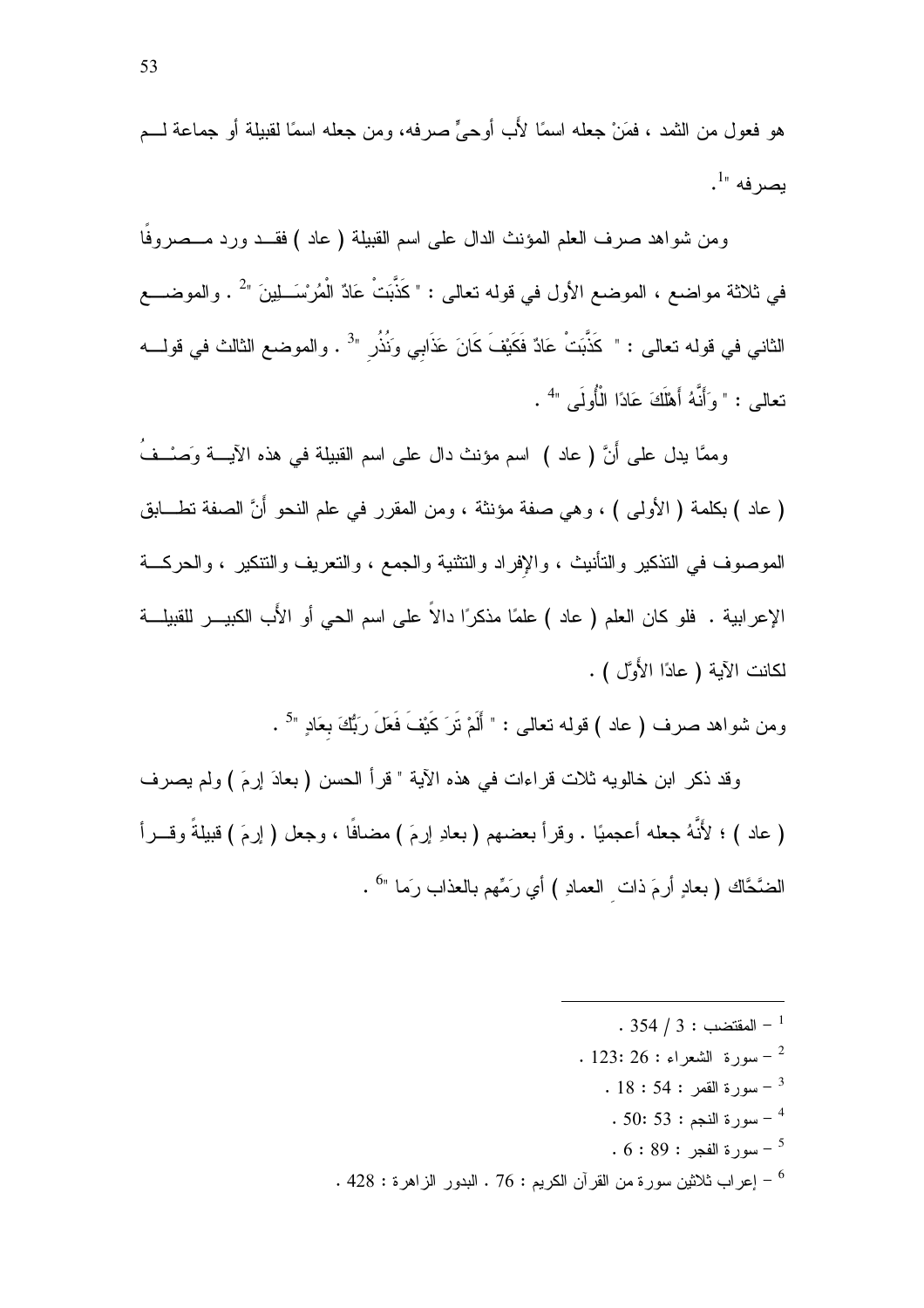وممَّا بدل على أَنَّ ( عاد ) اسم مؤنث دال على اسم القبيلة في هذه الشواهد اتـــصـال تاء التأنيث الساكنة بالفعل ، فمن المعلوم أَنَّ ناء التأنيث الساكنة لا تتصل بآخر الفعل الماضي إلاَّ إذا كان الفاعل مؤنثًا . وقد جاء العلم المؤنث الدال على اسم القبيلة مصروفًا ومخالفًا لمَـــا قرره النحاة في قواعدهم ؛ فقد قرروا أَنَّ ( عاد ) تُمنع من الصرف ، إنْ دلَّــتْ علـــى اســـم القبيلة.

ويتراءى للباحث أنَّ العلم المؤنث الدال على القبيلة فيه لغتان : الأولـــي تمنعــــه مـــن الصرف ، والثانية نجيز صرفه ، ويؤيد هذا الرأي ما ورد في القـــراءات المتـــواترة التــــي صرفت العلم المؤنث الدال على اسم القبيلة نحو : ثمود ، وعاد . واختلاف النحاة في توجيسه هذه القراءات فهم يرون أَنَّ من صرف فلأَنَّهُ اسم للأَب أَو للحي ، ومن منع فلأَنَّهُ اسم للقبيلة ويتضح ذلك من خلال ما يقرره سيبويه ، إذْ يقول : " فأَمَّا ثمود وسبأ ۖ فهما مـــرَّةُ للقبيلةــــين ومرّةُ للجين وكثر تهما سواءٌ  $^{-1}$ .

و الذي يميل إليه الباحث أَنَّ صرف العلم المؤنث الدال على اســـم القبيلـــة يمثـــل لغــــة فصيحة من لغات العرب ، ويؤكد ذلك ما ذكره النحاة لِاْ يقولون : " وزعم قوم أَنَّ صرف ما لا بنصر ف مطلقًا لغة "2 . وقد حكى هذه اللغة الأُخفش ، والكسائي<sup>3</sup> .

ويستند الباحث إلى القراءات المتواترة ، فقد ورد العلم المؤنث دالاً على اسم القبيلة مصر وفًا في الآبات السابقة ، وممَّا بدلٌ على تأنبتْه اتصال الفعل بتاء التأنبث الــساكنة التـــي تلحق الفعل عندما يكون الفاعل مؤنثًا ، نحو قوله تعالى : "كَذَّبَتْ عَادٌ الْمُر ْسَلِينَ "<sup>4</sup> .

<sup>.</sup>  $252 / 3 : 252 - 1$ الكتاب -

<sup>-</sup> حاشية الصبان على شرح الأشموني : 3 / 275 ، شرح الرضي على كافية ابن الحاجب : 1 / 106.  $^{-2}$ - انظر : حاشية الصبان على شرح الأشموني : 3 / 275 شرح الرضي على الكافية : 1 / 106. .  $123:26:$  الشعر اء  $123:26:$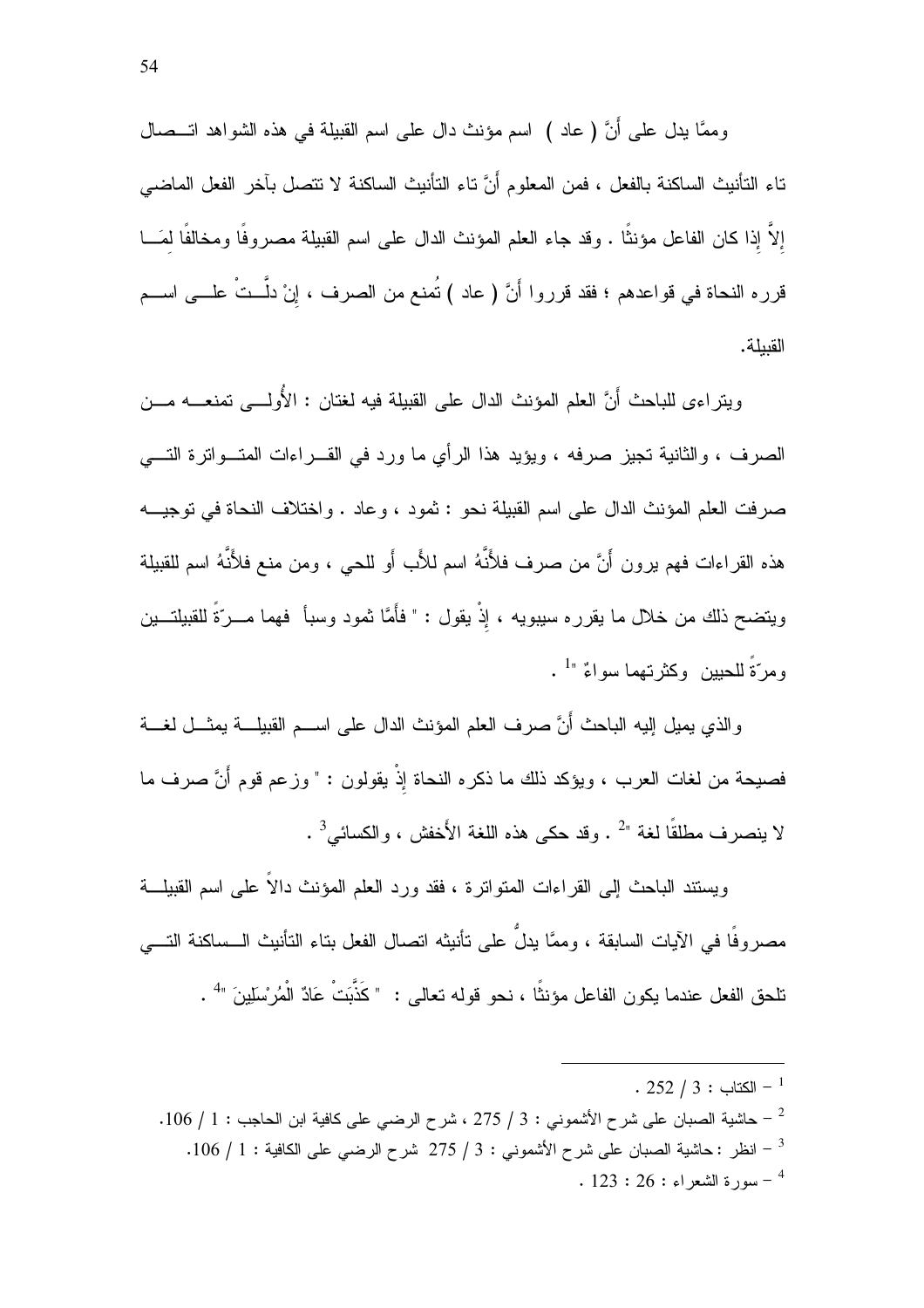كما أَنَّ الصفة تطابق الموصوف ، فإنْ كان الموصوف مؤنثًا جاءت الـــصفة مؤنثـــة وهذا واضح في قوله تعالى : " وَأَنَّهُ أَهْلَكَ عَادًا الْأُولَى "' . ويبدو للباحث أَنَّ ( عاد ، وثمود ) صُرفت وهي أعلام مؤنثة دالة على اسم القبيلة خلافًا لمَا قرره النحاة في قواعدهم بأَنَّ العلـــم إنْ دلٌ على اسم قبيلة مُنِع من الصرف ؛ للعلمية والتأنيث<sup>2</sup> .

ومن شواهد صرف الممنوع من الصرف قراءة الجمهور ( مصرًا ) بالنتوين في قولـــه نعالى : " اهْبِطُوا مِصرْاً فَإِنَّ لَكُمْ مَا سَأَلْتُمْ "<sup>3</sup> .

موطن الشاهد : مصرًا .

وجه الدلالة : مجيء ( مصرًا ) علم مؤنث لاسم البلد مصروفًا . وحقه المنع للعلميـــة والتأنيث . وقد اختلف النحويون في تعليل مجيء العلم المؤنث في هذه الآية مصروفًا فمـــنهم مَنْ أَجازٍ صرفه ؛ لأَنَّهُ علم ثلاثي ساكن الوسط ، فيقول ســـيبويه : " إذْا كـــان اســـم الأرض على ثلاثة أَحر ف خفيفة وكان مؤنثًا ، أَو كان الغالب عليه المؤنث كعُمان ، فهو بمنز لة قِـــدْر وشَمْس ، ودعْد "<sup>4</sup> . وقد أُجاز سيبويه في (قِدْر ، وشَمْس ، ودعْد ) وجهين : الصرف والمنع إِذْ يقول : " وإنْ شئت صرفته ، وإنْ شئت لم تصرفه ، وترك الصرف أجود "<sup>5</sup> .

ومنهم مَنْ منع ( مصر ) من الصرف ؛ لأَنَّ سكون وسطه عنده لا يغيّر حكمًا أوجبه اجتماع علتين مانعتين ، وهو مذهب الزجاج ، إذْ يقول : " وترك الصرف مذهبي "َ ، ولكـــنَّ الزجاج قد ذكر في موطن آخر أَنَّ مَنْ صرف ( مصر ) أراد به مصرًا من الأمصار ؛ لأَنَّهم

- .  $50:53:$ سورة النجم  $^{-1}$
- . انظر الكتاب : 3 / 252 وما بعدها  $\,$ 
	- $61:2:3$ سورة البقرة  $^{-3}$ 
		- $. 242/3 : 242$ الكتاب  $^{-4}$
	- . 243 / 3 المرجع السابق : 3 / 243 .
- . 52 : ما ينصرف وما لا ينصرف  $\sim$  52  $^{-6}$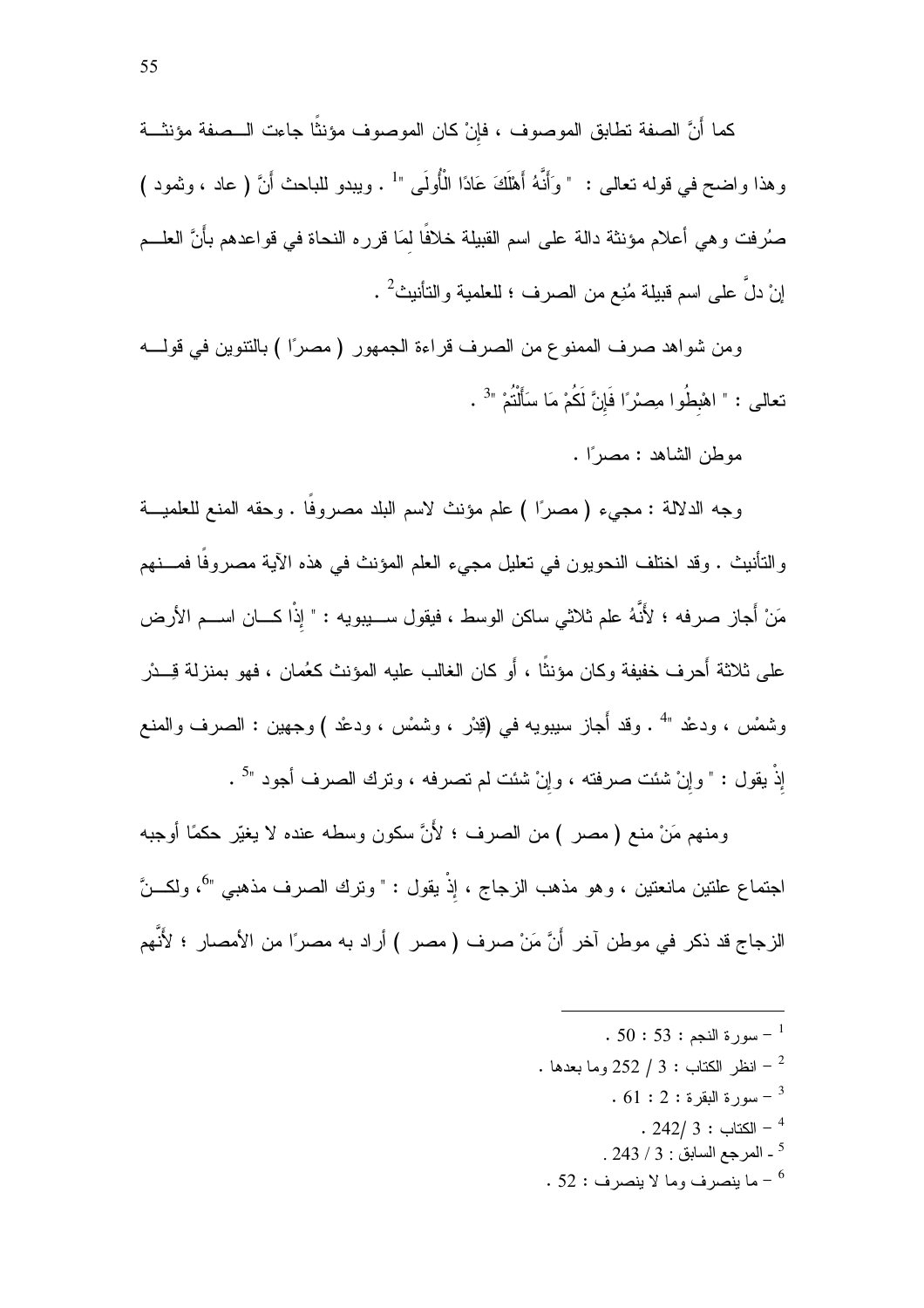كانوا في نيهٍ ، ويجوز أَنْ يكون أراد مصر بعينها ، فجعل مصر اسمًا للبلد ، فصرف ؛ لأَنَّـــهُ مذكر " أ ، ومنهم مَنْ منع ( مصر ) من الصرف إنْ كانت علمًا لبلد فلا يجيز صرفها ألبتـــة وهو مذهب الفراء ، إذْ يقول : " وأسماءُ البُلدان لا نتصرف خَفَّت أو نَقُلت "2.

ويميل الباحث إلى القول : إنَّ ( مصر ) الواردة في قوله تعالى " اهبطوا مــصرًا " <sup>3</sup> هي البلدة المعروفة بلد النبيِّين موسى ويوسف عليهما السلام ، ويعتمد الباحث فسي تسرجيح هذا الرأى على ما رواه الإمام القرطبي من حديث الأشهب " قال : لي مالك : هـــي عنـــدى مصر قرينك مسكن فرعون "<sup>4</sup> ، و ما رواه الطبراني عن الضحاك إذْ يقول : " هـــي مـــصر موسى وفرعون "<sup>5</sup> . وعلى قول ابن جرير : " ويحتمل أَنْ يكــون المـــراد مـــصر فرعـــون على قراءة الإجراء "<sup>6</sup> . ويؤكد ذلك ما ذكر أَبو السعود بقوله : " أريد به العلم ، وإنَّما صرفه لسكون وسطه أو نأويله بالبلد دون المدينة ، ويؤيد أَنَّهُ في مصـحف ابن مسعود رضـي الله عنه . <sup>7</sup>" غير المنوان<sup>7</sup>

> . 144 / 1 : معاني القرآن وإعرابه  $1: 1+1$ معاني القرآن للفراء : 1 / 42 .  $\,$  $61:2:3$ سورة البقرة -  $^{-3}$ . 435 / 1 - تفسير القرطبي : 1 / 291 ، روح المعاني : 1 / 435 .  $177$  / 1 - النفسير الكبير للطبر اني  $1$  / 177  $^{-5}$ .  $146 / 1:$  تفسير ابن كثير  $^{-6}$ . 436 / 1 - إرشاد العقل السليم إلى مزايا القرآن الكريم : 1 / 106 ، روح المعانى : 1 / 436 .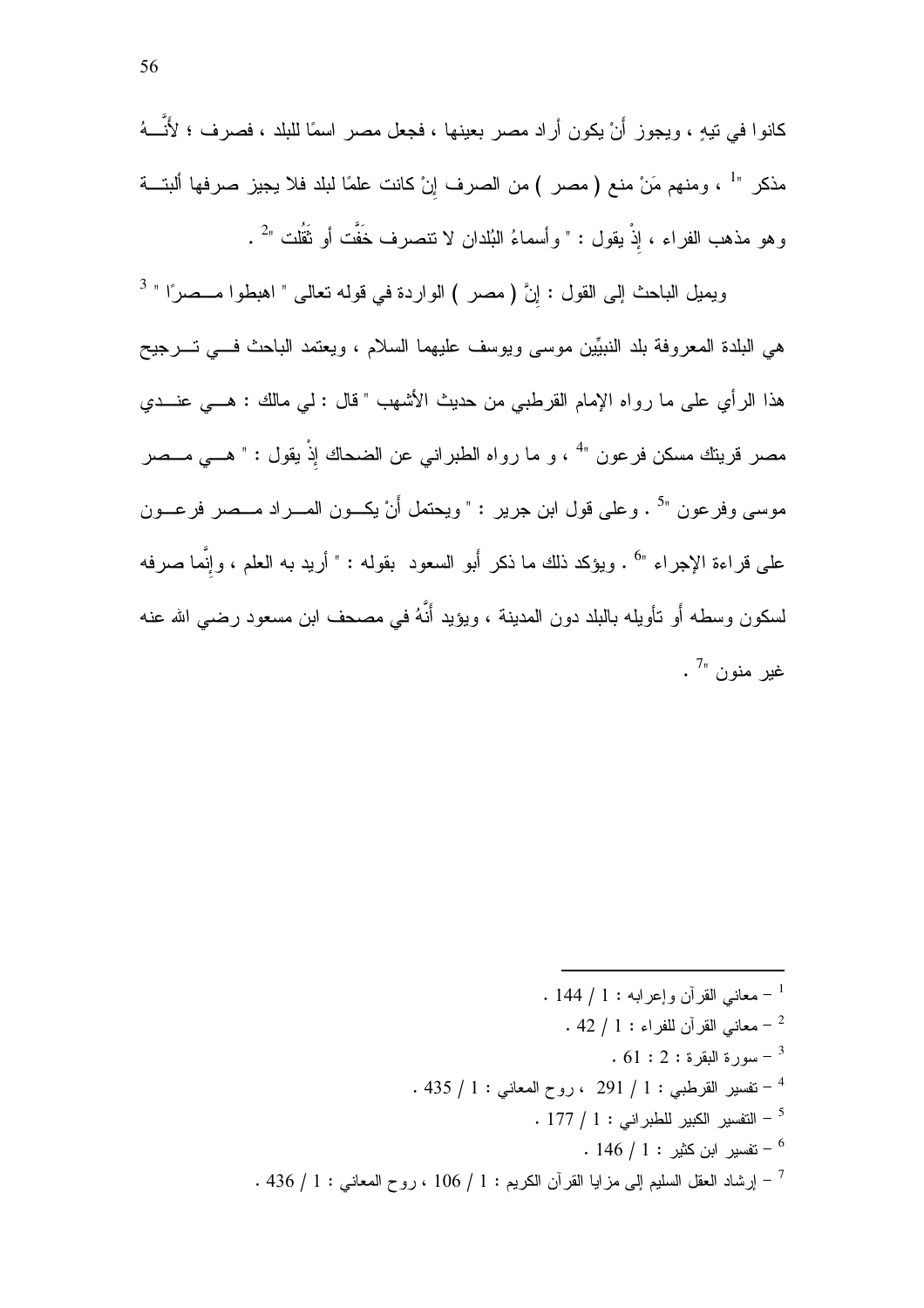وممًّا بِؤيدِ هذا الرَّ أي اختلاف القرَّ اءات القرِّ آنية فقد جاءت قـــر اءات خالفــت قـــر اءة الجمهور ، فقرأ أُبي بن كعب<sup>1</sup> ، وعبد الله بن مسعود<sup>2</sup> ، والحسن البصري<sup>3</sup> ، وطلحــــة ابـــن مصرف<sup>4</sup> ، والأعمش<sup>5</sup> ، وإبان بن تغلب<sup>6</sup> (مصر ) في الآية السابقة بلا نتوين ؛ إِذ إِنَّهُ علـــم ممنوع من الصرف ؛ للعلمية والنأنيث<sup>7</sup> .

فهو من الأوائل المسلمين ، وهو أول من جهر بالقرآن الكريم بمكة ، توفي في المدينة المنورة ســـنة 60 ه .  $.137/4:$ الأعلام :

لحسن بن يسار البصري تابعي ، كان أمام أهل البصر ة وحبر الأمــــة ، وكــــان يــــدخل علــــي الــــو لاة " فيأمرهم وينهاهم لا يخاف في الحق لومة لائم . من مصنفاته كتاب فـــي فــضائل مكـــة مخطـــوط تـــوفي  $.226 / 2:$ بالبصر ة سنة 110 هـ. الأعلام : 2 / 226.

<sup>4</sup> – طلحة بن مصرف بن كعب بن عمرو الكوفي ، أقرأ أهل الكوفة في عصره فكان يسمى سيد القراء وهو من أهل الحديث الثقات ، ومن أهل الـــورع والنـــسك ، شــــهد وقعــــة الـجمــــاجم . تـــوفي ســـنة 112 ه . غابة النهابة: 1 / 330.

<sup>5</sup> – سليمان بن مهران الأعمش الأسدي الكاهلي ، أخذ القراءة عرضًا عن إبراهيم النخعي ، وزر بن حبـــيش وزيد بن وهب ، وعاصم بن أَبِي النجود ، مات سنة ثمان وأُربعين ومئة . غاية النهاية: 1 / 316 .

ايان بن تغلب بن رباح البكري الجريري بالولاء ، قارئ لغوي من أهل الكوفة ، ومن تصانيفه : غريب " القرآن ، القراءات ، الفضائل ، ومعاني القرآن . نوفي سنة 141 هـ . الأعلام : 1 / 26 .

- معاني القرآن للفراء : 1 / 43 ، مختصر في شواذ القرآن من كتاب البديع : 14 ، الكشاف : 1 / 174  $^{-7}$ ، مفاتيح الغيب : 2 / 107 وما بعدها ، الدر المنثور في التفسير المأثور : 1 / 178 ، إرشاد العقل الــسليم إلى مزايا الكتاب الكريم : 1 / 106 ، روح المعاني : 1 / 436 ، فتح القدير : 1 / 92 ، التحرير والتتوير  $.384:384$  ، البدور الزاهرة : 384 .

<sup>&</sup>lt;sup>1</sup> – أُبي بن كعب بن قيس بن عبيد من بني النجار من الخزرج ، كان قبل الإسلام حبرًا من أحبـــار اليهـــود روى الأحاديث عن النبي – صلى الله عليه وسلم – وفي الحديث أقرأ أمتى أبي بن كعب . مات بالمدينة سنة  $.82 / 1:$ هـ الأعلام : 1 / 82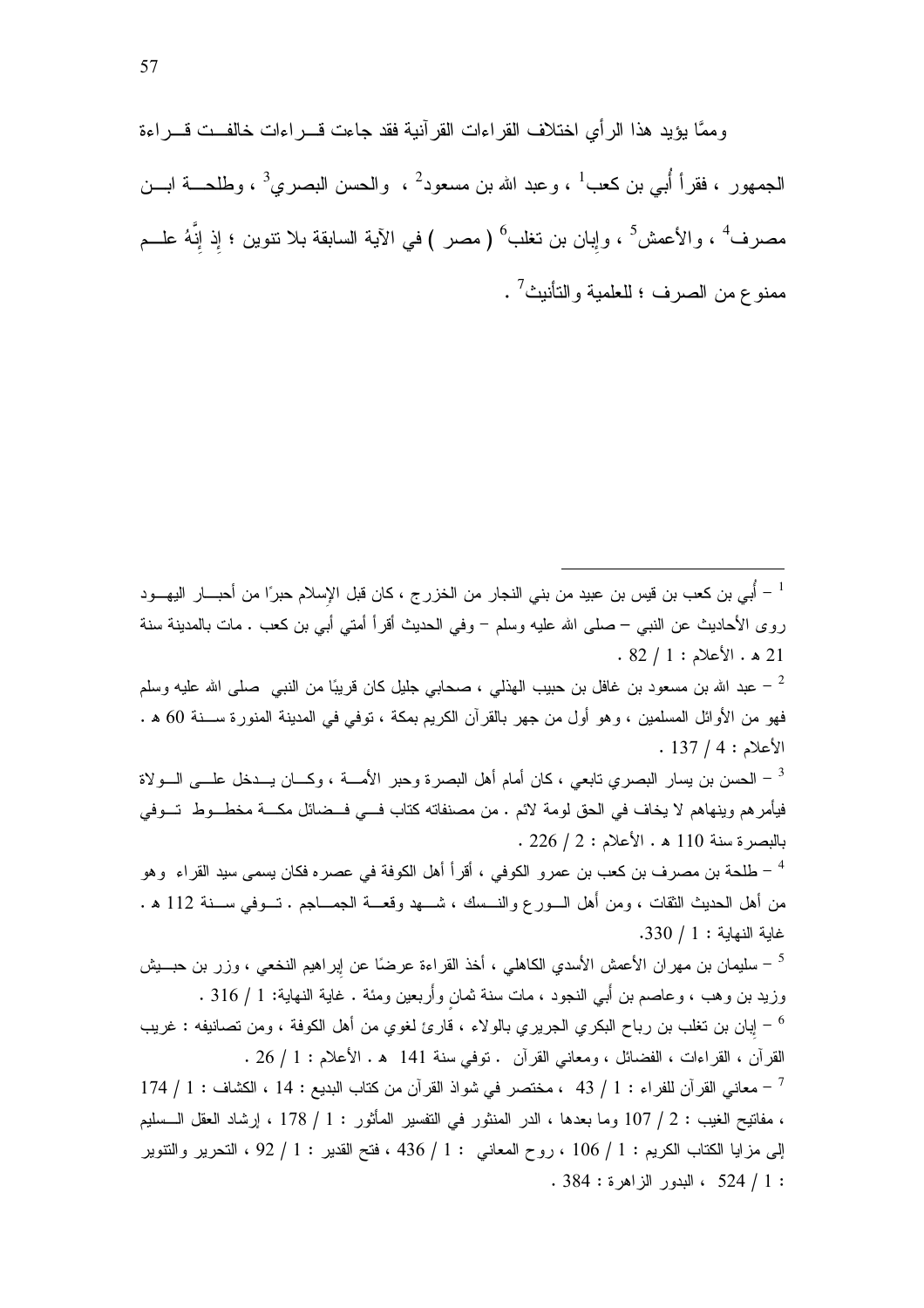ومن شواهد صرف الممنوع من الصرف صرف ( ليكة )<sup>1</sup> في موضعين في كتـــاب الله – عز وجل – في قوله : "كَذَّبَ أَصْحَابُ لْتَيْكَةِ الْمُرْسلينَ "<sup>2</sup> ، وقوله تعـــالـ<sub>ى</sub> : " وَتَمُـــودُ وَقَوْمُ لُوطٍ وَأَصنْحَابُ لْثَيْكَةِ أُولَئِكَ الْأَحْرَابُ "<sup>3</sup> .

موطن الشاهد : لْقَبْكَةِ .

وجه الاستشهاد : مجيء العلم المؤنث مصروفًا من غير ضرورة أوجبت صرفه .

لقد ذكر علماء القراءات أنَّ في (لَيْكة ) قراءتين : القراءة الأولى صَرَفَتْها مع أَنَّهــا علم مؤنث ، وحقها المنع من الصرف للعلمية والنأنيث ، وبهذه القراءة ضُبطَتْ كلمة (لَيْكِــة) في المصحف وفق رواية حفص عن عاصم ، والقراءة الثانية مَنَعَتْها من الـــصرف للعلميـــة والتأنيث ، " فقرأ المدنيان<sup>4</sup> ، وابن كثير ، وابن عامر بلام مفتوحة من غير ألف وصل قبلهـــا ولا همزة بعدها ، وبفتح ناء النأنيث في الوصل مثل حيوة ، وطلحة ، وكذلك رسمًا في جميع المصباحف ، وقرأ الباقون بألف وصل مع إسكان اللام ، و همزة مفتوحة بعدها ، وخفض تساء التأنيث في الموضعين "<sup>5</sup> .

وردت كلمة ( الأيكة ) في أربعة مواضع في القرآن الكريم : موضعين وردت بلام ساكنة من غير ألف  $^{-\, 1}$ الوصل ، وهمزة بعد اللام ، وبخفض ناء النأنيث في الوصل ، وذلك في قوله نعالي : " كَذَّبَ أَصْحَابُ لْيْكَةِ الْمُرْسَلِينَ " سورة الشعراء : 26 : 176 ، وفي قوله تعالى : " وَتَمُودُ وَقَوْمُ لُوطٍ وَأَصْــحَابُ ليْكَـــةِ أُولَئــكَ  $\cdot$  الْأَحْرْ آبُ " سور ة ص $\cdot$  : 38  $\cdot$ ووردت كلمة ( الأيكة ) في موضعين بألف الوصل مع إسكان اللام وهمزة مفتوحة بعــدها ، وخفــض تـــاء النَّانيث ، وذلك في قوله تعالى : " وَإِنْ كَــانَ أَصْــحَابُ الْأَيْكَـــةِ لَظَــالمينَ " ســـورة الحجـــر : 15 : 78 . وقوله تعالى : " وَأَصْحَابُ الْأَيْكَةِ وَقَوْمُ نُبَّع كُلِّ كَذَّبَ الرُّسُلَ فَحَقٌّ وَعِيدِ " سورة ق : 50 : 14 .  $176:26:1$ سورة الشعر اء - $.13:38:$  - سورة ص $^{-3}$ <sup>4</sup> – المدنيان : أبو جعفر المدنى ، ونافع المدني .  $-$  الحجة للقراء السبعة : 5 / 367 ، حجة القراءات : 519 ، المستتير في القراءات العــشر : 2 / 235  $^{-5}$ شرح الفاسي : 3 /234 ، النشر في القراءات العشر : 2 / 252 ، التبصر ة فسي القبر اءات السبيع : 617 البدور الزاهرة: 236.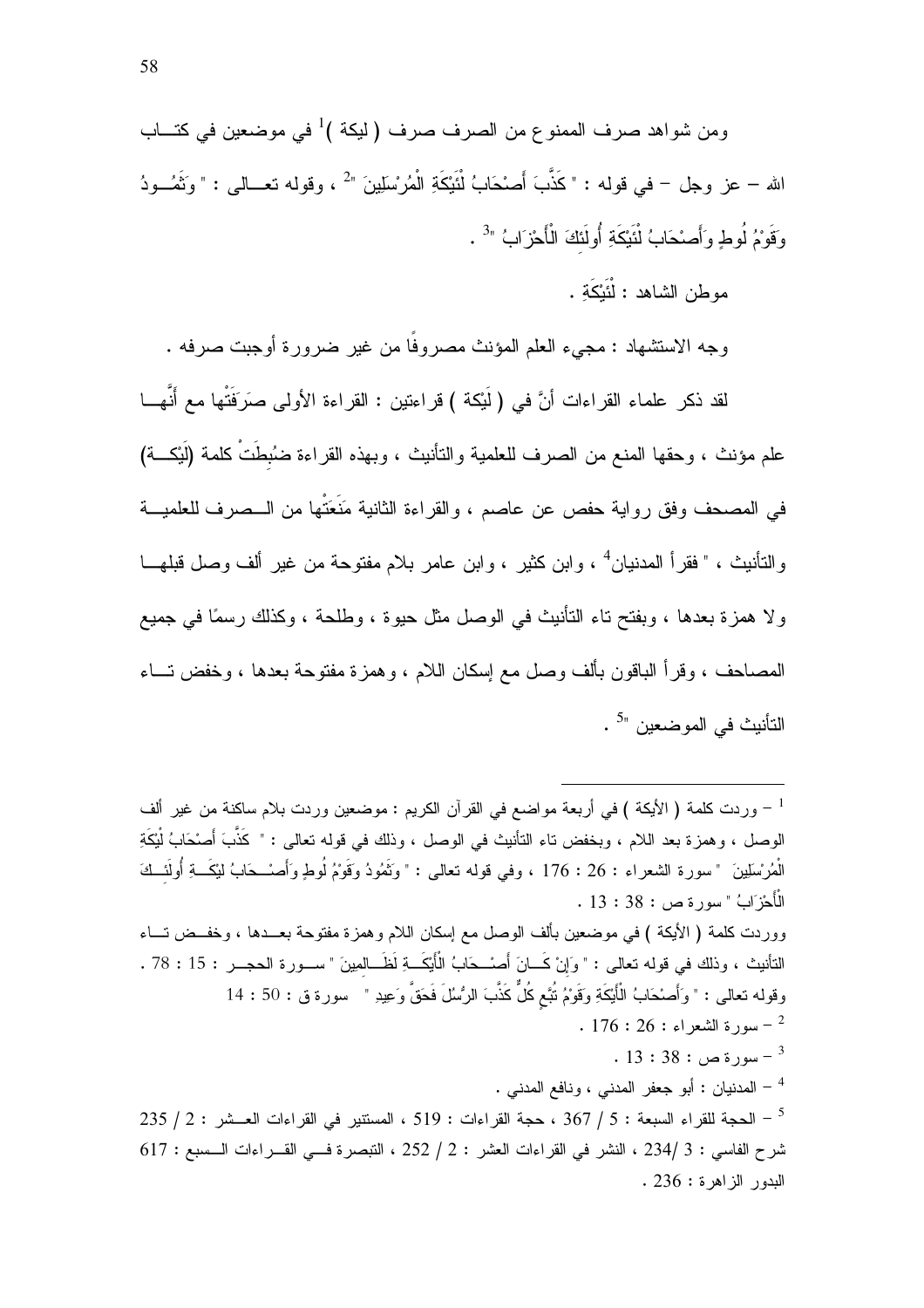وبين مكي بن أبي طالب أَنَّ حجة مَنْ قرأ بمنع (لَيْكة) من الصرف العلمية والتأنيــث إذْ يقول : " مَنْ فتح الناء جعله اسمًا للبلدة ، فلم يصرفه للنعريف والنَّانيث ووزنــــه فَعْلـــة "<sup>1</sup> وأَنَّ مَنْ قرأ (لَيْكة) بالصرف فلدخول لام النعريف عليها ، فيقول : " ومَنْ خفض الناء جعلـــه مُعرَّفًا بالألف واللام فخفض لإضافة أصحاب إليه "2 .

ورفض بعض النحاة قراءة ( لَيْكَة ) ، ومنعها من الصرف ، وعدوها خارجـــة عـــن سنن العربية ؛ فلجؤوا إلى تخريجها تخريجًا يتوافق مع آرائهم ، وممَّن خرِّجهـــا أبـــو علــــى الفارسي فيري " أَنَّ نكون الكتابة في هذين الموضعين وقعت على الوصل ، فكما أَنْ لا ألــف ثابتة في اللفظ في قوله سبحانه : ( أصحاب الأيكة )<sup>3</sup> ، فكذلك لم تكتب في خـــط "<sup>4</sup> ويـــرى الفارسي أَنَّ " ليكة على تحقيق الهمزة ، وأَنَّ فتح ( ليكة ) لا يصح في العربية ؛ لأَنَّـــهُ فــتح حرف الإعراب في موضع الجر مع لام المعرفة "<sup>5</sup> .

وممَّن أنكر هذه القراءة ، ورفضها الزمخشري ، فيقول " ومَنْ قرأ بالنصب ، وزعــم أَنَّ ليكة بوزن ليلة اسم بلد فتوهم قاد إليه خط المصحف "<sup>6</sup> . وتبع الزمخـــشري أبـــو البقـــاء العُكْبُري فرفض القراءة وأنكرها ، إذْ يقول : " وهذا لا يستقيم إذْ لــــيس فـــي الكــــلام ليكـــة حتى يُجعل علمًا ، فإن ادُّعى قلب الهمزة لامًا فهو في غاية البعد "<sup>7</sup> .

> . 334 - مشكل اعر اب القر آن : 334 . . 335 - المرجع السابق  $^{-2}$  $176:26:$ سورة الشعراء -  $^{-3}$  $.368 / 5:$ الحجة للقراء السبعة - 5 / 368  $-$ . 369 / 5 لمرجع السابق : 5 / 369 . . 337 / 3 : الكشاف  $3:37/3$  $\sim$  173 / 2 - النبيان في إعراب القرآن  $\sim$  1 / 273  $^{-7}$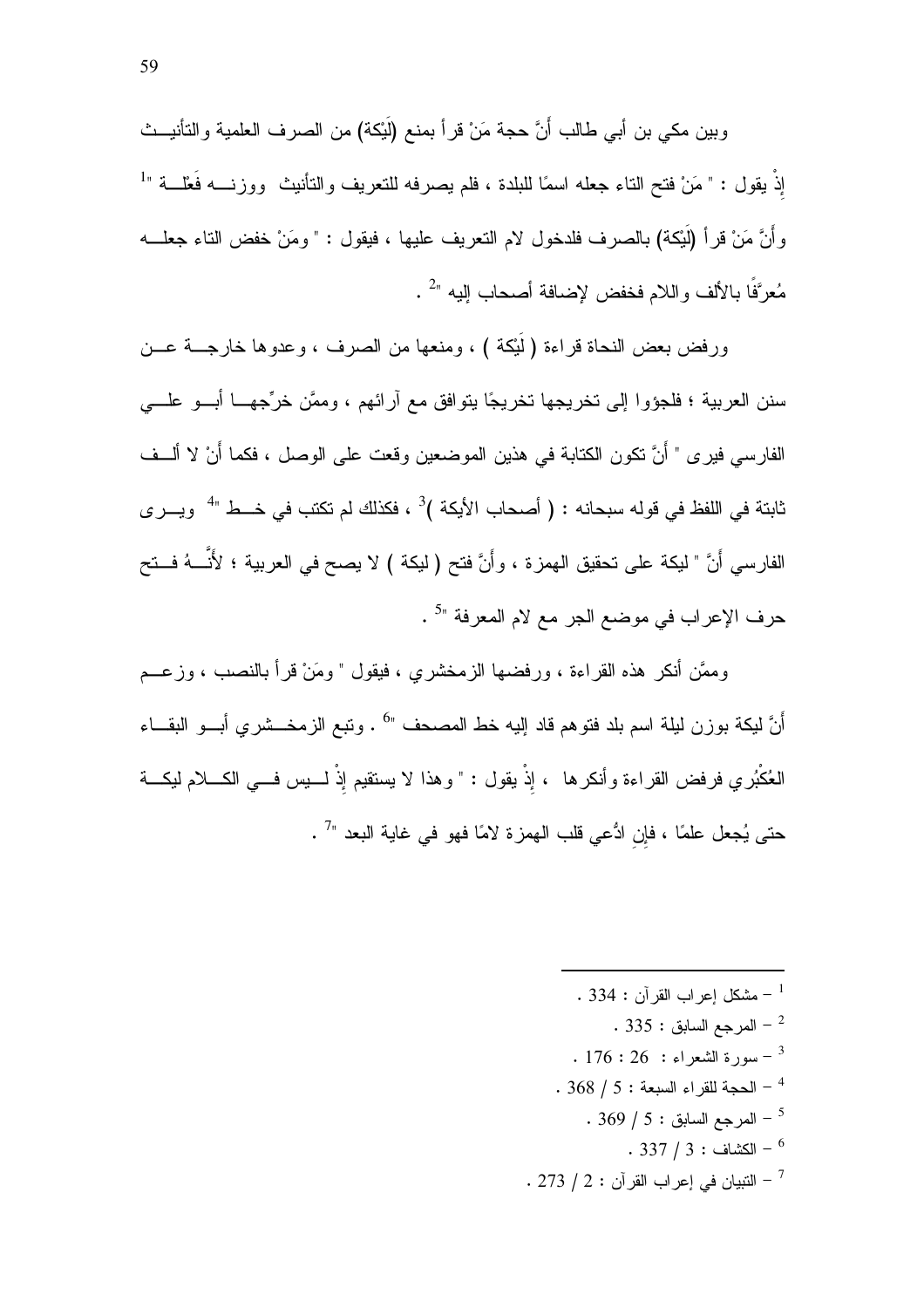وقد تصدَّى أبو حيان لمَنْ أنكر قراءة (ليكة ) ، وعد إنكارهــا قريبًــا مـــن الــــردة ودَحَض آر اءهم ، فبقول : " و هذه قر اءة متواتر ة لا بمكن الطعن فيهــا ، وبقــرب إنكار هــا من الردة والعياذ بالله " ، ويرى أنَّ قلة استعمال ( ليكة ) في كلام العرب دليل علـــي أَنَّهـــا أعجمية ، إذْ يقول : " وأَمَّا كون هذه المادة مفقودة في لسان العرب فإنْ صح ذلك كانت الكلمة أعجمية ، ومواد كلام العجم مخالفة في كثير مواد كلام العرب ، فيكون قد اجتمع على منسع صر فها العلمية والعجمة والتأنيث "2 .

ويميل ابن عاشور إلى أَنَّ (ليكة) علم مؤنث دال على القبيلة ، وهـــي غيـــر مَـــدْيَن فيقول : " والذي يشهد لذلك ويرجحه أَنَّ القرآن لمَّا ذكرَ هذه القصنةَ لأهل مدين وصف شعيباً بأنَّهُ أخوهم ، ولمَّا ذكرها لأصحاب ليكة لم يصف شعيباً بأنَّهُ أخوهم إذْ لم يكن شعيب نـــسيباً ولا صهراً لأصحاب ليكة ، وهذا لِيماء دقيـــق الِــــي هـــذه النكتـــة . وممــــا يــــرجح ذلـــك قوله تعالى (وَإِنْ كَانَ أَصنْحَابُ الْأَيْكَةِ لَظَالِمِينَ (78) فَانْتَقَمْنَا مِنْهُمْ وَإِنَّهُمَا لَبإمَام مُبين )<sup>3</sup> فجعل ضمير هم مثني باعتبار أَنَّهم مجموع قبيلتين : مدين وأصحاب ليكة "<sup>4</sup>.

وقد فرَّق أبو عبيد بين الأيكة ، وليكة ، فيقول : " ليكة اسم القرية التي كـــانوا فيهـــا والأيكة اسم البلد كلها ، فالمانع لليكة من الصرف على هذا التعريف والتأنيث "<sup>5</sup> .

- .  $37 / 7:$  البحر المحيط  $^{-1}$
- . 38  $/$  1 المرجع السابق : 7 / 38 .
- $.79.78:15:15:10^{-3}$
- $182 / 18$ : النّحرير والنّتوير = 18
	- .  $235 / 3:$ شرح الفاسي : 3 / 335 .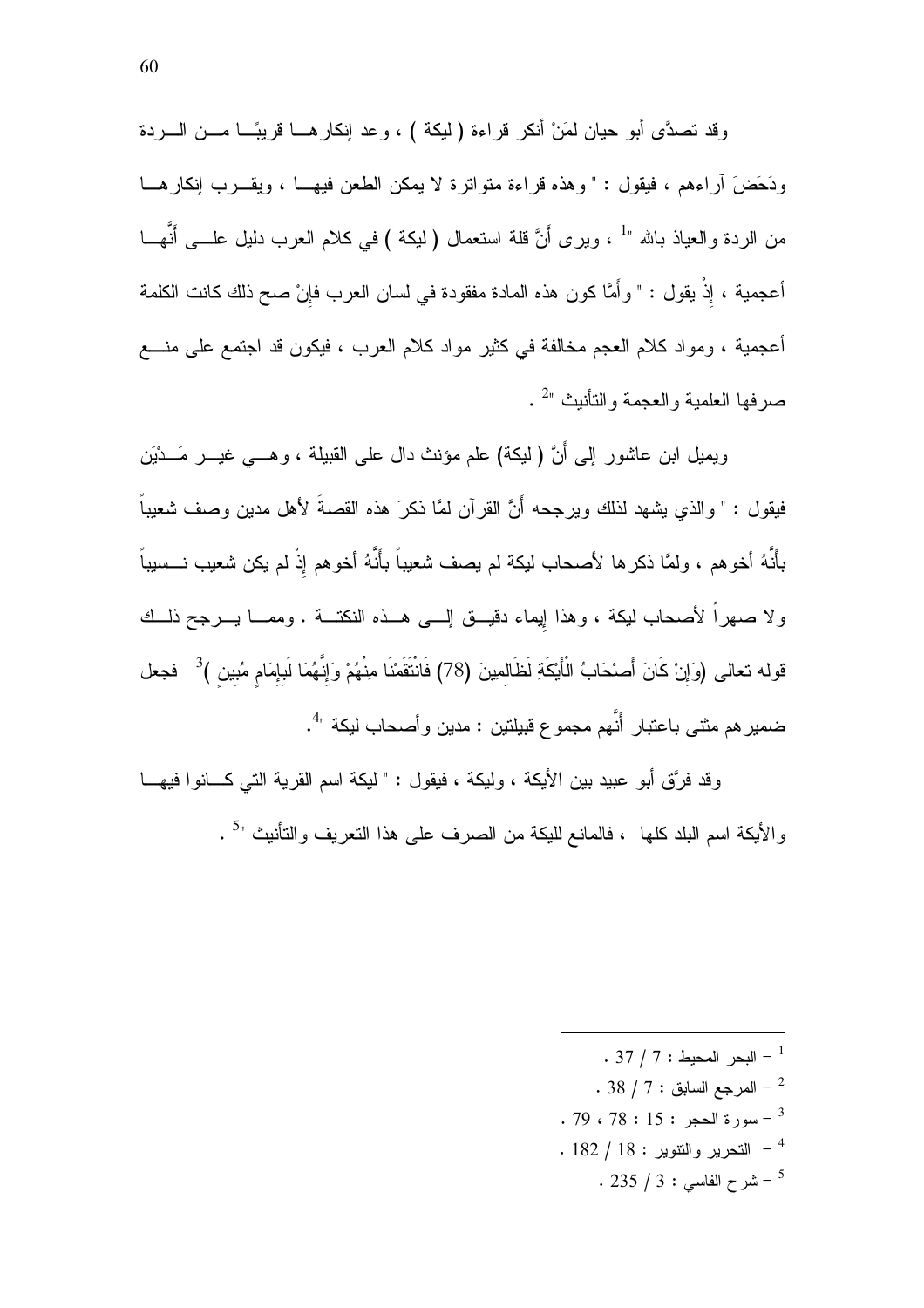وقد رجح الفاسي قول أبي عبيد ، فيقول : " و الذي يجب أَنْ يعتقد أَنَّ نافعًـــا ، و ابـــن كثير وابن عامر لم ينقلوا ما قرؤوا به من المصاحف ولم يُصَحِّفُوا ، بل نقلوه عن أئمتهم نقلاً لا ارتياب فيه ۖ والوجه مع صحة نقلهم لِياه ما ذكره أبو عبيد رحمه الله " .

ويؤيد هذا القول ما ذكره اللغويون إذْ يقولون : " إنَّ ليكة اسم القريــــة ، والأصــــل الأيكة فألقيت الهمز ة فقيل : اليكة ، ثم حذفت الألف ، فقيل : ليكة فممن قر أ ليكة فهـــى اســـم القرية ، ويقال : هما مثل بكة ومكة ۖ ومَنْ قرأ الأليكة قال : الأيك : الشـجر الكثير "2 .

وبناء على هذا القول يكون مَنْ قرأ ليكة بالمنع من الصرف أراد القرية التي كـــانوا فيها ، وعلة منعها من الصرف العلمية والتأنيث ، ومَنْ صرفها فلأَنَّها معرفة دخلت عليها لام التعريف .

ويخلص الباحث إلى القول : إنَّ قراءة ( لنَئِكَة) وصرفها مع أنَّها علم مؤنــث وحقــه المنع من الصرف وفقًا لقاعدة الممنوع من الصرف لغة فصيحة من لغات العرب ، يشهد لذلك ما ذكره علماء القراءات ، فثمة قراءة منعت ( ليكة ) من الصرف للعلمية والتأنيــث وهـــي قراءة متواترة لا يمكن إنكار ها أو تجاهلها ، وهذا يدلُّ على أنَّ العلــم المؤنـــث فيــــه لغتــــان الصرف ، والمنع .

#### صرف العلم الأعجمي

ومن شواهد صرف الممنوع من الصرف ( سلسبيلاً ) كقوله نعالى : " عَيْنًا فِيهَا نُسَمَّى ً سَلْسَبِيلاً "3.

.  $236 / 3:$  شرح الفاسي $^{-1}$ تاج العروس: مادة ( ل ي ك ) . .  $18:76:18$ سورة الإنسان -  $-3$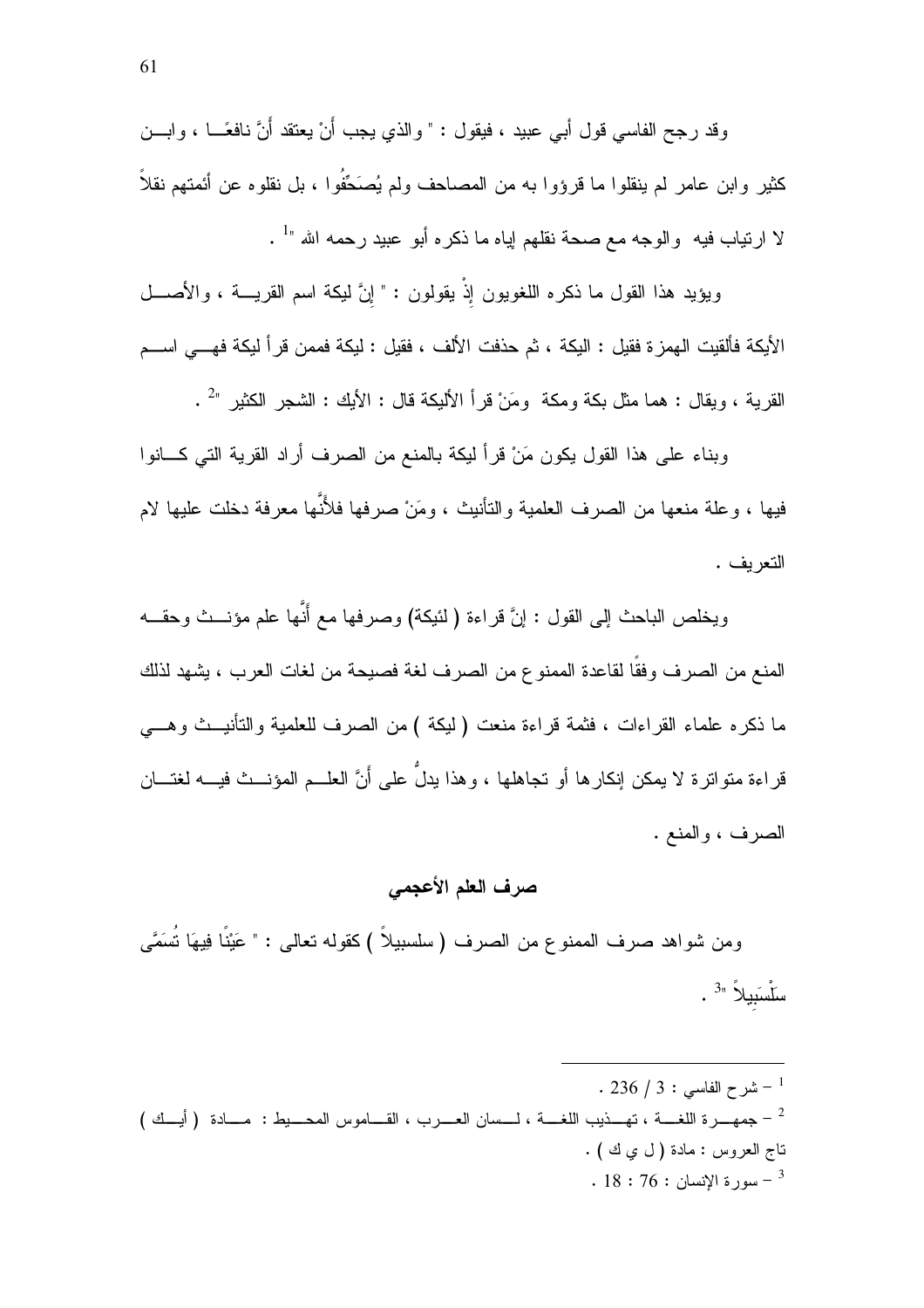موطن الشاهد: سلسببلاً.

وجه الدلالة : مجيء العلم ( سلسبيلاً ) مصروفًا ، وكان حقه المنع من الصرف للعلمية و النَّانيث وفقًا لقاعدة الممنوع من الصرف .

وقد اختلف المفسرون في تفسير ( سلسبيل ) فذهب بعضهم إلى أُنَّهـــا صــــفة لـعــــين في الجنة ، وسميت بهذا الاسم ؛ " لسلاسة انحدارها في الحَلْق وسهولةِ مساغِها " ، ومــنهم مَنْ ذهب إلى أَنَّ (سلسبيل ) علم حقيقي لعين في الجنة ، ويؤكد ذلك ما قــــرره أبـــو حيــــان بقوله : " والظاهر أنَّ هذه العين نسمَّى سلسبيلاً "<sup>2</sup> ، ومـــا رواه الطبرانــــى عـــن مقاتـــل إذْ يقول : " السلسبيل عين من الخمر نتبع من تحت العرش من جنة عدن اللــى أهــل الجنـــة "<sup>3</sup> وقد نوّنت للمزاوجة ؛ ولأنَّها رأس آية<sup>4</sup>. ومنهم مَنْ أجازٍ صرف ( سلسبيلاً ) ؛ لأَنَّـــهُ " علـــم أعجمي نكر ة "<sup>5</sup> .

و الذي يميل إليه الباحث هو أَنَّ ( سلسبيل ) علم لعين في الجنة ، مستندًا إلى أقـــو ال اللغويين والمفسرين ، فقد ذهبوا إلى أَنَّ ( سلسبيل ) علم لعين في الجنة ، وقد زيدت الألــف

250 / 14 - نفسير الطبري: 14 / 266 ، معـــاني القـــرأن وإعرابــــه : 5 / 261 ، مفـــاتيح الغيـــب : 15 / 250 البحر المحيط : 8 / 398 ، إرشاد العقل السليم إلى مزايا الكتاب الكريم : 9 / 74 ، التحرير والتتوير :29 / .396

- $.368 / 8:$  البحر المحيط  $-2$ . 409 / 6 : التفسير الكبير للطبر اني  $16:409$
- . ( سبل ) انظر القاموس المحيط : مادة ( سبل )
- . 490 مشكل إعراب القرآن الكريم  $\sim$  5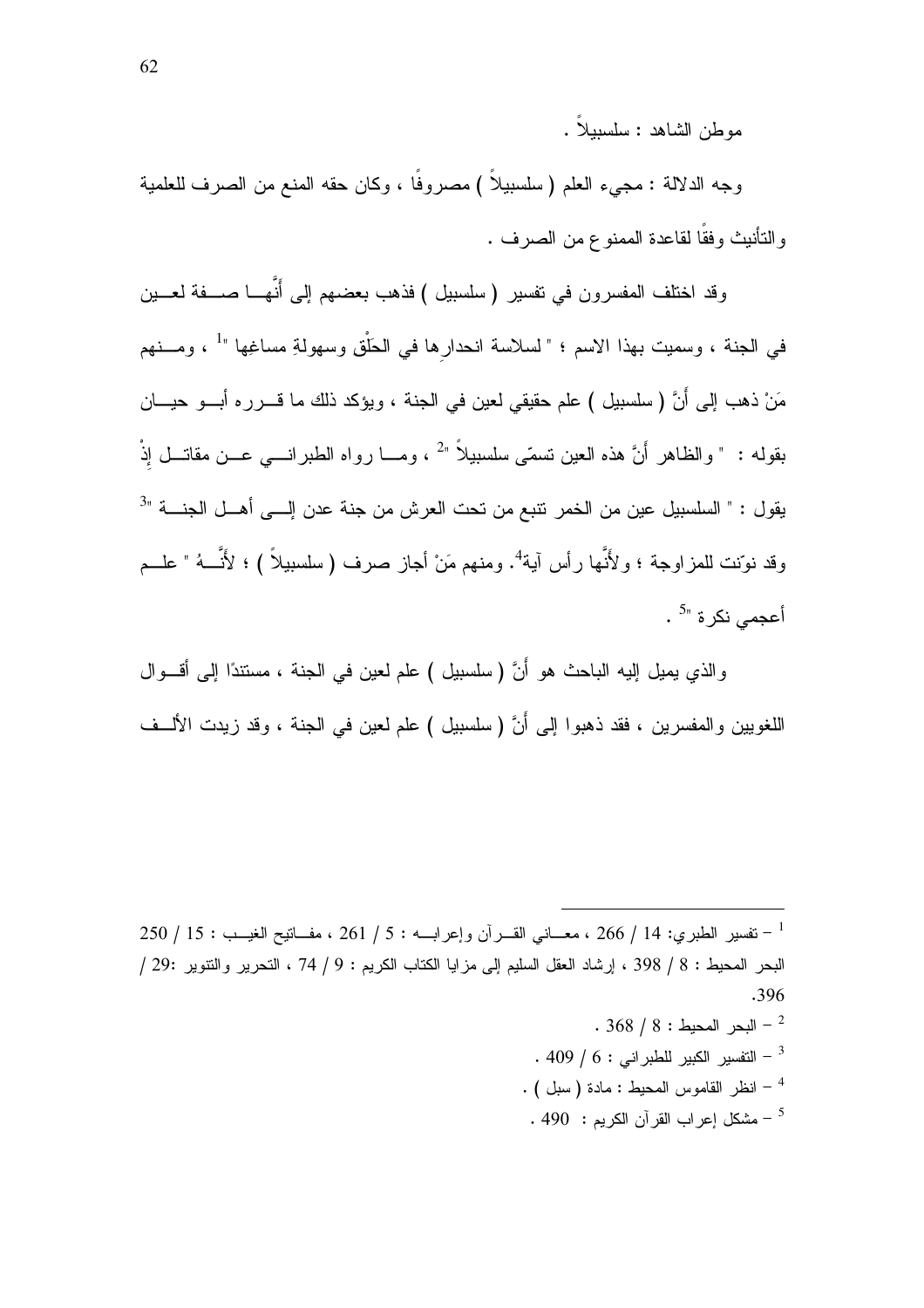في الآية للمزاوجة<sup>1</sup> ، وذكر المفسرون أَنَّ ثمة قراءة تمنع ( سلسبيل ) من الصرف وعـــزوا هذه القراءة إلى على بن أبي طالب $^{-2}$  رضي الله عنه – وطلحة بن مصرف $^{-3}$  .

ويؤكد ذلك ما ذكره ابن حجر العسقلاني أَنَّ " ابن أبـــي حـــاتم روى عـــن عكرمــــة قال : السلسبيل اسم العين المذكورة ، وهو ظاهر الآية ، ولكن استبعد لوقوع الصرف فيــــه " وذهب إلى هذا القول الإمام النووي إِذْ يقول : " قال جماعة مـــن أهـــل اللغـــة والمفـــسرين السلسييل اسم للعبن "5.

ومن شواهد صرف الممنوع من الصرف قول الله – عز وجل – على لسان قوم سيدنا نوح – عليه السلام – : " وَقَالُوا لَا نَذَرُنَّ ٱلهَنَّكُمْ وَلَا نَذَرُنَّ وَدًّا وَلَا سُوَاعًا وَلَا يَغُوثًــا وَيَعُوقُــا  $\cdot$   $\stackrel{6}{\cdots}$  وَ نَسْرُ ا

فقد جاء العلم الأعجمي (يغوثًا ، ويعوقًا ) مــصروفًا ، وهـــي قـــراءة الأعمـــش و الأشهب العقبلي ، و المطوعي ، وحقه أَنْ بكون ممنو عًا من الصر ف للعلمية و العجمة ، وقــد وجه النحاة هذه القراءة بأنَّها جاءت على مذهب مَنْ يصرف الممنوع من الصرف ، وهي لغة فاشية ، وقالوا : إنْ كانا عرببين فالمنع للنعريف ووزن الفعل ، وإنْ كانا أعجميـــين فـــالمنع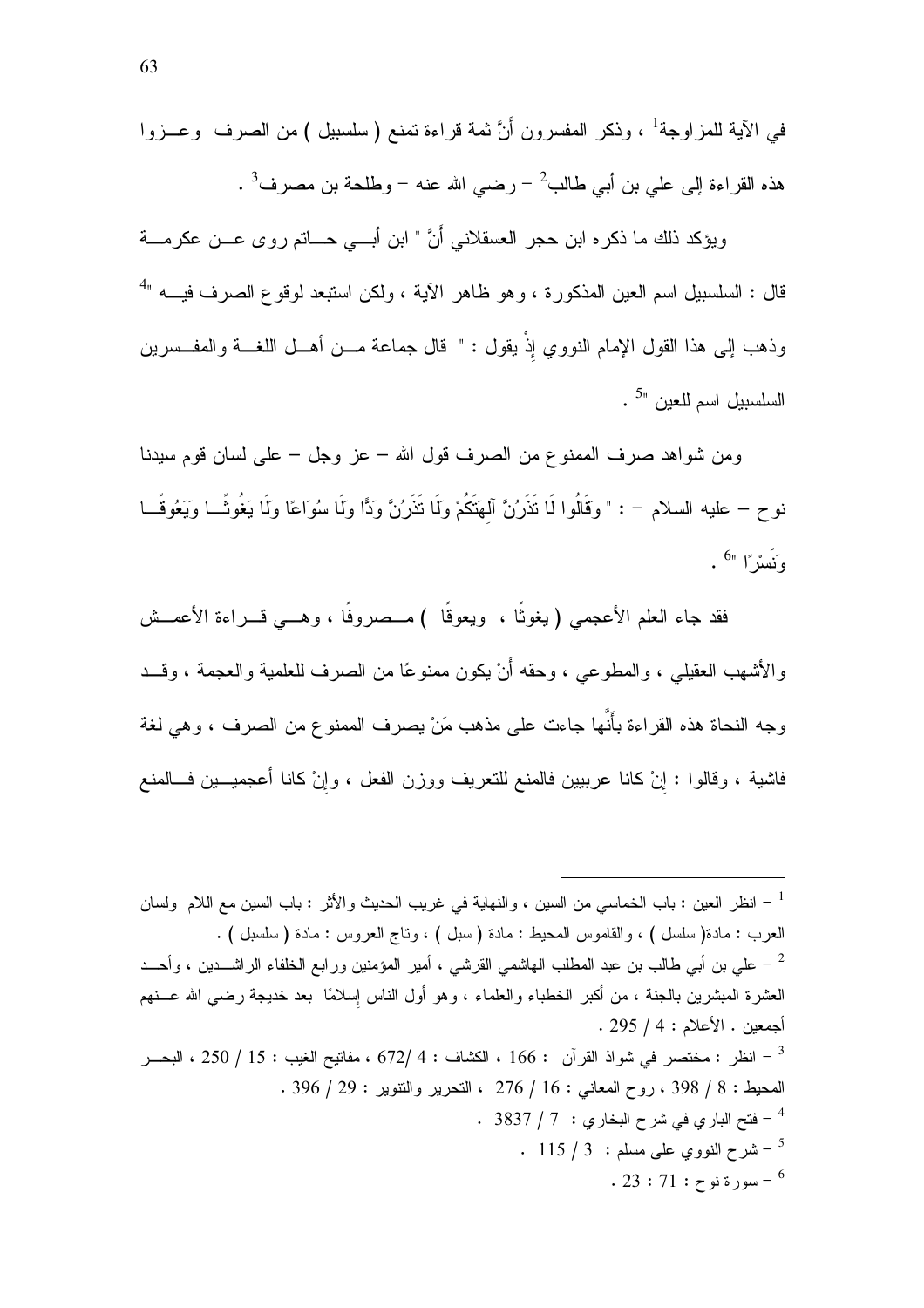للعُجْمة والنعريف ، وهذه القراءة قراءة الأعمش بن مهران والأشهب العقيلي<sup>1</sup> والمطـــوعى<sup>2</sup> وقد صَرَفَتْ هذه القراءات الاسم الأعجمي<sup>3</sup> .

ويميل الباحث إلى القول : إنَّ للعرب في الاسم الأعجمي وجهين : الصرف والمنع وكـــلا الوجهين جائز ، وإنْ كان الأقيس والأقوى والأشيع منع العلم الأعجمي من الصرف .

ومن شواهد صرف الممنوع من الصرف في القرآن الكـــريم صـــــرف ( إســــتبرق ) في قوله تعالى : " عَاليَهُمْ ثِيَابُ سُنْدُس خُضرْ ٌ وَإِسْتَبْرِقٌ وَخُلُوا أَسَاوِرَ مِنْ فِضَّةٍ وَسَقَاهُمْ رَبُّهُ مْ  $4$ " شَدَرَ ايَّا طَبَعُو دِيَّا

موطن الشاهد : إستبر ق .

وجه الاستشهاد : صرف إستبرق ، ووفقًا لقاعدة الممنوع من الصرف فـــإنَّ الكلمـــة نُمنع من الصر ف ؛ للعلمية و العجمة .

و قراءة الصرف هي القراءة المشهورة ، وبها ضُبطتٌ الكلمـــة فـــي المــصحف إلاَّ أنَّ القراء اختلفوا في قراءتها ، فقرأها بعض القراء بالرفع ، وقرأها آخرون بالجر . " فقرأ ابن كثير ونافع وعاصم بالرفع ، وقرأ الباقون بالخفض "<sup>5</sup> .

- مسكين بن عبد العزيز بن داود بن إبــــراهيم ، روى القــــراءة ســـماعًا عــــن نــــافع بــــن أبــــي نعـــيم . . 296 / 2 : غابة النهابة معرفة اللامات وتفسير ها إمام عارف ثقة في القراءة أثنـي عليه الحافظ أبو العلاء المهدانـي ووثقه توفـي سنة إحدى وسبعين وثلاث مئة وقد جاوز المئة . غاية النهاية في طبقات القراء : 1 / 213. 189 / 3 : انظر الكثباف : 4 / 622 ، إعراب القرآن للنحاس : 3 / 517 ، معاني القــرآن للفــراء : 3 / 189 روح المعاني : 29 / 134 ، مختصر في شواذ القرآن : 160 ، أوضح المسالك : 4 / 124. . 21 : 76 : الانسان  $76$  :  $^{-4}$  $1.296 / 2:1$ النشر في القراءات العشر . 296  $^{-5}$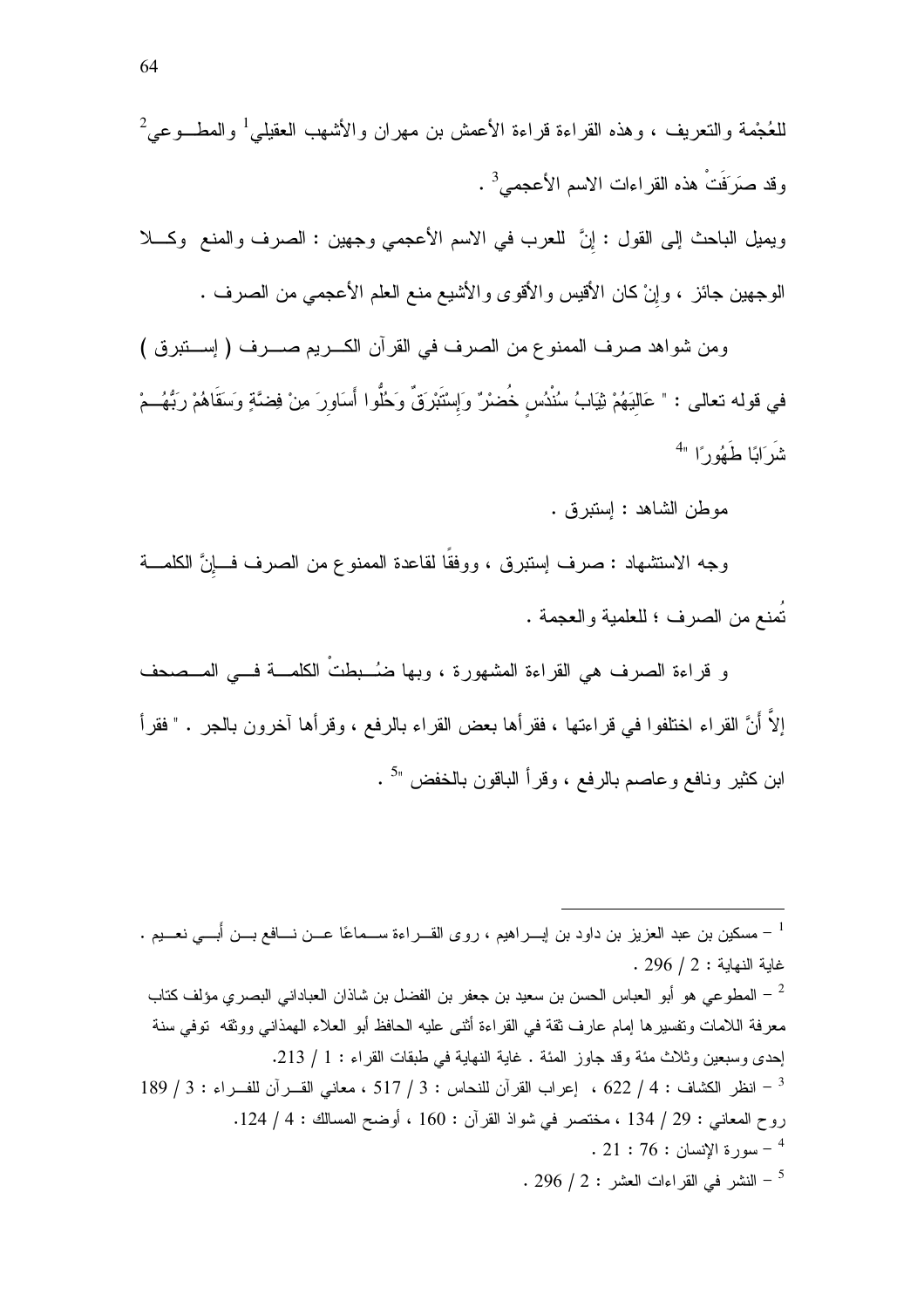وثمة قراءة منعت ( إستبرق ) من الصرف ، ونُسِبت هذه القراءة إلى ابن محيـــصن والحسن البصري<sup>1</sup> ، وذكر ابن خالويه أَنَّ يعقوب الحضرمي<sup>2</sup> ، ويحيى بـــن يعمـــر<sup>3</sup> قـــرأا (خضر واستبرق ) بوصل الألف وفتح القاف<sup>4</sup> ، وقد وقف النحاة من هذه القـــر اءة مو اقـــف متباينة فذهب فريق إلى إنكارها ، وتخطئتها ، بينما قبلها فريق أخر ووجهها توجيهًا بتناســب ووجوه العربية .

فمن العلماء الذين ر فضوا هذه القر اءة و أنكر و ها الز مخشر ي ، و أبو علـــى الفار ســــى والطبري ، ويرى الزمخشري أنَّ منع ( إستبرق ) من الصرف ؛ " لأَنَّهُ أعجمي غلط ؛ لأَنَّــهُ نكرة يدخله حرف التعريف إلاَّ أنْ يزعم ابن محيصن أَنَّهُ قد يُجعـــل علمَـــا لهـــذا الـــضرب من الثياب ، وقُرئ ( واستبرق ) بوصل المهمزة والفتح على أنَّهُ مسمَّى باستفعل مـــن البريـــق وليس بصحيح أيضًا ؛ لأَنَّهُ معرَّبٍ مشهورٍ بعربيته "ً .

يعقوب بن إسحاق بن زيد بن عبد الله بن أَبي إسحاق الحضرمي ، كان أَعلم الناس في زمانه بـــالقراءات  $^\circ$ والعربية ، وكلام العرب ، والرواية ، والفقه فاضلاً نقيًّا ورعًا زاهدًا ، وله قراءة مشهورة به ً وهي إحــدي القراءات العشر . مات في ذي الحجة سنة خمس ومئتين. بغية الوعاة : 2 / 336 .

علماء التابعين ، عار فًا بالحديث والفقه ولغات العرب ، وهو من كتَّاب الرســـائل الديوانيـــة ، أدرك بعـــض الصحابة ، و اخذ اللغة عن أَبيه , و النحو عن أَبي الأسود الدؤلي . و كان فصيحا ً بنطق بالعر بيـــة المحــضة وتوفي بالبصرة سنة 129 هـ. الأعلام : 8 / 177 . . 71 : انظر كتاب الألفات : 71 .

.  $674 / 4:$  الكشاف  $^{-5}$ 

 $166:$  تفسير الطبر ي : 14 / 269 ، ما ينصرف وما لا ينصرف : 19 ، مختصر في شــواذ القــرآن : 166  $^{-1}$  $278 / 16:$  الكشاف : 4 / 674 ، مفاتيح الغيب : 5 / 253 ، البحر المحيط : 8 / 400 ، روح المعــانـي : 16 / 278 التحرير والتتوير : 29 / 399 ، البدور الزاهرة : 427 .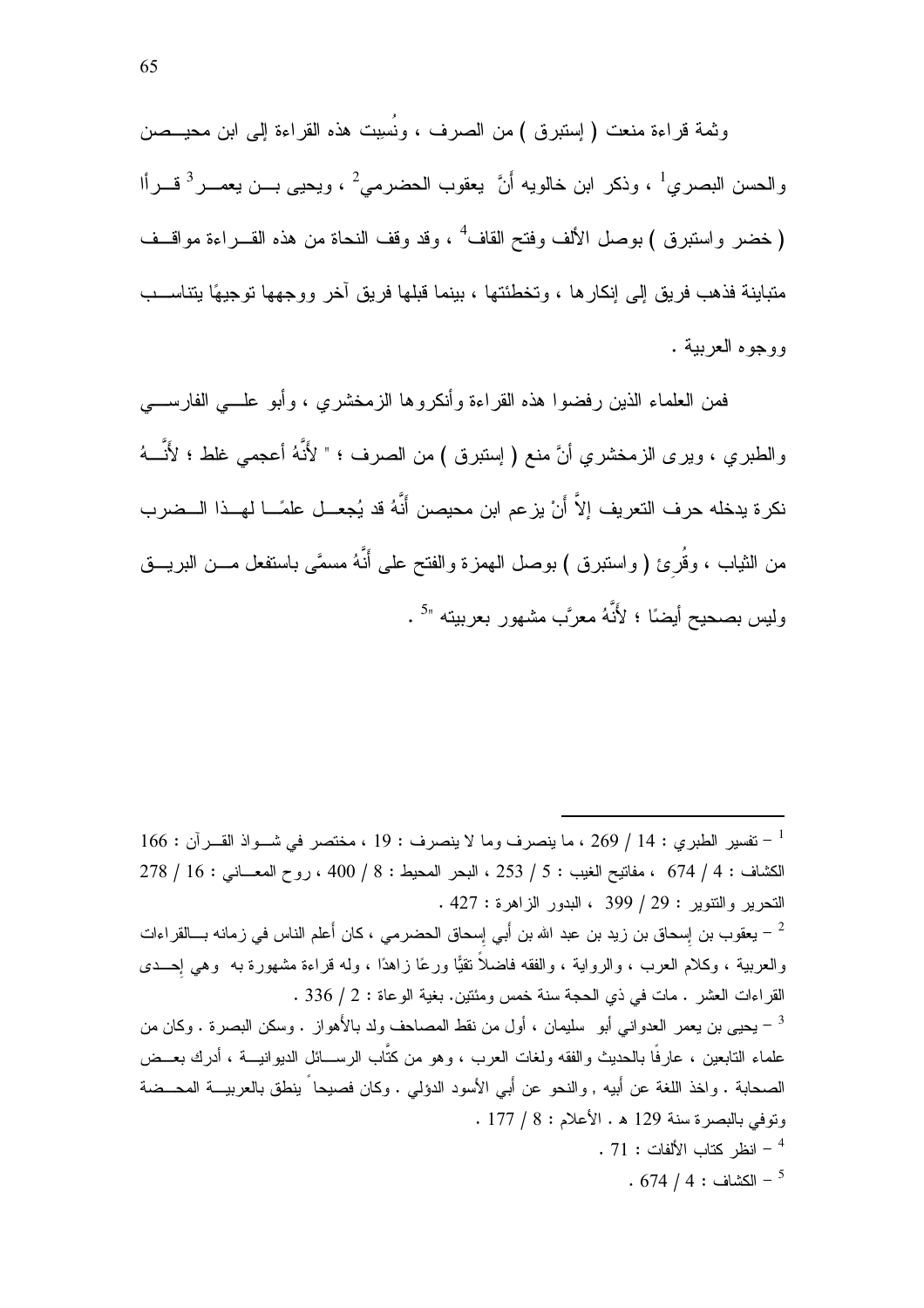ورفض الإمام الطبرى فراءة ابن محيصن وعدَّها فراءة خارجة عن سنن العربيـــة ووصفها " بأنَّها بعيدة من معروف كلام العرب ؛ وذلك أنَّ الإستبرق نكرة ، والعرب تجـــري الأسماء النكرة ، وإنْ كانت أعجمية " .

ونفي أبو على الفارسي هذه القراءة وتوجيهات النحـــاة لمهـــا فيـــــرى أَنَّ الإســــتبرق لا يكون في معنى برق ، إذْ يقول : " إنَّا لا نعلم إستبرق في معنى برق ، وإنَّما وافق اللفــظ اللَّفظ في النَّعر بِف ، فو افق لفظه استفعل "2 ، و بِذهب أبو ٍ علي الفار سي إلي أَنَّ " إستبر ق اسم جنس لا ينبغي أَنْ يحمل الضمير الذي يحتمله استخرج ، ويدلَّ على ذلك دخول لا المعرفـــة عليه والجار في قوله تعالى : ( بطائنها من إستبرق ) ، فإذًا كان كذلك ففتحه لا يجوز <sup>3</sup>" .

ويَعُدُّ أبو على الفارسي منع ( إستبرق ) من الصرف لا يتفق وسنن العربية ؛ لأَنَّـــهُ يري أَنَّ ( إستبرق ) " اسم أعجمي بمنزلة الديباج والفرند والإبريسم ، ونحو ذلك من الأسماء المنقولة نكرة ، وليست من باب إسماعيل ، وإير اهيم ، وإذًا كان من هذا الضرب لم يكن فيـــه إلا الصرف إلاَّ أنْ يُسمَّى به شيء فينضم إلى مثال الفعل النعريف ، وإذْا لم يكن كذلك فتـــرك الصرف منه لا يستقيم "

ومن النحاة الذين قبلوا هذه القراءة ودافعوا عنها أبو حيان ، والألوسبي ، والزجــاج ومكي بن أبي طالب ، وابن الحاجب . فقد دافع أبو حيان عن هذه القراءة ووجههـــا توجيهًـــا يُو افق سنن العربية ، فذكر ۖ أَنَّ ابن محيصن قر أ ( و استبر ق ) " بو صل الهمز ة في جميع القر آن

> . 270/  $14:$  قسبر الطبر ي $^{-1}$ . 360 / 6 : الحجة للقراء السبعة  $\sim 360$  . . المرجع السابق نفسه والصفحة نفسها  $\,$  $.361/6:$  المرجع السابق $.61/6$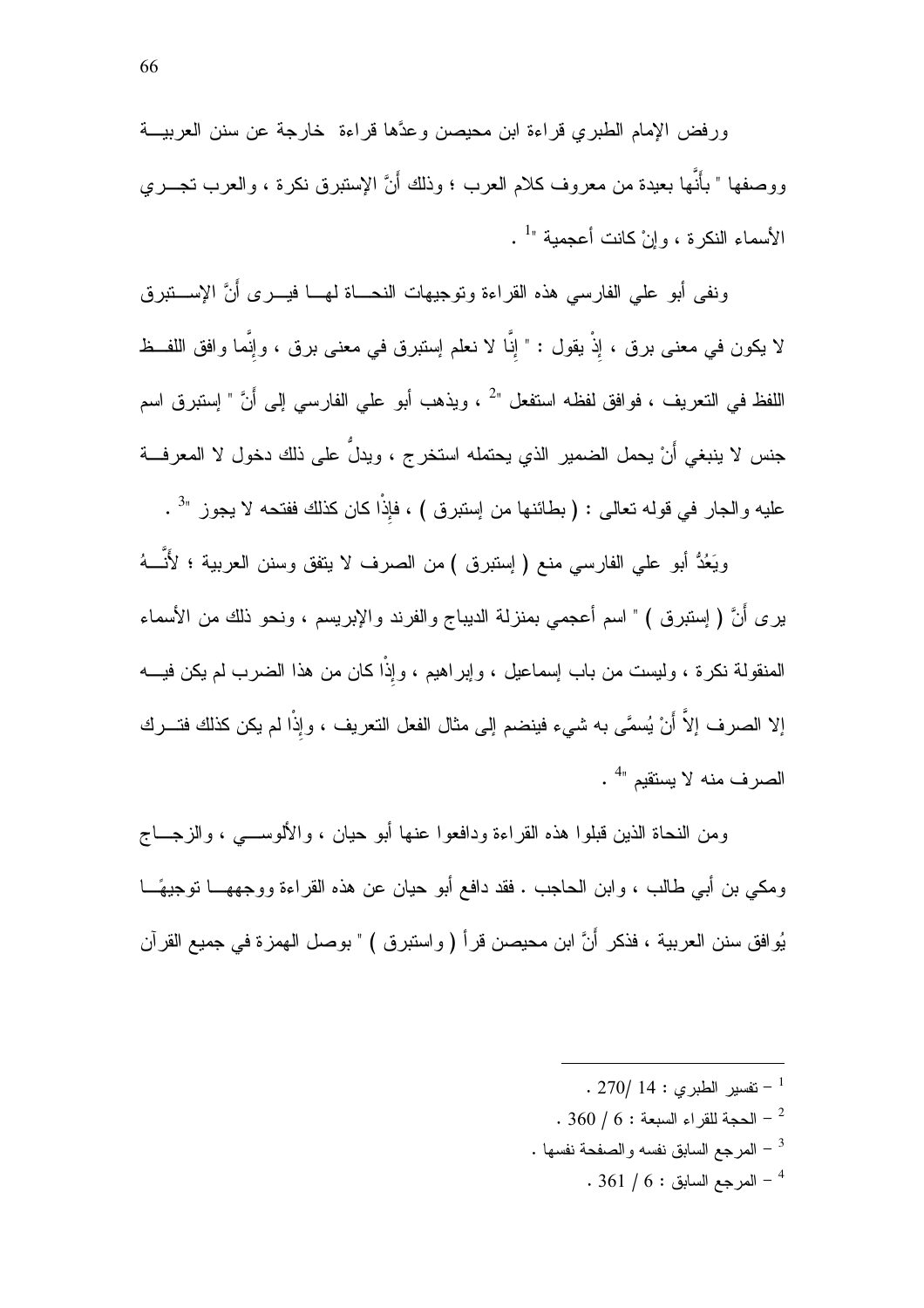فيجوز أَنَّهُ حذف الـهمزة تخفيفاً على غير قياس "<sup>1</sup> ، ويرى أبو حيان أَنَّ ابن محيصن صــــرف ( إستبرق ) ؛ لأَنَّهُ " جعله عربيًا من برق بيرق بريقًا ؛ وذلــك إذْا تـــلألأ الثـــوب ؛ لـجدتـــه ونضارته ، فيكون وزنه استفعل من ذلك ، فلمَّا نسمَّى به عامله معاملة الفعل في وصل الهمزة ومعاملة المتمكنة من الأسماء في الصرف والنتوين "2 .

وبناء على ما سبق بكون ( إستبرق ) اسمًا أعجميًا فيقول ابن الحاجـــب : " فأصـــــله أُعجِمي فعُرِّبٍ ، فلما عُرِّبٍ حُمِلٍ على ما يناسبِه في الأبنية العربية ، و لا يناسبِ مـــن أبنيـــة الاسم شيئًا ، بل يناسب نحو استخرج من أبنية الأسماء باجتمــاع الألــف والــسين والتــاء في الأول ، فحكمنا بزيادة الأحرف الثلاثة حملاً له على نظيره "<sup>3</sup> ، وألفه ألف قطع ، وقد منع من الصرف ؛ لأَنَّهُ نكرة ، وقطعت ألفه " لأَنَّك نقلت الأفعال إلى الأســـماء ، وأصـــل ألقـــاب الوصل للأفعال ، فلمَّا أخرجتها إلى الأسماء أخرجتها إلــى بـــاب غيـــر ألفـــات الوصـــل " ومن العلماء مَنْ ذهب إلى أَنَّ منع ( إستبرق ) من الـــصرف ليـــست العجمـــة ، بـــل مُنِــــعَ من الصرف " للعلمية ووزن الفعل دون العجمة "<sup>5</sup> .

ويخلص الباحث إلى القول : إنَّ ( إستبرق ) علم أعجمي ، وهو علم للثياب الغليظة وممَّا يقوي هذا الرأي قول اللغويين : إنَّ الإستبرق " ما غلظ من الحرير والإبريــــسم ۖ وهــــي لفظة أعجمية معرَّبة ، وأَنَّ الـهمزة والسين والناء من الزوائد "<sup>6</sup> .

- .  $400 / 8:111 1$  البحر المحبط . 401 / 8 : المرجع السابق  $8: 8 \cdot 10$ شرح الشافية : 1 / 264 .  $^{-3}$ . 264 / 1 ينصرف وما لا ينصرف : 19 ، مشكل إعراب القرآن : 492 ، شرح الشافية : 1 / 264 . . 278 / 16 : روح المعاني : 16 / 278 .
	- . [ الصحاح ، لسان العرب ، ناج العروس ، النهاية في غريب الأثر : مادة ( برق ) .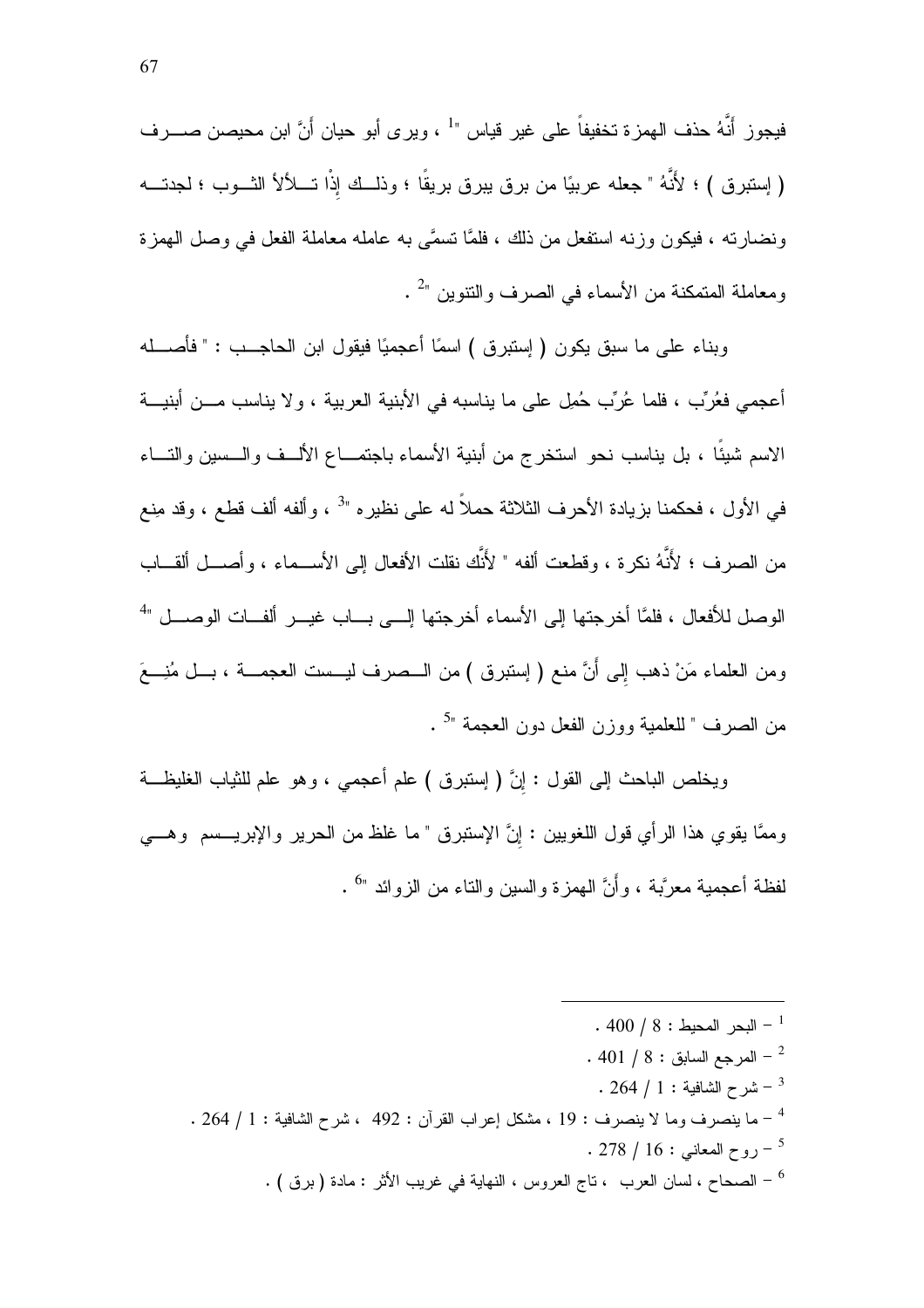ويظهر للباحث أَنَّ ثمة لغتين في ( إستبرق ) : إحداهما تصرفه ، والأخـــري تمنعـــه من الصرف ، وكلتا اللغتين فصبحة توافق سنن العربية ، ويعتمد الباحث – في ترجيح هــذا الرأي – على ما قرره العلماء بقولهم : إنَّ الإستبرق إنْ كان علمًا للثياب الغليظة جاز منعـــه من الصرف للعلمية والعجمة<sup>1</sup> ، فالعلماء الذين أنكروا قراءة ابن محيصن لمخالفتهـــا ســـنن العربية أجازوا منع ( إستبرق ) من الصرف ، إنْ كـــان علمًـــا للنْيـــاب الغليظـــة ، فيقـــول الز مخشر ي وقد أنكر قر اءة ابن محيصن : " إلاّ أَنْ يز عم ابن محيصن أَنَّهُ قد يُجعل علمًا لهذا الضرب من الثياب"<sup>2</sup> و لا يجيز أبو علي الفارسي منع ( إستبرق ) من الصرف " إلاَّ أنْ يُسمَّى به شيء فينضم إلى مثال الفعل النعر يف "<sup>3</sup> .

وقد أنثني العلماء على ابن محيصن فقال أبو حيان عنه : إِنَّهُ " قارئ جليـــل مـــشهور بمعرفة العربية ، وقد أخذ عن أكابر العلماء "<sup>4</sup> . وذكر ابن الجزري أَنَّهُ " كان نحويـــاً قـــراً القر آن علي ابن مجاهد ، وقال أبو عبيد : وكان من قر اء مكة عبد الله بن كثير ، و حميد ابـــن قيس ، ومحمد بن محيصن ، وكان ابن محيصن أعلمهم بالعربية وأقواهم عليها، وقـــال ابـــن مجاهد : كان لابن محيصن اختيار ً في القر اءة على مذهب العربية فخر ج به عن إجماع أهــل بلده ؛ فرغب الناس عن قراءته ، وأجمعوا علم قراءة ابن كثير "<sup>5</sup> .

- .  $674 / 4:$  الكشاف  $-^2$
- $-361/6:$  الحجة للقراء السبعة  $-3$ 
	- $.400/8$  : البحر المحيط  $^\mathrm{4}$
- . 167 / 2 : غاية النهاية في طبقات القراء : 2 / 167 .

<sup>. 408 :</sup> انظر : الحجة للقراء السبعة : 6 / 361 ، الكشاف : 4 / 674 ، البدور الزاهرة : 408 .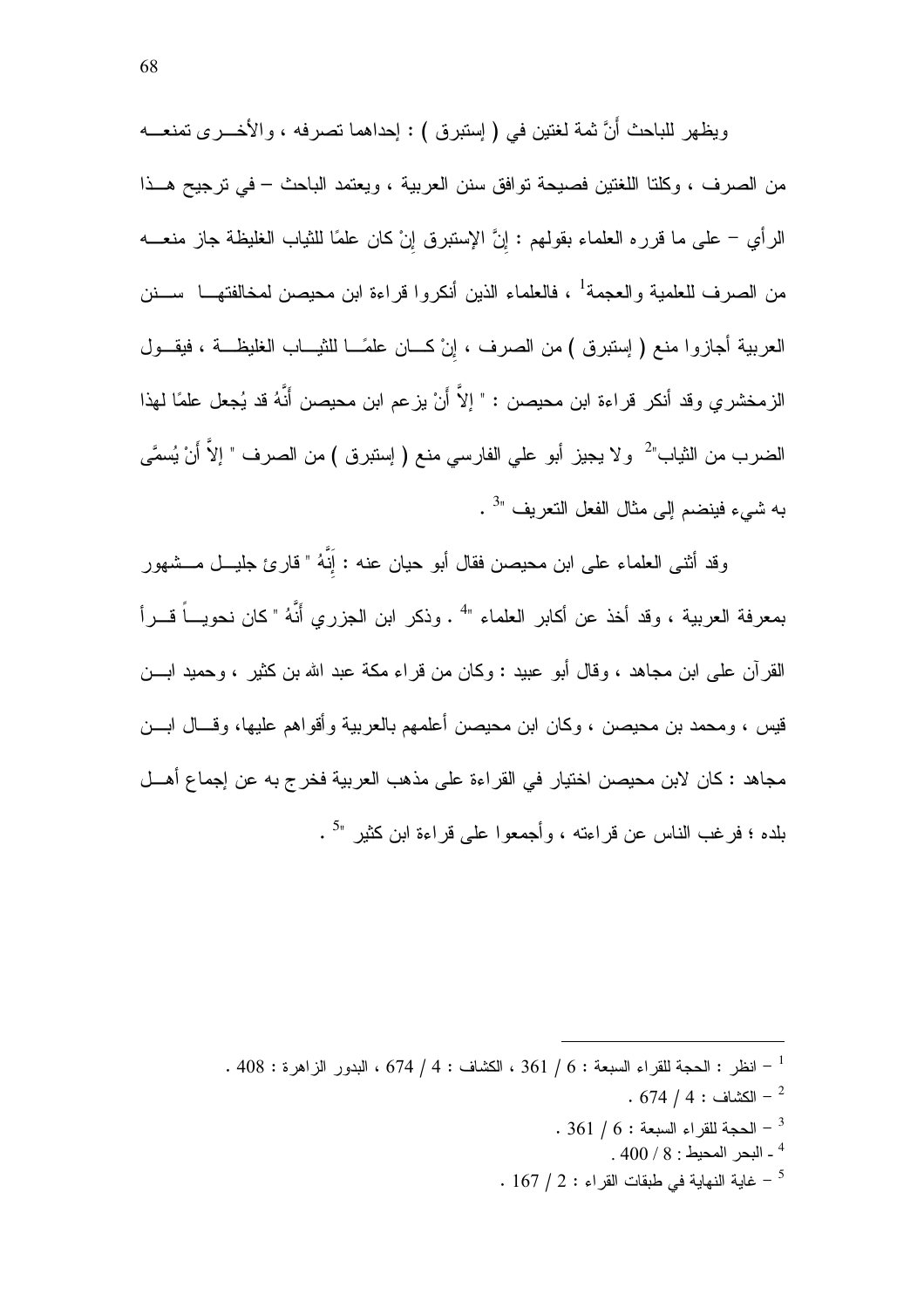ومن شواهد صرف الممنوع من الصرف ( عزير ) في قوله تعالى : " وَقَالَتِ الْيَهُودُ عُزِيْرٌ 'بْنُ اللَّهِ وَقَالَتِ النَّصَارَى الْمَسِيحُ ابْنُ اللَّهِ ذَلكَ قَوْلُهُمْ بِأَفْوَاهِهِمْ يُضَاهِئُونَ قَــوْلَ الَّــذِينَ كَفَرُ و ا مِنْ قَبْلُ قَاتَلَهُمُ اللَّهُ أَنَّى يُوَفَكُونَ " .

موطن الشاهد : عزير .

وجه الاستشهاد : مجيء ( عزير ) مصروفًا ، وهو علم أعجمي ، يُمنع من الصرف وفق قواعد النحاة ؛ للعلمية والعجمة .

وردت قراءتان متواترتان سبعيتان في ( عزير ) : الأولى صرفته ، فقُرئ بالتنوين قرأ بها عاصم ، والكسائبي ، ويعقوب ، والقراءة الثانية بغير نتوين قرأ بهـــا الأئمــــة : أبـــو عمرو ، ونافع ، وابن كثير ، وأبو جعفر ، وابن عامر<sup>2</sup> .

واختلف العلماء في ( عزير ) أهو اسم عربي أم أعجمي ؟ وانقسموا إلـــي فـــريقين فريق يرى أنَّهُ اسم عربي مشتق من التعزير ، وهو التعظيم ، وفريق آخر يــــرى أنَّــــهُ اســــم أعجمي ، ولكل فريق حجته ودليله . فذهب الزمخشري ، والألوسي ، والرازي ، وأبو السعود وابن عاشور ، والشوكانبي ، وابن عصفور إلى أنَّ ( عزير ) علم أعجمي كعازر وعيـــزرا وعزرائيل<sup>3</sup> ، وقد اختلفوا في صرف ( عزير ) ومنعه من الـــصرف ، فيـــرى الزمخـــشري

 $1.209$  / 2 - انظر : النشر في القراءات العشر : 2 / 209  $^{-2}$ 

 $/2:$  انظر : معاني القرآن للفراء : 2 / 431 ، تفسير الطبرى : 10 / 172 ، معاني القرآن وإعرابــه : 2 / 442 ، الكشاف : 2 / 250 ، مفاتيح الغيب : 7 / 168 ، شرح جمل الزجاجي :3 / 31 ، إرشـــاد العقــل السليم إلى مزايا القرآن الكريم : 4 / 59 ، فتح القدير :2 / 352 ، التحرير والتتوير : 10 / 168 .

 $30:9:9:1$ سورة التوبة -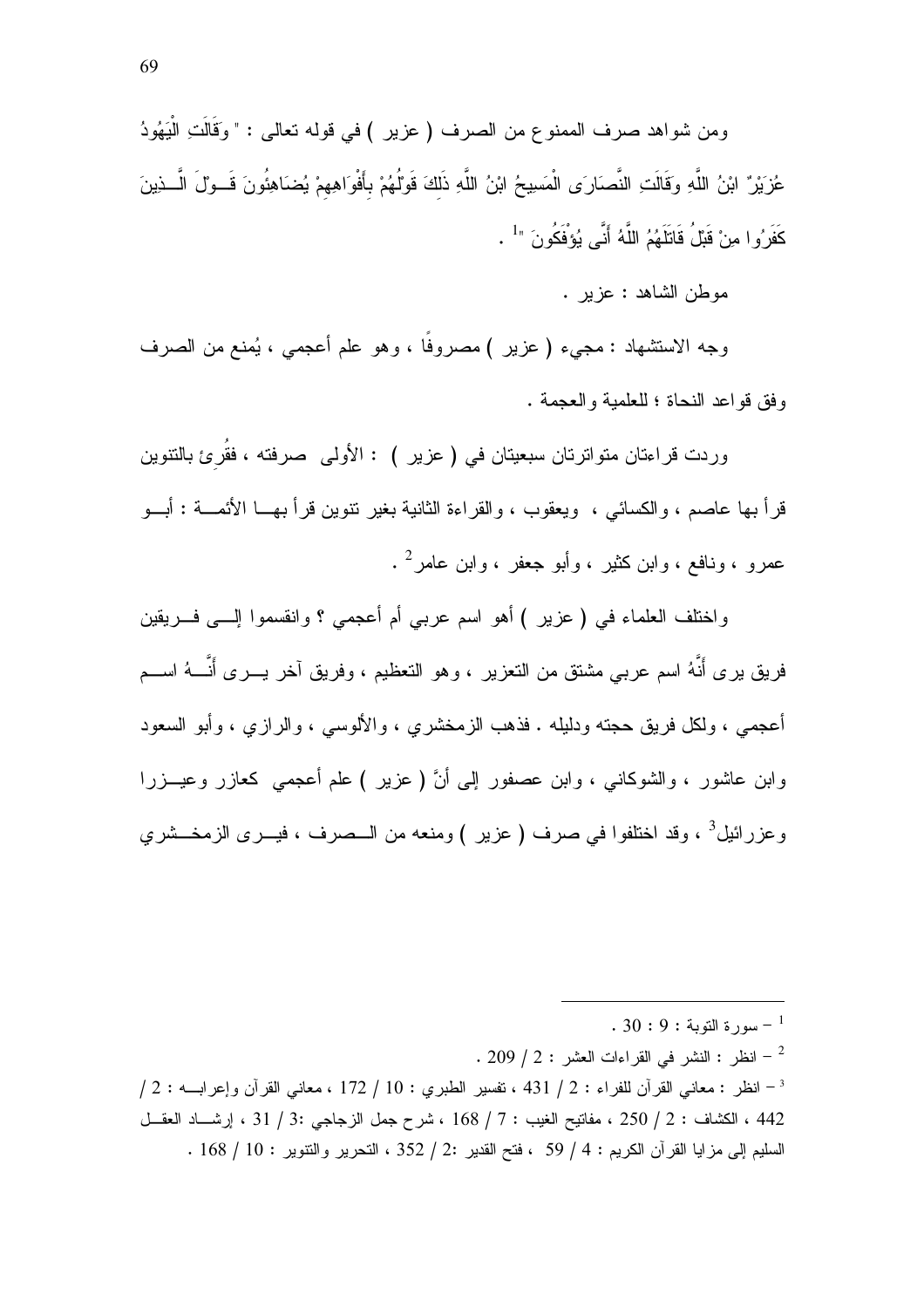أنَّهُ مُنِعَ من الصرف " لعجمته وتعريفه " أ . أمَّا ابن عصفور فيُـــرجِّح صـــــرفه ؛ لأَنَّ العلـــم الأعجمي " إذًا صُغِّرَ صُرِفَ "<sup>2</sup> .

ويرى أبو عبيد أَنَّ ( عزير ) علم أعجمي مصروف ، وهو مصغر عزار تـــصغير ترخيم<sup>3</sup> ، وعلة صرفه أَنَّهُ " خفيف اللفظ كنوح ولوط فــصُرفَ لخفــة لفظـــه "<sup>4</sup> ، وقـــد ردَّ أبو حيان قول أبـى عبيد ، إذْ يقول : " وليس قولـه بمستقيم ؛ لأَنَّهُ علـى أربعة أحــــرف ولـــــيس بمصغر ، إنَّما هو اسم أعجمي جاء على هيئة المصغر ، كسليمان جاء على هيئة عثمان وليس  $\frac{5}{3}$ بمصغر"

أمّا الفريق الثاني فيرى أَنَّ ( عزير ) علم عربي من النعزير ، وهو النعظيم ، وممَّن قال بهذا القول أبو البقاء العكبري ، وأبو حيان ، والخضري<sup>6</sup> ، وقد اختلفوا في علــــة حـــذف النتوين في قراءة مَنْ قرأ ( عزير ) بغير نتوين ، فمنهم مَنْ ذهب إلى أَنَّ حذف النتوين لالنقاء الساكنين ، ويؤكد ذلك قول الطبري : " وأمَّا مَنْ ترك نتوين عزير فإنَّهُ لمَّا كانت الباء من ابن ساكنة مع النتوين الساكن والنقى ساكنان ، فحُذِفَ الأوَّل منهما استثقالاً لتحريكه "ً

وقد رفض النحاة هذا التعليل فيرى أبو حيان أَنَّ " مَـــنْ زعـــم أنّ النتـــوين حـــذف من عزير لالنقاء الساكنين ، أَو لأَنَّ ابناً صفة لعزير وقع بين علمين فحذف نتوينه ، والخبـــر

. 250  $/$  2 الكشاف  $^{-1}$  $31 / 3:$ شرح جمل الزجاجي  $-$  3 /  $-$ تصغير الترخيم : وهو عبارة عن تصغير الاسم بعد تجريده من الزوائد التي هي فيه ، فإن كانت أصوله " ثلاثة صنُغِّرَ على فُعَيْل ، ثم إنْ كان المسمى به مذكر ًا جُريٍّدَ عن الناء، و إنْ كان مؤنثا أُلْحِقَ تاء النأنيث . انظر شرح ابن عقيل : 2 / 413 . . 77 / 3 - البحر المحيط : 5 / 402 ، وانظر : النهر الماد من البحر المحيط : 3 / 77 . . 77 / 3 - البحر المحيط : : 5 / 402 ، وانظر : النهر الماد من البحر المحيط : 3 / 77 .  $.155 / 2:$ طلي شرح ابن عقبل : .  $173 / 10:$  تفسير الطيري ته  $^{-7}$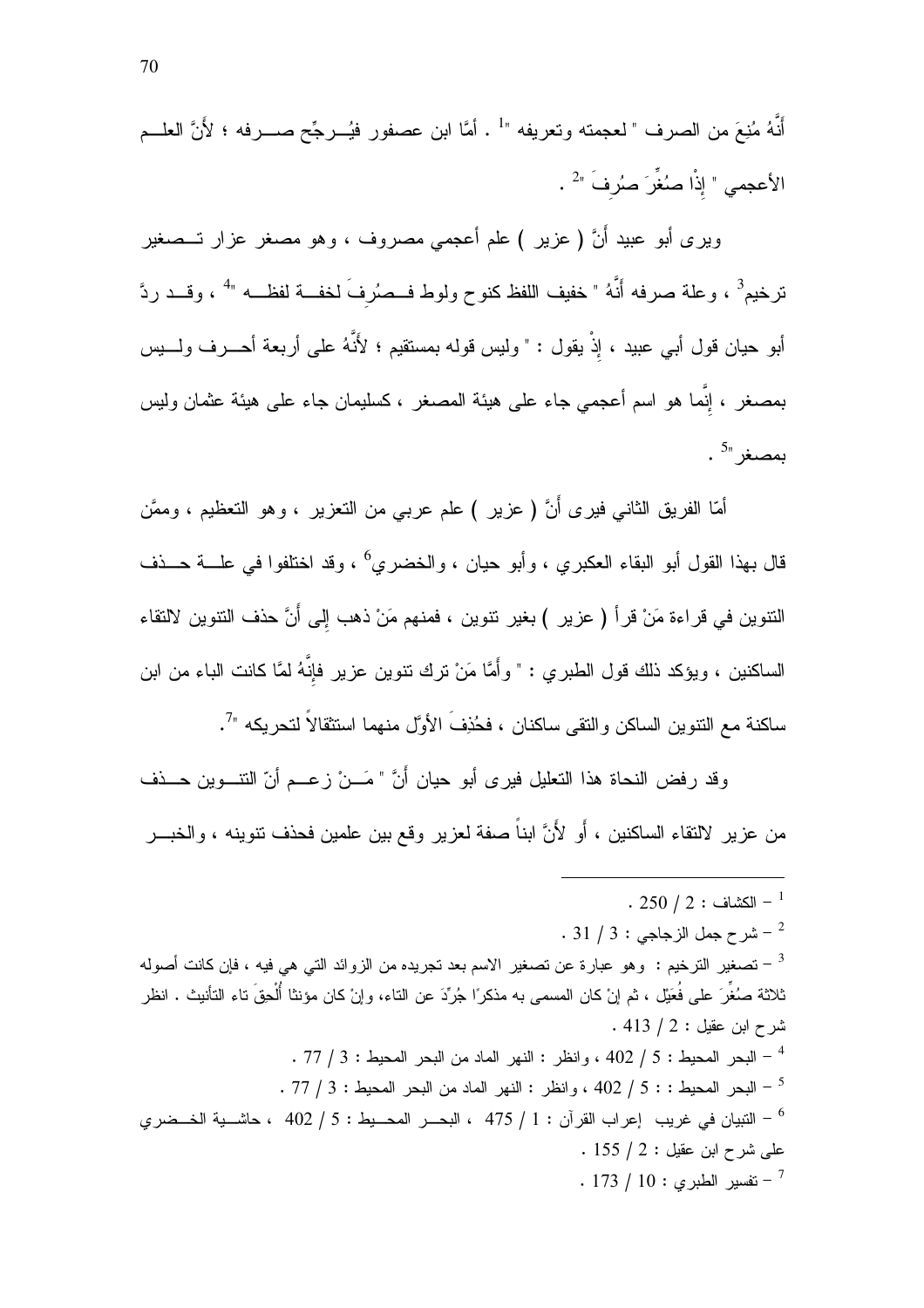محذوف أي : إلاهنا ومعبودنا . فقوله متمحل "أ . وقد اتبع عدد من النحاة أبا حيان في رفضه نعليل حذف النتوين لالنقاء الساكنين<sup>2</sup> .

ويعلَّل ابن جنبي حذف النتوين نشبيهًا له بحروف اللين فيقول : " وإنَّما جازٍ حـــذف النتوين من هذه الأسماء في هذه الأماكن ، وقد كان الوجه تحريكه لالنقاء الـــساكنين ؛ لأَنّـــهُ ضارع حروف اللين بما فيه من الغنة وغير ذلك مما قدمنا ذكره فكما يُحْذَفْنَ لالنقاء الساكنين في نحو : رمي القوم ، وقاضي البلد ، ويدعو القوم ، كذلك حذف التنوين لالتقــاء الــساكنين وهو مراد بدلك على إرادته أنَّهم لم يجروا ما بعده بإضافته إليه "<sup>3</sup> . ويرى المبرد أَنَّ تعليـــل حذف النتوين لأجل النقاء الساكنين تعليل واهٍ ؛ " لأَنَّ حق النتوين أَنَّ يُحَرَّكَ لالنقاء الساكنين"<sup>4</sup>.

ويِتبدَّى للباحث أَنَّ ( عزير ) علم أعجمي يؤكد ذلك ما قرره اللغويون بقـــولمهم : إنَّ ( عُزِير ) تصغير عَزْر : وهو اسم نَبِيّ مُخْتَلَف في نُبوَّته يَنصرفُ لخفَّته ، وإنْ كان أَعْجَمِيّــاً مثل لُوط ونُوح ؛ لأَنَّهُ نصْغِير عَزر ، وهو اسم عبراني وافق لفظُه العربيةَ<sup>5</sup> .

ويتبين للباحث أَنَّ ثمة لغتين في ( عزير ) : إحداهما تمنعه من الصرف ؛ للعجمـــة والنعريف وفقًا لقواعد النحاة التي قعَّدوها ، والأُخْرِي تُجيزٍ صرفه ، وقد وردت هاتان اللغتان الفصيحتان في القراءات المتواترة ، وهي قراءات صحيحة وفصيحة أجمعــت الأمـــة كافــة على صحتها وفصاحتها .

> . 77 / 3 - البحر المحيط :  $\,$  / 202 ، انظر : النهر الماد من البحر المحيط : 3 / 77 .  $^{-1}$  $\sim 60$  / 4 : انظر : المقتضب : 2 / 316 ، الكشاف : 2 / 251 ، إرشاد العقل السليم : 4 / 60 . .  $92 / 2: 12$ سر صناعة الاعراب : 2 . . 316 / 2 : المقتضى $16/2$  .  $\cdot$  ( عزر ) انظر اللغة ، لسان العرب ، تاج العروس : مادة ( عزر )  $^{-5}$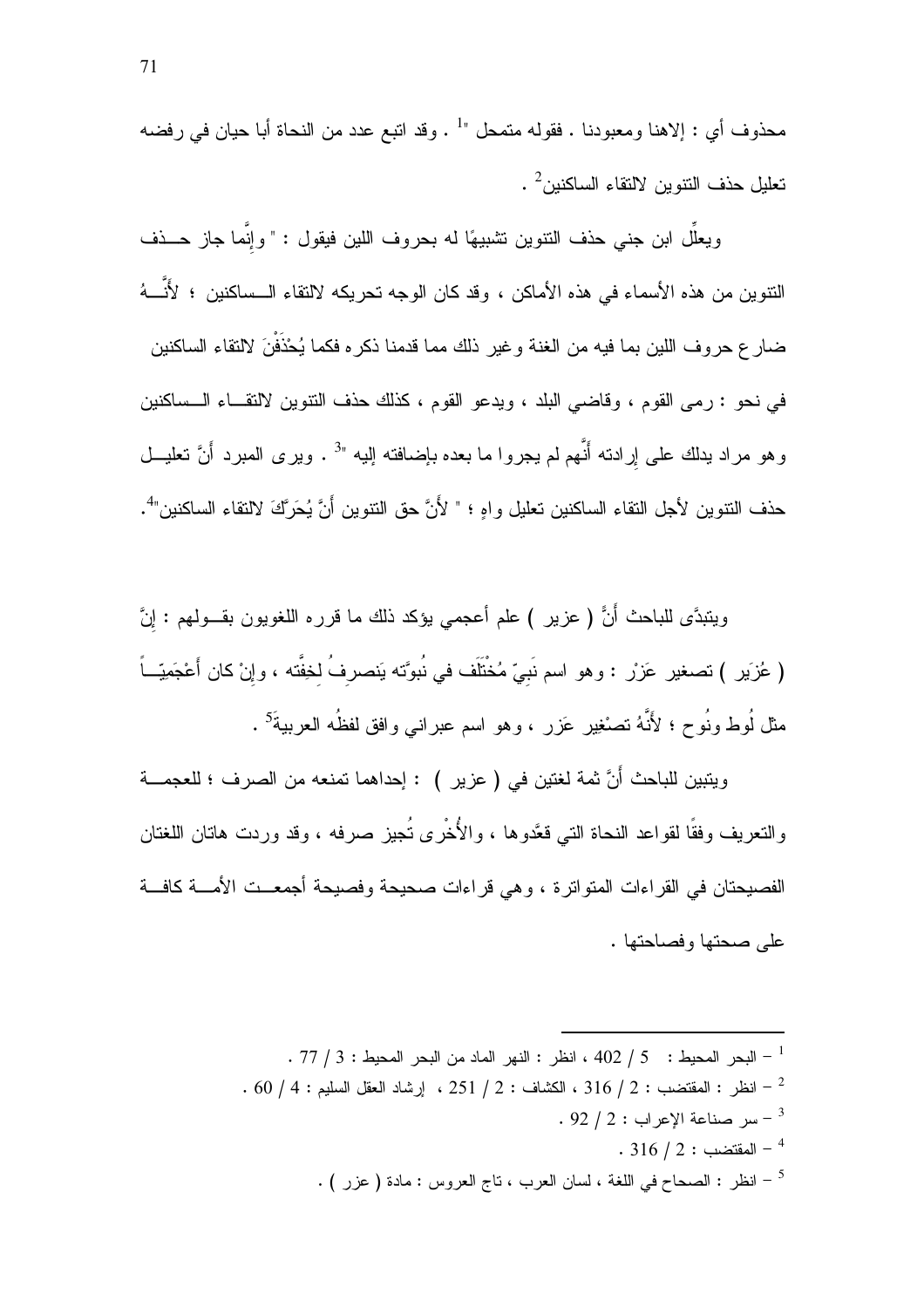ويتضح للباحث من خلال ما سبق أَنَّ مَنْ صرف ( عزير ) مصيب غيـــر مخطــــئ وقد أصاب وجهًا من وجوه اللغة العربية ، ومَنْ منعه من الصرف مصيب – أيضًا – غيـــر مخطئ " فالناطق على قياس لغة من لغات العرب مصيب غير مخطئ، وإنْ كان غير ما جاء  $\cdot$  ده خدر اً منه "

## صرف العلم المعدول

وورد في القرآن الكريم صرف العلم المعدول كقوله تعالى : " إنِّي أَنَا رَبُّــكَ فَـــاخْلَعْ نَعْلَيْكَ إِنَّكَ بِالْوَادِ الْمُقَدَّس طُوءَى "2 . قال الإمام الشاطبي :

> وَفِي اخْتَرَيْتُكَ اخْتَرِيْنَاكَ فَازَ وَثَقَّلا<sup>3</sup> وَنَوِّنْ بِهَا وَالنَّازِ عَاتِ طُوًى ذَكَا

وقد " وردت قراءتان في طوى ، إحداهما بالنتوين ، ووجه هذه القراءة أَنَّهُ ۖ اسم علم للواد المقدس ، والقراءة الأخرى وردت بلا نتوين ؛ لأَنَّهُ معدول عن ( طاو ) فلا ينـــصرف  $\frac{4}{1}$ للتعريف والعدل "

 $.400/1:$  الخصائص  $^{-1}$ . 16 - سورة طه : 12 . ومنها قوله تعالى : " إِذْ نَادَاهُ رَبُّهُ بِالْوَادِ الْمُقَدَّسِ طُوءَى "سورة النازعات : 16 . - شرح الفاسي على الشاطبية : 3 / 160 وما بعدها .  $215:$  السسعة : 417 ، إعـــراب القـــرآن للنحـــاس : 3 / 24 ، الحجـــة فـــى القـــراءات الـــسبع : 215  $\sim$ التذكرة في القراءات لابن غلبون : 358 ، حجة القراءات : 451 ، التيسير في القراءات : 122 ، المــستتير  $240 / 2: 2 \times 20$  في القراءات : 2 / 288 ، التبيان في إعراب القرآن : 2 / 180 ، النشر في القراءات العـشر : 2 / 240 إرشاد العقل السليم إلى مزايا الكتاب الكريم : 9 / 99 ، الكشف عــن أوجـــه القـــراءات الـــسبع : 2 / 96 التبصرة في القراءات : 716 ، البدور الزاهرة : 206.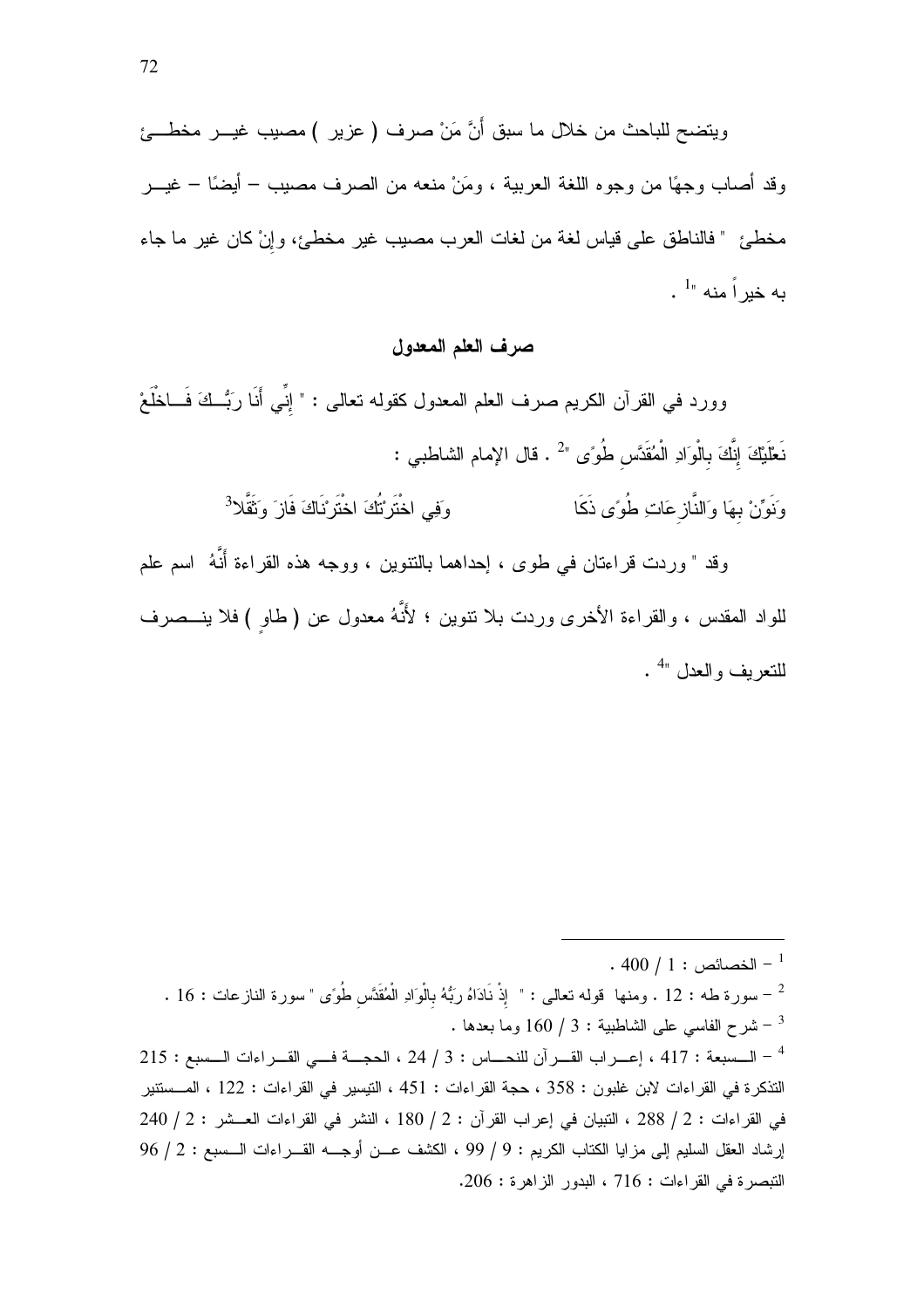وقد ذكر ابن خالويه أَنَّ عيسى بن عمرٍ <sup>1</sup> والضحاكُ <sup>2</sup> قرأا ( طاوى) <sup>3</sup>. وذكر النحـــاة أَنَّ في طُوى لغتين بضم الطاء وكسرها هما : طُــوى ، طِــوى ، وهــو الجبــل يُــصرف ولا يُصرف ، ويؤكد ذلك ما قرره الفراء بقوله : " طُوى ، وطوى اسمان لغتان بضم الطـــاء وكسرها ، وهو الجبل ويُجْرَى ولا يُجْرَىُّ وقد قُرىً بهما "<sup>5</sup> ، وقد ذكر ابن هشام أَنَّ " مَـــنْ منع صرفه فالمعتبر فيه التأنيث باعتبار البقعة لا العدل عن طَاو ؛ لأَنَّهُ قد أمكن غيره فلا وَجْهَ لتَكَلُّفِهِ ۚ وبؤبده أَنَّهُ بصر ف باعتبار المكان "<sup>6</sup>.

وممَّن قرأ ( طُوًى ) بالنتوين وضم الطاء ابن عامر والكسائي ، وقــــرأ أهـــل المدينــــة والبصرة بغير نتوين ، وقد ذكر النحاة أَنَّ مَنْ صرف ( طُوءَى ) " فمنْ وجهين أحـــدهما : أَنْ يجعله اسم الوادي فيُصرف ؛ لأَنَّهُ سمَّى مذكرًا بمذكرٍ ، والوجه الآخر : أَنْ يجعله صفة وذلك في قول مَنْ قال : إنَّهُ قُدّس مرتين ، فيكون ( طُوًى ) كقولك ثناء ، ويكون صفة كقولهم مكانًا سِوى وقوم عِدى ، وجاء في طوى الضم والكسر كما جاء في قولــــه مكانًــــا سـِـــوى الكـــسر والضم"

ومن تصانيفه : الجامع ، والإكمال في النحو ، قال الأنباري : ولم نرهما ولم نر أحدًا رأهما . تـــوفي ســـنة  $.106 / 5:$  الأعلام  $.149$ محمد بن محمد الضحاك أَبو الحسن المقرئ البغدادي ، روى قراءة عاصم عن القاسم بن أحمد الخيـــاط  $^{-{\,2}}$ روى عنه الحروف عثمان بن أحمد السمال وعبد الواحد بن عمر . غاية النهاية : 2 / 240 . . 90 : انظر : مختصر في شواذ القرآن من كتاب البديع : 90 . مصطلحان من مصطلحات نحاة الكوفة ويقصد بها : بُصر ف و لا بُصر ف .  $^{-\, 4}$ - المقصور و الممدود : 77 ، وانظر : معانى القرآن للفراء : 2 / 175.  $\,$ . 119 / 4 أو ضبح المسالك إلى ألفية ابن مالك: 4 / 119 .  $-219/5$  - الحجة للقراء السبعة : 5 / 19 .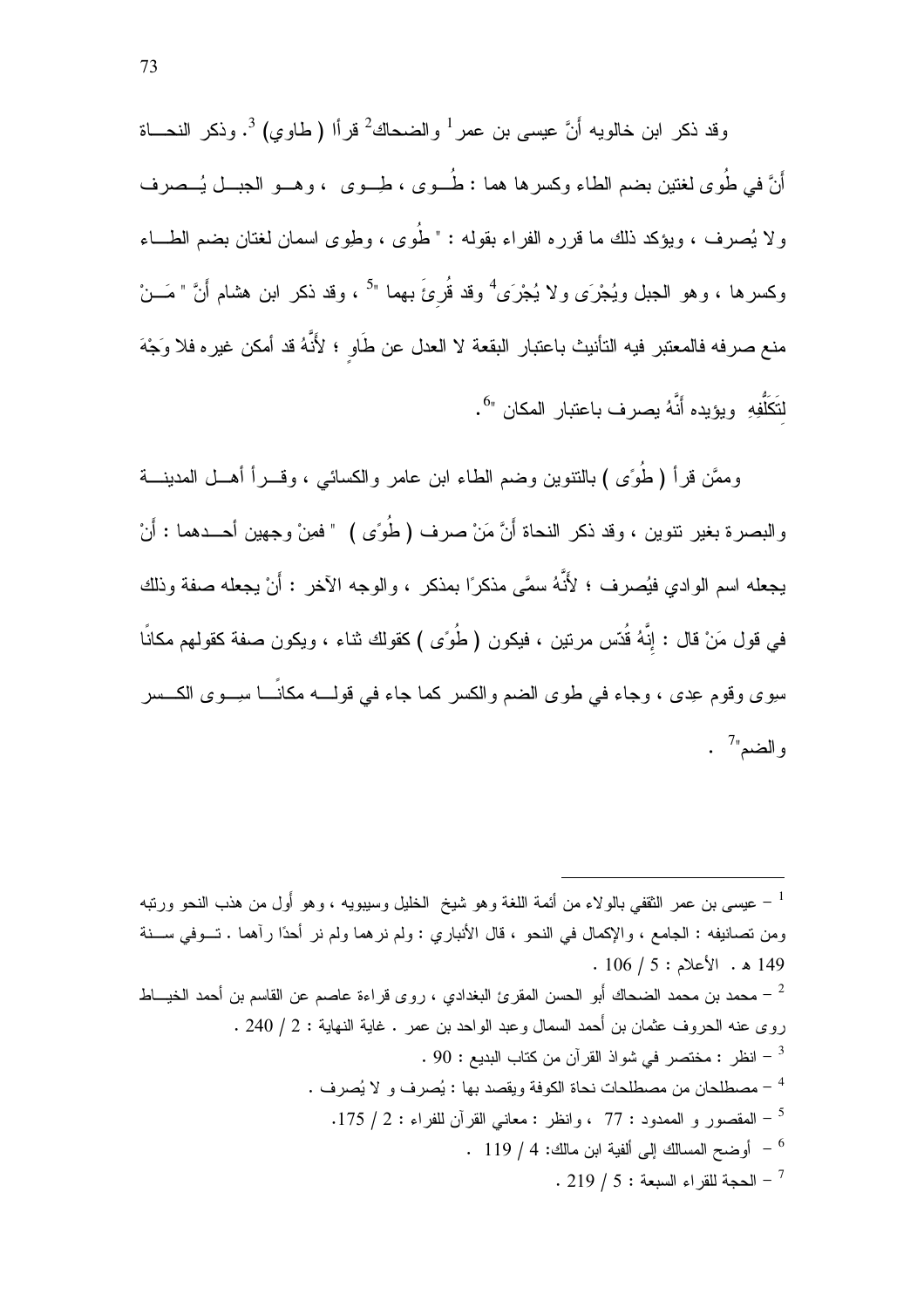ومَنْ لم يصر ف احتمل أمر بن أحدهما : " أَنْ يكون اسمًا لبقعة أو أر ض و هو مـــذكر فهو بمنزلة امرأة سميتها بحجر ، ويجوز أَنْ يكون معدولاً كعُمَر ، فإنْ قلت : إنَّ عمر معدول عن عامر ، وهذا الاسم لا يعرف عمَّ عُدِل ، بأنَّهُ لا يمنع أنْ يقدر العدل عمّا ۖ لـــم يخرجـــوه إلى الاستعمال ألا نرى أنَّ جُمَع و كُتَع معدولتان عمّا لم يُستعمل وكذلك يكون ۖ طُوًى " .

ويتر اءي للباحث – من خلال ما سبق – أَنَّ طوى اسم للوادي المقدس ، وهو معدول عن طاو ، فمن منعه من الصرف فللعلمية والعدل ، ويعتمد الباحث على ما ذكر ه اللغويــون فقد ذهبوا إلى أَنَّ طوى اسم للوادي المقدس ، وفيه لغتان ( طُوى ، وطوى ) ، ويقـــوي هـــذا الرأي ما ذكره البخاري بأَنَّ طوى اسم للوادي المقدس<sup>2</sup> .ويؤكد ذلك مــــا ذكــــره أبـــو حيــــان بقوله : " وقد قرأ الحسن والأعمش ، وأبو حيوة<sup>3</sup> وابن أبي إسحاق ، وأبو السمال<sup>4</sup> ، وابـــن محيصن<sup>5</sup> بكسر الطاء منونًا ، وقرأ الكوفيون<sup>6</sup> ، وابن عامر بــضمهما ، وقـــرأ الحرميـــان<sup>7</sup> وأبو عمرو بضمهما غير منون ، وقرأ أبو زيد عن أبي عمرو بكسرها غير منون "<sup>8</sup> .

 $\sim 220$  / 5 : الحجــة للقــر اب القــر آن للنحــاس : 5 / 91 ، الحجــة للقــر اء الــسبعة : 5 / 220  $^{-1}$ البيان في غريب إعراب القرآن : 2 / 139 . .  $528$  : انظر صحيح البخار ي $\sim$  328  $^{-2}$ أبو حيوة : شريح بن يزيد الحضرمي الحمصي صاحب القراءة الشاذة ومقري الشام، مات في صفر سنة  $^{-3}$ ثلاث ومائنين. غاية النهاية في طبقات القراء : 1 / 325 . <sup>4</sup> – قعنب بن أبي قعنب أبو السَّمال بفتح السين ونتثديد الميم وباللام العَدَوي البصري له اختيار في القـــراءة شاذ عن العامة . غابة النهابة : 2 / 27 . عبيد : وكان من قراء مكة عبد الله بن كثير وحميد بن قيس ، ومحمد بن محيصن ، وكـــان ابـــن محيـــصن أعلمهم بالعربية ، وأقواهم عليها ، مات ابن محبصن بمكة سنة 223 هـ . غاية النهاية : 2 / 167 . لكوفيون : عاصم ، وحمزة والكسائي وخلف .  $^6$ .<br>- الحرميان : ابن كثير المكي ، ونافع المدنى " . 231 / 6 : البحر المحبط . 231 .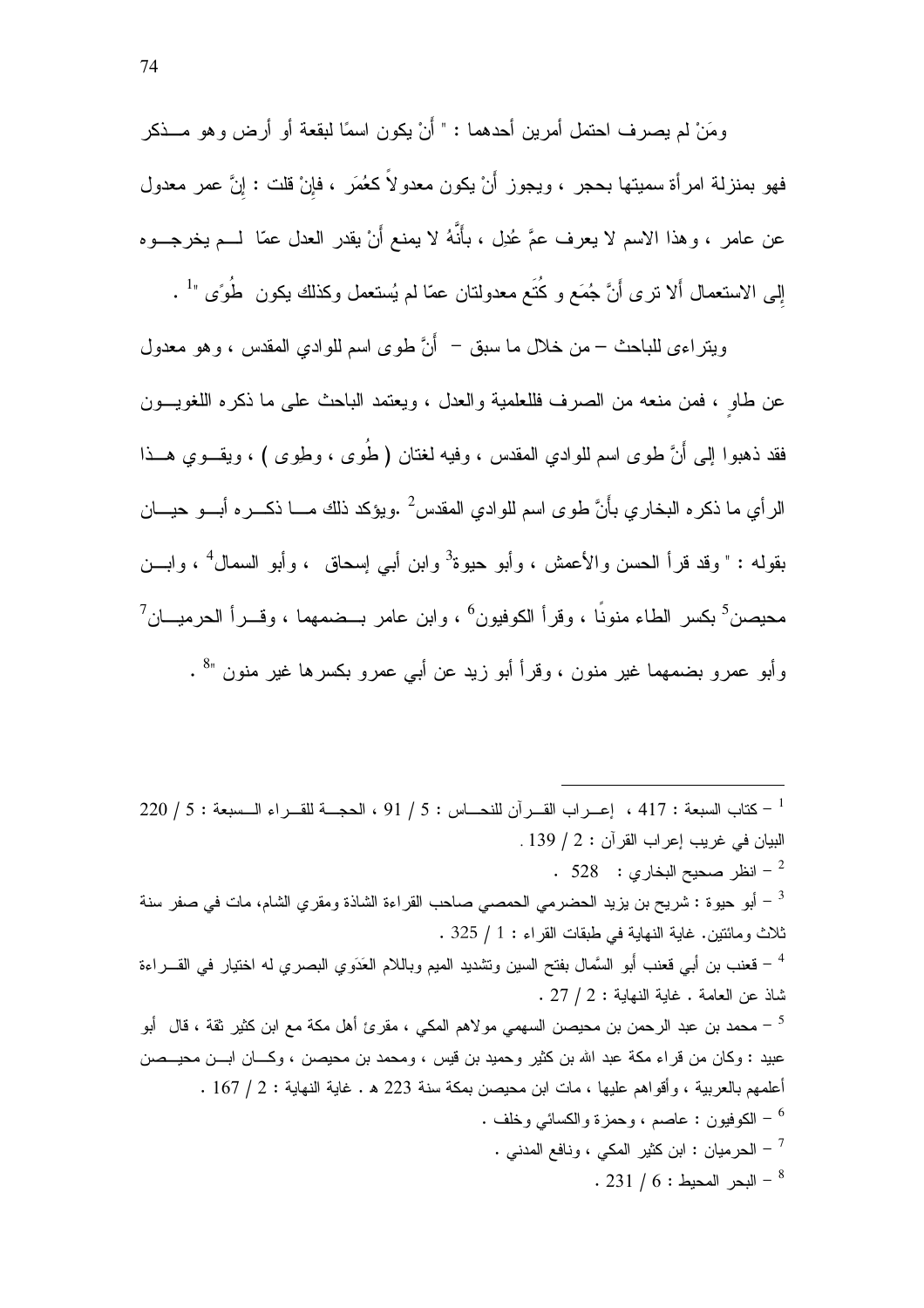ويميل الباحث إلى القول : إنَّ للعرب في الاسم المعدول لغتين : إحــداهما المنـــع من الصرف ، والأخرى الصرف ، وإنْ كانت الأولىي الأشهر والأفصح ، فاللغتان جائزتـــان كما قال ابن جني : " فالناطق على قياس لغة من لغات العرب مصيب غير مخطئ ، وإنْ كان غبر ما جاء به خبر اً منه "1.

#### صرف الوصف المعدول

ومن شواهد صرف الممنوع من الصرف قوله تعالى : " فَلَنَأْتِيَنَّكَ بِسِحْرٍ مِثْلِهِ فَاجْعَــلْ بَيْنَنَـــا وَبَبْنَكَ مَوْعِدًا لَا نُخْلِفُهُ نَحْنُ وَلاَ أَنْتَ مَكَانًا سُوءًى "2 .

موطن الشاهد : سُوءَى .

وجه الاستشهاد : صرف سُوَى ، وهو وصف معدول ، وحقها المنع من الصرف ؛ للوصفية و العدل .

وقد وردت في ( سوى ) قراءتان فقرأ ابن عامر وحمزة وعاصم ويعقوب ( سُوًى ) بضم السين والنتوين ، وقرأ أبو جعفر ونافع وابن كثير وأبو عمرو ( سوًى ) بكــــسر الــــسين والنتوين<sup>3</sup> . وقد أشار ابن خالويه إلى قراءنين في ( سوى ) القراءة الأولى بكـــسر الـــسين من غير نتوين ، والقراءة الثانية بضم السين من غير نتوين ونسب هذه القراءة إلى الحــسن البصري وعيسى بن عمر ، كما نسب بعض المفسرين هذه القـــراءة إلــــي فتـــادة وطلحـــة والأعمش ، وابن أبي ليلي وأبو حاتم وابن جرير <sup>4</sup> .

. 400  $/$  1 : الخصائص  $^{-1}$  $.58:4$ سورة طه  $^{-2}$ . 591 : شارح الفاسي على الشاطبية : 3 / 163 ، التبصرة في القراءات السبع : 591 .  $249/6:$  انظر : مختصر في شواذ القرآن  $90:$  ، مفاتيح الغيــب : 22 / 71 ، البحـــر المحـــيط : 6 / 249 روح المعاني : 16 / 318 ، فتح القدير : 3 / 371 ، التحرير والتتوير : 16 / 245 .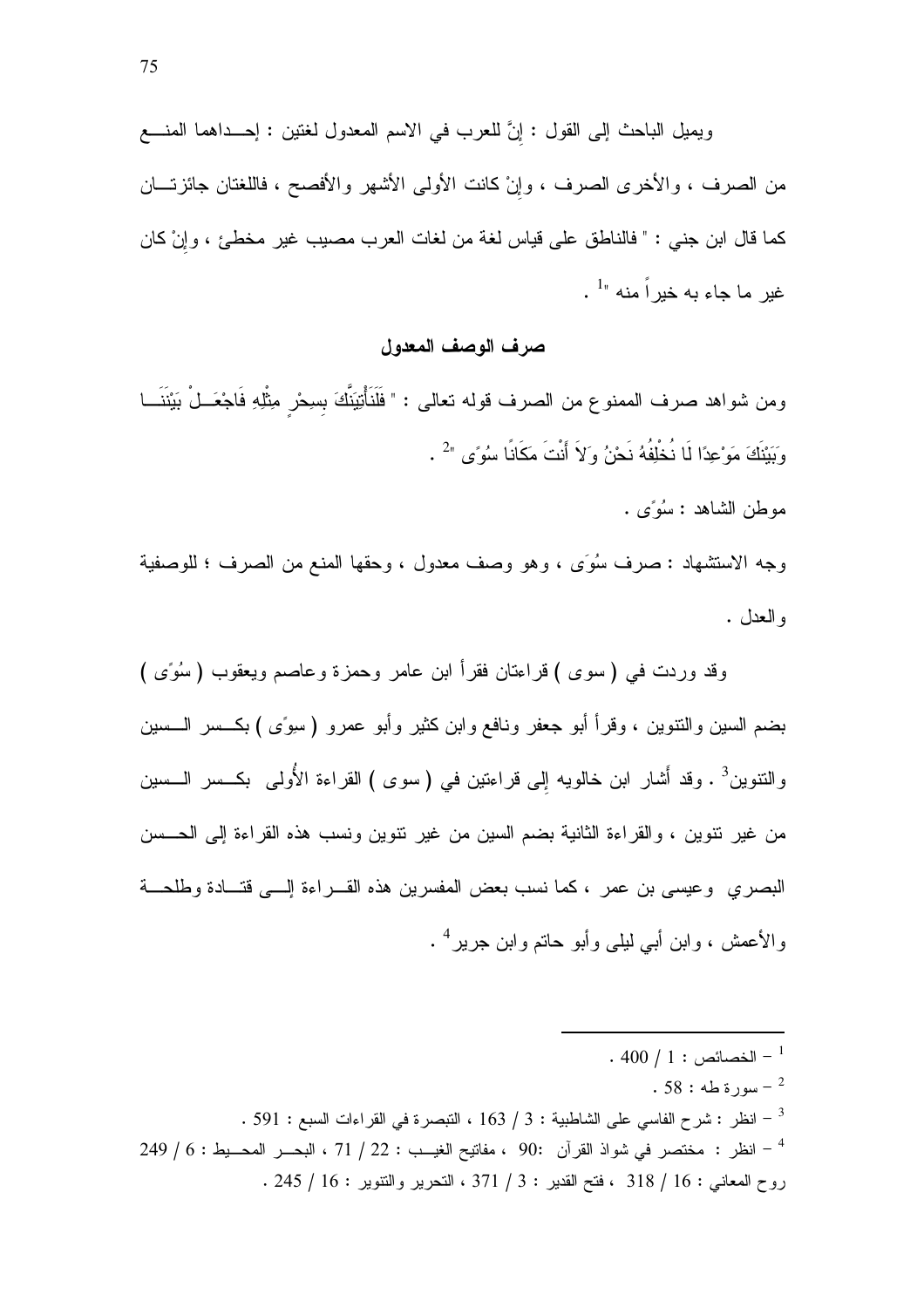وعلَّق ابن جنبي علي هذه القراءة التبي منعت صرف ( سوى ) بقوله : " نَرْكُ صرف سُوى هاهنا مشكل ، وذلك أنَّهُ وصف على فُعَل ، وذلك مصروف عندهم كــــ ( مـــال لُبَـــد ) ورجل حُطَم ، ودليل خُتَع وسُكَع إلا أنَّهُ بنبغي أَنْ يُحمل عليه أنَّهُ محمول على الوقف عليـــه فجاء بنرك النتوين ، فإنْ وصل على ذلك فعل نحو من قولهم : سبـــسبًا وكلكــــلاً ، فجــــرى في الوصل مجراه في الوقف "<sup>1</sup> .

ويظهر للباحث أَنَّ سوى فيها أربع لغات الأُولى : سُوًى بالـــضم الـــسين والنتــــوين والثانية : سوىً بكسر السين والنتوين ، والثالثة : سُوى ممنوعة مــن الــصرف ، والرابعـــة سِوِ ي ممنو عة من الصر ف أَبِضاً .

وقد ورد عن الأخفش قوله : " سمعنا من العرب من يصرف جميع ما لا ينـــصرف ومن خالف مصحفه من الأئمة في شيء من ذلك فللرواية ، ومن لم يصرف ؛ فلأَنَّهـــا أمثلـــة لا نتصرف معرفة ، و لا نكر ة ، ومن وقف بألف ر عے الر سم ؛ و لأَنَّ الفتحة قد تعمد بـــالألف في الوقف إِذْ لا يمكن روم المفتوح لخفته فإذْا وصل استغنى عن العمـــاد "2 . ومـــن الــــذين يصرفون الممنوع من الصرف بنو أسد ، وهذيل<sup>3</sup> .

وقد ذهب بعض المحدثين إلى أَنَّ القراءات القرآنية تمثل لهجات عربية فصيحة ، فيرى عبده الراجحي أَنَّ القراءات القرآنية المرآة الصادقة التي تعكس الواقع اللغوي الذي كان سائدًا

 $.501/2:4$ فنح الوصيد -  $^{-2}$ 

الكتاب : 2 / 856 ، شرح الأشموني : 2 / 511 ، إرشاد السالك : 2 / 738 ، انظر من لغات العرب  $^{-3}$ لغة هذبل : 362 وما بعدها .

<sup>.</sup>  $52 / 2:$  المحتسب  $^{-1}$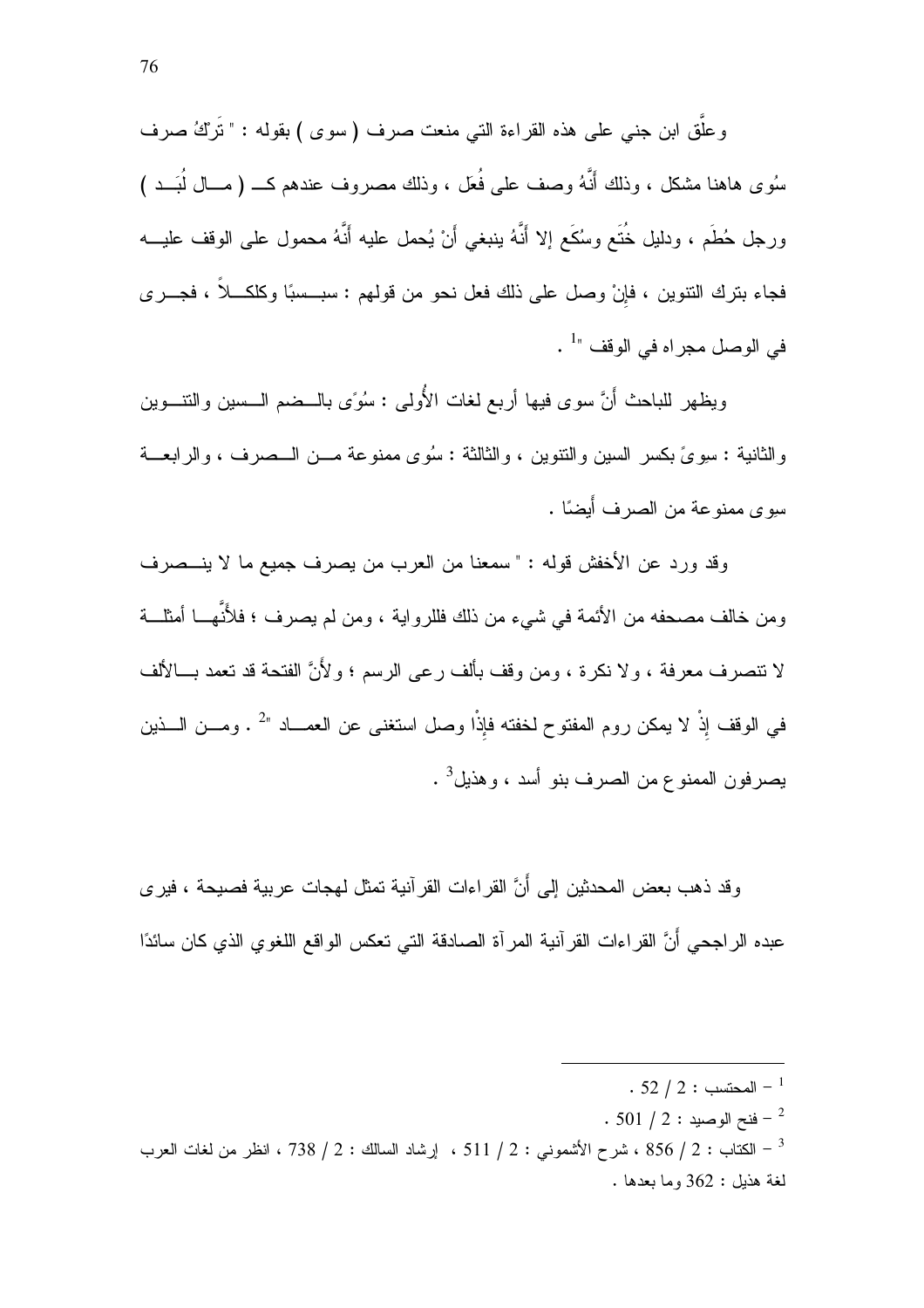في الجزيرة العربية قبل الإسلام ، إذْ يقول : " ونحن نعتبر <sup>1</sup> القراءات آصل<sup>2</sup> المصادر جميعًا في معرفة اللهجات العربية ؛ لأَنَّ منهج علم القراءات في طريقة نقلها يختلف عن كل الطرق التـِّي نقلت بـها المصـادر الأخرى كالشعر ، والنثر ، بل يختلف عن طريق نقل الـحديث "<sup>3</sup>.

ويرجح عبد الغفار هلال أنَّ " الأَوْلَى تفسير هذه القراءات على أساس لهجى من حيــث المكان ، والزمان ، والاجتماع ، والنقافة ، والحضارة ، فهي مظهر من مظاهر اللهجات التبي كانت منتشر ة في الجزير ة العربية ، وذاب بعضها في اللغة العامة ، وبعضها ظـل محافظَــا بطابعه واضحًا في ما بقي من اللهجات التي تمثلها لنا القراءات ، وما بقي من أُشعار العرب وأُحاديثهم التي وصلتنا<sup>4</sup> في كتب اللغة ، والنحو "<sup>5</sup> . وقد رجح أحــد البـــاحثين " أَنَّ بعــض القبائل العربية لم تكن تعرف الممنو ع من الصرف "<sup>6</sup> .

ويميل الباحث إلى القول : إنَّ صرف الممنوع من الصرف في القرآن الكـــريم لغــــة عربيــــة فصيحة ، ويستند الباحث في نرجيح هذا القول إلى حديث رسول الله صلى الله عليـــه وســـلم الذي رواه الإمام البخاري عن عَبْدِ اللَّهِ بْنَ عَبَّاسٍ رَضـِيَ اللَّهُ عَنْهُمَا حَدَّثَهُ أَنَّ رَسُولَ اللَّهِ صلَّى اللَّهُ عَلَيْهِ وَسَلَّمَ قَالَ : أَقْرَأَنِي جِبْرِيلُ عَلَى حَرِيْفٍ فَرَاجَعْتُهُ فَلَمْ أَزِلْ أَسْتَزِيدُهُ وَيَزِيدُنِي حَتَّى انْتَهَى

<sup>1</sup> – هكذا وردت في المصدر ، والصواب " نعد " ؛ لأنَّ العِبَرَ جمعُ عِبْرة وهي كالمَوْعِظة ممـــا يَــتّعِظُ بـــه الإنسان ويَعمَلُ به ويَعتبر ليستدل به على غيره والعِبْرة الاعتبارُ بما مضـي . لسان العرب : ( مادة عبر ) . مكذا وريت في المصدر ، والصواب أَصلْ المصادر ؛ لأَنَّ الأصل : أَساس الشيء ، أَمَّا آصل فمعناهـــا  $^{-2}$ دخل فيه ، و أصلنا دخلنا في الأصيل . انظر اللسان ، والقاموس ، ومقاييس اللغة : مادة ( أصل ) . . 93 - اللهجات العربية في القر اءات القر آنية : 93 . <sup>4</sup> – هكذا وردت في المصدر والصواب " وصلت البنا " ؛ لأَنَّ وَصلَه اذْا أَعطاه مالاً والصِّلة الجائزة والعطيَّة ووَصلَ الشَّيءُ إلى الشَّيء وُصُولاً وتَوَصَّل إليه انتهى إليه وبَلَغه . لسان العرب : مادة ( وصل ) . 5 – القراءات وصلتها باللهجات العربية : 459 . . 231 : دور اللهجة في توجيه القراءات عند أبي حيان الأندلسي في تفسير البحر المحيط : 231 .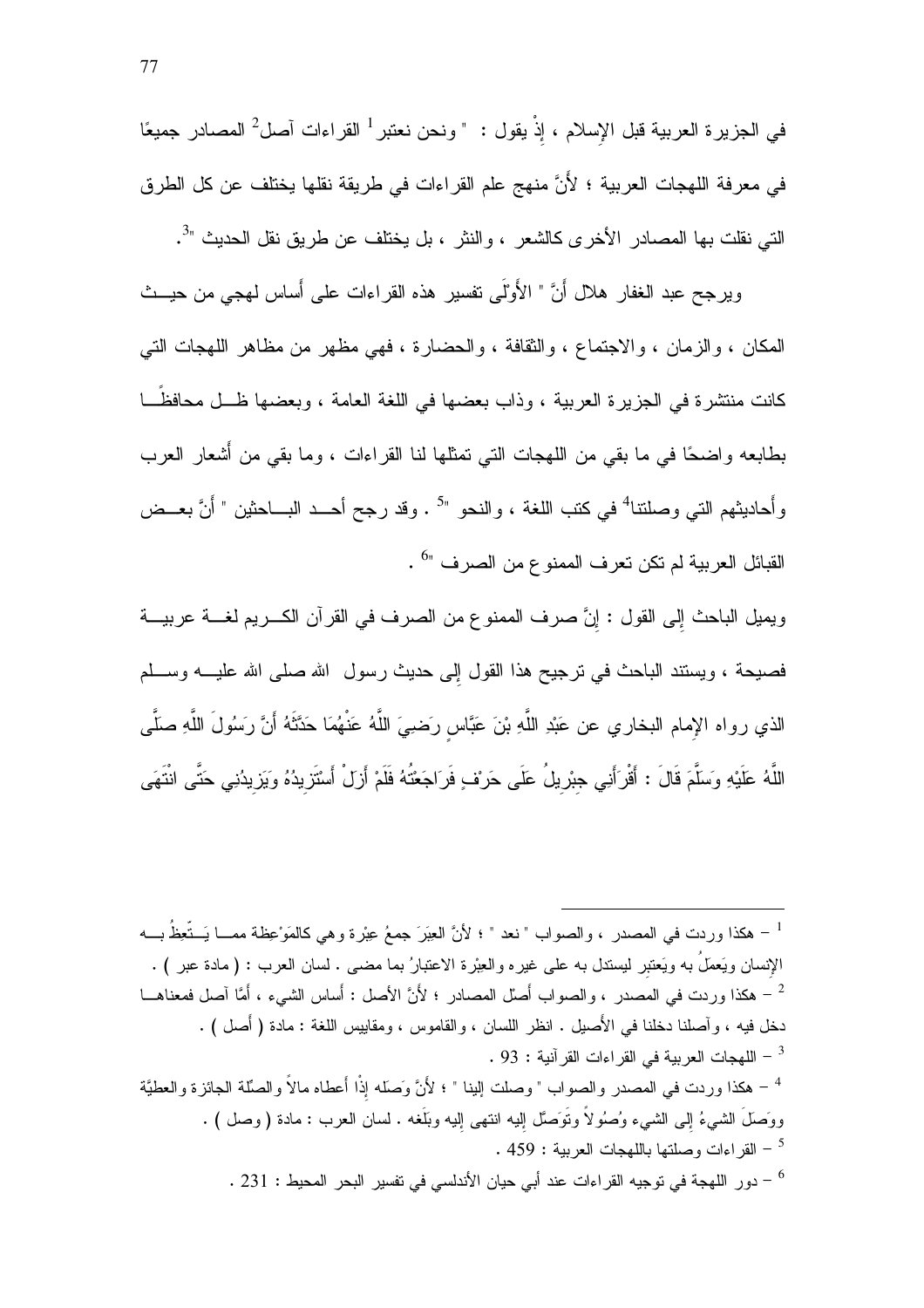وَقَالَ أَبُو عُبَيْد : سَبْع لُغَات الْعَرَب يَمَنهَا وَمَعَدّهَا وَهِيَ أَفْصِنَحِ اللُّغَات وَأَعْلَاهَا . وَقِيلَ بَلْ السَّبْعَة كُلُّهَا لمُضرَرَ وَحْدهَا وَهِيَ مُتَفَرِّقَة فِي الْقُرْآنِ غَيْرِ مُجْتَمِعَة فِي كَلِمَة وَاحِــدَة . وَقِيـــلَ بَلْ هِيَ مُجْتَمِعَة فِي بَعْض الْكَلِمَات كَقَوْل<sub>ْ</sub> لِتَعَالَى : ( وَعَبَدَ الطَّاغُوت )<sup>3</sup> ، وَ ( نَرْتَع وَنَلْعَب )<sup>4</sup> وَ( بَاعِدْ بَيْنِ أَسْقَارِنَا )<sup>5</sup> ، وَ ( بعَذَاب بَئيس )<sup>6</sup> وَغَيْرِ ذَلَكَ "<sup>7</sup> .

<sup>2</sup> − روى الإمام مسلم عَنْ أُبَىِّ بْن كَعْب قَالَ : كُنْتُ في الْمَسْجِدِ ، فَدَخَلَ رَجُلٌ يُصلِّى فَقَرَأَ قِرَاءَةً أَنْكَرْتُهَا عَلَيْهِ ثُمَّ دَخَلَ آخَرُ فَقَرَأَ قِرَاءَةً سِوَى قِرَاءَةِ صَاحِبِهِ ، فَلَمَّا قَضبَيْنَا الصَّلاَةَ دَخَلْنَا جَمِيعًا عَلَى رَسُول اللَّهِ صلى الله عليه وسلم ، فَقُلْتُ : إِنَّ هَذَا قَرَأَ قِرَاءَةً أَنْكَرتُهَا عَلَيْهِ ، وَدَخَلَ آخَرُ فَقَرَأَ سِوَى قِرَاءَةِ صَاحِبِهِ ، فَأَمَرَهُمَا رَسُولُ اللَّهِ = = صلى الله عليه وسلم– فَقَرَأَا فَحَسَّنَ النَّبِيُّ –صلى الله عليه وسلم– شَأْنَهُمَا فَسُقِطَ في نَفْسِي مِنَ التَّكْذِيب وَلاَ اِذْ كُنْتُ في الْجَاهِلِيَّةِ ، فَلَمَّا رَأَى رَسُولُ اللَّهِ – صلى الله عليه وسلم– مَا قَدْ غَشِيَنِي ضَـــرَبَ فِـــي صَـــدْري ، فَفِضنْتُ عَرَفًا وكَأَنَّمَا أَنْظُرُ إِلَى اللَّهِ – عَزَّ وَجَلَّ – فَرَقًا فَقَالَ لي : يَا أُبَيُّ أُرْسِلَ إِلَيَّ أَن اقْرَإ الْقُرْآنَ عَلَى حَرْفٍ .<br>فَرَدَدْتُ اللَّذِ ۚ أَنْ هَوِّنْ عَلَى أُمَّتِى . فَرَدَّ إِلَىَّ الثَّانِيَةَ اقْرَأُهُ عَلَى حَرْفَيْن . فَرَدَدْتُ إِلَيْهِ أَنْ هَوِّنْ عَلَى أُمَّتِي فَرَدَّ إِلَىَّ الثَّالثَةَ اقْرَأْهُ عَلَى سَبْعَةِ أَحْرُفٍ فَلَكَ بِكُلِّ رَدَّةٍ رَدَدْتُكَهَا مَسْأَلَةٌ تَسْأَلُنِيهَا . فَقُلْتُ : اللَّهُمَّ اغْفِرْ لأُمَّتِي . اللَّهُمَّ اغْفِــرْ لأُمَّتِي ۚ وَأَخَّرْتُ الثَّالثَةَ لبَوْمٍ بَرْغَبُ إِلَىَّ الْخَلْقُ كُلُّهُمْ حَتَّى إِبْرَاهِيمُ صلى الله عليه وسلم». صحيح مــسلم : 2 / 202 <sup>3</sup> – نص الآية " قُلْ هَلْ أُنَبِّئُكُمْ بِشَرٍّ مِنْ ذَلِكَ مَثُوبَةً عِنْدَ اللَّهِ مَنْ لَعَنَهُ اللَّهُ وَغَضِبَ عَلَيْهِ وَجَعَلَ مِنْهُمُ الْقِرَدَةَ وَالْخَذَازِ بِرَ وَعَبَدَ الطَّاغُوتَ أُولَئِكَ شَرٌّ مَكَانًا وَأَضلُّ عَنْ سَوَاءِ السَّبِيلِ " سورة المائدة : 5 / 60 . <sup>4</sup> – نص الآية " أَرْسِلْهُ مَعَنَا غَدًا يَرِيَّعْ وَيَلْعَبْ وَإِنَّا لَهُ لَحَافِظُونَ "سورة يوسف : 12 / 12 . <sup>5</sup> – نص الآية " فَقَالُو ا رِيَّنَا بَاعِدْ بَيْنَ أَسْقَارِ نَا وَظَلَمُو ا أَنفُسَهُمْ فَجَعَلْنَاهُمْ أَحَادِيثَ وَمَزَّقْنَاهُمْ كُلَّ مُمَزَّق إنّ فِي ذَلَكَ لَآيَاتٍ لِكُلِّ صَبَّارٍ شَكُورٍ " سورة سبأ : 34 : 19 . <sup>6</sup> – نص الآية " فَلَمَّا نَسُوا مَا ذُكِّرُوا بهِ أَنْجَيْنَا الَّذِينَ يَنْهَوْنَ عَن السُّوءِ وَأَخَذْنَا الَّذِينَ ظَلَمُوا بِحَذَابٍ بَئِيسٍ بِمَا كَانُوا بَغْسُقُونَ " سورة الأَعراف : 7 : 165 .

<sup>.</sup> محيح البخاري : 537 ، رقم الحديث : 4991 .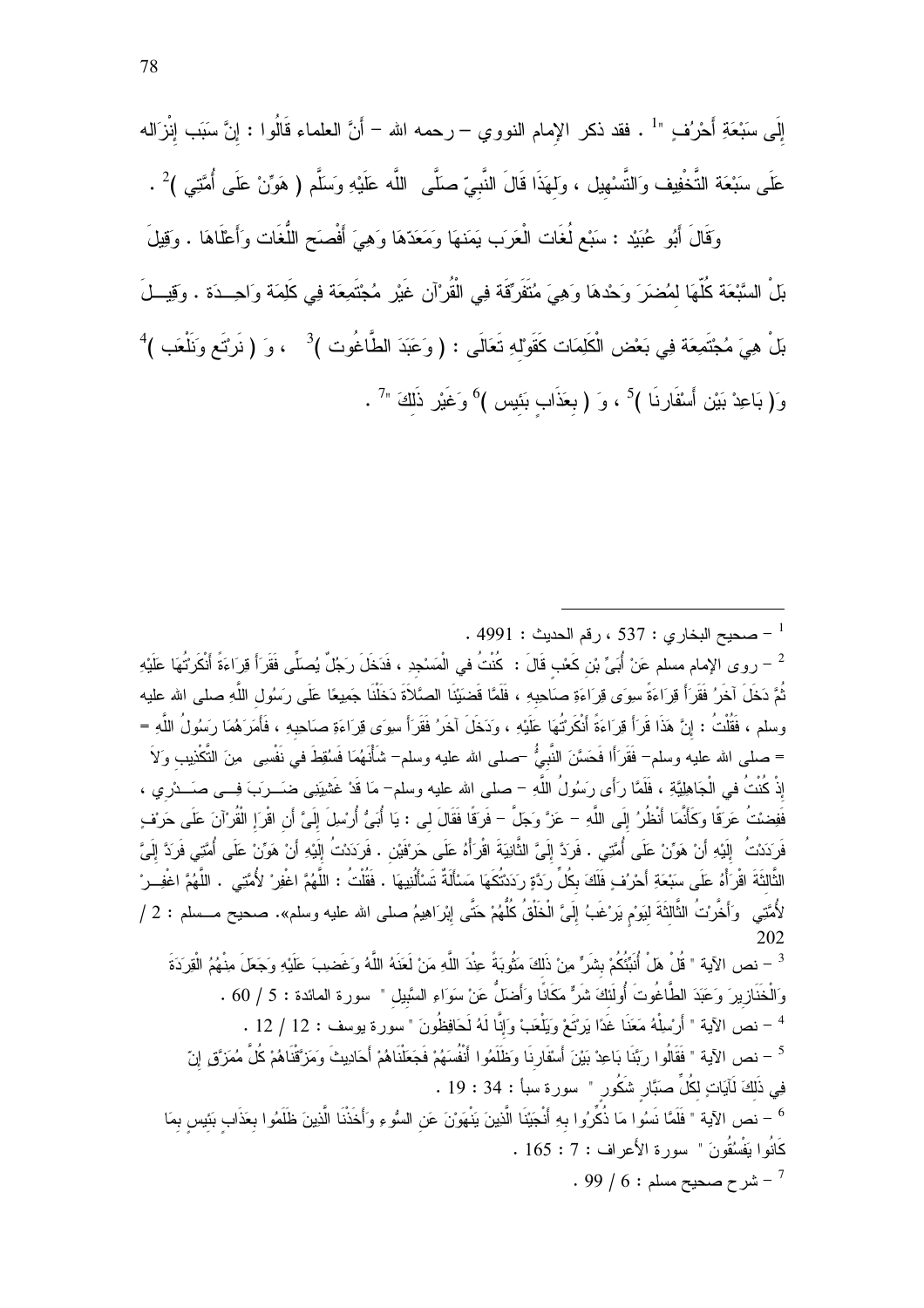# الفصل الثاني صرف الممنوع من الصرف في الحديث النبوي الشريف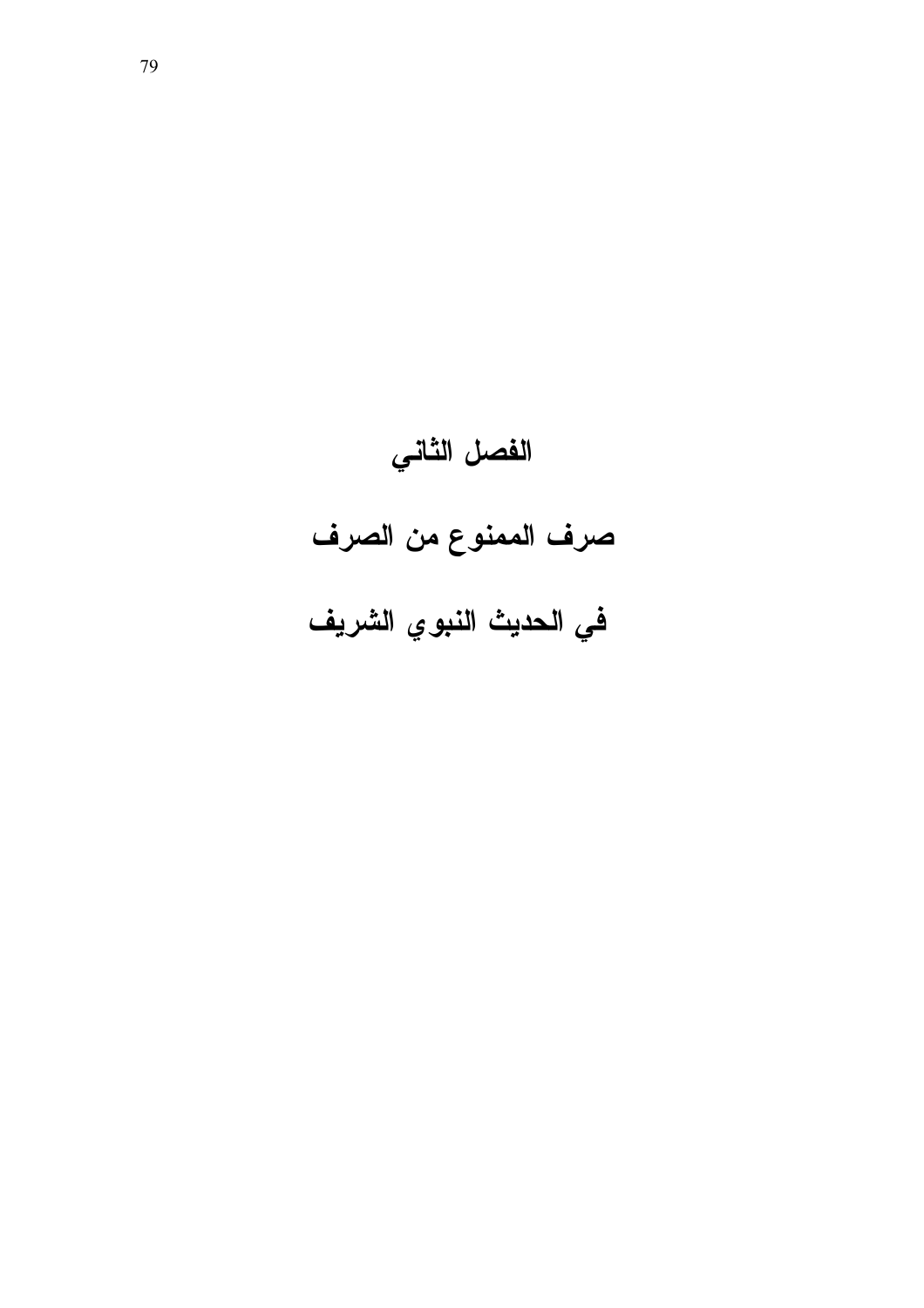# صرف الممنوع من الصرف في الحديث النبو ي الشريف

يعد الحديث النبوي الشريف<sup>1</sup> مصدرًا مهمًا لدراسة اللغة بعد القـــرآن الكـــريم ؛ إذْ إنَّ النبي – صلَّى الله عليه وسلَّم – أفصـح الخلق وأبلغهم ، فقد روى الإِمام مسلَّم<sup>2</sup> من حديث أب*ي* هريرة " أَنَّ رَسُولَ اللَّهِ – صَلَّى اللَّهُ عَلَيْهِ وَسَلَّمَ – قَالَ : فُضَّلْتُ عَلَى الْأَنْبِيَاءِ بــسِتٍّ أُعْطِيــتُ جَوَامِعَ الْكَلِمِ ، وَنُصِرِنْ بِالرُّعْبِ ، وَأُحِلَّتْ لِيَ الْغَذَائِمُ ، وَجُعِلَتْ لِيَ الْأَرْضُ طَهُورًا وَمَــسْجِدًا وَأُرْسِلْتُ إِلَى الْخَلْقِ كَافَّةً وَخُتِمَ بِيَ النَّبِيُّونَ "<sup>3</sup> .

وقد اختلف النحاة في الاحتجاج بالحديث النبوي الشريف والاستــشهاد بــــه ، فـــذهب بعضهم إِلى منع الاحتجاج بالحديث والاستشهاد به مطلقًا ، ومـــنهم أَبـــو حيـــان الأندلـــسى وأَبو الحسن بن الضائع ، " وسندهما أَمران : أَحدهما أَنَّ الأَحاديث لـــم نُتْقــل كمـــا سُـــمِعَتْ من النبـي صلـي الله عليه وسلم ، وإِنَّمـا رُويت بـالمعنـي<sup>4</sup> .

<sup>1</sup> – الحديث : لغة " نقيضُ القديم و الحُدُوث نقيضُ القُدْمةِ حَدَثَ الشيءُ يَحْدُثُ حُدُوثاً وحَداثةً و أَحْدَثه هو فهــو مُحْدَثٌ وحَديث " . لسان العرب مادة " حدث " . و اصطلاحًا : " ما أضيف إلى النبي صلى الله عليـــه وســـلم من قول أَوْ فعل أَوْ تقرير أَوْ وصف خِلْقي أَوْ خُلُقي ". منهج النقد في علوم الحديث : 26 . ويراد بالحـــديث الشريف أقو ال النبي صلى الله عليه وسلم وأقو ال الصحابة التي تروى أفعاله وأحواله أو ما وقع في زمنـــه . في أصول النحو : 46 .

أبو الحسين مسلم بن الحجاج بن مسلم بن ورد بن كوشاذ القشيري النيسابوري صـاحب الصـحيح ، أحـــد  $^{-2}$ الأئمة الحفاظ وأعلام المحدثين، رحل إلى الحجاز والعراق والشام ومصر، وقدم بغداد غير مرة فروى عنــــه أهلها وأخر قدومه إليها في سنة تسع وخمسين ومائتين، وروى عنه الترمذي وكان من النقات . وتوفي مسلم عشية يوم الأحد ودفن بنصر أباذ ظاهر نيسابور يوم الاثنين لخمس، وقيل لست، بقين من شهر رجب الفسر د سنة اِحدى وستين ومائتين بنيسابور، وعمره خمس وخمسون سنة. وفيات الأعيان : 5 / 194 . . 223 - صحيح مسلم : 211 ، ورقم الحديث 523  $-$ 

قال ابن الضائع : " تجويز الرواية بالمعنى هو السبب عندي في ترك الأئمة كسيبويه وغيره الاستشهاد قال ابن ا على إثبات اللغة بالحديث، واعتمدوا في ذلك على القرآن وصريح النقل عن العرب، ولولا نصريح العلمــاء بجواز النقل بالمعنى في الحديث لكان الأُولِّي في اِثبات فصيح اللغة كلام النبي صلى الله عليه وســـلم ِ لأنَّـــه أفصح العرب " خزانة الأدب : 1/ 10 .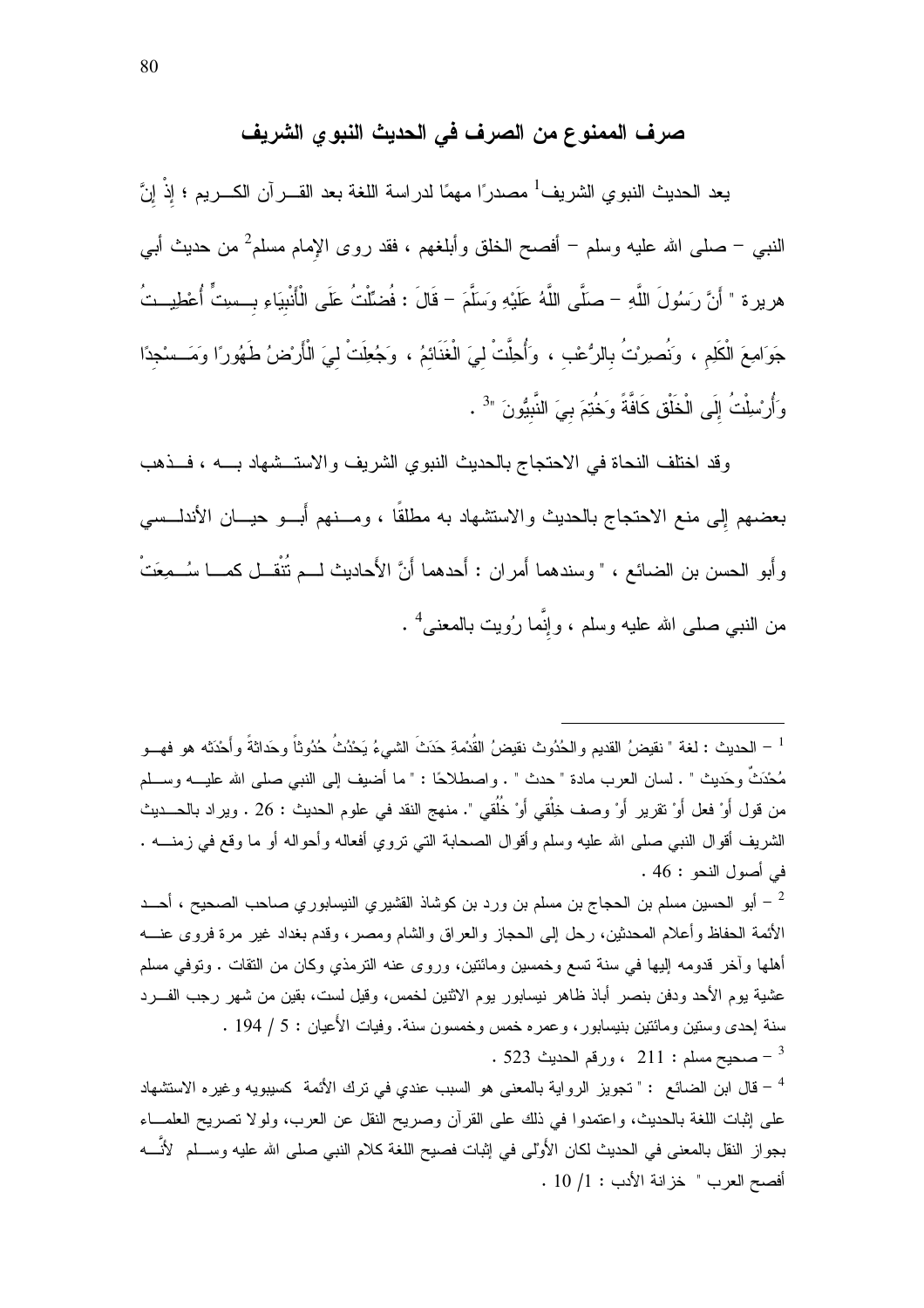وثانيهما أَنَّ أئمة النحو المتقدمين من المِصرْيَن' لم يحتجو ا بشيء منه "<sup>2</sup> .

وقد رَدَّ البغدادي عليهم بقوله : " ورَدُّ الأَوَّل – على تقدير تسليمه – بأَنْ النقل بالمعنى إنَّما كان في الصدر الأُوَّل قبل ندوينه في الكتب ، وقبل فساد اللغة ، وغايته نبديل لفظ بلفــظ يصح الاحتجاج به ، فلا فرق على أنَّ اليقين غير شرط ، بل الظنَّ كافٍ ، ورَدُّ الثاني بأنَّـــهُ لا يلزم من عدم استدلالهم بالحديث عدم صحة الاستدلال به ، والصواب جــواز الاحتجـــاج بالحديث للنحو ي في ضبط ألفاظه ، ويلحق به ما ر و ي عن الصحابة و أهل البيت كما صــــنع الشارح المحقق "3.

وذهب فريق ثان إلى الاحتجاج بالحديث والاستشهاد به مطلقًا والإكثار منه ومنهم ابن مالك الذي أَكثر من الاستشهاد بالحديث النبوي الشريف ، ويؤكد ذلك ما قرر ِه البغدادي بقوله " وأمَّا الاسندلال بحديث النبي – صلَّى الله عليه وسلَّم – فقد جوزه ابن مالك ونبعه الـــشار ح المحقق في ذلك ، وزاد عليه بالاحتجاج بكلام أهل البيت – رضبي الله عنهم – ومـــن أمثلـــة استشهاده بالحديث استشهاده على لغة أكلوني البر اغيث بحديث الصحيحين ( يتعـــاقبون فـــيكم ملائكة بالليل وملائكة بالنهار )<sup>4</sup> ، وأكثر من ذلك حتى صار يسميها لغة يتعاقبون "<sup>5</sup>.

<sup>1</sup> – المِصـْران : " الكوفةُ والبصـْرةُ . قال ابن الأَعرابي : قيل : لهما المصـران ؛ لأَنَّ عمر رضـي الله عنـــه قال : لا تجعلوا البحر فيما بيني وبينكم مَصِّروها أَي صيروها مِصرْراً بين البحر وبينـــي أَي حـــدّاً والمـــصر الحاجز بين الشبئين " اللسان : مادة ( مصر ) .  $11/1:$  خز انة الأدب  $^{-2}$  $12/1:$  المرجع السابق  $1^{3}$ <sup>4</sup> – والحديث رواه الإمام البخاري من حديث عَنْ أَبي هُرَيْرَةَ " أَنَّ رَسُولَ اللَّهِ صَلَّى اللَّهُ عَلَيْهِ وَسَــلَّمَ ۖ فَــالَ يَتَعَاقَبُونَ فِيكُمْ مَلَائِكَةٌ بِاللَّيْلِ وَمَلَائِكَةٌ بِالنَّهَارِ وَيَجْتَمِعُونَ فِي صَلَاةِ الْعَصْر وَصَلَاةِ الْفَجْرِ ثُمَّ يَعْرُجُ الَّذِينَ بَاتُوا فِيكُمْ فَيَسْأَلُهُمْ وَ هُوَ ۖ أَعْلَمُ بِهِمْ كَيْفَ تَرَ كَتُمْ عِبَادِي فَيَقُولُونَ تَرَ كَنَاهُمْ وَ هُمْ يُصنُّونَ وَأَتَيْنَاهُمْ وَهُمْ يُــصنُّونَ " ، صـــحيح البخاري : 1290، رقم الحديث 7486 .  $12/1:$  خز انة الأدب  $^{-5}$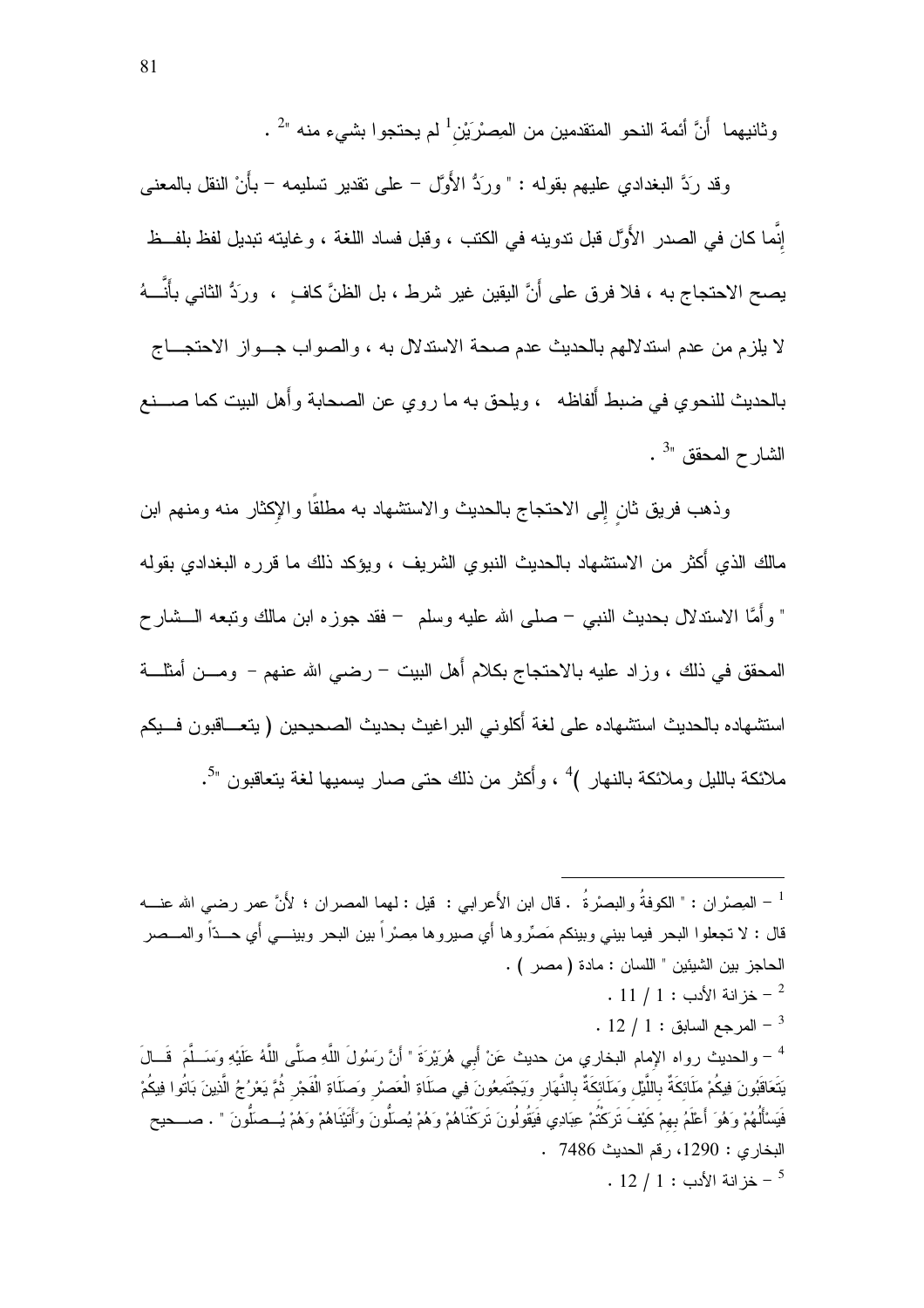ويرى فريق ثالث النوسط في الاحتجاج بالحديث النبوى الشريف والاستشهاد به فَقَبِلَ بعض الأحاديث ور فض بعضها ، و هو مذهب الشاطبي ، فقد نوسط بين الطر فين فقيل بعض الأُحاديث ، ورفض الاحتجاج ببعضها الآخر ، ويؤكد ذلك بقوله : " لم نجد أُحداً من النحويين استشهد بحديث رسول الله – صلى الله عليه وسلم – وهم يستشهدون بكلام أجــــلاف العـــــرب وسفهائهم الذين يبولون على أعقابهم ، وأشعار هم التي فيها الفحش والخنبي ويتركون الأحاديث الصحيحة ؛ لأَنَّها نُتْقَلُ بالمعنى ، وتختلف رواياتها وأَلفاظها بخلاف كلام العـــرب وشــــعرهم فإنَّ رواته اعتنوا بأَلفاظها ، لمَا يَنْبَنِي عليه من النحو ، ولو وقفت على اجتهادهم قضيت منه العجب وكذا القرآن ووجوه القراءات ، وأَمَّا الحديث فَعَلَى قسمين : قسم يعتني ناقلــــه بمعنــــاه دون لفظه ، فهذا لم يقع به استشهاد أهل اللسان ، وقسم عرف اعتناء ناقله بلفظــه لمقــصود خاص كالأحاديث التي قصد بها بيان فصاحته ً صلى الله عليه وسلم ، ككتابه لمهدان وكتابه لموائل بن حجر والأمثال النبوية ، فهذا يصح الاستشهاد به في العربية "<sup>1</sup> .

وقد علَّل بعض الباحثين إعراض سيبويه عن الاحتجاج بالحديث النبوي الشريف بأنَّهُ لم يكن قد دُوِّن بعد ، ولم نظهر المسانيد التي جمعت الأَحاديث ودونتها ، فـــأوَّل مَـــنْ ألَّـــف في الحديث أبو داود سليمان الطيالسي<sup>2</sup> (ت 204) ، ثم تلا المسانيد كتب الصحاح وأَوَّلهـــا

 $12$  /  $1:$  خز انة الأدب  $^{-1}$ 

سليمان بن داود الجارود مولى قريش ، أبو داود الطيالسي من كبار حفاظ الحديث ، فارســـي الأَصـــل –  $^{-2}$ سكن البصرة وتوفى بها ، كان يحدث من حفظه. سمع يقول: أسرد ثلاثين ألف حـــديث . لــــه (مـــسند – ط) جمعه بعض الحفاظ الخر اسانيين ، وتوفي سنة 204 ه . الأعلام : 3 / 125 .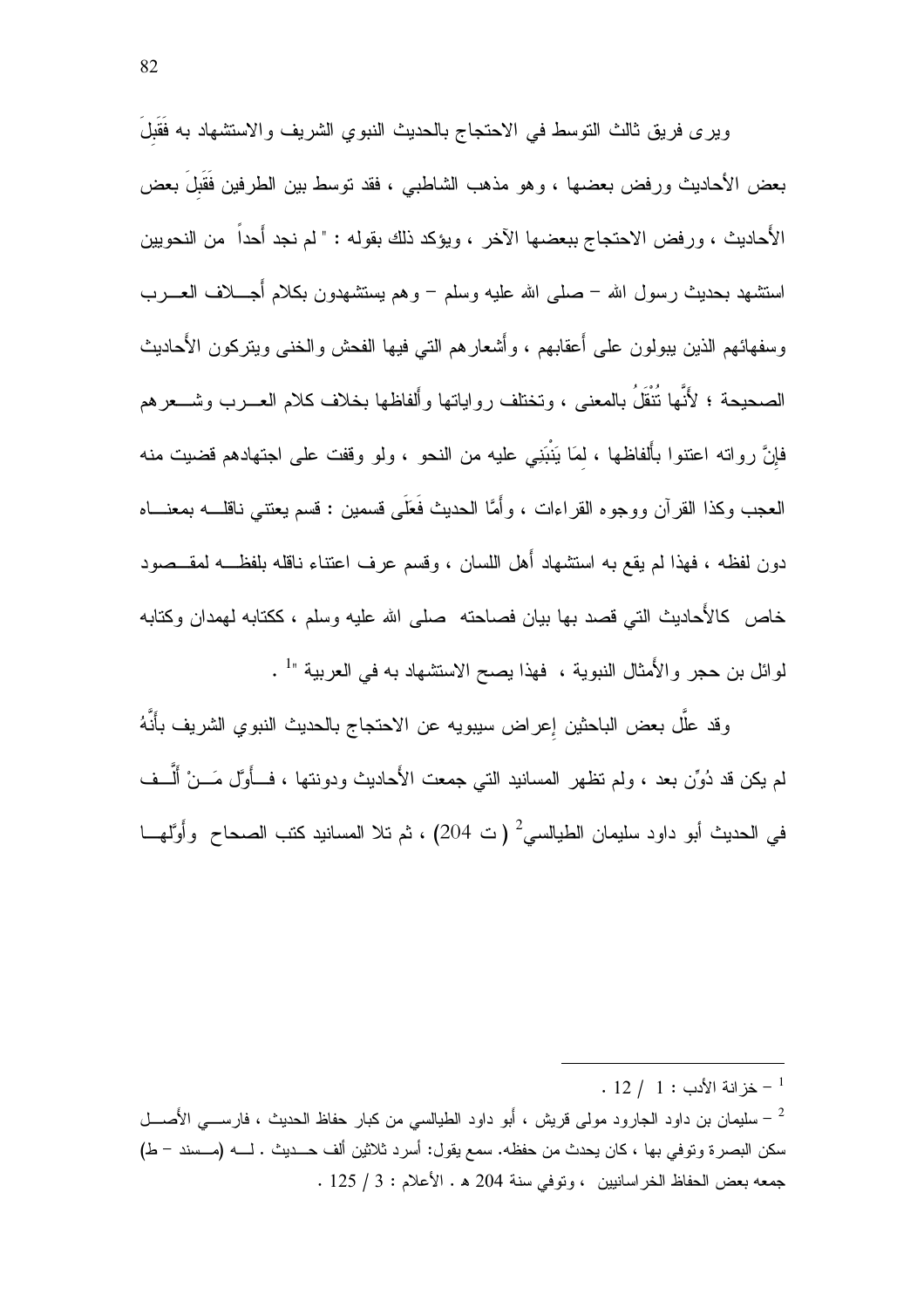صحيح الإمام البخاري<sup>1</sup> ( ت 256) الذي أجمع المحققون على أَنَّ كتابه أَصـــح الكتــب بعـــد القرآن الكريم<sup>2</sup> .

وقد رجح بعض العلماء جواز الاحتجاج بالحديث النبوي الشريف<sup>3</sup> ، وأُخــذ مجمـــع اللغة العربية بالقاهرة بهذا الرأي فأجاز الاحتجاج بالحديث والاستشهاد به في أحوال خاصة<sup>4</sup>.

ويتبدَّى للباحث صحة الاستشهاد بالحديث النبوي الشريف ، والاحتجاج به ، ويُسرَجِّحُ الباحث عدم استشهاد النحاة بالحديث النبوي الشريف والاحتجاج به ؛ بأَنَّهُ لم يكن مُدَوَّنًا ، وأَنَّ النحاة ظنُّوا أَنَّ الحديث النبوي قد رُويَ بالمعنى . ويؤكــد ذلــك مـــا قـــرره ابـــن الـــضائـع بقوله : " تجويز الرواية بالمعنى هو السبب عندي في ترك الأَئمَّة كسيبويه وغيره الاستشهاد

وما بعدها . مجلة مجمع اللغة العربية في ثلاثين عامًا . سنة 1971م .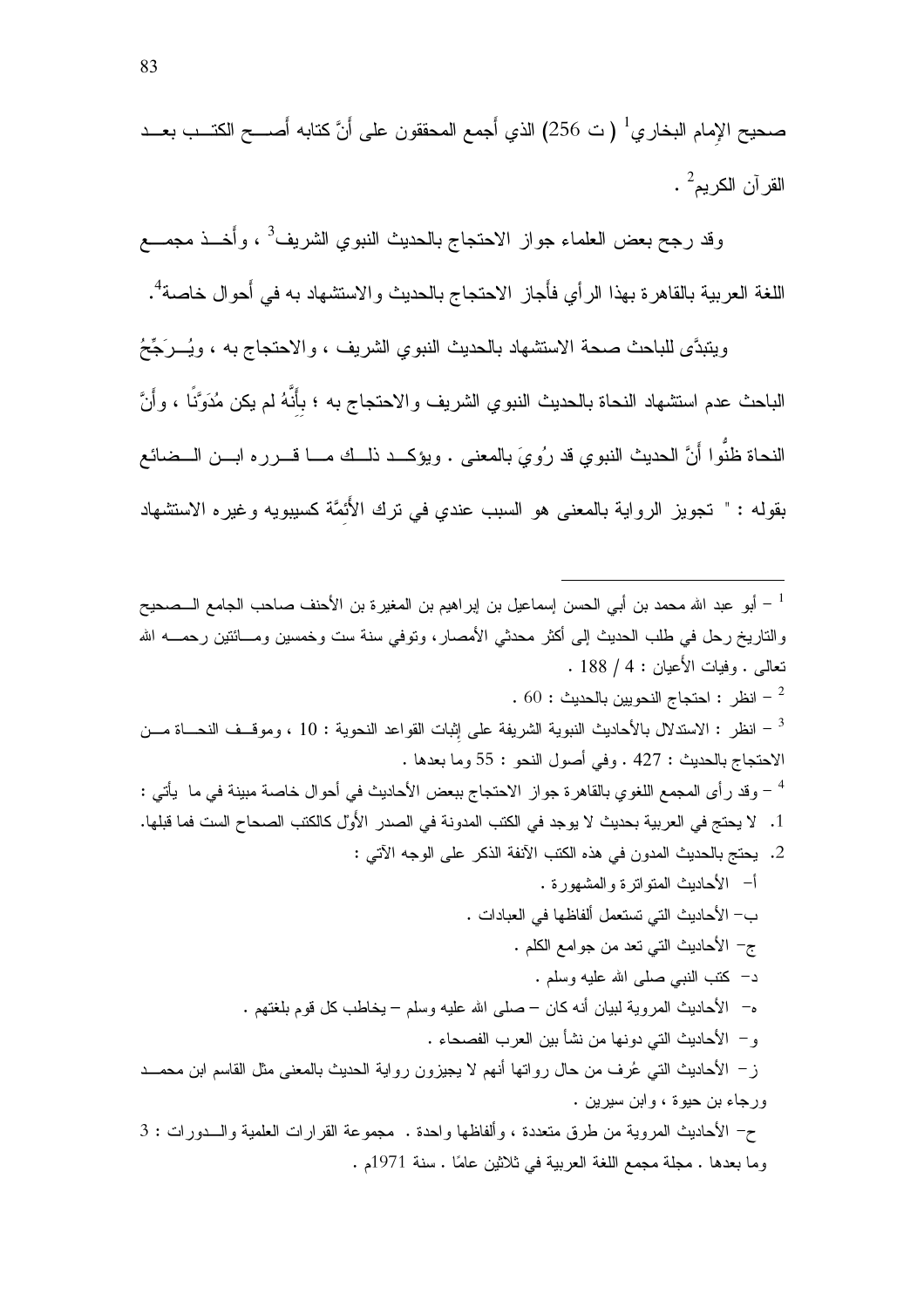على إثبات اللغة بالحديث ، واعتمدوا في ذلك على القرآن وصريح النقل عن العرب، ولـــولا تصريح العلماء بجواز النقل بالمعنى في الحديث لكان الأَوَّلي في إثبات فصيح اللغة كلام النبي صلَّى الله عليه وسلَّم ؛ لأَنَّهُ أفصح العرب "<sup>1</sup>.

والذي يظهر للباحث أنَّهُ لا مناص من الاستشهاد بالحديث النبوي الشريف والاحتجاج به ، فقد ظهرت علوم الحديث النبوي كعلم الجرح والتعديل وغيره من العلوم التي نؤكد صحة رواية الحديث النبوي لفظًا ومعنًى .

فإذا ثبت ذلك فلا حجة لمَنْ رفض الاستشهاد بالحديث النبوي والاحتجاج به ويكــون الاستشهاد بالحديث والاحتجاج به على إثبات اللغة وقواعدها أمرًا مهمًا ، وأصلاً من أُصـــول اللغة ، ومصدراً من مصبادر در اسة اللغة بمستوباتها كافة .

## صرف الوصف الذي على وزن فعلان

وقد تواترت الشواهد النحوية في الحديث النبوي الشريف التسي صسرفت الممنسوع من الصرف ، فَمِنْ هذه الشواهد صرف الوصف الذي على وزن ( فَعْـــلان ) الـــذي مؤنثـــه (فَعْلَى ) ، فروى الإمام أحمد<sup>2</sup> من حديث الْمِقْدَام بْن مَعْدِي كَربَ الْكِنْدِيِّ قال : قال رَسُــول اللَّهِ– صلى الله عليه وسلم – : " أَلَا إنِّي أَوْتِيتُ الْكِتَابَ وَمِثْلَهُ مَعَهُ أَلَا إنِّى أَوْتِيتُ الْقُرْآنَ وَمِثْلَهُ مَعَهُ لَا يُوشِكُ رَجُلٌ يَنْتَنِي شَبْعَانًا عَلَى أَرِيكَتِهِ 3 ....." .

. [ - الأربكة : سربر مُنَجَّد مُزبَّن في قبة أَو ببت . اللسان : مادة ( أَرك ) . . 17213 - مسند أحمد : 4 / 130 ، رقم الحديث 17213

<sup>.</sup> خز انة الأدب : 1/ 10 .

<sup>-</sup> الإمام أبو عبد الله أحمد بن محمد بن حنبل بن هلال بن أسد الشيباني، المروزي الأصل . وكـــان إمــــام  $^{-2}$ المحدثين صنف كتابه المسند، وجمع فيه من الحديث ما لم يتفق لغيره، وقيل: إنَّهُ كان يحفظ ألف ألف حديث نوفي ضحوة نهار الجمعة، لاثنتي عشرة ليلة خلت من شهر ربيع الأول ، سنة اِحدى وأربعين ومائنين ببغداد . فبات الأعبان : 1 / 63 .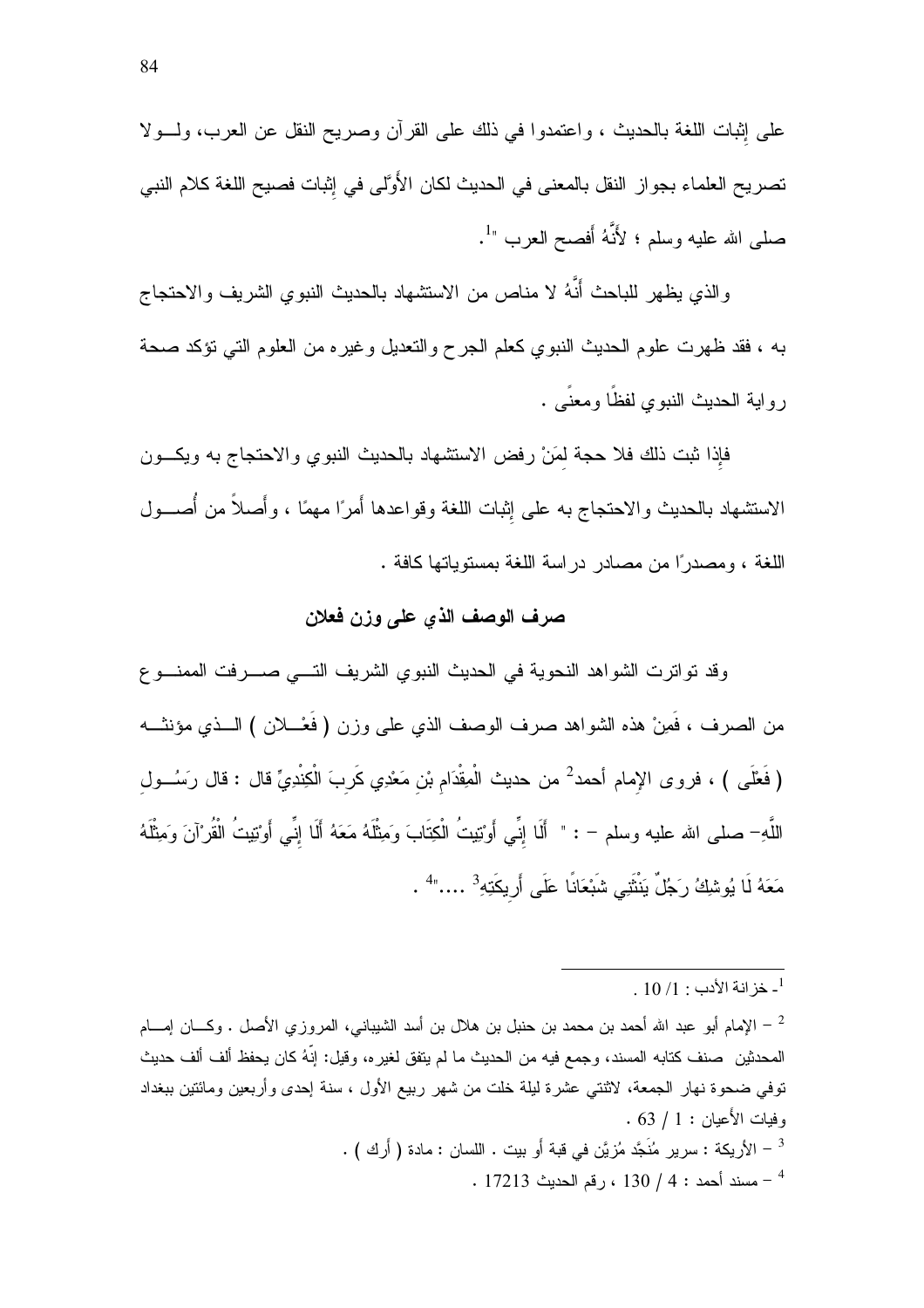وورد الوصف ذاته مصروفًا في حديث آخر ، فقد روى الحاكم النيسابوري<sup>1</sup>من حديث عائشة رضيي الله عنها أَنَّ رسول الله ۖ صلى الله عليه وسلم ، قال : " ليس بالمؤمن الذي يبيت شبعانًا وجاره جائع إلى جنبه "2 . وكقوله صلَّى اللَّهُ عَلَيْهِ وَسَلَّمَ – : " مَا آمَنَ بي مَــنْ بَـــاتَ شَبْعَانًا وَجَارُهُ جَائعٌ إِلَى جَنْبِهِ وَهُوَ يَعْلَمُ بِه"<sup>3</sup> .

ومن شواهد صرف الوصف ( سكران ) ، ما رواه الإمام أحمد من حديث عَبْدِ اللَّـــهِ ابْنِ الزُّبَيْرِ عَنْ أَبِيهِ عَنْ عَائشَةَ رضى الله عنها ، أَنَّهُ قال : " بَيْنَمَا أَنَا عِنْدَهَا إذْ مَرَّ رَجُلٌ قَدْ ضُرِبَ فِي خَمْرِ عَلَى بَابِهَا ۚ فَسَمِعَتْ حِسَّ النَّاسِ ، فَقَالَتْ : أَيُّ شَيْءٍ هَذَا ؟ قُلْتُ : رَجُلٌ أُخِــذَ سكُرَانًا مِنْ خَمْرِ فَضْرُبَ ... 4

ومن الشواهد قول خَدِيجَةَ بنتِ خُوَيَلِدٍ لأبيها عندما اعترض على زواجها من النبـــي صلى الله عليه وسلم " … أَمَا تَسْتَحِى ، أَتُرِيدُ أَنْ تُسَفِّهَ نَفْسَكَ تُخْبِرُ قُرَيْشًا وَالنَّاسَ أَنَّكَ كُنْــتَ سَكْرَانًا ؟ فَلَمْ نَزَلْ بِهِ حَتَّى رَضييَ "<sup>5</sup> ، ومنها ما رواه الإمام النسائـي<sup>6</sup> من حديث ابـــن وهـــب قال : أُخْبرَ رسول الله صلى الله عليه وسلم عن رجل طلق امرأنه نــــلاث نطليقـــات جميعًـــا

<sup>1</sup> – أبو عبد الله محمد بن عبد الله بن محمد بن حمدويه بن نعيم بن الحكم الضبي الطهاني المعروف بالحاكم النيسابوري، الحافظ المعروف بابن البيع؛ إمام أهل الحديث في عصره والمؤلف فيه الكتب التي لم يسبق إلى مثلها، كان عالمًا عارفًا واسع العلم ، وكانت ولادته في شهر ربيع الأول سنة إحدى وعشرين وثــــلاث مئـــة بنيسابور ، وتوفى بها يوم الثلاثاء ثالث صفر سنة خمس وأربعمائة، وقال الخليلي في كتاب الإرشاد: تــوفي سنة ثلاث وأربعمائة . وفيات الأعيان : 4 / 280 .

. 2166 - المستدرك على الصحيحين : 15/2 ، رقم الحديث  $\sim$  2166 .

- . 751 المعجم الكبير : 1 /259 ، رقم الحديث  $^{-3}$ 
	- . 25132 .  $139/6:$  حسند الإمام أحمد  $139/6:$

. 12838 - المعجم الكبير للطبر اني : 12 / 186 ، رقم الحديث 12838 .

أبو ِ عبد الرحمن أحمد بن علي بن شعيب بن علي بن سنان بن بحر النسائي، الحافظ؛ كـــان إمـــام أهـــل أ عصر ه في الحديث، وله كتاب السنن، وسكن بمصر ٍ وانتشرت بها تصانيفه ، و أخذ عنه الناس . وتوفي بــوم الاثنين، لثلاث عشر ة لبلة خلت من صفر ، سنة ثلاث وثلاث مئة بمكة، حرسها الله تعالى، وقبل: بالرملة مـــن أرض فلسطين . وفيات الأعبان : 1 / 77 .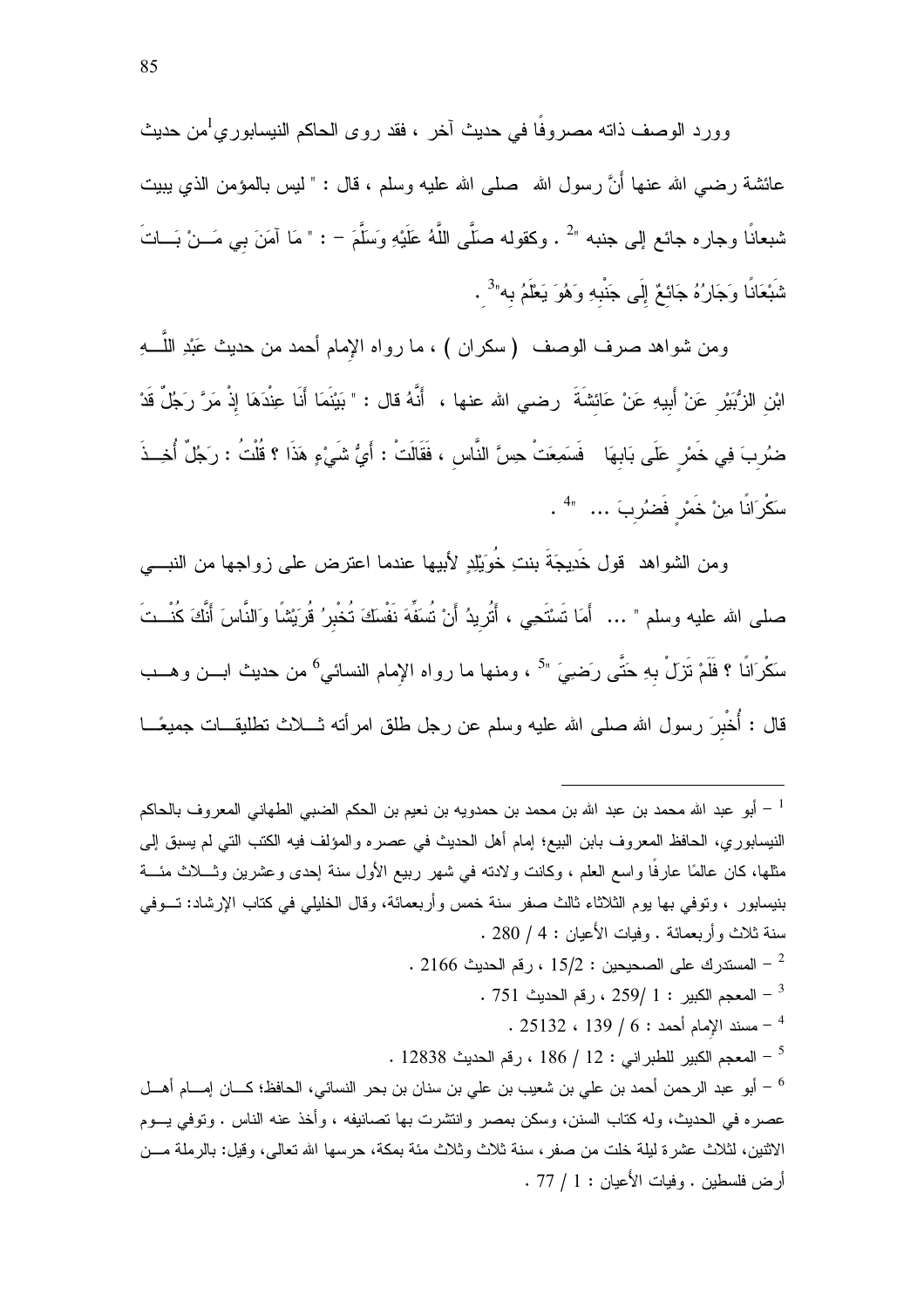فقام غضبانًا ، ثم قال أيلعب بكتاب الله و أنا بين أظهر كم ؟ حتى قام ر جل و قال : يا ر سول الله  $\frac{1}{2}$  a tian  $\sqrt{2}$ 

ومن شواهد الوصف الذي على وزن فعلان قول عَائشَةَ : " إِنَّ أُمَّ حَبِيبَةَ سَأَلَتْ رَسُولَ اللَّهِ صلَّى اللَّهُ عَلَيْهِ وَسَلَّمَ عَنْ الدَّمِ ، فَقَالَتْ عَائشَةُ : قَدْ رَأَيْتُ مِرْكَنَهَــا<sup>2</sup> مَلآَنَــا<sup>3</sup> دَمَــا ... "<sup>4</sup> وكقول قيس بن سعد بن عبادة : " سَمِعْتُ رَسُولَ اللَّهِ صلَّى اللَّهُ عَلَيْهِ وَسَلَّمَ يَقُولُ : مَنْ شَربَ الْخَمْرَ أَتَى عَطْشَانًا يَوْمَ الْقِيَامَةِ أَلَا فَكُلُّ مُسْكِرٍ خَمْرٌ وَإِيَّاكُمْ وَالْغُبَيْرَاءَ ۚ 5" .

ومنها ما رواه النَّبيُّ – صلى الله عليه وسلم – عَنْ رَبِّهِ عَزَّ وَجَلَّ : " إِنِّي حَرَّمْــتُ عَلَى نَفْسِي الظُّلْمَ وَعَلَى عِبَادِي أَلَا فَلاَ تَظَالَمُوا كُلُّ بَنِي آدَمَ يُخْطِئُ بِاللَّيْل وَالنَّهَارِ، ثُمَّ يَسْتَغْفِرُنِي فَأَغْفِرُ لَهُ وَلَا أُبَالَى ، وَقَالَ يَا بَنِي آدَمَ : كُلُّكُمْ كَانَ ضَالاً إِلاَّ مَنْ هَدَيْتُ ، وكُلُّكُمْ كَانَ عَارِيًــا إِلاَّ مَنْ كَسَوْتُ ، وكُلُّكُمْ كَانَ جَائعًا إلاَّ مَنْ أَطْعَمْتُ ، وكَلُّكُمْ كَانَ ظَمْآنًا إلاَّ مَنْ سَقَيْتُ … "7 .

وقد ذكر اللغويون أنَّ ثمة لغة تصرف الوصف الذي علـــي وزن ( فَعْـــلان ) الـــذي مؤنثه ( فَعْلَى ) ، ونسبت هذه اللغة إلى قبيلة بني أسد ، وذكرت المعجمات اللغوية شـــواهد نَأنيث الوصف الذي على وزن ( فَعْلان ) بالناء نحو : عَطِشَ، كفَرحَ، فهو عَطِــشٌ وعَطُــشٌ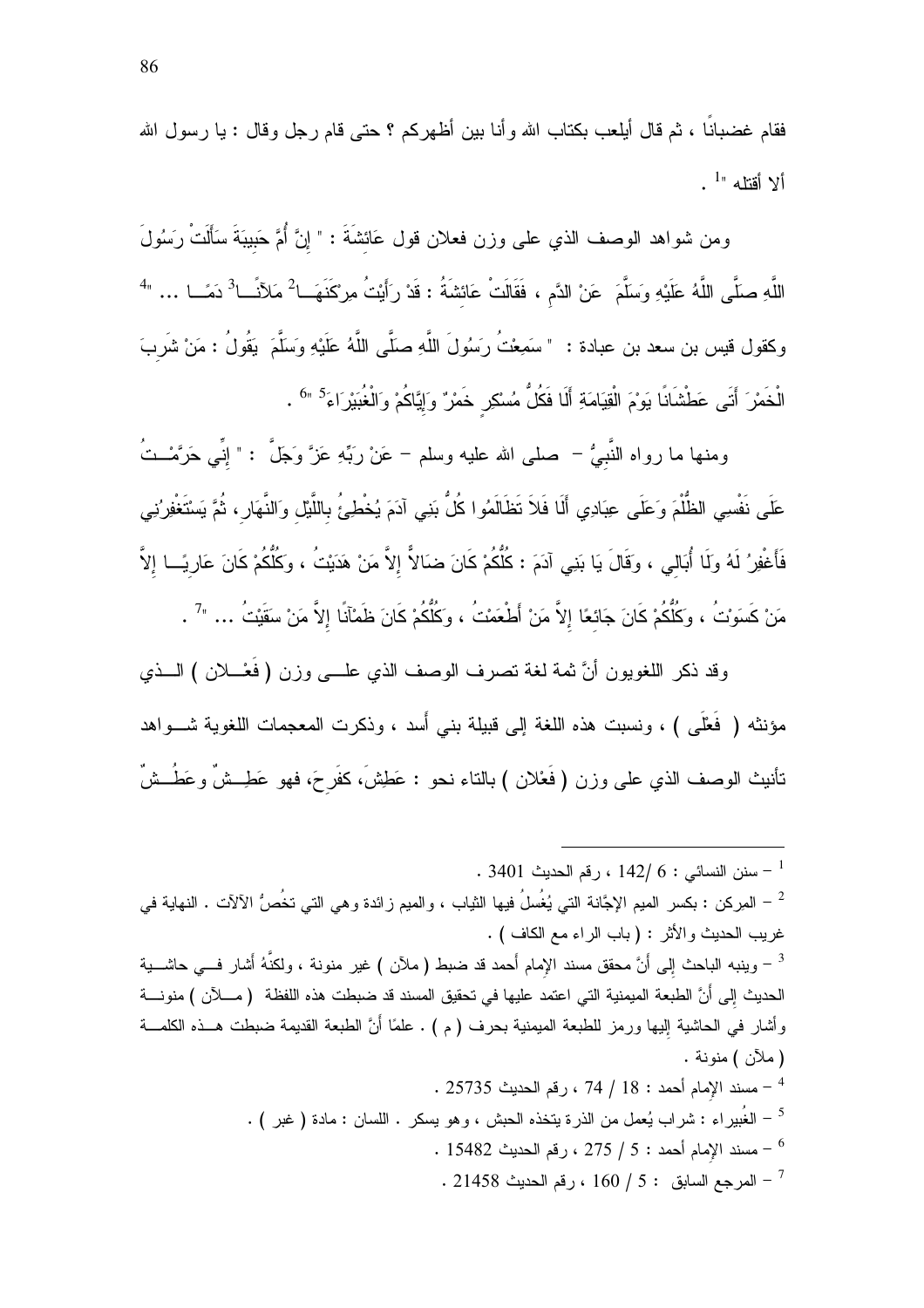وعَطْشَانٌ الآنَ ، وعاطشٌ غَداً، وهم عَطْشَى وعَطاشَى وعِطاشٌ، وهـــي عَطِــشَةٌ وعَطُــشَةٌ و عَطْشَہِ، و عَطْشَانَةٌ ، و هُنَّ عَطِشَاتٌ و عَطُشَاتٌ و عِطَاشٌ و عَطْشاناتٌ . والعَطْشَانُ المُــشْتَاقُ . وفال الليث وغيره : يقال : رجل عطشان وامرأة عطشانة وعطشى، والجميع عِطاش<sup>1</sup> ، ونحو ظَمِئٍ ، كفرح، ظَمْنًاً وظَمَأً وظَمَاءً وظَماءَةً ، فهو ظَمِئٍ وظَمْأَنُ وهي ظَمْأَنةٌ ج ظِماءٌ ، ويُضمُّ نَادِراً <sup>2</sup>. ونحو : السَكْرانُ : خلافُ الصاحي ، والجمع سَكْرِي وَسَكارِي ، والمـــراَةُ سَـــكْرِي ولغةٌ في بني أَسد : سَكْرانَةٌ ، وَالْجَمْعُ سُكَارَى بِضَمِّ السِّينِ وَفَتْحُهَا لُغَــةٌ <sup>3</sup>، ونحــو ۖ ورجــل غَضْبانُ وامرأة غَضْبْبي ، ولغة في بني أسد غَضْبانَة ومَلأنةٌ وأشْباههما<sup>4</sup>.

وقد ذكر ابن قتيبة أنَّ " ما كان من النعوت على فَعْلان ؛ فالأنثى ( فَعْلَى ) ، هذا هـــو الأكثر نحو : غَضْبْان وغَــضْبْبَي ، و "سَــكْرَان وسَــكْرَى ، وبعــضهم بقــول : سَــكْرَانة  $\cdot$ و غَضِيْبَانِهِ ".

وقد ذكر "ابن السَّكِّبت هذه اللغة إذْ بقول : " ولغة بني أسد سكر انة وملأنــــة و أشــــباههما وقالوا رجل سَبْفان وامرأة سَبْفانة وهو الطويل الضامر الممشوق ، ورجل مونان الفؤاد وامرأة مونانة ، وما كان على فَعْلان أُنِّي مؤنثه بالهاء ، نحو خمصان وخصمانة ، وعريان وعريانة وما كان من النعوت على فَعْلان فأنثاه (فَعْلَى ) ، هذا هو الأكثر، نحو : غضبان وغــضبي

$$
\frac{1}{1 - \text{liidt}}
$$
: العين، تهذيب Illغة، جمهرة اللغة، المحيط في للغة، الحدح في اللغية، المخ صص لسان الحرب، القاموس المحيط، تاج الحروس : مادة : عطش .  
2 - انظر : العين، تهذيب اللغة، جمهرة اللغة، المحيط في للغة، المححاح في اللغـة، المخ صص لسان الحرب، القاموس المحيط، تاج الحروس: مادة : ظمئي للغة، المححاح في للغـة، المخ صص لسان الحرب، القاموس المحيط، تاج الحروس: مادة : سكر .  
ئسان العرب، القاموس المحيط، تاج الحروس: مادة : سکر .  
ئسان العرب، القاموس المحيط، تاج الحروس: مادة : غضب .  
ئسان العرب، القاموس المحيط، تاج الحروس: مادة : غضب .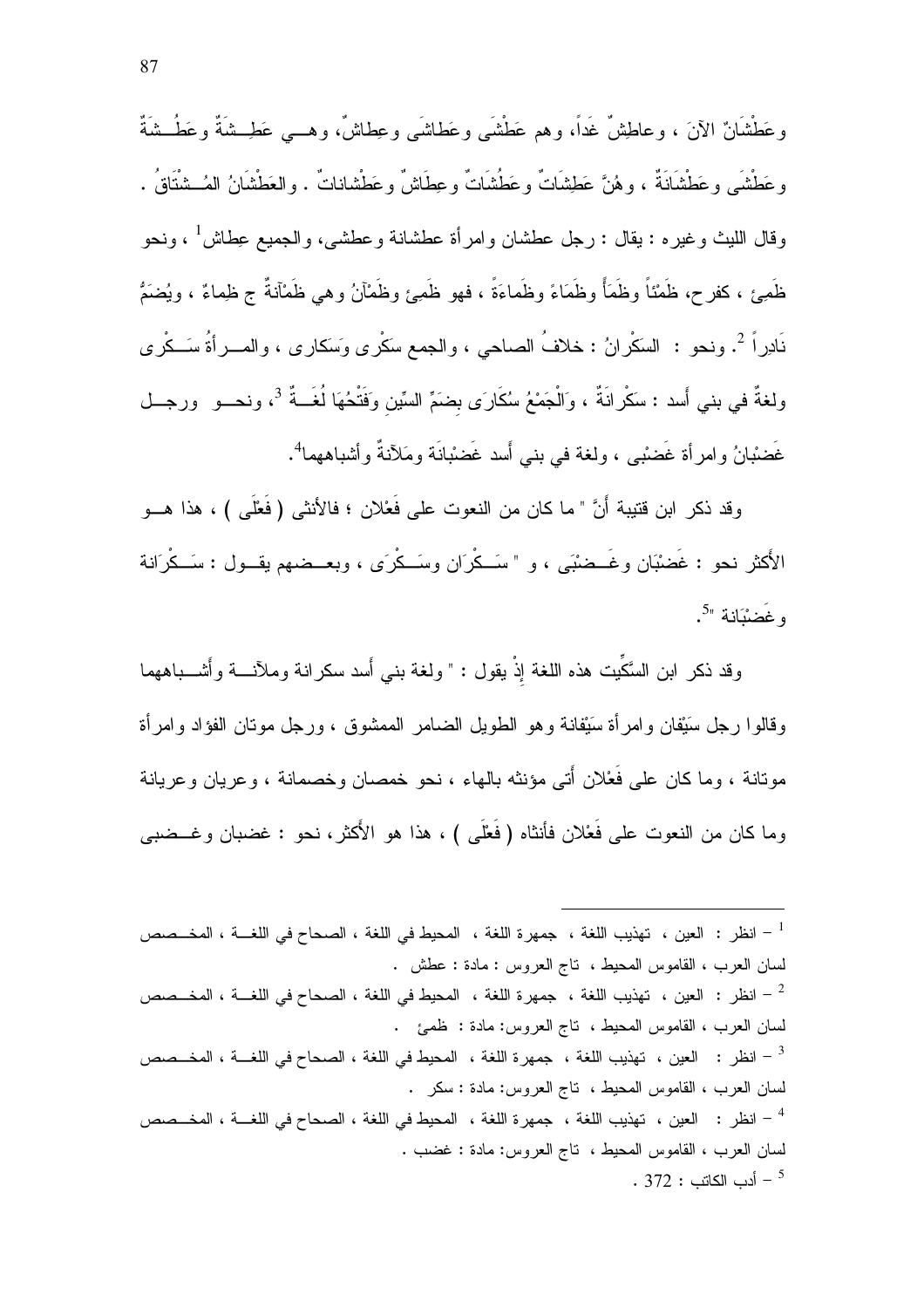وعجلان وعجلي ، وسكران وسكري ، وغرثان وغرثي ، وشبعان وشبعي ، وغديان وغـــديا وهو المتغدى ، وصبحان وصبحي ، وملأن وملأى "1 .

ويخلص الباحث إلى القول : إنَّ الناظر في هذه الشواهد التي صرفت الوصف اللَّفي علمي وزن ( فَعْلان ) ومؤنثه ( فَعْلَى ) يجد أَنَّ النبي صلى الله عليه وسلم صرف الوصــف من غير علة أوْجبت صرفه ، فلم يُصرف الوصف للتناسب أوْ للضرورة ۖ أوْ لإقامة السوزن والذي يميل إليه الباحث أنَّ ثمة لغتين في الوصف الذي على وزن ( فعْلان ) ومؤنثه ( فعْلي ) إحداهما تصرفه وهي لغة فصيحة تقويها كثرة الشواهد التي صرفت الممنوع مسن السصرف وقد أشار النحاة إلى هذه اللغة عند حديثهم عن الممنوع من الـــصرف . والأُخــــرى تمنعــــه من الصرف ؛ للوصفية وزيادة الألف والنون وفقًا لقاعدة الممنوع من الصرف التـــي قعَّـــدها النحاة بعد استقرائهم كلام العرب .

ويظهر للباحث أَنَّ مَنْ صرف الوصف الذي على وزن ( فَعْلان ) ومؤنثه ( فَعَلْـــى ) مصيب غير مخطئ ؛ إذْ إنَّهُ أَصاب وجهًا من وجوه العربيـــة لا يمكـــن إغفالــــه أوْ إِنكـــاره ومَنْ منعه من الصرف مصيب غير مخطئ .

### صرف العلم المؤنث

ومن شواهد صرف الممنوع من الصرف في الحديث النبوي صرف العلــم المؤنـــث الدال علم اسم القبيلة ، مثل صرف ( قريش ) ، فقد وردت شواهد نحوية صرفت ( قريش ) وهو علم دال على اسم القبيلة ، ومن هذه الـــشواهد حـــديث عَائـــشَةَ رَضـِـــيَ اللَّـــهُ عَنْهَـــا

. 358  $-$  اصلاح المنطق  $-$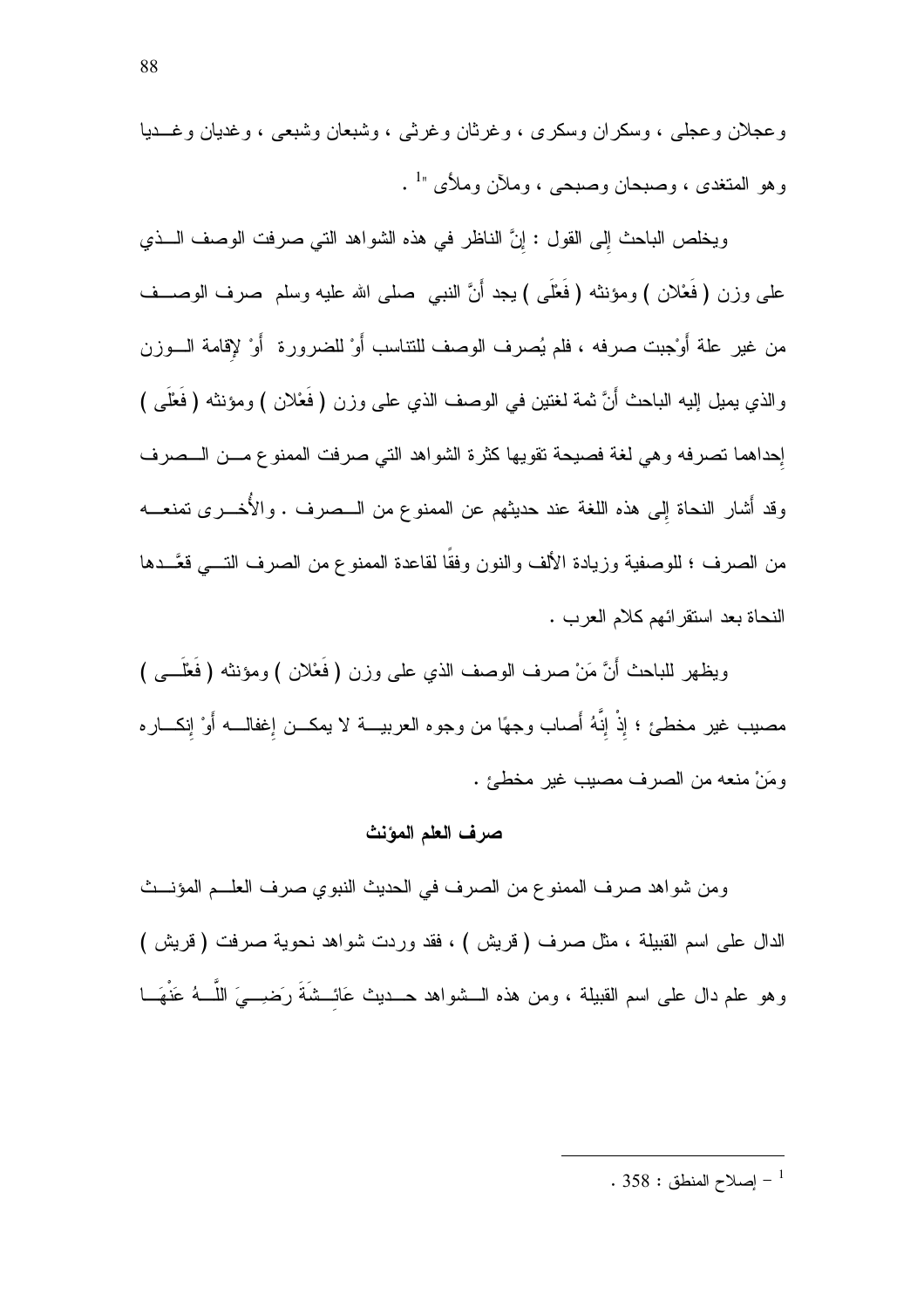ومنها حديث أَبِي هُرِيْرِةَ ۚ رَضِيَ اللَّهُ عَنْهُ ، قَالَ : " قَالَ النَّبِيُّ صِلَّى اللَّهُ عَلَيْهِ وَسَــلَّمَ مِنْ الْغَدِ يَوْمَ النَّحْرِ وَهُوَ بِمِنَّى نَحْنُ نَازِلُونَ غَدًا بِخَيْفِ بَنِي كِنَانَةَ حَيْثُ تَقَاسَمُوا عَلَى الْكُفْرِ يَعْنِي ذَلكَ الْمُحَصَّبَ وَذَلكَ أَنَّ قُرِيَشًا وَكِنَانَةَ تَحَالَفَتْ عَلَى بَنِي هَاشِمِ وَبَنِي عَبْــدِ الْمُطَّلِــب أَوْ بَنِـــي الْمُطَّلِب أَنْ لَا يُنَاكِحُوهُمْ وَلَا يُبَايِعُوهُمْ حَتَّى يُسْلِمُوا إِلَيْهِمْ النَّبِيَّ صلَّى اللَّهُ عَلَيْهِ وَسَلَّمَ "2 . وكقول عائشة رضي الله عنها : " إِنَّ قُرَيْشًا كَانَتْ نَصُومُ يَوْمَ عَاشُورَاءَ فِي الْجَاهِلِيَّةِ … "<sup>3</sup> .

ومن الشواهد صرف (سبأ ) ، فقد روى أبو داود<sup>4</sup> عن أَبْيَضَ بْن حَمَّال " أَنَّـــهُ كَلَّـــمَ رَسُولَ اللَّهِ – صلَّى اللَّهُ عَلَيْهِ وَسَلَّمَ – فِي الصَّدَقَةِ حِينَ وَفَدَ عَلَيْهِ ، فَقَالَ : يَا أَخَا سَبَأَ ، لَا بُــدَّ مِنْ صَدَقَةٍ ، فَقَالَ : إِنَّمَا زِرَعْنَا الْقُطْنَ يَا رِسُولَ اللَّهِ وَقَدْ تَبَدَّدَتْ سَبَأٌ … "<sup>5</sup>.

وورد صرف هذيل – وهو علم مؤنث دال على اسم القبيلة – في حـــديث القـــسامة الطويل ، فقد روى الإمام البخاري من حديث أبي قَلابة " … وَقَدْ كَانَتْ هُذَيْلٌ خَلَعُوا خَلِيعًــا<sup>6</sup>

- $1585:$  صحيح البخار ي  $307:307:$  ورقم الحديث  $^{-1}$
- $\sim 1590:$  المرجع السابق : 302 ، ورقم الحديث  $^{-2}$
- $\cdot$  1893 المرجع السابق : 345 ، ورقم الحديث : 1893  $^{-3}$

أبو داود سليمان بن الأشعث بن إسحاق بن بشير بن شداد بن عمرو بن عمران الأزدي السجستاني ، أحد " حفاظ الحديث وعلمه وعلله، وكان في الدرجة العالية من النسك والصلاح، وجمع كتـــاب " الـــسنن " قـــديماً وعرضه على الإمام أحمد بن حنبل، رضي الله عنه، فاستجاده واستحسنه ، كانت ولادته فــي ســـنة اثنتـــين ومائتين، وقدم بغداد مراراً ثم نزل إلى البصرة وسكنها، وتوفى بها بوم الجمعة منتصف شوال ســـنة خمـــس وسبعين ومائنتين، رحمه الله نعالمي . وفيات الأعيان : 2 / 404 .  $\cdot$  3028  $\cdot$  سنن أبي داود  $\cdot$  501  $\cdot$  ورقم الحديث  $^{-5}$  $\,$  - الخليع : المستهتر . اللسان : مادة ( خلع ) .  $^6$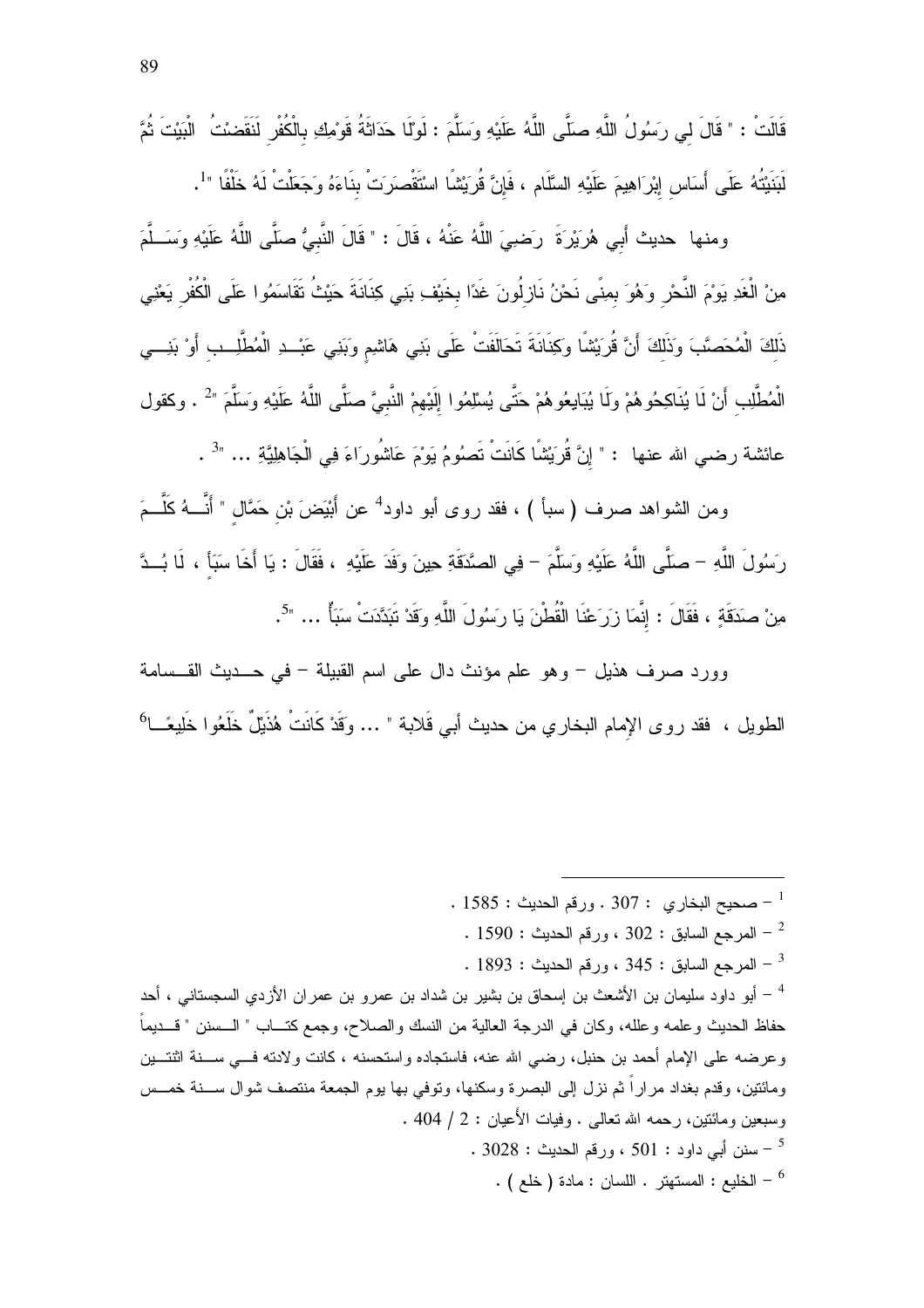لَهُمْ فِي الْجَاهِلِيَّةِ ، فَطَرَقَ أَهْلَ بَيْتٍ مِنْ الْيَمَن بِالْبَطْحَاءِ ، فَانْتَبَهَ لَهُ رَجُلٌ مِنْهُمْ فَحَذَفَهُ بِالسَّيْفِ فَقَتَلَهُ . فَجَاءَتْ هُذَيْلٌ فَأَخَذُوا الْبَمَانِيَّ فَرَفَعُوهُ إِلَى عُمَرَ بِالْمَوْسِمِ ، وَقَالُوا قَتَلَ صَاحِبَنَا … "1.

ومن الشواهد صرف ( عاد ) فقد روى الإمام الترمذي<sup>2</sup> من حديث عَنْ عَاصمِ بْنِ أَبِـــي الذَّجُودِ عَنْ أَبِي وَائِلِ عَنْ رَجُلٍ مِنْ رَبِيعَةَ قَالَ : " .. إِنَّ عَادًا لَمَّا أُقْحِطَتْ بَعَثَتْ قَـ يْلاَّ 3 ... " وكقول رَسُول اللَّهِ ۚ صَلَّى اللَّهُ عَلَيْهِ وَسَلَّمَ : " إِنِّي نُــصِرِيْتُ بِالــصَّبَا<sup>5</sup> ، وَإِنَّ عَــادًا أُهْلِكَــتْ بالدَّبُور"<sup>6</sup>. وكقوله علية الصلاة والسلام : " شَيَّبَتْنِي هُودٌ وَالْوَاقِعَةُ وَالْمُرْسَلَاتُ وَعَمَّ بَتَسَاءَلُونَ وَإِذَا الشَّمْسُ كُورِّت<sup>ْ"</sup>.

وقد قرر النحاة في قواعدهم أَنَّ العلم المؤنث الدال على اسم القبيلة يُمنع من الصرف للعلمية والنأنيث ، وما جاء مصروفًا فيخرَّج على أنَّهُ اسم مذكر يدلُّ على اسم الحي ، أَوْ اسم الأَب الكبير للقبيلة ، غير أَنَّ ثمة لغة تصرف الممنوع من الصرف مطلقًا وعلى هــذه اللغـــة جاءت هذه الشواهد التبي صُرفَ فيها العلم المؤنث الدال على اسم القبيلة .

والذي يظهر للباحث أَنَّ الأعلام التي وردت في هذه الشواهد أعلام ندل علــــى اســـم القبيلة بدليل تأنيث الفعل معها ، فالفعل الماضي لا تلحقه تاء التأنيث الساكنة إلا إذا كان الفاعل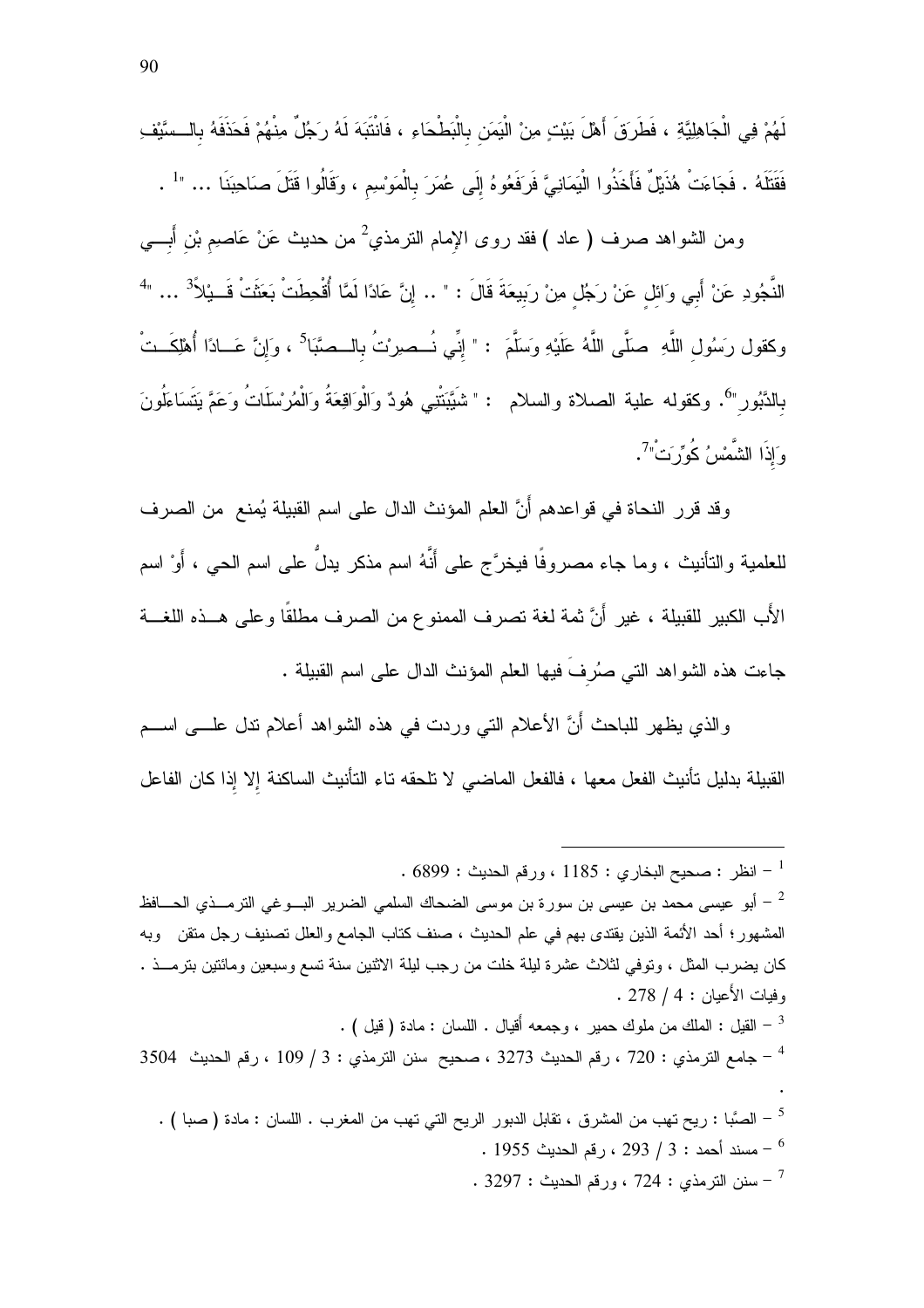مؤنثًا سواء أكان النَّانيث معنويًا أم لفظيًا . ويميل الباحث إلى القـــول : إنَّ صــــرف العلـــم المؤنث الدال على اسم القبيلة يمثل لغة فصيحة من لغات العرب ، ولا يمكــن تَخْـــريْجُ هـــذه الشواهد التي صرفت العلم المؤنث الدال على اسم القبيلة على أنَّهــا للتناســب ، أوْ للــشذوذ أَوْ للضرورة ، بل جاءت على لغة مَنْ يصرف الممنو ع من الصرف مطلقًا ، وقد أُشار النحاة إلى هذه اللغة .

ومن شواهد صرف الممنوع من الصرف في الحديث النبوي الشريف صرف أســـماء الأماكن كقول ابْن عَبَّاس رصَنِيَ اللَّهُ عَنْهُمَا ، قَالَ : " كَانَتْ عُكَاظٌ وَمَجَنَّةُ وَذُو الْمَجَاز أَسْــوَاقًا فِي الْجَاهِلِيَّةِ … "<sup>1</sup> . ومنها ما رواه الإمامان البخاري ، وابن ماجه<sup>2</sup> من حديث أَبي مُوسَـــى أُرِ َاهُ عَنْ النَّبِيِّ صلَّى اللَّهُ عَلَيْهِ وَسَلَّمَ قَالَ : رَأَيْتُ فِي الْمَنَامِ أَنِّي أُهَاجِرُ مِنْ مَكَّــةَ إِلَـــى أَرْض بهَا نَخْلٌ فَذَهَبَ وَهَلِي<sup>3</sup> إِلَى أَنَّهَا الْيَمَامَةُ أَوْ هَجَرٌ" … "<sup>4</sup> .

صحيح البخاري : 377 ، رقم الحديث : 2098 ، وينبه الباحث أنَّ العلم المؤنث ( عكاظ ) ورد ثلاث مرات في صحيح البخاري ، فجاء مرتين مصروفًا في الصفحات الآتية : ( فــي الــصفحة 370 ، ورقــم الحديث 2050 ، وفي الصفحة 377 ورقم الحديث 2098 وفي الصفحة 782 ، ورقم الحــديث 4519 ) انظر : صحيح البخاري ، طبعة مؤسسة الرسالة . كما ورد العلم المؤنث ( عكاظ ) مصروفا فسى صـــحيح البخاري ، طبعة بيت الأفكار في الصفحات الآتية : في الصفحة 396 ، ورقم الحديث 2098 ، وفي صـــفحة 388 ، ورقم الحديث 2050 ، ورد في هذه الطبعة العلم المؤنث ( عكاظ ) ممنوعًا من الصرف في الحـــديث رقم 4519 . والحديث من رواية ابْن عَبَّاس رَضييَ اللَّهُ عَنْهُمَا قَالَ : " كَانَتْ عُكَاظُ وَمَجَنَّةُ وَذُو الْمَجَازِ أَسْوَاقًا فِي الْجَاهِلِيَّةِ فَتَأَثَّمُوا أَنْ يَتَّجِرُوا فِي الْمَوَاسِمِ ، فَنَزَلَتْ ( لَيْسَ عَلَيْكُمْ جُنَاحٌ أَنْ تَبْتَغُوا فَضنَّا مِنْ رَبِّكُمْ ) " . انظر صحيح البخاري طبعة بيت الأفكار ورقم الحديث 4519 .

الحديث؛ كان إمامًا في الحديث عارفًا بعلومه وجميع ما يتعلق به، ارتحل إلى العراق والبصرة والكوفة وبغداد ومكة والشام ومصر والري لكتب الحديث، وله نفسير القرأن الكريم وناريخ مليح ، وكتابه في الحديث أحـــد الصـحـاح السنة . وكـانت ولادنه سنة نسع ومئتين. ونوفي بوم الانثين، ودفن بوم الثلاثاء، لثمـان بقين من شهر رمضان سنة ثلاث وسبعين ومئتين، رحمه الله تعالى . وفيات الأعيان : 4 / 279 . <sup>3</sup> ـ وهلبي : وهمبي <sub>·</sub> اللسان : مادة ( وهم ) <sub>·</sub>

. 3921 - صحيح البخاري : 7035 ، رقم الحديث : 1209 ، سنن ابن ماجه : 420 ، ورقـــم الحــــديث 3921 . وينبه الباحث إلى أنَّ العلم المؤنث ( هجر ) ورد مرتين في صحيح البخاري ، مرة جاء مصروفًا في =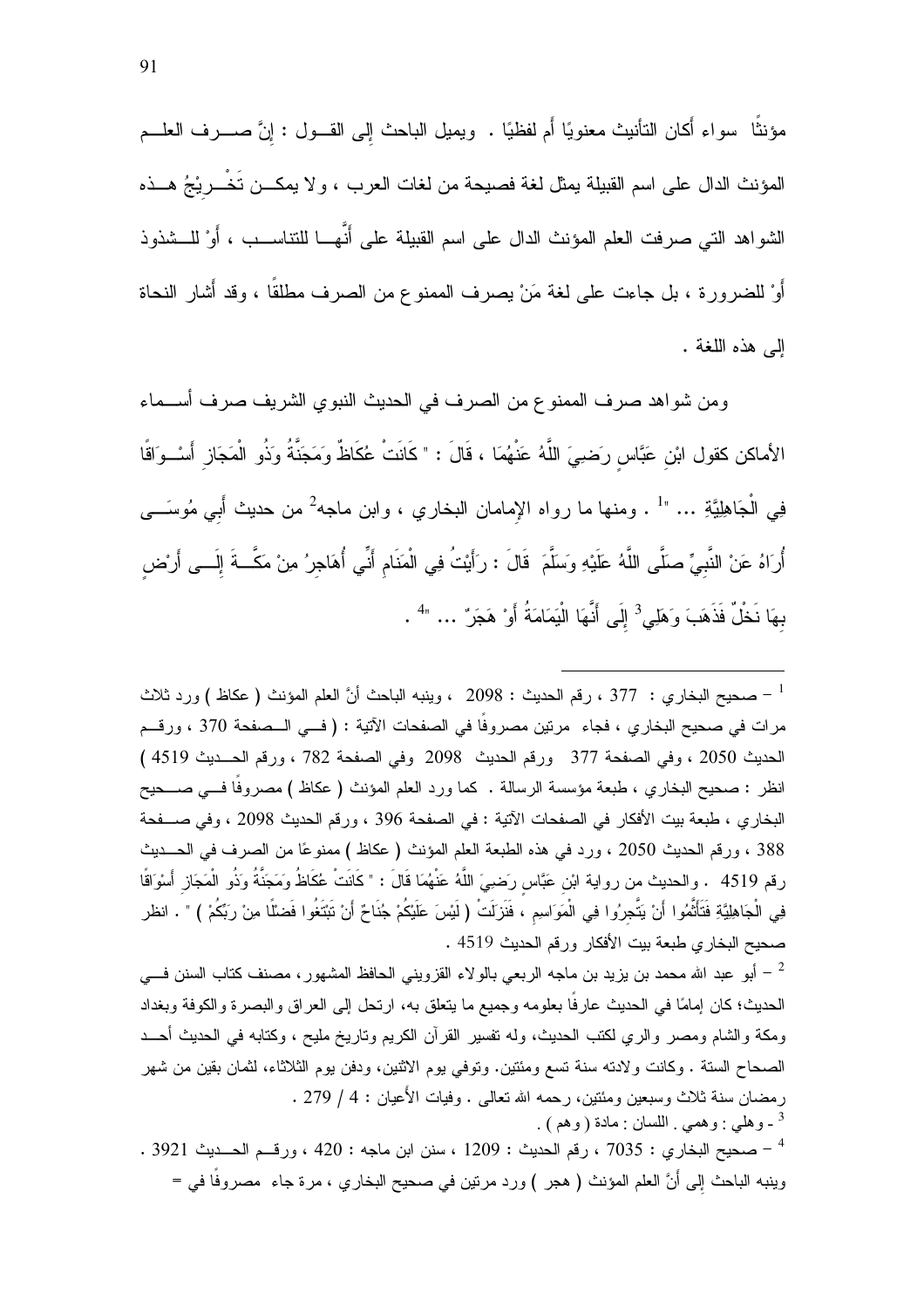ومنها ما رواه الإمام البخاري في بَاب النَّكْبير أَيَّامَ مِنى " كَانَ عُمَرُ رَضييَ اللَّهُ عَنْــهُ يُكَبِّرُ فِي قُبَّتِهِ بِمِنِّي فَيَسْمَعُهُ أَهْلُ الْمَسْجِدِ فَيُكَبِّرُونَ وَيُكَبِّرُ أَهْلُ الْأَسْوَاقِ حَتَّى تَرْتَجَّ مِنَـــى ... "<sup>1</sup> وصُرفتْ ( طابة ) ، وهي علم مؤنث يدلُّ على اسم المدينة المنورة ۖ فروى الإمام البخاري من حديث أَبي حُمَيْدٍ رَضييَ اللَّهُ عَنْهُ أنَّهُ قال : " أَقْبَلْنَا مَعَ النَّبِيِّ صَلَّى اللَّهُ عَلَيْهِ وَسَلَّمَ مِــنْ تَبُــوكَ حَتَّى أَشْرِفْنَا عَلَى الْمَدِينَةِ فَقَالَ هَذِهِ طَابَةٌ "2. ومنها صرف مصر في قول رسول الله صلى الله عليه وسلم : " إذا افتتحتم مصرًا فاستوصوا بالقبط<sup>3</sup> خيرًا فإنَّ لهم ذمة ورحمًا "<sup>4</sup> .

ومن الشواهد صرف لظى فقد روى الإمام مالك<sup>5</sup> من حديث عُمَرَ بْنَ الْخَطَّاب " أَنَّــــه قَالَ لرَجُل : مَا اسْمُكَ ؟ فَقَالَ : جَمْرَةُ ، فَقَالَ : ابْنُ مَنْ ؟ فَقَالَ : ابْنُ شِهَاب ، قَــالَ مِمَّــنْ ؟

= الصفحة 7035 ، ورقم الحديث 1209 ، وورد العلم المؤنث ( هجر ) ممنوعًا من الصرف في الصفحة 637 ورقم الحديث 3622 . انظر : صحيح البخاري ، طبعة مؤسسة الرسالة . كما ورد العلــم المؤنـــث ( هجر ) ممنوعًا من الصرف في صحيح البخاري ، طبعة بيت الأفكار في الصفحة 692 ، ورقــم الحـــديث 3623 . كما أَنَّهُ قد ضبط العلم ( هجر ) في الحديث السابق مقنرنًا بـــ ( أل ) النعريف ، وذلك في طبعة دار الفيحاء بدمشق الطبعة الثانية 1999م صفحة 1213 .  $25/2:$  صحيح البخاري  $-1$ المرجع السابق : 211 رقم الحديث : 1872 ، وقد ضبطت ( طابة ) في بعض الطبعات من غير نتوين  $^{-2}$ 

انظر : صحيح البخاري : 342 ، مؤسسة الرسالة الطبعة الأُولىي ، طبعة بيــت الأفكـــار الدوليـــة الريــــاض  $.4998$ ء .

. [ القبط : هم أهل مصـر . اللسان : مادة ( قبط ) . <sup>4</sup> – المستدرك على الصحيحين : 2 / 691 . وقد ضُبطَتُ ( مــصر ) بغيـــر تتـــوين فـــي هـــذا الحـــديث في المستدرك على الصحيحين ، طبعة دار الكتب العلمية : 2 / 553 . <sup>5</sup> – الإمام أبو عبد الله مالك بن أنس بن أبي عامر بن عمرو بن الحارث ، إمام دار الهجرة وأحــد الأئمـــة الأعلام . وكان مالك إذا أراد أَنْ يُحَدِّثُ ۖ توضأً وجلس على صدرٍ فراشه وسرح لحيته وتمكن فـــى جلوســـه بوقار وهيبة ثم حدث ، وكانت ولادته في سنة خمس وتسعين للهجرة، وحمل به ثلاث سنين. وتوفي في شهر ربيع الأول سنة نسع وسبعين ومئة ، رضي الله عنه . وفيات الأعيان : 4 / 135 .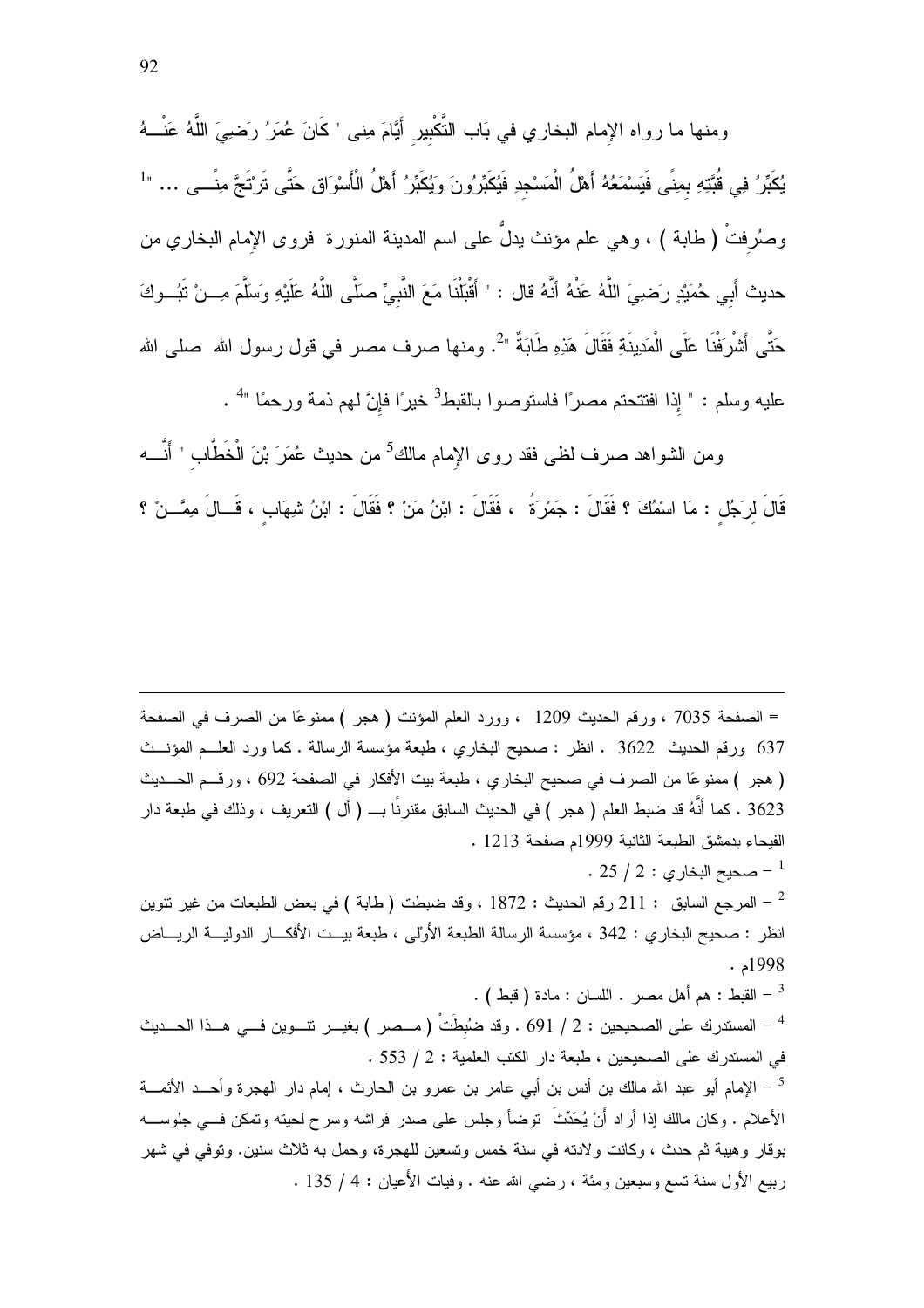قَالَ مِنْ الْحُرِقَةِ ، قَالَ : أَيْنَ مَسْكَنُكَ ؟ قَالَ : بحَرَّةِ النَّارِ ۖ قَالَ بِأَيِّهَا ؟ قَالَ : بذَاتِ لَظًى لَ قَــالَ عُمَرُ : أَدْرِكْ أَهْلَكَ فَقَدْ احْتَرَقُوا ، قَالَ : فَكَانَ كَمَا قَالَ عُمَرُ بْنُ الْخَطَّابِ رَضييَ اللَّهُ عَنْهُ "2 .

ومن الشواهد صرف (قباء ) فقد روى الإمام مسلم من حديث عُـــروْةَ بْـــن الزُّبَيْـــر وَفَاطِمَةَ بِنْتِ الْمُنْذِرِ بْنِ الزُّبَيْرِ أَنَّهُمَا قَالاً ۚ "خَرَجَتْ أَسْمَاءُ بِنْتُ أَبِي بَكْرِ حِينَ هَــاجَرَتْ وَهِـــيَ حُبْلَى بعَبْدِ اللَّهِ بْنِ الزُّبَيْرِ فَقَدِمَتْ قُبَاءً<sup>3</sup> فَنُفِسَتْ بعَبْدِ اللَّهِ بقُبَاءِ ... "<sup>4</sup>

ويخلص الباحث إلى القول : إنَّ صرف العلم المؤنث في هذه الشواهد ليس من بـــاب النتاسب ، أَوْ المزاوجة ، والإنباع ؛ إذ ليس بينه وبين ما قبله ، أَوْ ما بعده من الكلمات نتاسب والذي يظهر للباحث أَنَّ صَرَفه جاء على لغة فصيحة من لغات العرب التي تصرف الممنوع من الصرف مطلقًا . وأَنَّهُ لا يمكن تأويل العلم المؤنث في هذه الشواهد على أنَّهُ اســـم مـــذكر فوجود ناء النَّأنيث الساكنة التي اتصلت بآخر الفعل الماضي يمنع من تأويله باسم مذكر .

وقد ذكر النحاة أَنَّ بعض هذه الأسماء تجــوز فيـــه لغتـــان : الـــصرف ، والمنــــع من الصرف ، فمَنْ صرفها فَحُجَّتُهُ أَنَّها أعلام مذكرة ، وأَمَّا مَنْ منعها من الصرف فَحُجَّتُهُ أَنَّهُا أعلام مؤنث فمُنِعَت من الصرف ؛ للعلمية والتأنيث ، ويؤكد ذلك ما ذكره النحاة بأَنَّ بعــض

. [ - لظبي : اسم من أسماء جهنم . اللسان : مادة ( لظبي ) . موطأ الإمام مالك : 937 . وينبه الباحث إلى أنَّ كلمة ( لظي ) ضُبطَتْ بلا نتوين في موطأ الإمام مالك -صفحة : 597 ، رواية يحيى بن يحيى المصمودي بتحقيق أبي الفضل عبد الله بن محمد بن الـــصديق ، دار احياء النراث العربي بيروت الطبعة الأولى 1424هـ- 2003م . قرية على ميلين من المدينة على يسار القاصد إلى مكة بها أثر بنيان كثير . وكان المتقدمون في الهجرة فرية المجر من أصحاب رسول الله – صلى الله عليه وسلم – ومَنْ نزلوا عليه من الأنصار بنوا بقُباءَ مسجداً بصلون فيه الصلاة سَنَةَ إلى البيت المقدس ، فلمَّا هاجر رسول الله – صلَّى الله عليه وسلَّم – ۖ وورد قَباءَ صلَّى بهم فيه و أهل قباء بقولون : هو المسجد الذي أسس على النقو ي من أوَّل بو م وقيل إنه مسجد ر سول الله صلى الله عليه وسلم . معجم البلدان : مادة معجم البلدان : مادة ( قبا ) .  $\sim 2146$  صحبح مسلم :  $886$  ، رقم الحدبث  $^{-4}$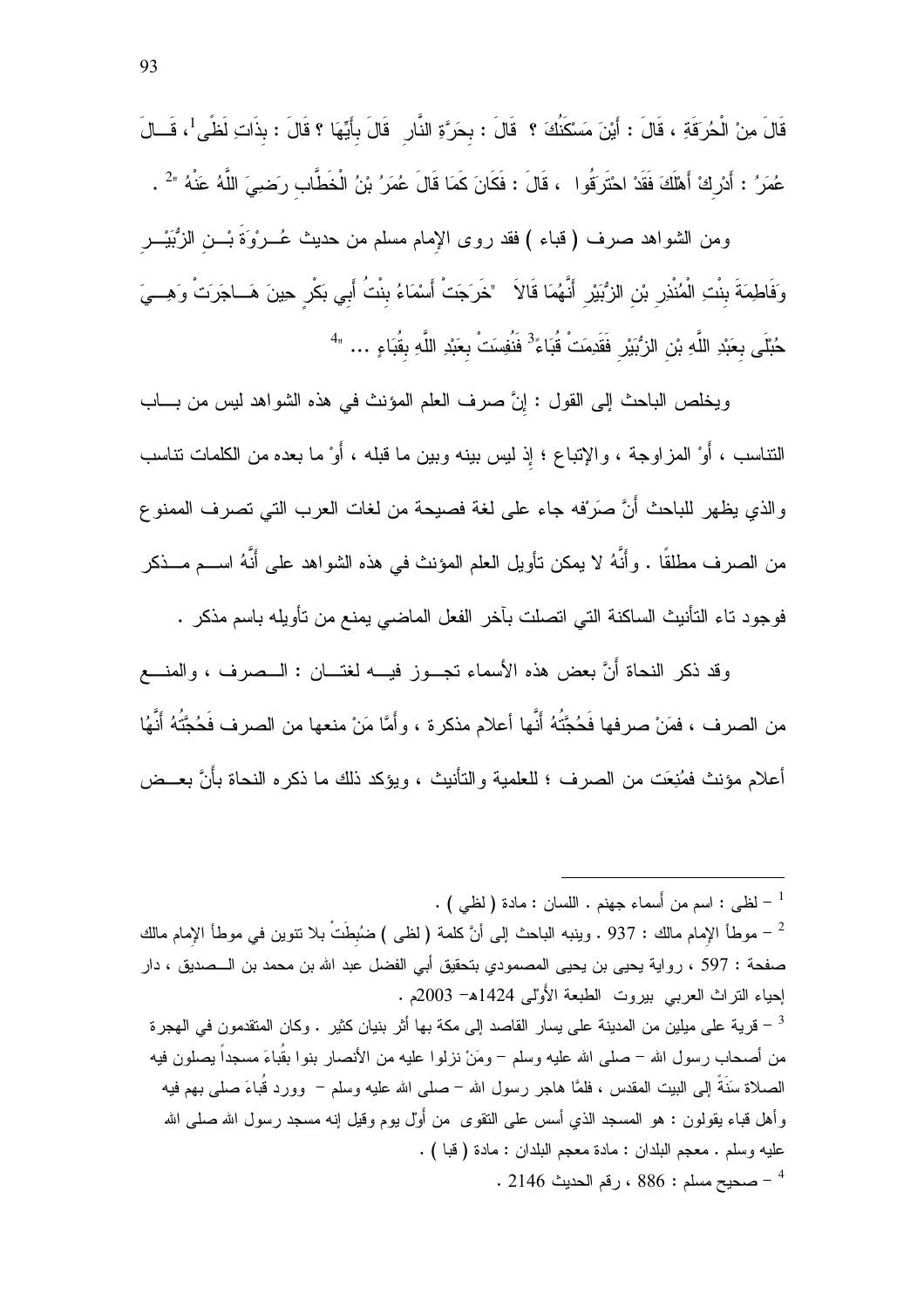هذه الأسماء يجوز فيها النذكير والنأنيث ، فقد ذكر سيبويه أَنَّ ( هجر ) " يؤنـــث ويـــذكَّر "  $\cdot ^3$ . ويرى الزجاج أَنَّ " الأكثر فيه النذكير والصرف " $^2$  . وكذلك مِنى  $^3$ 

# صرف العلم الأعجمي

وقد ورد صرف العلم الأعجمي في الحديث كقول رَسُول اللَّهِ ۚ صَلَّى اللَّهُ عَلَيْهِ وَسَــلَّمَ لليهودي الذي سأله عن شراب أهل الجنة ، قَالَ : " مِنْ عَيْنِ فِيهَا تُسَمَّى سَلْسَبِيلاً ... "

واختلف العلماء في ( سلسبيل ) ، فذهب بعضهم إلى أنَّها صـــفة لعـــين فـــي الـجنـــة وسميت بهذا الاسم ؛ " لسلاسة انحدارها في الحَلْقِ وسهولةِ مساغِها "<sup>5</sup> ومــنهم مَــنْ ذهــب إلى أَنَّ ( سلسبيل ) علم حقيقي لعين فـــي الـجنــــة ، ويؤكـــد ذلـــك مــــا قــــرره أبـــو حيــــان بقوله " والظاهر أنَّ هذه العين تـــسمّى سلـــسبيلاً "<sup>6</sup> ، وقـــد روى الطبرانــــى عـــن مقاتـــل قوله " السلسبيل عين من الخمر نتبع من تحت العرش من جنة عدن إلى أَهل الجنة "<sup>7</sup> ومنهم مَنْ پر ي جو از صرف ( سلسبيل ) ؛ لأنَّهُ " علم أعجمي نكر ة "<sup>8</sup>.

والذي يميل إليه الباحث هو أَنَّ ( سلسبيل ) علم لعين في الجنة ، مسنتذًا إلــــى أقــــوال اللغويين والمفسرين ، فقد ذهبوا إلى أنَّ ( سلسبيل ) علم لعين في الجنة ويؤكد ذلك ما ذكـــره

.  $243 / 3 : 121 - 1$  الكتاب  $-1$ . 53 : ما ينصرف وما لا ينصرف  $\sim$  53  $-$ . 53 : انظر : الكتاب : 3 / 243 ، وما ينصرف وما لا ينصرف : 53 .  $\sim 315:$  صحيح مسلم : 145 ، رقم الحديث  $^{-4}$ إرشاد العقــل الــسليم إلـــي مزايـــا الكتـــاب الكـــريم : 9 / 74 ، معـــاني القـــر أن وإعرابـــه : 5 / 261 التحرير والنتوير : 29 / 396.  $.368 / 8 : 124$  البحر المحبط .  $-$  التفسير الكبير للطير اني : 6 / 409 . مشكل اعر اب القر آن الكريم : 490 .  $\sim$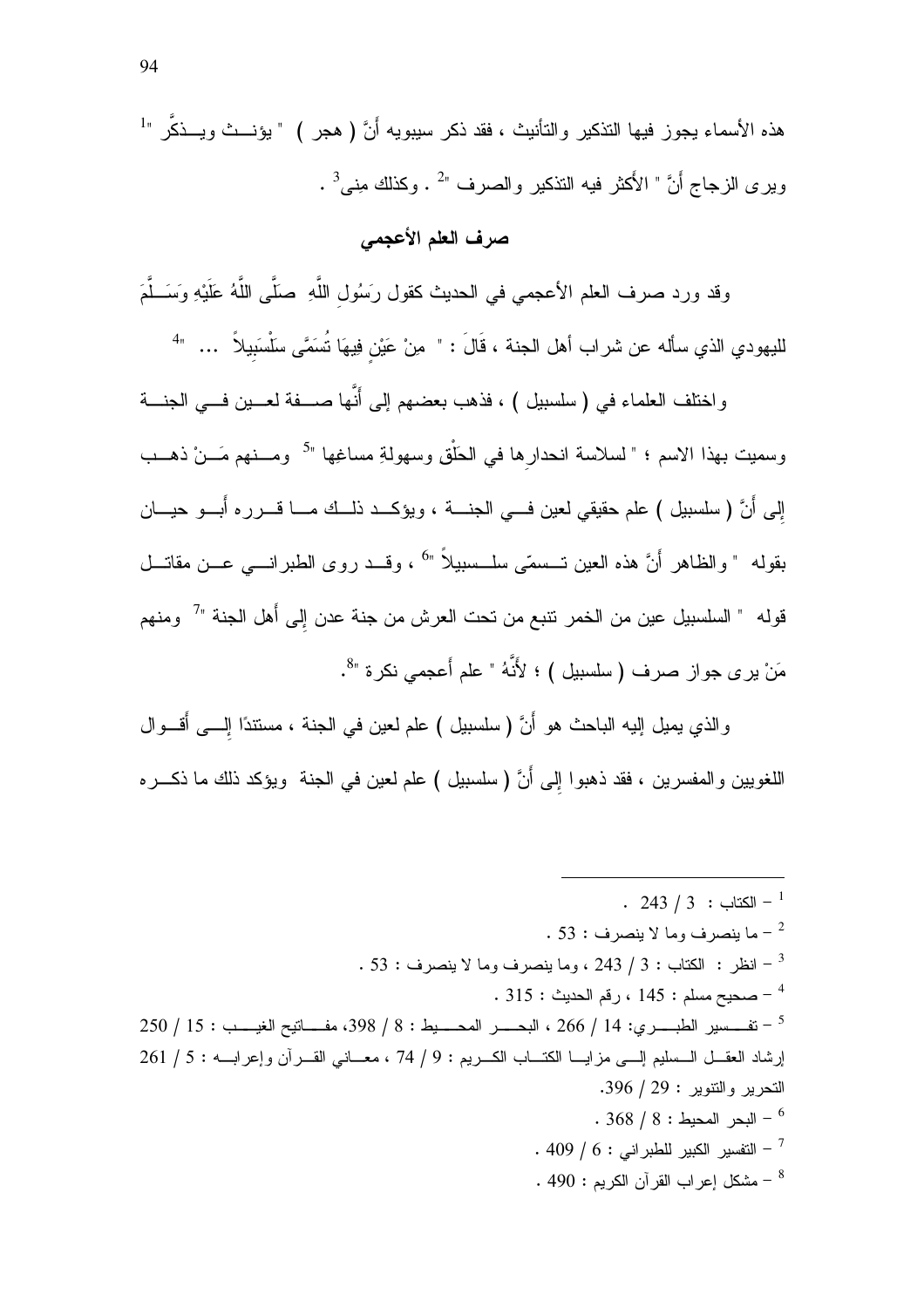ابن حجر العسقلاني<sup>1</sup> في تفسيره لقوله تعالى : " عَيْنًا فِيهَا تُسَمَّى سَلْسَبيلاً "<sup>2</sup> أَنَّ " ابن أبي حاتم روى عن عكرمة قال : السلسبيل اسم العين المذكورة ، وهو ظاهر الأيسة ، ولكـــن اســـتبعد لموقوع الصرف فيه "<sup>3</sup> ، وذهب إلى هذا القول الإمام النووي<sup>4</sup> إذْ يقول : " قال جماعة من أهل اللغة والمفسرين السلسبيل اسم للعين "<sup>5</sup> . وممَّا يؤكد أَنَّ ( سلسبيل ) علم لعين في الجنة قـــول النبي – صلى الله عليه وسلم – لليهودي الذي قَالَ له : " فَمَا شَرَابُهُمْ عَلَيْهِ ؟ قال : مِنْ عَـــشِ فِيهَا نُسَمَّى سَلْسَبِيلاً "<sup>6</sup>

ومن شواهد صرف العلم الأعجمي صرف (إستبرق ) وهو علم لنوع مـــن الثيـــاب فقد روى الإمام البخاري من حديث يَحْيَى بْن أَبِي إِسْحَاقَ قَالَ : " قَالَ لي سَالمُ بْنُ عَبْــدِ اللَّـــهِ مَا الْإِسْتَبْرِقُ ؟ ۚ قُلْتُ : مَا غَلَظَ مِنْ الدِّيبَاجِ وَخَشُنَ مِنْهُ قَالَ : سَمِعْتُ عَبْدَ اللَّهِ يَقُولُ : رَأَى عُمَرُ عَلَى رَجُل خُلَّةً مِنْ إِسْتَبْرِوْ ۚ ، فَأَتَى بِهَا النَّبِيَّ – صَلَّى اللَّهُ عَلَيْهِ وَسَلَّمَ – فَقَالَ ۚ يَا رَسُولَ اللَّــهِ اشْتَرِ هَذِهِ فَالْبَسْهَا لوَفْدِ النَّاسِ إِذَا قَدِمُوا عَلَيْكَ ، فَقَالَ : إِنَّمَا بَلْبَسُ الْحَرِيرَ مَنْ لا خَلَاقَ لَهُ ... "

أحمد بن على بن محمد الكناني العسقلاني، أبو الفضل، شهاب الدين، ابن حجر: من أئمة العلم والناريخ.  $^{-1}\,$ أما تصانيفه فكثيرة جليلة، منها : ( فتح الباري في شرح صحيح البخاري ) و (الدرر الكامنة في أعيان المئة الثامنة – ط ) أربعة مجلدات و ( لسان المبزان – ط) ستة أجزاء، نراجم، و (الإحكام لبيان ما في القرآن من الأحكام – خ) و (ديوان شعر – خ أصله من عسقلان (بفلسطين) ومولده ووفاته بالقاهرة ســـنة 852 هــــــ .  $. 149 / 8 : \mathbb{R}$ الأعلام

- .  $18:76:18$  سورة الإنسان -
- $3837/7:$ فتح الباري في شرح البخاري : 7 / 383  $^{-3}$

<sup>4</sup> – يحيى بن شرف بن مرى بن حسن الحزامي الحور اني النووي الشافعي أبو زكريا محيى الدين توفي سنة 676 ، علاَّمة بالفقه والحديث. مولده ووفاته في نوى من قرى حوران بسورية واليهـــا نـــسبته . وفيـــات  $.149/8:$  الأعلام

- $115$  / 3 شرح النووي على مسلم  $5$ . 315 : صحبح مسلم : 145 ، رقم الحديث : 315 .
- $\sim 6081$  صحيح البخار ي $3:1063$  ، رقم الحديث  $^{-7}$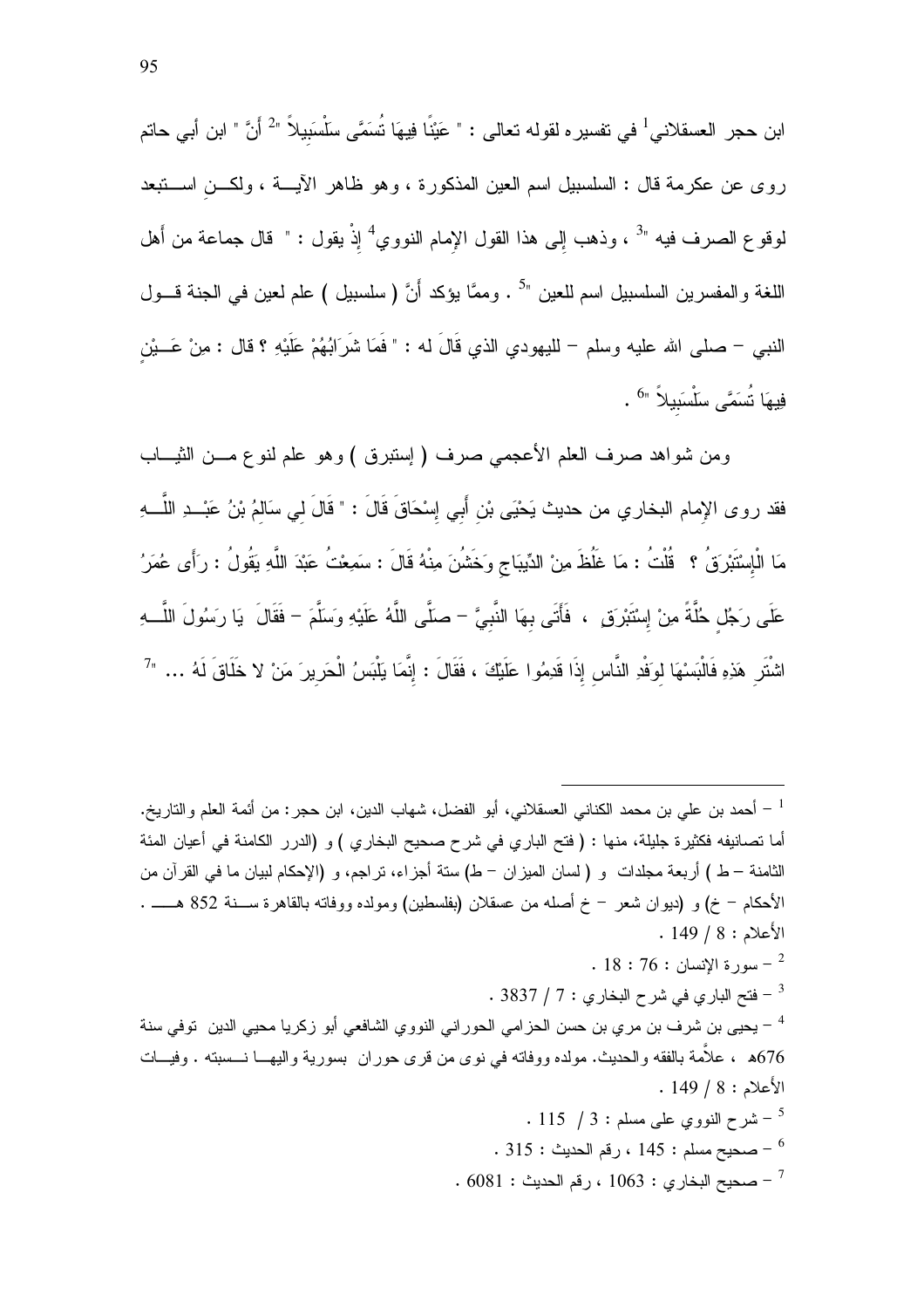وورد شاهد أخر في صرف ( إستبرق ) فقد روى الإمام البخاري من حديث ابْن عُمَرَ رَضييَ اللَّهُ عَنْهُمَا ، قَالَ : " وَجَدَ عُمَرُ حُلَّةَ إِسْتَبْرِقٍ تُبَاعُ فِي السُّوقِ ، فَأَتَى بهَا رَسُــولَ اللَّــهِ صلَّى اللَّهُ عَلَيْهِ وَسَلَّمَ ، فَقَالَ : يَا رَسُولَ اللَّهِ ، ابْتَعْ هَذِهِ الْحُلَّةَ فَتَجَمَّلْ بهَا للْعِيدِ وَللْوُفُودِ ، فَقَالَ رَسُولُ اللَّهِ - صَلَّى اللَّهُ عَلَيْهِ وَسَلَّمَ - : إِنَّمَا هَذِهِ لَبَاسُ مَنْ لاَ خَلَاقَ لَهُ ... "<sup>1</sup> .

ويخلص الباحث إِلى القول : إِنَّ ( إستبرق ) علم أُعجمي ، وهو علم للثياب الغليظـــة ويؤكد ذلك ما قرره اللغويون بقولهم : إنَّ الإستبرق ما غلظ من الحريـــر والإبريـــسم ، وإنَّ المهمزة والسين والناء من الزوائد ، وهو علم أُعجمي فارسيُّ معربٌ أَصله بالفارسية اسْــنَقْره ويطلق على الدِّيباج الصفيق الغليظ الحسَن ، وتصغيره أبَيْرقٌ 2 ومما يشهد لهذا القول تفـــسير راوي الحديث لمَّا سُئلَ عن الإستبرق ، فقال : " مَا غَلُظَ مِنْ الدِّيبَاج وَخَشْنَ مِنْهُ "<sup>3</sup> .

و يميل الباحث إلى القول : إنَّ ثمة لغتـــين فـــي ( إســـنبرق ) : إحـــداهما نمنعــــه من الصرف ؛ للعلمية والعجمة وفقًا لقاعدة الممنوع من الصرف ، والأُخرى تصرفه وفقًا للغة مَنْ يصرف الممنوع من الصرف مطلقًا ، وكلتا اللغتين فصبحة توافق سنن العربية ، والذي يفهم من حديث رسول الله صَـــلَّـى اللَّـــهُ عَلَيْـــهِ وَسَـــلَّمَ أنَّ الإستبرق ثيـاب غليطــة وهـى نـوع من الحر بر ۔

#### صرف العلم المعدول

ومن شواهد صرف الممنوع من الصرف في الحديث النبوي الشريف صرف العلــم المعدول ( طوى ) ، فروى الإمام البخاري من حديث ابْن عُمَرَ رَضييَ اللَّهُ عَنْهُمَا قَالَ : " بَاتَ

 $\sim 3054:$  صحيح البخاري : 538 ، رقم الحديث  $^{-1}$ 

 $\cdot\,1063:$  صحيح البخاري  $^{-3}$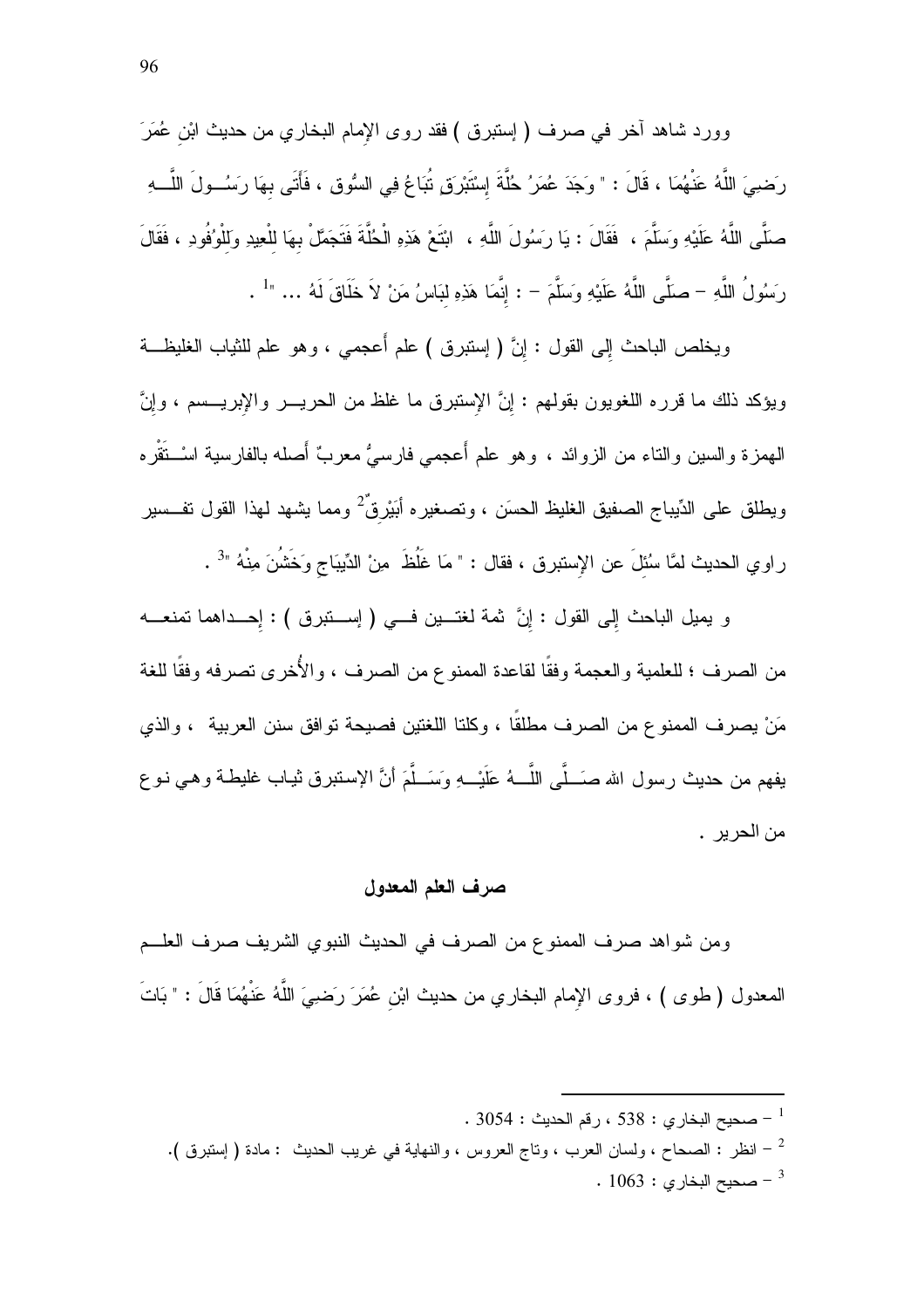النَّبِيُّ – صلَّى اللَّهُ عَلَيْهِ وَسَلَّمَ – بذِي طُوءِ حَتَّى أَصبْحَ …" . ومنهــا مـــا رواه البخـــاري من حديث ابْنَ عُمَرَ – رَضييَ اللَّهُ عَنْهُمَا – " كَانَ يَبِيتُ بِذِي طُوءَى بَيْنَ الثَّنِيَّتَيْن … "<sup>2</sup> . ومنها ما رواه البخاري من حديث ابْنُ عُمَرَ— رَضـِيَ اللَّهُ عَنْهُمَا – أَنَّهُ " إذَا دَخَلَ أَدْنَـى الْحَرَم أَمْسَكَ عَنْ التَّلْبِيَةِ ثُمَّ يَبِيتُ بِذِي طِوءِ ثُمَّ يُصلِّي بِهِ الصُّبْحَ … "<sup>3</sup> . ومنهــا مـــا رواه الإمـــام مـــسلم عَنْ نَافِعٍ أَنَّ عَبْدَ اللَّهِ حَدَّثَهُ " أَنَّ رَسُولَ اللَّهِ صلَّى اللَّهُ عَلَيْهِ وَسَلَّمَ كَانَ يَنْزِلُ بِذِي طَوَى … "' .

وقد ذكر ياقوت الحموي أَنَّ (طوى ) " اسم أُعجمي للوادي المذكور فـــي القــــرآن الكريم ، يجوز فيه أَربعة أَوْجه طُوى بضم أَوْله بغير نتوين وبنتوين ، فمَنْ نونه فهـــو اســـم الوادي ، وهو مذكر على فُعَل نحو حُطَم وصُرَد ، ومَنْ لم يُنَوَّنْهُ ترك صـــــرفه مــــن جهتــــين إحداهما أنْ يكون معدولاً عن طاو فيصير كعمر المعدول عن عامر ، فـــلا ينـــصرف كمـــا لا ينصرف عمر والجهة الأُخرى أَنْ يكون اسمًا للبقعة ، كما قال : فــي البقعـــة المباركـــة من الشجرة ويقرأ بالكسر مثل مِعًى وطلَّى فينوَن ومَنْ لم يُنَوَّنْ جعله اسماً للمبالغة "<sup>5</sup> .

ويؤكد ذلك اللغويون فقد ذكروا أَنَّ ( طوى ) اسم الوادي المقدَّس ، وأَنَّ ( ذُو طُوى ) وَادِ بِقَرْبِ مِكَةٍ ، علي نحو فرسخ ، ويعرف في وِقْتَنا بِالزَّاهِرِ في طريقِ النَّتعــيم ، ويجــوز صرفه ومنعه وضم الطاء أشهر من كسرها ، فمَنْ نَوَّنَ جعله اسمًا للوادي ، ومَنْ منعه جعله اسمًا للبقعة مع العلمية ، أَوْ منعه للعلمية مع تقدير العدل عن طاو .<sup>6</sup>

. 1574 : صحيح البخاري : 299 ، رقم الحديث  $\sim 1$ 1574 .  $\,$ . 1767 - المرجع السابق : 336 ، رقم الحديث  $\,$  .  $177 / 2: 10^{11}$ لمرجع السابق : 1 .  $470:$  صحيح مسلم  $^{-4}$ . ( طوى ) . معجم البلدان : مادة ( طوى ) . انظر : جمهرة اللغة ، الصحاح ، لسان العرب ، القاموس المحيط ، تاج العروس ، المصباح المنيـــر  $^6$ مادة ( طوى ) .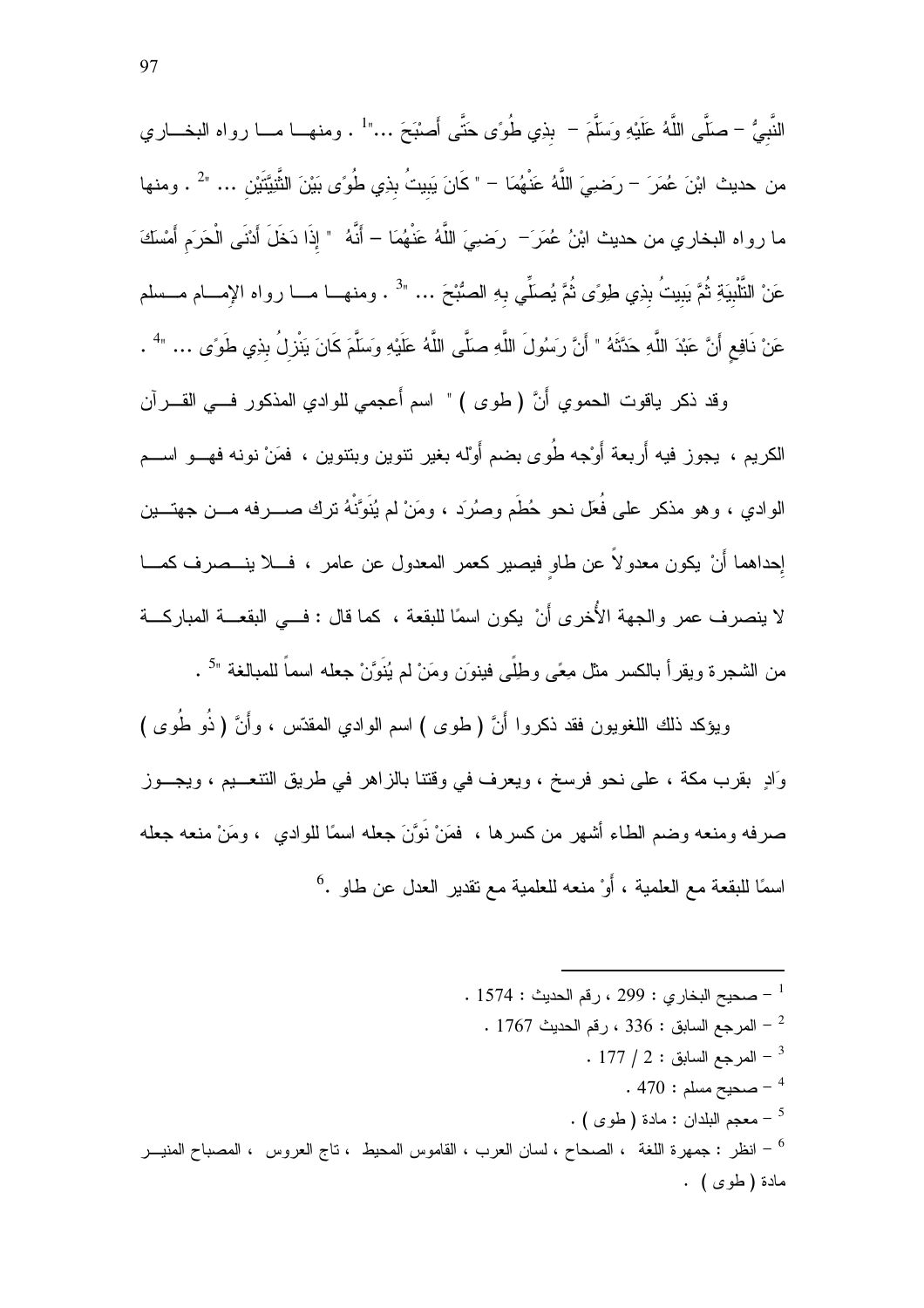والناظر في هذه الشواهد يجد أَنَّ ( طوى ) قد صُرفَ مع أنَّهُ علم معدول ، اجتمعــت فيه علتان : العلمية والعدل ، فهو معدول عن ( طاوي ) ، وهذا يدلُّ على أَنَّ صرفه جـــرى على لغة مَنْ بصرف الممنوع من الصرف مطلقًا ، وقد حكى هذه اللغة الأخفــش والكــسائـي و هي لغة بنـي أسد ونميم و هذيل .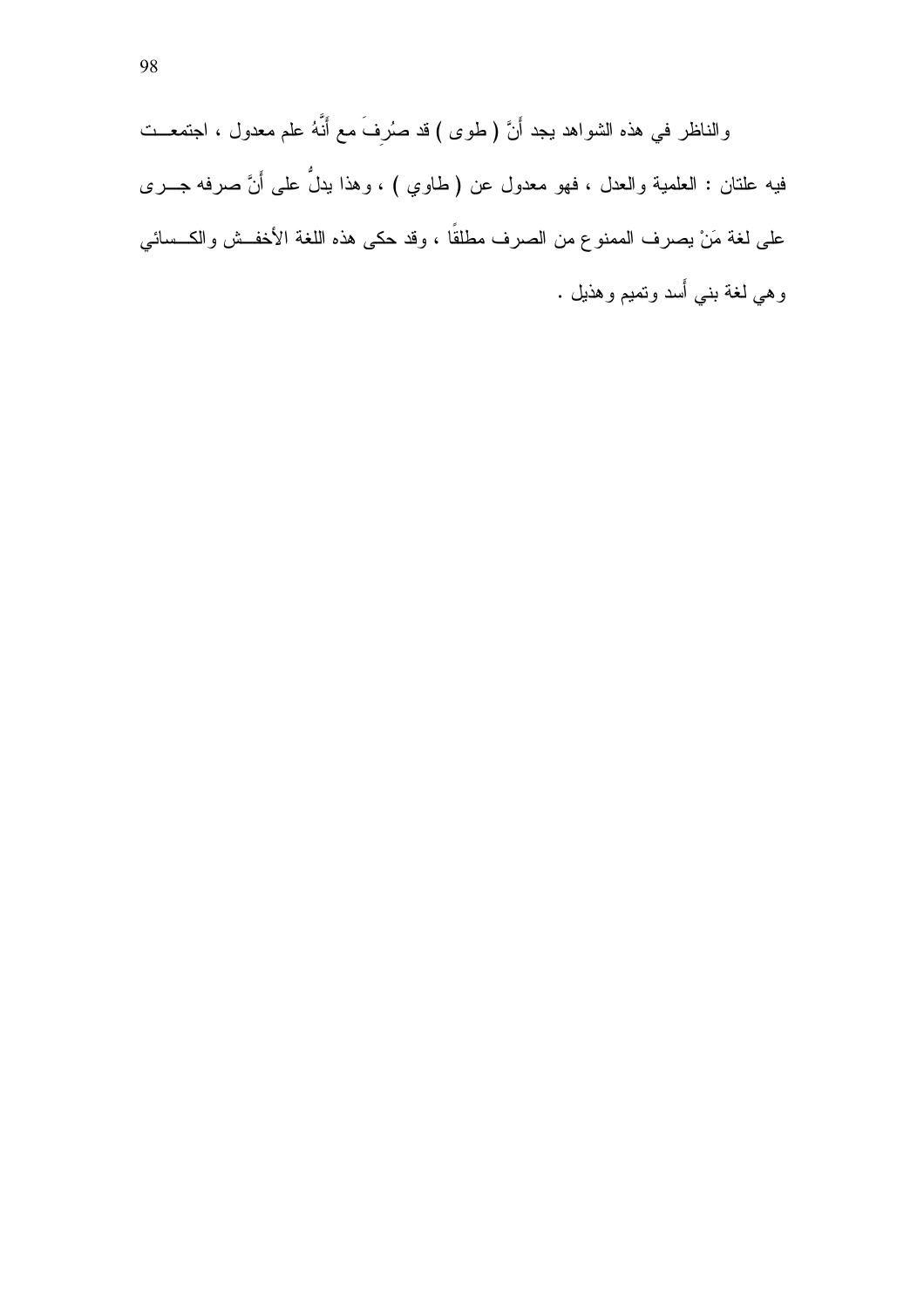# الفصل الثالث

صرف الممنوع من الصرف في الشعر العربي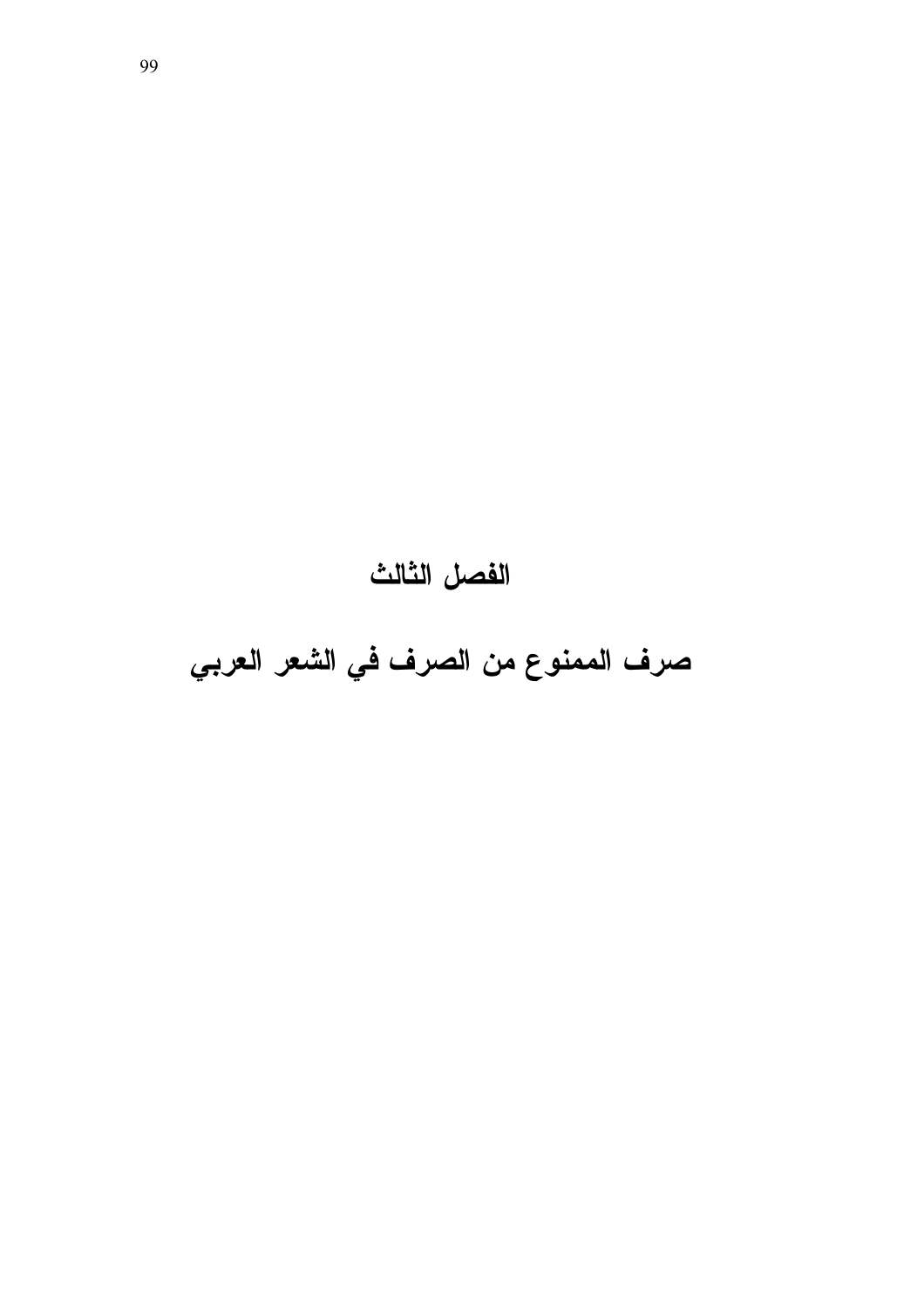# صرف الممنوع من الصرف في الشعر العربي

يعد الشعر ديوان العرب الذي حفظ ناريخهم ولغتهم ، وقد اعتمد النحـــاة واللغويـــون عليه اعتمادًا كبيرًا عند تقعيدهم لقواعد اللغة والاحتجاج به ، فحددوا فترات الاحتجاج<sup>1</sup> بالشعر العربي منذ العصر الجاهلي إلى سنة 150 هـ.

# صرف صيغة منتهى الجموع

وحفظ لنا الشعر العربي الفصيح شواهد نحوية من كلام العرب صرفت الممنوع مسن الصرف ، ومن هذه الشواهد صرف ( مثاكليل )كقول الأخطل<sup>2</sup> : كَلَمع أَيدي مَثاكيل<sup>3</sup> مُسَلِّبَةٍ<sup>4</sup> يَنعَينَ<sup>5</sup> فِتيانَ ضرَس الدَّهر وَالخُطُب<sup>6</sup> البحر السيط ويلحظ الباحث أَنَّ كلمة (مثاكيل ) قد صُرفت مـــن غيـــر علــــة أوجبـــت صـــــرفها ولنوضيح هذا الأمر ، فإنَّ الباحث يلجأ إلى نقطيع الشطر الأُول .

 $\cdot$  19 : انظر : في أصول النحو  $^{-1}$ الديباجة ، في شعره إبداع ، اشتهر في عهد بني أمية بالشام ، وأكثر مِنْ مَدْحٍ ملوكهم ، وهو أحد الثلاثة المنفق على أنهم أشعر أهل عصرهم : جرير، والفرزدق ، والأخطل ، نشأ على المسيحية في أطراف الحيرة (بالعراق) واتصل بالأمويين فكان شاعرهم ، وتهاجى مع جرير والفرزدق فتتاقل الرواة شعره . الأعلام : 5  $.123/$ . [ - مثاكليل : جمع مفرده مثكل ، وهي المرأة النتي فقدت ولدها . اللسان : مادة ( ثكل ) . . ( سلبة : المرأة التي ألقت ولدها لغير تمام . اللسان : مادة ( سلب ) . . [ - ينعين : النعبي الدعاء بموت الميت والإشعار به . اللسان : مادة ( نعبي ) . . 234 إن الأخطل : 36 ، وانظر الخصيائص : 1 / 234 .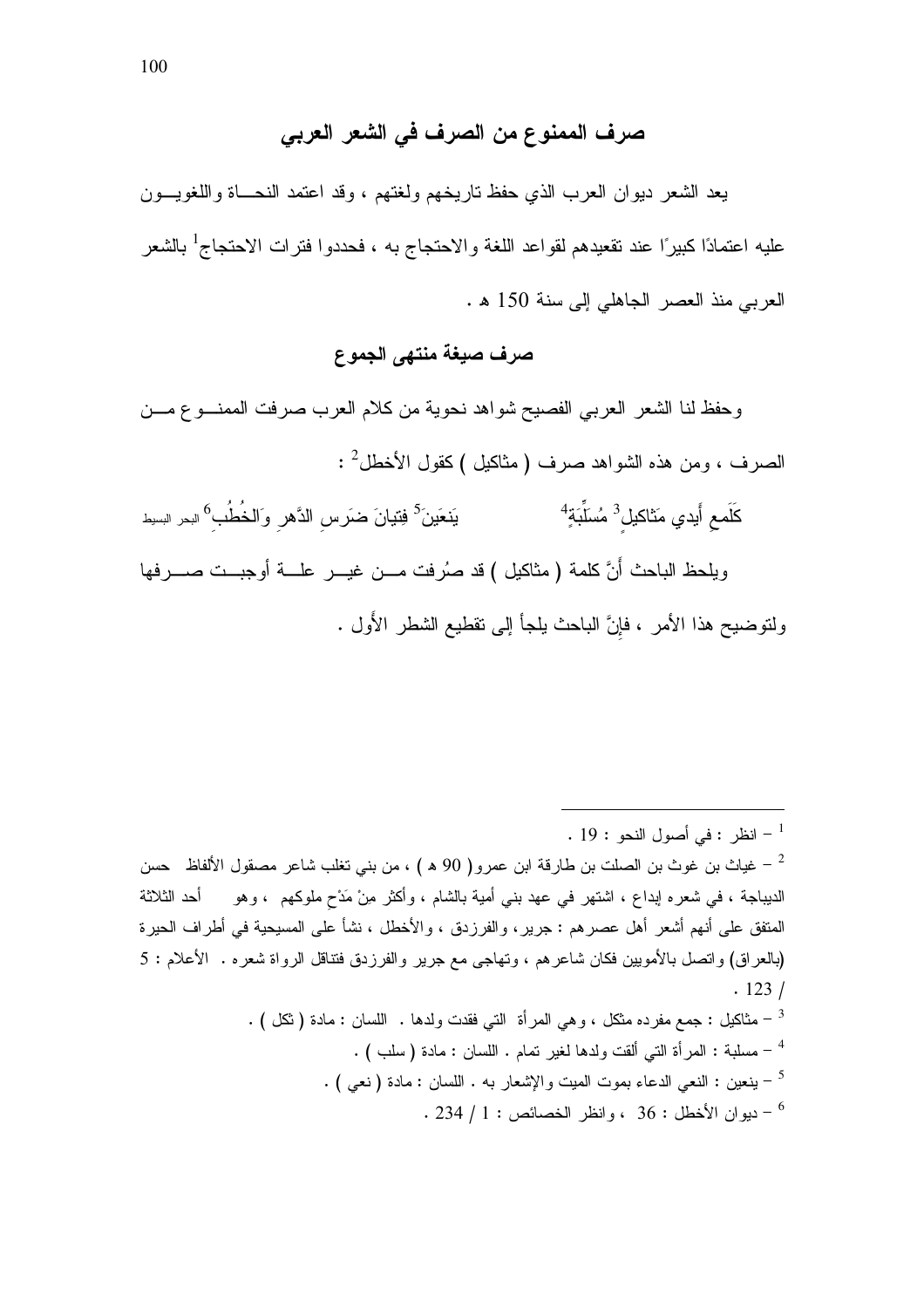| لبَتِنْ        | كِيْ لْنَمُ سَلَ                  | دِيْ مَنَّا                | كَلَمْ عِأْيُ               |
|----------------|-----------------------------------|----------------------------|-----------------------------|
| $^{\circ}$ /// | $^{\circ}$ /<br>$/^\circ/^\circ/$ | $^{\circ}$ // $^{\circ}$ / | $^{\circ}$ // $^{\circ}$ // |
| فعِلْن         | مُسْتَفْعِلْنْ                    | فاعِلنْ                    | متفعلن                      |

ويبدو للباحث أَنَّ الشاعر لو منع ( مثاكيل ) من الـــصرف لكانـــت التفعيلـــة الثالثـــة

(مُسْتَعِلْن ) ، وهي إحدى التفعيلات الفرعية للتفعيلة الرئيسة (مُسْتَفْعِلُنْ ) ، قد دخلها زحاف الطي<sup>1</sup> . وقد أجاز العروضيون هذا الزحاف في حشو البحر البسيط<sup>2</sup> . ومن الشواهد صرف (مخاريق )كقول عمرو بن كلثوم<sup>3</sup> : مَخاريقٌ<sup>4</sup> بأَيدي لاعِبينا<sup>5</sup> البحر الوافر كَأَنَّ سُيوفَنا فينا وَفيهم فإذا ما قطَّع الباحث الشطر الثاني – موطن الشاهد – نبين له أَنَّ صرف ( مخاريق ) لم يكن للضرورة الشعرية ، ولا لإقامة الوزن ، ويتضح هذا الأمر من خلال نقطيع الـــشطر

الثاني على النحو الآتي :

| $\circ$ -<br>عِبِيْ نا   | بِأَيْ دِيْ ۚ لَاْ                | مَخا رِيُّ قَنْ                   |
|--------------------------|-----------------------------------|-----------------------------------|
| $\circ$<br>$^{\circ}$ // | $^{\circ}/\ ^{\circ}/\ ^{\circ}/$ | $^{\circ}/\ ^{\circ}/\ ^{\circ}/$ |
| فَعُوْلُنْ               | $\lambda$<br>مَفاعَلَتَنْ         | ەھ<br>مَفاعَلَتْنُ                |

الطي عند العروضيين : حذف الرابع الساكن من التفعيلة ، ويدخل التفعيلتين : ( مـــستفعلن ) ، فتــصبح " النفعيلة ( مستعلن ) ، فتُنقل إلىي ( مُتفعلن ) ، وذلك في البسيط ، والسريع ، والمنسر ح ، والرجز والمقتضب . 43 - انظر العقد الفريد : 5 / 426 ، كتاب العروض لابن جني : 78 ، الكافي في العروض والقوافي:43  $^{-2}$ مفتاح العلوم : 254 ، شفاء الغليل : 71 ، المعجم المفصل في علم العروض:255 . عمرو بن كلثوم بن مالك بن عتاب، من بنبي نغلب ، أبو الأسود شاعر جاهلي، من الطبقة الأولىي . وُلْـــدَ  $^{-3}$ في شمالـي جزيرة الـعرب في بـلاد ربيعة ، وتـجول فيها وفـي الشام والـعراق ونـجد ، وكان من أعز النـاس نفسا وهو من الفتاك الشجعان . ساد قومه ( نغلب ) وهو فتى ، وعَمَّرَ طويلاً . الأعلام : 5 / 84 . مخاريق : واحدها مِخْراق : وهو ما نلعب به الصبيان من الخِرَق المفتولة . اللسان : مادة ( خرق ) .  $^{-\, 4}$  $60:60:$ ديو ان عمر و بن كلثوم -  $^{-5}$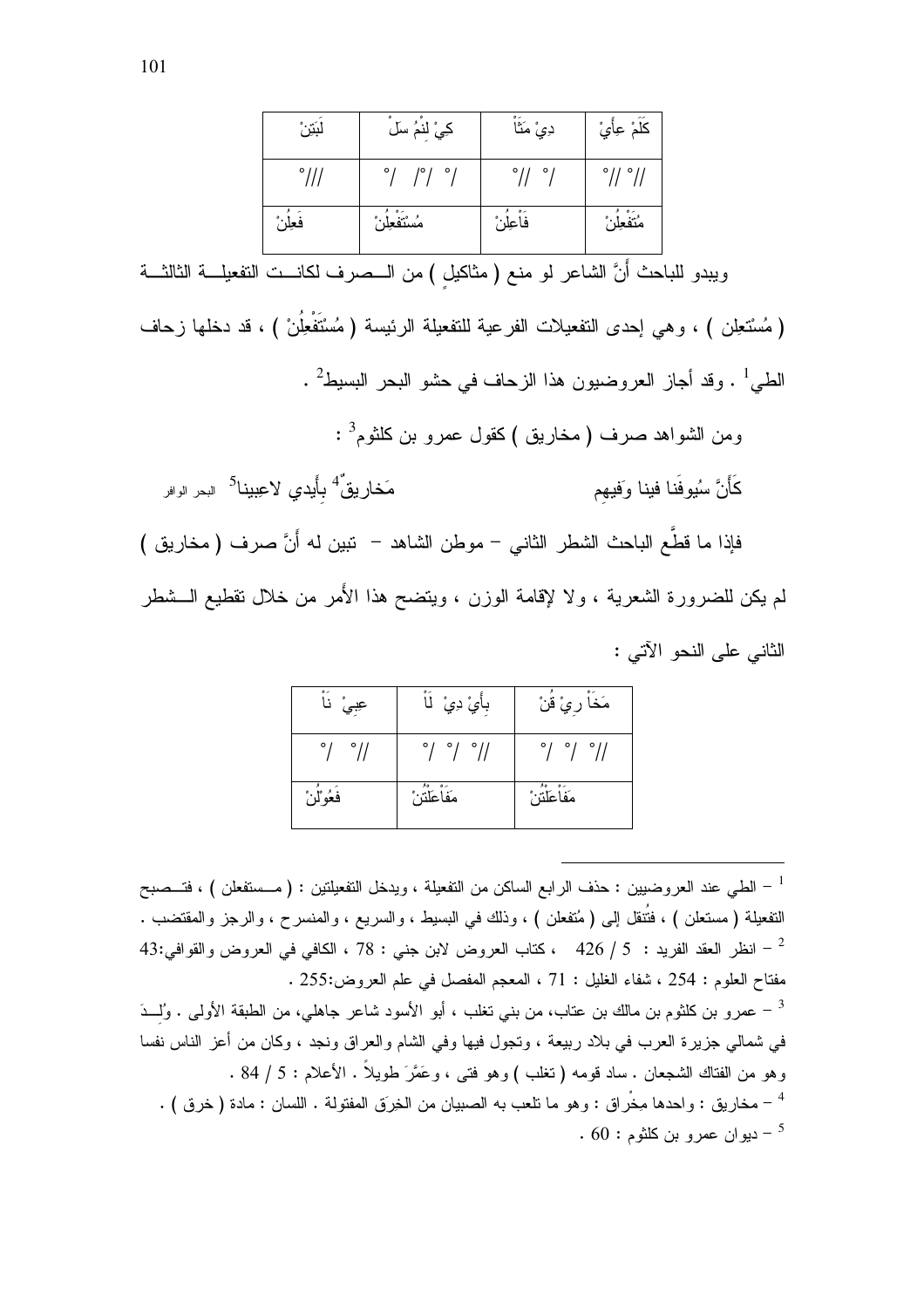ويبدو للباحث أَنَّ الشاعر لو منع( مخاريقٌ ) من الصرف لكانـــت التفعيلــــة الأولــــي ( مُفَاْعَلْتُ) ، وهي إحدى النفعيلات الفرعية للنفعيلة الرئيسة ( مَفَاْعَلْتُنْ ) ، قد دخلها زحـــاف النقص ً ، فتصبح ( مَفَاْعَلْتُ ) فتتقل إلىي ( مَفَاْعِيْلُنْ) ، وهذا الزحاف جائز في حـــشو البحـــر  $\frac{2}{\sqrt{3}}$ الو افر ع فقد أجاز م العر و ضبون $^2$  .

ويخلص الباحث إلى القول : إنَّ صيغ منتهى الجموع فيها لغتان : إحداهما تمنع هذه الصيغة من الصرف ، والأخرى نجيز صرفها ، ويستند الباحث إلى الشواهد النحويـــة النــــي صرفت صيغة منتهى الجموع من غير علة أوجبت صرفها ، فجاء صرفها يمثل لغة فصيحة من لغات العرب . و يرى الباحث أَنَّ مَنْ يصرف صيغة منتهى الجموع مصيب غير مخطئ وقد أصاب وجهًا من وجوه العربية ، لا يمكن إنكاره أو نجاهله . ممَّا جعل النحاة يقولون :

حَتَّى ادَّعَى قَوْمٌ بِهِ التَّخْبِيْرِ ا<sup>3</sup> وَالصَّرْفُ فِي الْجَمْعِ أَتَى كَثِيْرًا

ومنع النحاة الاسم المؤنث المختوم بألف التأنيث من الصرف سواء أكانت هذه الألف مقصورة أم ممدودة ، فقد عرَّف سيبويه الاسم الممدود بقوله : " وأَمَّا الممدود فكل شيء وقعت  $4$ " داؤه أو واوه بعد ألف

النقص عند العروضيين : هو تسكين الخامس وحذف السابع الساكن من التفعيلة ، أي هو اجتماع العصب  $^{-1}$ والكف ويدخل (مَفَاعَلْتُنْ ) ، فتصبح التفعيلة (مَفَاعَلْتُ ) ، وتُنقل التفعيلة إلى (مَفَاْعِيْلُنْ) ، وذلك فسي البحسر الو افر . 53 - انظر العقد الفريد : 5 / 428 ، كتاب العروض لابن جنى : 86 ، الكافى فى العروض والقوافى : 53  $\sim$ مفتاح العلوم : 255 ، شفاء الغليل : 205 المعجم المفصل في علم العروض : 257 .  $.68 / 13:$ البحر المحبط: 8 / 394 ، روح المعاني: 13 / 68  $^{-3}$  $.539 / 3:$ الكتاب -  $^4$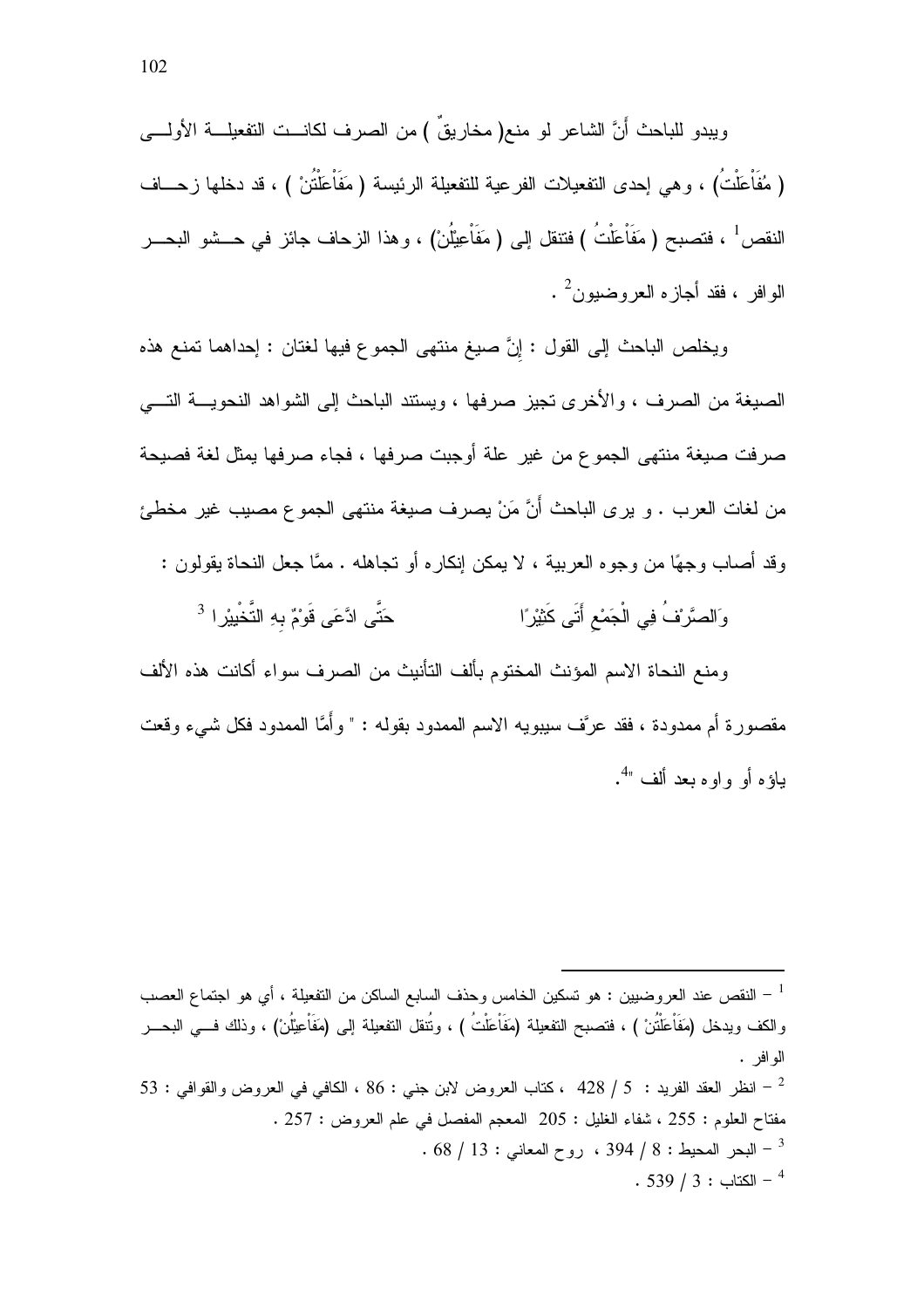#### صرف الاسم المختوم بألف التأنيث

وسُمِع عن العرب صرفهم الاسم المختوم بألف مقصورة كقول المثلم بن رياح المري<sup>1</sup> : أَنَّى مُقَسِّمُ ما مَلَكتُ فَجاعِلٌ 

فإذا ما قطَّعنا الشطر الثاني موطن الشاهد نبين لنا أَنَّ الشاعر صرف الاسم المؤنـــث من غير علة أوجبت صرفه ، والتقطيع العروضبي بيين ذلك :

| $^{\circ}$<br>قعو      | $\Delta$<br>$\sim$<br>حرب<br>ہ سر۔   | $\circ$           |
|------------------------|--------------------------------------|-------------------|
| ٥<br>۰<br>۰            | ۰<br>۰                               | ۰<br>$\sim$<br>۱o |
| $0 - 0$<br>۰<br>متفاعل | $\circ$ $\sim$<br>$\circ$ .<br>متفاء | $0 - 0$<br>متفاء  |

ويظهر للباحث أنَّ الشاعر لو منع الاســم المؤنـــث المختـــوم بـــالألف المقــصورة من الصرف لبقيت التفعيلة الثالثة نفسها ( مُتْفَاْعِلُنْ ) ، فلا حاجة عندئذٍ أَنْ يــضطر الــشاعر إلى نتوين ( دُنْيَا ) لإقامة الوزن ؛ لأَنَّ كلمة ( دُنْيَا ) مكونة من مقطَّعين هما : ( دُنْ ، يَا ) فإذا نوِّنت بقيت مكونة من مقطَّعين هما : ( دُنْ ، بَنْ ) . وفيه رد علمي مَنْ يقول : " إِنَّ ما فيه ألف التأنيث المقصورة يمنع من صرفه للضرورة ؛ لأَنَّهُ لا فائدة فيه ، إذ يزيد بقدر ما ينقص وقد رُدَّ عليه بهذا البيت ، فإنَّ ابن الأعرابي أنشده بنتوين ( دُنْيًا ) فافهم "<sup>3</sup>.

والحق أَنَّ الاسم المقصور لا تظهر عليه الحركات الإعرابية الثلاثة ، فهـــو يعــــرب بحركات مقدرة منع من ظهور ها التعذر ، والباحث يؤيد ما ذهب البه الدكتور ٍ هـــلال نــــاجى

<sup>. 275 / 5 -</sup> المثلم بن رياح المرى شاعر جاهلي . انظر الأعلام : 5 / 275 .

شرح الأشموني : 2 / 542 ، خزانة الأدب : 8 / 297 ، المقاصد النحويـــة : 3 / 339 ، حاشـــية  $^{-2}$ الخضري على شرح ابن عقبل : 2 / 109 .  $.339 / 3:$ المقاصد النحوية - 3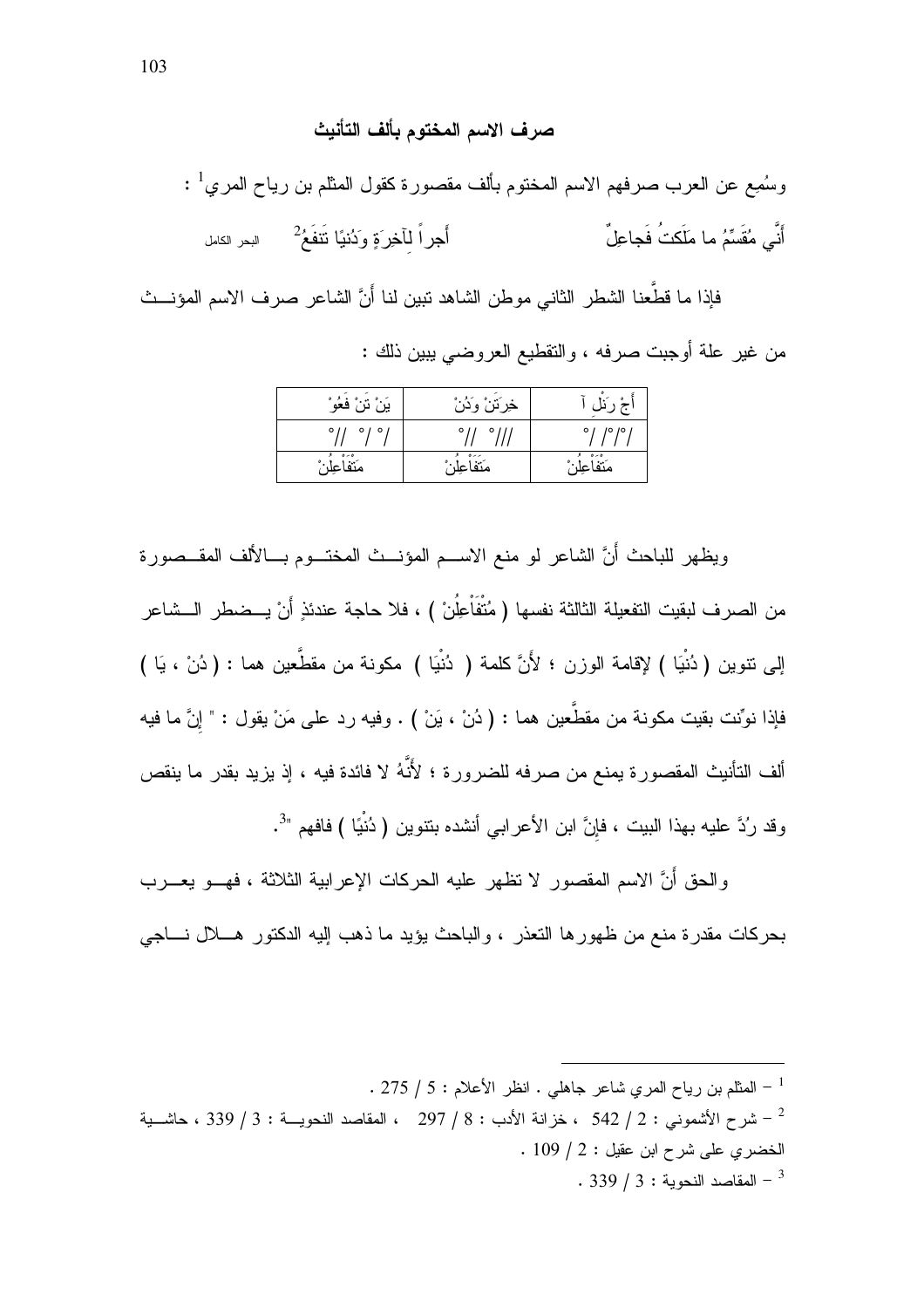ويُبين النحاة علة منعهم الاسم المؤنث المنتهــي بــألف مقــصورة مــن الــصرف لأَنْهُم " أرادوا أَنْ يفرقوا بين الألف التي تكون بدلًّا من الحرف الذي هو نفس الكلمة ، والألف التي تلحق ما كان من بنات الثلاثة ببنات الأربعة ، وبين هذه الألف التي تجيء للتأنيث "<sup>2</sup> .

ويؤكد ذلك ما قرره أبو سعيد بقوله : " والألف تزيد على هاء التأنيث قوة ؛ لأَنَّهُــا تُبْنَى مع الاسم ، وتصير كبعض حروفه ، وتتغير لها بنيته ، ويُكَسَّرُ الاسم معهـــا ، فيعـــود الألف في الجميع والهاء نزاد على المذكر ، ولا يتغير لفظه "<sup>3</sup> .

وقد ذكر ٍ سببويه كلمات لحقتها الألف فاختلف العرب فيها " فيقولون : هذه ذِفرَّى أسبِلةٌ ويقول بعضهم : هذه ذِفرَى أسيلةٌ ، وهي أقلها ، جعلوها نلحق بنات الثلاثة ببنات الأربعة"<sup>4</sup>.

بِقولِ الزِّجاجِ : " وكلِّ فَعْلَى بِفتحِ الفاءِ أو ۖ فُعْلَى كانــتِ ألفهــا للتأنيــث لـــم تتـــصر ف في معرفة ولا نكرة ، وإنْ كان ألفها لغير التأنيث انصرفت فـــي النكـــرة ، ولـــم تتـــصرف في المعرفة "<sup>5</sup> ، ثم قال : " والأجود أَنْ تقول : كل فَعْلى أو فُعْلى بغير نتوين ، فتجعل ألــف هذا المثال للتأنيث ؛ لأَنَّ ألف التأنيث في هذا الباب أكثر "<sup>6</sup> .

- $. 211 / 3 :$  الكتاب  $-$
- .  $477 / 3:$  شرح الكتاب  $5.3$ 
	- $. 211 / 3 : 211 4$
- . 26 : ما ينصر ف وما لا ينصرف  $\sim 5$
- . المرجع السابق نفسه ، والصفحة نفسها  $\sim$

<sup>. -</sup> في نيسير تعليم مباحث النحو : 75 . مجلة جامعة الملك سعود المجلد الخامس ، 1413هـ / 1993م .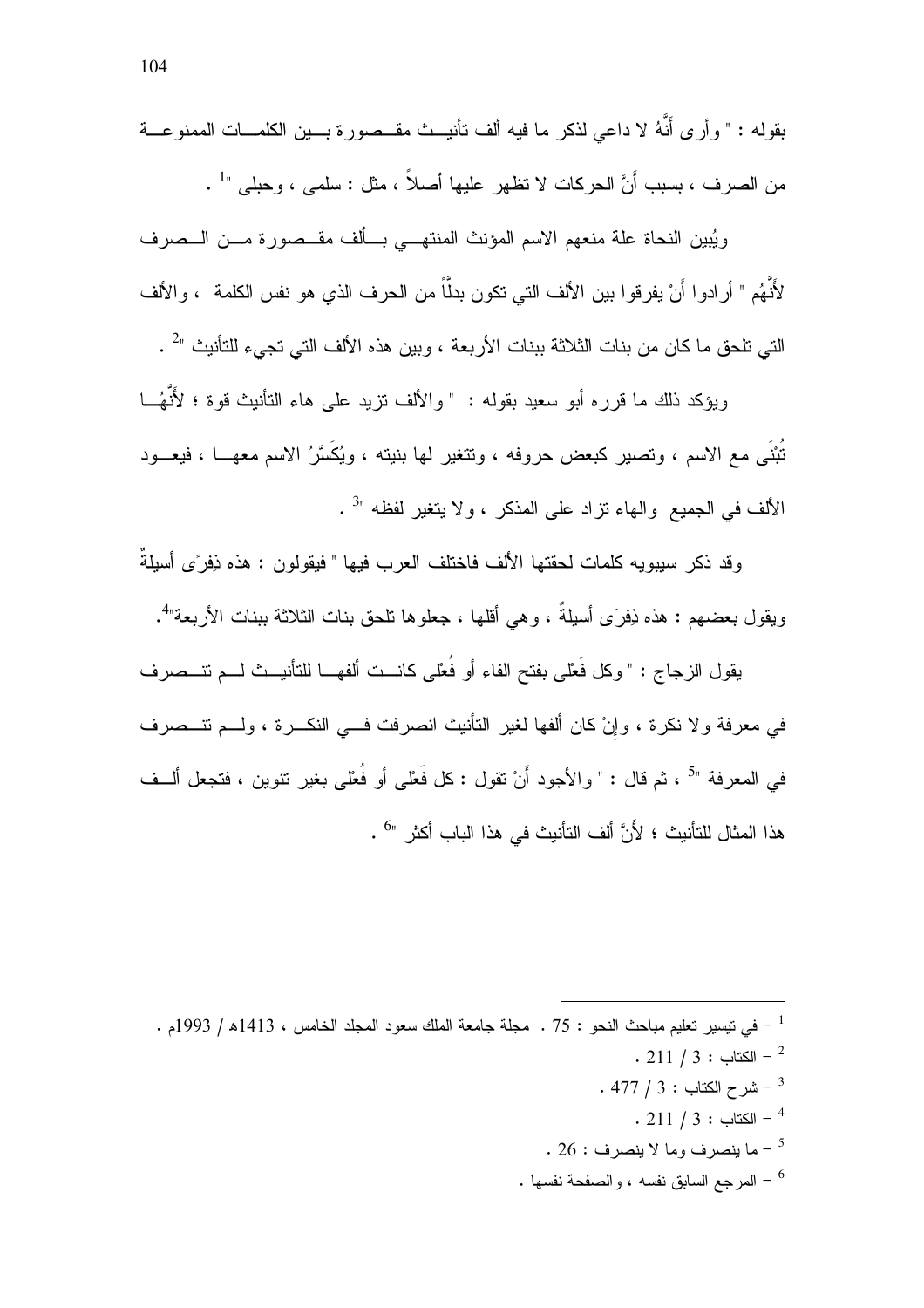ومذهب سببويه جواز صرف ما کان علي وزن " فَعْلي أو فُعْلي " ، إذ يقــول : " کـــل فَعْلَى أو فُعْلَى فلم يُنَوَّنْ ؛ لأَنَّ هذا الحرف مثال . فإنْ شئت أننته ، وجعلت الألــف للتأنيــث وإنْ شئت صرفت ، وجعلت الألف لغير التأنيث "<sup>1</sup> .

ويبدو للباحث أَنَّ للعرب لغتين في ما جاء على وزن ( فَعْلَى ، أو فُعْلَى ) : لغة تمنعـــه من الصرف ؛ لعلة التأنيث ، ولغة تُجيز صرفه ، ويؤكد ذلك ما ورد عن العرب من صــــرف ما جاء علمي هذا الوزن .

فمن الشواهد التـى صـرفت الاسم الذي علـى وزن ( فَعْلـى ) قول ذي الرُمة<sup>2</sup> : بهِ الزُرقُ<sup>5</sup>أَوْ ممَّا نَرَدَّى أُجارِدُ<sup>6</sup> <sub>البحر</sub> الطويل يُظَلِّلْنَ دونَ الشَمس أَرطَّى<sup>3</sup> تَأَزَّرَت<sup>4</sup> فإذا ما قطَّعنا الشطر الأول من البيت تبين لنا أَنَّ الشاعر لو منع ( أرطى ) من الصرف لبقيت النفعيلة ثابتة . والنقطيع العروضي يوضح ذلك :

| تأزرَرَت                    | سِأَرْطَنْ                 | ندُوْنششْمْ                             | يُظلّ لل                |
|-----------------------------|----------------------------|-----------------------------------------|-------------------------|
| $^{\circ}$ // $^{\circ}$ // | $^{\circ}$ / $^{\circ}$ // | $^{\circ}$ / $^{\circ}$ / $^{\circ}$ // | $^{\circ}/$ $^{\circ}/$ |
| مَفاعِلْن                   | فعُوْلُز                   | مَفاعِيْلْنْ                            | فعُوْلِن                |

 $. 205 / 3 : 205 - 1$ 

عيلان بن عقبة بن نهيس بن مسعود العدوى(117 هــ) من مضر ، شاعر من فحــول الطبقـــة الثانيـــة  $^{-{\,2}}$ في عصره . قال أبو عمرو بن العلاء : فُنِحَ الشعر بامرئ القيس وخُنِعَ بذي الرمة وكان شديد القصر دميمًا يضرب لونه إلى السواد ، له ( ديوان شعر مطبوع ) توفي بأصبهان . الأعلام : 5 / 124 . أر طي : شجر ، قال أَبو حنيفة : وهو شبيه بالغضا يُنبت عصيًّا من أَصل واحد بِطول قدر قامة ، وله  $^{-3}$ نور الخلاف ، ورائحته طببة واحدة أَرطاة . اللسان : مادة ( أَرط) . - تأزرت ، تجمعت . اللسان : مادة ( أُزر ) . - الزرق : طائر بين البازي والباشق بصاد به . اللسان : مادة ( زرق ) .  $^{-5}$ 145 : دبو ان ذي الرمة  $-6$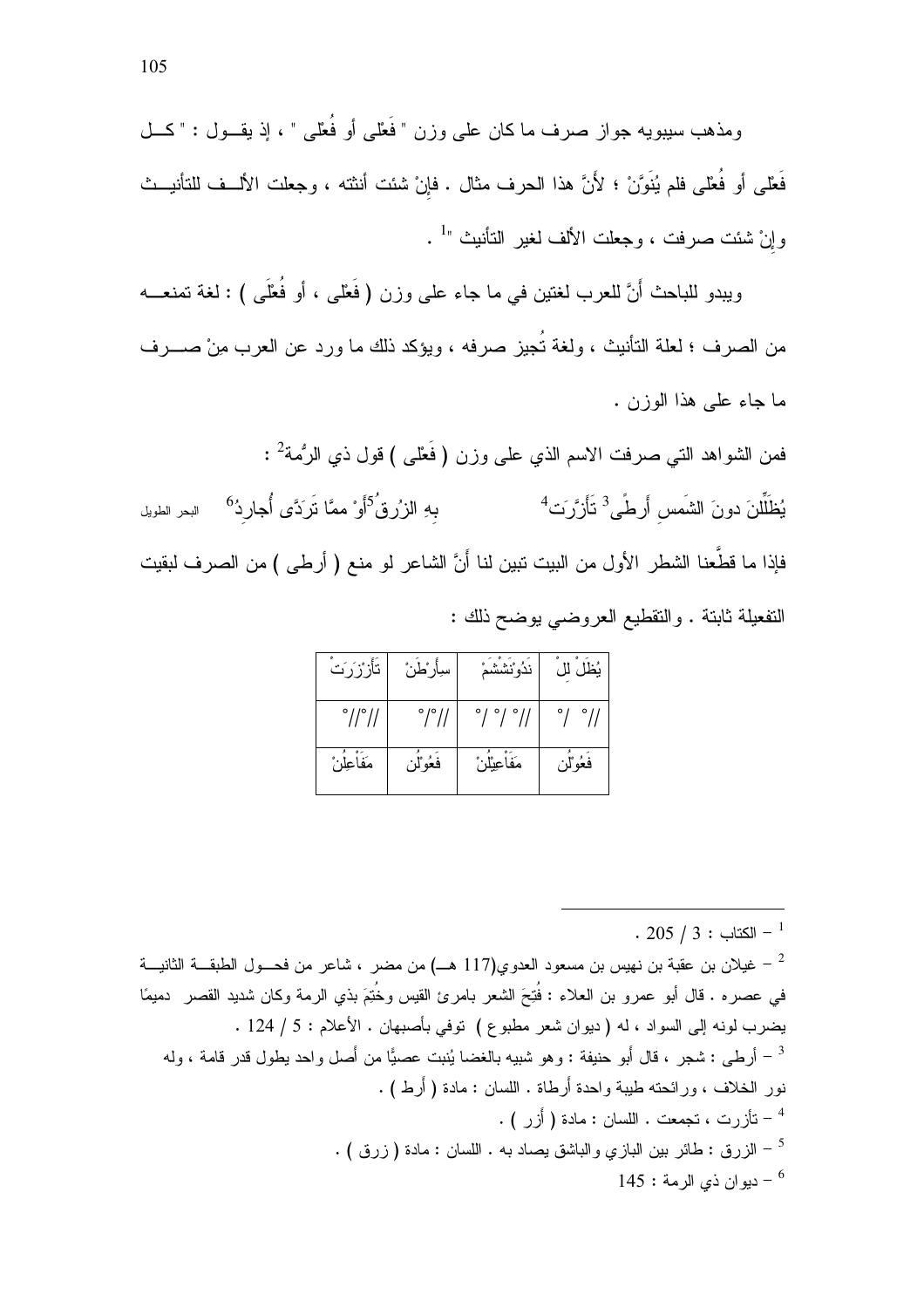ومن شواهد صرف ( أرطى ) قول عمرو بن قُمَينَة<sup>1</sup> : وَتَقَرُّو مَعَ النُّبِتِ أَرطًى طِوالاً لهجر المتقارب لَها عَينُ حَوراء<sup>َ 2</sup>في رَوضَةٍ <sup>3</sup> والنقطيع العروضـي بيبن أَنَّ صرف ( أرطـي ) لم يكن للضرورة الشعرية ، ولا لإقامة الوزن ويكون النقطيع العروضي على النحو الأتبي :

| طوَالما              | تِأرْطنْ             | مَعَننتُ             | وَنَقْرُوْ           |
|----------------------|----------------------|----------------------|----------------------|
| $^{\circ}/^{\circ}/$ | $^{\circ}/^{\circ}/$ | $^{\circ}/^{\circ}/$ | $^{\circ}/^{\circ}/$ |
| فعُوْلُن             | فعُوْلِن             | فعُوْلن              | فعُوْلِن             |

ويتضح للباحث أَنَّ صرف كلمة ( أرطى ) لم يكن ضرورة شعرية ؛ لأَنَّ الشاعر لـــو منعها من الصرف لبقيت التفعيلة ثابتة دون تغيير ، إذ إنَّ الكلمة مكونة من مقطعـــين ســـواء أصرُرفَتْ أم مُنِعَتْ من الصرف ، فصرفها إذن لا يعد ضرورة بل يعد لغة فصيحة من لغـــات العرب .

ويخلص الباحث من خلال ما سبق إلى أَنَّ صر ف العلم المؤنث لغة فصيحة من لغات العرب ، وأنَّ نخريج هذه الشواهد بأنَّهُا ضرورة شعرية قول واهٍ ، ودعوى باطلة ؛ لأَنَّ هــذه الشواهد النحوية لو مُنِعَ العلم المؤنث فيها من الصرف لبقى الوزن مــستقيمًا ، فـــلا حاجـــة لصر فها بحجة إقامة الوزن .

عمرو بن قميئة بن ذريح بن سعد بن مالك الثعلبي البكري الوائلي ( 85 ه ) شاعر جاهلي مقدم نشأ يتيمًا  $^{-\, 1}$ وأقام في الحيرة مدة ، وصحب حجرًا ( أبا امرئ القيس الشاعر ) ، وخرج مع امرئ القيس ۖ فـــي توجهـــه إلى قيصر ، فمات في الطريق ، فكان يقال له : ( الضائع ) وكان واسع الخيال في شعره . وله ديوان شـــعر . 83 / 5 : الأعلام : 5 / 83 - حوراء : شدة سواد المقلة في شدة بياضها في شدة بياض الجسد . اللسان : مادة ( حور ) .  $^{-2}$ . ( روضة : الأرض ذات الخُضرة . اللسان : مادة ( روض ) . دبو ان عمر بن قمبئة :٥٣.  $\sim$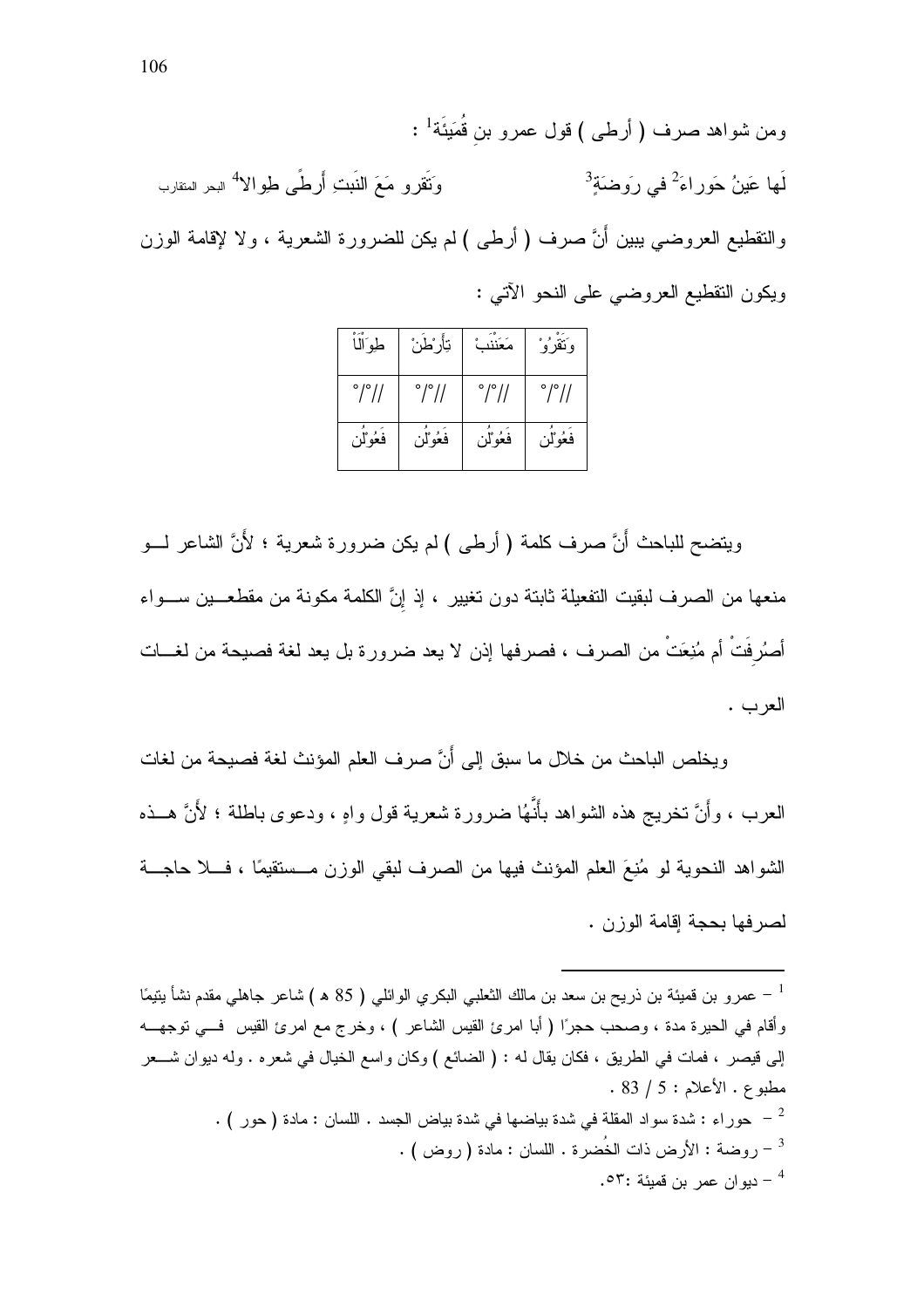وممَّا يقوى هذا الرأى أقوال النحاة أنفسهم ، فقد ذكر ســــيبويه أَنَّ للعــــرب وجهــــين في ما كان على وزن ( فَعْلى ، أو فُعْلى ) إذ يقول : " كل فَعْلى أو فُعْلى فلم ينون ؛ لأَنَّ هـــذا الحرف مثال . فإنْ شئت أنثته ، وجعلت الألف للتأنيث ، وإنْ شئت صرفت وجعلــت الألــف لغير النأنيث "<sup>1</sup> . وقد رجح الزجاج لغة المنع ، وعدَّها الأجود<sup>2</sup> .

ويميل الباحث إلى القول : إِنَّ مَنْ صرف العلم المؤنث أصاب وجهًا من وجوه اللغـــة العربية ، وهو مصيب غير مخطئ ، وأَنَّ من منع العلم المؤنث من الصرف مــصيب غيـــر مخطئ .

#### صرف الوصف الذي على وزن فعلان

ومن الشواهد الشعرية التي صرفت الممنوع من الصرف صرف غضبان في قــول وضـّــاح  $\frac{3}{4}$ البمن

حتبي يكون له وجهٌ ومستمِعُ \* للبحر السيط و أكتم السِّرّ ً غضباناً و في سكر *ي* وممَّا يدلُّ علمي أنَّ صرف ( غضبانًا ) ليس ضرورة ولا لإقامة الوزن النقطيع العروضي

| سُکريُ | $o - o$<br>بَاننوَفِيْ | سررغض               | ۰<br>َأَكتَمُس<br>٥ |
|--------|------------------------|---------------------|---------------------|
| 0/0    | 0/10/0                 | $\circ$ / / $\circ$ | 0/10/               |
| فعلن   | مستفعل                 | $\circ$<br>فاعِلْن  | ۰<br>مُتفعِلُهُ     |

.  $205 / 3:$  الكتاب  $^{-1}$ 

 $26:26:4$ عا ينصرف وما لا ينصرف : 26 .

عبد الرحمن بن إسماعيل بن عبد كلال ( 90 ه ) من آل خولان ، من حمير : شاعر ، رقيق الغزل عجيب  $^{-3}$ النسيب . كان جميل الطلعة يتقنع في المواسم ، له أخبار مع عشيقة له اسمها (روضة) من أهل اليمن قدم مكة حاجا في خلافة الوليد ابن عبد الملك، فرأى (أم البنين) بنت عبد العزيز بن مروان ، زوجة الوليــد فتغـــزل بها، فقتله الوليد . الأعلام : 3 / 299 .

 $265/1$  : كتاب الحبو ان  $-$  4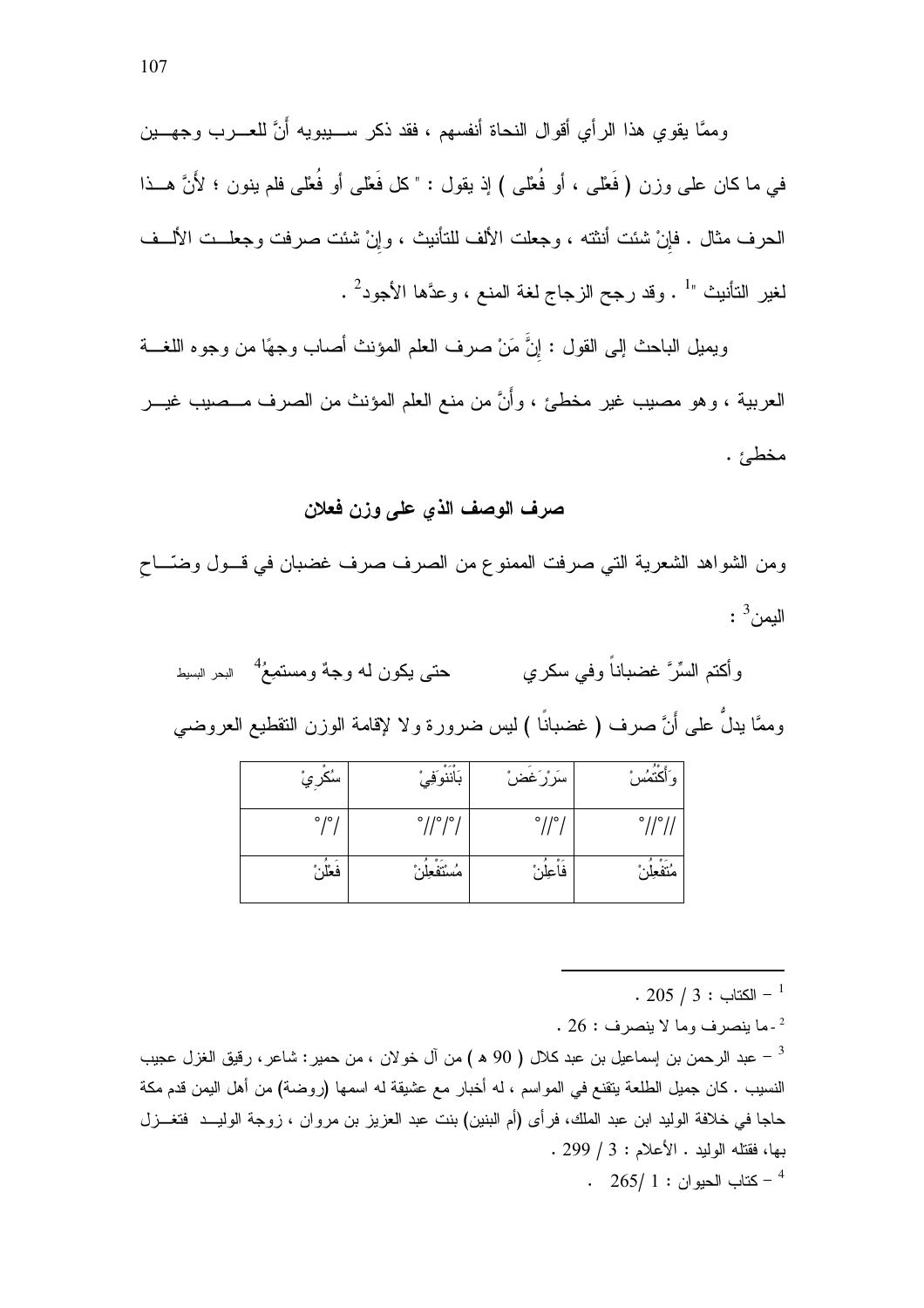ويتضح للباحث أَنَّ الشاعر لو منع ( غضبانًا ) من الصرف لكانت التفعيلـــة الثالثـــة (مُسْتَعِلُنْ ) ، وهي إحدى النفعيلات الفرعية للنفعيلة الرئيسة (مُسْتَفْعِلُنْ ) ، قد دخلها زحاف  $1$  الطبي . وهو زحاف جائز  $1$ 

وقد ذكر النحاة جواز صرف الوصف الذي على وزن (فعلان ) ، ونسبوا هذه اللغـــة لبني أسد ، فبنو أسد يؤنثون باب سكر ان بالهاء فيقولون : سكر انة فيصر فون مذكر ه فيقولـــون سكر انٌ بِالنَّنوينِ ويجرِ ونه بِالكسرِ ﴾ "فيصر فون كل صفة على فَعْلانِ ؛ لأَنَّهُم يؤنثونه بِالنِّساء ويستغنون فيه بفَعْلانة عن فَعْلَى ، فيقولون : سكرانة وغضبانة ، وعطشانة ۖ فلم تكن الزيسـادة عندهم شبيهة بألف حمراء فلم تمنع من الصرف "<sup>2</sup> .

ويخلص الباحث إلى أَنَّ صرف الوصف الذي على وزن (فعلان ) ومؤنثه (فعلي ) لغة فصيحة من لغات العرب ، وأَنَّ نخريج هذه الشواهد بأَنَّهُا ضــــرورة شــــعرية قـــول واهٍ ودعوى تحتاج إلى الدلُّبِل والبر هان والحجة ؛ لأَنَّ هذه الشَّواهد النحوية لو منعــت الوصـــف الذي على وزن (فعلان ) و مؤنثه (فعلي ) من الصرف لبقى الوزن مستقيمًا ، فـــلا حاجـــة لصرفها بحجة إقامة الوزن . وممَّا يقوى هذا الرأى أقوال النحاة أنفسهم ، فقد أجازوا صرف الوصف الذي على وزن ( فعلان ) ونسبوه إلى قبيلة بني أسد<sup>3</sup> .

- انظر : العقد الفريد : 5 / 426 ، كتاب العروض لابن جني : 78 ، الكافي في العروض والقوافي : 43  $\,$ مفتاح العلوم : 254 ، شفاء الغليل : 71 ، المعجم المفصل في علم العروض : 255 . . 738  $/$  2 : شرح الأشموني : 2 / 511 ، وانظر : إرشاد السالك : 2 / 738 . انظر شرح الأشموني : 2 / 511 . وقد أخذ مجمع اللغة العربية بالقاهرة بجواز صحة الأخذ بلغة بنـــي " أسد الذين بُؤنثون ( فَعْلان ) بالناء ، وذلك في مؤتمر الدور ة الثانية والثلاثين المعقود ببغداد عـــام 1965م .  $.978 / 2:$ انظر: الكفاف: 2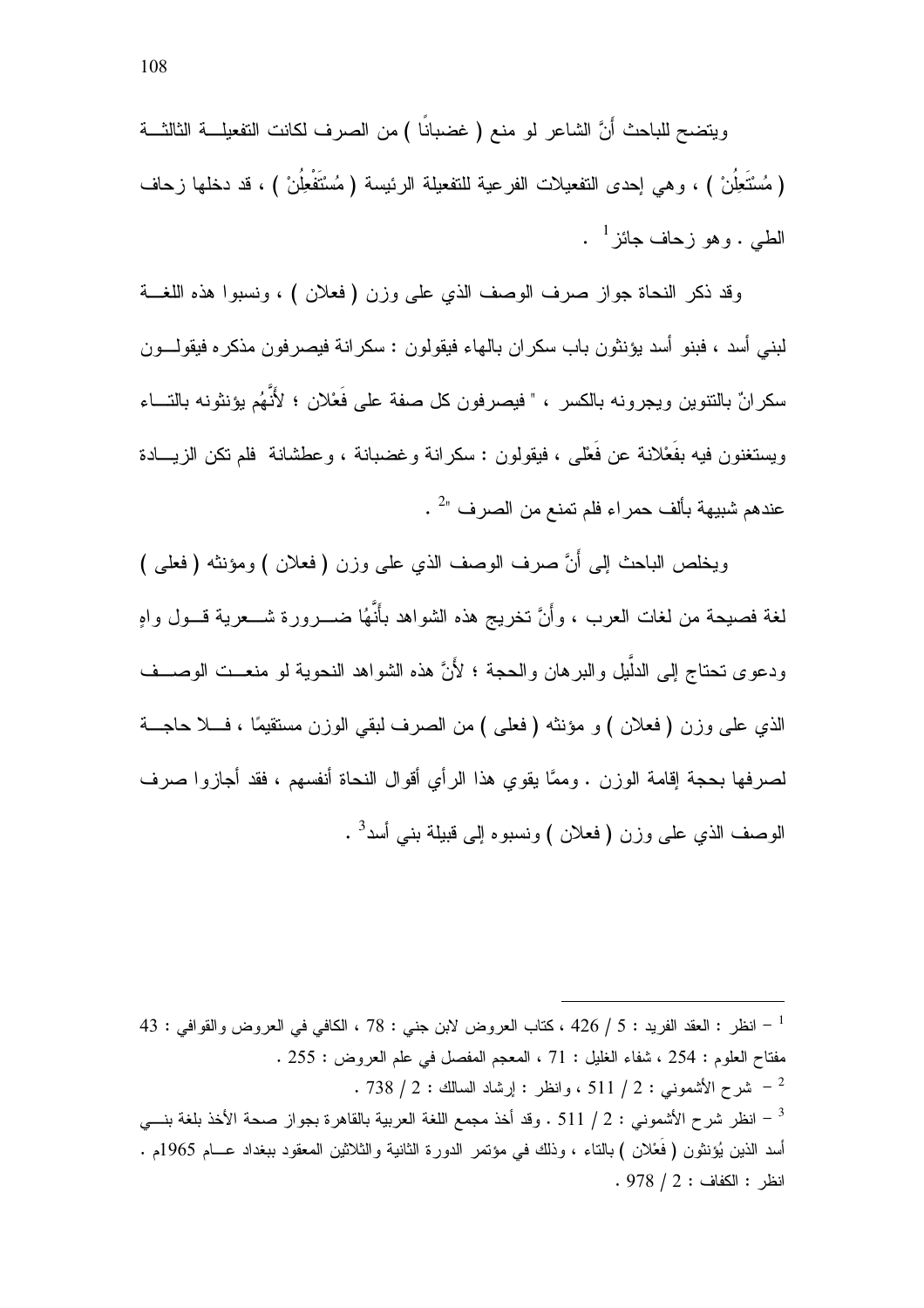ويميل الباحث إلى القول : إنَّ مَنْ صرف الوصف الذي على وزن ( فَعْلان ) ومؤنثه ( فَعْلَى ) أصاب وجهًا من وجوه اللغة العربية ، وهو مصبب غير مخطئ ، وأَنَّ مـــن منـــع الوصف الذي على وزن ( فَعْلان ) و مؤنثه ( فَعْلَى ) من الصرف مصيب غير مخطئ .

ويمنع النحاة الاسم من الصرف للوصفية مع وزن الفعل بشرطين همـــا : ألاَّ يكـــون مؤنثه بالناء ، وألاّ نكون وصفيته طارئة غير أصلية ، ويتحقق الشرطان في الوصف الـــذي على وزن ( أفعل ) الذي مؤنثه ( فَعْلاء ) أو ( فعْلي ) ، نحو : أحمر حمراء ۖ أبيض بيــضاء أجمل جملاء ، أدنى دنبا ، وما أشبهها<sup>1</sup> .

#### صرف الوصف المعدول

ويمنع النحاة الاسم من الصرف للوصفية والعدل في حالتين<sup>2</sup> : إحداهما الأعــداد التـــي علمي وزن ( فُعال ) و ( مَفْعَل )كقولنا : مَوحَد ۖ ومثنى، وثُناء ، ومَثلــث وثُـــلاث ، ورُبـــاع ، خُماس .

ويعلل النحاة منع الوصف المعدول من الصرف بالعدل ، ويؤكد ذلك الزجاج بقوله : " اعلم أنَّ جميع ما جاء معدولاً من هذا الباب لا ينصرف في النكرة ، وإنَّما نرك صرفه ؛ لأَنَّهُ عُدِلَ بـه عن ثلاثةٍ ثلاثةٍ ، وأربعةٍ أربعةٍ ، فاجتمع فيه : أَنَّهُ معدول عن هذا المعنــــي ، وأنَّـــهُ صفة لا تستعمل معدو لاً إلى صفة "3.

ولم يقف الباحث على شاهد نحوى صرف الوصف الذي على وزن أفعل ومؤنثه فعلاء .  $^{-1}$ أمَّا الحالة الثانية فهي كلمة ( أُخَرَ ) فقد مُنِعت هذه الصفة من الصرف ؛ للوصــــفية والعـــدلَّ ، كقولــــه -نعالمي : " وَمَنْ كَانَ مَرِيضًا أَوْ عَلَى سَفَرٍ فَعِدَّةٌ مِنْ أَيَّام أُخَرَ " سورة البقرة : 2 : 185 . ولم يقف الباحث علمي شاهد نحوي ورد عن العرب صرف هذه الصفة . . 44 : - ما بنصر ف وما لا بنصر ف  $\sim$  44  $^{-3}$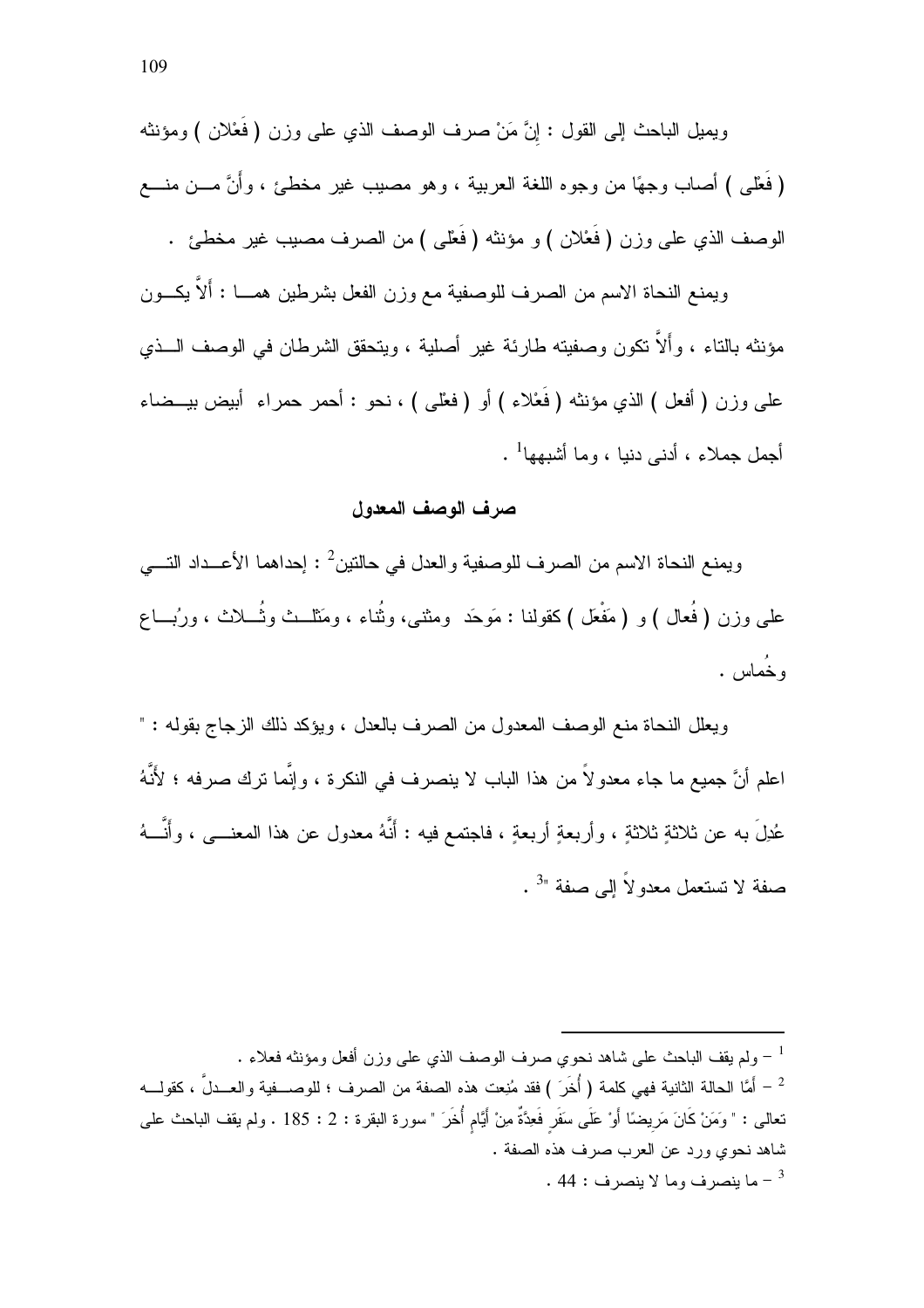وقد ذكر السبوطي أن " الفر اء أجاز صرفها مذهوبًا بها مذهب الأسماء أي منكر ة بنـــاء على رأيه أَنَّهُا معرفة بنية الإضافة تقبل التنكير ، إذ يقول : تقول العرب : ادخلوا ثُلاثًا ثُلاثًـــا والجمهور على خلافه"<sup>2</sup> . وأنَّ العرب لم تستعمل " هذه الألفاظ إلا نكرات خبرًا نحو : صلاة الليل مثنى مثنى<sup>3</sup> ، أو صفة نحو : ( أولى أجنحة مثنى )<sup>4</sup> ، أو حالاً نحو : ( فانكحوا ما طاب لكم من النساء مثنـى )<sup>5</sup> ، وقد جاءت فاعلـة ومجرورة ، وذلك قليل ولم يُسمع تعريفها بــــ (أل )  $\frac{6}{3}$ و قل اضبافتها "

ويميل الباحث إلى القول : إنَّ الألفاظ المعدولة نجوز فيها لغتان : المنع من الصرف وجواز الصرف ، ولا يخفي أنَّ علل النحاة في منع هذه الألفاظ من الصرف فيها تكلف وتعقيد

 $\sim 93$  / 1 : المزهر : 1 / 179 ، همع الهوامع : 1 / 85 ، الدرر اللوامع على همع الهوامع  $\sim 1$  / 93 . . 517 / 2 - همع الهوامع : 87/1 ، شرح الأشموني : 2 / 517 . <sup>3</sup> – صحيح البخاري : 159 ، وهو من حديث ابْن عُمَرَ " أَنَّ رَجُلًا سَأَلَ رَسُولَ اللَّهِ صَلَّى اللَّهُ عَلَيْهِ وَسَــلَّمَ عَنْ صلَاةِ اللَّيْل ، فَقَالَ ۚ رَسُولُ اللَّهِ – عَلَيْهِ السَّلَام – : صلَاةُ اللَّيْل مَثْنَى مَثْنَى ، فَإِذَا خَشِيَ أَحَدُكُمْ الصُّبْحَ صلَّى رِ كَعَةً وَاحِدَةً نُوتِرُ ۚ لَهُ مَا قَدْ صَلَّى " .  $1:35:1$ سورة فاطر . .  $3:4:4$  - سورة النساء  $-5$  $-86/1$ : همع الهو امع  $-6$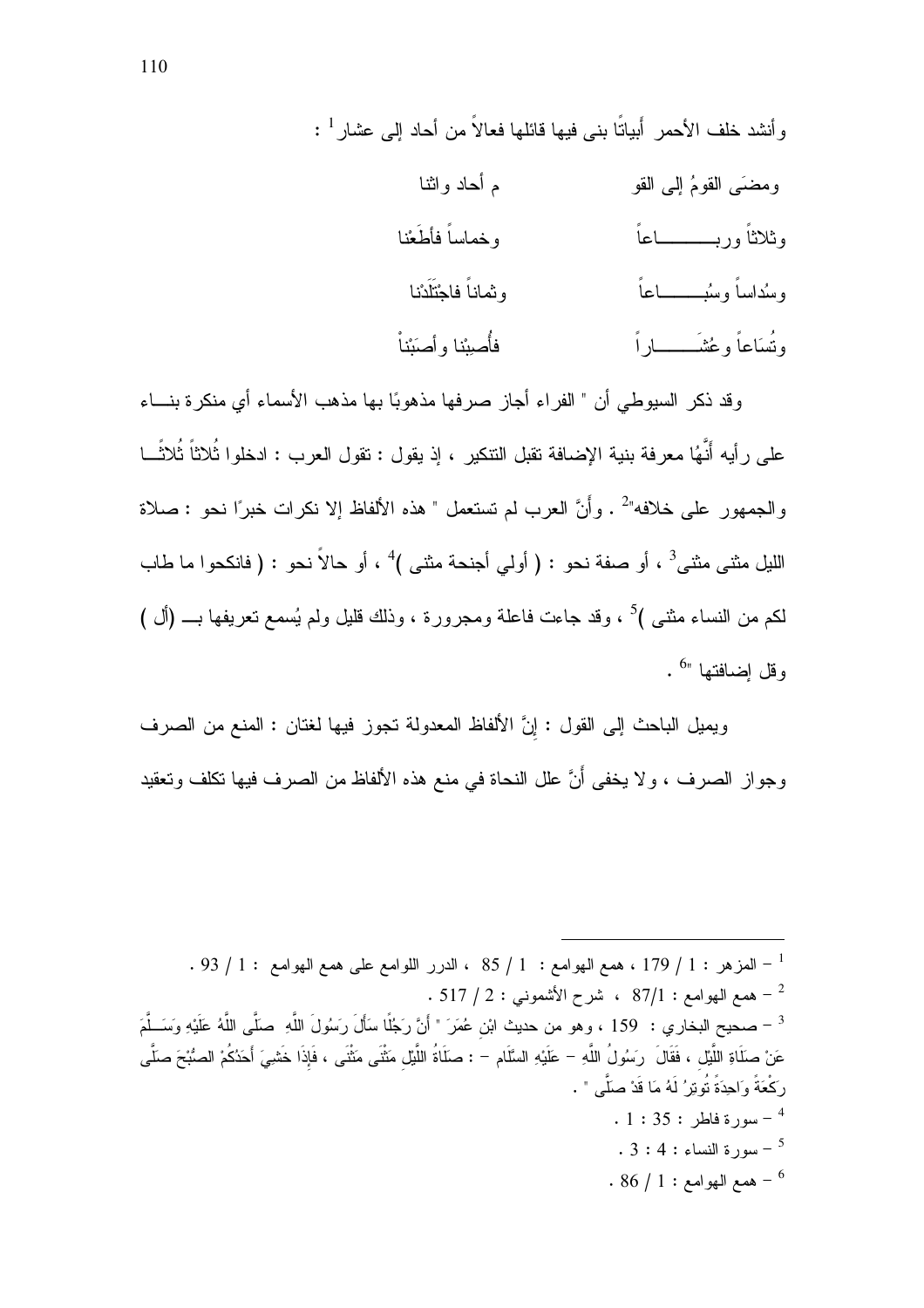صرف العلم المؤنث

|                | ومن شواهد صرف الممنوع صرف العلم المؤنث كقول أب <i>ي</i> طالب <sup>2</sup> : |                                 |
|----------------|-----------------------------------------------------------------------------|---------------------------------|
| البحر المتقارب | $^3$ نُمودٌ وَعادٌ فَمَن ذا بَقي                                            | كَما نالَ مَن كانَ مِن قَبلِكُم |

والنقطيع العروضي يبين ذلك :

| بَقِیْ        | فمنذ                       | وَعَادُنْ            | ثمُوْدُن                   |
|---------------|----------------------------|----------------------|----------------------------|
| $^{\circ}$ // | $^{\circ}$ / $^{\circ}$ // | $^{\circ}/^{\circ}/$ | $^{\circ}$ / $^{\circ}$ // |
| فعل ُ         | فعُوْلن                    | فعُوْلن              | فعُوْلن                    |

ويتبين للباحث – من خلال ما سبق – أنَّ الشاعر لو منع ( نَمودٌ ) مــــن الـــصرف لكانت التفعيلة الأولى ( فَعُولُ ) ، دخلها زحاف القبض<sup>5</sup> ، وهو زحاف جائز <sup>6</sup> .

.  $222 / 4:$ النحو الوافي  $1 - 1$ عبد مناف بن عبد المطلب بن هاشم من فريش . والد الإمَام على – رضـي الله عنه – ۖ وعم النبـي ۖ صلى – عبد المطلب بن

اللَّه عليه وسلم ، وكافله ومربيه ومناصره . كان من أبطال بنبي هاشم ورؤسائهم، ومن الخطباء العقلاء الأباة وله نجارة كسائر قريش. نشأ النبي صلى الله عليه وسلم في بينه، وسافر معه إلى الشام في صباه. ولما أظهر الدعوة إلى الإسلام همَّ أقرباؤه ( بنو قريش ) بقتله فحماه أبو طالب وصدهم عنه ، مولـــده ووفاتــــه بمكـــة .  $.166/4$  الأعلام 166 : - ديوان أبي طالب : 88 ، وفي رواية أخرى : ثمودًا و عادًا فمن ذا بقي كما نال من كان من قبلكم انظر ديوان أبي طالب : 255 .

<sup>4</sup> – الأصل أَنْ يأتي الضرب في البحر المنقارب ( فعولن ) ، ولكنْ يدخله علة الحذف ، فيُحذف آخر التفعيلة وهو السبب الخفيف ، فتصبح التفعيلة ( فَعُوْ ) ونُتقل إلى ( فَعَلْ ) . انظر : العقد الفريد : 5 / 403 . القبض : حذف الخامس الساكن من الجزء ، ويدخل التفعيلتين : فعولن فتــصبح فعـــول فـــي الطويـــل – القبي العبي ال والمنقارب ، يدخل مفاعيلن فتصبح مفاعلن في الطويل والهزج والمضارع .

 $^{-6}$  انظر : العقد الفريـــد : 5 / 451 ، العـــروض : 155 ، الكـــافي فـــي العـــروض والقـــوافي : 134  $^{-6}$  $.180:$  مفتاح العلوم: 268 ، شفاء الغلبل:  $0.9$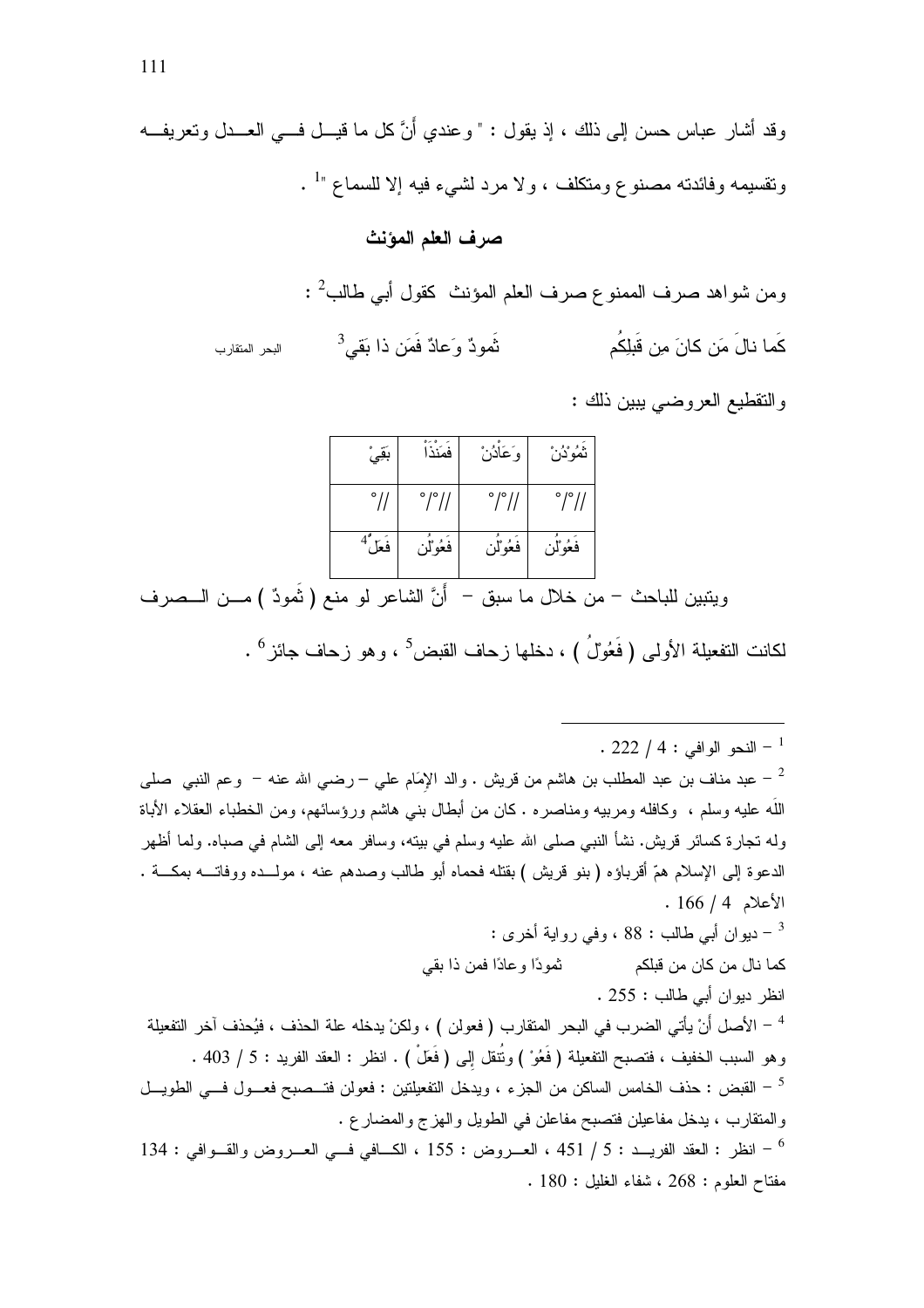قُبَيلٌ وقِدماً جارَ عَن مَنهَج القَصدِ<sup>2</sup> البحر الطويل

والنقطيع العروضي يبين ذلك :

| قجَمْعَهَا    | ففر ْر  | رَ عَأْدَنْ كَيْ  | '، "     |
|---------------|---------|-------------------|----------|
| $\frac{1}{2}$ |         | $\sim$    0  0  0 |          |
| مَفَاْعِلُنْ  | فَغُولُ | مَفَاعِيْلُنْ     | فَغُوْلُ |

ويتضـح للبـاحث أن الشاعر لو منـع (عادًا ) من الصـرف لكـانت النفعيلـة الثـانيـة ( مَفَاْعِلُنْ ) ، قد دخلها زحاف القبض ، وهو زحاف جائز في حشو البحر الطويل<sup>3</sup> .

ومنها صرف ( إياد ) في قول الأخنس بن شهاب التغلبي<sup>4</sup> :

بَرازيقُ<sup>6</sup> عُجمٌ تَبتَغى مَن تُضاربُ<sup>7</sup> البحر الطويل وَغارَت إِيادٌ في السَوادِ<sup>5</sup> وَدونَها

لعباس بن مرداس بن أبي عامر السلمي ( 18 هــ ) من مضر، أبو الهيثم: شاعر فارس، من ســــادات  $^{-\, 1}$ قومه ، أمُّه الخنساء الشاعرة ، أدرك الجاهلية والإسلام، وأسلم قُبيل فتح مكة، وكان من المؤلفة قلوبهم ويُدعى فارس العُبَيْد، و هو فرسه، وكان بدوياً قحاً، لم يسكن مكة و لا المدينة و إذا حضر الغز و مع النبـــى صـــلى الله عليه وسلم، لم يلبث بعده أن يعود إلى منازل قومه وكان ينزل في بادية البصرة وبيته في عقيقها وهو وإد ممَّا بلي سفوان ، و أكثر ٍ من زيار ة البصر ة، وقبل: قدم دمشق وابنتي بها دار أ ، وكان ممن ذمِّ الخمـــر و حرّمهـــا في الجاهلية ، مات في خلافة عمر . الأعلام : 3 / 267 .  $117:$  ديو ان العباس بن مر ادس  $-2$  $26:$  انظـــر : العقـــد الفريـــد : 5 / 419 ، العـــروض : 66 ، الكـــافي فـــي العـــروض والقـــوافي : 26  $^{-3}$ مفتاح العلوم : 251 ، شفاء الغلبل : 77 .

<sup>4</sup> – الأخنس بن شهاب بن ثمامة بن أرقم التغلبي ، شاعر جاهلي من أشراف تغلب وشجعانها . وهو صاحب القصيدة المختارة (في المفضليات) وأولها: للِبنَةِ حِطّانَ بن عَوفٍ مَنازِلٌ ۚ كَما رَقشَّ العُنوانَ في الرقِّ كاتِبُ حضر وقائع حرب البسوس ، وله فيها شعر . وتوفى بعدها . الأعلام : 1 / 277 . . • السواد : العدد الكثير من الناس . القاموس : مادة ( سود ) .

بر از بق : جماعات خبل . القاموس : مادة ( بر ز ق ) .  $\qquad$ 

 $118:$  - ديو ان المهلهل بن ربيعة : 107 ، المفضليات : 118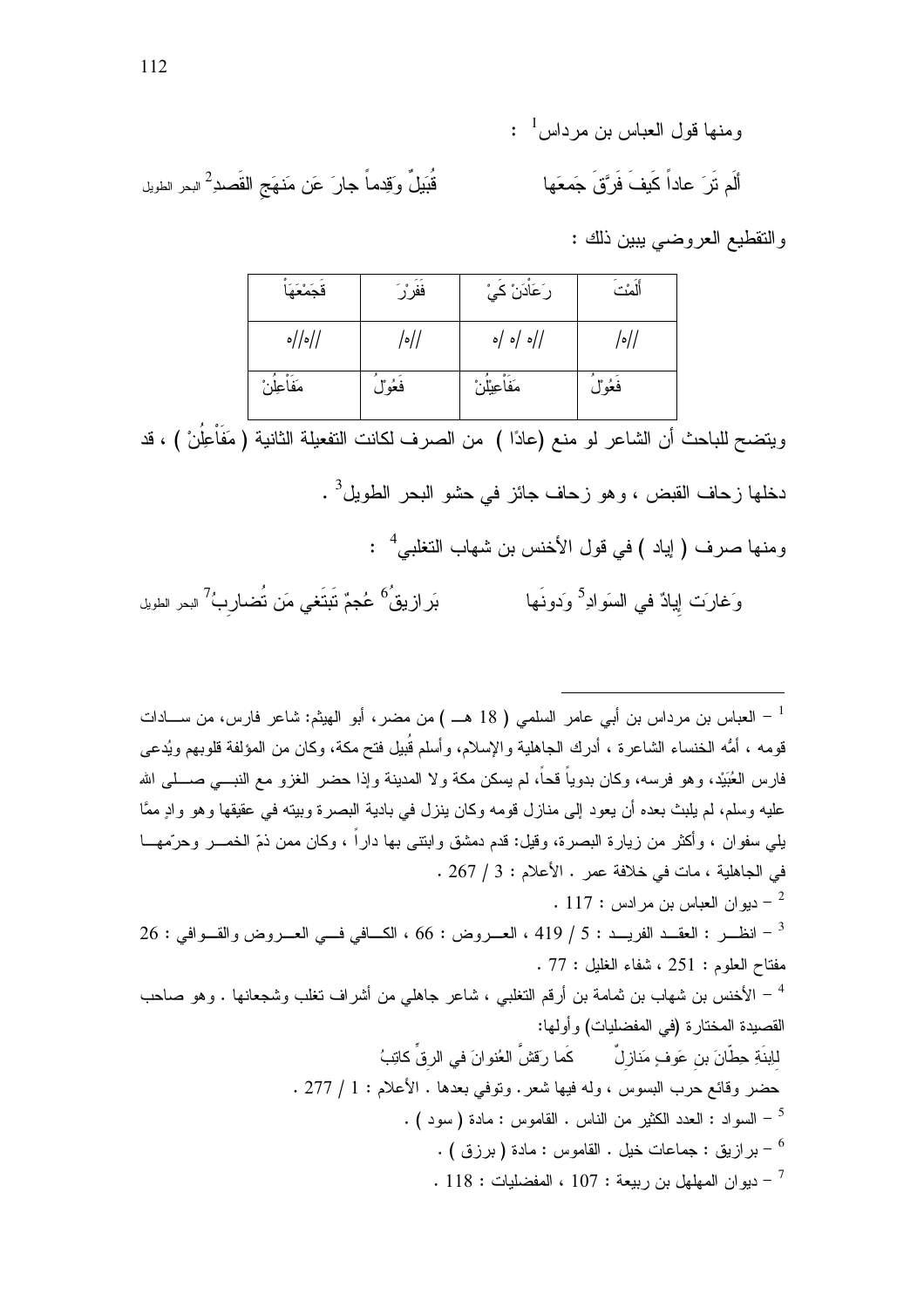و النقطيع العروضـي يبين أَنَّ صرف ( إياد ) مع أنَّهُ علم مؤنث لـــم يكـــن للـــضرورة

الشعرية ، ولا لإقامة الوزن العروضه .

| وَدَوْنُهَأ      | سَوَادِ  | إيادُنفِسْ              | وَغَارَتْ       |
|------------------|----------|-------------------------|-----------------|
| $\frac{1}{2}$  / |          | $\sqrt{\frac{1}{2}}$ اه | $\frac{1}{2}$ ه |
| مَفَاْعِلُنْ     | فَعُوْلَ | مَفَاعِيْلُنْ           | فَعُوْلُن       |

فلو منع الشاعر ( إيادٌ ) من الصرف لبقى الوزن مستقيمًا . وتكون التفعيلة الثانيــة

( مَفَاْعِلُنْ ) ، قد دخلها زحاف القبض ، وهو زحاف جائز في حشو البحر الطويل<sup>1</sup> .

ومن الشواهد الشعرية صرف ( سليم ) في قول الشماخ<sup>2</sup> :

نُعَسِّحُ حَولى بِالبَقيع<sup>3</sup> سِبِالَها <sup>4</sup> البحر الطويل وَجاءَت سُلَيمٌ قَضَّها بقَضيضيها

وصرفه لم يكن ضرورة غايتها المحافظة على الوزن العروضي ، بل إنَّ الشاعر لـــو

منع هذا العلم من الصرف لبقى الوزن مستقيمًا ، والتقطيع العروضي بيبين ذلك .

| قضيضبها          | ضنهَاب   | سُلَيْمُنقضُ            | وَجَأْءَتْ      |
|------------------|----------|-------------------------|-----------------|
| $\frac{1}{2}$  / | •        | $\sqrt{\frac{1}{2}}$ اه | $\frac{1}{2}$ ه |
| مَفَاْعِلُنْ     | فَعُوْلُ | مَفَاْعِيْلُنْ          | فَعُوْلُن       |

 $26:$  انظـــر : العقـــد الفريـــد : 5 / 419 ، العــــروض : 66 ، الكــــافي فـــي العــــروض والقـــوافي : 26 $^{-1}$ مفتاح العلوم : 251 ، شفاء الغلبل : 77 .

- الشماخ بن ضرار بن حرملة بن سنان المازني الذبياني الغطفاني ( 22 هــ ) شـــاعر مخــضرم، أدرك  $^{-2}$ الجاهلية والإسلام ، وهو من طبقة لبيد والنابغة .كان شديد منون الشعر، ولبيد أسهل منه منطقًا ، وكان أرجز الناس على البديهة . جُمِعَ بعض شعره في (ديوان – ط) شـــهد القادســـية، وتـــوفي فـــي غـــزوة موقـــان .  $.175/3:$ الأعلام

البقيع : اسم موضع . القاموس : مادة ( بقع ) . سبال : جمع مفرده سبلة : وهي ما على الشارب من  $^{-3}$ الشعر أو طرفه ، أو ما على الذقن إلى طرف اللحية كلها . القاموس : مادة ( سبل ) . . 363 / 3 : ديو ان الشماخ : 104 ، و البيت من شو اهد المقتضب : 3 / 363 .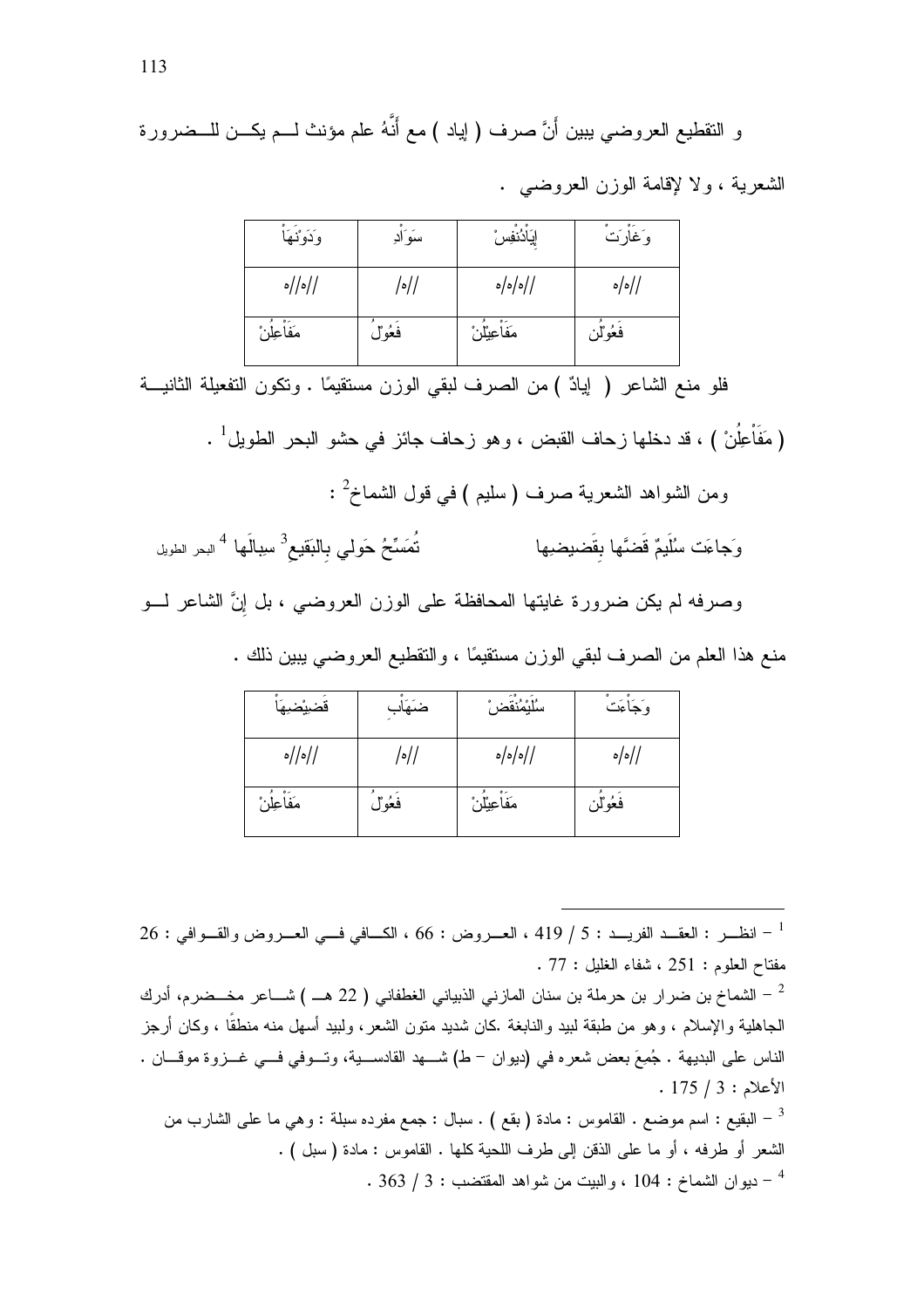ويبدو للباحث أَنَّ ( سليمٌ ) لو مُنعَتْ من الصرف لبقى الوزن العروضـــي مــستقيمًا وكانت التفعيلة ( مَفَاعِلُنْ ) ، وهي إحدى التفعيلات الفرعية للتفعيلـــة الرئيـــسة ( مَفَـــاْعِيْلُنْ ) قد دخلها ز حاف القبض ، و هو ز حاف جائز في حشو البحر الطو بل  $^1$  .

وقد صرف الشعراء أسماء الأحياء والمدن ومنها صرف( عمان ) كقول عامر ابسن  $\cdot \,$ نْعلبة الأزدى

منا بأَرض عُمان سادةٌ رُجَحٌ عند اللقاءِ وحيٌّ دارٍ هم هَجَر<sup>3</sup>ُ <sub>البحر</sub>ِ السِيط

ويلجأ الباحث إلى النقطيع العروضي للشطر الأول وهو موطن الشاهد ؛ ليبين ذلك

| رُجُحُنْ      | نِنْ سَادَتَنْ     | ض عُمَا | ं<br>مِننا بأر       |
|---------------|--------------------|---------|----------------------|
| $\frac{1}{2}$ | $\frac{1}{2}$  م/م | ///     | $\frac{1}{2}$   0  0 |
| فعلن          | مُسْتَفْعِلْنُ     | فعلن    | مُسْتَفْعِلْنُ       |

ويخلص الباحث إلى أنَّ الشاعر لو منع ( عُمان ) من الصرف لبقي الوزن العروضـي

مستقيمًا . وكانت التفعيلة ( مُتَفْعِلُنْ ) ، دخلها زحاف الخبن<sup>4</sup> . وهو زحاف جائز<sup>5</sup> .

 $26:$  انظـــر : العقـــد الفريـــد : 5 / 419 ، العــــروض : 66 ، الكــــافي فـــي العــــروض والقـــوافي : 26 $^{-1}$ مفتاح العلوم : 251 ، شفاء الغلبل : 77 . عامر بن ثعلبة بن الحارث بن مالك ابن كنانة من عدنان جد جاهلي ، كان مـــن بنيــــه ناســـئو الـــشهور  $^{-{\,2}}$ في الجاهلية ، وأول من نسأ منهم سمير بن ثعلبة بن الحارث. الأعلام : 3 / 239 . . 54 : شعر اء عُمان في الجاهلية وصدر الإسلام . 54  $\sim$ <sup>4</sup> – الخبن عند العروضيين : حذف الثاني الساكن من التفعيلة ، ويدخل هذا الزحـــاف علـــي ( مُــسْتَفْعِلُنْ ) فتصبح التفعيلة (مُتَفْعِلُنْ) وذلك في البسيط ، والرجز والمنسرح ، والسريع . 44 : - انظر العقد الفريد : 5 / 426 ، كتاب العروض لابن جني : 78 ، الكافي في العروض و القــوافي : 44 مفتاح العلوم : 254 ، المفصل في علم العروض والقافية وفنون الشعر : 255 .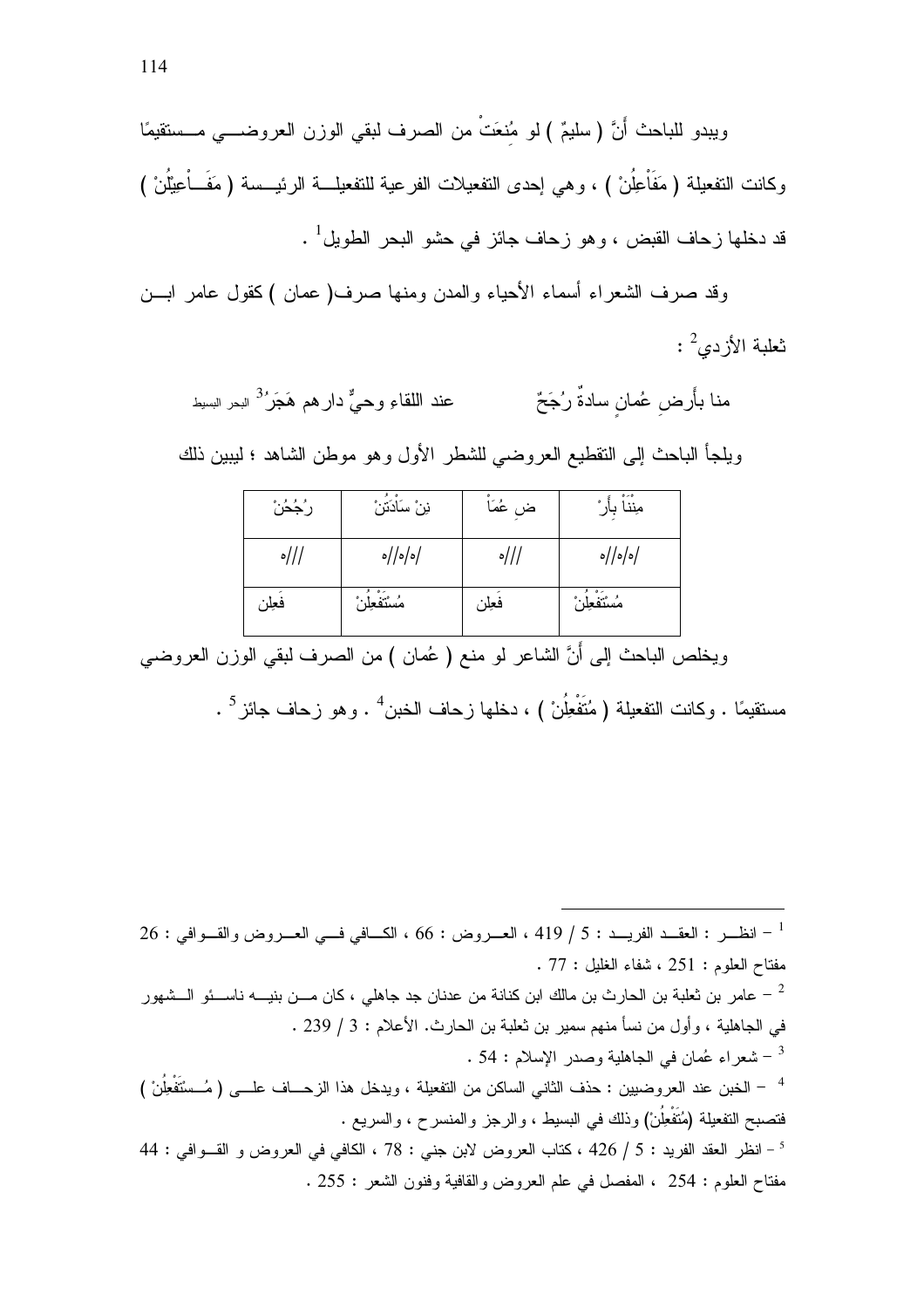ويوضح ذلك التقطيع العروضي

| تقتن           | رُوْتِنْ مُعَت | خمْرِ بِيُّ                | صَفَرَاءَ مِنْ                      |
|----------------|----------------|----------------------------|-------------------------------------|
| $^{\circ}$ /// | °//°/°/        | $^{\circ}$ // $^{\circ}$ / | $^{\circ}/$ / $^{\circ}/^{\circ}$ / |
| فعلن           | مُسْتَفْعِلْنُ | فاعِلْنُ                   | مُسْتَفْعِلْنْ                      |

ويبدو للباحث أَنَّ الشاعر لو منع العلم المؤنث ( بيروت ) من الصرف لكانت التفعيلة

الثالثة ( مُسْتَعِلَنْ ) ، قد دخلها زحاف الطي ، وهو زحاف جائز في حشو البحر البسيط <sup>6</sup> . ومنها صرف (تميم ) كقول جرير<sup>7</sup> : ريشَ الذُنابي<sup>8</sup> ولَستُم بالمَقاديم<sup>9</sup> للبحر السيط قَالَت تَميمٌ أَلَستُم يا بَني كُسَع

<sup>1</sup> – الوليد بن يزيد بن عبد الملك بن مروان ( 126 هــ ) أبو العباس من ملوك الدولة المروانية بالشام كان من فتيان بني أمية وظرفائهم وشجعانهم وأجوادهم ، يعاب بالانهماك في اللهو وسماع الغناء ، له شعر رقيـــق وعلم بالموسيقى . ولَّى الخلافة (سنة 125 ه) بعد وفاة عمه هشام بن عبد الملك ، فمكث سنة وثلاثة أشَّـــهر .  $.123/8:$  الأعلام : . [ معنقة : النعتيق ضد الجديد ، وهي الخمر القديمة . القاموس : مادة . عنق  $\sim$  -  $^2$ . [ - الندامي : جمع مفرده نديم : وهو جليسه على الشراب . القاموس : مادة ( ندم ) . - تخثير : الفتور ، وعدم النشاط ، ناج العروس : مادة : ( خثر ) ، تفتير : الضعف ، ناج العروس : مادة  $^{-\, 4}$ ( فتر ) .  $62:92:1$ شعر الوليدين بزيد .  $5$ 43 - انظر : العقد الفريد : 5 / 426 ، كتاب العروض لابن جنى : 78 ، الكافى فى العروض والقوافى : 43  $\sim$ مفتاح العلوم : 254 ، شفاء الغليل : 71 ، المعجم المفصل في علم العروض : 255 . جرير بن عطية بن حذيفة الخطفي بن بدر الكلبي اليربوعي ( 110 ه ) من تميم ، أشعر أهل عــصره  $^{-7}\,$ وُلَدَ ومات في اليمامة ، وعاش عمره كله يناضل شعراء زمنه ويساجلهم فلم يثبــت أمَّامـــه غيـــر الفـــرزدق والأخطل ، كان عفيفاً ، وهو من أغزر الناس شعراً . الأعلام : 2 / 119 . الذُّنابى : أتباع الناس وسفلتهم . القاموس : مادة ( ذنب ) ، المقاديم : جمع مفرده مقِدام ، وهو كثير  $\cdot$ الإقدام . القاموس : مادة ( قدم ) . شرح دبو ان جرير : 367  $^9$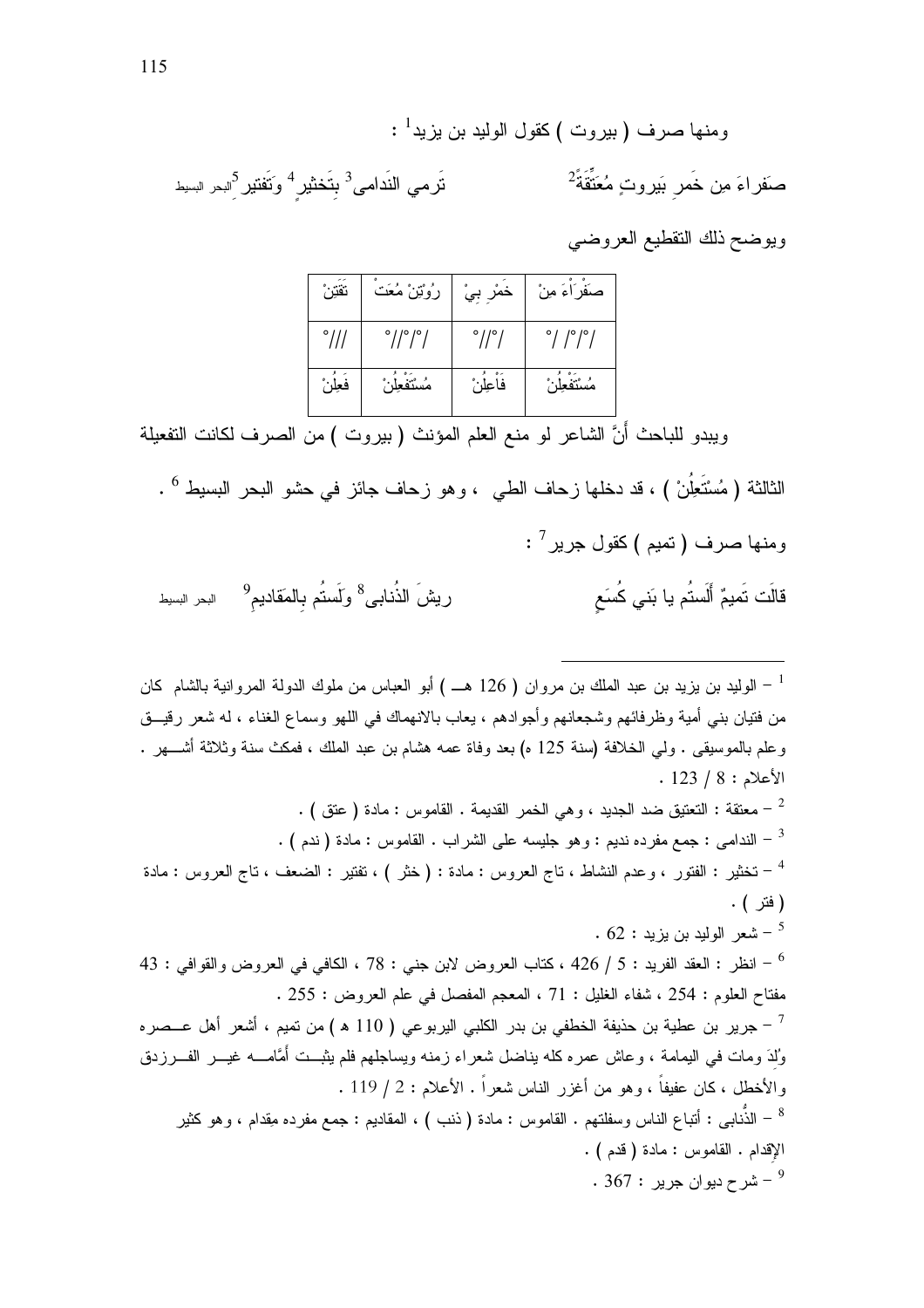وممَّا بِدلِّ على أَنَّ ( تميم ) علم مؤنث اتصال تاء التأنيث الساكنة بآخر الفعل الماضبي ويلجأ الباحث إلى نقطيع الشطر الأول من البيت تقطيعًا عروضيًا ؛ ليؤكد أَنَّ صـــــرف العلــــم المؤنث (تميم ) لم يكن للضرورة الشعرية ، ولا لإقامة الوزن .

| سَعِنْ         | تمْ يَابَني                             | مُنْ أَلَسْ         | قالت تعِيْ   |
|----------------|-----------------------------------------|---------------------|--------------|
| $^{\circ}$ /// | $^{\circ}$ // $^{\circ}$ / $^{\circ}$ / | $^{\circ}$ //<br>۰/ | °// °/°/     |
| فعلن           | $\circ$ .<br>مُستفعِل                   | فاعِلْن             | مُسْتَفعِلُر |

وبرى الباحث أَنَّ الشاعر لو منع العلم المؤنث الدال على اسم القبيلة مـــن الـــصرف لكانت التفعيلة الثانية ( فَعِلُنْ ) ، وهي إحدى التفعيلات الفرعية للتفعيلة الرئيـــسة ( فَـــأْعِلُنْ ) قد دخلها زحاف الخبن ، وهو زحاف جائز في حشو البحر البسيط<sup>1</sup> .

- $\cdot \ ^2$ وكقول لبيد بن ربيعة العامري
- وَكِندَةَ إذ وافَت عَلَيكِ المَنازِ لا <sup>3</sup> البحر الطويل وَقَيِساً وَمَن لَفَّت نَميمٌ وَمَذْحِجاً

و النقطيع العروضي بيبن أنَّ صرف ( تميم ) لم يكن للضرورة الشعرية ولا لإقامة الوزن .

| وَمَذَح جَنْ                | تمِيْ مُنْ           | وَمَنْ لَفْ فَتَ                        | وَقَمِيْ سَنْ              |
|-----------------------------|----------------------|-----------------------------------------|----------------------------|
| $^{\circ}$ // $^{\circ}$ // | $^{\circ}/^{\circ}/$ | $^{\circ}$ / $^{\circ}$ / $^{\circ}$ // | $^{\circ}$ / $^{\circ}$ // |
| مَفاعِلْن                   | فعُوْلُن             | مَفاعِيْلْنْ                            | فعُوْلَن                   |

 $14:$  انظر العقد الفريد : 5 / 426 ، كتاب العروض لابن جني : 78 ، الكافي في العروض و القـوافي : 44 مفتاح العلوم : 254 ، المفصل في علم العروض والقافية وفنون الشعر : 255 . لبيد بن ربيعة بن مالك، أبو عقيل العامري ( 41هــ ) أحد الشعراء الفرسان الأشراف في الجاهلية من  $^{-2}$ أهل عالية نجد.أدرك الإسلام، ووفد على النبي صلى الله عليه وأله ويعد من الصحابة، ومن المؤلفة فلوبهم ، وترك الشعر، فلم يقل في الإسلام إلا بيتًا واحدًا ، وهو : والمرء يصلحه الجليس الصالح ما عاتب المر ء الكربم كنفسه وسكن الكوفة، وعاش عمر ا طوبلا ، وهو أحد أصحاب المعلقات . الأعلام : 5 / 240 . . 72 - دبو ان لببد بن ر ببعة العامر ي  $72:$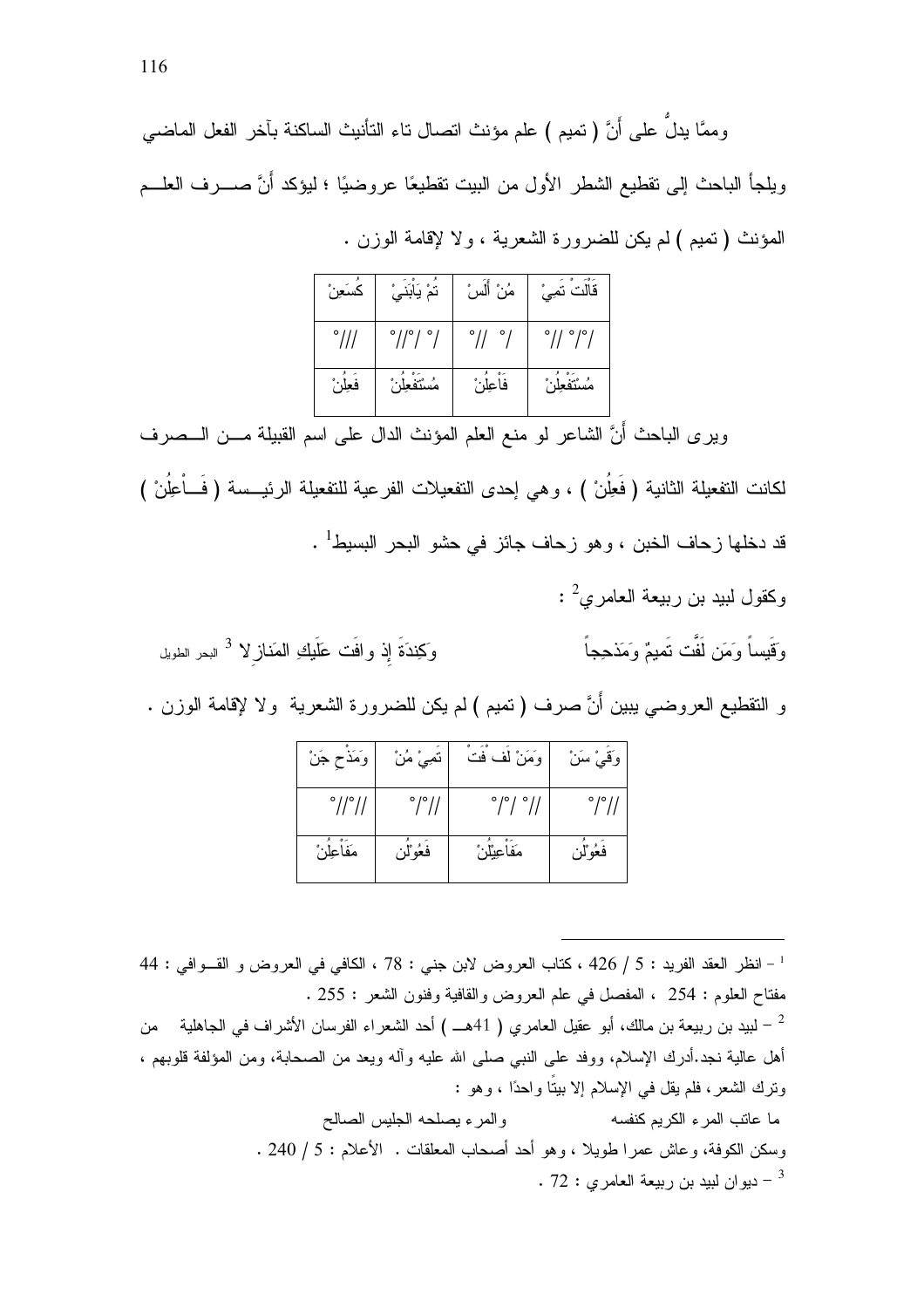وير ي الباحث أنَّ الشاعر لو منع ( تميم ) من الصرف لكانت التفعيلة الثالثة ( فَعُولُ ) قد دخلها ز حاف القبض ، و هو ز حاف حائز <sup>1</sup> .

ومنها صرف (قريش )كقول عوف بن الأحوص $^2$  : وَجاءَت قُرِيشٌ حافِلينَ بجَمعِهِم وَكَانَ لَهُم في أَوَّل الدَهر ناصير<sup>3</sup>ُ <sub>البحر</sub> الطويل

فقد صرف الشاعر العلم المؤنث (قريش ) مع أَنَّهُ علم مؤنث دال على اسم القبيلـــة من غير ضرورة أوجبت صرفه ، فوزن البيت مستقيم ، سواء أصرف الـــشاعر (قــــريش ) أم منعها من الصرف ، والنقطيع العروضيي ببين ذلك .

| بجَمْعِهِمْ        | فِلِيْنَ | قريشن حَا      | وَجَاْءَتْ      |
|--------------------|----------|----------------|-----------------|
| $\frac{1}{2}$    ه |          | $\sim$ /0/0/   | $\frac{1}{2}$ ه |
| مَفَاْعِلُنْ       | فَعُولُ  | مَفَاْعِيْلُنْ | فَعُوْلُن       |

ومن خلال التقطيع العروضي للشطر الأول من البيت ، وهو موطن الشاهد يتــضح

للباحث أنَّ الشاعر لو منع ( قريش ) من الصرف لبقى وزن البيت مستقيمًا ، وكانت التفعيلـــة الثانية ( مَفَاْعِلُنْ ) ، دخلها زحاف القبض ، وهو زحاف جائز <sup>4</sup> .

ومنها قول عوف بن الأحوص : وَكانَت قُريشٌ لَو ظَهَرنا عَلَيهِمُ شْفِاءً لمَا في الصَدَر وَالنُبغضُ ظَاهِرُ<sup> 5</sup> البحر الطويل

 $126:$  إنظر العقد الفريد : 5 / 419 ، كتاب العروض لابن جني :66 ، الكافي في العروض و القــوافي : 26 مفتاح العلوم : 251 ، شفاء الغليل : 77 . عوف بن الأحوص بن جعفر العامري، من بني كلاب بن عامر بن صعصعة ، يكني أبا يزيــد شـــاعر  $^{-{\,2}}$ جاهلبي . الأعلام : 5 / 94 . .  $204:$  المفضليات  $-3$  $26:$  انظر : العقد الفريد : 5 / 419 ، العروض لابن جنى : 66 ، الكافى فـــى العــــروض والقـــوافى : 26  $^{\rm 4}$ مفتاح العلوم : 251 ، شفاء الغلبل : 77 . .  $204:$  المفضلبات  $^{-5}$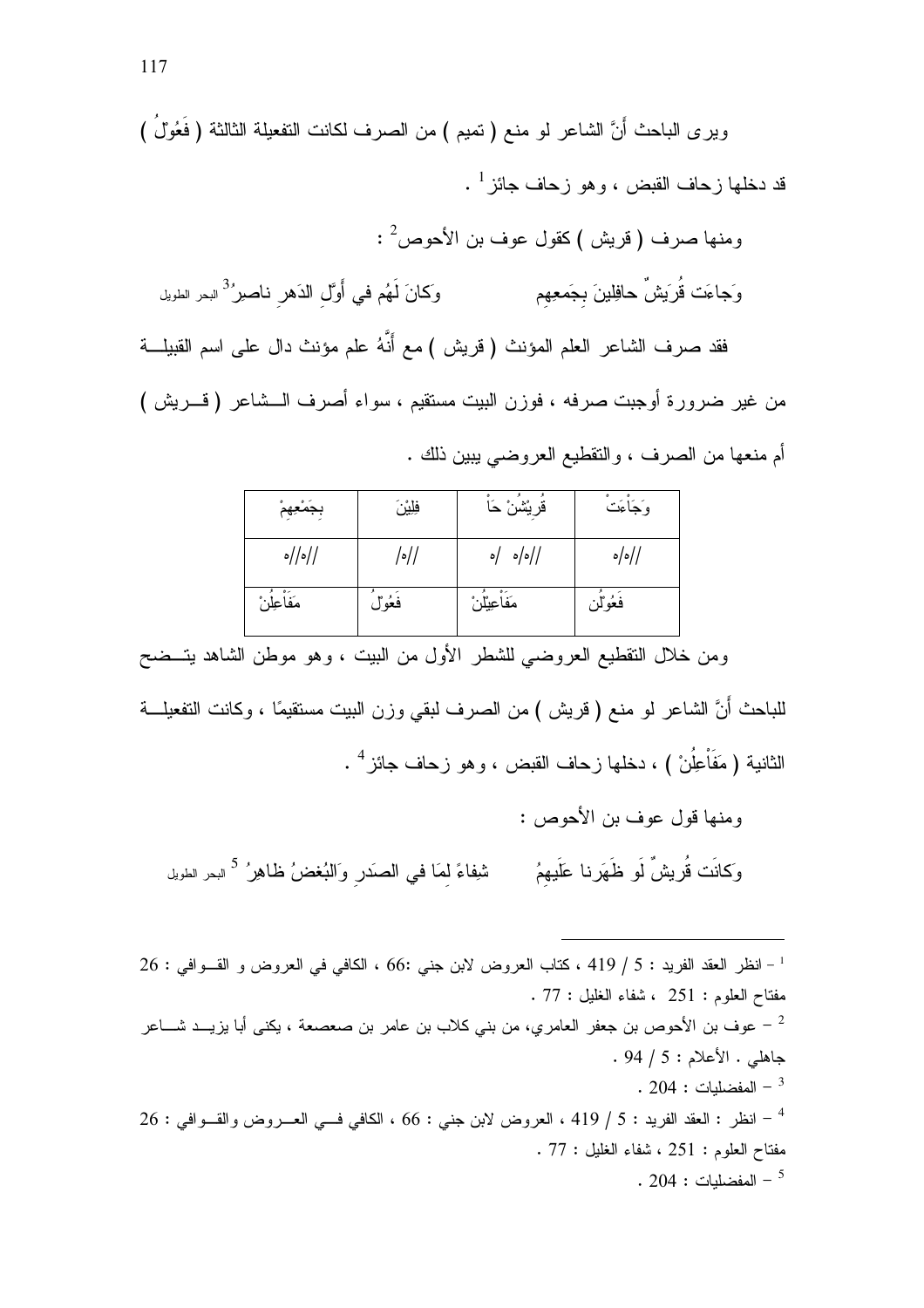## والنقطيع العروضي يبين ذلك .

| عَلـيْ ه مُو       | ظهَرْنا         | قريْشْنْ لوْ  | وكانت           |
|--------------------|-----------------|---------------|-----------------|
| $\frac{1}{2}$  / ه | $\frac{1}{2}$ ه | $\sim$ /0/0/  | $\frac{1}{2}$ ه |
| مَفَاْعِلُنْ       | فعُوْلُن        | مَفَاعِيْلُنْ | فعُوْلِن        |

ويتضح للباحث من خلال النقطيع العروضـــي أنَّ الـــشاعر لـــو منـــع ( قــــريش ) من الصرف لبقى الوزن العروضي مستقيمًا ، وكانت التفعيلة الثانيـــة ( مَفَـــأُعِلُنْ ) ، دخلهـــا زحاف القبض ، و هو زحاف جائز في حشو البحر الطويل<sup>1</sup> .

ومنها قول عوف بن الأحوص :

وَكانَت قُرِيشٌ يَفلِقُ الصَخرَ حَدُّها<sup>2</sup> إذا أَوهَنَ الناسَ الْجُـــدودُ الْعَـــوانْزُ<sup>3</sup> للجـــر الطويـــل ويكون النقطيع العروضي للشطر الأول على النحو الآتي :

| رَحَدْدَهَا      | لقص صَخ     | قريشن يَف     | وكانت           |
|------------------|-------------|---------------|-----------------|
| $\frac{1}{2}$  / | ا $/$<br> ه | $\frac{1}{2}$ | $\frac{1}{2}$ ه |
| مَفاعِلْن        | فعُوْلُن    | مَفَاعِيْلُنْ | فَعُوْلُن       |

ويبدو للباحث أنَّ الشاعر لو منع ( قريش ) من الصرف لبقـــي الــــوزن العروضــــي مستقيمًا وكانت التفعيلة الثانية ( مَفَاْعِلَنْ ) ، دخلها زحاف القبض ، وهو زحاف جائز <sup>4</sup> .

الخطر : العقد الفريد : 5 / 419 ، العروض لابن جني : 66 ،الكافي في العروض والقوافي : 26 مفتاح  $^{-1}\,$ العلوم : 251 ، شفاء الغليل : 77 .

- حدها : نفاذها ، وبأسها ،. القاموس : مادة ( حدد) .

. 204 : المفضليات  $^{-3}$ 

 $26:$  انظـــر : العقـــد الفريـــد : 5 / 419 ، العـــروض : 66 ، الكــــافي فـــي العـــروض والقـــوافي : 26  $^{\rm 4}$ مفتاح العلوم : 251 ، شفاء الغليل : 77 .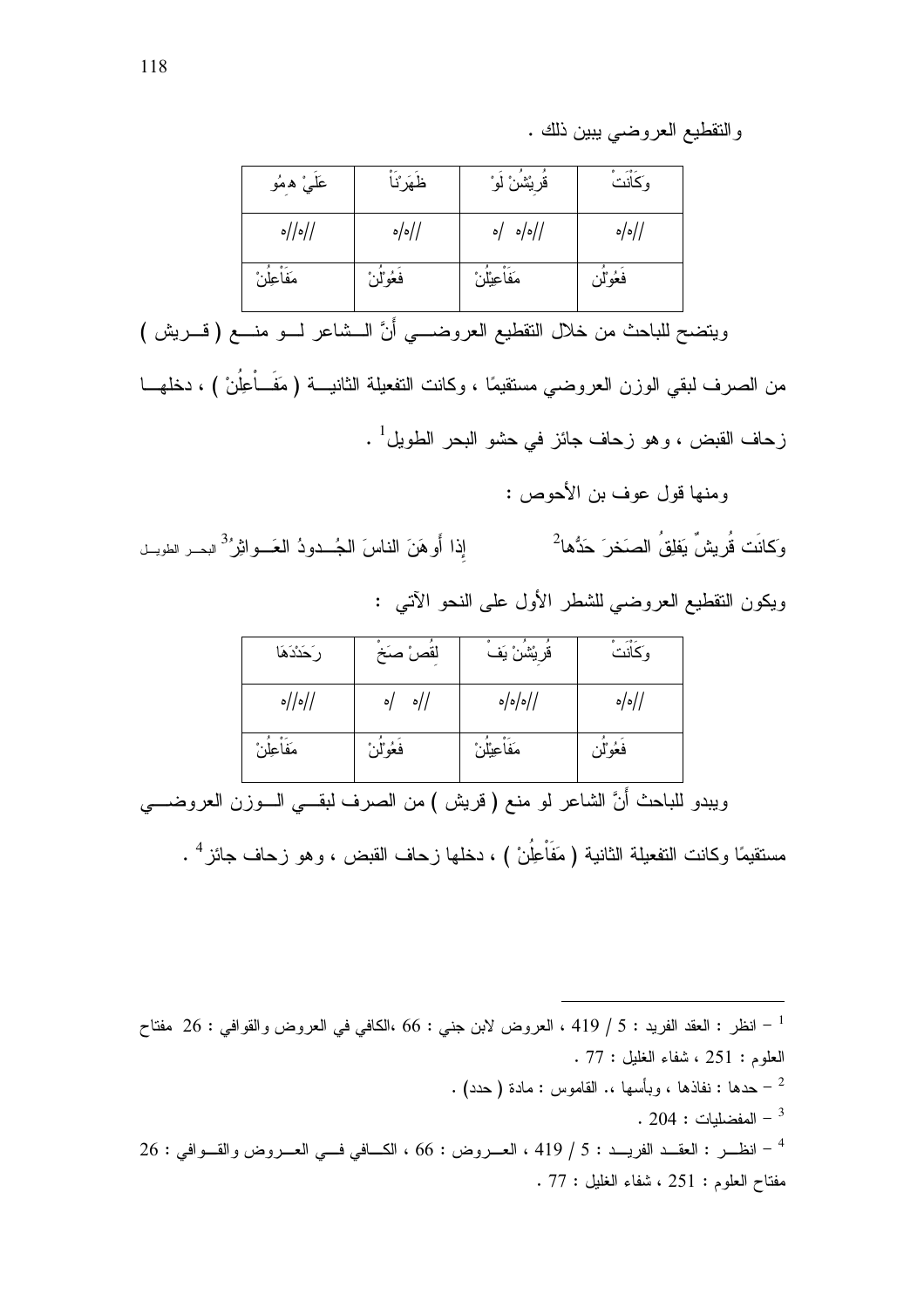|                                                                                  | ومنها قول الطفيل الغنوي $^{-1}$ :                                              |
|----------------------------------------------------------------------------------|--------------------------------------------------------------------------------|
| عَذار ى قُرَيشٍ <sup>5</sup> غَيرَ أَنْ لَم تُوَتشَّمِ <sup>6</sup> البحر الطويل | تَسوفُ <sup>2</sup> َ الأَوابي <sup>3</sup> مَنكِبَيهِ <sup>4</sup> كَأَنَّهَا |

ويوضح ذلك النقطيع العروضي للشطر الثاني على النحو الأتبي :

| نوَشش مِيْ              | رَأَنْ لَمْ     | قريْتْسِْ غيْ | عَذارَىٰ        |
|-------------------------|-----------------|---------------|-----------------|
| $/$  /<br>$\frac{1}{2}$ | $\frac{1}{2}$ ه | $\sim$ /0/0/  | $\frac{1}{2}$ ه |
| مَفاعِلْن               | فعُوْلِن        | مَفاعِيْلْنْ  | فعُوْلِن        |

ويتبين ممَّا سبق أنَّ الشاعر لو منع ( قريش ) من الصرف لبقي الوزن العروضــــي

مستقيمًا وكانت التفعيلة الثانية ( مَفَاْعِلُنْ ) ، دخلها زحاف القبض ، وهو زحاف جائز <sup>7</sup> .

ويخلص الباحث من هذا كله إلى أَنَّ ثمة لغتين في الأسماء المؤنثة الدالة على أســـماء القبائل و الأحياء و البلدان : الأوْلَى تمنع صر ف هذه الأسماء إنْ دلَّت على اسم مؤنستْ و علسة منعها من الصرف ؛ العلمية والتأنيث ، واللغة الثانية تجبز صرفها ؛ لورود ذلك عن العــرب الموثوق بكلامهم .

طفيل بن عوف بن كعب، من بني غني ، من قيس عيلان شاعر جاهلي فحل، مـــن الـــشجعان ، وهـــو  $^{-{\,1}}$ أوصف العرب للخيل ، وربما سمي (طفيل الخيل) لكثرة وصفه لها ، ويسمى أيضا (المحبّر) بتــــثمديد البــــاء لنحسينه شعره ، عاصر النابغة الجعدي ، وزهير بن أبي سلمبي، ومات بعد مقتل هرم بن سنان . له (ديوان شعر - ط) صغير . الأعلام : 3 / 228 . . ( سوف : الشع . القاموس : مادة ( سوف ) . . [ - الأَوابي : الإبل الحقاف والجذع والثناء إذا ضربها الفحل فلم نلقح . مقابيس اللغة : مادة ( أوب ) . . [ - المنكب : مجتمع رأس الكتف والعضد ، والهاء نعود على فحل الإبل . القاموس : مادة ( نكب ) . توشم : تدلَّ على تأثير في شيء تز بنَنًا له . مقابيس اللغة : مادة ( وشم ) . . 27 - دبو ان طفيل الغنو ي $\sim 7$  . 26 : انظر : العقد الفريد : 5 / 419 ، العروض لا بن جني  $66:$  ، الكافي في العـــروض والقـــوافي : 26  $^{-7}$  $.77:$  مفتاح العلوم: 251 ، شفاء الغلبل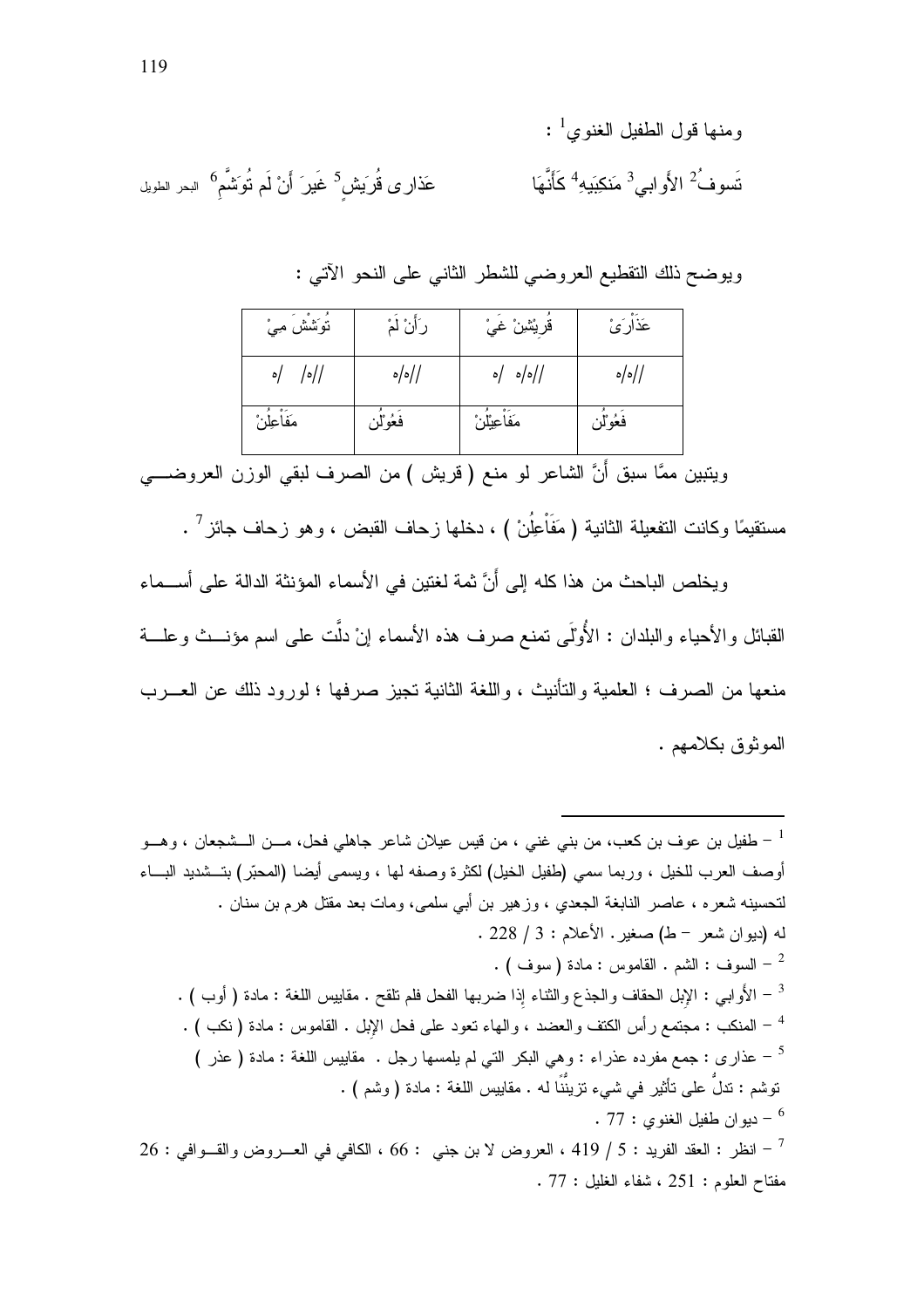وبناء على ما سبق ؛ فإنَّ الباحث يتراءى له أَنَّ صرف الأسماء المؤنثة الدالة علـــي أسماء القبائل والأحباء والبلدان لغة فصبحة من لغات العرب لا بمكن إنكار ها ، أو تجاهلهـــا وممَّا يقوى هذا الرأى ورود صرف هذه الأسماء في كلام العرب من غير علة أوجبت صرفها علمًا أَنَّ هذه الأسماء اجتمعت فيها شروط المنع من الصرف ، وهي العلمية والتأنيث ، وهي الشروط نفسها التي قعَّدها النحاة لمنع هذه الأسماء من الصرف ، يؤكد ذلك ما قرر ه الزجـــاج بِقوله : " إنَّما لم تَصرْ فْ جِمِيع ما ذُكرٍ في هذا البابِ لأَنَّ التأنيث فر ع التذكير ، و التذكير هو  $\cdot$ <sup>1</sup>"

وقد علَّل النحاة صرف هذه الأسماء بأَنَّهُا نُؤَوَّلُ باسم الأب أو الحي ، ويقول ســــيبويه معلِّلاً صرفها : " لأَنَّك لم تجعل واحدًا منهما اسمًا للقبيلة "<sup>2</sup> والباحث لا يتفق مع هذا الــــرأي فهو يؤكد أَنَّ هذه الأسماء صرُفت ؛ لأَنَّهُا تمثِّل لغة من لغات العرب الفصيحة ، فهي أســـماء مؤنثة مصر وفة من غير ِ علة أوجبت صرفها ، وأَنَّهُ لا يمكن تأوِّيلها باسم الأب ، أو اسم الحي لأَنَّهُا وردت مع فعل مختوم بتاء التأنيث الساكنة ، وهذا ۚ إنْ دلَّ على شيءٍ فإنَّما يدلُّ على أَنَّهُا أسماء مؤنثة .

وأنَّ النحاة أنفسهم وقعوا في اضطراب عند تعليلهم منع هذه الأسماء من الصرف نارة وصرفها نارة أخرى ، فيرون أَنَّها صُرِفَتْ ؛ لأَنَّ العرب قصدوا بها اسمًا مذكرًا ٪ ويعللـــون منعها من الصرف ؛ لأَنَّ العرب أر ادوا بها علمًا مؤنثًا . وبعض الأسماء أجاز وا فبها الوجهبن المنع من الصر ف وجو از صر فها<sup>3</sup> .

- . 49 : ما ينصرف وما لا ينصرف  $\sim^{-1}$ 
	- $. 247 / 3 : 247 2$
- . انظر : ما ينصرف وما لا ينصرف : 53 وما بعدها  $\,$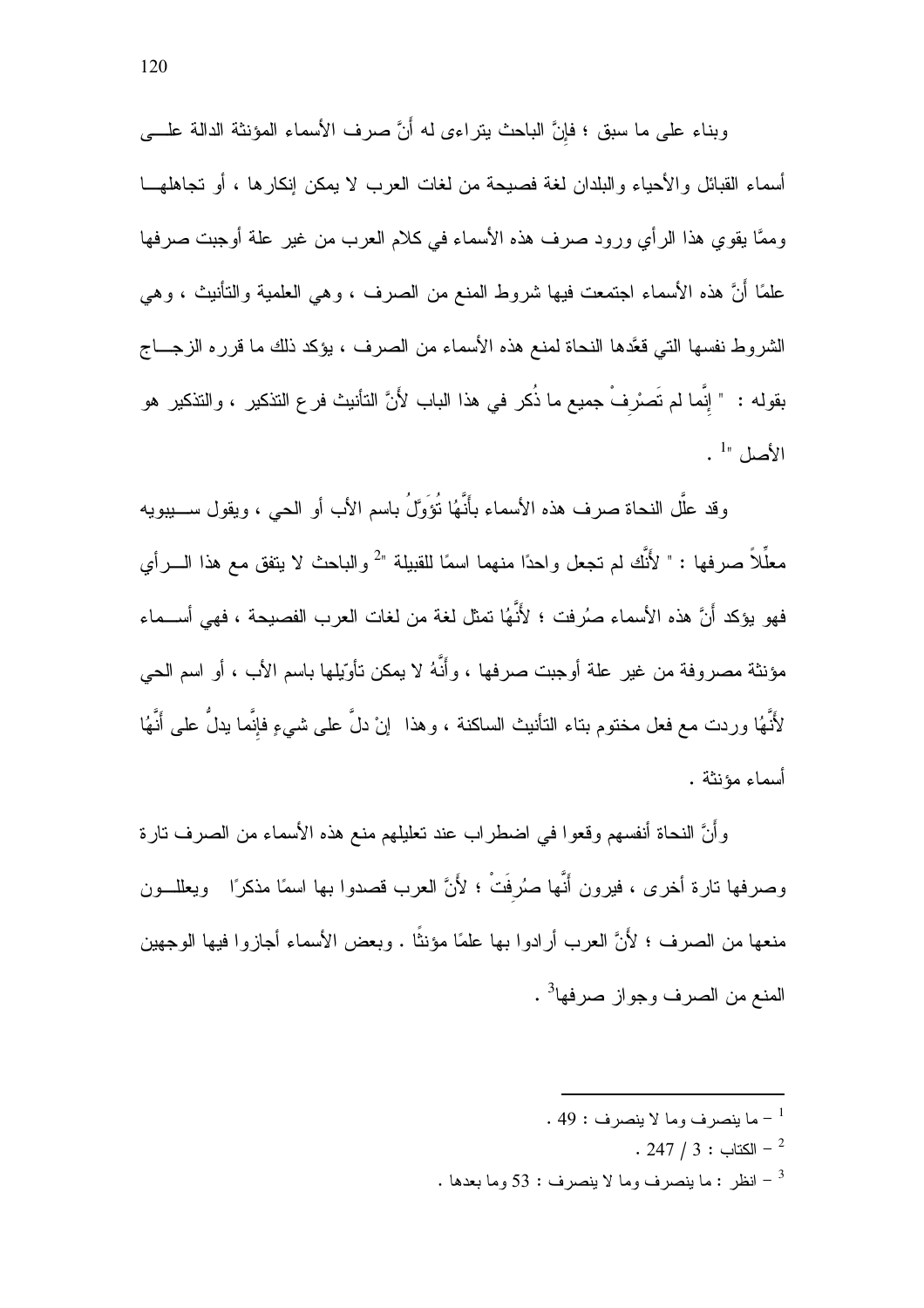# صرف العلم الأعجمي

وصُرف العلم الأعجمي في الشعر العربي الفصيح نحو : يغــوث ، وجبريـــل ، وداود ويعقوب ، وهرقل ، مع أنَّها أسماء ممنوعة من الصرف وفق قاعدة الممنوع من الـــصرف للعلمية والعجمة ، لكنَّ وردت شواهد في الشعر العربي صرفت هذه الأعلام مع أنَّها اجتمعت فيها شروط المنع من الصرف . ومنها صرف ( جبريل ) كقول جرير : قَيِسُ البَر اجم<sup>1</sup> ش<sup>َ</sup>رُ الخَلقِ كُلُّهمُ أُخرْ اهُمُ رَبٌ جبريل وَميكال <sup>2</sup> البحر السيط

ويلجأ الباحث إلى نقطيع الشطر الثاني نقطيَع عروضيًا ؛ ليبين أَنَّ صرف ( جبريل ) لم يكن للمحافظة على الوزن ، ويكون تقطيعه على النحو الآتي :

| كاليُ                | ريْلِنْ وَمِيْ   | رَبْبُجبْ                  | أخز أهمو                                |
|----------------------|------------------|----------------------------|-----------------------------------------|
| $^{\circ}/^{\circ}/$ | °// °/°/         | $^{\circ}$ // $^{\circ}$ / | $^{\circ}$ // $^{\circ}$ / $^{\circ}$ / |
| فعلن                 | مُسْتَفْعِلُوْ ُ | فاعِلْنُ                   | مُسْتَفْعِلْنُ                          |

ويتبين للباحث أَنَّ الشاعر لو منع ( جبريلٌ ) من الصرف لكانـــت التفعيلـــة الثالثـــة

( مُسْتَعِلُن ) ، دخلها ز حاف الطبي ، و هو ز حاف جائز <sup>3</sup> .

<sup>1</sup> – قيس البراجم : البراجم مفاصل الأَصابع التي بين الأَشاجع والرواجف ، والمقصود في هذا البيت أحياء بني تميم ( عمرو و قيس ) ، وذلك أنَّ أباهم قبض أصابعه ، وقال : كونوا كبراجم يدي هــذه ولا تتفرقــوا . اللسان : مادة (برجم) . . 338  $^{-2}$  دبو ان جر بر  $^{-2}$ 43 - انظر العقد الفريد : 5 / 426 ، كتاب العروض لابن جني : 78 ، الكافي في العروض والقوافي:43  $\sim$ مفتاح العلوم : 254 ، شفاء الغليل : 71 ، المعجم المفصل في علم العروض:255 .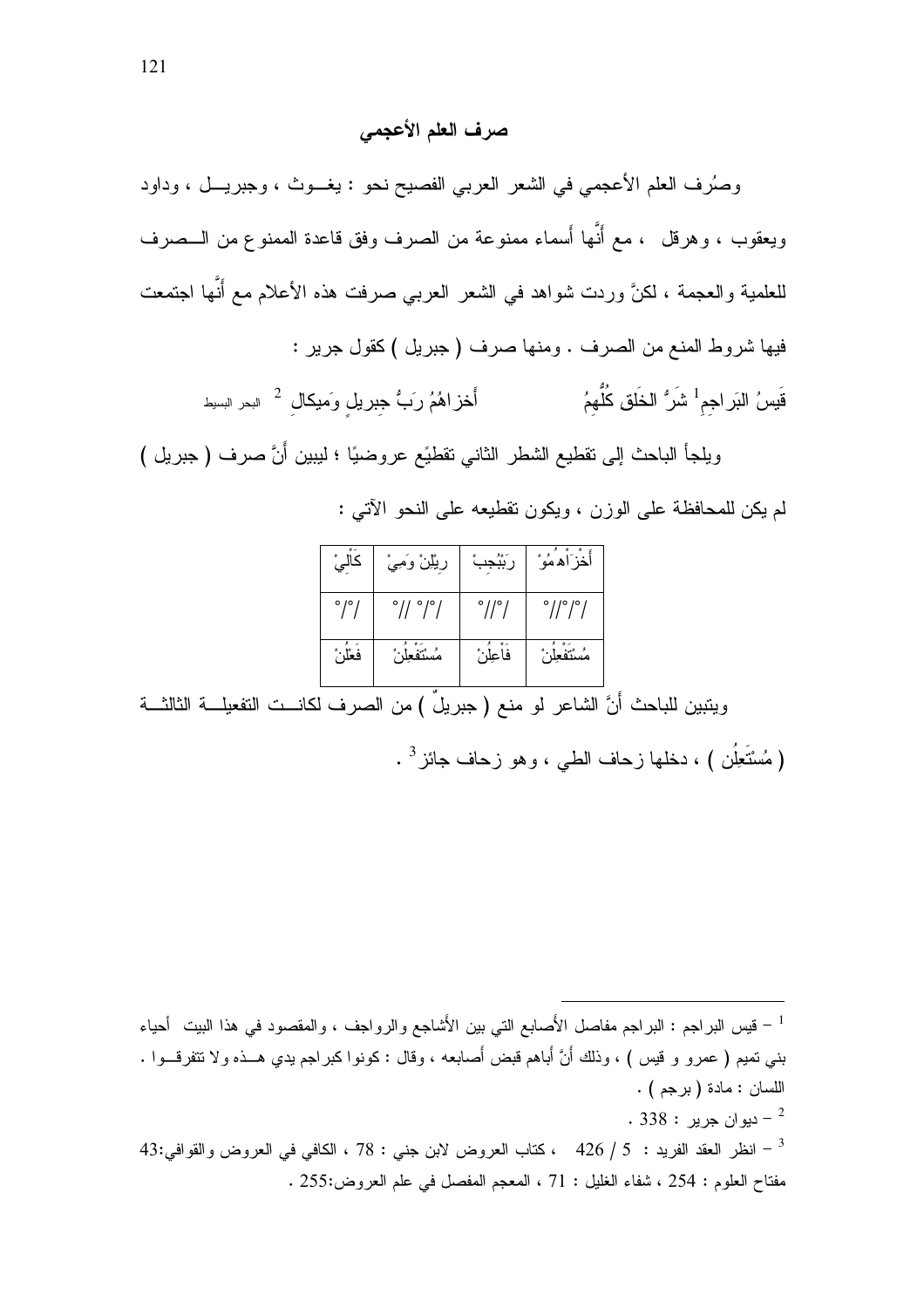- ومنها صرف (يغوث )كقول ذي الرُمة<sup>1</sup> : وقَد نَلَّ<sup>4</sup> عَر شبهِ<sup>5</sup> الحُسامُ الْمُذَكَّر<sup>ُ 6</sup> <sub>البحر</sub>ِ الطويل وَ عَبِدُ بَغوثُ <sup>2</sup> تَحجُلُ الطَّبِر<sup>3</sup>ْ حَو*َ*لَهُ
	- و يوضح ذلك النقطيع العروضي

| رُحَوْلٌ هُوْ             | جُ لططيْ<br>ج        | يَغوْنْنْ تَحْ                | وَعَبْدُ |
|---------------------------|----------------------|-------------------------------|----------|
| $^{\circ}/$ / $^{\circ}/$ | $^{\circ}/^{\circ}/$ | $^{\circ}/^{\circ}/^{\circ}/$ | /°/ا     |
| مَفاعِلْن                 | فعُوْلُن             | مَفاعِيْلْنْ                  | فَعُوْلُ |

والذي يميل إليه الباحث أنَّ صرف العلم الأعجمي ( يغوث ) في هذا الشاهد لم يكـــن

لإقامة الوزن ، بل جاء على لغة فصبحة من لغات العرب ، فلو منع الشاعر العلم الأعجمـــي من الصرف لكانت التفعيلة الثانية ( مَفَاْعِلُنْ ) ، دخلها زحاف القبض ، وهو زحاف جائز <sup>7</sup> . ومنها صرف ( داود ) كقول جرير :

وَنَسجَ داوُودٍ عَلينا حَلَقا <sup>8</sup> مبر الرجز في آل يَربوع يُلاقي المصدّقا

غيلان بن عقبة بن نهيس بن مسعود العدوي(117 هــ) من مضر، أبـــو الحــــارث، ذو الرمــــة شــــاعر  $^{-{\,}1}$ من فحول الطبقة الثانية في عصره . قال أبو عمرو بن العلاء : فُتِحَ الشعر بامرئ القيس وخُتِمَ بذي الرمــــة وكان شديد القصر، دميمًا ، يضرب لونه إلى السواد ، له ( ديوان شعر - ط ) في مجلَّــد ضـــخم ، تـــوفي بأصبهان وقبل بالبادية . الأعلام : 5 / 124 . عبد يغوث بن وقاص الحارثي ، ولم يقتل في المعركة ، وإنِّما قُتِلَ في الأسر ، وكان رئيس مذحج يوم  $^{-2}$ الكُلاب . ويروى البيت في اللسان : وقد اهتذَّ عرشيه الحسام المذكر وعبد يغوث نحجل الطير حوله انظر اللسان : مادة ( هذذ ) . . ( حجلت عينيه : غارت . اللسان : مادة ( حجل ) . - المهدم ، والذل . مقايسس الغة : مادة ( تلل ) . لَّ عرشه : هُدِمَ ما هو عليه من قوام أمر ه . اللسان : مادة ( عرش ) " . 229 : دبو ان ذي الرمة  $^6$  $26:$  انظــر : العقــد الفريـــد : 5 / 419 ، العــروض : 66 ، الكـــافي فـــي العــروض والقــوافي : 26  $^{-7}$ مفتاح العلوم : 251 ، شفاء الغلبل : 77 . ديو ان جرير : 320 .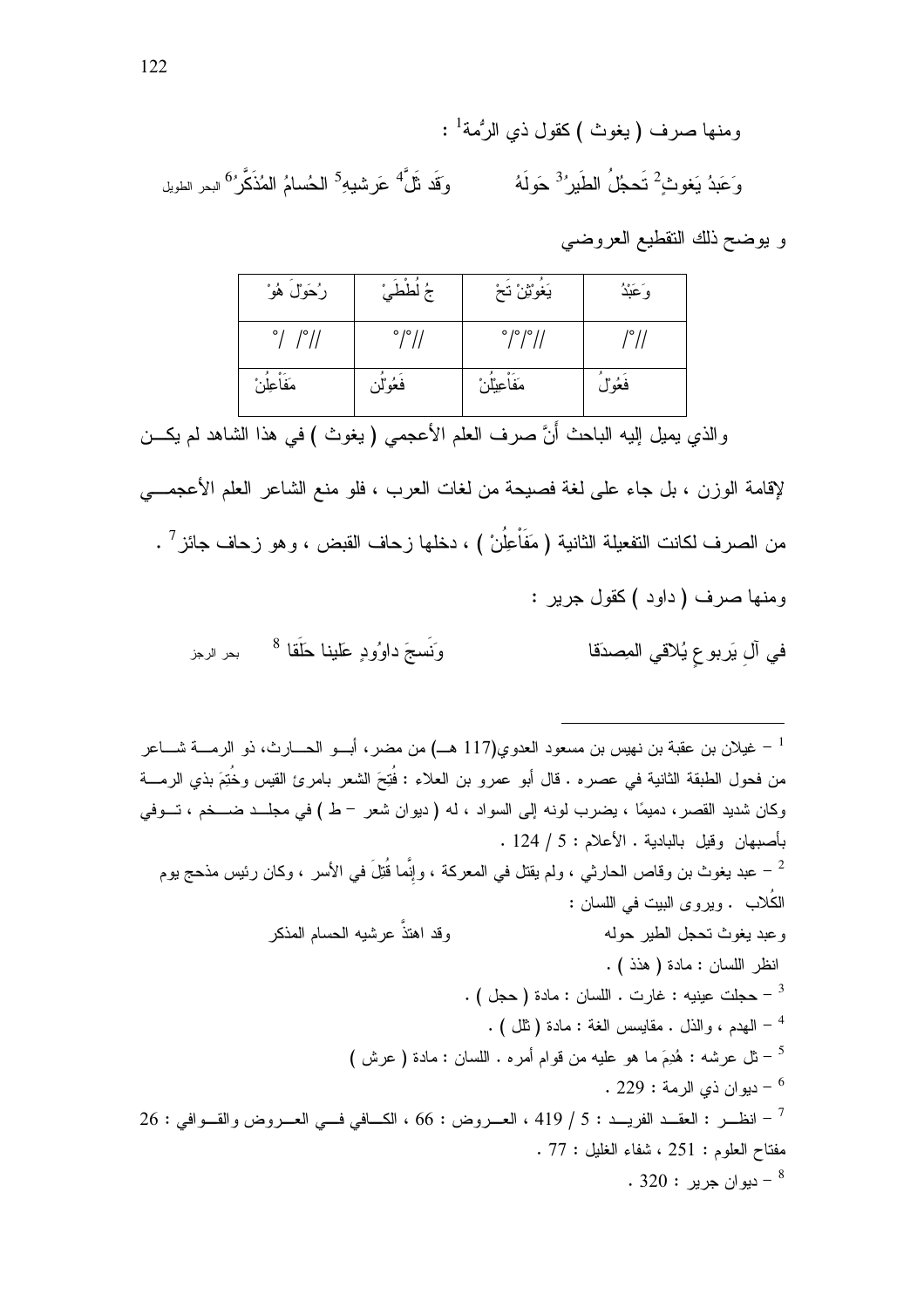| نا حَلقا                    | وُوْدِنْ عَلَىْ                         | وَنَسْخُ دَاً |
|-----------------------------|-----------------------------------------|---------------|
| $^{\circ}$ /// $^{\circ}$ / | $^{\circ}$ // $^{\circ}$ / $^{\circ}$ / | °/ /°//       |
|                             |                                         |               |

والذي يبدو للباحث أَنَّ ( داوُدٍ ) لو مُنِع مـــن الـــصرف لكانـــت التفعيلـــة الثالثـــة ( مُسْتَعِلُن ) ، قد دخلها ز حاف الطبي ، و هو ز حاف جائز <sup>1</sup> . ومنها قول الحطبئة<sup>2</sup> :

يَمشونَ في نَسج داوُودٍ كَأَنَّهُمُ بُزلٌ<sup>3</sup> طَلَى أُدمَها بالزفتِ<sup>4</sup> طالبها <sup>5</sup> البحر السيط

ويميل الباحث إلى القول : إِنَّ صرف ( داود ) لم يكن للمحافظة على الوزن ، فالوزن مستقيم ، سواء أصلُرفَ ( داود ) أم مُنِعَ من الصرف ، وممَّا يدلُّ على ذلك التقطيع العروضـى

| نَ هُمُوْ      | وُوْدِنْ كَأَنْ                       | نسْج دَا                   | يَمْشُوْنَ فِيْ                       |
|----------------|---------------------------------------|----------------------------|---------------------------------------|
| $^{\circ}$ /// | $^{\circ}$ // $^{\circ}$ / $^{\circ}$ | $^{\circ}$ // $^{\circ}$ / | $^{\circ}$ // $^{\circ}$ / $^{\circ}$ |
| فعلن           | مستقعل                                | فاعلن                      | مُسْتَفْعِلْنُ                        |

 $80:$  انظر : العقد الفريد : 5 / 436 ، كتاب العروض لابن جنـــي : 108 ، الكـــافي فـــي العـــروض : 80 مفتاح العلوم : 259 ، شفاء الغليل : 71 ، المعجم المفصل في علم العروض : 256 . جرول بن أوس بن مالك العبسى ( 45 ه ) أبو مليكة شـــاعر مخـــضرم، أدرك الجاهليـــة والإســــلام – كان هجاءً عنيفًا ، لم يكد يسلم من لسانِهِ أحد ، وهجا أمه وأباه ونفسه. وأكثر من هجاء الزبرقان بـــن بـــدر فشكاه إلى عمر بن الخطاب ، فسجنه عمر بالمدينة، فاستعطفه بأبيات، فأخرجه ونهاه عن هجاء الناس فقـــال إِذًا نَموت عيالي جوعا !. له (ديوان شعر – ط) الأعلام : 2 / 118 . جمع مفرده بازل : يقال بزل ناب البعير إذا انفطر وإنشق . اللسان : مادة ( بزل )  $^{-3}$ طلبي : لطخ . اللسان : مادة ( طلبي ) ، أدمها : جلدها . اللسان : مادة ( أدم ) ، بالزفت : بالقار وهو  $^{-4}$ نوع من الدواء للإبل . اللسان : مادة ( زفت ) . 255 : دبو ان الحطبئة  $-5$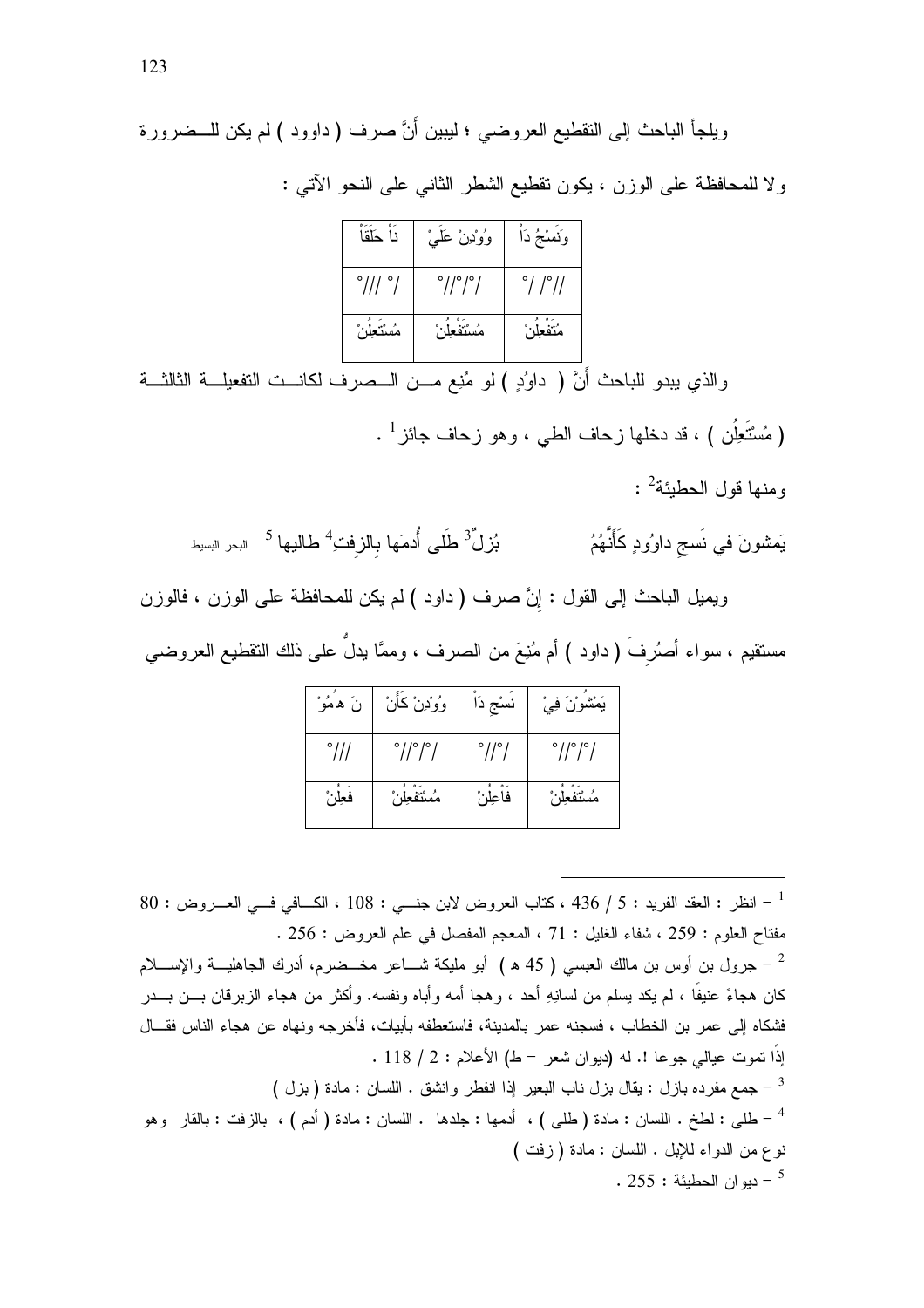فلو منع الشاعر ( داوُدٍ ) من الصرف لكانت التفعيلة الثالثة ( مُسْتَعِلُن ) ، دخلها زحاف الطبي ، وهو زحاف جائز <sup>1</sup> . ومنها صرف يعقوب في قول جرير : حَتَّى يُؤلجرَ يَعقوبٌ لَهُم نَفَرٍا - البحر السيط لا يَنقُلُونَ إِلَى الْجَبّانِ مَيِّتَهُم ويلحظ الباحث أنَّ الشاعر صرف العلم الأعجمي في الشطر الثاني من غير ضرورة

أوجبت صرفه ، والنقطيع العروضي للشطر الثاني يبين ذلك .

| نفرزن          | قُوْبُنْلَهُمْ                          | جرَيَعْ        | - 0<br>حَتتـَىٰ يُ ءَا                  |
|----------------|-----------------------------------------|----------------|-----------------------------------------|
| $^{\circ}$ /// | $^{\circ}$ // $^{\circ}$ / $^{\circ}$ / | $^{\circ}$ /// | $^{\circ}$ // $^{\circ}$ / $^{\circ}$ / |
| فَعِلُن        | $\circ$<br>مُسْتَفْعِلْنُ               | فعِلن          | مُسْتَفْعِلْنُ                          |

ويتراءى للباحث أنَّ ( يعقوب ) لو مُنِعَ من الصرف لكانت التفعيلة الثالثة (مُــسْتَعِلُنْ)

قد دخلها زحاف الطي ، وهو زحاف جائز <sup>3</sup> .

43 : انظر : العقد الفريد : 5 / 426 ، كتاب العروض لابن جنـــي : 78 ، الكـــافي فـــي العــــروض  $^{-1}$ مفتاح العلوم : 254 ، شفاء الغليل : 71 ، المعجم المفصل في علم العروض : 255 . . ديو ان جرير  $172:$  .

 $26:$ انظر : العقد الفريد : 5 / 426 ، كتاب العروض لابن جني : 66 ، الكافي في العروض والقـوافي : 26 مفتاح العلوم : 251 شفاء الغليل : 77 ، المعجم المفصل في علم العروض : 256 .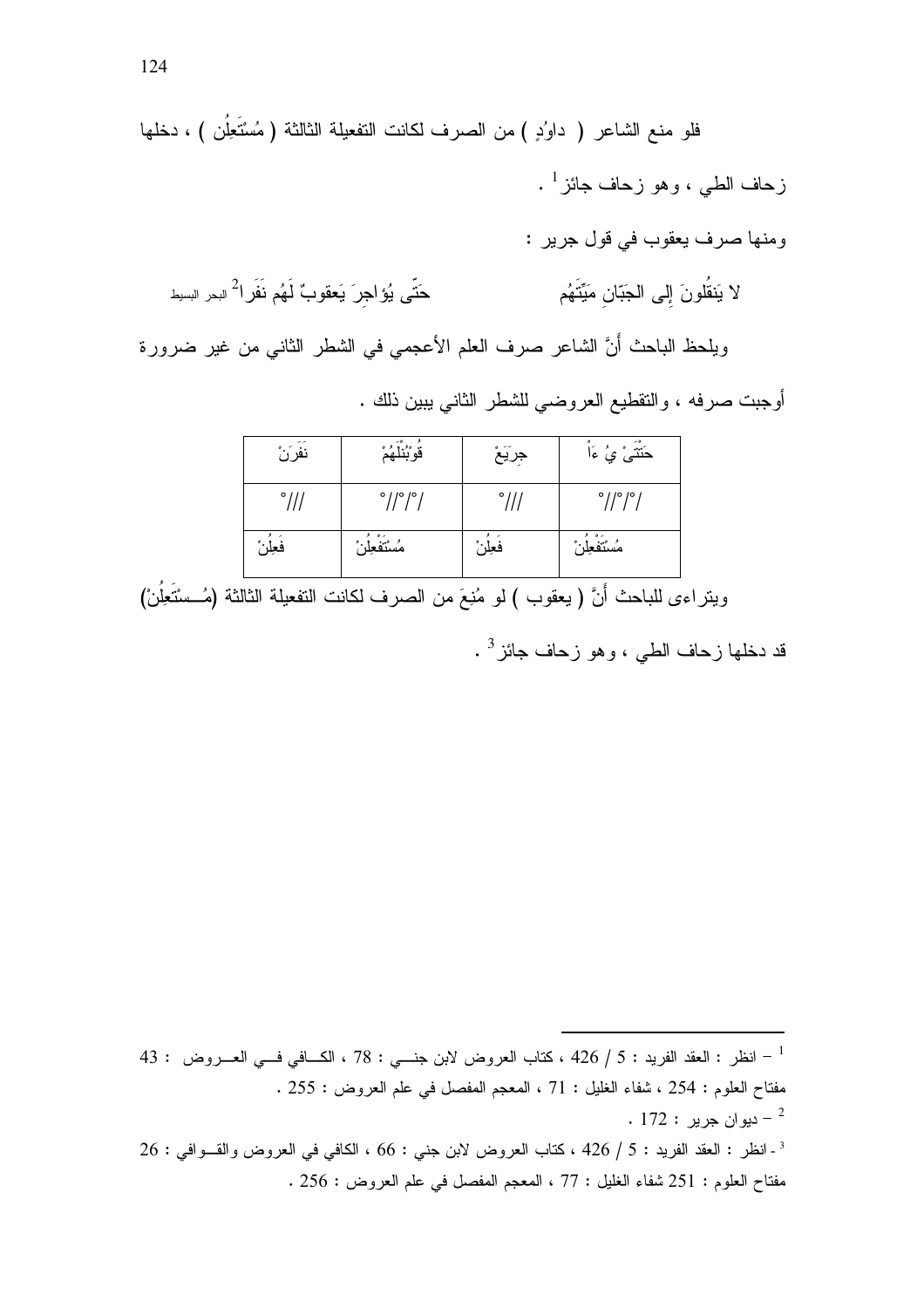ومن الأعلام الأعجمية التي وردت مصروفة في الشعر العربي من غير علة أوجبــت صر فها ( هر قل ) في قول الفر ز دق $^{-1}$  : فَإِنَّ أَخاها عَبدُ أَعلـى بَنـى لَـها بأَرض هِرَقل وَالعُلـى ذاتُ مَجشَم<sup>2</sup> <sub>البحر الطويل</sub> فالشاعر لم يضطر إلى صرف العلم الأعجمي من أجل إقامة الوزن ، فلــــه أنْ يمنــــع ( هرقل ) من الصرف دون أَنْ ينكسر الوزن ، والنقطيع العروضي يبين ذلك .

| تمَجْشْمِيْ                 | عُلمیْ ذا            | ه رَقَلِنْ وَل                  | بأرْض     |
|-----------------------------|----------------------|---------------------------------|-----------|
| $^{\circ}$ // $^{\circ}$ // | $^{\circ}/^{\circ}/$ | $^{\circ}/\ ^{\circ}/^{\circ}/$ | /°/ا      |
| مَفَاْعِلُنْ                | فَعُوْلُن            | مَفاعِيْلْنْ                    | فَعُوْلُن |

فلو مُنِعَ( هرقْل ) من الصرف لكانت التفعيلة الثانية ( مَفَاْعِلُنْ ) ، قد دخلها زحاف القبض .<sup>3</sup>

- همام بن غالب بن صعصعة التميمي الدارمي ( 110 ه ) شاعر من النبلاء من أهل البصرة، عظيم الأثر » في اللغة ، يشبه بزهير بن أبي سلمي وكلاهما من شعراء الطبقة الأولى ، زهير في الجـــاهليين والفـــرزدق في الإسلاميين ، وهو صاحب الأخبار مع جرير والأخطل ، ومهاجاته لهما أشهر من أَنْ تذكر ۖ كان شـــريفاً ۖ في قومه، عزيز الجانب، يحمى من يستجير بقبر أبيه ، لُقِبَ بالفرزدق لجهامة وجهه وغلظه وتوفي في بادية البصرة ، وقد قارب المئة . الأعلام : 8 / 93 . شرح ديو ان الفر ز دق : 2 / 380  $^{-2}$  $66:$  وهو زحاف جائز في حشو البحر الطويل ، انظر : العقد الفريد : 5 / 419 ، كتــاب العـــروض : 66  $^3$ الكافي في العروض : 26 ، مفتاح العلوم : 251 ، شفاء الغليل : 77 .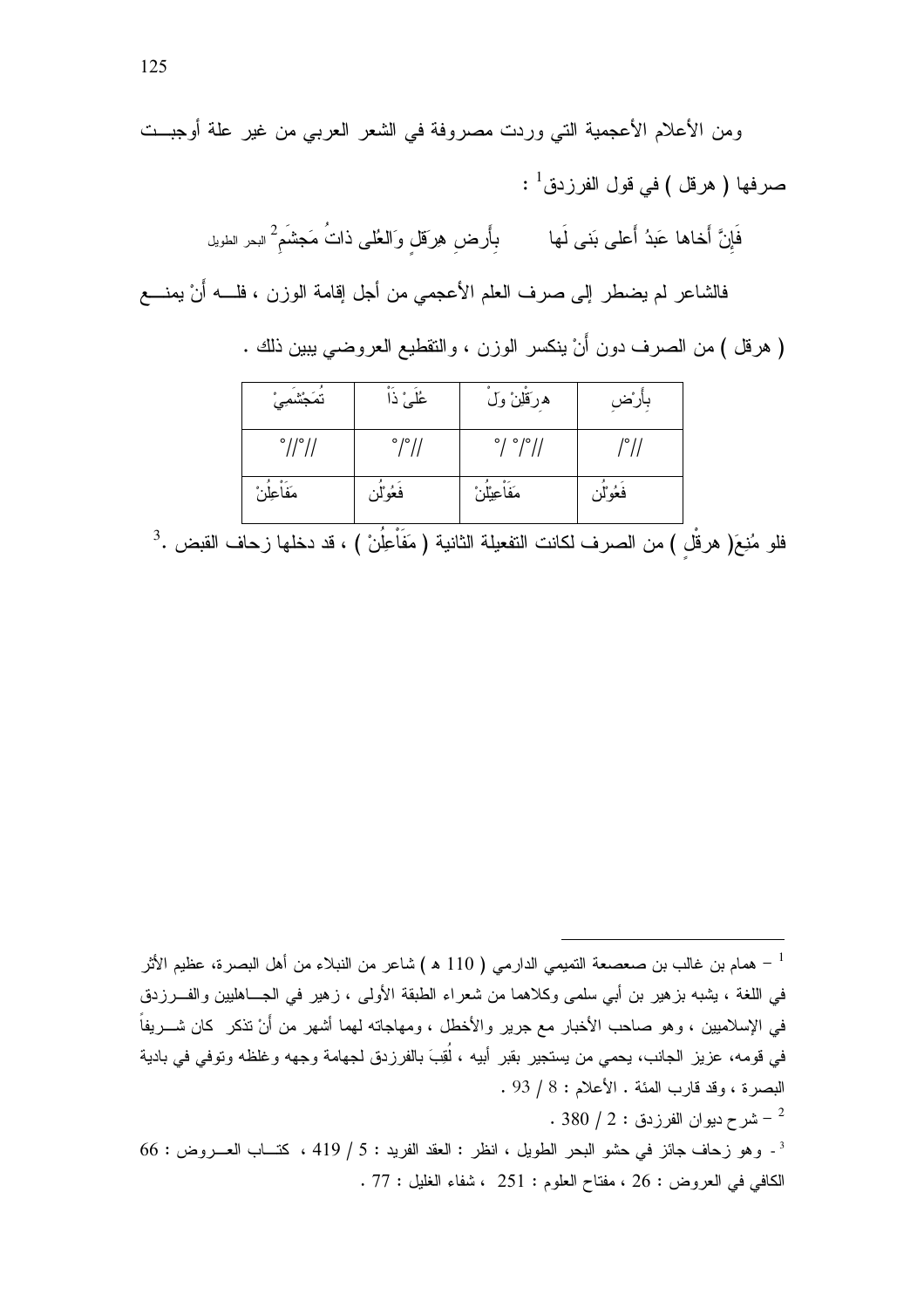## صرف العلم المختوم بألف ونون زائدتين

أُمَّا العلم المختوم بألف ونون زائدتين بعد حرفين ثانيها مــضعف فللنحـــاة مـــذهبان مذهب بمنعه من الصرف ، ومذهب بجيز صرفه ، وقد وردت شواهد نحوية صرفته ، كقول  $\cdot ^{-1}$ عبيد بن الأبر ص

حَتَّى تَعاطَينَ غَسّاناً فَحَربْهُمُ يَومَ المُرارِ ولَم يَلوُوا عَلَى أَحَدِ ۗ البحــر البــسيط فاذا ما عددنا النون حرفًا أصلبًا ، فلا شاهد في هذا الببت ؛ لأَنَّهُ لا توجد علة مانعة تمنع الاسم من الصرف . أمَّا إذا عددنا النون حرفًا زائدًا – فعندئذٍ – يكـــون الـــشاهد وهـــو صرف الاسم المختوم بألف ونون زائدتين ، وهذه يعد خروجًا على القاعدة النحوية .

فإذا ما قطَّع الباحث الشطر الأول من البيت نقطيعًا عروضيًا نبين له أَنَّ صرف العلـــم المختوم بألف ونون زائدتين لغة فصيحة من لغات العرب .

| بَ همو         | سَاننْ فحَرْ                            | طيْنَ غسْ                  | حَتَتَىٰ تَعَا                          |
|----------------|-----------------------------------------|----------------------------|-----------------------------------------|
| $^{\circ}$ /// | $^{\circ}$ // $^{\circ}$ / $^{\circ}$ / | $^{\circ}$ // $^{\circ}$ / | $^{\circ}$ // $^{\circ}$ / $^{\circ}$ / |
| فعِلْنُ        | مُسْتَفْعِلْنُ                          | فاعلن                      | مُسْتَفْعِلْنُ                          |

وبيدو للباحث أَنَّ ( غسان ) لو مُنِع من الصرف لبقى الوزن مستقيمًا ، وكانت التفعيلة الثالثة ( مُسْتَعِلُنْ ) ، قد دخلها زحاف الطبي ، وهو زحاف جائز <sup>3</sup> .

عبيد بن الأبرص بن عوف بن جشم الاسدي، من مضر ، شاعر ، من دهاة الجاهلية وحكمائها. وهو أحـــد = أصحاب ( المجمهر ات ) المعدودة طبقة ثانية عن المعلقات . الأعلام : 4 / 188 . . 57 - دبو ان عبيد بن الأبر ص $\sim 1$  . انظر : العقد الفريد : 5 / 426 ، وكتاب العروض لابن جنى : 78 ، والكافى فى العروض : 43 مفتاح " العلوم: 254 ، شفاء الغليل : 71 ، المعجم المفصل في علم العروض : 255 .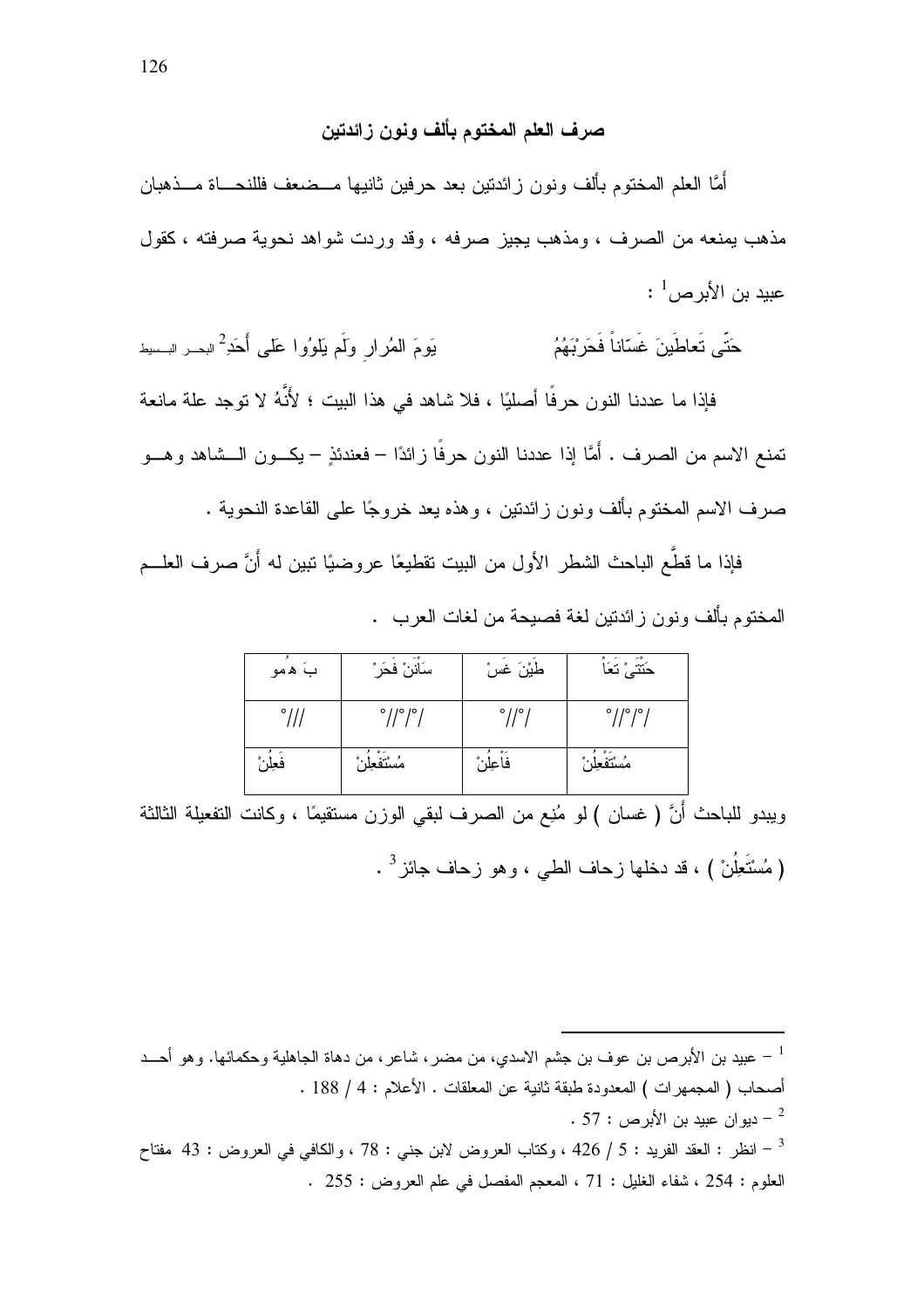| وَتَهُمْ       | $0 - 0$<br>$\circ$<br>َاننوَٳ           | أننشى                      | وَأَيْقَنُوْ                |
|----------------|-----------------------------------------|----------------------------|-----------------------------|
| $^{\circ}$ /// | $^{\circ}$ // $^{\circ}$ / $^{\circ}$ / | $^{\circ}$ // $^{\circ}$ / | $^{\circ}$ // $^{\circ}$ // |
| فَعِلُن        | $\circ$<br>مُسْتَفْعِلْنُ               | ے فر<br>فاعلن              | ره فر<br>مُتَفْعِلْنُ       |

والذي يبدو للباحث أنَّ الشاعر لو منع ( شيبانًا ) من الصرف لبقي الـــوزن مـــستقيمًا وكانت التفعيلة الثالثة (مُسْتَعِلُنْ ) ، دخلها زحاف الطي<sup>3</sup> .

ومنها قول عمرة أم عمران بن الحارث الراسبي<sup>4</sup> :

وَكَانَ عِمرِ انُ يَدعو اللّهَ في السَحَر<sup>5</sup> البحر البسيط اللَّهُ أَبَّدَ عِمراناً وَطَهَّرَهُ

| هرَهُوْ        | $o - o$<br>رَاننوَ طَهْ               | يَدَعِمْ       | ٱللَّلَاٰهُ ۚ أَيْ                      |
|----------------|---------------------------------------|----------------|-----------------------------------------|
| $^{\circ}$ /// | $^{\circ}$ // $^{\circ}$ / $^{\circ}$ | $^{\circ}$ /// | $^{\circ}$ // $^{\circ}$ / $^{\circ}$ / |
| فَعِلُن        | مُسْتَفْعِلْنُ                        | فعلن           | مُسْتَفْعِلْنُ                          |

لحارث بن عباد بن قيس بن ثعلبة البكري، أبو منذر : حكيم جاهلي ، كان شجاعًا ، من السادات شــــاعرًا  $^-\,$ انتهت إليه إمرة بني ضبيعة وهو شاب . وفي أيامه كانت حرب (البسوس) فاعتزل القتال مع قبائل من بكـــر منها بِشكر وعجل وقيس . الأعلام : 2 / 156 . . 95 - الحار ث بن عباد ، حياته وشعر ه $\sim 95$  . انظر : العقد الفريد : 5 / 426 ، وكتاب العروض لابن جنى : 78 ، والكافى فى العروض : 43 مفتاح "  $^{-3}$ العلوم : 254 ، شفاء الغليل : 71 ، المعجم المفصل في علم العروض : 255 . شاعرة من شعراء الخوارج لها شعر نرثي فيه ابنها حينما قتل مع نافع بن الأزرق يوم دولاب . انظـــر " شعر الخوارج: 85 . .  $85:$  شعر الخوارج  $^{-5}$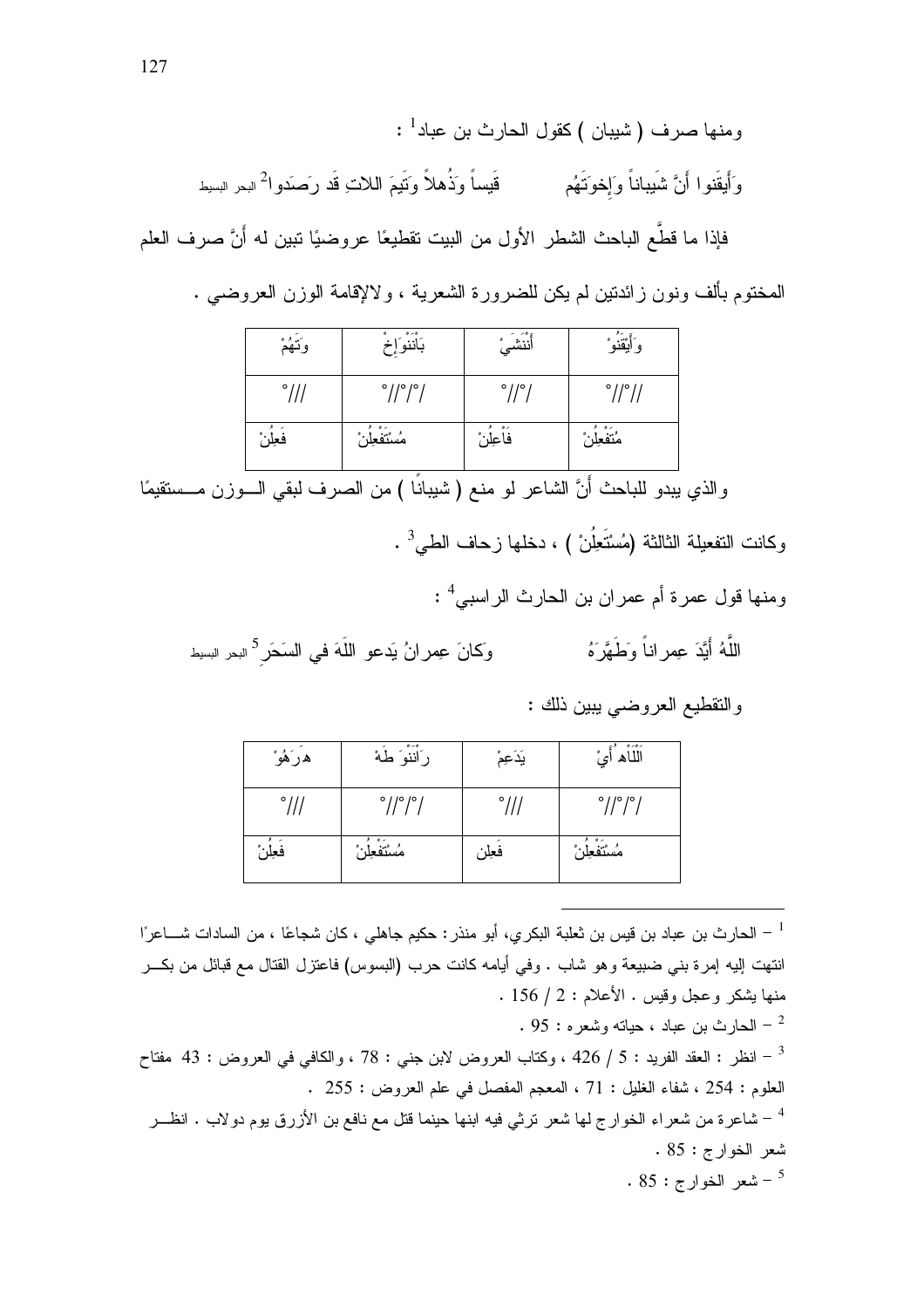وجه الاستشهاد : حيث جاء العلم المختوم بألف ونون زائدتين مـــصروفا مـــن غيـــر ضرورة أوجبت ذلك . والنقطيع العروضيي ببين ذلك .

| بلهَ           | و بر ډو<br>ننْ لا ذنو ْ                 | $0 - 1$<br>غطفا | <u>لُوَالُمُتَكَنْ</u>                  |
|----------------|-----------------------------------------|-----------------|-----------------------------------------|
| $^{\circ}$ /// | $^{\circ}$ // $^{\circ}$ / $^{\circ}$ / | $^{\circ}$ ///  | $^{\circ}$ // $^{\circ}$ / $^{\circ}$ / |
| فَعِلُن        | مُسْتَفْعِلْنُ                          | فعِلْن          | مُسْتَفْعِلْنْ                          |

فلو منع الشاعر ( غطفانٌ ) من الصرف لبقى الوزن مستقيمًا ، وكانت التفعيلة الثالثة

( مُتَفْعِلُنْ ) ، دخلها زحاف الخبن ، و هو زحاف جائز <sup>3</sup> .

و منها صر ف سبحان في قول ور قة بن نوفل<sup>4</sup> : سبحان ذي العرش سبحاناً يعادِلُهُ ر بُّ البر بَّة فر د و احدٌ صمدُ<sup>5</sup> البحر البسط

العلوم : 254 ، شفاء الغليل : 71 ، المعجم المفصل في علم العروض : 255 . . 2 - شرح ديو ان الفر زيـق : 1 / 385 . والبيت من شو اهد معانـي القرآن للأخفش : 129 . العلوم : 254 ، المعجم المفصل في علم العروض : 255 . <sup>4</sup> – ورقة بن نوفل بن أسد بن عبد العزي من قريش ، حكيم جاهلي اعتزل الأوثان قبل الإسلام ، وامتنع من أكل ذبائحها ، ونتصر ، وقرأ كتب الأديان ، وكان يكتب اللغة العربية بالحرف العبراني ، أدرك أوائل عصر النبوة ولم يدرك الدعوة ، وهو ابن عم خديجة أم المؤمنين رضبي الله عنها . الأعلام : 8 / 114 .  $. 83 / 3:$ الأغاني : 3  $^{-5}$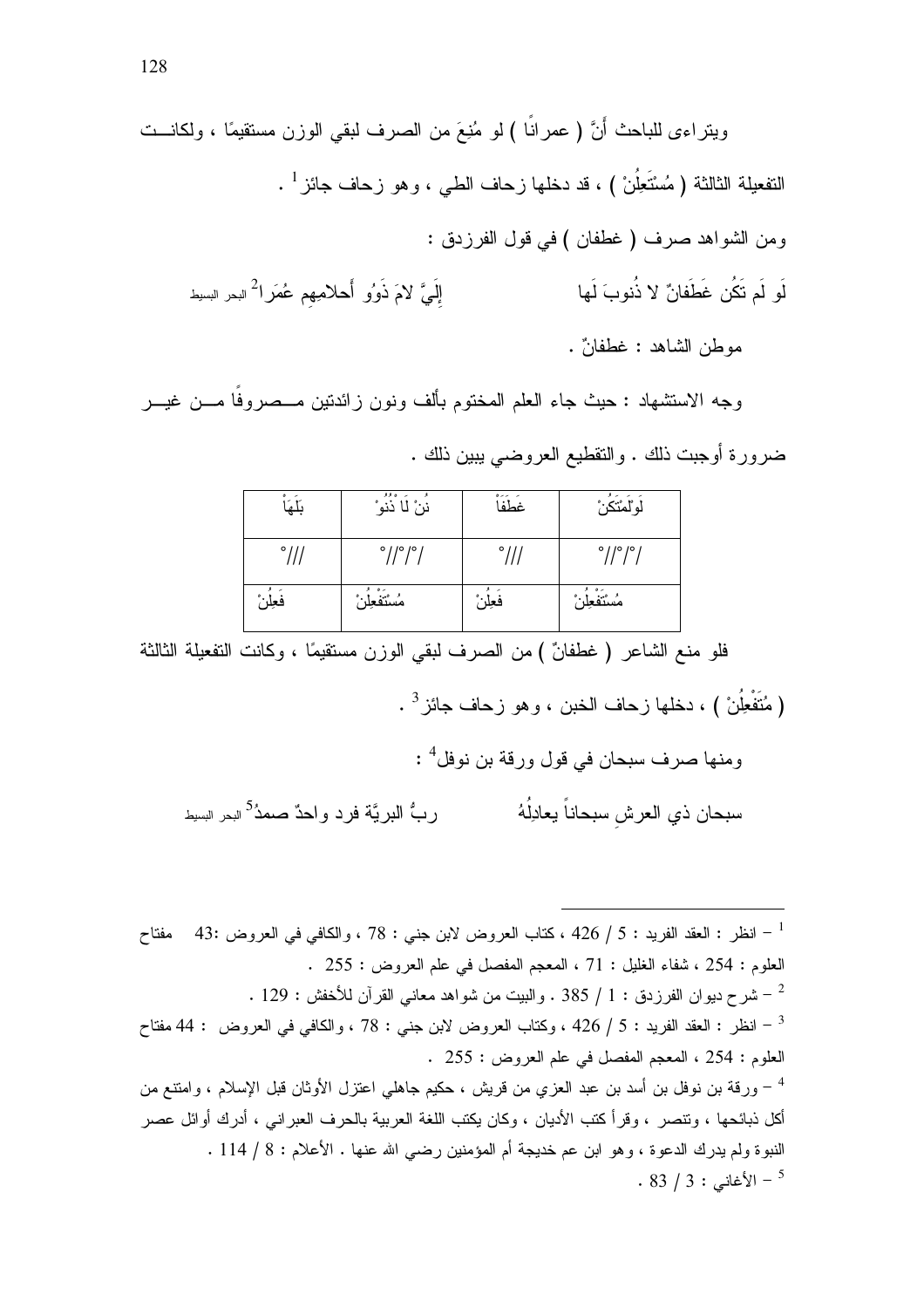والنقطيع العروضي يبين ذلك

| نِلْهُوْ       | $0 - 0$<br>حَاننيُعَا                   | عَرْشِسُبْ               | ەق ە<br>سُبْحَانذِل                     |
|----------------|-----------------------------------------|--------------------------|-----------------------------------------|
| $^{\circ}$ /// | $^{\circ}$ // $^{\circ}$ / $^{\circ}$ / | $^{\circ}$ // $^{\circ}$ | $^{\circ}$ // $^{\circ}$ / $^{\circ}$ / |
| فعِلْن         | $9.1 \cdot 10$<br>مسنفعِنز              | ره فا<br>فاعِلنْ         | $^{\circ}$ .<br>مستفعلا                 |

ويتضح للباحث من خلال التقطيع العروضي أنَّ ( سبحانًا ) لو مُنِعَ من الصرف لبقى الوزن مستقيمًا ، وكانت التفعيلة الثالثة ( مُسْتَعِلُنْ ) ، وهي إحدى التفعيلات الفرعية للتفعيلـــة الرئيسة ( مُسْتَفْعِلُنْ ) قد دخلها ز حاف الطبي وقد أجاز ه العر وضبون  $^{-1}$  .

> ومنها قول أمبة بن أبي الصلت<sup>2</sup> : وَقَبِلَنا سَبَّحَ الْجودِيُّ ۚ وَالْجُمُدُ ۗ البحر السيط سبحانه ثُمَ سُبحاناً يَعو دُ لَهُ موطن الشاهد : سبحانًا .

وجه الاستشهاد : حيث جاء العلم المختوم بألف ونون زائدتين مـــصروفا مـــن غيـــر ضر ور ة أو جبت ذلك . وبيدو للباحث أَنَّ صر ف ( سبحانًا ) لم بكن للمحافظة على وز ن الببت

| دُلْهُوْ       | $\circ$ - $\circ$<br>حَانَنْيَعُو ْ   | $0 \leq \lambda \leq 0.2$<br>ىممسى | $0.8 + 10.08$<br>سبحانهو                |
|----------------|---------------------------------------|------------------------------------|-----------------------------------------|
| $^{\circ}$ /// | $^{\circ}$ // $^{\circ}$ / $^{\circ}$ | $^{\circ}$ // $^{\circ}$           | $^{\circ}$ // $^{\circ}$ / $^{\circ}$ / |
| فعلن           | مُسْتَفْعِلْنُ                        | $\circ$<br>فاعلن                   | مُسْتَفْعِلْنُ                          |

43: انظر : العقد الفريد : 5 / 426 ، كتاب العروض لابن جنـــي : 78 ، والكـــافي فـــي العــــروض :43 مفتاح العلوم : 254 ، شفاء الغليل : 71 ، المعجم المفصل في علم العروض : 255 .

أمية بن عبد الله أبي الصلت بن أبي ربيعة بن عوف الثقفي ( 5 ه ) ، شاعر جاهلي حكيم ۖ مـــن أهـــل  $^{-2}$ الطائف قدم دمشق قبل الإسلام ، وكان مطلعًا على الكتب القديمة ، وهو ممن حرموا على أنفــسهم الخمـــر ونبذوا عبادة الأوثان في الجاهلية ، وأقام في الطائف إلى أن مات . أخباره كثيرة ، وشعره من الطبقة الأولى وعلماء اللغة لا يحتجون به لورود ألفاظ فيه لا تعرفها العرب . وهو أول من جعل في أول الكتــب باســـمك  $.23/2:$  اللهم الأعلام ا

> . الجودي ، والحمد : حبلان . . 234 / 7 : ديو ان أمية بن أبي الصلت : 37 . خز انة الأدب : 7 / 234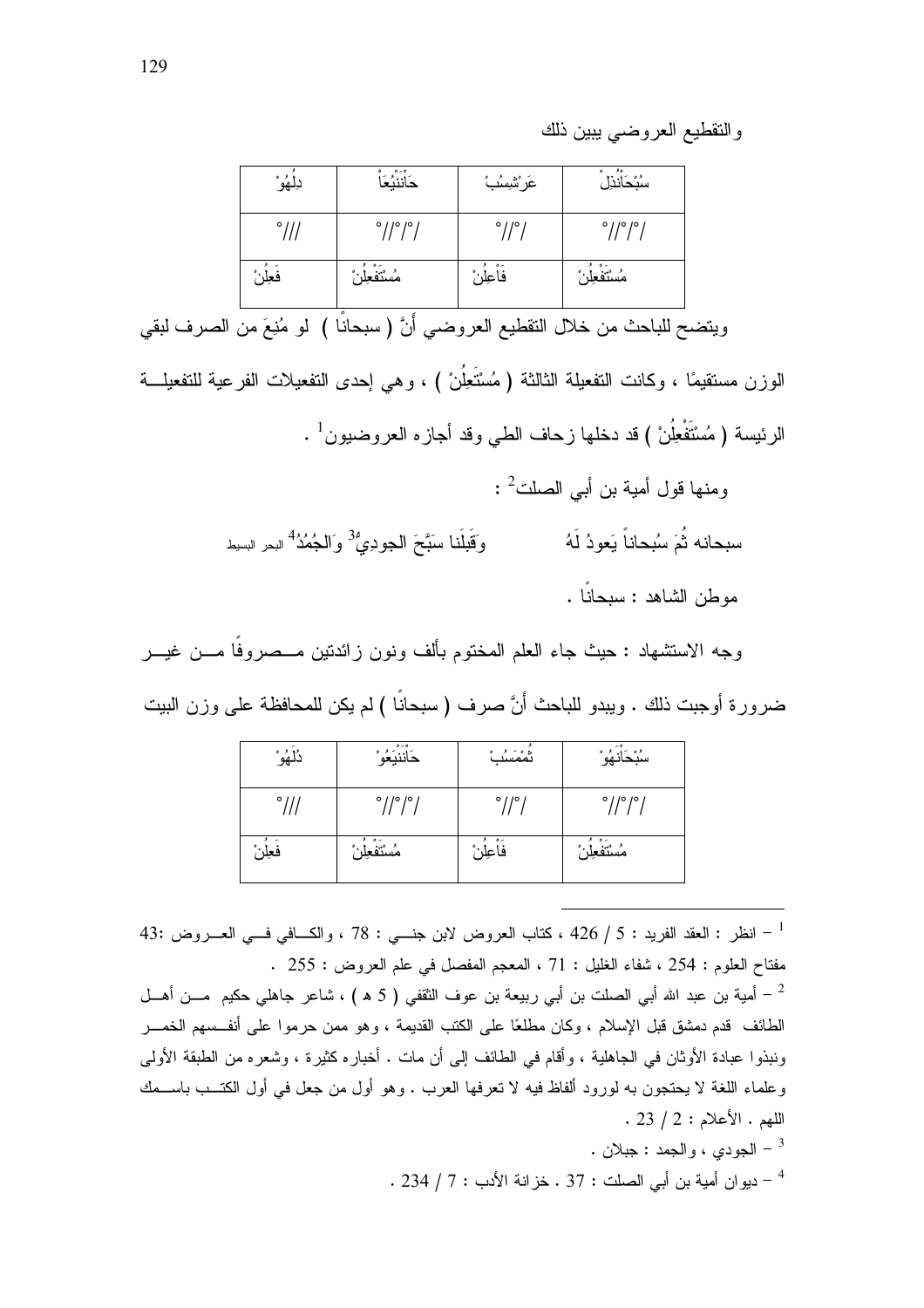فلو منع الشاعر ( سبحانًا ) من الصرف لبقى الوزن مستقيمًا ، وكانت التفعيلة الثالثة (مُسْتَعِلُنْ ) ، قد دخلها زحاف الطبي ، وهو زحاف جائز <sup>1</sup> .

ويخلص الباحث من خلال الشو اهد النحوية السابقة إلى أَنَّ مَنْ صر ف العلم المختـــو م بألف ونون ز ائدتين قد أصاب وجهًا من وجوه العربية ، وهو مصيب غير مخطئ . وممَّا يؤيد جو إن صريفه أَنَّ الوزن العروضي في هذه الأبيات مستقيم سواء أصرُيفَ العلم المختوم بسألف ونون زائدتين أم مُنِعَ من الصرف ، و يُرَجِّحُ الباحث أَنْ يكون صرف العلم المختـــوم بـــألف ونون ز ائدتين لغة فصبحة من لغات العرب .

#### صرف العلم الموازن للفعل

ومن الشواهد النحوية صرف ( بزيد )كقول سويد البشكري<sup>2</sup> : فَمِنَّا بَزِيدٌ إذ تَحَدّى جُموعَكُم فَلَم تُفرحوهُ المَرزُبانُ المُسوَّرُ<sup>3</sup> البحر الطويل موطن الشاهد : يزيدٌ .

وجه الاستشهاد : حيث جاء العلم الممنوع من الصرف للعلمية ووزن الفعل مـــصروفًا من غير ضرورة أوجبت ذلك . يوضح ذلك النقطيع العروضي للشطر الأول

- انظر : العقد الفريد : 5 / 426 ، كتاب العروض لابن جنسي : 78 ، والكسافي فسي العسروض :43 مفتاح العلوم : 254 ، شفاء الغليل : 71 ، المعجم المفصل في علم العروض : 255 . سويد بن أبي كاهل (غطيف ، أو شبيب) ابن حارثة بن حسل ، الذبياني الكناني اليشكر ي ( 60ه ) شاعر – من مخضر مي الجاهلية والإسلام ، عده ابن سلام في طبقة عنتر ة ، كان يسكن بادية العراق ، وسجن بالكوفة لمهاجاته أحد بني يشكر، فعمل بنو عبس وذبيان على إخراجه، لمديحه لهم ، فأُطْلِقَ بعد أَنْ حلَّــف علـــي ألاَّ يعود إلى المهاجاة . أشهر شعر ، عينية كانت تسمى في الجاهلية(اليتيمة) و هي من أطول القصائد حفظ الرواة منها نيفا ومئة بيت . الأعلام : 3 / 146 .  $. 119 / 13 :$  الأغاني  $^{-3}$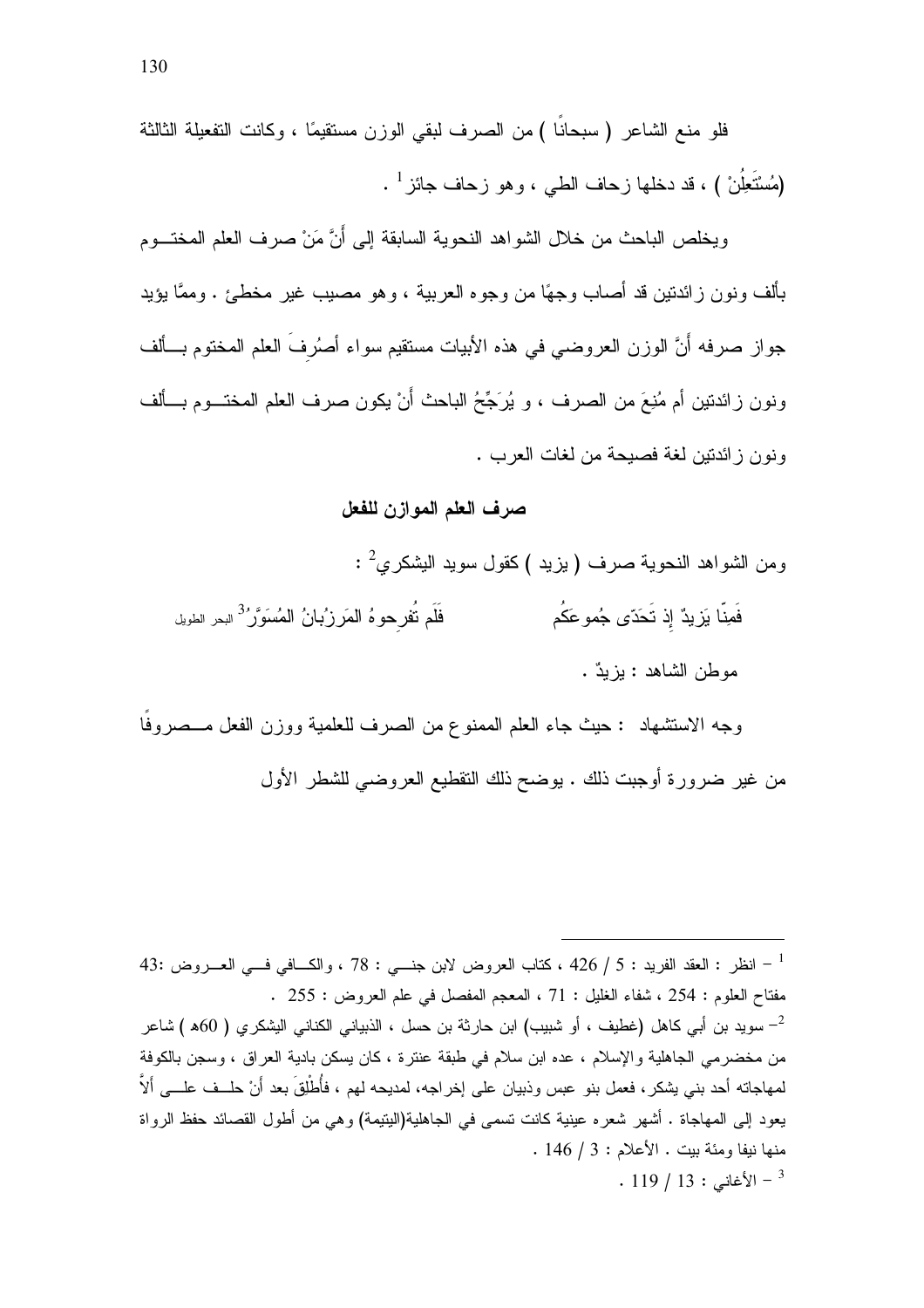| جُمُوْعَكمْ                 | تحَدْدَىْ                  | ؠؘڒۑ۠ۮؙٮٚٳؚ۠ۮ                           | $0 - 0$ -<br>فمننا         |
|-----------------------------|----------------------------|-----------------------------------------|----------------------------|
| $^{\circ}$ // $^{\circ}$ // | $^{\circ}$ / $^{\circ}$ // | $^{\circ}$ / $^{\circ}$ / $^{\circ}$ // | $^{\circ}$ / $^{\circ}$ // |
| مَفاعِلْن                   | فعُوْلِن                   | مَفاعِيْلْن                             | فعُوْلِن                   |

ويميل الباحث إلى القول : إنَّ (يزيد ) لو مُنِعَ من الصرف لكانت التفعيلـــة الثانيـــة

في الشطر الأول (مَفَاْعِلُنْ ) ، قد دخلها زحاف القبض ، وهو زحاف أجازه العروضيون<sup>1</sup> . ومنها قول عمرو بن معدي كرب الزبيدي $^2$  : وَوَهيءٌ وسَفيانٌ وسابعُهم وَيَر<sup>3</sup>ْ بزيدٌ وعمرٌ و والحُصيَينُ ومالكٌ البحر الطويل موطن الشاهد : بزيدٌ .

وجه الاستشهاد : حيث جاء ( بزيدٌ ) مصروفًا من غير ضرورة أوجبت ذلك ، وكـــان حقه المنع للعلمية ووزن الفعل .

بوضح ذلك النقطيع العروضي للشطر الأول :

| وَمَالكن                    | حُصَيْنُ | وَعَمْرُنُولَ              | يزيدن                |
|-----------------------------|----------|----------------------------|----------------------|
| $^{\circ}$ // $^{\circ}$ // | /°//     | $^{\circ}$ / $^{\circ}$ // | $^{\circ}/^{\circ}/$ |
| مَفاعِلْن                   | فعُولُ   | مَفاعِيْلْنْ               | فعُوْلِن             |

 $26:$  انظر : العقد الفريد : 5 / 419 ، كتاب العروض لابن جني : 66 ، الكافي في العروض والقوافي : 26  $^{-1}$ مفتاح العلوم : 251 ، شفاء الغليل : 77 .

عمرو بن معدي كرب بن ربيعة بن عبد الله الزبيدي ( 21 هــ ) فارس الـــيمن، وصــــاحب الغــــارات  $^{-{\,2}}$ المذكورة وفد على المدينة سنة (9 ه ) ، في عشرة من بني زبيد ، فأسلم وأسلموا، وعادوا . ولمَّا نوفي النبي صلَّى الله عليه وسلَّم ارند عمرو في اليمن .ثم رجع إلى الإسلام فبعثه أبو بكر إلى الشام، فـــشهد اليرمـــوك وذهبت فيها إحدى عينيه ، وبعثه عمر إلى العراق، فشهد القادسية ، وكان عصبي النفس ، فيه قسوة الجاهليــة بكني أبا ثور . وأخبار شجاعته كثيرة. الأعلام : 5 / 86 . . 119 - شعر عمرو بن معدي كرب الزبيدي  $\cdot$  119  $^{-3}$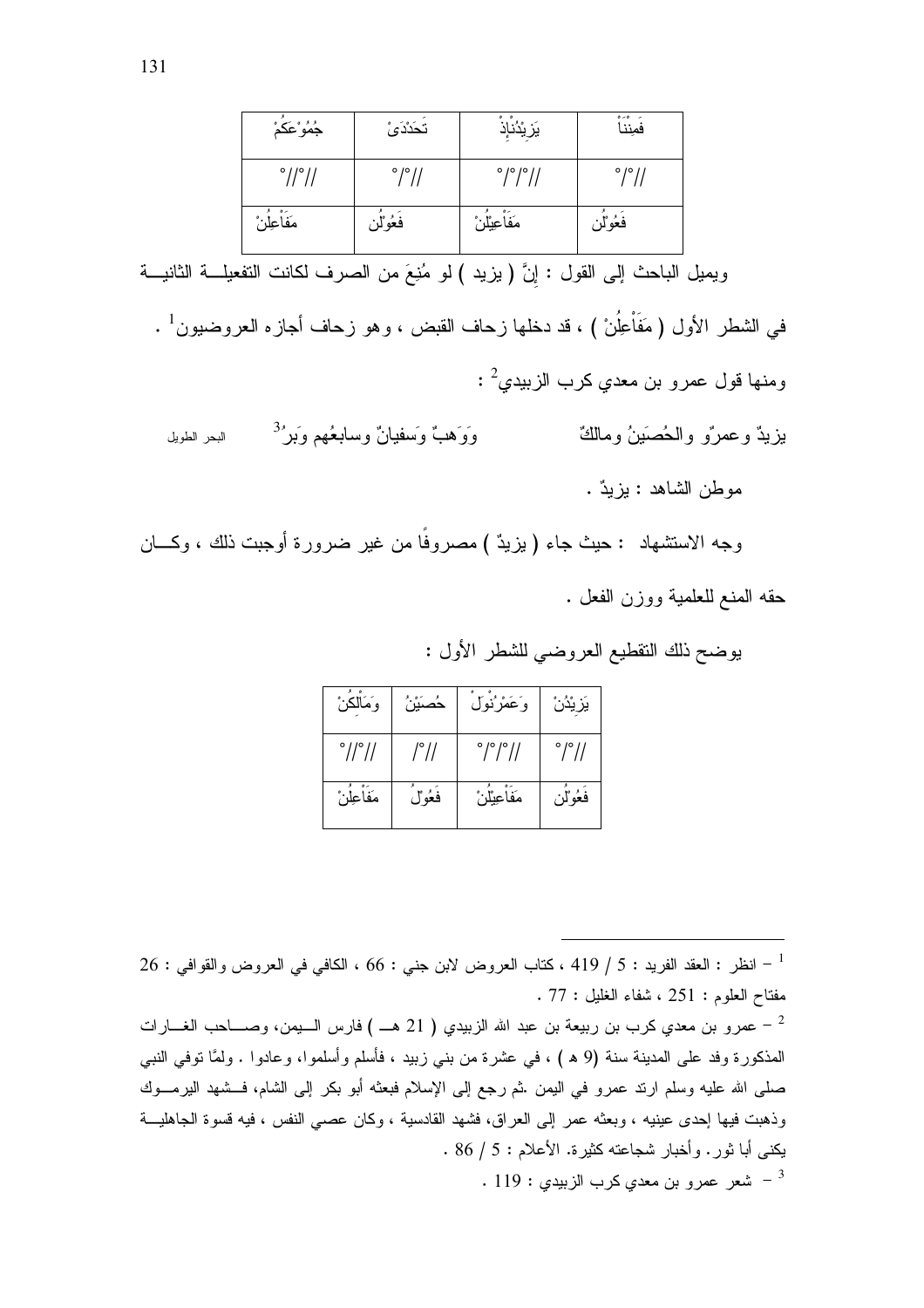ويخلص الباحث من خلال الشواهد النحوية السابقة إلى أَنَّ مَنْ صرف العلم الذي على وزن خاص بالفعل ۖ أصاب وجهًا من وجوه العربية ، وهو مصيب غير مخطئ . فالعلم الذي على وزن خاص بالفعل تستوي فيه لغتان : إحداهما تمنعه من الصرف والأخرى تـــصرفه وإنْ كانت الأولى الأكثر والأشيع وممَّا يؤيد صحة صرفه أَنَّ الوزن العروضـــي فـــي هــذه الأبيات مستقيم سواء أصْرُفَ العلم الذي على وزن خاص بالفعل أم مُنِعَ من الصرف .

# صر ف العلم المر كب تر كببًا مز جبًّا

| ووردت شواهد نحوية صرفت العلم المركب نركيبًا مزجيًا كقول الأقيـــشر الأســـدي <sup>2</sup> : |                                  |
|---------------------------------------------------------------------------------------------|----------------------------------|
| وَا <b>إِلينا حَضر</b> َمَوتٌ نَتَنَسِب <sup>3</sup> البحر الرمل                            | حَضرِمَونٌ فَتَتَّنَّت أَحسابَنا |
|                                                                                             | موطن الشاهد : حَضرَمَونٌ .       |

وجه الاستشهاد : حيث جاء العلم المركب تركيبًا مزجيًا مصروفًا من غير ضـــرورة أوجبت ذلك . ويكون نقطيع الشطر الأول على النحو الآتي :

| $0 - 0$<br>سالنا           | فتتشتا                        | حَضرْكَمُوْتَنْ                 |
|----------------------------|-------------------------------|---------------------------------|
| $^{\circ}$ // $^{\circ}$ / | $^{\circ}/^{\circ}/^{\circ}/$ | $^{\circ}/^{\circ}/^{\circ}/$   |
| ∽ه ا≹<br>فأعلن             | $0 - 0 -$<br>فاعللتين         | $0 \times 0 \times$<br>فاعللتين |

 $26:$  انظر : العقد الفريد : 5 / 419 ، كتاب العروض لابن جني : 66 ، الكافي في العروض والقوافي : 26  $^{-1}$ مفتاح العلوم : 251 ، شفاء الغليل : 77 .

المغيرة بن عبد الله بن معرض الأسدي ( 80 ه ) شاعر هجاء ، عالي الطبقة من أهل بادية الكوفة كان  $\,$ يتردد إلى الحيرة . وُلدَ في الجاهلية ، ونشأ في أول الإسلام . وعاش عمرًا طويلاً . لقب بالأقيشر لأنَّــــه كان أحمر الوجه أقشر . الأعلام : 7 / 277 .  $. 168 / 11$  : الأغاني $^{-3}$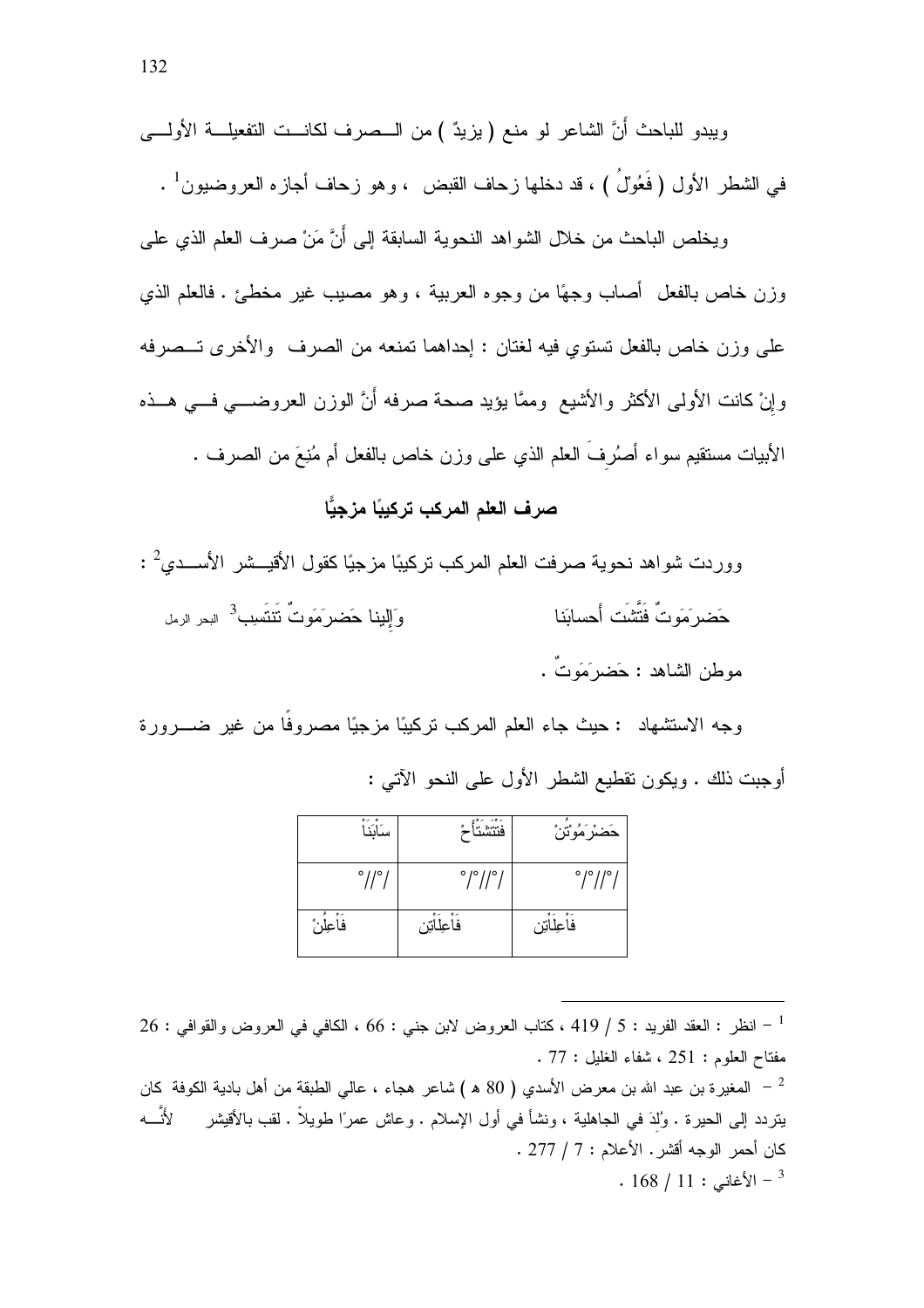| الثاذ | الشد |
|-------|------|
|       |      |

| $-0-$<br>نتنسب             | حَضرْ مَوْتَنْ                | وَإِلَيْنَا                 |
|----------------------------|-------------------------------|-----------------------------|
| $^{\circ}$ // $^{\circ}$ / | $^{\circ}/^{\circ}/^{\circ}/$ | $^{\circ}$ / $^{\circ}$ /// |
| فَأَعِلُن                  | فأعِلَاتِن                    | فَعِلَاتِن                  |

والذي يبدو للباحث أَنَّ ( حضرموت ) لو مُنِعَت من الصرف لكانت التفعيلة الأولــــي

في الشطر الأول (فَاْعِلَاْت ) ، والنفعيلة الثانية في الشطر الثاني (فَاْعِلَــاْت ) ، قـــد دخلهـــا ز حاف الكف ، وقد أحاز م العر وضيون<sup>1</sup> .

ومنها صرف حضرموت في قول الفرزدق :

سَتَسمَعُ ما نُتْنى عَلَيكَ إذا اِلتَقَت معَلى حَضرْمَوْتٍ جامِحاتُ القَصائدِ<sup>2</sup> البحر الطويل

يوضح ذلك النقطيع العروضي للشطر الثاني :

| قَصَاَدُ دِيْ               | محاتل                | رَمَوْتِتِجَا                 | عَلَىٰ حَضْ          |
|-----------------------------|----------------------|-------------------------------|----------------------|
| $^{\circ}$ // $^{\circ}$ // | $^{\circ}/^{\circ}/$ | $^{\circ}/^{\circ}/^{\circ}/$ | $^{\circ}/^{\circ}/$ |
| مَفاعِلْن                   | فَغُوْلُن            | مَفاعِيْلْنْ                  | فعُوْلُن             |

ويلحظ الباحث أَنَّ الشَّاعر لو منع ( حضرموت ) من الصرف لكانت التفعيلة الثانيـــة في الشطر الثاني ( مَفَاعِلُنْ ) ، قد دخلها زحاف القبض ، وهو من الزحافات الجائزة<sup>3</sup> .

 $87:$  انظر العقد الفريد : 5 / 439 ، كتاب العروض لابن جني : 113 ، الكافي في العروض والقوافي : 87  $^{\rm -1}$ مفتاح العلوم : 260 ، شفاء الغليل في علم الخليل : 71 . . دبو ان الفر ز دق : 153 .  $26:$  انظر : العقد الفريد : 5 / 419 ، العروض لابن جني  $66:$  ، الكافي في العـــروض والقـــوافي : 26  $^{-3}$ مفتاح العلوم: 251 ، شفاء الغليل : 77 .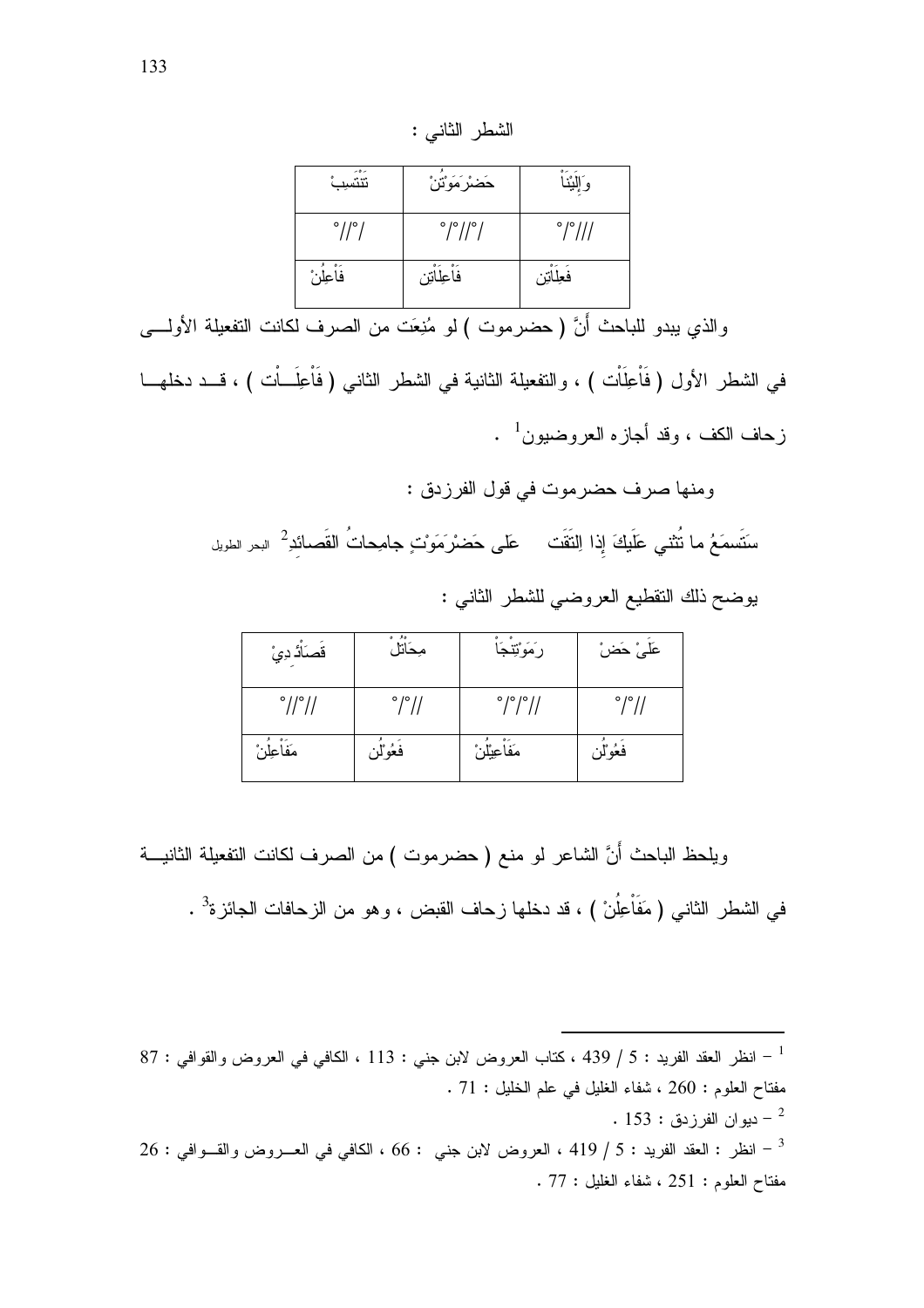ويخلص الباحث من خلال ما سبق إلى القول : إنَّ صرف العلم المركب تركيبًا مزجيًا لغة فصيحة من لغات العرب ، يؤيد هذا القول الشواهد النحوية التي صرفت العلــم المركــب من غير علة أوجبت صرفه ، فمَنْ صرفه مصيب غير مخطئ فقد أصاب وجهًا مـــن وجـــوه العربية ، لا يمكن إنكاره أو تجاهله . ويتضح للباحث أَنَّ العلم المركب فيه لغتان : إحـــداهما نمنعه من الصرف ، والأخرى نجيز صرفه ، وإنْ كانت الأولى الأكثر والأشبع .

وقد تتبع الباحث الشعراء الذين صرفوا الممنوع من الصرف في هذه الدراسة فوجــد أَنَّ جُلُّهم بنتمي إلى قبائل عدنانية ، ومنهم مَنْ بنتمي إلى قبائل قحطانية ، وهم علــــى النحــــو الآتبي :

أُوَّلاً : شعر اءِ القِبائلِ العدنانية :

- شعر اء مضر : ذو الرُّمة ، والعباس بن مرداس ، وورقة بن نوفل القرشبي ، وأبو طالــب عبد مناف بن عبد المطلب القرشي ، وعبيد بن الأبرص .
	- شعر اء تغلب : عمر و بن كلثوم ، الأخطل ، الأخنس بن شهاب .
		- شعر اء كنانة : عامر بن ثعلبة ، وسوبد البِشكر ي .
			- شعراء تميم : ، جرير ، الفرز دق .
	- شعر اء غطفان : الشماخ ، الحطيئة ، الطفيل الغنو ي ، أمية بن أبي الصلت الثقفي .
- شعراء ربيعة : الأُقيشر الأَسدي . الحارث بن عباد البكري ، وعمرو بن قميئة البكـــري وعوف بن الأحوص ، ولبيد بن ربيعة العامري .

ثانبًّا : شعر اء القبائل القحطانبة :

- شعراء حمير : وضاح اليمن .
- شعراء زبيد : عمرو بن معدى كرب . ويرجح الباحث أنَّ هذين الشاعرين<sup>1</sup> قد تأثرا باللغة العدنانية ، وممَّا يدلُّ علــــ, هـــذا

التأثر صرف الممنوع من الصرف في شعر هما .

و هذان الشاعران أحدهما عاش في مكة ، وهو وضاح اليمن ، والآخر وفد مع قبيلته إلى المدينة المنورة  $^{-\, 1}$ و أقام فبها .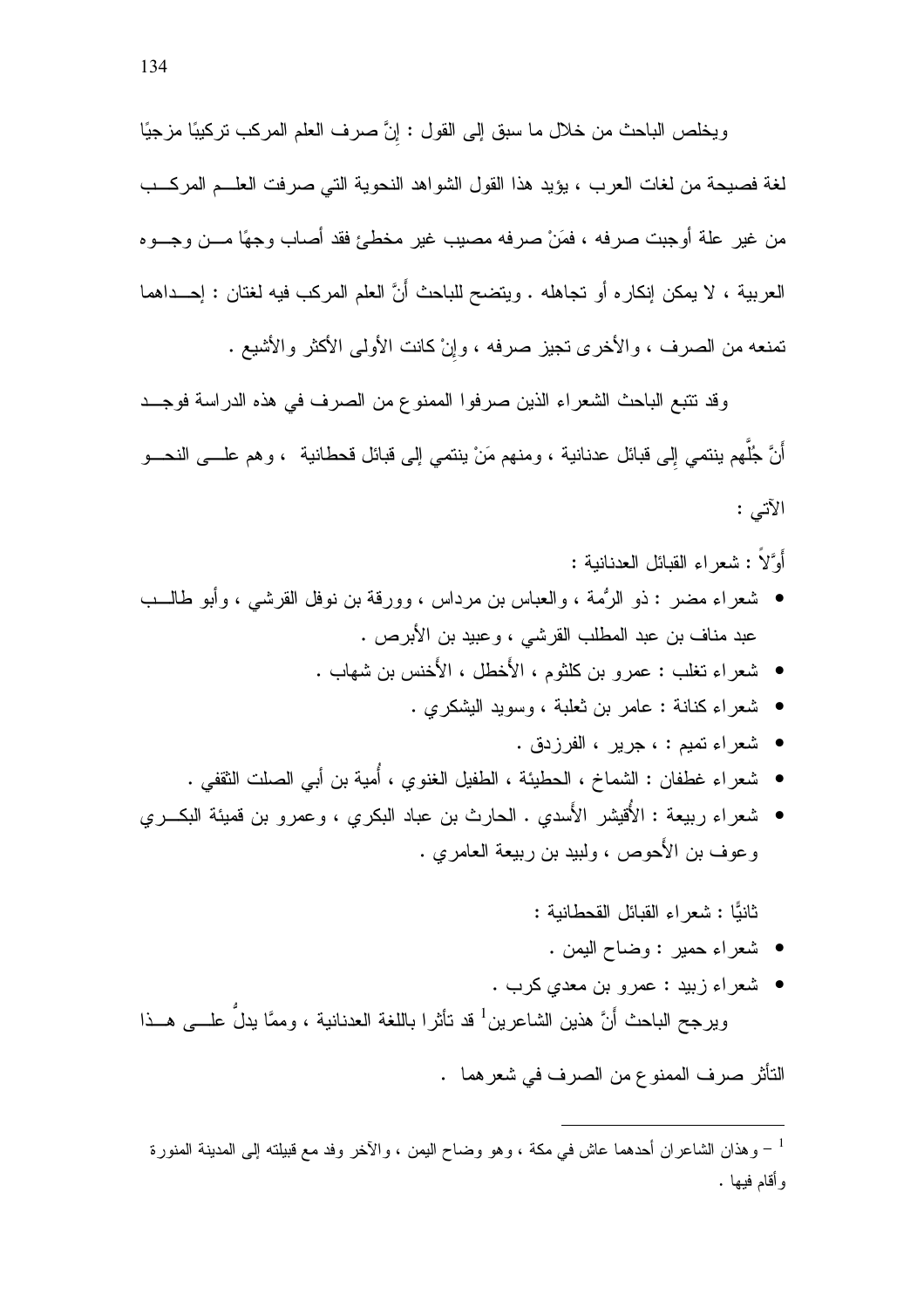وممَّا لا شك فيه أنَّ كل قبيلة قد امتازت بلغتها ، فبعض القبائل نذهب إلـــي مطابقـــة الفعل<sup>1</sup> مع فاعله أو نائبه إفرادًا ونثنية ، وجمعًا ، وقبائل نلزم المثنى<sup>2</sup> الأَلف في كـــل حـــال وقبائل نذهب إِلى القصر ، وقبائل نذهب إِلى المد<sup>3</sup> ، وقبائل نصرف الممنوع مـــن الـــصرف مطلقًا وهي القبائل النبي كانت نسكن وسط الجزيرة العربية ويوضح ذلك الشكل الآني<sup>4</sup> :



شكل رقم( 1 )

وهم بنِسبون هذه اللهجة إلى قبائل طيء ، وأَزِد شنوءة ، وبلحارث بن كعب . اللهجـــات العربيــــة فــــي  $^{-1}$ القراءات القرآنية: 183.

كنانة ، وفي شمال اليمن حيث نوجد هذه القبائل اليمنية . اللهجات العربية في القراءات القرآنية : 182 . تتفق الروايات على أَنَّ الممدود من لهجات الحجاز حيث يــذهب بنـــو تمـــيم وقـــيس وربيعــــة وأســـد  $^{-3}$ إلى القصر . اللهجات العربية في القراءات القرآنية : 167 .  $\sim 232$  : اللهجات العربية في القراءات القرآنية - 232  $^{-4}$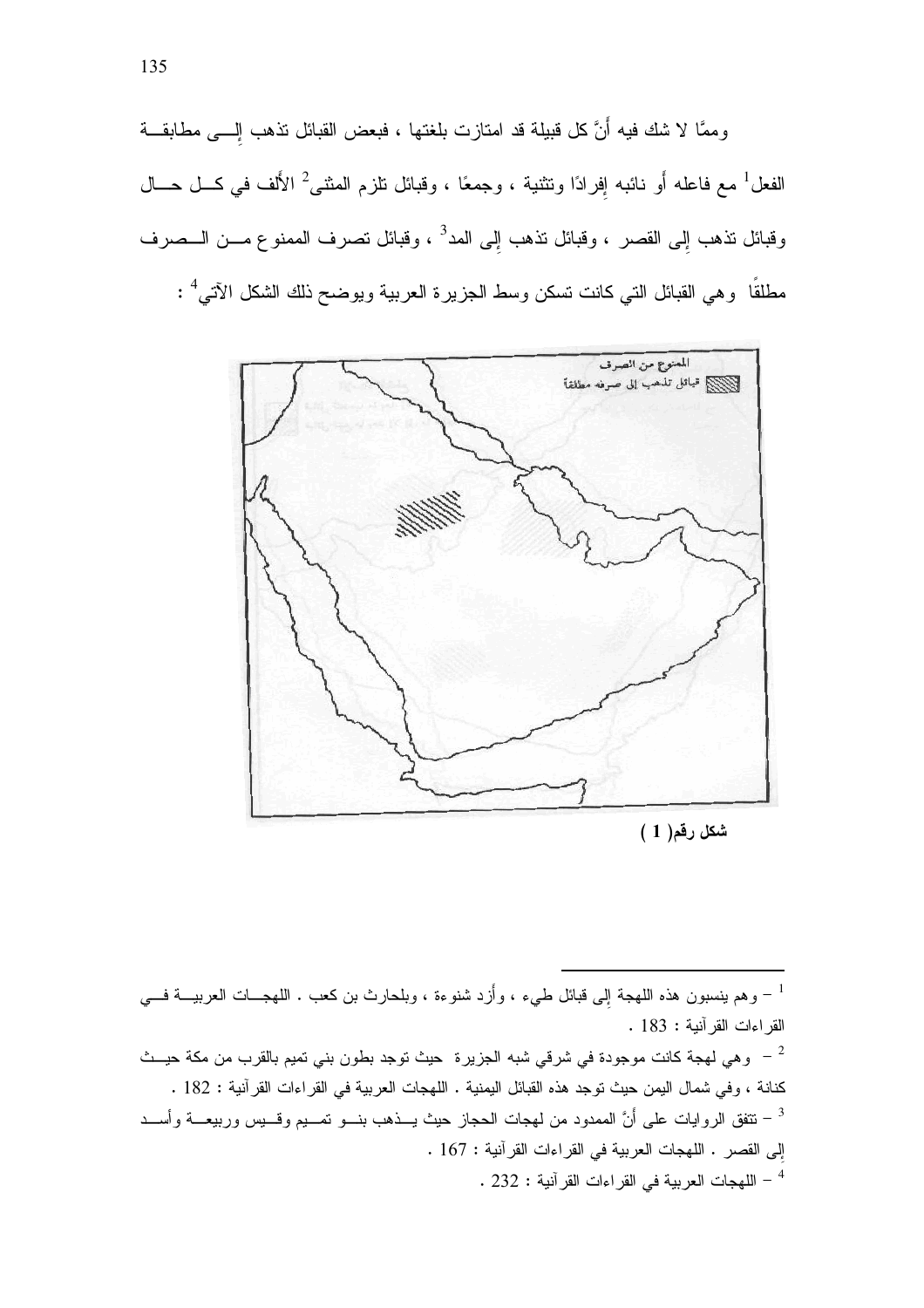وقد سكنت هذه القبائل التي صرفت الممنوع من الصرف وســط الجزيـــرة العربيـــة ويوضح ذلك الشكل الآتي <sup>1</sup>:



شكل رقم ( 2 )

<sup>. 201 :</sup> أخذ هذا الشكل من كتاب اللهجات العربية في القراءات القرآنية : 201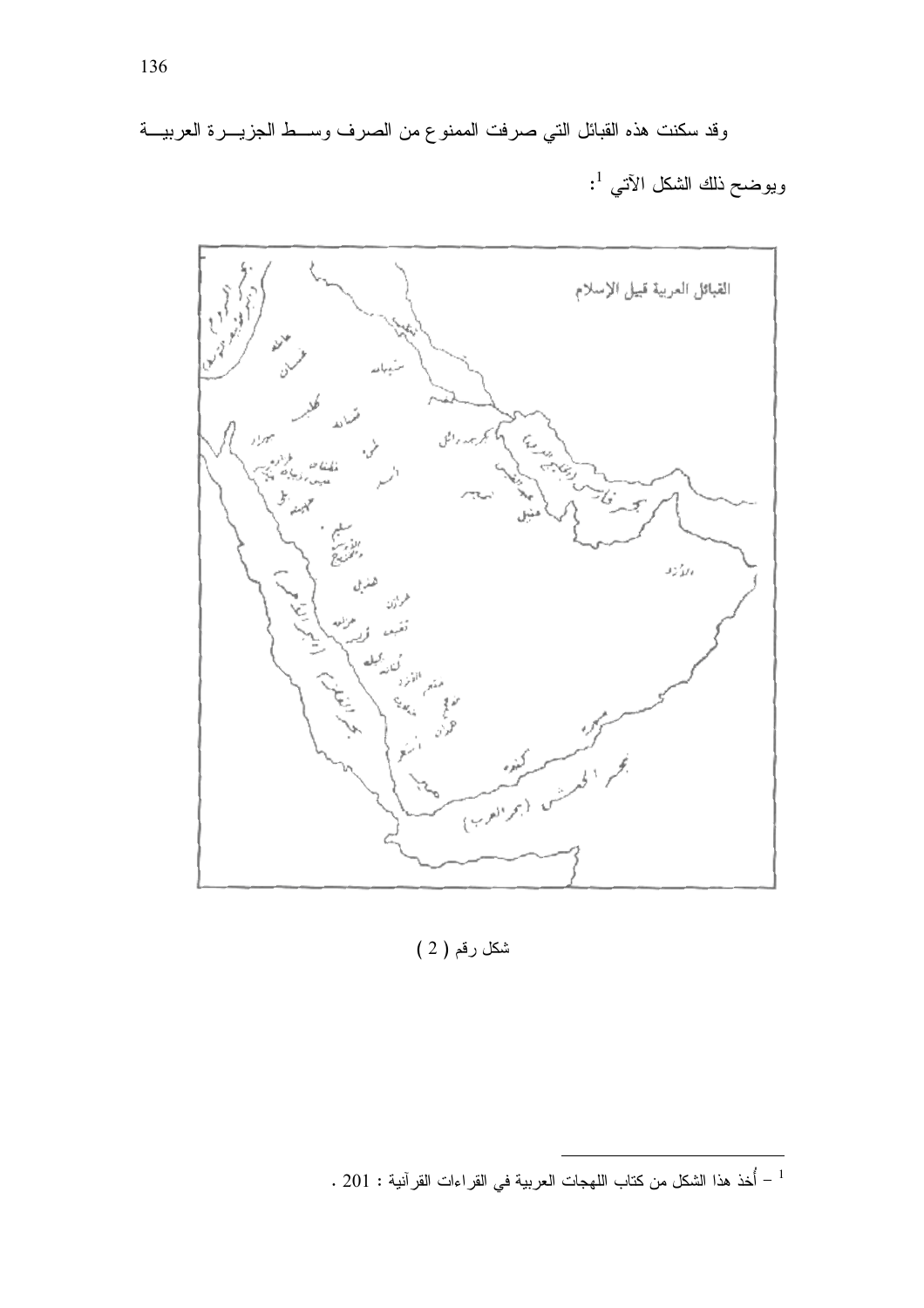## النتائج والتوصيات

في نهاية هذه الدراسة توصل الباحث إلى النتائج الآتية :

وردت شواهد نحوية صرفت الممنوع من الصرف ، وقــد جــاءت هــذه الــشواهد في القرآن الكريم وقراءاته ، وفي الحديث النبوي الشريف ، وفي الشعر العربي في فتـــرات الاحتجاج على النحو الآتي :

في القرآن الكريم وقراءاته صُرفت صيغة منتهى الجموع ، وما كان على وزن فُعْلَى والعلم المؤنث ، والعلم الأعجمي ، والعلم المعدول .

وفي الحديث صُرفَ الوصف الذي على وزن فَعْلان ومؤنثه فَعْلى ، والعلم الأعجمـــي والعلم المؤنث ، والعلم المعدول .

وفي الشعر صُرفَ الاسم المؤنث ، وصيغة منتهــي الجمــوع ، والعلــم الأعجمـــي والعلم المؤنث ، والعام المختوم بألف ونون زائدتين ، والعلم الموازن للفعل ، والعلم المركب نركيبًا مزجيًّا ، والوصف الذي علمي وزن فَعْلان .

ونوصل الباحث إلى أنَّ صرف الممنوع من الصرف لغة فصيحة من لغات العرب لا يمكـــن إنكارها ، أو تجاهلها ، يشهد لصحتها كثـــرة الـــشواهد النحويــــة التــــى صـــــرفت الممنــــو ع من الصرف . وقد أشار النحاة في مؤلفاتهم وآرائهم وتخريجاتهم إلى هذه اللغة ۖ وممّن أكـــد هذه اللغة الأخفش ، والكسائبي .

وخلص الباحث إلى أَنَّ نعليل النحاة للألفاظ النّي جاءت مصروفة في القرآن الكـــريم وقراءاته بأَنَّها للتناسب ، أَو للإنباع نفتقر إلى الدقة العلمية ، وإلـــى الموضـــوعية ؛ إذ إنَّـــهُ لا نتاسب ولا إنباع بين هذه الألفاظ وما جاورها من الكلمات في السياق القرآنبي .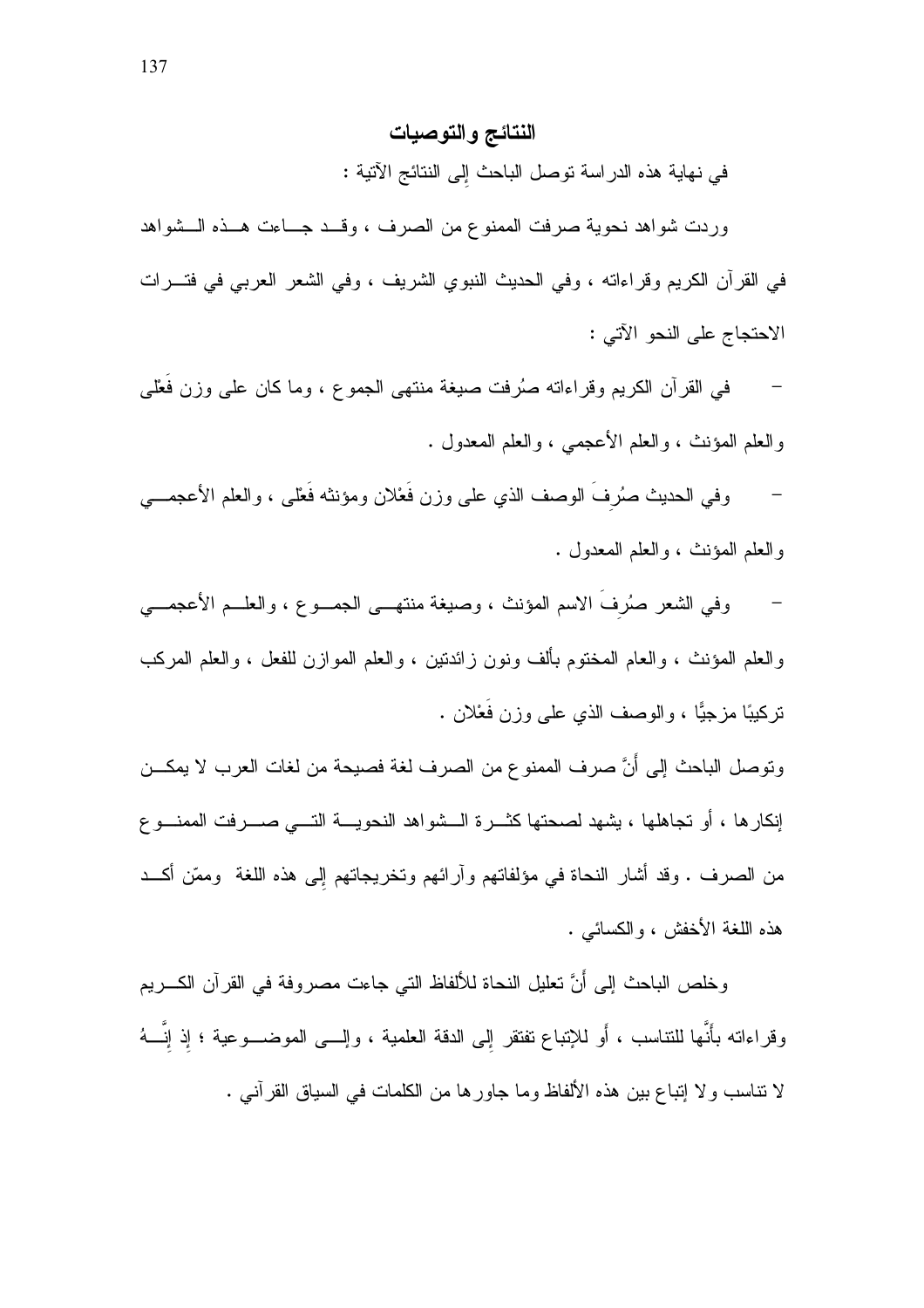وتوصل الباحث إلى أَنَّ تعليل صرف الألفاظ الممنوعة من الـــصرف التــــى وردت في القر آن الكريم وقر اءاته على أنها لغة فصبحة من لغات العرب القديمة أقبو ي ، و أُفسِضل من تعلَّلها بأنَّها للتناسب .

وأنَّ نعليل النحاة للشواهد النبي خالفت قواعد اللغة العربية بأنَّهُا ضرورة شعرية غايتها المحافظة على الوزن الموسيقى للقصيدة ، ولا سيما شواهد الممنوع من الصرف هو تعليــل غير دقيق ؛ إذ إنَّ هذه الشواهد في غالبها تمثَّل لغة من لغات العرب القديمــــة ، وقـــد أُثبـــت الباحث ۖ أَنَّ شواهد صرف الممنوع من الصرف في الشعر العربي لم نكن كلها للمحافظة على الوزن ۖ وأنَّ الشَّاعر لم يضطر إلى صرفها فِرارًا من انكسار الوزن .

والباحث لا ينكر الضرورة الشعرية ، وأنَّ الشاعر قد يضطر في كثير من الأحيـــان إلى مخالفة القاعدة النحوية من أجل المحافظة على الوزن الموسيقى للقصيدة ، ولكنَّ ليس كل ما خالف القاعدة النحوية هو من أجل المحافظة على الوزن . بل ندرس هذه الشواهد ليتبـــين أَنَّ منها ما هو ضرورة شعرية غايتها المحافظة على الوزن ، ومنها ما يمثل لغـــة فــصيحة من لغات العرب .

وتبين للباحث أنَّ القراءات القرآنية مادة لغوية غزيـــرة تفيـــد الدارســــين ، وتزيـــل الغموض عن كثير من المشكلات ، والخلافات النحوية التي وقعت بين النحاة فسي العــصور الز اهر ة ، و أنَّه لا بمكن لدار س اللُّغة العربية الاستغناء عن القر اءات القر آنية في در استه للغة فے مستو باتھا کافة .

وأَنَّ اختلاف آراء النحاة واضطرابها في علل الممنوع من الصرف دليل علـــي أَنَّ ثمة لغة من لغات العرب تصرف الممنوع من الصرف ، وهذا يؤكد أَنَّ الممنوع من الصرف حدث نتيجة التطور اللغوي للغة العربية ؛ إذ إنَّ النحاة قد اختلفوا في علل منع الأسماء المؤنثة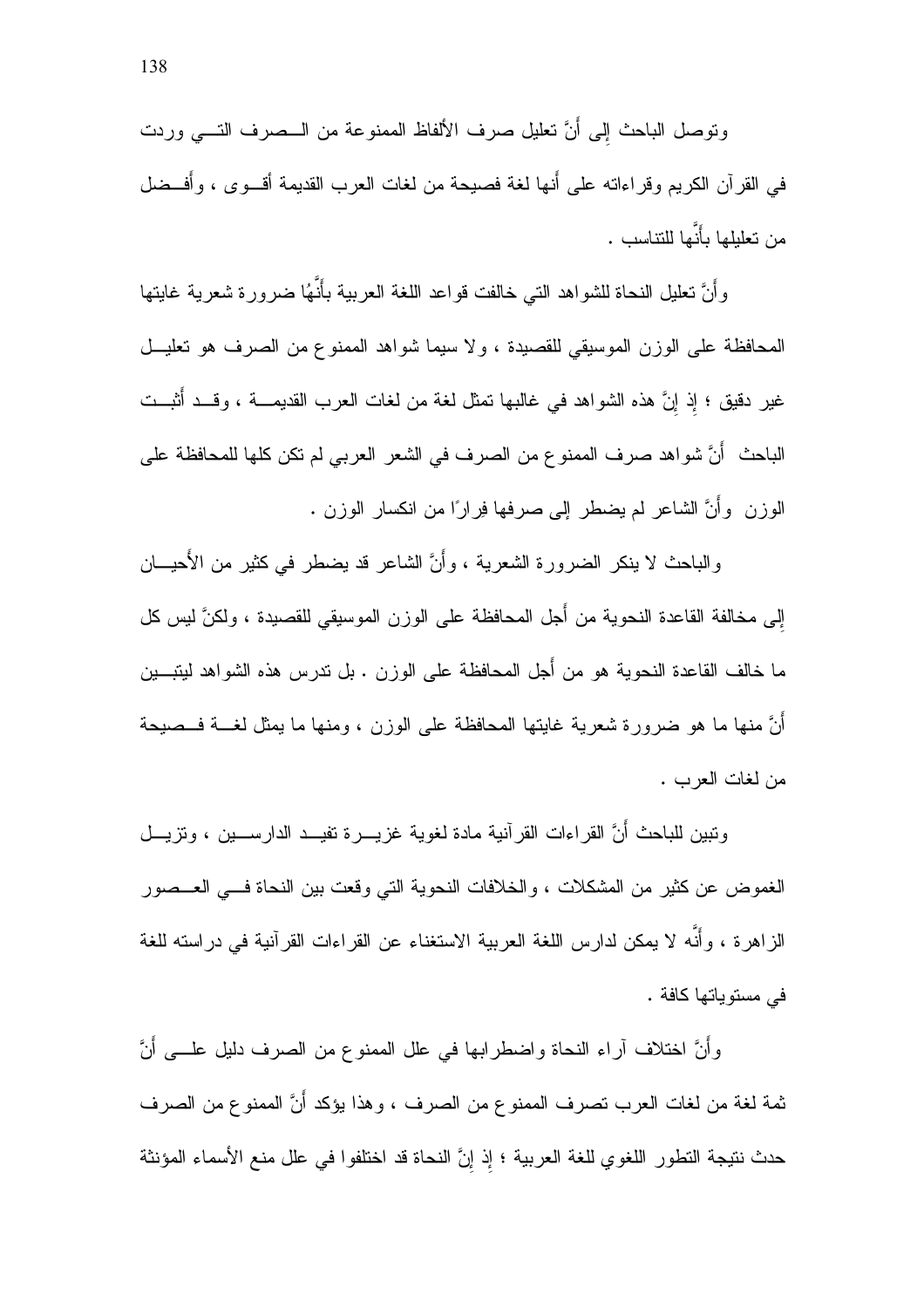الثلاثية الساكنة الوسط ، فمنهم مَنْ أجاز صرفها ، ومنهم مَنْ رجح منعها ۖ مـــن الـــصرف . واختلفوا في صرف العلم الأعجمي الثلاثي ومنعه ، وصرف ما كان علـــي وزن فُعْلـــي أو فُعْلَمٍ ومنعها من الصرف ، وغيرِها .

ونوصل الباحث إلى أَنَّ إعراض النحاة عن الاستشهاد بالحـــديث النبـــوي الـــشريف وعن الاحتجاج به أدى إلى ظهور مسألة الشذوذ في قواعد اللغة العربية ؛ إذ إنَّ النحاة عللـــوا الشواهد المخالفة لقواعد اللغة العربية بالشذوذ ، ومنعوا القياس عليها . وبذلك فقــدت اللغـــة العربية كثيرًا من الشواهد اللغوية التي حفظت لنا اللغات المستعملة في عصور الاحتجاج .

وبناء على ما سبق برجح الباحث أَنَّ عدم إلمام النحاة بلغات العــــرب، واقتـــصـار هم على لغة واحدة وهي اللغة الفصحى المتمثلة في لغة قريش وما جاورها من القبائل العربيـــة أدى بهم إلى وصف اللغات الأُخرى بأنَّها ضعيفة أَو رديئة ، أَو شاذة لا يقاس عليها .

وتبين للباحث أَنَّ النحاة أهملو ا القبائل القحطانية فلم يستشهدو ا بلغتها ، و اكتفو ا بالأخذ عن القبائل العدنانية التي سكنت وسط الجزيرة العربية .

يرجح الباحث أَنَّ اللغة التي تصرف الممنوع من الصرف لغة عربية قديمة عدنانيـــة فقد نتبع الباحث نسب الشعراء الذين صرفوا الممنوع من الصرف فوجــد أَنَّ جُلَّهــم يعـــود في نسبهم إلى قبيلة عدنان ، ممَّا يؤكد أنَّ هؤلاء الشعراء قد احتفظوا بلغاتهم ولغات قبـــائلهم وبِقِيتٍ هذه اللُّغة متجذِّر ة فيهم فوُجِدت هذه اللُّغة في شعر هم .

ويرجح الباحث أَنَّ للأسواق النقدية التي كانت تعقد في الجاهلية أثرًا كبيرًا في إقبـــال الشعراء على اللغة الفصحى ، وهي اللغة العليا التي كانت تمثلها لغة فريش ، ونظم شــعرهم بما بوافق هذه اللغة ، ممَّا أُدى إلى اندثار لغات قبائلهم .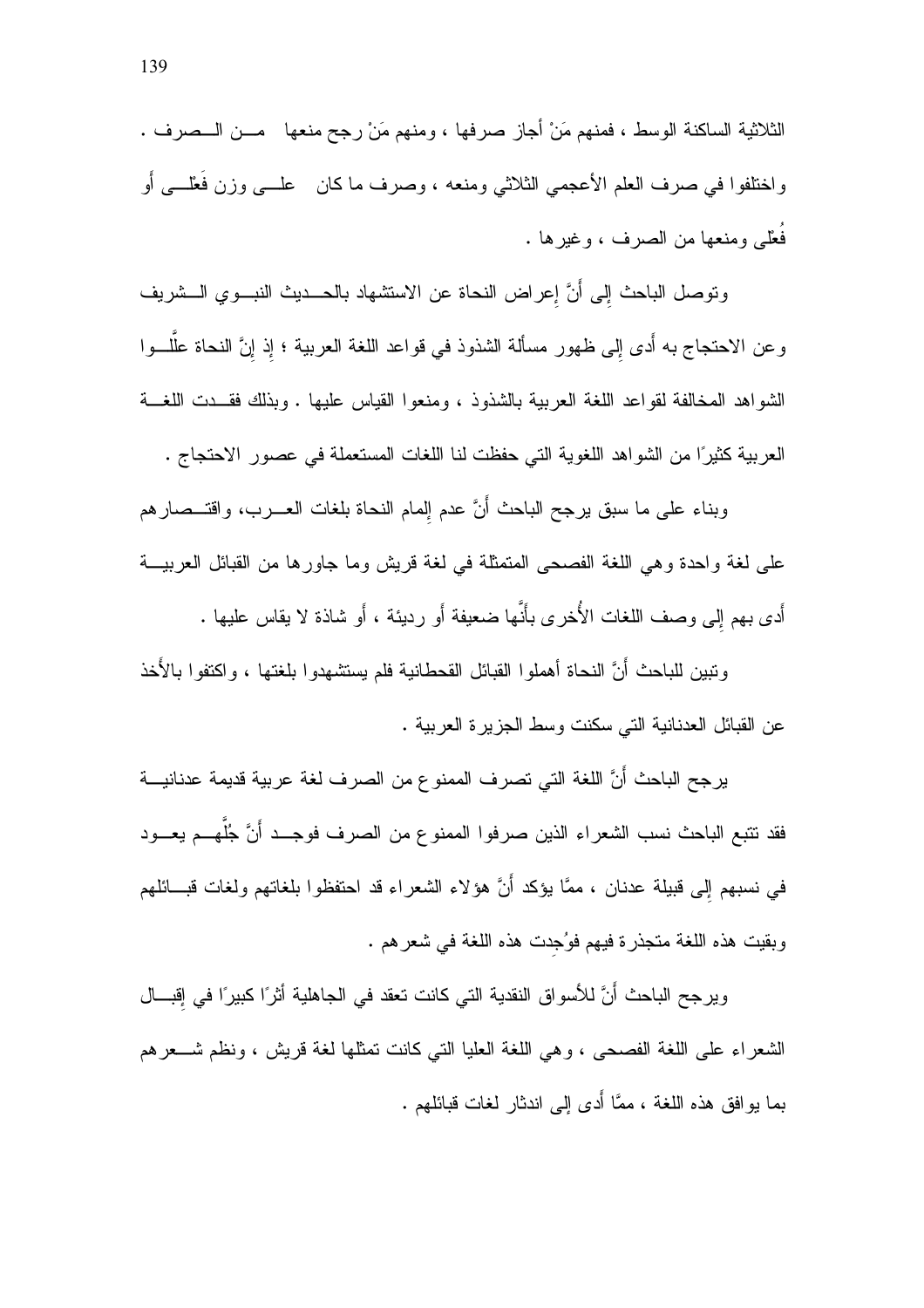واتضح للباحث أَنَّ صرف الأسماء الممنوعة من الصرف متأصِّل في اللغة العربيـــة إذ إنَّ النحاة أجمعوا على أَنَّ الأَصل في الأسماء الصرف ، وأَنَّ منعها مـــن الـــصرف علـــة طارئة . وقد أشار علماء العربية إلى أَنَّ الأصل في الأسماء الصرف<sup>1</sup> .

ونوصل الباحث إلى أَنَّ منع الأسماء من الصرف هو اللغة الفصحى والأكثر شــــيوعًا والأقوى النبي يقاس عليها ، وأنَّ اللغة النبي صرفت الممنوع من الصرف لغة صــــحيحة فـــي القياس لكنَّها قليلة في الاستعمال ، وأَنَّ منع الأسماء من الصرف كان نتيجة التطور اللغـــوى لقواعد اللغة العربية . ولعل برجستراسر أصاب في ما وصل إليه إذ يقــول : " وأُمَّـــا عـــدم انصراف بعض الأسماء نحو : يعوق ، وعمر ، طلحة ، وهند ، وأبيض ، وبيضاء ، كثيـــرًا من أبنية جمع التكسير فهو من غرائب اللغة العربية ، وممَّا يدل على حداثته أَنَّ كل الأَســـماء غير المنصرفة بمكن انصرافها في الشعر ، والشعر كثيرًا ما بحافظ على القديم "<sup>2</sup> .

ويوصبي الباحث الباحثين في نهاية هذه الدر اسة بما يلي :

– إعادة النظر في مسألة الضرورة الشعرية ، ودراستها دراسة علمية دقيقة ؛ للتمييـــز بــــين ما هو ضرورة وما هو لغة عربية فصيحة من لغات العرب القديمة .

- الاستشهاد بالحديث النبوي الشريف والاحتجاج به ؛ إذْ إنَّهُ مصدرٍ مـــن مـــصادر اللغـــة لا يمكن إغفاله أو الإعراض عنه .
	- در اسة القر اءات القر آنية وربطها بتطور الدرس النحوى .
	- در اسة اللهجات العربية در اسة علمية وبيان أثر ها في القر اءات القر آنية .

– موقف النحاة من رفضهم للغة القبائل القحطانية واقتصار هم على لغة القبائل العدنانية .

. 588 : النظر : الإنصاف في مسائل الخلاف : 2 / 489 ، وشرح شذور الذهب : 588 . . 118 : النطور النحوي للغة العربية . 118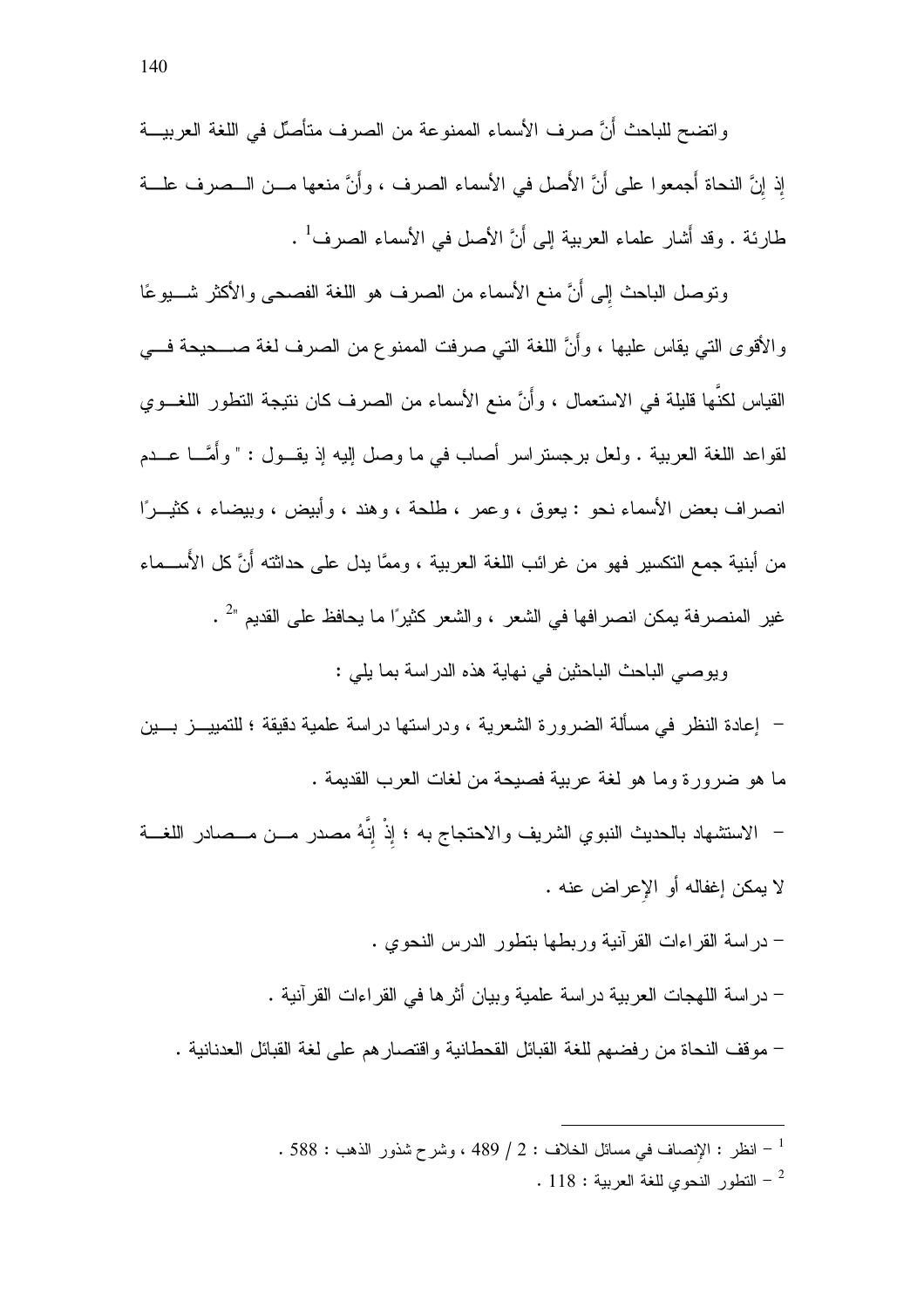مصادر الدراسة ومراجعها

القرآن الكريم . مصحف القر اءات . 1. ابن الأبرص ، عبيد الأسدي ، **ديوان عبيد بن الأبرص(**1964 م) . بيروت . دار صـادر .

- 2. ابن الأثير ، أبو السعادات المبارك بن محمد الجزري ، ا**لنهاية في غريب الحديث والأثـــر (**1979م ) . نحقيق طاهر الزاوي ومحمود الطناحي ، بيروت ، المكتبة العلمية .
- 3. الأخطل ، أبو مالك غياث بن غوث بن الصلت ، **ديوان الأخطل (** 1994م ) . شرحه وقدم لـــه مهـــدي محمد ناصر الدين ، ط 2 ، بيروت لبنان دار الكتب العلمية بيروت .
- 4. الأخـــفش الأوسط ، أبو الحسن سعيد بن مسعدة 215ﻫ ، **معانـي القرآن (** 1981م) . حققه الدكتور فائز فارس ، الطبعة الثانية ، ( د ، م ) ، ( د ، ن ) .
- 5. الأزهري ، أبو منصور محمد بن أحمد 370ﻫ ، **تهذيب اللغة (** 1964م ) . تحقيق عبد السلام هـــارون ومراجعة محمد على النجار ، ( د ، ط ) ، القاهرة ، المؤسسة المصرية للتأليف والنرجمة .
	- 6. الأستر ابادي ، رضبي الدين محمد بن الحسن الأستر اباذي النحوي 686 هـ :
	- شرح الشافية ( د ، ت ) . نحقيق محمد الزفزاف وأخرين ، القاهرة ، ( د ، ن ) . – **شرح الرضي على الكافية (** 1275ﻫ ) . القاهرة مطبعة مجمع الرضي المطبعة العامرة ببولاق .
- 7. الأشموني ، **شرح الأشموني على ألفية ابن مالك (** 1955م ) . حققه محمد محى الـــدين عبـــد الحميـــد
	- الطبعة الأولى ، مصر ، مكتبة النهضة المصرية.
- 8. الأصفهاني ، أبو الفرج : – الأغانس ( 1986 م ) . شرح الأستاذ عبد مهنا ، الطبعة الأولى ، بيروت ، دار الكتب العلمية . – الأغانس ( 1986 م ) . شرحه وكتب هوامشه الأستاذ سمير جابر ، الطبعة الأولى بيروت ، دار الكتب العلمية .
- 9. الأفغاني ، سعيد ، فمي أ**صول النحو (** 1994م ) . ( د ، ط ) ، ( د ، م ) ، مديرية الكتب والمطبوعـــات الجامعية .
- 10.الألوسي ، أبو الفضل شهاب الدين محمود ابن عبد الله الحسيني 1270ﻫ ، روح المعانى فسى تفسسير القرآن العظيم والسبع المثاني ( 1994م) ،( د ، ط ) ، بيروت دار الفكر.
- 11.الإمام مالك ، مالك بن أنس : – ا**لموطأ (**2004م ) . الطبعة الأولى ، تحقيق محمد مصطفى الأعظمى ، أبو ظبى ، مؤسسة زايـــد بـــن سلطان آل نهيان .
- ا**لموطأ (** 2003م ) . رواية يحيى بن يحيى المصمودي ، الطبعة الأولى ، بيروت ، دار إحيـــاء التــــراث العربي 12. الأنبار ي، أبو البركات عبد الرحمن بن محمد 577ﻫ :
	- الإ**نصاف في مسائل الخلاف (** 1993م ) . ( د ، ط ) ، بيروت ، المكتبة العصرية .
- البيان في غريب إعراب القرآن ( 1980م ) . تحقيق الدكتور طه عبد الحميد طه ومراجعة مصطفى السقا مصر ، الهيئة المصرية العامة للكتاب .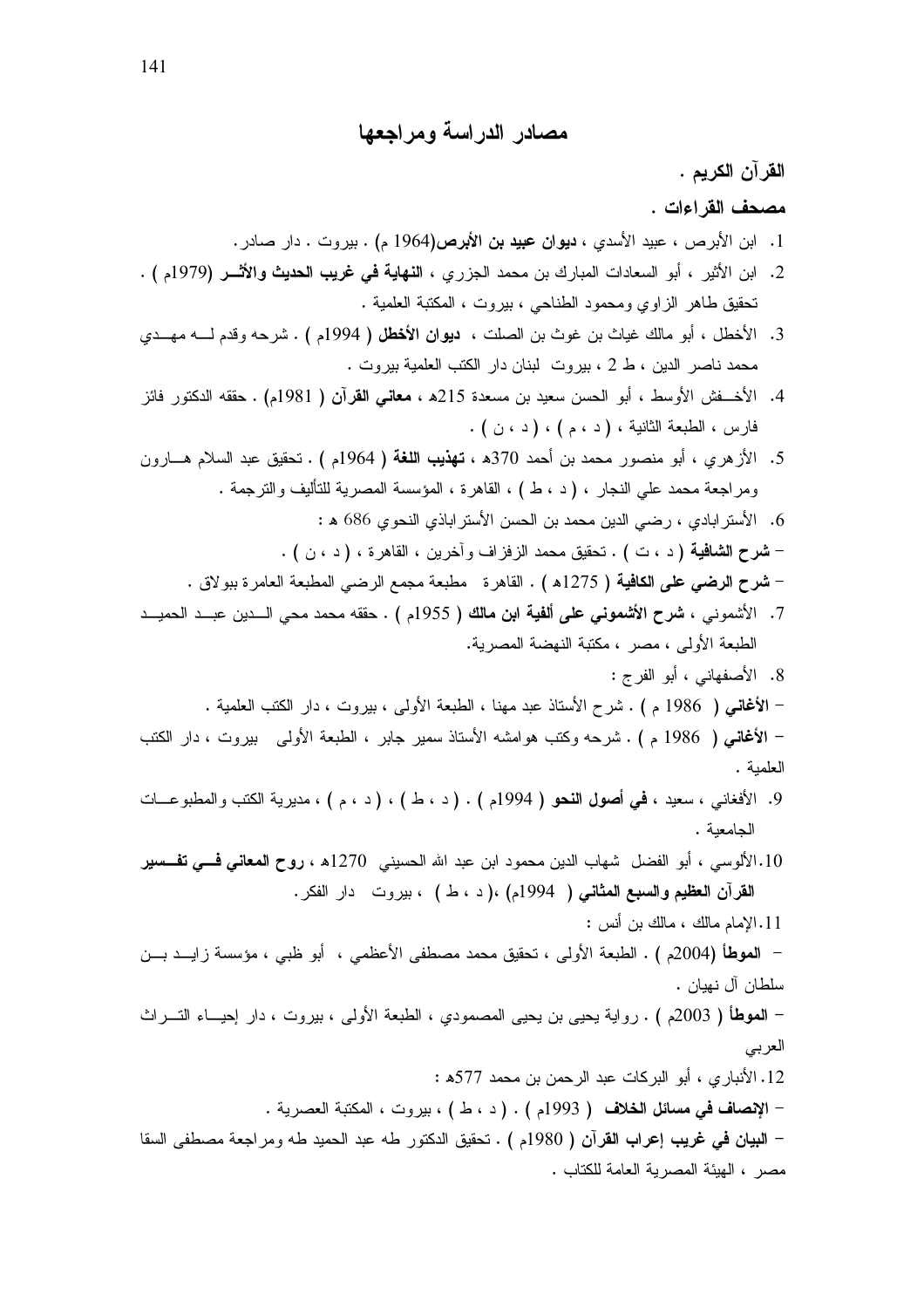- 22.جرير ، جرير بن عطية بن حذيفة :
- **ديوان جرير (** 1992م ) ، شرح يوسف عيد دار الجيل ، الطبعة الأولى ، بيروت ، ( د ، م ) .
	- <mark>- دیوان جریر(</mark> د ، ت ) ، ( د ، ط ) دار صادر ، بیروت .
- شرح ديوان جرير ( 2003) . الطبعة الأولى ، نحقيق ناج الدين شلق ، ( د ،م ) ، دار الكتاب العربي .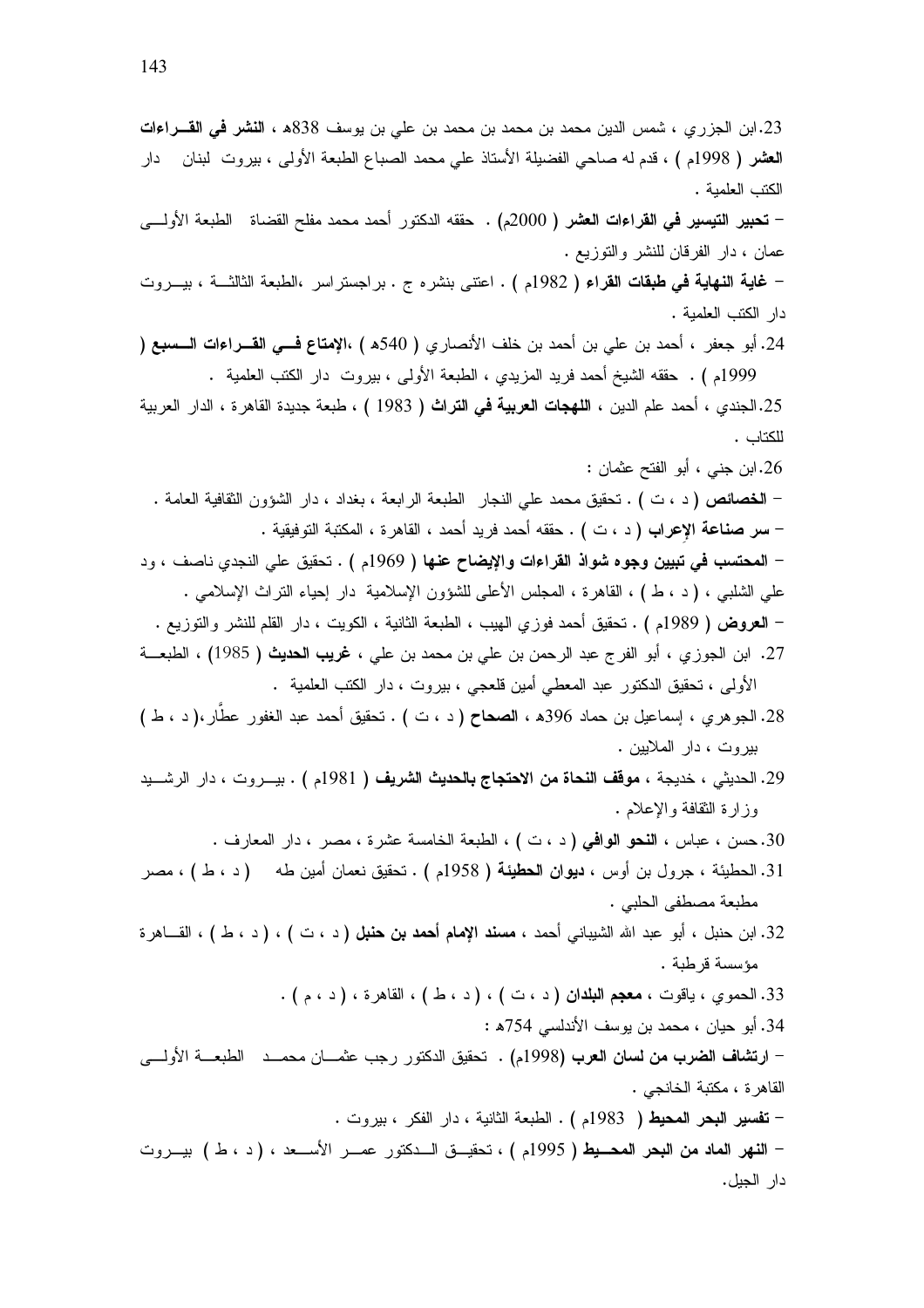35. ابن خالويه ، أبو عبد الله الحسين بن أحمد ت 370ﻫ : – ا**لحجة في القراءات السبع (**1999م ) . حقَّه الدكتور أحمد فريد المزيدي ، الطبعة الأولـــي ، بيـــروت دار الكتب العلمية . – إعراب القراءات السبع وعللها ( 1992م ) . حقَّه الدكتور عبد الرحمن سليمان العثيمين الطبعة الأولـــي القاهر ة ، مكتبة الخانجي . - مختصر في شواذ القرآن من كتاب البديع ( د ، ت ) . ( د ، ط ) ، القاهرة ، مكتبة المتنبي . – إعراب ثلاثين سورة من القرآن الكريم ( 1991م ) ، ( د ، ط ) ، بيروت ، المكتبة الثقافية . – الألفات ( 1982م ) . نحقيق الدكتور على حسين البواب ، ( د ، ط ) ، الرياض ، مكتبة المعارف . 36. خاطر ، الدكتور سلمان بوسف ، الاستشهاد بالآيات القرآنية عند سيبويه ومآخذ بعض المحدثين عليـــه وتوجيه قراءاته ( 2007م) . الطبعة الأولى ، عمان ، دار ابن الجوزي 37. الخطيب النبريزي ، **الكافي في العروض والقوافي (** 1994م ) . تحقيق الحساني حسن عبد الله ، الطبعة الثانية ، القاهر ة ، مكتبة الخانجي . 38. الخضري ، الشيخ محمد ، حاشية الغــضرى علــي ابــن عقيــل (د ، ت ) . (د ، ط ) (د ، م ) المطبعة الأز هربة . 39. ابن خلكان ، أبو العباس شمس الدين أحمد بن محمد بن أبي بكر ، **وفيات الأعيان وأنباء أبناء الزمـــان** (د ، ت ) ، (د ، ط ) ، تحقیق احسان عباس ، بیروت ، دار صادر . 40. الدانـي ، أبو عمرو عثمان بن سعيد بن عثمان بن سعيد بن عمرو ، ا**لتيسير فـي القراءات السبع (**1984م ) ، الطبعة الثانية ، بيروت ، دار الكتاب . 41. أبو داود ، سليمان بن الأشعث السجستانـى ، **سنن أب***ى د***اود (** د ، ت ) .( د ، ط ) بيروت ، دار الكتاب العربي . 42. ابن دريد ، أبو بكر محمد بن الحسن الأردي 321ه ، **جمهرة اللغـــة (** د ، ت ) ، ( د ، ط ) ، بغـــداد

- مكتبة المثنى .
- 43. دمشقية ، عفيف ، أثر القراءات القرآنية في تطور السدرس النحسوي ( 1978م ) . الطبعــــة الأولــــي بيروت ، معهد الإنماء العربي .
- 44. الدماميني ، بدر الدين 827ﻫ ، والبلقيني 805ﻫ ، الا**ستدلال بالأحاديث النبوية الـــشريفة علـــي إثبـــات** القواعد النحوية ( 1998م ) . دراسة وتحقيق الدكتور رياض حسن الخوام ، الطبعة الأولى ، بيـــروت عالم الكتب .
- 45.ذو الرمة ، غيلان بن عقية العدوي ، **شرح ذي الرمة (** 1995م ) . راجعه وقدم لــــه وأتـــم شــــروحه ونعليقاته زهير فتح الله ، الطبعة الأولى ، بيروت ، دار صادر .

– ديوان ذي الرمة ( 1964م ) ، الطبعة الثانية ، المكتب الإسلامي للطباعة والنشر

46. الراجحي ، عبده ، ا**للهجات العربية في القر**اءات ( 2008م ) . الطبعة الأولى عمان ، دار الميسرة . 47. الرازي ، مفاتيح الغيب ( د ، ت ) . الطبعة الثانية ، طهران ، دار الكتب العلمية .

48. الرافعي ، أحمد بن محمد بن علي المقرى الفيومي ، ال**مصباح المنير في غريب الشرح الكبير (** د ، ت ) (د ، ط ) ، بيروت ، المكتبة العلمية .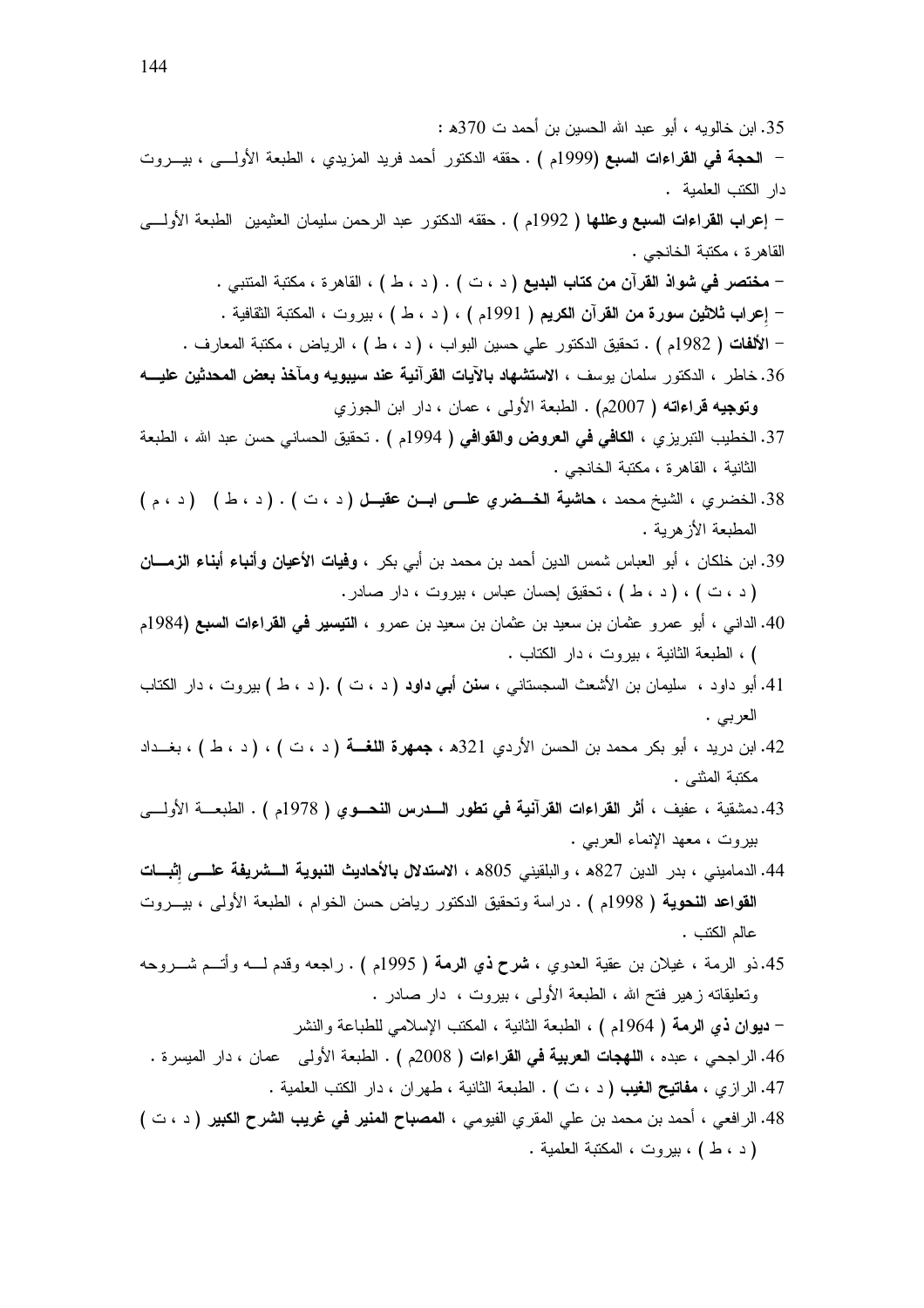- 49. الزبيدي ، عمرو بن معدي كرب ، شعر عمرو بن معدى كرب الزبيدي ( 1985م) جمعه ونسقه مطاع الطرابيشي ، الطبعة الثانية ، دمشق ، مطبوعات مجمع اللغة العربية . 50. الزبيدي ، محمد مرتضى الحسيني ت 1205ھ ، **تاج العروس من جواهر العـــروس (**1994م) . حققــــه علمي شيري ، بيروت دار الفكر . 51. الزجاج ، أبو إسحاق إبراهيم بن السري ت311ﻫ ،: – **معاني القرآن وإعرابه (** 1988م ) تحقيق الدكتور عبد الجليل عبده شبل<sub>ت</sub> ، ،الطبعة الأولى بيروت ، دار الكتب العلمية . – ما ينصرف وما لا ينصرف ، تحقيق هدى محمود قراعـــة ( 1971م )، ( د ، ط ) المجلـــس الأعلـــي للشؤون الإسلامية ، لجنة إحياء النراث الإسلامي ، الجمهورية العربية المتحدة القاهرة . 52. الزجاجي ، أبو القاسم عبد الرحمن ابن إسحاق 34ﻫ : – ا**لإيضاح في علل النحو (** 1982م ) . تحقيق الدكتور مازن المبارك ، الطبعـــة الرابعـــة بيـــروت ، دار النفائس . 53. الزركشي ، بدر الدين محمد بن عبد الله 794**ه ، البرهان في علوم القرآن (** 1972م ) تحقيق محمـــد أبو الفضل إبراهيم ، الطبعة الثانية ، القاهرة ، عيسى الحلبي وشركاه . 54. الزركلي ، خير الدين ، الأعلام ( 1969م ) . الطبعة الثالثة ، بيروت ، دار الملايين. 55. الزمخشري ، أبو القاسم محمود بن عمرو الخوارزمي 367ﻫ : – الكشاف عن حقائق التنزيل وعيون الأقاويل في وجـــوه التأويـــل ( 2001م) . الطبعــــة الثانيـــة
	- بيروت دار إحياء النراث العربي .
- ال**مفصل في صنعة الإعراب (** 1993م ) . تحقيق الدكتور على أبو ملحم ، الطبعة الأولى ، بيروت دار ومكتبة المهلال .
- 56. ابن زنجلة ، أبو زرعة عبد الرحمن بن محمد ، حجة القراءات ( 2001م) . حققـــه ســـعيد الأفغـــانـي الطبعة الخامسة ، (د ، م ) ، (د ، ن ) .
- 57. ابن السراج ، محمد بن سرى ، **الأصول في النحو (** د ، ت ) ، تحقيق عبــد الحـــسين الفتلـــي بغــداد  $\cdot$  ( د ، م )
- 58. أبو السعود ، محمد بن محمد العمادي ، إرشاد العقل السسليم إلسي مزايسا القسرآن الكسريم ( د ، ت ) (د ، ط ) ، (د ، م ) ، دار إحياء النَّزاتُ العربي – بيروت
- 59. الاسفر ابيني ، تاج الدين بن محمد الشهير بالفاضل 684ﻫ ، **فاتحة الإعراب في إعراب الفاتحة (** 1981م ) ، تحقيق عفيف عبد الرحمن ، ( د ، ط ) ، إربد ، منشورات جامعة البرموك .
- 60. السكاكي ، أبو يعقوب يوسف بن أبي بكر ، **مفتاح العوم (** د ، ت ) . بيروت المكتبة العلمية الجديدة .
- 61. ابن السكيت ، أبو يوسف يعقوب بن اسحاق 244ﻫ ، إ**صلاح المنطق (**د ، ت ) شرح وتحقيق أحمـــد محمد شاكر ن عبد السلام هارون ، الطبعة الرابعة ، القاهرة دار المعارف .
- 62. السمين الحلبي ، شهاب الدين أحمد بن يوسف 756ﻫ ، ا**لدر المـــصون فـــي علـــوم الكتـــاب المكنـــون** ( 1994م ) . تحقيق على محمد معوض و أخرين ، الطبعة الأولى بيروت دار الكتب العلمية .
- 63. السنماوي ، علم الدين على بن محمد أبي الحسن 643ﻫ ، **فتح الوصيد في شرح القصيد (** 2002م) . حققه الدكتور أحمد عدنان الزعبي ، الطبعة الأولى ، الكويت مكتبة دار البيان.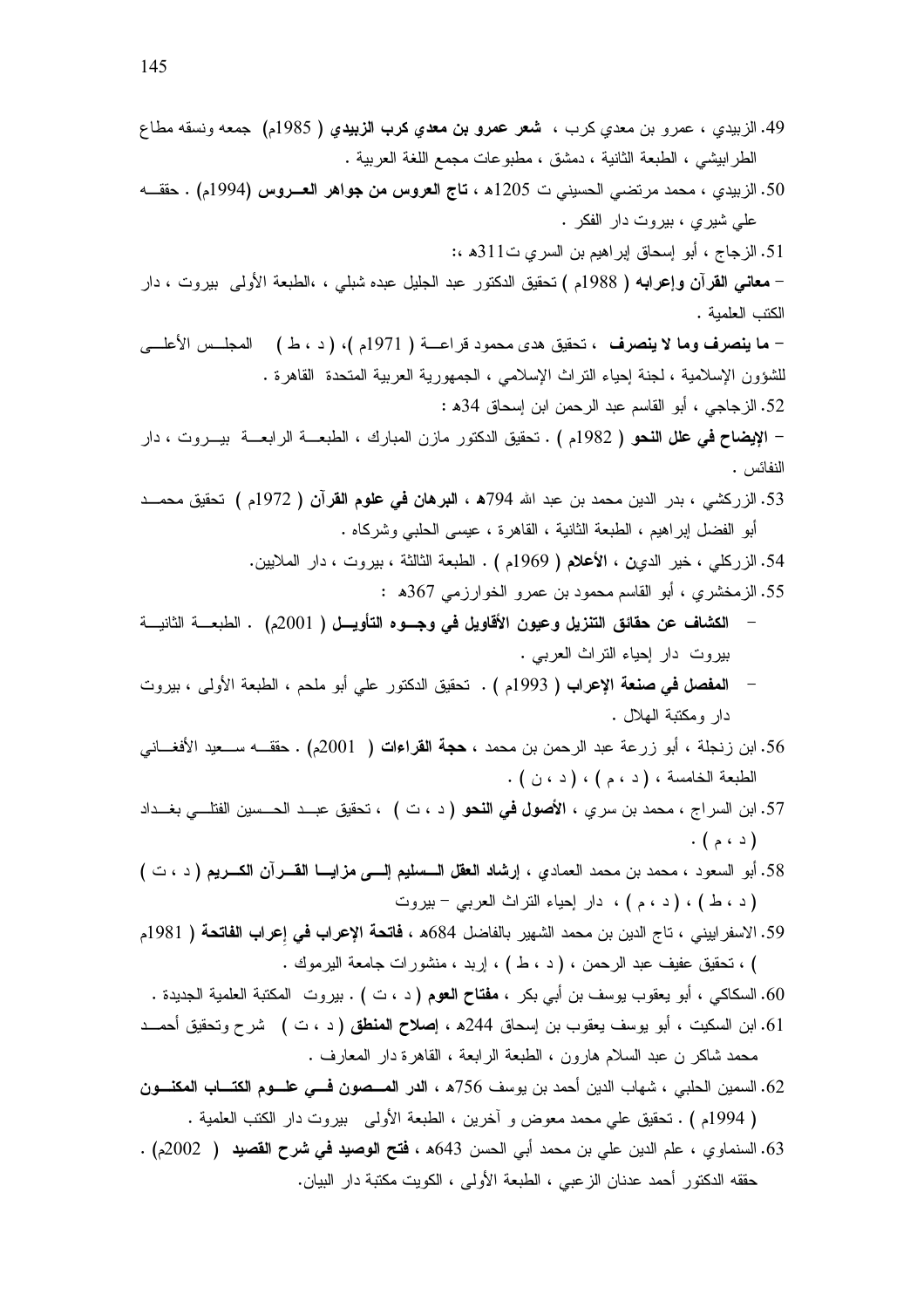64.سيبويه ، عمر بن عثمان 180ھ، **كتاب سيبويه (** 1966م ) . تحقيق عبد الـــسلام هـــارون ، القـــاهرة  $\cdot$  ( د ، م ) 65. ابن سيده ، أبو الحسن على بن إسماعيل الأندلسي 458ﻫ ، **المخصص في اللغـــة (** 1318ﻫ ) تحقيـــق الشنقيطي ومعاوية عبد الغنبي محمود ، القاهرة ، مطبعة بولاق . 66. السير افي ، أبو سعيد الحسن بن عبد الله بن المزربان 368 هـ ، **شرح كتاب سيبويه (** 2008م ) . تحقيق أحمد حسن مهدلي وعلى سيد على ، الطبعة الأولى ، بيروت ، دار الكتب العلمية . – ما ي**حتمل الشعر من الضرورة (**1412ه – 1991م ) . تحقيق وتعليق الدكتور عوض بن حمــد القــوزي الطبعة الثانية ، ( د ، م ) ، ( د ، م ) . 67. السيوطي ، جلال الدين عبد الرحمن بن أبي بكر : – همع الـهوامـع فـي شرح جمـع الـجوامــــع (1975م ) . تـحقيق وشرح الأستاذ عبد السلام هارون ، والدكتور عبد العال سالم مكرم الكويت ( د ، ط ) ، دار البحوث العلمية . – ا**لأشباه والنظائر** ، وضع حواشيه غريد الشيخ ، الطبعة الأولى ، بيروت ، دار الكتب العلمية. – **بغية الوعاة في طبقات اللغويين والنحاة** ، تحقيق الدكتور على محمد عمر ( 2005م ) الطبعــــة الأولـــــى القاهرة ، مكتبة الخانجي . – ا**لمزهر في علوم اللغة وأنواعها** ، تحقيق محمد أحمد جاد الول<sub>ّي</sub> وآخرين ،( د ، ط ) بيروت ، دار إحياء الكتب العلمية . – الاقتراح في علم أُصول النحو ، الطبعة الأولى . – الدر المنثور في التفسير المأثور ( 1993م ) . ( د ، ط ) ، بيروت ، دار الفكر . – **شرح شذور الذهب (** 1994) . نحقيق بركات يوسف هبود ، ( د ، ط ) ، بيروت ، دار الفكر . 68. الشنقيطي ، أحمد بن الأمين 1328ﻫ ، الدرر اللوامع على همع الـهوامع ( د ، ت ) ، ( د ، ط ) القاهرة ، (د ، م) ز 69. الشوكاني ، محمد بن علي ، فتح القدير ( 1964م ) . الطبعة الثانية ، مصر مصطفى الحلبي . 70. الصبان ، محمد بن على 1206ﻫ ، حاشية الصبان على شرح الأشموني على ألفية ابن مالك ( د ، ت ) . (د ، ط ) ، القاهرة ، دار إحياء الكتب العربية . 71. ابن أبي الصلت ، أمية ، **شرح ديوان أمية بن أبي الصلت (** د ، ت ) . ( د ،ط ) قدم له سيف الـــدين الكاتب ، أحمد عصام الكاتب ، ( د ، م ) ، دار مكتبة الحياة . 72. الصيداوي ، يوسف ، الكفاف كتاب يعيد صوغ قواعد اللغة العربية ( 2006 ) . الإعادة الثانية ، دمشق دار الفكر . 73. الضبي ، المفضل محمد بن يعلي بن عامر بن سالم 168 هـ ، ا**لمفضليات (** 2004) تحقيــــق الــــدكتور قصبي الحسين ، الطبعة الأولىي ، بيروت ، منشورات دار الهلال . 74. أبو طالب ، **ديوان أبي طالب بن عبد المطلب (** 1971م ) . صنعة أبي هفان المهزمي البـــصري 257هـ وصنعة علي بن حمزة البصري التميمي 375ﻫ ، تحقيق الشيخ محمد حسن أل ياسين ، الطبعة الأولــــي (د ، م) ، منشورات دار ومکتبة للهلال . 75. الطبر اني ، أبو القاسم الطبر اني سليمان بن أحمد بن أيوب ، ا**لمعجم الكبير (**1983م) تحقيق حمدي عبد

المجيد السلفي ، الطبعة الثانية ، الموصل ، مكتبة العلوم والحكم .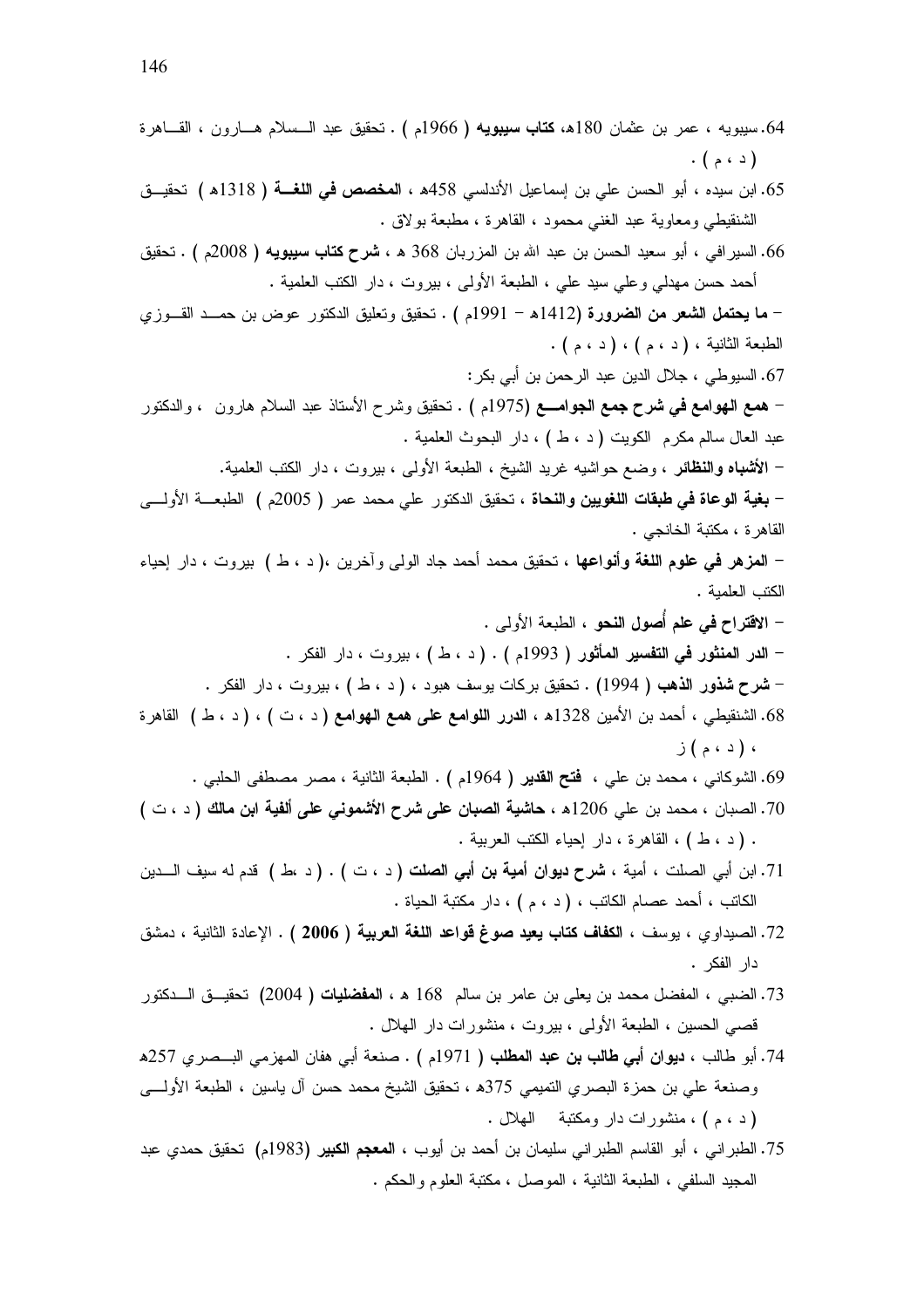. 01'3 - J -A J @ + ? J ;- E ; k'5 . ; ( 2008 ) ! 8 C 5
 k'5 ( 6 J ) .I Y " 
! D
\$ J 310 \$ -- 5 J (-? .76 . &- &&c ( J ; J ( J ) ? J ) J - 5 . ( J ) ( ; J ( J ) ? J ) . ( 6 J ) %0 / '
0 J E J ? .77 @ + ? . ( ;1998 ) 
 1 " 
! J 0' 0!E -E "5 
 J )E .78 . ! - J 6 - M 5 0!E J E 5
 )E k'5 . & - J ( ? J ) . (6 J ) J -? 5 J - E .79 .-\* - J 6 - ( ? J ) . ( 6 J ) / %/! ! ! J - J (- .80 &5 5 k'5 .( ; 1994C 1414 ) %0 " J )E&A ;&' 
 J E .81 . ;E J 6 - J @ + ? J & )/ : &5A J E .82 . k - - J 6 - J - ? . ( ;1989 ) M , / C . 1'3 - J 6 - J 3 ? . ( ;1963 ) M , / \ - 25- 2''5 . ( ; 2001 ) 8 I/ J 0& N+ 5 5N
 -E N
 J 2- E .83 . -\* - J 6 - J @ + ? J 0 5 : 616 6 &5 d E ' 
 J (- .84 . - - J 6 - J @ + ? . ( ;1998) .I  " 
! C . 0 k- - J 6 - J @ + ? . ( 1992) %X, ?
 \ . -\* - - J 6 - J @ + ? . ( ;1995 ) N E
! " 
! \ W-' J 33 ? ; ( 1997 ) K # K \*
A 0 J Q- J E .85 . 0 # @ + ? . ( 2006 ) %/ G F " % / %0 J &5 5 J .?! E .86 . - E?! -Y - J W-' - - J 6 - J 33 ? . ( ;1997 ) B 1 " I Z- J - J -E .87 . -\* : 0!E 5
 J 0 D'& .88 . -\* 6 - ( ? J )( 6 J ) ,! T 
! C . 1- -J 6 - J ( ? J ) .( 1379 ) 
,! T 
! \ 2 ; ; ( 1998) "\$
\$ \$ T J 669 0!E 5 c 0!E &5 
 - \*E .89 . ! - J 6 - J @ + ? J - \$ 1 . ! - J 6 - J - \* -E )!# k'5 . (1999 ) / ?F \ 05 5 k'5 J ( 6 J ) I ! T J 769 0!' d E J )'E .90 . -# - J ( ; J ( J ) ? J ) J 5 E 9 0\ 
 ( ? J ; (J ) 2000 )1XN %
\$ " 
` E/ J 5 5
 J E .91

الثقافي .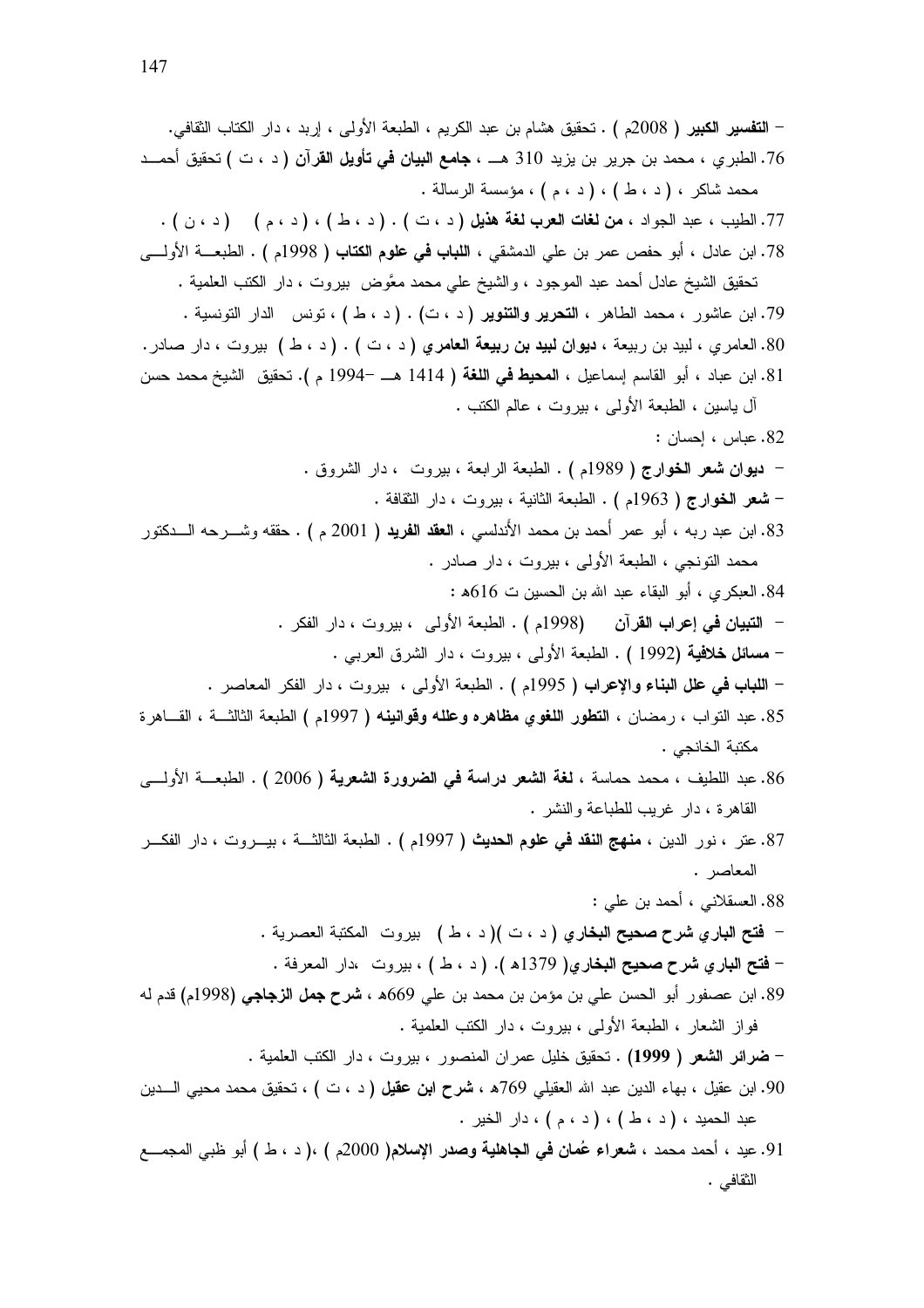92. العيني ، بدر الدين محمود بن أحمد بن موسى 855ﻫ ، المقاصد النحوية في شــــرح شــــواهد شــــروح الألفية المشهورة بـ " شروح الشواهد الكبرى " ( 2005م) . تحقيق محمد باسل عيون السود ، الطبعـــة الأولى ، بيروت ، دار الكتب العلمية . 93. الغطفاني ، الشماخ بن ضرار الذبياني ، ديوان الشماخ ( 1994م ) . شرح وتقديم قدري مايو ، الطبعة الأولى ، بيروت ، دار الكتاب العربي . 94. ابن غلبون ، أبو الحسن طاهر بن عبد المنعم 399ﻫ : – ا**لتذكرة في القراءات (** 2000م ) . حقَّه الدكتور سعيد صالح زعيمة ، الطبعـــة الأولــــي بيـــروت دار الكتب العلمية . – ا**لتذكرة في القراءات (** 1991م) . حققه الدكتور عبد الفتاح بحيري ايراهيم ، الطبعة الثانيـــة ، القـــاهرة الزهراء للإعلام العربي . 95. الغنوي ، الطفيل ، **ديوان الطفيل الغنوي(** 1968م ) . تحقيق محمد عبد القادر أحمـــد الطبعـــة الأولــــي ( د ، م ) ، دار الكتاب الجديد . 96. الفارسي ، أبو على الحسن بن أحمد بن عبد الغفار ت 377ﻫ ، ا**لحجة للقراء السبع (** 2001م) .علق عليه كامل مصطفى الهنداوي ، الطبعة الأولى ، بيروت دار الكتب العلمية . 97. الفر اهيدي ، الخليل بن أحمد : – معجم العين ( 1967م) . تحقيق الدكتور عبد الله درويش ( د ، ط ) ، مطبعة العانبي بغداد . – كتاب العين ( د ، ت ) . تحقيق : د مهدي المخزومي ود إبراهيم الــسامرائي ،( د ، ط ) ( د ، م ) دار ومكتبة الـهلال . 98. الفاسي ، أبو عبد الله محمد بن الحسين بن محمد ت 656ﻫ ، **شرح الفاسي على الشاطبية (** 2005م) . حقَّة وعلَّق عليه عبد الرزاق بن علي بن إبراهيم موسى الطبعة الأولى ، ( د ، م ) مكتبة الرشد. 99. الفراء ، أبو زكريا يحيى زياد 207ﻫ : – معاني القرآن ( د ، ت ) . تحقيق الدكتور عبد الفتاح إسماعيل شلبي ، مراجعة الأستاذ علـــي النجــدي ناصف ،( د ، ط ) ، ( د ، م ) دار السرور . – المقصور والممدود ( 1983م ) . ( د ، ط ) ، حمص ، دار قتيبة . 100. الفرزدق ، ديوان الفرزدق ( 1997) . شرحه وقدم وطبع نــصوصه د.عصــر فـــاروق الطبـــاع الطبعة الأولى 1418هـ-.بيروت– لبنان ، دار الأرقم بن أبي الأرقم. – **شرح ديوان الفرزدق (** 1983م ) ، ضبط معانيه وشروحه لِيليا الحاوي ، الطبعة الثانية ، الشركة العالمية للكتاب . الفيروزآبادي ، مجد الدين محمد بن يعقــوب 817ﻫ ، القـــاموس المحــيط (د ، ت ) ، (د ، ط )  $.101$ القاهرة مؤسسة الحلبي . 102. القاضبي ، عبد الفتاح : – الوافي في شرح الشاطبية (2006م) ، الطبعة الرابعة دار السلام . – البدور الزاهرة في القراءات العشر المتواترة من طريقى الشاطبية والدُرى ، تحقيق أحمد عنابة . 103. ابن قتيبة ، أبو محمد عبد الله بن مسلم 276 ، **أدب الكاتب (** د ، ت ) . حققه محمد محيى الـــدين عبد الحميد، القاهر ة ، دار الطلائع .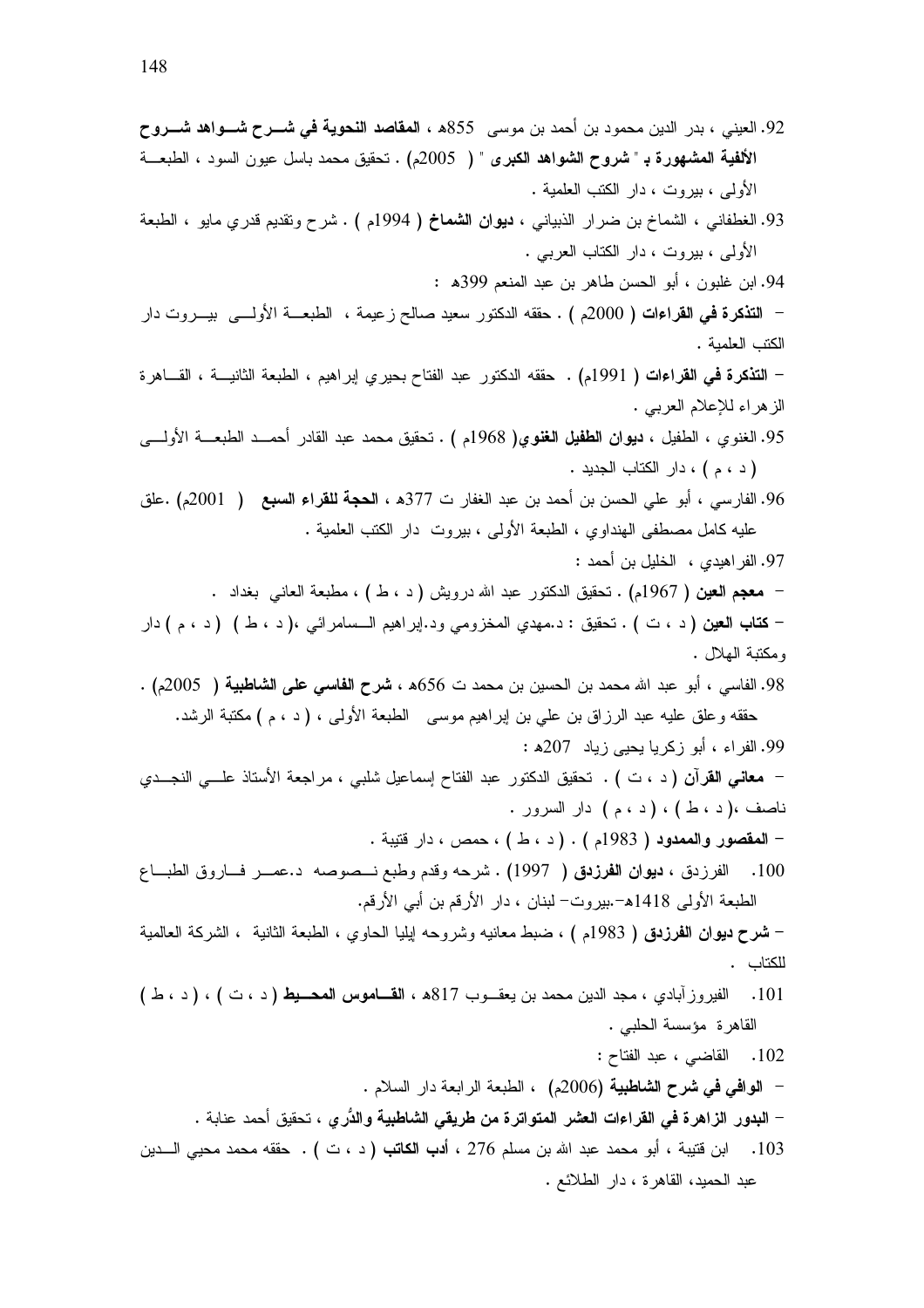- 104. القرطبي ، أبو عبد الله محمد بن أحمد 671ه ، الجامع لأحكـام القــرآن ( 1967م ) ، ( د ، ط ) القاهرة ، دار الكتاب العربي .
- 105. قميئة ، عمرو ، **ديوان عمرو بن قميئة (** 1997م ) . عُني بنحقيقه وشرحه الدكتور خليل إبــــراهيم العطية ، الطبعة الثانية ، بيروت ، دار الكتب .

106. القيسى ، الإمام المقرئ أبو محمد حموش ابن محمد مكي بن أبي طالب 1045ه

– ا**لتبصرة في القراءات السبع (** 1982م ) . تحقيق الدكتور المقرئ محمد غوث النسدوي الطبعـــة الثانيـــة ( د ، م ) الدار السلفية .

– **مشكل إعراب القرآن (** 2010م ) . تحقيق أسامة عبد العظيم ، الطبعة الأولــــي ، بيــــروت ، دار الكتـــب العلمية .

– الكشف عن وجوه القراءات السبع ( 1974م ) . تحقيق الدكتور محيى الدين رمضان ، دمشق مجمـــع اللغة العريبة .

- 107. ابن القيم الجوزية ، بر هان الدين إبر اهيم بن محمد بن بكر بن أبوب 767ه ، إ**رشاد السالك إلى حل** أ**لفية ابن مالك (**2002م) . تحقيق الدكتور محمد عوض بن محمد السهيلي ، الطبعة الأولمي الريــــاض ، مكتبة أضواء السلف .
- 108. ابن كثير ، أبو الفــداء إســماعيل بـــن عمـــر الدمـــشقى 774هــــــ ، **تفـــسير القـــر**آ**ن الـعظــيم** (1414هـ/1994م ) . تحقيق محمود حسن ، الطبعة الجديدة ، بيروت ، دار الفكر .
	- 109. كلثوم ، عمرو ، **ديوان عمرو بن كلثوم (** 1996م) . الطبعة الأولى ، بيروت ، دار صادر .
- 110. أبو اللطف ، محمد بن محمد 982ھ ، ا**لموضح المبين في أقـــسام التنـــوين (** 1988م ) . تحقيـــق ودراسة محمد عامر أحمد حسن ، القاهرة ، مؤسسة البستاني للطباعة .
- 111. ابن ماجه ، محمد بن يزيد ، ا**لسنن (** د ، ت ) . تحقيق محمد فؤاد عبد الباقي ،( د ، ط ) ، بيروت دار الفكر .
- 112. المبرد ، أبو العباس محمد بن بزيد 285ﻫ ، ا**لمقتضب (** 1959 م) . تحقيق حسن حمد ، الطبعـــة الأولى ، بيروت ، دار الكتب العلمية .
- 113. ابن مجاهد ، أبو بكر أحمد بن موسى بن العباس ، **كتاب السبعة في القـــراءات (**1400ﻫ) الطبعـــة الثانية. تحقيق الدكتور شوقي ضيف ، الطبعة الثالثة ، القاهرة ، دار المعارف .
- 114. المحلي ، محمد بن علي 673ه ، **شفاء الغليل في علم الخليل (** 1991م ) . حققه الدكتور شـــعبان صلاح ، الطبعة الأولىي ، بيروت ، دار الـجيل .
	- 115. محبسن ، محمد سالم :

– المعهذب فحى القراءات العشر وتوجيهها من طريق طيبة النشر ( 1978م ) . الطبعة الثانيـــة ، ( د ، ن ) دار الأنوار .

- التذكرة في القراءات الثلاثة المتواترة وتوجيهها من طريسق السدرة ( 1978م ) ،( د ، ط ) ( د ، م ) مكتبة القاهرة .

116. المرادي ، الحسن بن فاسم ، ا**لجني الداني في حروف المعاني (** 1992م ) . تحقيق الدكتور فخـــر الدين قباوة والأستاذ محمد نديم فاضل ، الطبعة الأولىي ، بيروت ، دار الكتب العلمية .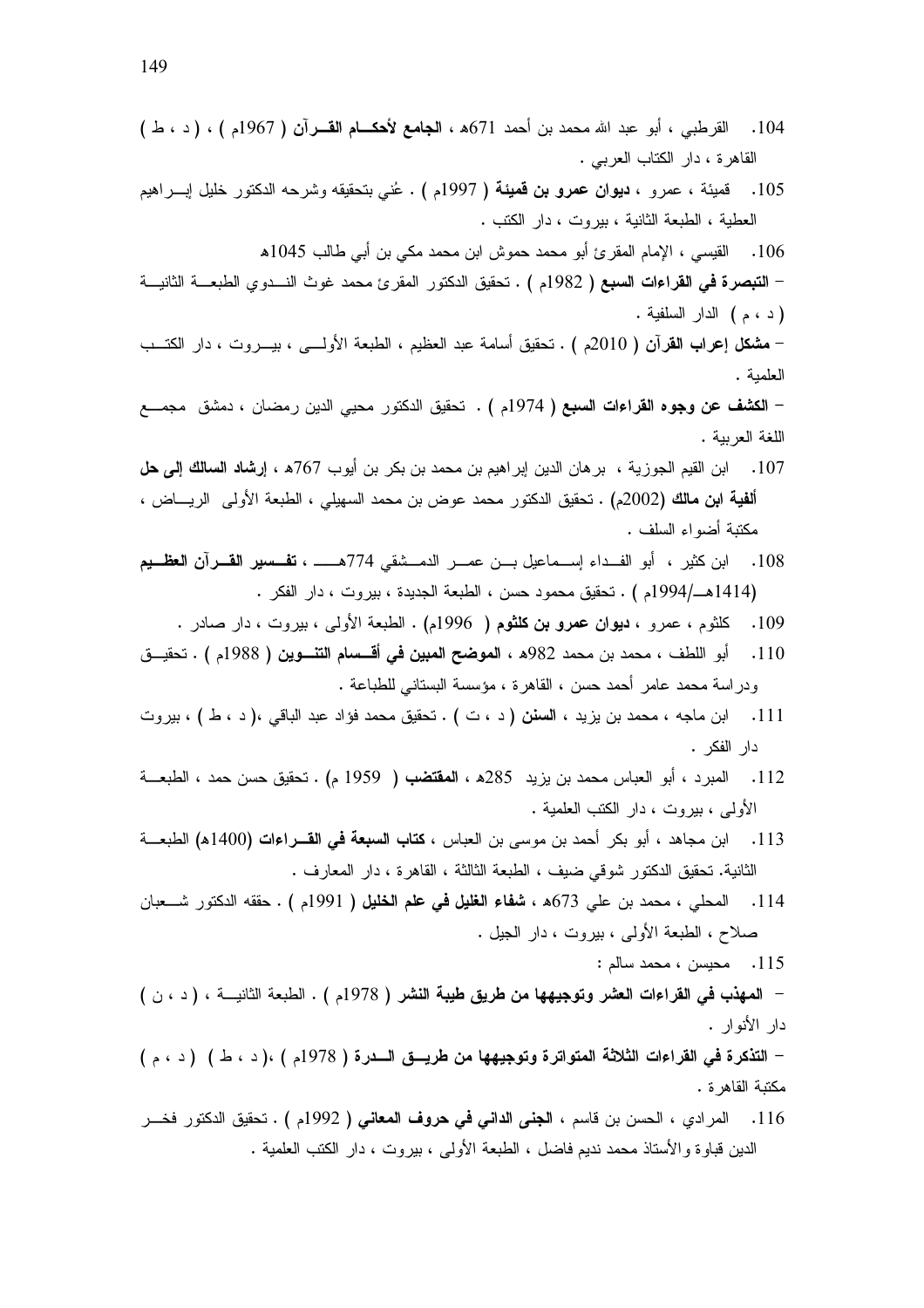- 117. ابن مرداس ، العباس ، **ديوان العباس بن مرداس (** 1968م ) ، تحقيق يحيى الجبــوري ، بغــداد (د ، ن ) .
- 118. مكرم ، الدكتور عبد العال سالم ، المدرسة النحوية في مصر والشام في القرنين السابع والثـــامن **من الـهجرة (** 1980م) . الطبعة الأولىي ،( د ، م ) ، دار الشروق .
- 119. مهلهل ، المهلهل بن ربيعة ، ديوان المهلهل (د ، ت) . شرح وتقديم طلال حـــرب (د ، ط ) ( د ، م ) ، الدار العالمية .
- 120. الموصلي ، عبد العزيز بن جمعة ، **شرح كافية ابن الحاجب (** 2000م ) . دراسة وتحقيق الدكتور على الشوملي ، الطبعة الأولىي ، إربد ، دار الأمل .
- 121. النحاس ، أبو جعفر أحمد بن محمد إسماعيل 338ﻫ ، إعرا**ب القرآن (** 1988م ) تحقيق الــــدكتور زهير غازي زاهد ، ( د ، ط ) ، بغداد مطبعة العانبي .
- 122. النسائي ، أحمد بن شعيب أبو عبد الرحمن ، **سنن النسائ***ي* **الكبرى ( 1**411ھ ) تحقيق عبد الغفـــار سليمان البنداري ، بيروت ، دار الكتب العلمية .
- 123. ابن منظور ، محمد بن مكرم بن منظور . ل**سان العــرب (** 2004م ) ، الطبعـــة الثالثـــة بيـــروت دار صادر .
- 124. النووي ، أبو زكريا يحيى بن شرف ، **شـــرح صـــحيح مــــسلم (** د ، ت ) ، ( د ، ط ) بيـــروت دار إحياء النراث العربي .
- 125. النيسابوري ، أبو عبد الله محمد بن عبد الله ، ا**لمستدرك علـــي الـــصحيحين (**1990م) . تحقيـــق مصطفى عبد القادر عطا ، الطبعة الأولى ، بيروت ، دار الكتب العلمية .
- 126. مسلم بن الحجاج أبو الحسين القشيري ، **صحيح مسلم (** د ، ت ) . تحقيق محمد فؤاد عبــد البـــاقي (د ، ط ) ، بيروت ، دار إحياء النراث العربي .
	- 127. ابن هشام ، أبو محمد عبد الله جمال الدين بن يوسف 761ﻫ :

– مغنى اللبيب عن كتب الأعاريب (2006م) . تحقيق محمد محى الدين عبد الحميد المكتبة العصرية . – أ**وضح المسالك إلى ألفية ابن مالك (** 2005م ) . تحقيق محمد محيـــى الـــدين عبـــد الحميـــد ( د ، ط ) بيروت ، المكتبة العصرية .

- 128. الوّراق ، أبو الحسن محمد بن عبد الله 325 ، **علل النحو (** 1999م) . تحقيق الدكتور محمود جاسم محمد الدرويش ، الطبعة الأولىي ، الرياض ، مكتبة الرشد .
- 129. ابن يزيد الوليد بن يزيد 126ﻫ ، **شعر الوليد بن يزيد (**1976م) . جمعه وحققه الـــدكتور حـــسين عطوان ،الطبعة الأولىي ، عمان ، مكتبة الأقصبي
	- 130. يعقوب ، إميل بديع :

– ال**ممنوع من الصرف بين مذاهب النحاة والواقع اللغوي (**1992م) ، الطبعة الأولـــي ، بيـــروت ، دار الجبل .

– ا**لمعجم المفصل في علم العروض والقافية وفنون الشعر (** 1991م ) . الطبعـــة الأولــــي بيـــروت ، دار الكتب العلمية .

131. ابن يعيش ، موفق الدين يعيش بن على 643ﻫ ، **شرح المفــصل (** د ، ت ) . مصر إدارة الطباعة المنيرية .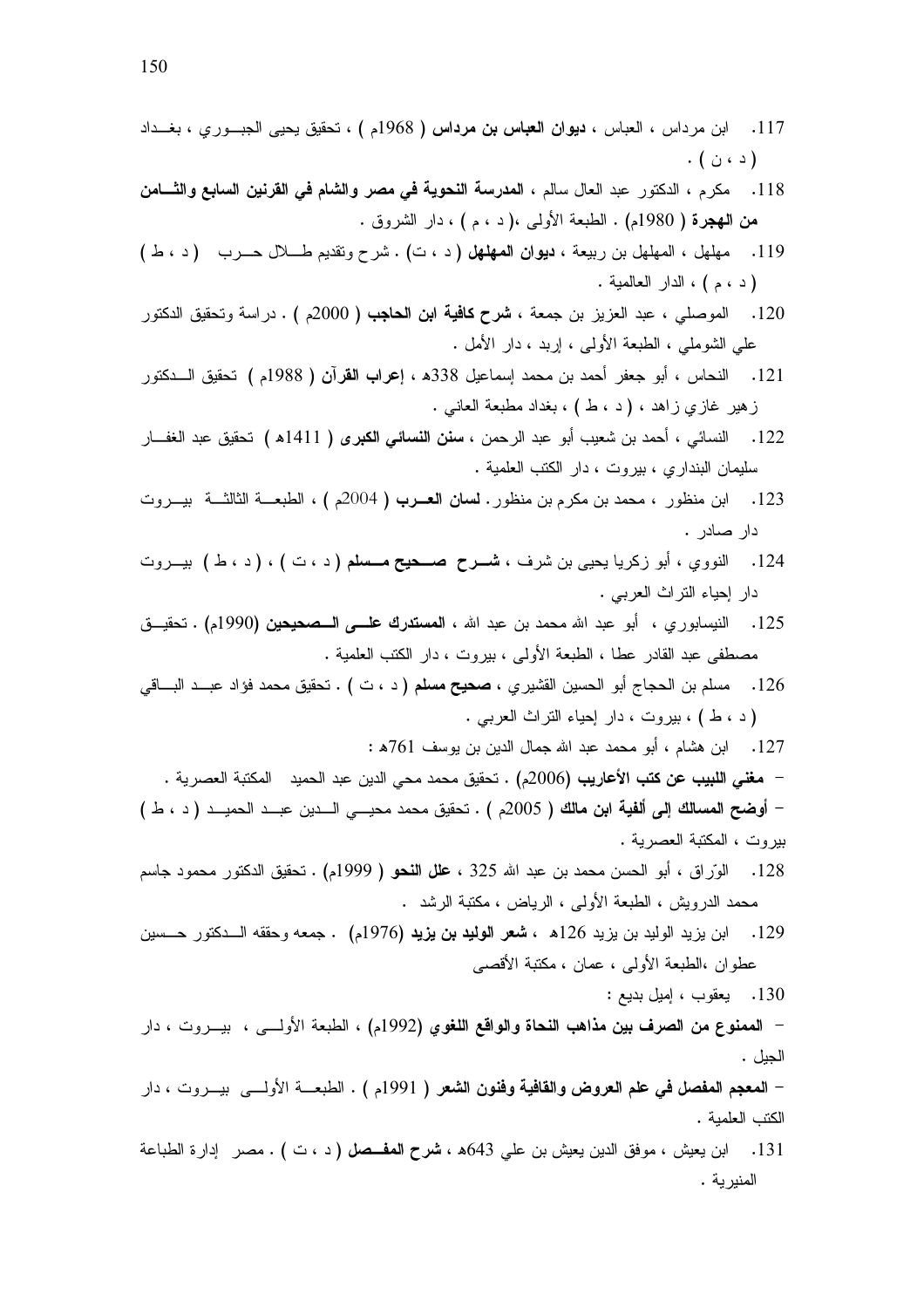## الدو ريات

- 132. تاج ، عبد الرحمن ، ال**سجع وتناسب الفواصل وما يكون من ذلك في القرآن الكريم** ، مجلة مجمع اللغة العربية بالقاهرة ، الجزء السادس والثلاثون ، سنة 1975م .
- 133. ستتية ، سمير شريف ، **رؤية جديدة في تفسير التنوين في العربية** ، مجلة جامعة الملك سعود م 5  $\cdot$  الآداب (1) 1413هـ/ 1993م
- 134. هلال ، الدكتور عبد الغفار حامد ، ا**لقراءات وصلتها باللهجات العربية** ، مجلة كلية اللغة العربيــة بجامعة الإمام محمد بن سعود الإسلامية ، العدد الثاني عشر ، سنة 1402ﻫ – 1982م .
- 135. مجمع اللغة العربية في ثلاثين عامًا مجموعة القرارات العلمية والدورات من الأولى حتى الثامنة والعشرين – مطبعة الكبلانبي ، 1971م .
- .<br>136 . ناجي ، الدكتور هلال ، **في تيسير تعليم مباحث النحو** ، مجلة مجمع اللغة العربية بدمشق ، الجـــز ء الأول ( 501) ، المجلد الثانبي والثمانون ،ذو الحجة 1427ﻫ -كانون الثانبي (يناير ) 2007م .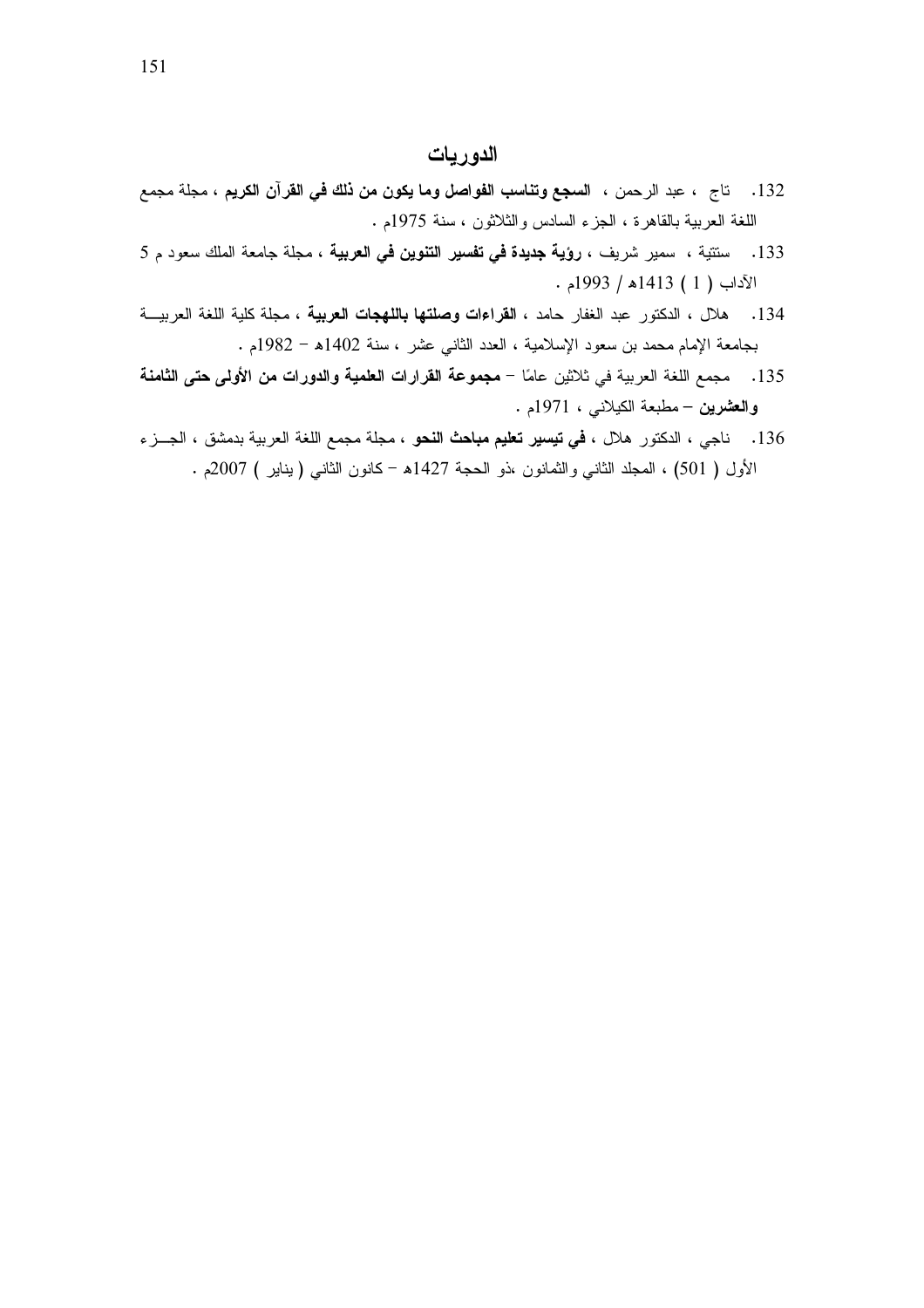الفهارس

فهرس الآيات القرآنية

| رقم الصفحة | الآية                                           |
|------------|-------------------------------------------------|
| 38/2       | إنا أعتدنا للكافرين سلاسلا                      |
| 40/2       | ويطاف عليهم بأنية من فضة                        |
| 50/3       | كَأَنْ لَمْ يَغْنَوْا فِيهَا                    |
| 49/3       | فَمَكَثَ غَيْرَ بَعِيدٍ                         |
| 13         | فَمَا تَسْتَطِيعُونَ صَرَفًا وَلَا نَصْرًا      |
| 44         | لَهُمْ مِنْ جَهَنْمَ مِهَادٌ                    |
| 47         | ثُمَّ أَرْسَلْنَا رُسُلَنَا نَتْرًا             |
| 49         | لَقَدْ كَانَ لِسَبَإٍ فِي مَسْكَنِهِمْ آيَةٌ    |
| 49         | وَعَادًا وَتُمُودًا وقد تبين لكم                |
| 50         | وَعَادًا وَثَمُودًا وأصلب الرس                  |
| 50         | وَثَمُودًا فَمَا أَبْقَى                        |
| 51         | وَإِلَى نَمُودٍ أَخَاهُمْ صَالحًا               |
| 52         | كَذّْبَتْ عَادٌ الْمُرْسَلِينَ                  |
| 53         | كَذَّبَتْ عَادٌ فَكَيْفَ كَانَ عَذَابي وَنُذُر  |
| 52         | أَلَمْ نَرَ كَيْفَ فَعَلَ رَبُّكَ بعَادٍ        |
| 54 / 52    | وَأَنَّهُ أَهْلَكَ عَادًا الْأُولَىي            |
| 54         | اهْبطُوا مِصْرْاً فَإِنَّ لَكُمْ مَا سَأَلْتُمْ |
| 56         | عَيْنَا فِيهَا تُسَمَّى سَلْسَبِيلاً            |
| 58         | وقالوا لاتذرُنّ ءالهتكم                         |
| 59         | إِنِّي أَنَا رَبُّكَ فَاخْلَعْ نَعْلَيْكَ       |
| 62         | وَلَقَدْ جِئْنَمُونَا فَرَادًى                  |
| 63         | فَلَنَأْتِيَنَّكَ بسكر مِثْلِهِ                 |
| 64         | عَالَيَهُمْ ثِيَابُ سُنْدُس خُضرٌ               |
| 69         | كَذَّبَ أَصنْحَابُ لْيْكَةِ الْمُرْسَلِينَ      |
| 69         | وَثَمُودُ وَقَوْمُ لُوطٍ وَأَصْحَابُ لَيْكَةِ   |
| 71/<br>69  | وَإِنْ كَانَ أَصْحَابُ الْأَيْكَةِ لَظَالِمِينَ |
| 72         | وَقَالَتِ الْيَهُودُ عُزِيْرٌ ابْنُ اللَّهِ     |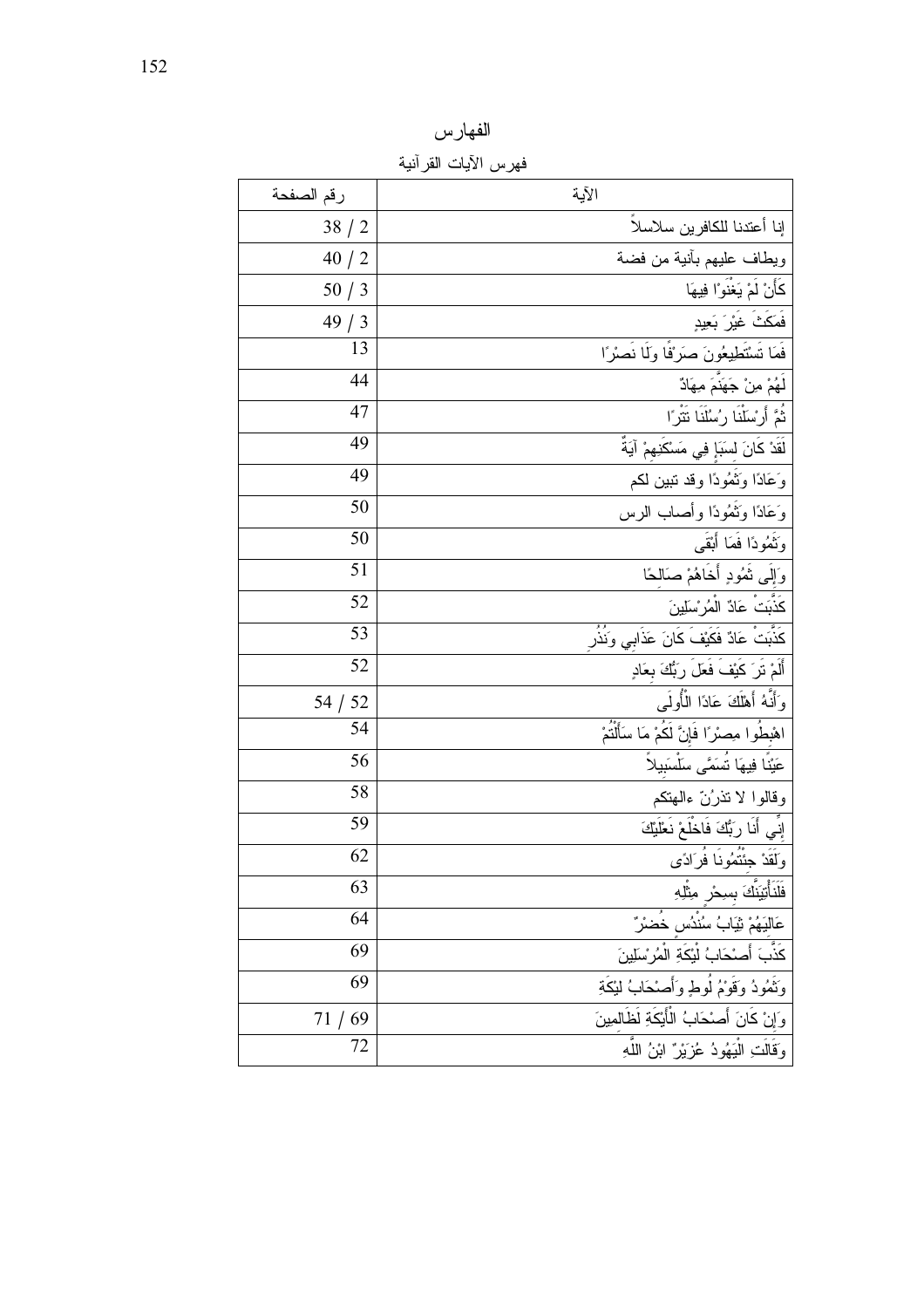فهرس الأحاديث

| رقم الصفحة | طرف الحديث                                       |
|------------|--------------------------------------------------|
| 80         | فُضَّلْتُ عَلَى الْأَنْبِيَاءِ بِسِتٍّ           |
| 84         | أَلَا إِنِّي أَوْتِيتُ الْكِتَابَ                |
| 85         | مَا آمَنَ بي مَنْ بَاتَ شَبْعَانًا               |
| 85         | ليس بالمؤمن الذي يبيت                            |
| 85         | بَيْنَمَا أَنَا عِنْدَهَا إِذْ مَرَّ رَجُلٌ قَدْ |
| 85         | أَمَا تَسْتَحِى                                  |
| 86         | أيلعب بكتاب الله                                 |
| 86         | امْكُثِی قَدْرَ                                  |
| 86         | مَنْ شَرِبَ الْخَمْرَ أَتَى عَطْشَانًا           |
| 86         | إِنِّي حَرَّمْتُ عَلَى نَفْسِي الظُّلْمَ         |
| 88         | لَوْلًا حَدَاثَةُ قَوْمِكِ بِالْكُفْر            |
| 89         | نَحْنُ نَازِلُونَ                                |
| 89         | أَنَّ قُرَيْشًا كَانَتْ نَصُوْمُ                 |
| 89         | وقد كانت هذيل                                    |
| 89         | يَا أَخَا سَبَأَ                                 |
| 90         | إِنَّ عَادًا لَمَّا أُقْحِطَتْ                   |
| 90         | إِنِي نُصرِرْتُ بِالصَّبَا                       |
| 90         | شَيَّبَتْنِي هُودٌ                               |
| 91         | كَانَتْ عُكَاظٌ وَمَجَنَّةُ                      |
| 91         | رَأَيْتُ فِي الْمَنَامِ أَنِّي أُهَاجِرُ         |
| 91         |                                                  |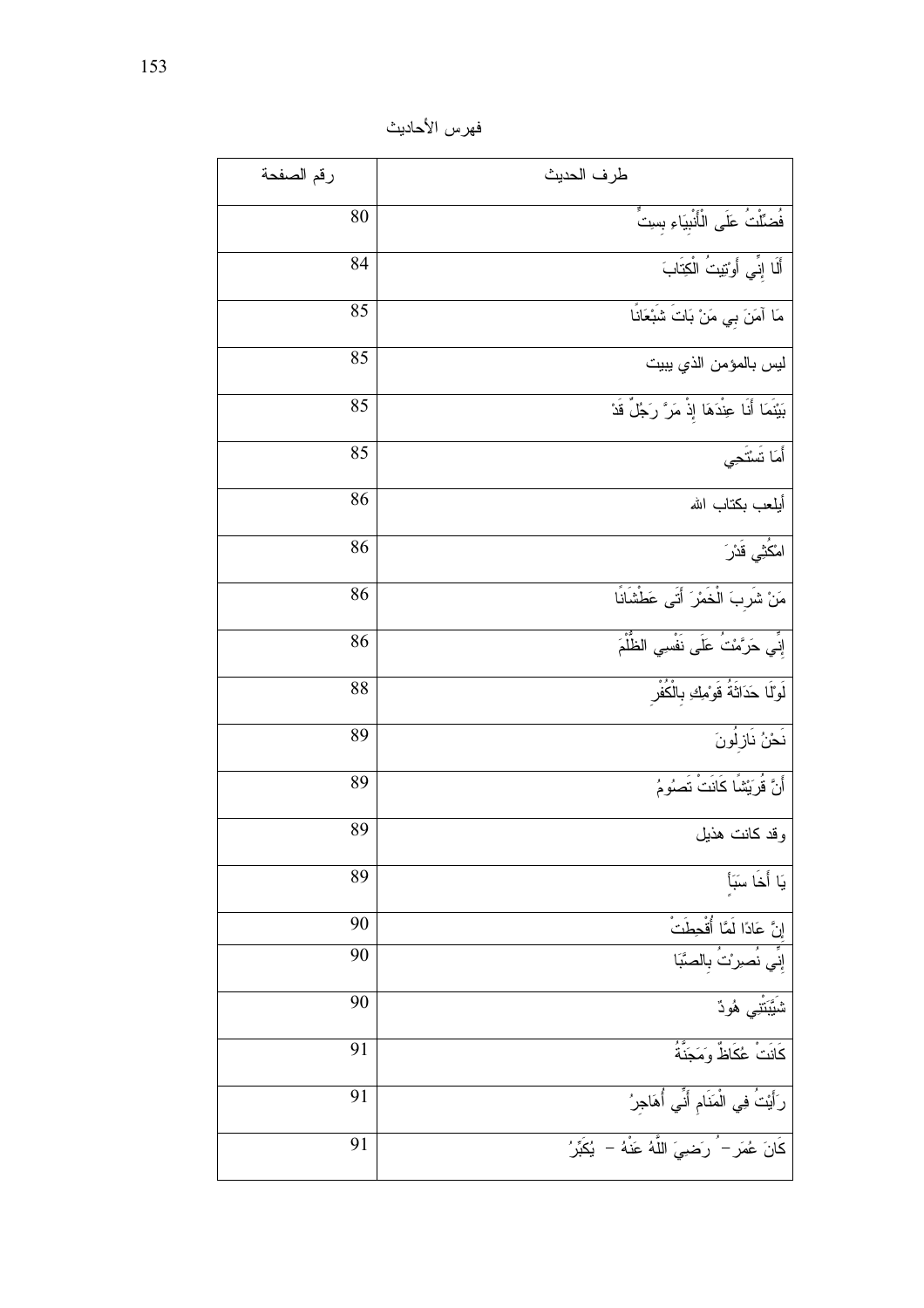| 92    | أَقْبَلْنَا مَعَ النَّبِيِّ صَلَّى اللَّهُ عَلَيْهِ وَسَلَّمَ |
|-------|---------------------------------------------------------------|
| 92    | إذا افتتحتم مصرا                                              |
| 92    | مَا اسْمُكَ                                                   |
| 93    | خَرَجَتْ أَسْمَاءُ بِنْتُ أَبِي بَكْرِحِينَ                   |
| 95/93 | من عين فيها تسمى سلسبيلاً                                     |
| 95    | إِنَّمَا هَذِهِ لَبَاسُ مَنْ لاَ خَلَاقَ لَهُ                 |
| 96    | بَاتَ النَّبِيُّ ۚ صَلَّى اللَّهُ عَلَيْهِ وَسَلَّمَ          |
| 96    | كَانَ يَبِيتُ بِذِي طُوِّى بَيْنَ الثَّنِيَّتَيْن             |
| 96    | إِذَا دَخَلَ أَدْنَى الْحَرَمِ أَمْسَكَ عَنْ النَّلْبِيَةِ    |
| 96    | أَنَّ رَسُولَ اللَّهِ صَلَّى اللَّهُ عَلَيْهِ وَسَلَّمَ       |
| 95    | إِنَّمَا يَلْبَسُ الْحَرِيرَ مَنْ لا خَلَاقَ لَهُ             |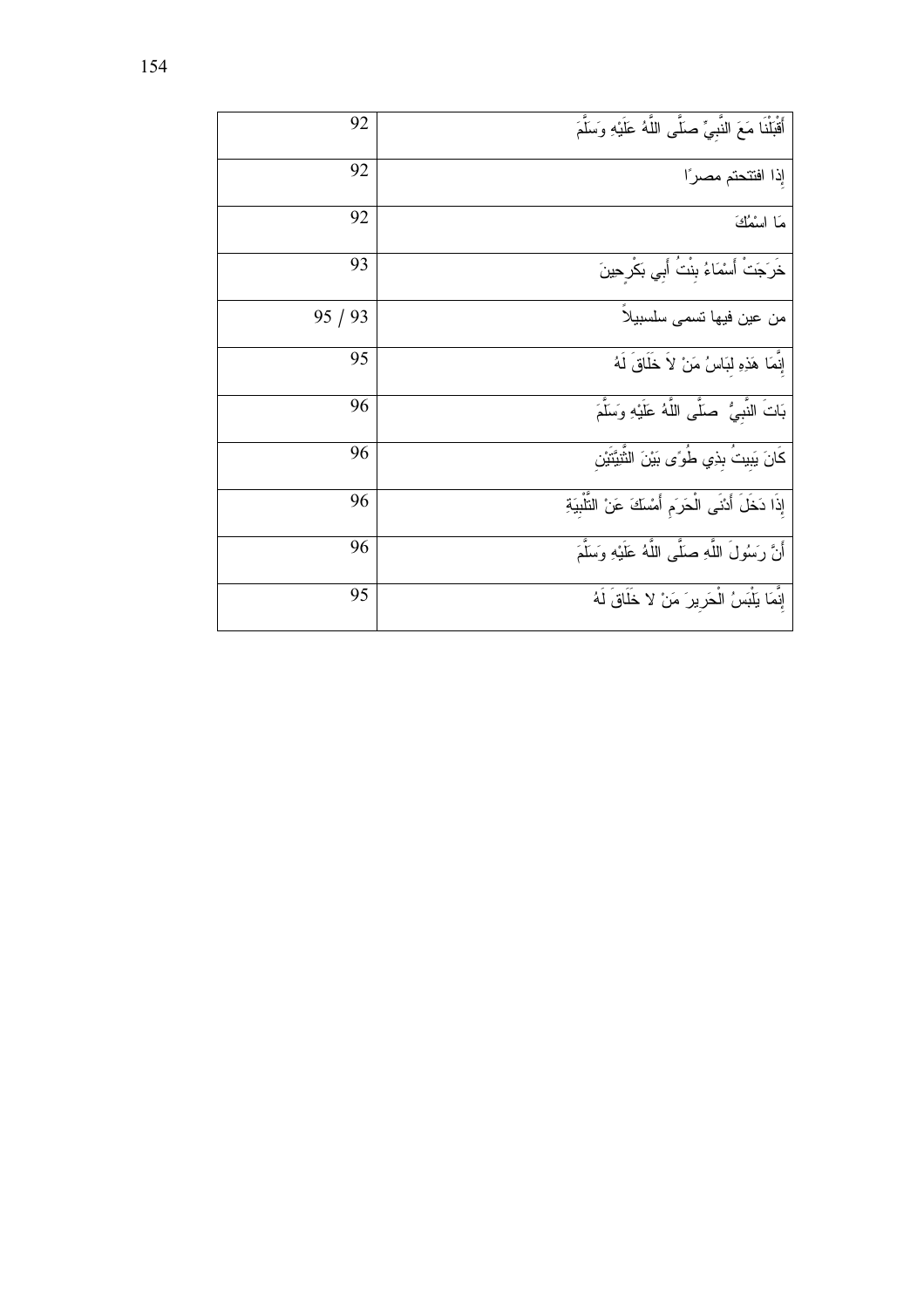## الباء

| 19       | دَعدٌ وَلَم تُغذَ دَعدُ بِالعُلَبِ                           | لَم تَتَلَفَّع بِفَضلِ مِئزَرَها      |
|----------|--------------------------------------------------------------|---------------------------------------|
|          | يَنعَينَ فِتيانَ ضَرَسِ الدَهْرِ وَالْخُطُبِ   <sup>99</sup> | كَلَمعِ أَيدي مَثَاكيلِ مُسَلِّبَةٍ   |
| 100      |                                                              | كَأَنَّ سُيوفَنا فينا وَفيهِم         |
| $112\,$  | بَرازيقُ عُجمٌ تَبتَغي مَن تُضارِبُ                          | وَغَارَتَ لِيلاً في السَوادِ وَدونَها |
| 131 / 28 | وَإِلِينِــــــــــا حَضرَمَوتٌ تَتَتَسِب                    | حَضرِمَونٌ فَتَّتْنَت أَحسابَنا       |

الدال

| 104 | بِهِ الزُرقُ ممَّا نَردى أُجارِدُ           | يُظَلِّلُنَ دونَ الشَّمسِ أَر <b>ط</b> َّى تَأَزَّرَت |
|-----|---------------------------------------------|-------------------------------------------------------|
| 111 | قُبَيلٌ وَقِدماً جارَ عَن مَنهَجِ القَصد    | أَلَم تَرَ عاداً كَيفَ فَرَقَ جَمعَها                 |
| 125 | يَومَ الْمُرارِ وَلَم يَلِوُوا عَلَى أَحَدِ | حَتَّى تَعاطَينَ غَسَاناً فَحَربَهُمُ                 |
| 126 | قَيِساً وَذُهلاً وَتَيمَ اللاتِ قَد رَصَدوا | وَأَيقَنوا أَنَّ شَيباناً وَإِخوَتَهُم                |
| 128 | وَقَبَلَنا سَبَّحَ الجودِيُّ وَالجُمُدُ     | سبحانه ثُمَ سُبحاناً يَعودُ لَهُ                      |
| 127 | ربٌ البريَّة فرد واحدٌ صمدُ                 | سبحان ذي العرشِ سبحاناً يعادلَّهُ                     |
| 132 | عَلَى حَضْرُمَوْتٍ جَامِحَاتُ القَصَائِدِ   | سَتَسمَعُ ما نُتْتـي عَلَيكَ إِذا اِلنَّقَت           |

الراء

| 113 | عند اللقاءِ وحيٌّ دارِ هم هَجَرُ                                                        | منا بأَرضٍ عُمانٍ سادةٌ رُجَحٌ            |
|-----|-----------------------------------------------------------------------------------------|-------------------------------------------|
| 114 | تَرمي النَدامى بِتَخثيرٍ وَتَفتيرِ                                                      | صَفَراءَ مِن خَمَرٍ بَيْرِوتٍ مُعَتَّقَةً |
|     | وكانَ لَهُم في أَوَّلِ الدَهرِ ناصيرُ $\left  \begin{array}{c} 116 \end{array} \right $ | وَجاءَت قُرَيشٌ حافِلينَ بِجَمعِهِم       |
|     | شفاءً لَما في الصَدرِ وَالنُغضِ ظاهِرُ   117                                            | .<br>وكانَت قُريشٌ لَو ظَهَرَنا عَلَيهِمُ |
| 118 | إِذَا أَوهَنَ الناسَ الْجُدودُ الْعَوَاثِرُ                                             | وَكانَت قُرِيشٌ يَفلِقُ الْصَخرَ حَدُّها  |
| 121 | وَقَد ثَلَّ عَرشيهِ الحُسامُ المُذَكَّرُ                                                | وَعَبْدُ يَغوثٍ تَحجُلُ الطَيرُ حَولَهُ   |
| 123 | حَتَّى يُؤلجِرَ يَعقوبٌ لَهُم نَفَرٍا                                                   | لا يَنقُلونَ إِلى الْجَبّانِ مَيِّتَهُم   |